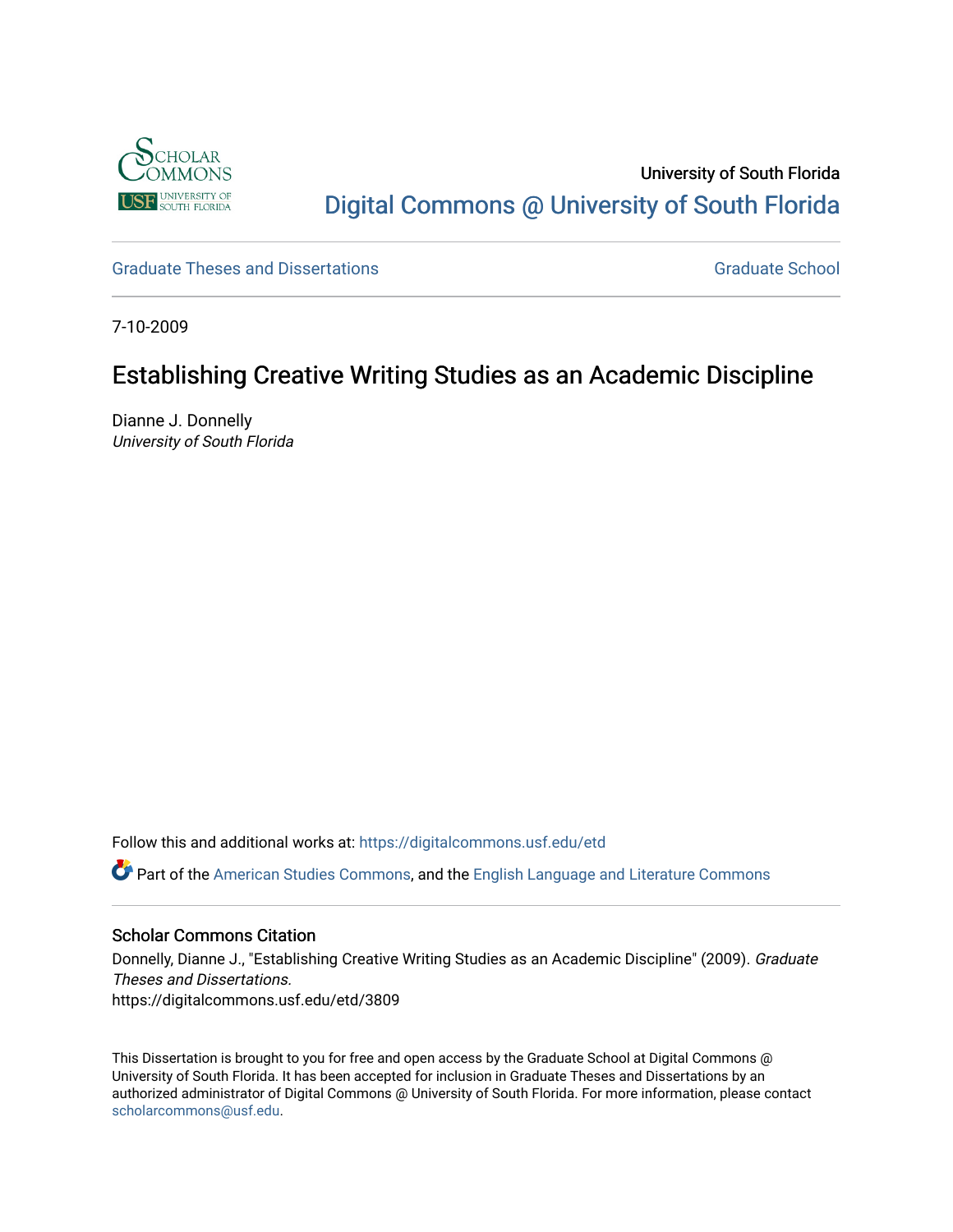#### Establishing Creative Writing Studies as an Academic Discipline

by

Dianne J. Donnelly

A dissertation submitted in partial fulfillment of the requirements for the degree of Doctor of Philosophy Department of English College of Arts and Sciences University of South Florida

Major Professor: Joseph Moxley, Ph.D. John Fleming, Ph.D. Hunt Hawkins, Ph.D. Patrick Bizzaro, Ph.D.

> Date of Approval: July 10, 2009

Keywords: creative writing studies, pedagogy, workshop, theory, history

© Copyright 2009, Dianne J. Donnelly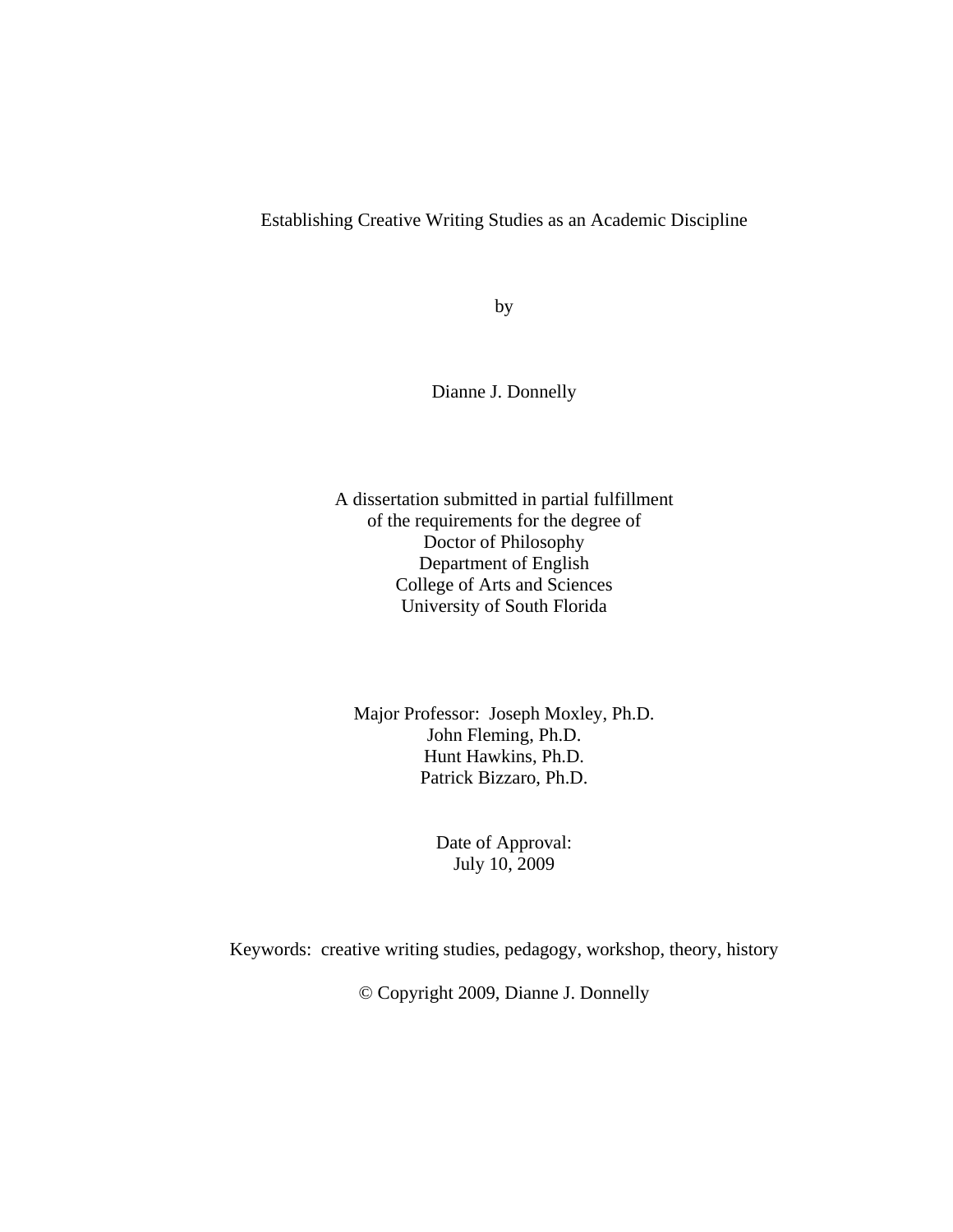## **TABLE OF CONTENTS**

| Abstract                                                               |    |  |
|------------------------------------------------------------------------|----|--|
| Introduction: The Emergence of Creative Writing Studies                |    |  |
| The Disciplinary Status of Creative Writing Studies                    | 5  |  |
| The Emergence of Creative Writing Studies – Where to Begin?            | 8  |  |
| Establishing Creative Writing Studies as an Academic Discipline        | 13 |  |
| Section One: A Taxonomy of Creative Writing Pedagogies                 |    |  |
| Where Meaning Lies - A Multi-faceted Approach                          | 21 |  |
| <b>Orientation of Critical Theories</b>                                | 26 |  |
| The Objective Theory as New Criticism                                  | 27 |  |
| <b>Historical Antecedents</b>                                          | 27 |  |
| <b>Pedagogical Practice</b>                                            | 29 |  |
| Pedagogical Practices: Text as Verbal Icon                             | 30 |  |
| Pedagogical Practices: The Ease of Teaching the New Critical Approach  | 35 |  |
| Pedagogical Practices: Evaluation                                      | 37 |  |
| Pedagogical Practices: Evaluating the Text as Final Authority          | 38 |  |
| Pedagogical Practices: Teacher as Final Authority, as Exemplary Reader | 43 |  |
| Social Relations: Through a Lacanian Lens                              | 46 |  |
| New Criticism Theory: Final Arguments                                  | 52 |  |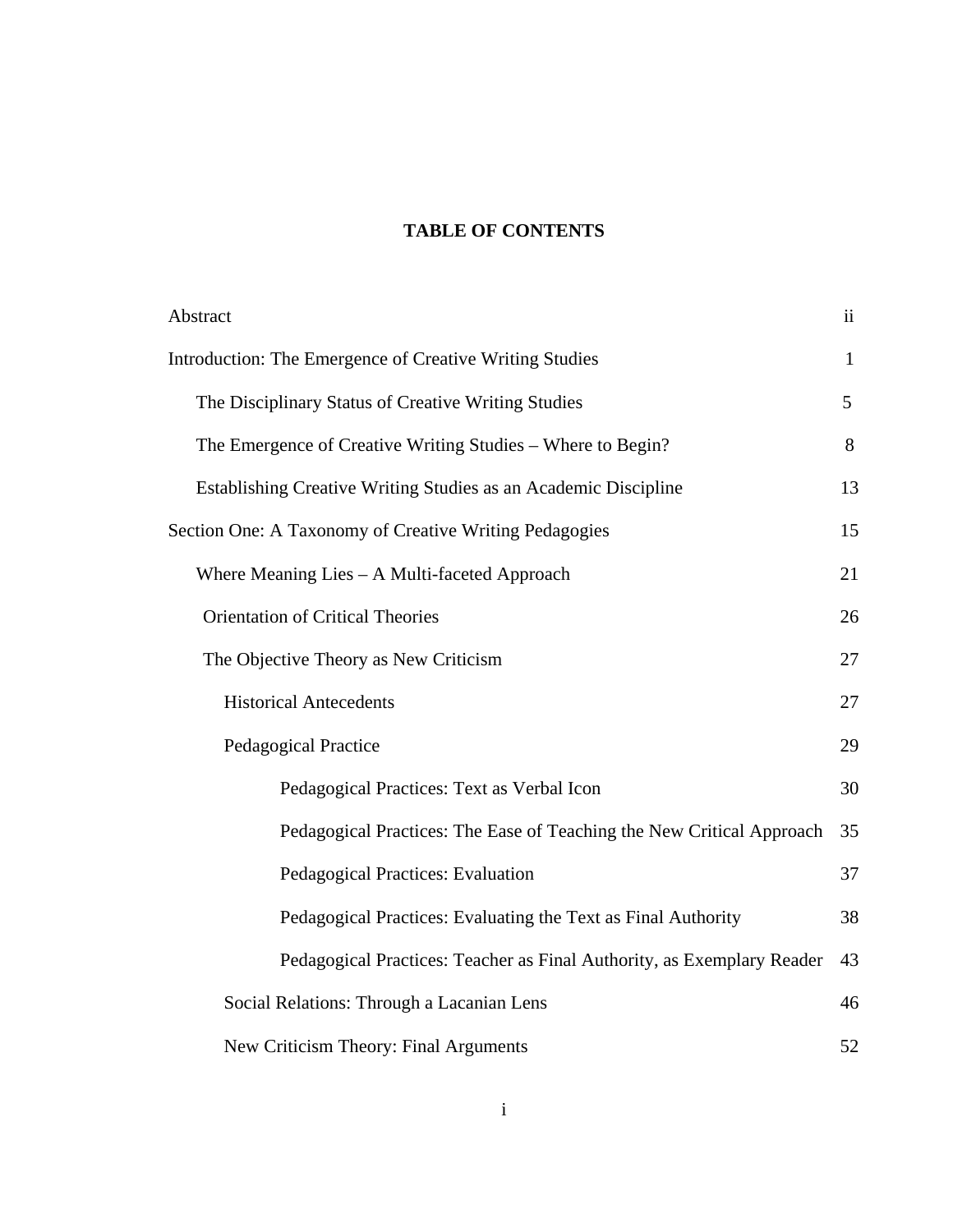| The Expressivist Theory                                       | 54 |
|---------------------------------------------------------------|----|
| <b>Historical Antecedents</b>                                 | 54 |
| Pedagogical Practice                                          | 60 |
| Pedagogical Practices: Discovery and Inspiration              | 61 |
| Pedagogical Practices: The Expressivist Workshop              | 63 |
| Pedagogical Practices: What to do About the Romantic Myth     | 64 |
| Social Relations: Through a Lacanian Lens                     | 67 |
| <b>Expressivist Theory: Final Arguments</b>                   | 75 |
| The Mimetic Theory as Imitable Functions                      | 77 |
| <b>Historical Antecedents</b>                                 | 77 |
| <b>Pedagogical Practice</b>                                   | 77 |
| Social Relations: Through a Lacanian Lens                     | 80 |
| Mimetic Theory: Final Arguments                               | 81 |
| The Pragmatic Theory as Reader-Response                       | 82 |
| <b>Historical Antecedents</b>                                 | 82 |
| Pedagogical Practice                                          | 82 |
| The Complexities of Reader-Response Theory                    | 84 |
| How to Bring Reader-Response Theory into the Creative Writing | 85 |
| Classroom                                                     |    |
| <b>Teaching Reader-Response Awareness</b>                     | 87 |
| <b>Teaching Reader-Response Strategies</b>                    | 90 |
| Social Relations: Through a Lacanian Lens                     | 92 |
| Reader-Response Theory: Final Arguments                       | 93 |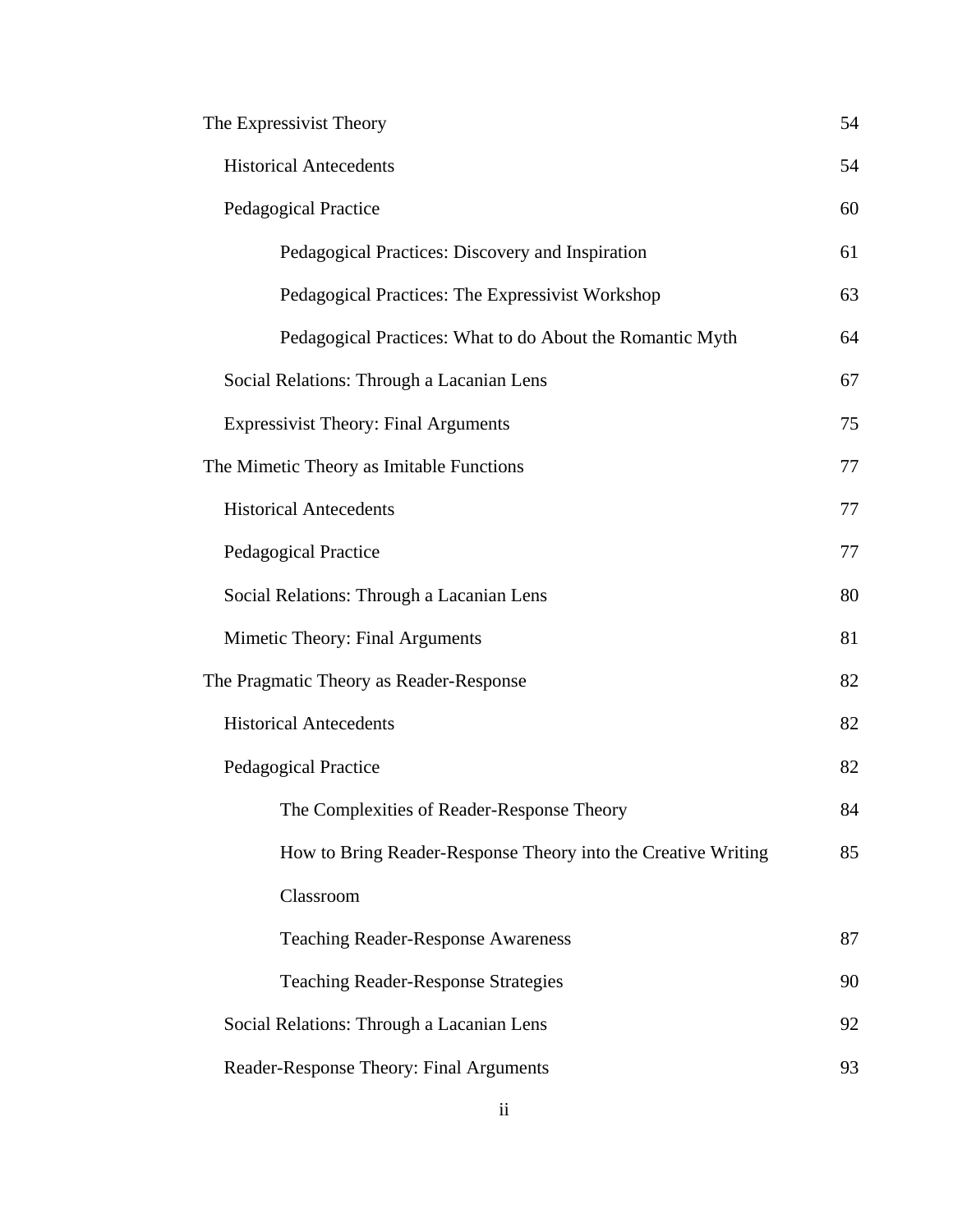| Section Two: The Writing Workshop Model                                                                                                               |     |                                                      |     |
|-------------------------------------------------------------------------------------------------------------------------------------------------------|-----|------------------------------------------------------|-----|
| A Workshop Survey                                                                                                                                     |     |                                                      |     |
| Defining the Workshop Model                                                                                                                           |     |                                                      |     |
| A Study of the Workshop Model                                                                                                                         | 102 |                                                      |     |
| How Our Workshop History Informs Our Praxes                                                                                                           | 109 |                                                      |     |
| Perceptions and Practice                                                                                                                              | 118 |                                                      |     |
| <b>Our Students</b>                                                                                                                                   | 118 |                                                      |     |
| <b>Our Critics</b>                                                                                                                                    | 126 |                                                      |     |
| <b>Our Teachers</b>                                                                                                                                   | 127 |                                                      |     |
| Our Workshop Pedagogy                                                                                                                                 | 129 |                                                      |     |
| Flexing the Workshop Space or Opening the Space to Alternatives                                                                                       | 133 |                                                      |     |
| Our Lore                                                                                                                                              | 141 |                                                      |     |
| Developing Markers of Professional Difference                                                                                                         | 147 |                                                      |     |
| The Case for Reading and its Distinguishing Markers                                                                                                   | 148 |                                                      |     |
| The Case for Writing and its Distinguishing Markers                                                                                                   | 153 |                                                      |     |
| The Case for Responding and its Distinguishing Markers                                                                                                | 156 |                                                      |     |
| The Case for Theory                                                                                                                                   | 164 |                                                      |     |
| The Workshop Model: Final Arguments                                                                                                                   | 166 |                                                      |     |
| Section Three: The Academic Home for Creative Writing Studies<br>Control of Space, Domain, and Power<br>The Academic Home of Creative Writing Studies |     |                                                      |     |
|                                                                                                                                                       |     | <b>Creative Writing Studies and Literary Studies</b> | 172 |
|                                                                                                                                                       |     | <b>Creative Writing Studies and Cultural Studies</b> | 175 |
|                                                                                                                                                       |     |                                                      |     |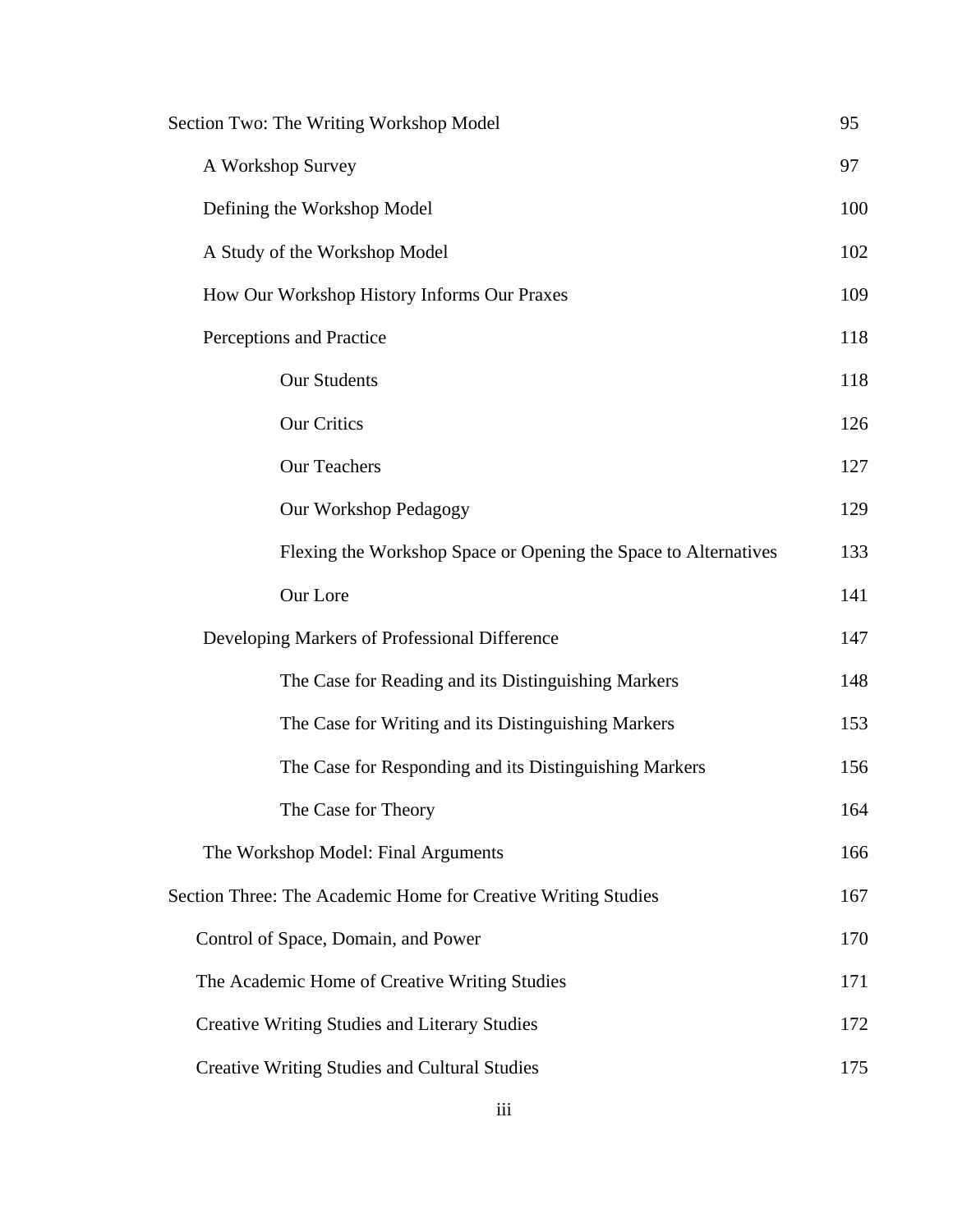| <b>Independent Writing Programs</b>                           | 177      |
|---------------------------------------------------------------|----------|
| <b>Creative Writing Studies and Composition Studies</b>       | 179      |
| The Academic Home for Creative Writing Studies                | 186      |
| <b>Conclusion: The Legitimacy of Creative Writing Studies</b> | 188      |
| Bibliography                                                  | 194      |
| About the Author                                              | End page |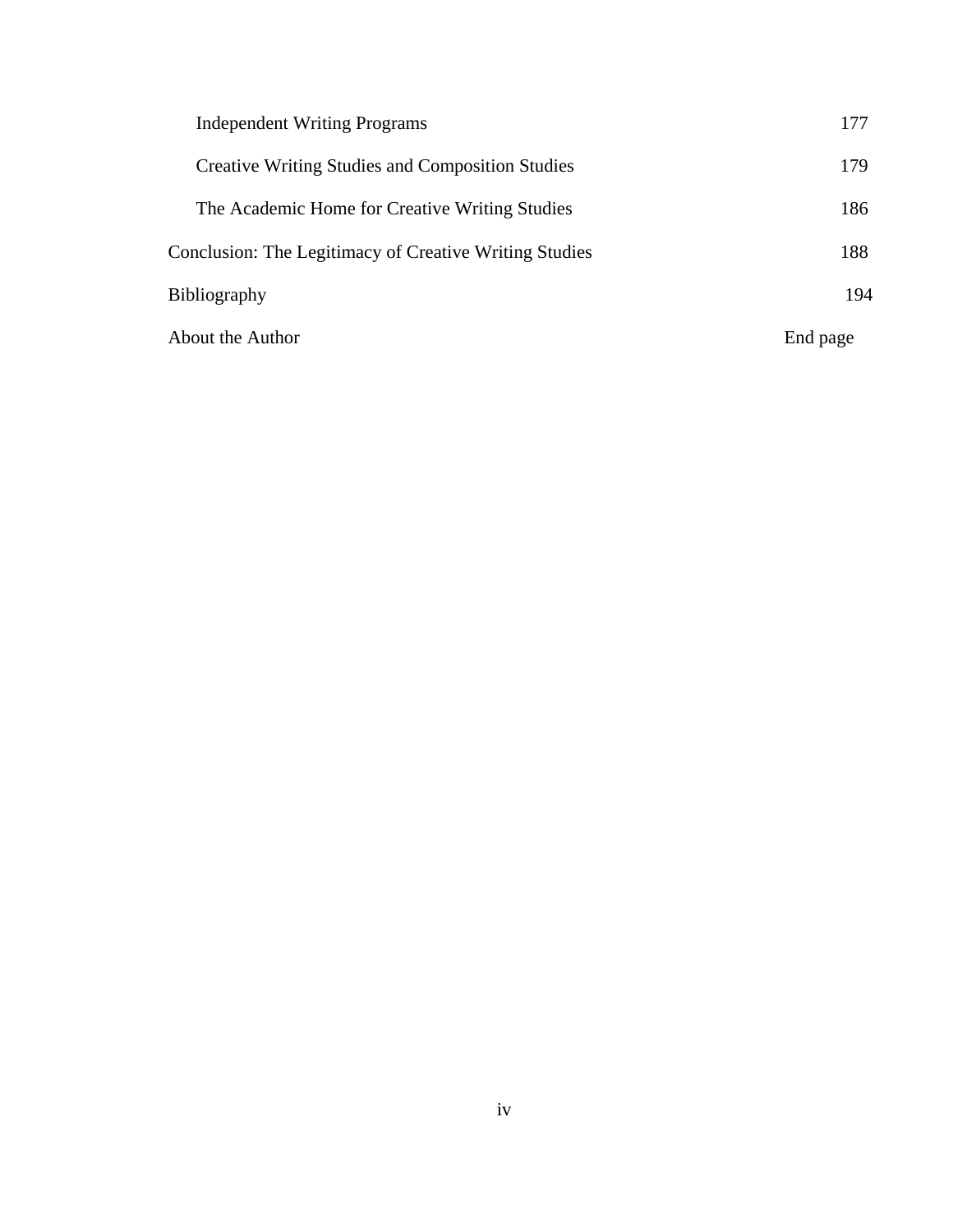### **LIST OF FIGURES**

| Figure 1. Artistic Communication Transaction | 126 |
|----------------------------------------------|-----|
| Figure 2. Abrams' Taxonomy of Theories       | 127 |
| Figure 3. My Taxonomy of Theories            | 127 |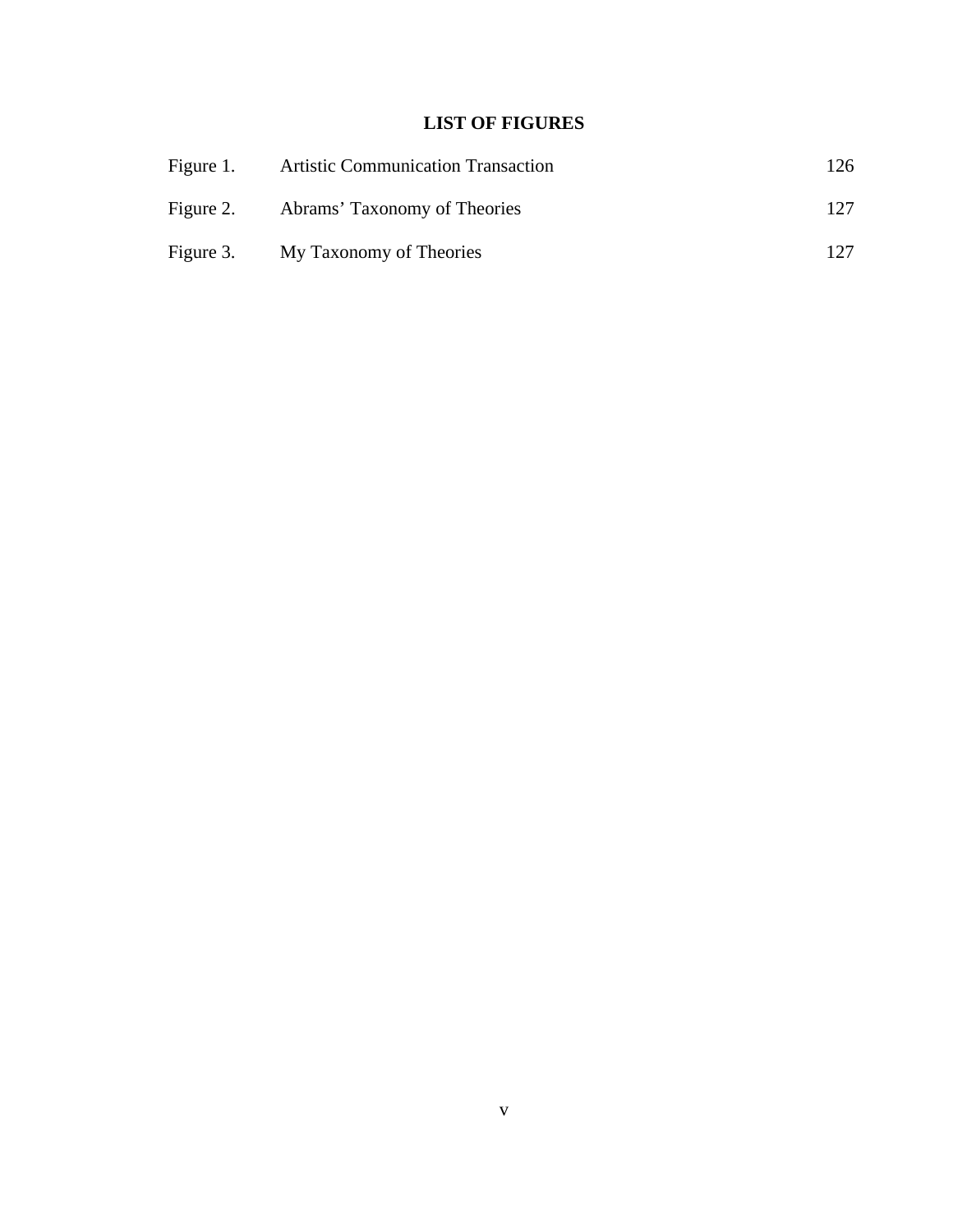# **ESTABLISHING CREATIVE WRITING STUDIES AS AN ACADEMIC DISCIPLINE DIANNE DONNELLY ABSTRACT**

The discipline of creative writing is charged "as the most untheorized, and in that respect, anachronistic area in the entire constellation of English studies (Haake *What Our Speech Disrupts* 49). We need only look at its historical precedents to understand these intimations. It is a discipline which is unaware of the histories that informs its practice. It relies on the tradition of the workshop model as its signature pedagogy, and it is part of a fractured community signaled by its long history of subordination to literary studies, its lack of status and sustaining lore, and its own resistance to reform. These factions keep creative writing from achieving any central core.

I argue for the advancement of *creative writing studies*. As a scholarly academic discipline, *creative writing studies* explores and challenges the pedagogy of creative writing. It not only supports, but welcomes intellectual analyses that may reveal new theories. Such theories have important teaching implications and insights into the ways creative writers read, write, and respond. My study explores the history of creative writing, its workshop model as its primary practice, and the discipline's major pedagogical practices. Through its pedagogical and historical inquiry of the field, this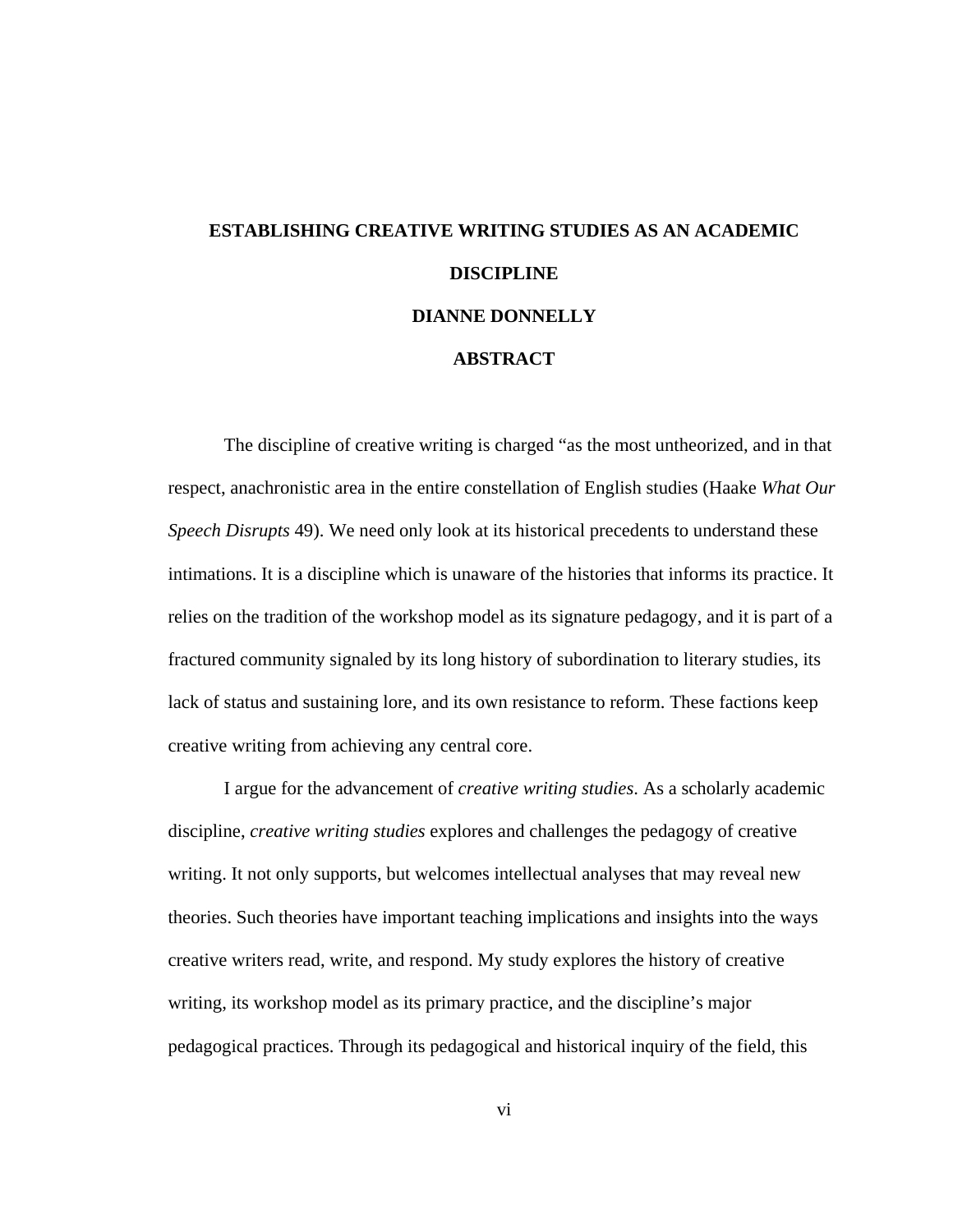study has important implications to the development of *creative writing studies*. Its research includes a workshop survey of undergraduate creative writing teachers as well as scholarship in the field. My argument envisions a more robust, variable, and intelligent workshop model. It considers how an understanding of our pedagogical practices might influence our teaching strategies and classroom dynamics and how we might provide more meaning to the academy, our profession, and our diverse student body.

At a curricular level, my study offers course and program development, and it justifies the importance of including graduate level training for teacher preparation to further explore the field's history and pedagogy. Through my inquiries and research, I advance *creative writing studies*, define its academic home, and better position the discipline to stand alongside composition studies and literary studies as a separate-butequal entity, fully prepared to claim it own identity and scholarship.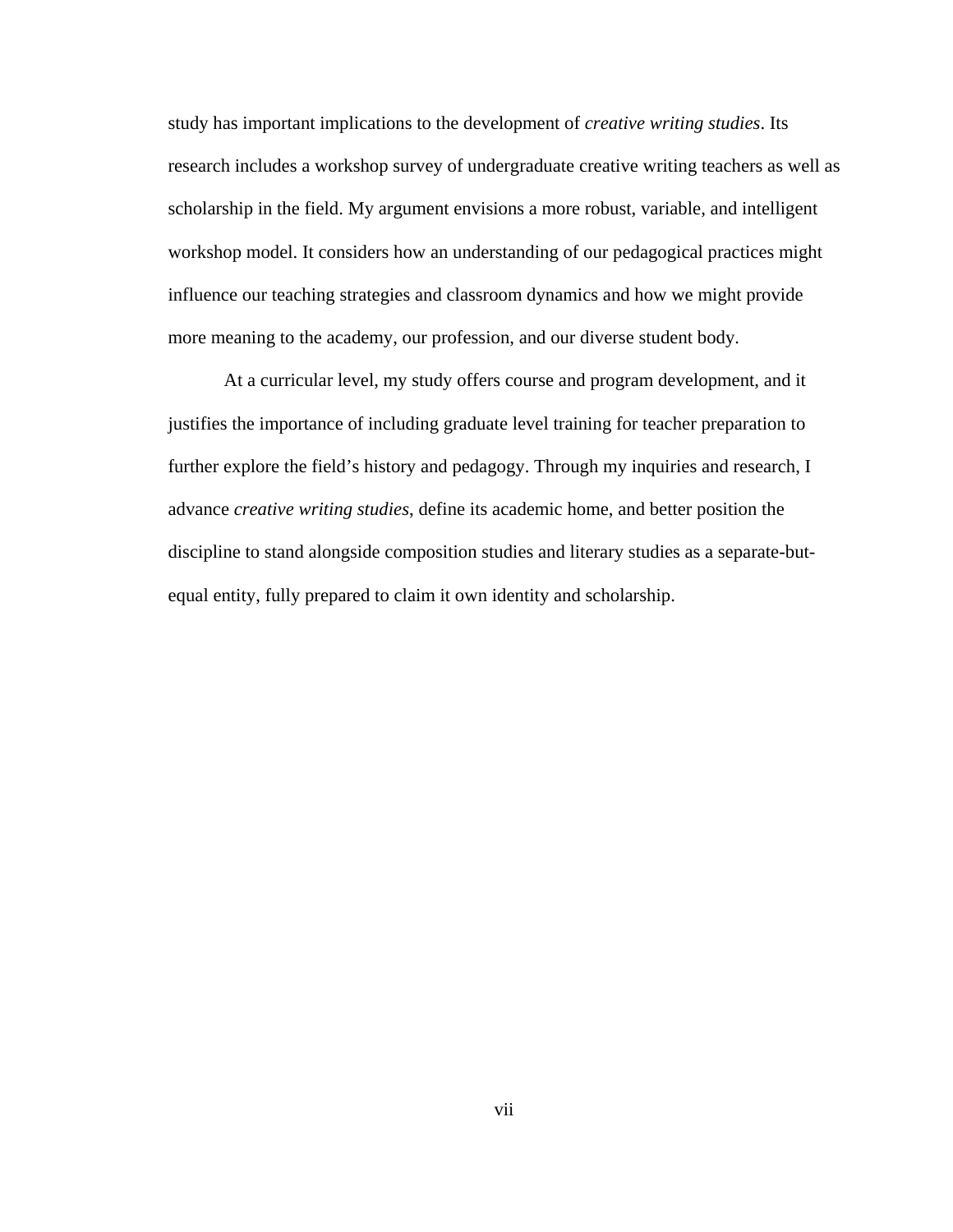#### **INTRODUCTION: THE EMERGENCE OF CREATIVE WRITING STUDIES**

Creative writing stands once again at a crossroads. On one side of the road is creative writing, a discipline which is unaware of the histories and theories that informs its practice. As such, its "creative writing teachers are, of necessity, implicated in questions of theory and practice" (Bishop "On the Same Boat" para. 2). In fact, creative writing is charged "as the most untheorized, and in that respect, anachronistic area in the entire constellation of English studies (Haake *What Our Speech Disrupts* 49). We need only look at its historical precedents to understand these intimations.

It might be said that creative writing has stood at a crossroads many times in its history. Consider, for example, its years of promoting literature for its own sake until its intersection with postwar program expansion and rising enrollment. As patrons of university subsidies and recipients of National Endowment for the Arts (NEA) funding, this point of juncture led to hiring opportunities that triple what is available in today's job market. In the eighties, the road traveled by creative writing promoted the production of writers and teachers until the 1990s when once again, creative writing posed at a byroad; this one no longer in sync with a favorable marketplace.

Creative writing has been a field that avoids scholarship. It maintains the mysterious element of creativity and hires successful writers on the assumption that they make the best teachers. It relies on the tradition of the workshop model as its signature pedagogy. Even though student numbers might suggest creative writing's equal status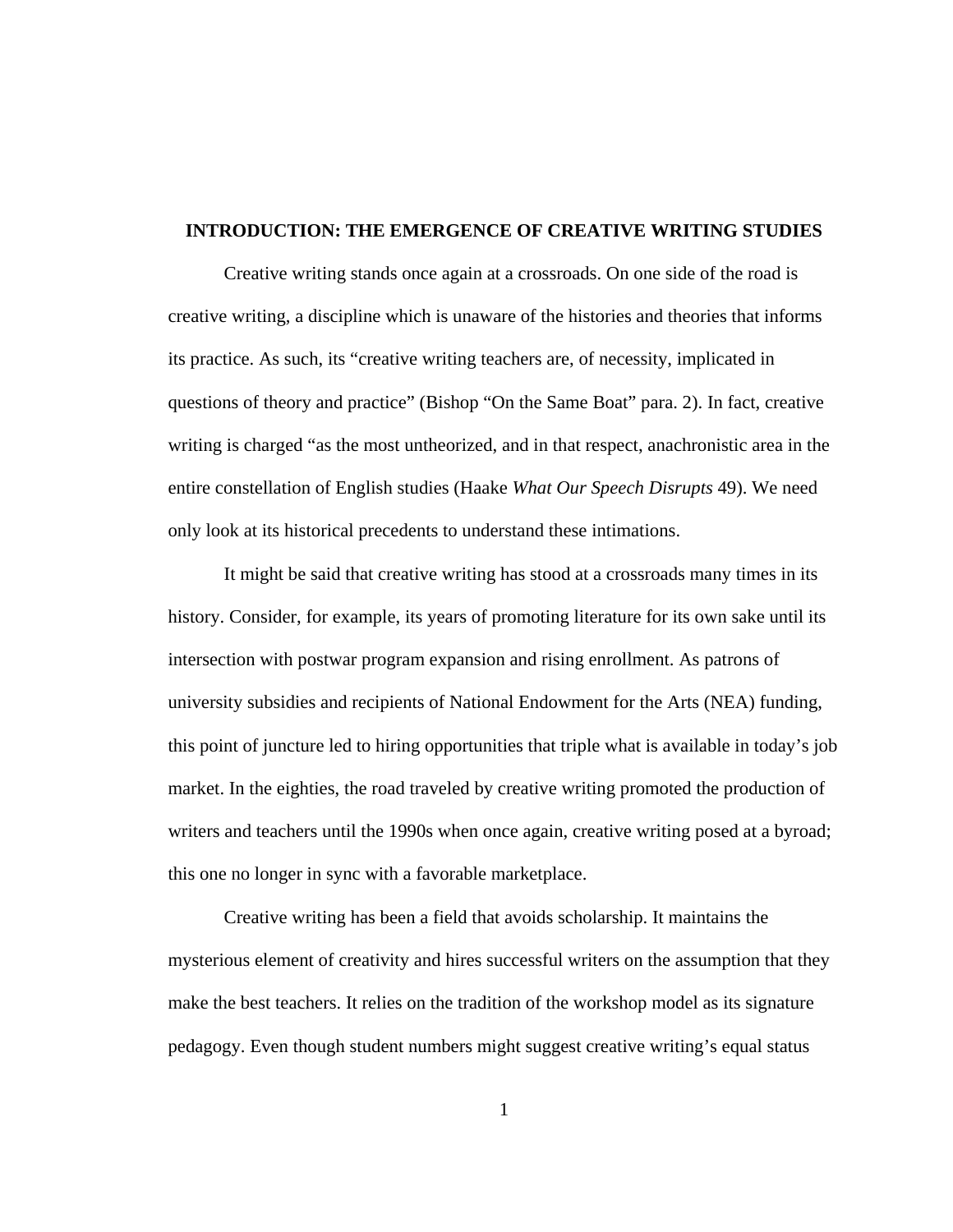with other disciplines in English studies, and in spite of Allan Tate's assurance that "Creative writing is here to stay, at least for a long time" (181), the discipline stands yet again at a crossroads. It does so, in part, because it is "an academic anomaly" (Tate 182). As a discipline, it is part of a fractured community signaled by its long history of subordination to literary studies, its lack of status and sustaining lore, and its own resistance to reform. These factions keep creative writing from achieving any central core in the academy.

Standing also on the byroad is *creative writing studies*, an emerging field of scholarly inquiry and research. As an academic discipline, it explores and challenges the pedagogy of creative writing. It not only supports, but welcomes intellectual analyses that may reveal new theories. Such theories have important teaching implications and insights into the ways creative writers read, write, and respond. In fact, as a necessary step in embracing its own identity and scholarship, *creative writing studies* considers its "markers of professional difference" (Ritter "Professional Writers" 208), those identifying features which distinguish its field from composition studies and literary studies. Finally, and this is a significant difference between the two enterprises, *creative writing studies* does *not* support the exclusivity of creative writers as teachers of its students.

Creative writing and *creative writing studies* are two distinct enterprises. Although both entities overlay in some ways, the primary differences between the two relate to inquiry and research. Whereas the curricular design of creative writing programs continues (and plans to continue) to offer value-added writing and reading strategies for students who want to develop their writing/reading skills and improve their works-in-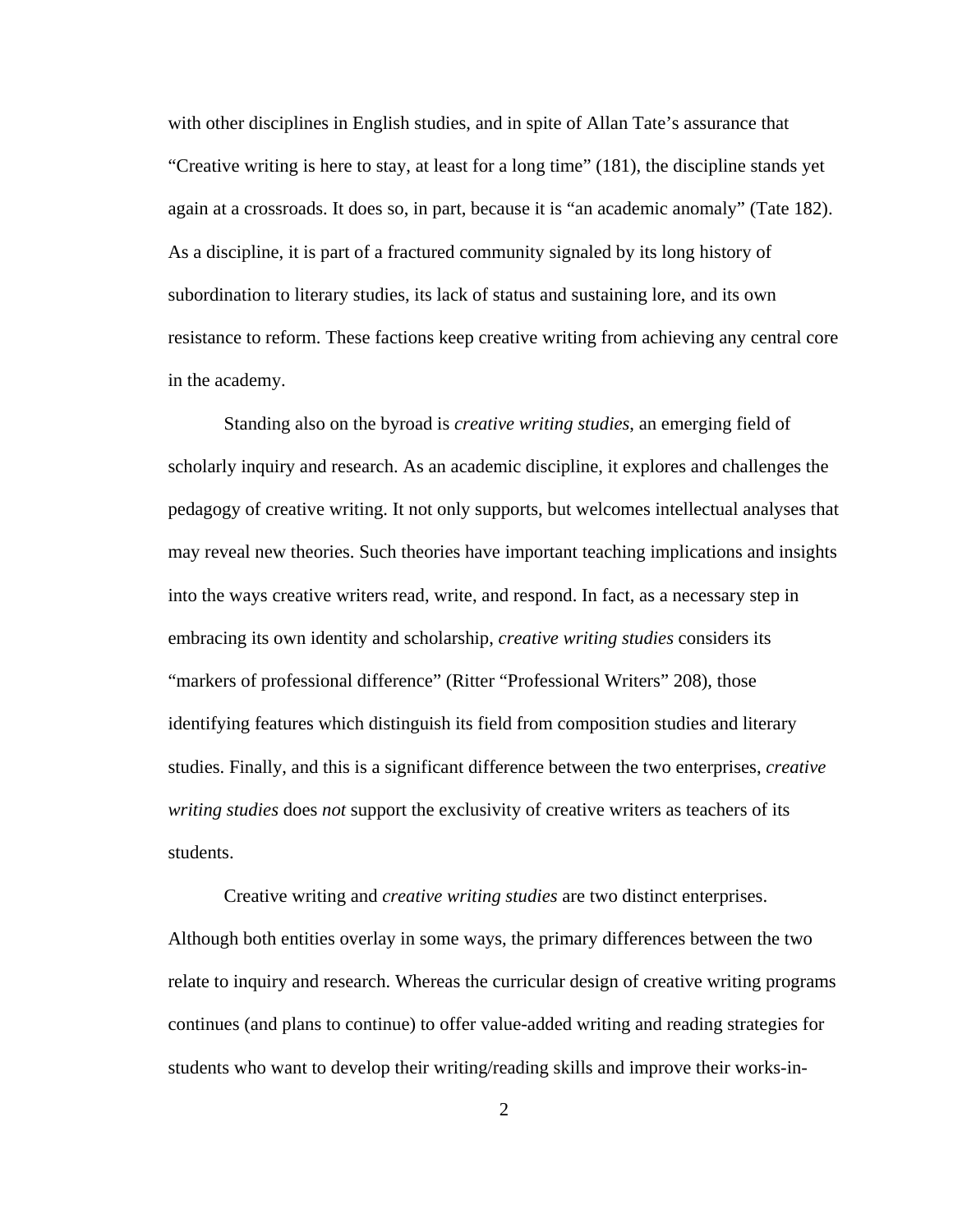progress, the ascending field of c*reative writing studies*—as a separate program track rethinks its pedagogy and scholarship and shifts its educational goals. Still in its nascent phase, *creative writing studies* must undergo necessary inquiries and research into its field in order to fully develop and be measured as an academic discipline. It must also establish markers of professional difference and training for its new teachers so as to continue its inquiry and research and to teach new skills to its students. The academic goal of *creative writing studies* is to stand alongside composition studies and literary studies as a separate-but-equal discipline.

I argue for the ascendancy of *creative writing studies* as an academic discipline. My study explores the history of creative writing, its workshop model as its primary practice, and the discipline's major pedagogical practices. Through its pedagogical and historical inquiry of the field, this study has important implications to the development of *creative writing studies*. Its research includes a workshop survey of undergraduate creative writing teachers based mostly in the United States, scholarship in the field, and my own teaching experience. My argument envisions a more robust, variable, and intelligent workshop model. It considers how an understanding of our pedagogical practices might influence our teaching strategies and classroom dynamics and how we might provide more meaning to the academy, our profession, and our diverse student body.

At a curricular level, my study offers course and program development to meet the needs of creative writing students at all levels, and it justifies the importance of including graduate level training for teacher preparation to further explore the field's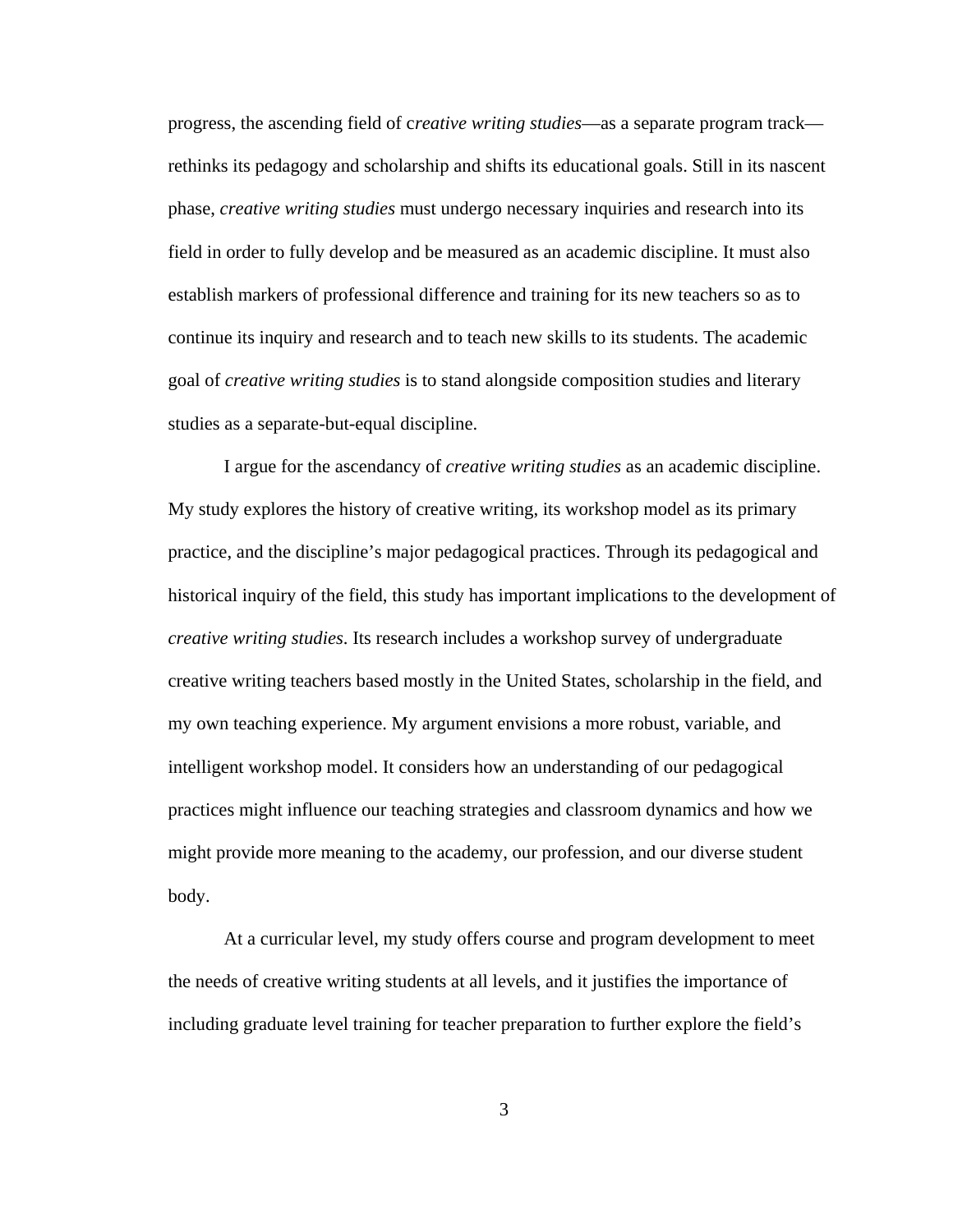history and pedagogy. The intent of my argument is to pilot *creative writing studies* into the future and to define its academic home.

This study is organized into three parts. The first explores the pedagogical practices in creative writing. Building on M. H. Abrams' "triangle" of author, work, and reader, I characterize the four major pedagogical theories in the creative writing classroom as New Critical, Expressive, Mimetic, and Reader-Response. The various theories all concern where teachers privilege meaning in the composing process. As part of my inquiry, I consider historical antecedents that impact the discipline's practices (and in some cases its isolationist posture in the English department). Additionally, I explore the scope of teaching strategies and their implications. In addition to examining the historical antecedents and pedagogical practices of each theory, I find it useful to apply Lacanian theory as a means of comprehending the relationships between teachers and students and in understanding students' identities and their responses to writing instruction. My concern in this section is that teachers often fail to recognize the theories that underpin their practices or they resist changing the routine of their teaching instruction. Moreover, they might unintentionally confuse their students by practicing one pedagogical model in the classroom and another to evaluate students' work and performance. What I propose, then, is a four-part taxonomy of pedagogical practices so that, as appropriate, teachers may reconsider or modify their strategies and be clearer to students as to their expectations.

With a goal to ascend *creative writing studies* as an academic discipline, the second part of my argument explores the history and current practices of the workshop model. The *workshop*, now an interchangeable signifier for the practice of creative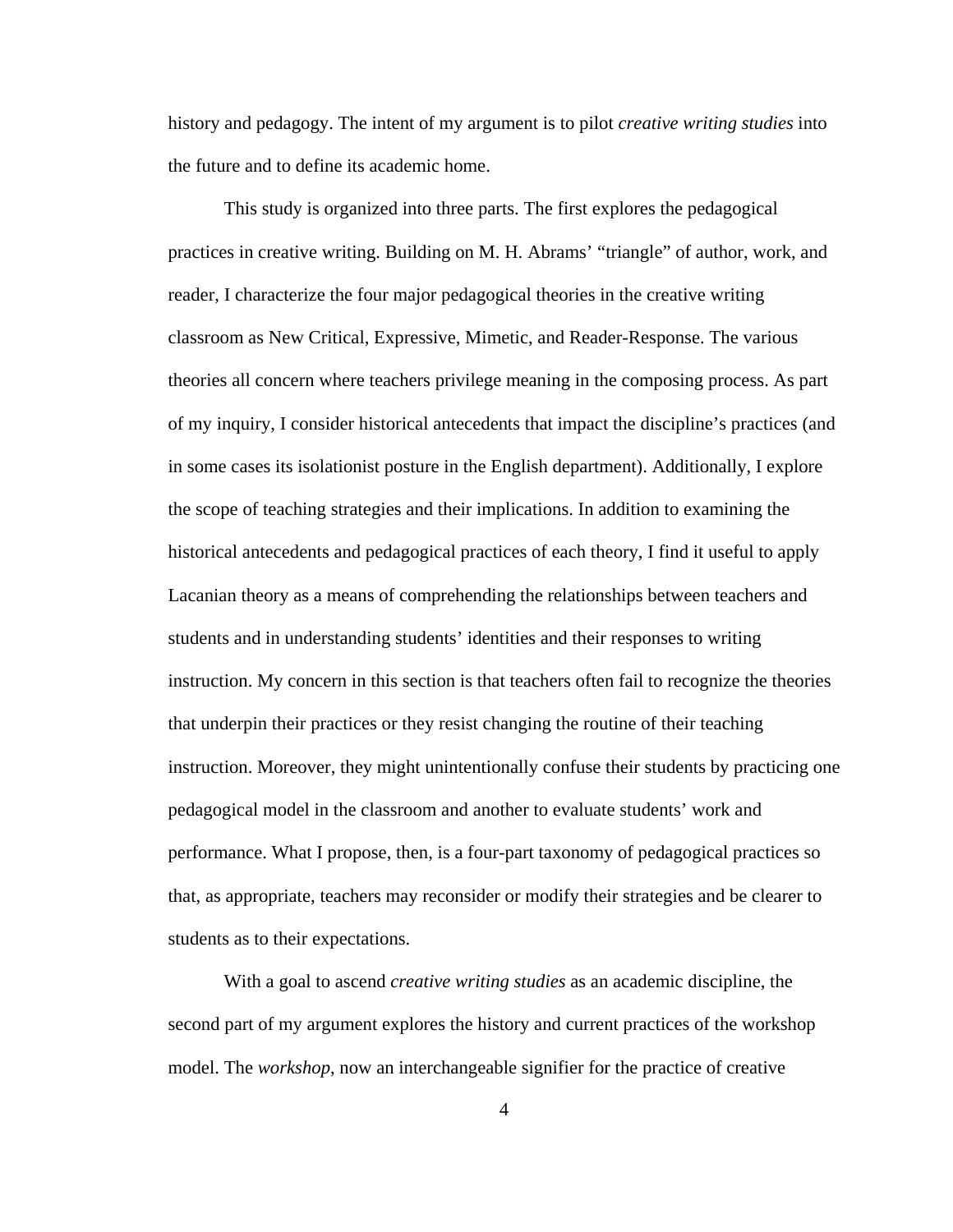writing, is often cast negatively by critics who condemn its lack of rigor and intelligence. The function of the workshop model raises questions about its usefulness and about students' readiness, preparation and effort. My argument demonstrates that although the model continues to be creative writing's signature pedagogy, some teachers are in fact changing and expanding the shape of the model and collaborating with other disciplines such as performative art, digital technology, and film studies. This section outlines variable curricular and program designs at the undergraduate and graduate levels as an important part of creating opportunities for the teaching of new skills to creative writers. Additionally, this part advances *creative writing studies* as a distinct field through an identification of distinguishing markers in the ways creative writing students read, write, and respond in the workshop practice.

My final section regards the academic home of *creative writing studies*, weighing such factors as the current marginalization of creative writing in the English department and the discipline's possible mergence with literary studies, cultural studies, composition studies, or as one component in an independent writing program. In the end, I situate *creative writing studies* alongside composition studies and literary studies, as a pedagogically and programmatically sound entity fully empowered in its own identity and scholarship.

#### *The Disciplinary Status of Creative Writing Studies*

I want to lay some basic groundwork in terms of defining what is meant when we talk about *creative writing studies* as a discipline, as a profession, and as a field of study. While teaching is generally seen as a *form* of professional work, one that requires a great deal of specialized knowledge (Sykes et al 1985), the label "profession" is thought to be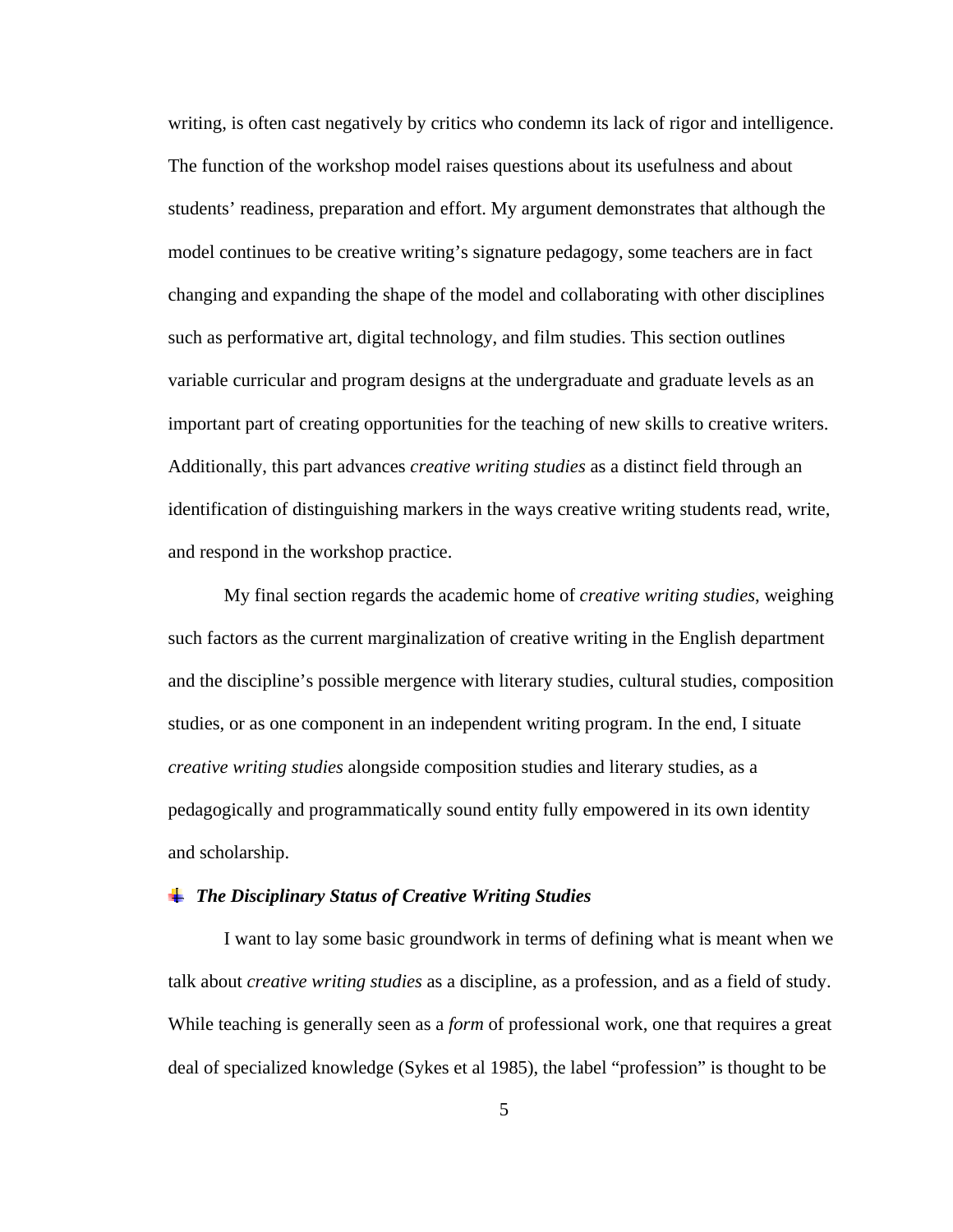reserved for establishments of long standing such as law, medicine, and clergy. Other formations may develop and these are better known as "occupations," which may aspire to be professions, but the initiation is apparently long and arduous. There are educational policy references that address reformations for professionalizing teaching, but allegedly, as educators, we are not there yet—teaching is an occupation. Still, many of us refer to teaching as a "profession." Semantics and decades of general usage of the term around college campuses and conferences give us some unofficial card-carrying right, I suppose. What this amounts to is that *creative writing studies* cannot be measured against any uniformed standard of profession.

As a discipline or field of study, creative writing can already claim status in the English department through its specialized academic programs, its professional organization, conferences, and publications. Most importantly, it can be argued that creative writing is a professional body of knowledge. Creative writing's history is a hybrid of theories and practices drawn in part from composition studies and literary studies, of which, creative writing's practice today is still mostly affected. Although creative writing has drawn epistemologically from this base, it continues to constitute practices which are independent of those in composition studies and literary studies, praxes which are guided by writerly and readerly processes of creative writers. In many ways, then, creative writing is a thriving field.

In other ways, however, the discipline falls short in terms of its graduate career training to include teacher preparation, its articulated research agenda and academic forums, and in ways in which its practitioners might claim it as a research area. Creative writing's practitioners are less aware of the history that informs their practice and less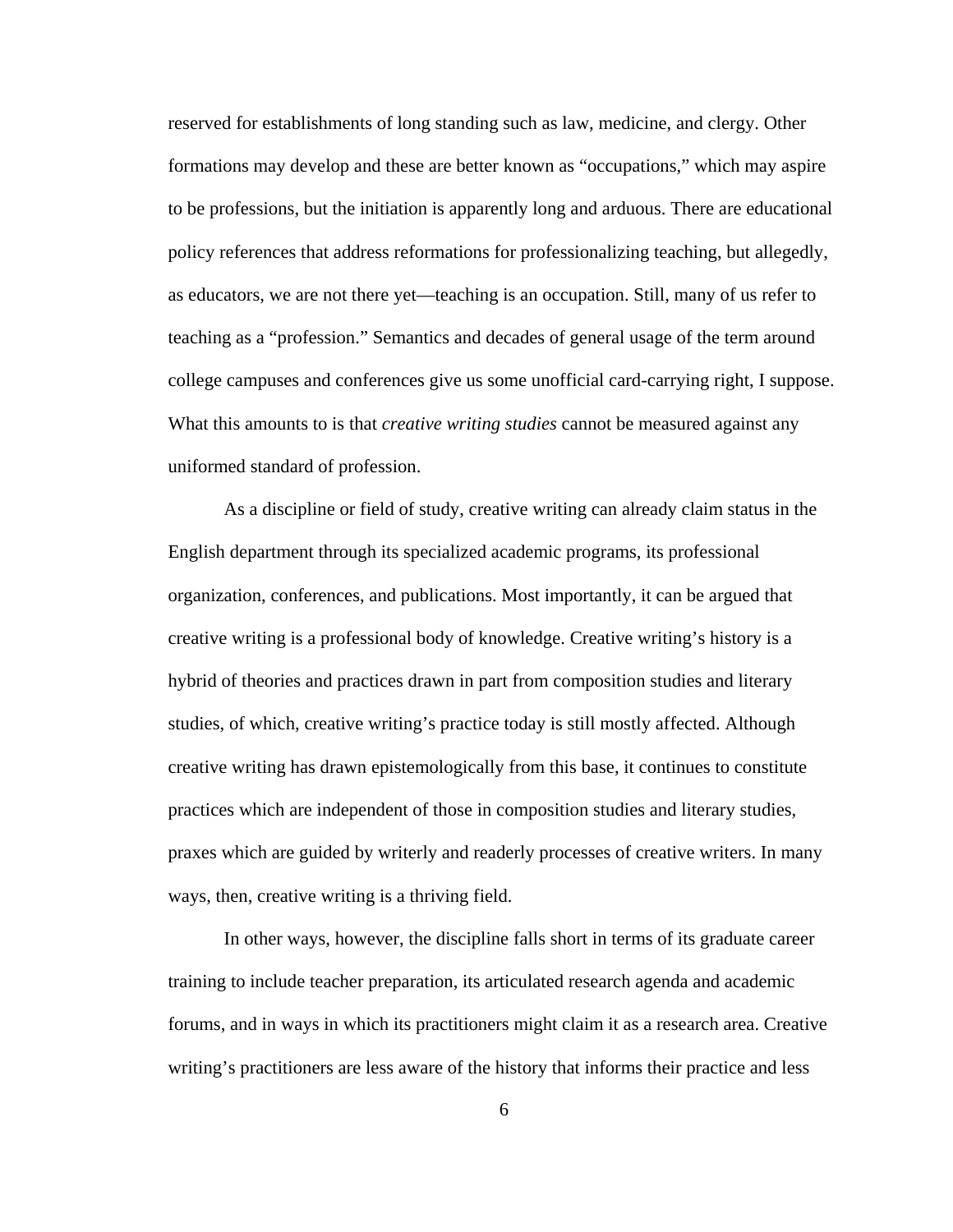certain how to theorize the principles that undergird their practices. Scholars often rebuke creative writing on the premise that it is not really a field of inquiry and research.

Professor Lee Shulman, President of Carnegie Foundation for the Advancement of Teaching, tells us that the professions of law, medicine, engineering, and the clergy have what he calls "signature pedagogies" ("Signature Pedagogies" 52), the salient, pervasive teaching practices that characterize a field. In law, we think of the Socratic-like questioning based on case study, and in medicine, clinical rounds are a standard. Creative writing's signature pedagogy is the writing workshop, and the model, given its personal nature, functions as a hybrid of New Criticism, social-expressivism, romanticism, mimesis, and social cognitivism. This is important to mention because the signature pedagogy of a profession often reflects the stability of that profession. In brief, as a signature pedagogy, the traditional workshop model, without a more rigorous and intellectual focus does not best represent the stability of creative writing as a discipline; or conversely, perhaps it better represents (again in its less-than-rigorous posture) as representative of creative writing's instability as a discipline.

Shulman notes that there are both advantages and disadvantages associated with a field's signature pedagogy. These teaching practices are also "subject to change as conditions in the practice of the profession itself and in the institutions that provide professional service or care undergo larger societal change" ("Signature Pedagogies" 52). Shulman provides another caveat to consider, one which he refers to as "pedagogical inertia" ("Pedagogies of Uncertainty" para. 16). This can occur when teaching practices are sustained within a field simply because those practices have been around for a very long time. A parallel might be made to Stephen North's concept of "lore" and its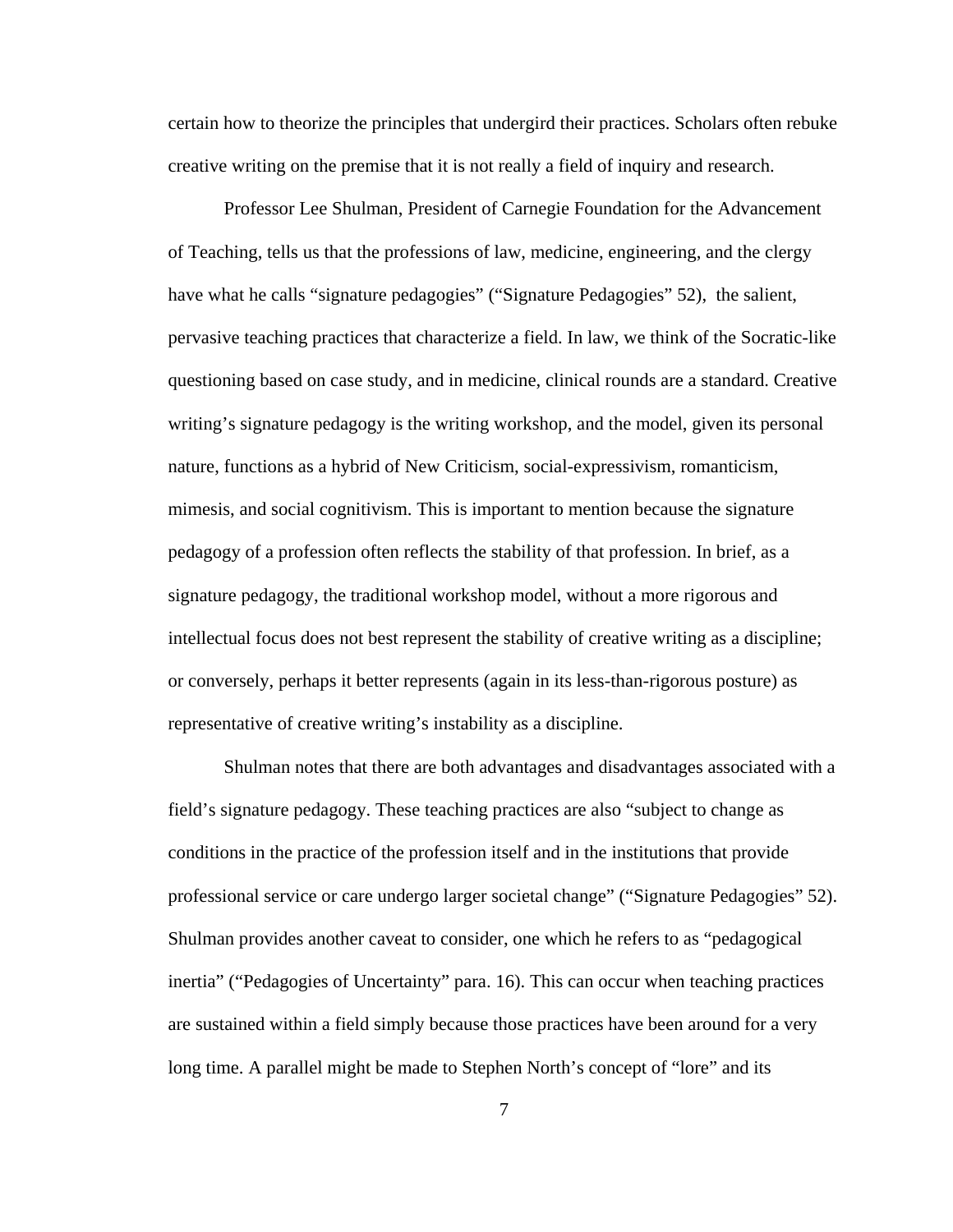sustainable influence on practices and behavior. While Schulman might very well be addressing creative writing's workshop model in this case, there seems, inferential in his address other functions that, once investigated, might reveal *creative writing studies*' potential for growth as an intellectual force. Bizzaro has long argued that "a discipline is characterized by what it construes as proof of evidence."1 *Creative writing studies* is differentiated from creative writing by its emphasis on collecting, compiling, and presenting data. This new studies area with its depth of inquiry, research, and scholarship will better define its professional body of knowledge in an even more useful way.

While history can shed insight into creative writing's classroom praxes, Bizzaro notes, "The history of the moment must be on training the next generation of writing teachers while encouraging them at the same time to be writers."<sup>2</sup> As a discipline centered on inquiry and research, *creative writing studies* is aligned with this twenty-first century goal.

#### *The Emergence of Creative Writing Studies—Where to Begin?*

1

As *creative writing studies* is still in its budding phase of development, the first step in its field of inquiry requires an exploration of the nature of its existing scholarship and research. Bizzaro contends that once creative writers have assessed what studies have been completed, once they have explored the nature of scholarship, they can then determine what remains to be completed in its field of inquiry. To be clear, efforts to establish *creative writing studies* as an academic discipline might include inquiries and research into the field's pedagogy and its history. Moreover, the advancement of *creative* 

<sup>&</sup>lt;sup>1</sup> This comment results from my email communications with Patrick Bizzaro. I want to note my appreciation of these dynamic and resourceful communications on the subject of *creative writing studies* its history, its present state of affairs, and its future.  $2$  ibid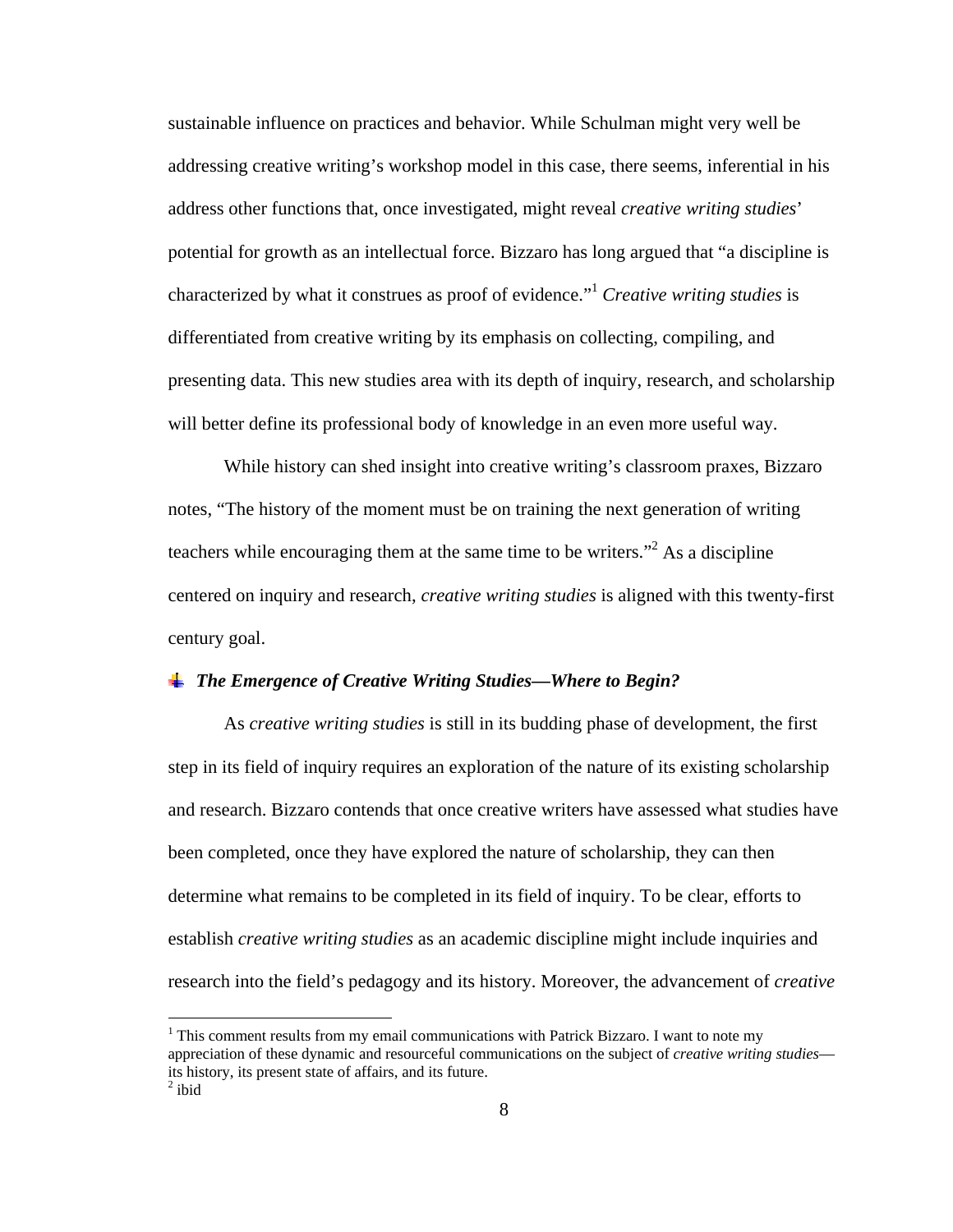*writing studies* in the academy depends on institutional advocacies to include the support of creative writing faculty as well as public advocacies that might reconsider the lore of creative writing and the merits of *creative writing studies* as an academic discipline.

Two examples of scholarship which explore creative writing's pedagogy include studies by Patrick Bizzaro and Kelly Ritter. Both inquire into current practices in an effort to establish epistemological differences and claims for academic development. Bizzaro and Ritter are explicit about the need to assert our distinctive methodology from other subjects in English studies—markers which creative writing teachers can then teach to their students through new course development. Ritter's own very important scholarship reflects her survey and interview results of creative writing programs as an inquiry into the extent of training provided to prepare graduate students for the teaching of creative writing. She presents her findings in "Professional Writers/Writing Professional: Revamping Teacher Training in Creative Writing Ph.D. Programs" (2001). Bizzaro demonstrates research in creative writing by differentiating some of our disciplinary practices in "Research and Reflection in English Studies: The Special Case of Creative Writing" (2004). These published inquiries and research further advance what Mayers references, characteristically, as the pedagogical strand of *creative writing studies*.

Other scholarship that questions creative writing pedagogy and its relationship to English studies includes: Moxley's edited collection *Creative Writing in America: Theory and Pedagogy*, Bishop's *Released Into Language: Options for Teaching Creative Writing*, Bishop and Hans Ostrom's edited collection *Colors of a Different Horse: Rethinking Creative Writing Theory and Pedagogy*, Patrick Bizzaro's *Responding to*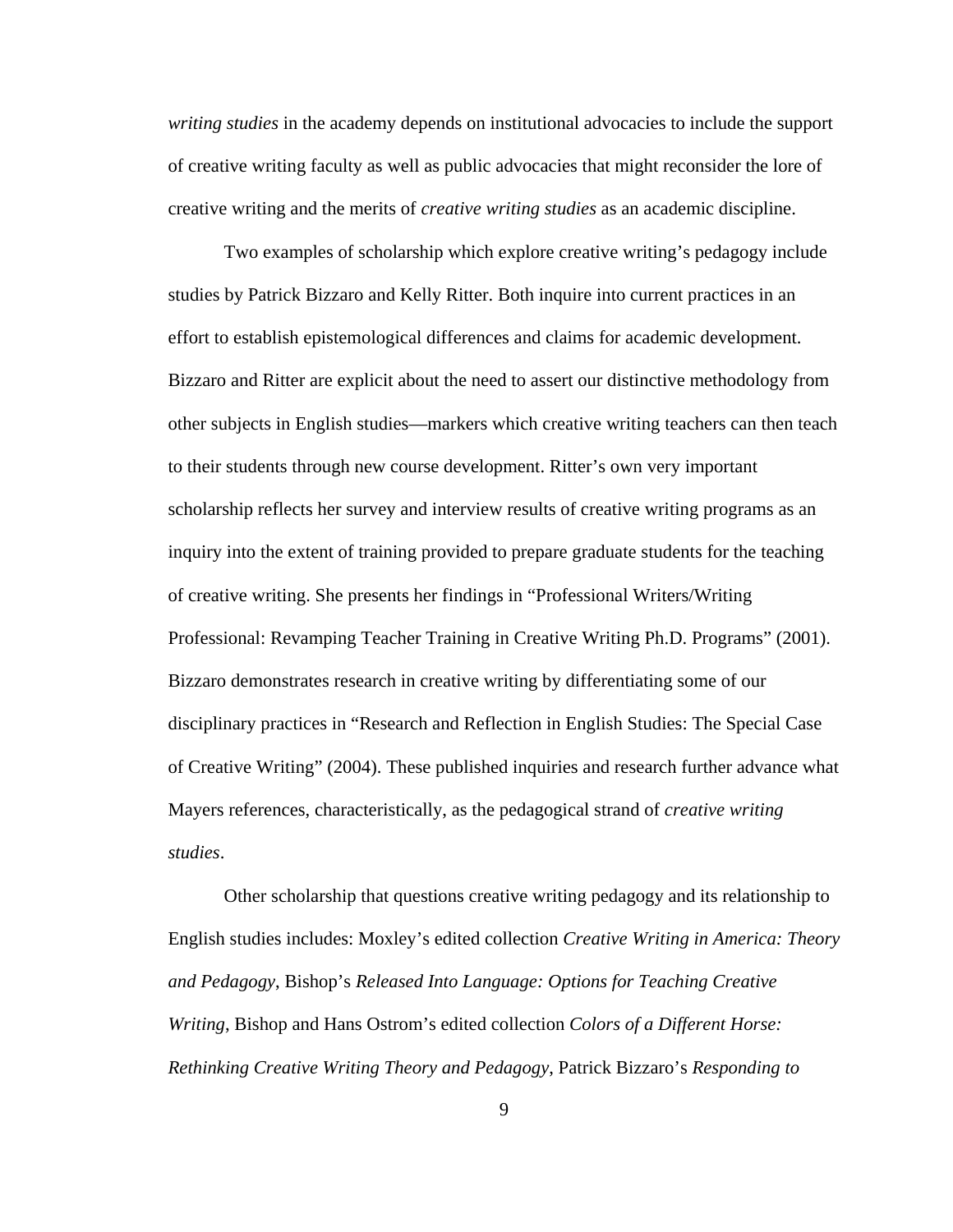*Student Poems*, the edited collections of Anna Leahy *Power and Identity in the Creative Writing Classroom: The Authority Project*, and Kelly Ritter and Stephanie Vanderslice's *Can it Really Be Taught?: Resisting Lore in Creative Writing Pedagogy*, Tim Mayers *(Re)Writing Craft: Composition, Creative Writing, and the Future of English Studies*, Katharine Haake's *What Our Speech Disrupts: Feminism and Creative Writing Studies*, Michelene Wandor's *The Author is Not Dead, Merely Somewhere Else: Creative Writing Reconceived*.

My own edited collection *The Writing Workshop Model: Is It Still Working?* (2010c) includes inquiries and studies of the workshop model as it relates to contact zones, hybrid models, epistemological differences, risks, vulnerabilities, conflicts, experimentation, spaces for radical openness, master classes, and implications for our writers in the Net generation, among other topics. Moreover, there are a host of essays not included in this catalogue of scholarship that questions current practices and offers epistemological differences.

The titles alone in this well-developed pedagogical strand of inquiry announce the kind of critical studies from which to consider in our future research. At the very least, such an inquiry into existing scholarship generates a sum of questions. For example, what can this strand of pedagogy tell us about creative writers' research methods and how they construct and construe data? How are these research methods different from other disciplines in English studies? What conclusions might be drawn in terms of other professional differences? In what ways does this breadth of scholarship reflect teaching practices and the ways creative writing students read and write? In what venues will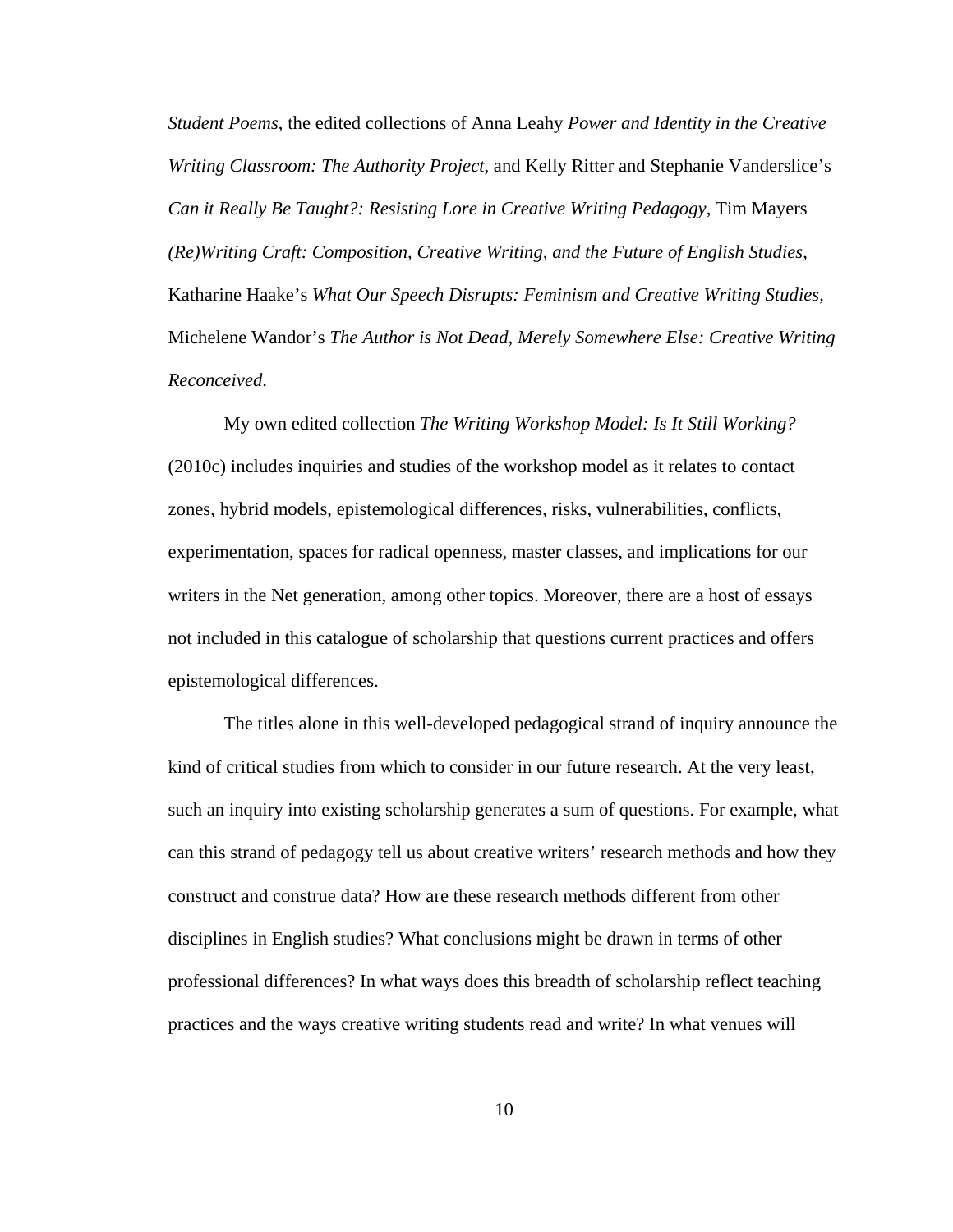creative writers publish their findings, present their questions, and/or compare their modes of instruction?

As it relates to programmatic changes, we might ask how what course development might creative writing teachers consider and offer so as to pass on new skills to their students. As it is critical to make important changes that reflect the unique nature of research and pedagogy in creative writing's current curricula, how might we reenvision and revise existing coursework? Bizzaro, specifically, refers to courses that are often taught by nonspecialists in the English department such as "Bibliography and Methods of Literature Research," and "Literature: the Writer's Perspective" ("Research and Reflection 308). These courses should be designed to reflect creative writing's specificity, its own bibliographies, and they must be taught with creative writers in mind.

Later, I argue for ways to apply more rigor and intelligence to the writing workshop and for ways to complement the model with course development and program trajectories at the undergraduate and graduate level. My study of the writing workshop provides important and necessary distinctions that detail how, in the model, creative writers read, write, and respond in ways that are markedly different than students of literary studies or composition studies. As such, this is one area that serves as an example of a pedagogical strand of inquiry that advances research and scholarship in *creative writing studies*.

In addition to the pedagogical strands of *creative writing studies*, Mayers includes institutional and theoretical historical strands as areas of inquiry, scholarship, and research. While D. G. Myers presents a macrocosmic overview of creative writing's history in *The Elephant's Teach—*managing as well, Mayers tells us, "to produce a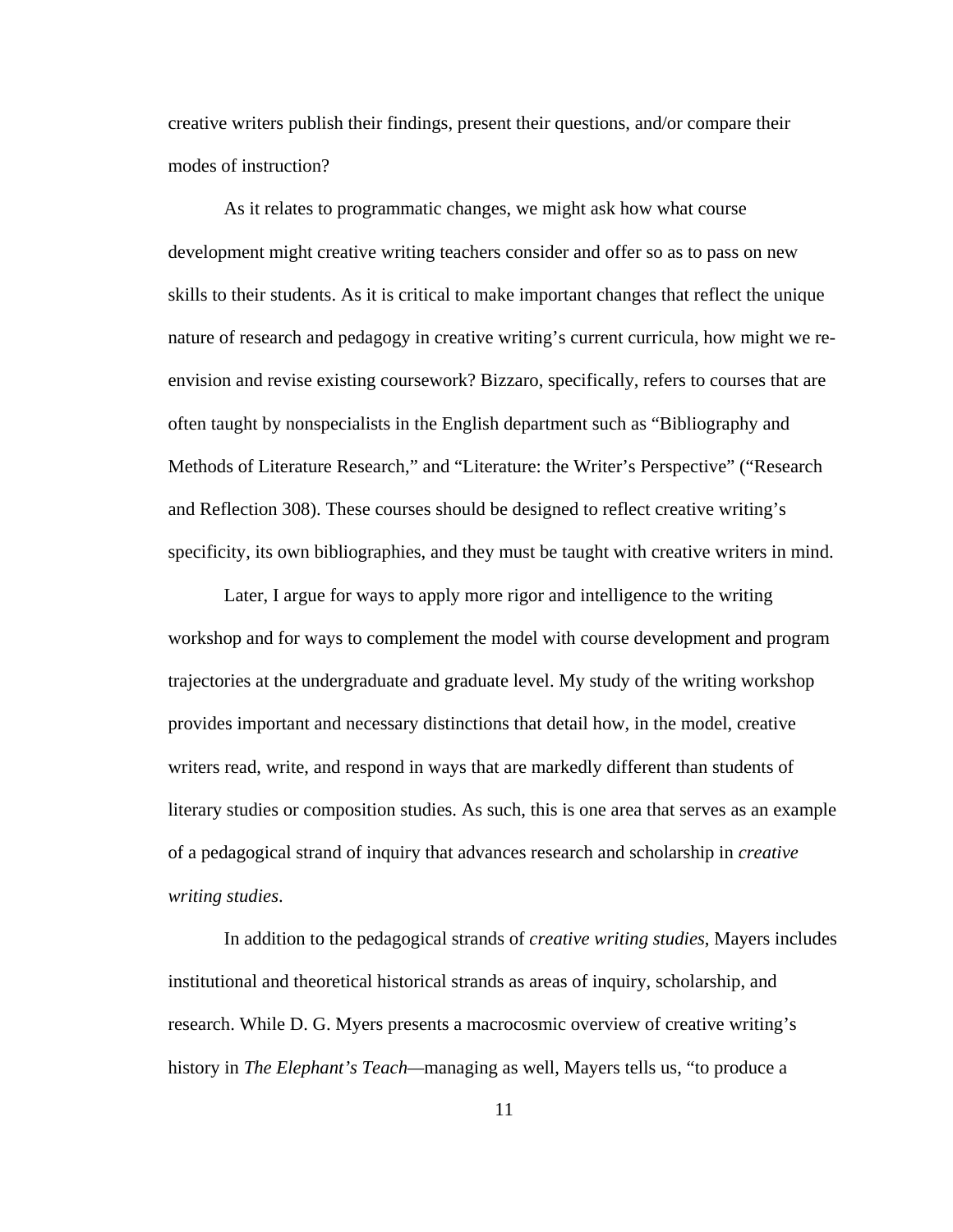foundational work in creative writing studies" ("One Simple Word" 222)—there is still other work and approaches to take into account in this institutional substrand. One approach I take considers creative writing's institutional history in a new light as it speculates the ways in which composition and literary theories have informed our pedagogy and how this information leads to new understandings for the field of *creative writing studies*. Along the same lines, I study the polarization of creative writing and literary studies to reconstitute this history as an opportunity for exerting our presence and space in the emerging field of *creative writing studies*. Moreover, in surveying the major creative writing pedagogical practices, I link Lacanian theory to how we might view teacher-student relationships in the context of our pedagogical choices; thus, merging theory, inquiry, and practice in a new way.

 Advocacy within the institution is critical to the success of our emerging enterprise. I give evidence of ways in which creative writing has "exhibited a powerful isolationist tendency, while existing nominally within English departments" (Mayers "One Simple Word" 224). To reverse this marginalization (no one can erase the history of creative writing's peripheral status) means positioning creative writers in a more visible and comfortable academic home. This situating requires an institutional advocacy measure that "would focus on examining and arguing for the proper place of creative writing and creative writers within existing academic structures" ("One Simple Word" Mayers 224). To add to this dialogue, there are opportunities to rethink program development to better prepare creative writing students at variable degree and program levels. With this in mind, I outline specific options for creative writing and *creative writing studies* at the undergraduate, MFA and Ph.D. levels.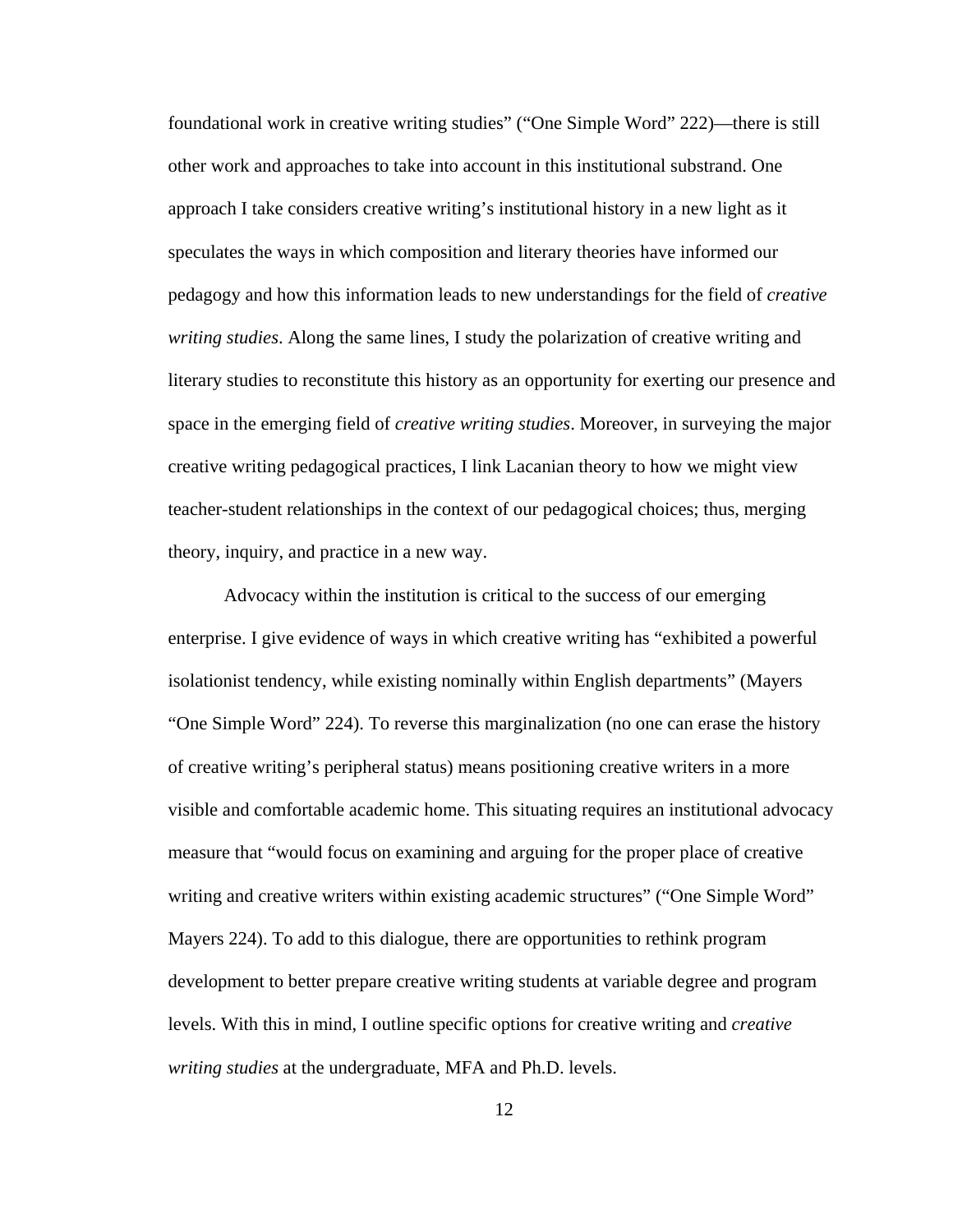Also at the academic advocacy level, Mayers offers opportunities for scholars in *creative writing studies* to intersect with compositionists as a means of "explor[ing] the implications of new electronic forms of text distribution" (225). I add to this dialogue and surface and affirm a long overdue argument by Bishop that creative writing courses provide value-added relevance as part of a general education requirement. Many more collaboration possibilities exist for *creative writing studies* in the field of media design, the fine arts, and the creative business industry—areas I discuss at further length. Finally, understanding the public lore of creative writing and the extent that popular images of the writer and the writing process surround and impact the credibility and effectiveness of creative writing as an academic discipline, and, thus, *creative writing studies* as a scholarly discipline, compel inquiries and research in this area, scholarship written with a more general audience in mind, and intensive public advocacy intervention. Kelly Ritter and Stephanie Vanderslice, along with contributors in their edited collection *Can It Really Be Taught?: Resisting Lore in Creative Writing Pedagogy*, have begun such an inquiry. I continue this conversation in my workshop scholarship. To diminish such lore would require not only considerable public attention but also considerate institutional advocacy. The acceptance of the emergence of *creative writing studies* depends on these advocacies.

#### *Establishing Creative Writing Studies as an Academic Discipline*

As a developing field of inquiry, scholarship, and research, *creative writing studies* can bring more meaning to the academy, its profession, and its student body as it establishes distinguishing features of its practice and implements a more intelligent and practical curricula design that includes the transfer of new skills to our creative writing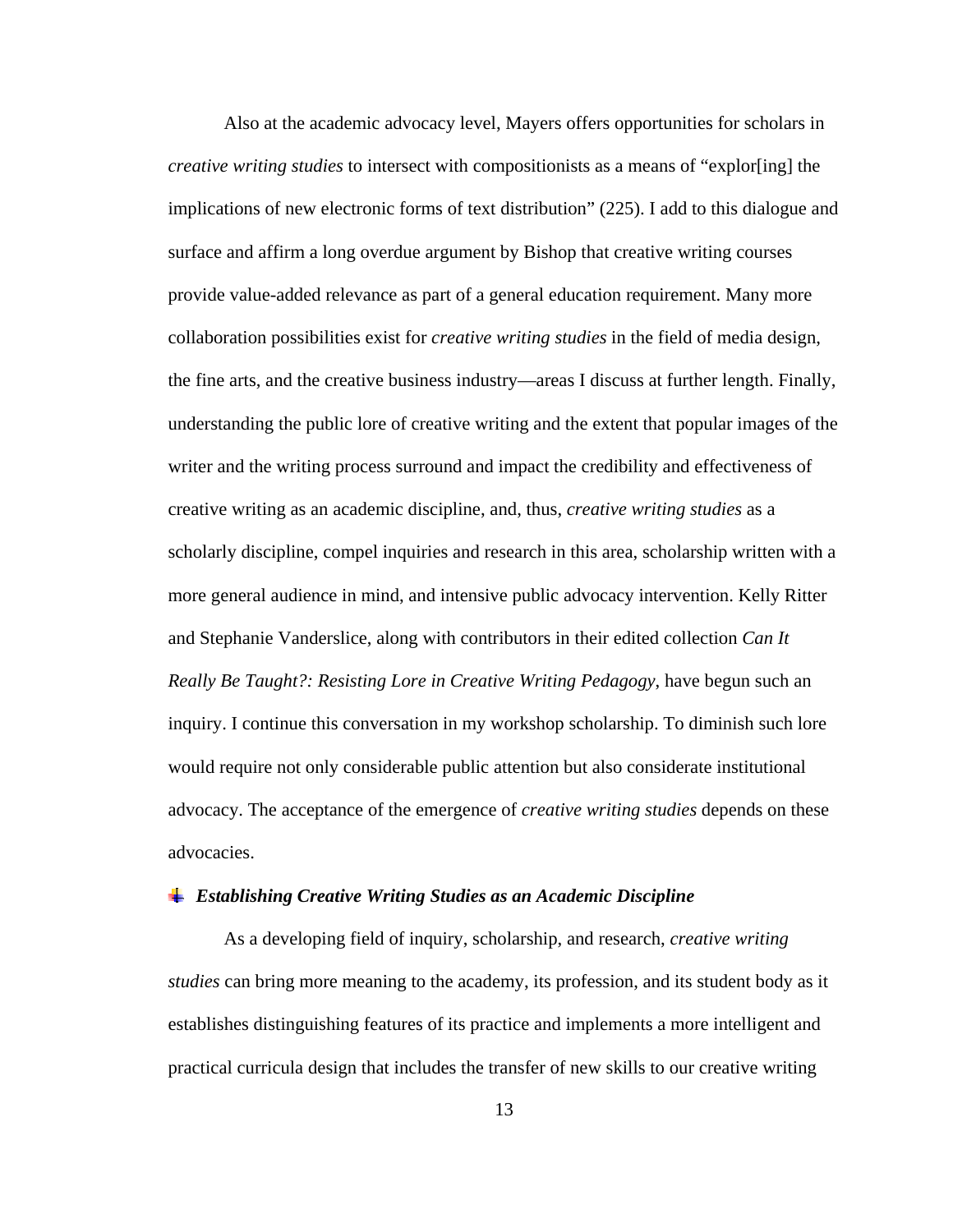students. Many questions remain as we proceed: What will our students draw from our classes? How will administrators view our developments? In what other ways might we claim our own identity through scholarship? As *creative writing studies* continues its valid inquiries into its practice and more formally establishes its body of professional knowledge, its goals, and its best direction, it does so with the farsightedness of a larger project of reconfiguring English studies.

*Creative writing studies* can participate in such a restructure, sophisticated in its understanding that the various disciplines within the English department have been rivals at times, partners at times. As the new discipline emerges, it does so with intentions to intersect and comingle with other disciplines, other departments, even community services. As the discipline matures and can refer to evidence of its own research methodology and collective data, *creative writing studies* will stand on equal ground with literary studies and composition studies because its academic degrees will confer upon *academically-trained* candidates, because its rigorous programs exist *within* the academy, and because it can *locate* its authority in its *own* scholarship.

My argument explores the pedagogical problems of the discipline, researches the field's history and teaching practices, and defines and distinguishes critical earmarks to differentiate the discipline from others. As a study of inquiry and research, my own scholarship justifies *creative writing studies* as an academic discipline.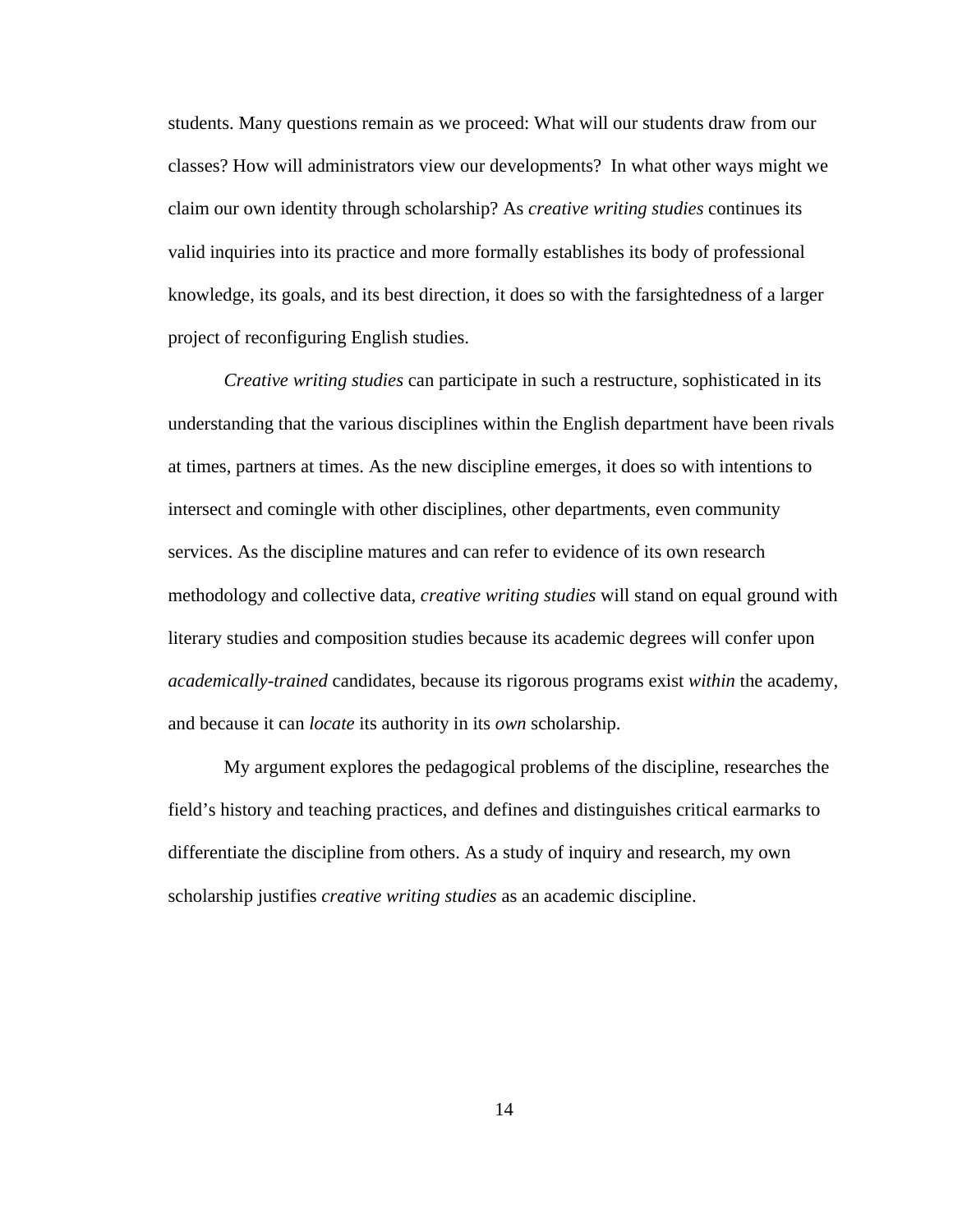#### **SECTION ONE: A TAXONOMY OF CREATIVE WRITING PEDAGOGIES**

While the field of composition studies yields many useful taxonomies and axiologies on the teaching of writing, the field of *creative writing studies* is just beginning to emerge in this area of research. Composition's cognitive approaches, in particular, which sought correspondences between writing and learning and between how writers make decisions and choices in the writing process, might have served as a platform for parallel research in creative writing practice. It might have bridged a discussion from the writing and learning practices of creative writers to the ways in which we privilege certain teaching approaches and how these practices inform teaching planning, strategies and classroom structure. Likewise, the field of literary studies has concerned itself with the research and study of literature from multiple (albeit, conflicting) perspectives; presenting for creative writing, at a minimum, alternative methodologies for perceiving a text as verbal icon and for challenging master narratives.

What I discover when I survey the creative writing landscape for studies in teaching theories is limited. This is in spite of Wendy Bishop's plea for creative writing research methodology, ethnographic studies, and teacher self-reports; and there is Moxley's proposal for the interrogation of creative writing practices—both published in the late eighties and both cited often in current scholarship. Their work has moved the field forward only incrementally, perhaps, because, as Moxley notes in 1989, creative writing teachers have a "relative lack of interest in pedagogy" (27). Creative writing's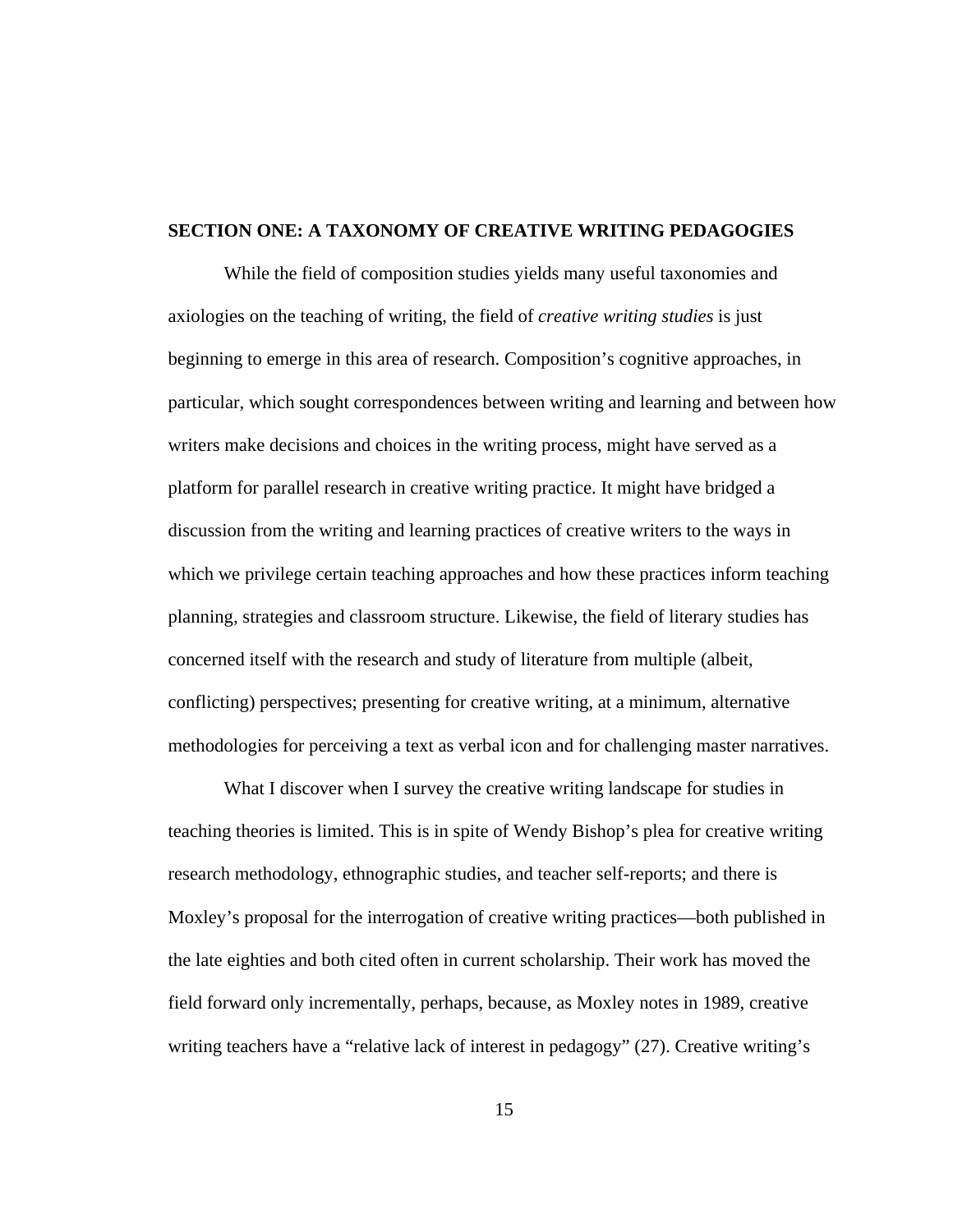isolationist posture is "centuries old," which leads Bizzaro to conclude a requisite of creative writers' skepticism "of anything academic" ("Research and Reflections" 296). A mirroring of this "view of science-as-devourer [is] put forth perhaps most emphatically and influentially in America by Edgar Allan Poe" in his "In Sonnet—To Science": 'Why preyest thou thus upon the poet's heart, / Vulture, whose wings are dull realities?" (Bizzaro "Research and Reflections" 296).

In general, creative writers seem to talk *around* the subject of research and pedagogy. The discipline often does not produce outcome data. It has little tangible evidence that affirms that our teaching methods improve student writing. In fact, because creative writing has often been defined by its writing workshop model, some in the field wonder if there is a substantial discipline from which to draw data on its teaching theories and practices, and if so, Shirley Geok-lin Lim questions "How should we begin to talk about such a discipline?" (151).

It may come as no surprise that creative writing lags in the study and theorizing of its teaching practices when we appreciate that the majority of graduate creative writing programs do not include coursework on the pedagogy of creative writing, and only a handful of such programs provides training in teacher preparation. Kelly Ritter, who surveyed Ph.D. creative writing programs in 2001, concludes "Most U.S. universities have no specific training in place that would prepare candidates to enter the creative writing classroom even remotely as well prepared as their rhetoric and composition Ph.D. counterparts" ("Professional Writers" 213). In my own university, even literature students often complete a practicum in the teaching of literary studies at the university level. The point to be made here is twofold: The first is that teacher training would assuredly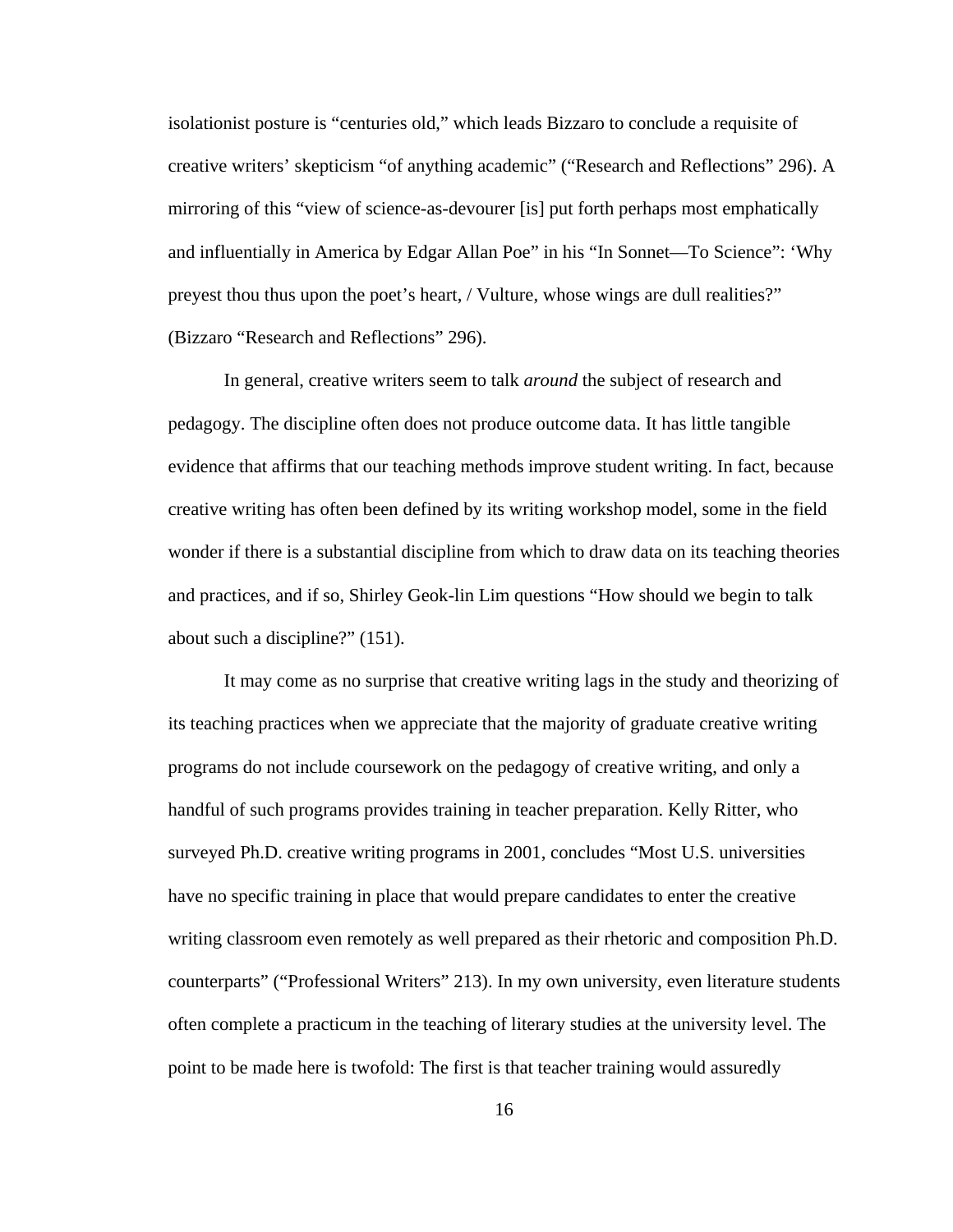include topics and/or courses in the history of creative writing, the theories behind pedagogical approaches, research methodologies in creative writing, contemporary issues in creative writing, and, possibly, curricula design. The second reason to champion teacher training is partly rolled into the first point in that an awareness of historical approaches lays the groundwork for important research studies that influence how we practice, how we teach our students, and where meaning lies in our classrooms. It stands to reason that an immersion in the field's history and in teacher training will lead to more critical rethinking of our modes of instruction and notions on how to communicate these approaches to our students.

Tim Mayers calls for an inquiry into the field's history beyond the contextualization of creative writing. There exists a few important historical inquires such as D.G. Myers' *The Elephants Teach* (1996), Stephen Wilbers *The Iowa Writers Workshop* (1980), Patrick Bizzaro's *Responding to Student Poems* (1993), and Paul Dawson's *Creative Writing and the New Humanities* (2005). Of the books mentioned, only Bizzaro and Dawson suggest ways to learn from creative writing's history and offer new avenues to approach its practice. What Mayers has in mind is for creative writing teachers to go beyond this historical research, to discover different ways to consider our history, new paths to contextualize its meaning, variable insights so we might see history in a different light. I suggest that there is still much we can learn from the history of creative writing (from Emerson's naming of creative writing in his *The American Scholar* in 1837 to contemporary creative writing praxes in university programs that inform our teaching practices). There exists significant data *from* which we can form conclusions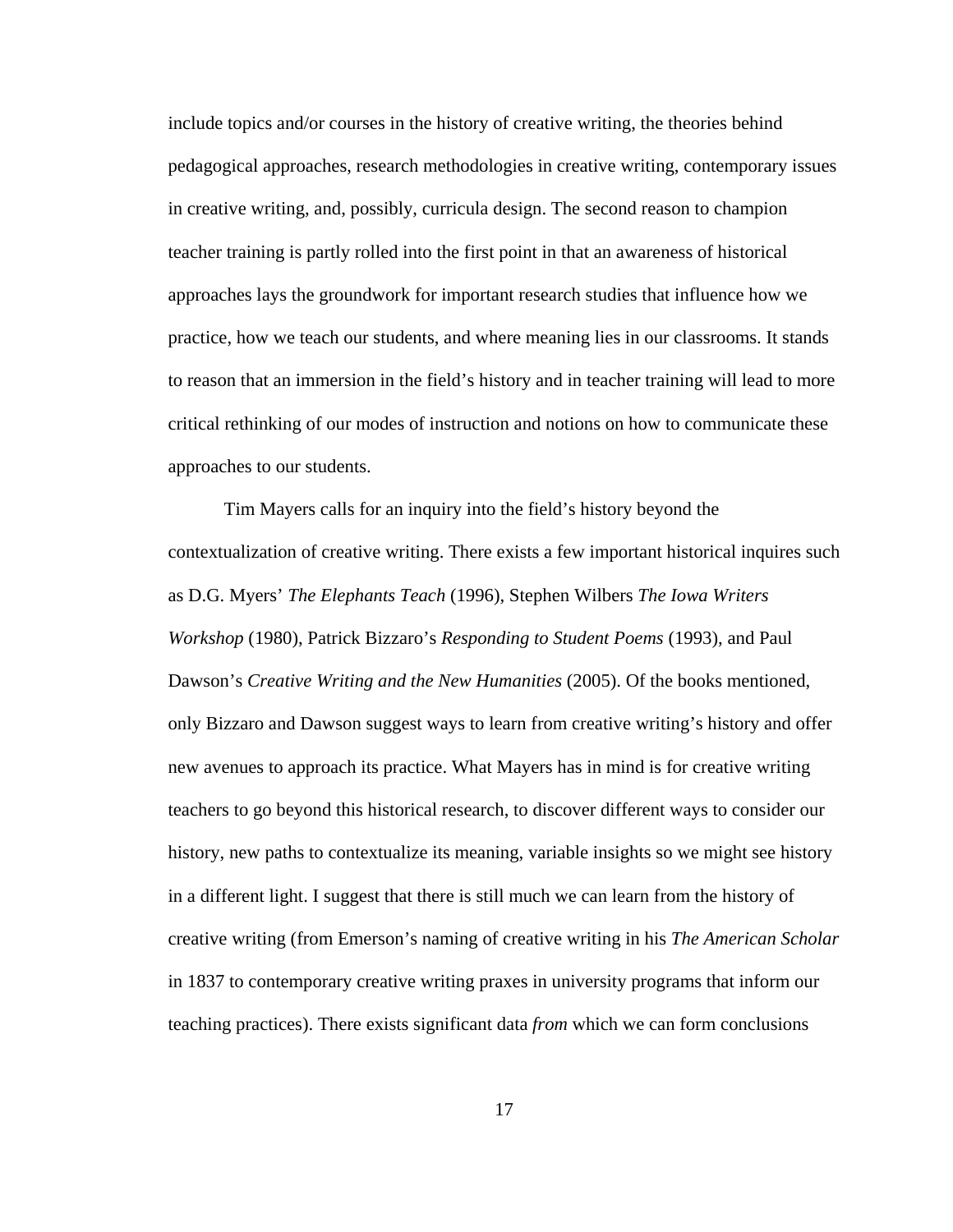related to our teaching approaches and *by* which we might better integrate strategic program development in light of the new challenges we face in the twenty-first century.

In the eighties, Wendy Bishop lamented that creative writing teachers knew little of the theory that informed their pedagogies, and as such, they could not voice the tenets behind their classroom practices because they lacked reference. More than a decade later, D. W. Fenza advances her concern when he says, "Few writers in the academy know the history of their own profession as teachers of writing" (para. 16). In fact, Bizzaro suggests practitioners "view creative writing as something that has stumbled, by chance alone, into academe" ("Research and Reflection 295"). What is more, because writers do not know their history, they miss opportunities to address the theoretical rationale of the practices in their classroom. As such, Fenza tells us that "they sometimes find it hard to defend their work against the scholars, the theorists and commentators who trivialize it" (para. 16). If we are to bring the relevancy of history to current teaching practices, then we must include the view of English department chairs such as Stephen Tatum of the University of Utah whose essay in the *ADE Bulletin* (1993) forewarns "The End of Creative Writing in the English Department." While Tatum's discussion does not necessarily include the teaching of creative writing, he does regret the curricula of graduate programs which positions history (of genres, of literature) as an adversary to the creative writing candidate. His complaint has significance for the creative writing graduate who interviews for tenure-track positions today. This lack of history and its pertinence to a candidate's field and subsequently to her teaching opportunities is a reality we cannot ignore or resist in our reform. Given creative writing's changing goals, one which moves us from a generation of publishing writers to teachers performing in the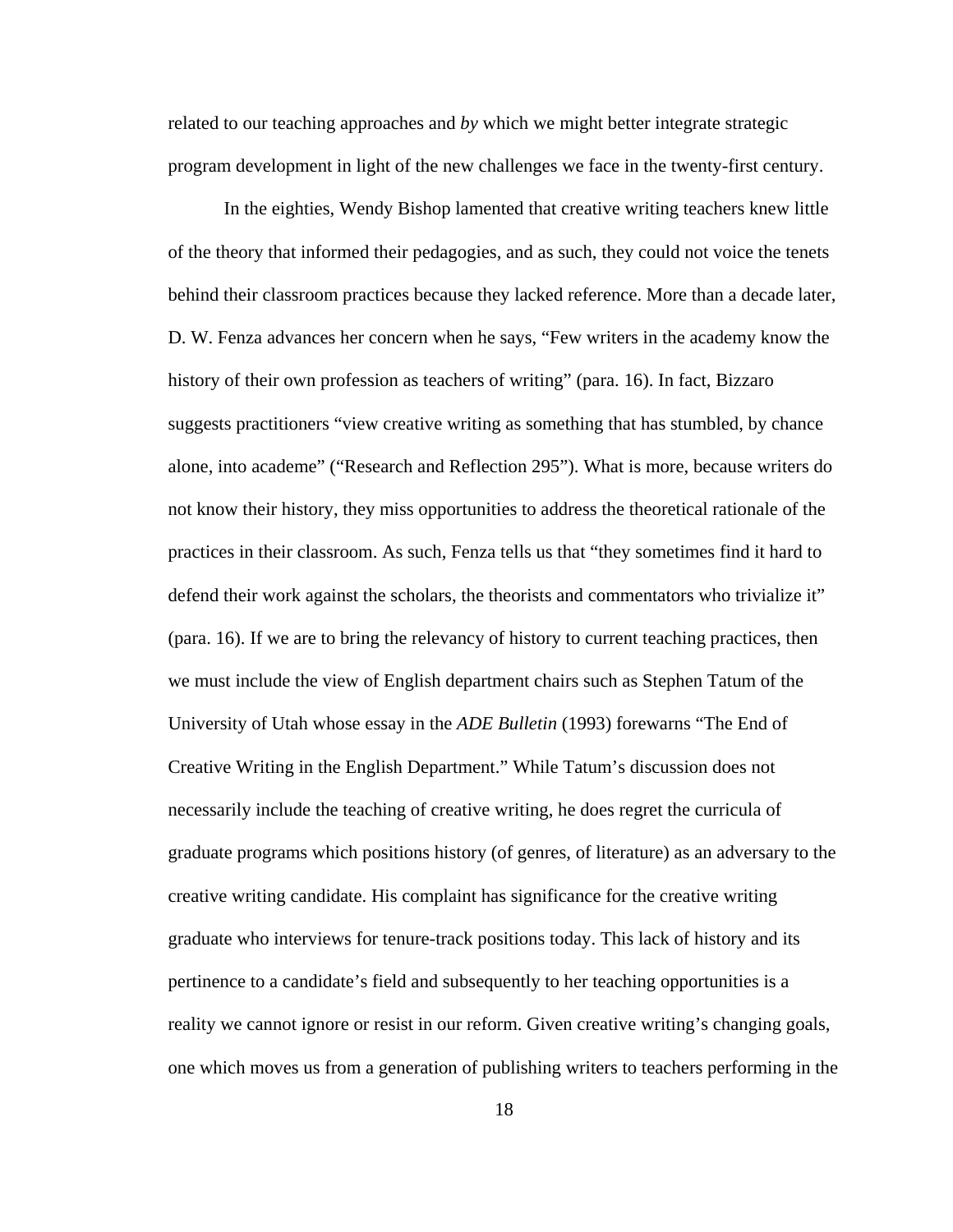creative industries of education and business, it is time, as Bizzaro urges, "to reconsider the way we think of creative writing as a teachable subject" ("Research and Reflections" 300).

It becomes difficult, I suggest, to ground theoretical underpinnings to our teaching pedagogy without such historical reference. Moreover, the lack of empirical data and investigative studies into creative writing's teaching praxes leaves much of what goes on in the creative writing classroom unexamined, untheorized. Consequently, creative writing continues to operate from a base of assumptions that is situated more on practice than on research. However, if creative writing practitioners can agree on the principle that *what* they teach in their creative writing classes filters down to *how* they teach their creative writing students, then it is possible to break this hypothesis down further to conclude that methods of pedagogy are driven by a teacher's perception of *where meaning lies* in the context of the writing process. What a teacher privileges as it relates to text, writer, reader, and reality (as an implicit or explicit world-view) is tied directly to her pedagogies, to the structure of her classroom, to her course planning, selection of readings, choice of exercises and assignments, reading practices, classroom management, workshop practice, social relations, and evaluation, justification, and the grading of course requirements.

As my research interest relies on history, pedagogical implications, and curricular design, what I propose is a four-part taxonomy of teaching approaches that converge, in part, on the principles underlying Berlin's analysis of teaching differences as those "located in the diverging definitions of the composing process itself" (256). Berlin insists that all pedagogy is ideological; any single approach supports an underlying set of values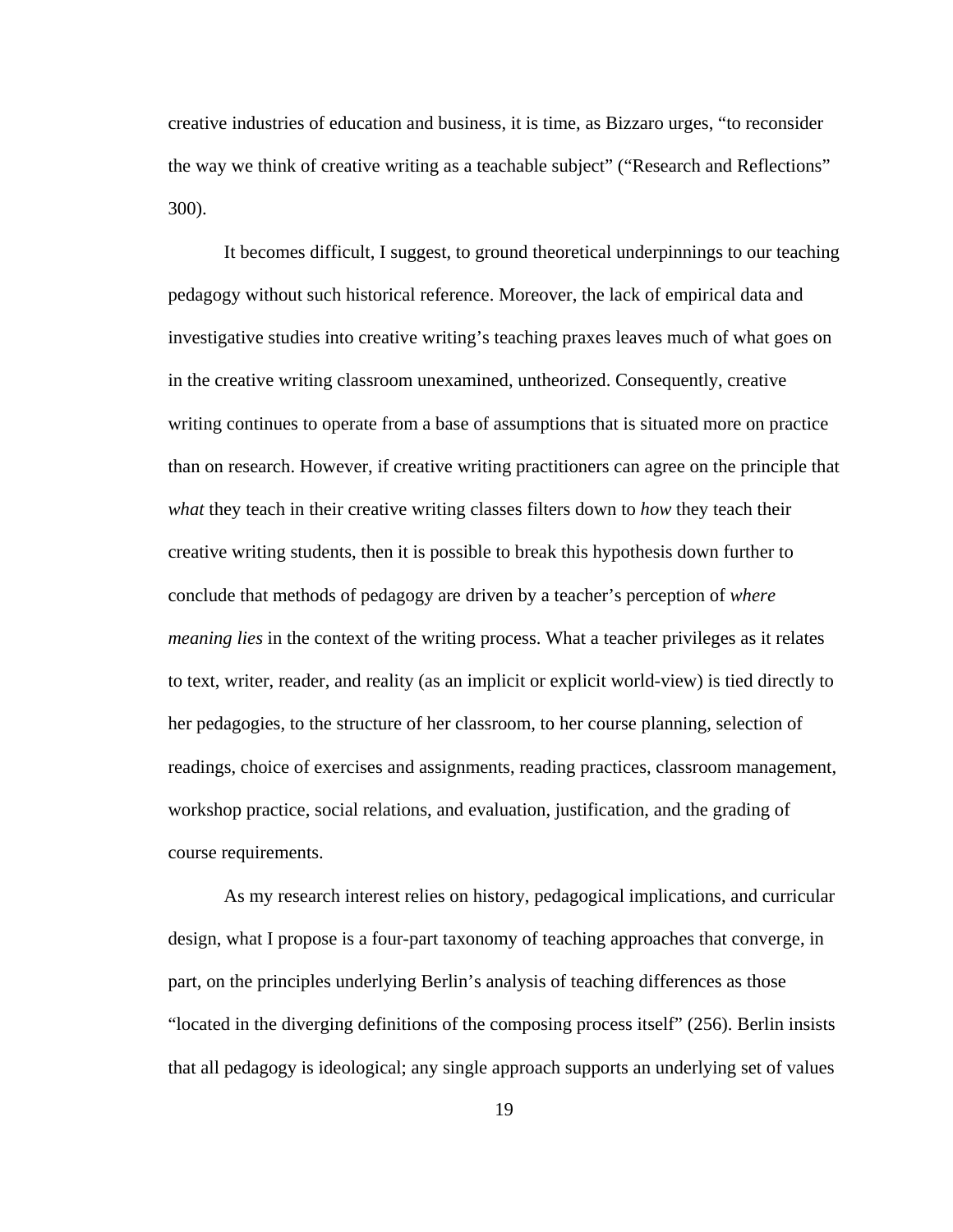while questioning others. These rhetorical elements are often represented as a triangle, and as such, the element placed within the triangle assumes the greatest teacher emphasis. Pedagogy, as John Trimbur reminds us, is exacted by ideology.

Similarly, the operational pedagogy of creative writing teachers can be analyzed according to a set of interactions among the elements of the composing process. Equivalently, teaching differences of creative writing teachers are located as disparate *privileging* (rather than "definitions") of the composing process.

While Berlin identifies four principal pedagogical theories and concerns each with the way it interprets and associates writer, reality, audience, and language "to form a distinct world construct with distinct rules for discovering and communicating knowledge" ("Contemporary Composition" 766), his classifications and purposes do not necessarily align optimally for the case of creative writing pedagogy. The "dominant" composition teaching theories engage with, among other elements, principles of truth and its relationship with the world and to language, reality as it exists to the writer, and inductive versus deductive processes.

This is an oversimplification, of course, of the field's teaching constructs; however, there is more relevance in an analysis of creative writing's salient pedagogies and their strategies for communicating where meaning lies in the composing processes, in M. H. Abrams' four overriding theories of artistic transaction as outlined in *The Mirror and the Lamp* (1953). I approach my taxonomy of creative writing pedagogies by using Abrams' classifications to explain his: (1) objective theory – which describes *New Criticism*, a creative writing pedagogy that privileges meaning with the text, (2) expressivist theory – to detail *expressivist functions of self-expression* and *Romanticism*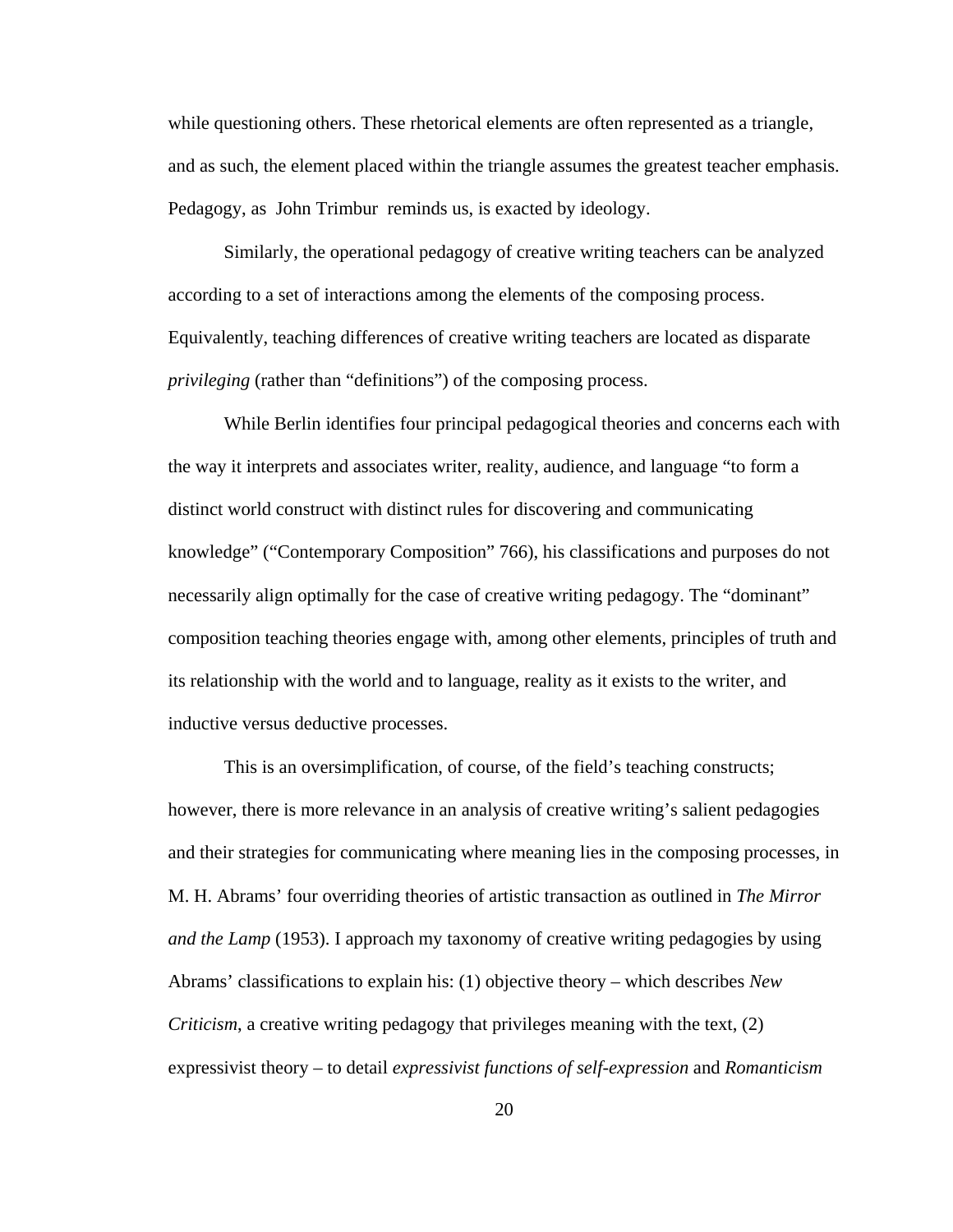that place meaning for the creative writing teacher with the writer,  $(3)$  mimetic theory – to discuss the *imitable functions* of the writer's world that emphasizes that meaning lies with the "universe," and (4) pragmatic theory – to characterize *reader-response pedagogy* that situates meaning with the reader.

Moreover, a second major strand in an axiological study of teaching practices involves the complicated social relations within the structure of our creative writing classrooms that are created, in part, by the constructs of our methods and philosophies. As practitioners, we tend to oversimplify the interactive and dialectical nature of the teacher-student relationship. However, when teachers can view their classroom dynamics through a Lacanian lens, they can better understand the actualities of students' behavior both in class and in their writing and how teacher-student interaction influences such behavior. More specifically, psychoanalytic theory (to the degree that it applies for my purposes) offers valuable and concrete assistance in explaining—through Lacanian theories of the Real, Imaginary, and Symbolic Orders, and the dynamics of transference and counter-transference—what goes on beneath the surface of our writing instruction and how we might decode it more constructively for ourselves and for our students.

#### *Where Meaning Lies – A Multi-Faceted Approach*

In *Professing Literature: An Institutional History* (1987), Gerald Graff contends that "no text is an island" (*Professing Literature*10). Todd F. Davis and Kenneth Womack add that "no form of theory or act of criticism is an island either" (1). Graeme Harper cautions us not to moor our students' learning to one specific island when he suggests in his introduction to *Teaching Creative Writing* that the "learning of creative writing" by our students "gains nothing at all from being considered the remit of only one type of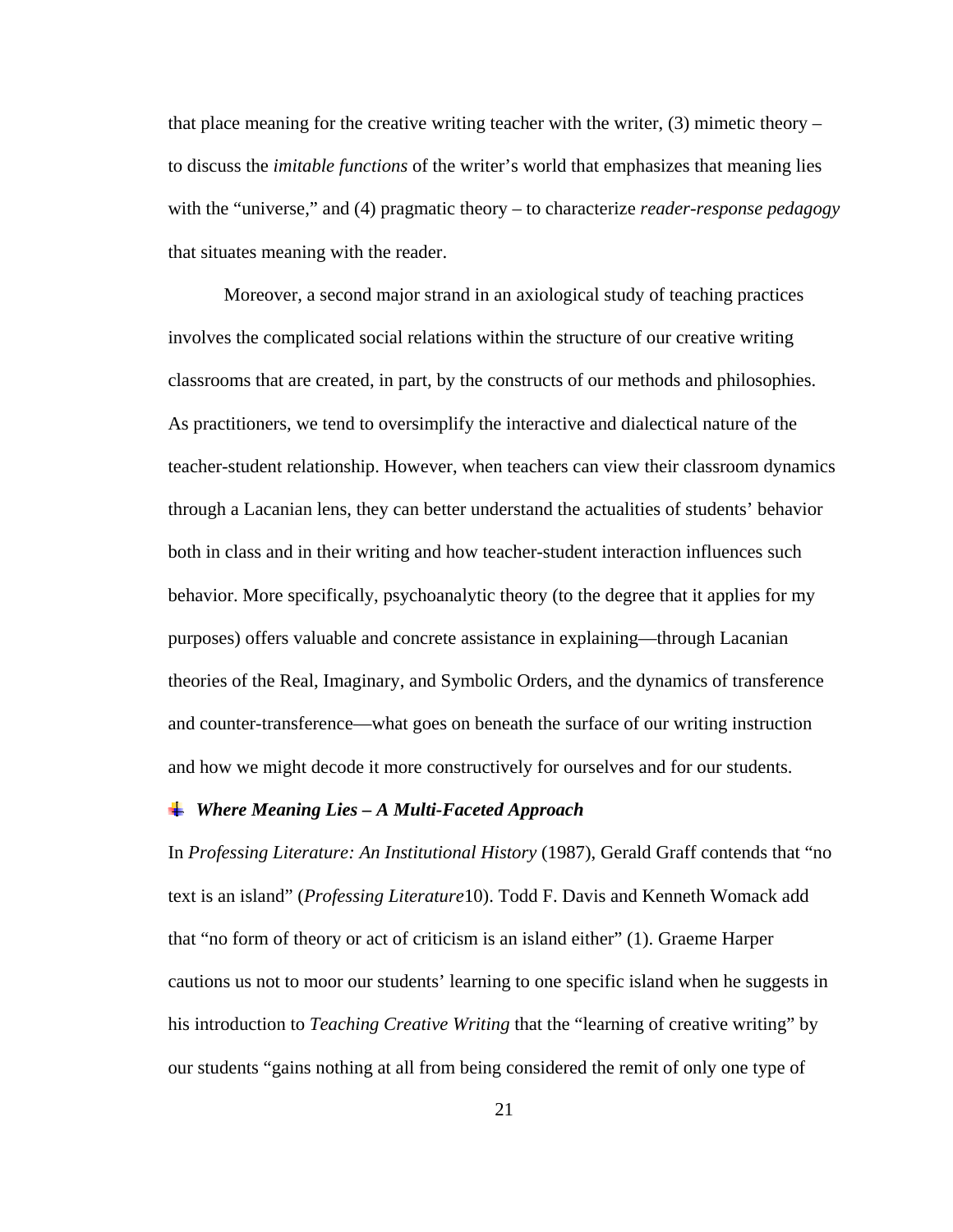learner or one type of teacher" (1). Fulkerson offers that "Even if you know where you want to go, a shrewd Cheshire Cat can point our more than one path to get you there, as well as some attractive ones that won't" (Fulkerson 424). Moreover—and this is an axiom borrowed from James Berlin's taxonomy of composition pedagogical approaches—creative writing teachers must also be cognizant that through their determinable intent, they "are tacitly teaching a version of reality and the student's place and mode of operation in it" ("Contemporary Composition" 766).

My posture leans more toward *not* privileging any one element of the communication transaction, whether it is finding meaning with the text, the writer, *or* the reader. Instead, we must continue to challenge and question the underlying set of values Berlin associates with each pedagogy so as to acknowledge the assorted and changing ideological forces at work. Teachers can avoid such conflicts when they are aware of their own pedagogies, stay current with research and scholarship, and make adjustments along the way to their approaches. Assessing our own pedagogy is critical to what and how we pass on writerly and readerly skills to our students. While there is expected overlap as Abrams suggests—"Although any reasonably adequate theory takes some account of all four elements, almost all theories . . . exhibit a discernible orientation toward one only" (6)—teachers should be conscious of their pedagogical theories as much as this is possible.

Perhaps, it is even time for creative writing teachers to ask what alternative methods they might conceive in their classrooms. For example, creative writing teachers might begin with practices based in composition theory or literary studies theory and find new ways to apply such principles to the specifics of creative writing as they keep in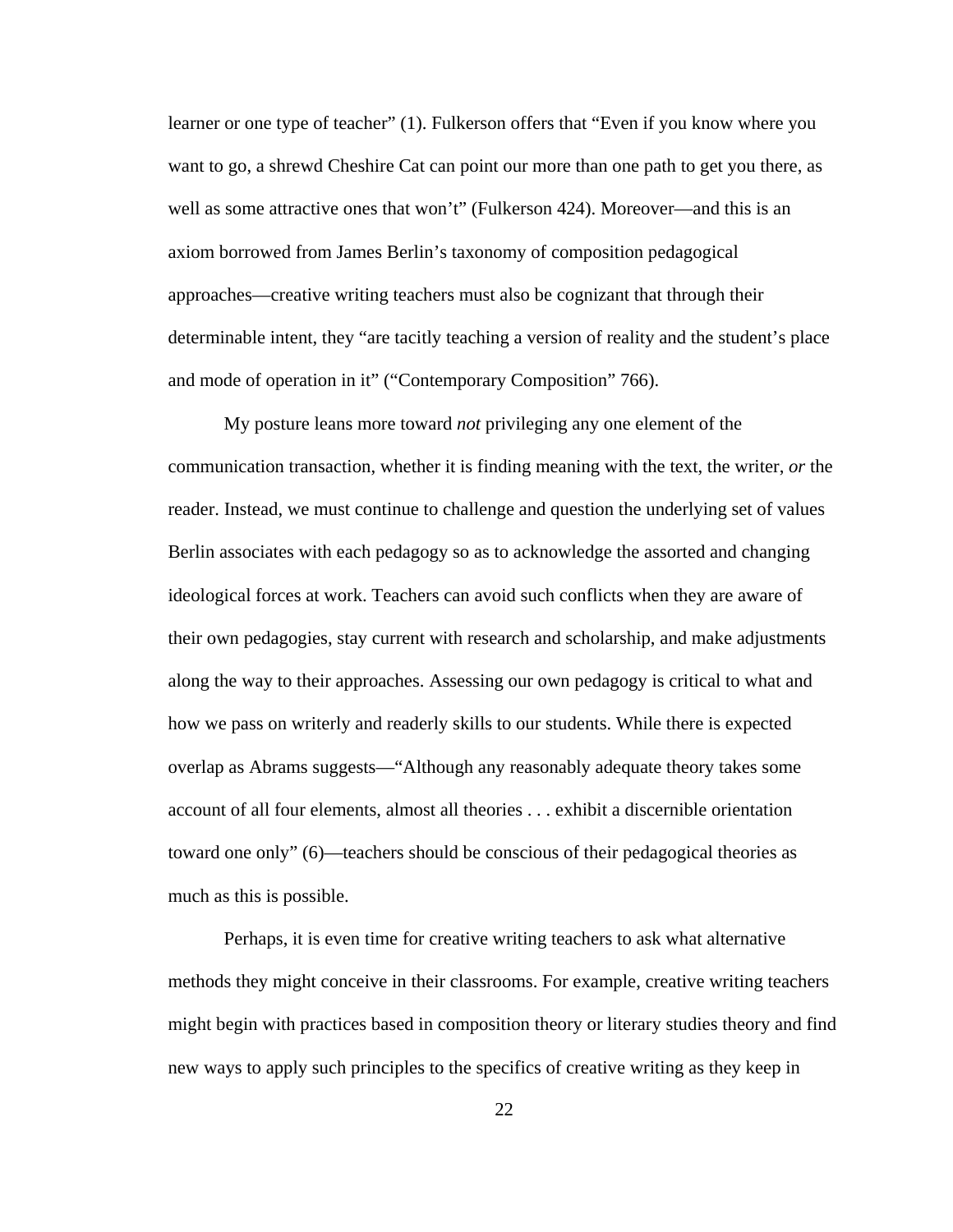mind the unique ways that creative writers think, read, and write. Haake concurs that there is value in engaging in a "spirit of interdisciplinary curiosity" as it "will help us reconstruct our own projects [pedagogies] in such a way as to respond not only to the needs of all our students but also to our own" ("If the Shoe Fits" 81). Stagnated as we may be on any one given practice, or worse, not knowing the implications of our practices, limits the direction of our teaching strategies, our course design, and our students' ability to broaden their knowledge and reading/writing skills. We must, as Haake notes, "reject as our purpose the unexamined, single-minded pursuit of the literary artifact," and once we can move beyond the kind of funneled teaching that contains us, we "must then ask how we might begin to re-envision and transform not just our expectations of our students and their work, but those also of ourselves and our own work, at least within the context of our discipline" (If the Shoe Fits" 81). Such reenvisioning and transforming might include varying classroom methodology, experimenting with different approaches, and opening the creative writing course to the emergence of new theories that might come about as a result of conscious blurring of the lines between approaches. Studies and practices such as these propel *creative writing studies* forward as a separate and distinct discipline with research and scholarship of its own making.

As methods of pedagogy are driven by how we locate meaning in a text, one of my greatest concerns relates to model confusion, a case where teachers apply meaning in one composing structure, but evaluate according to another. Our reading and writing processes are informed over years of practice, and as such, when we teach these processes to our students, we must be careful of conflicting theories. Bishop cautions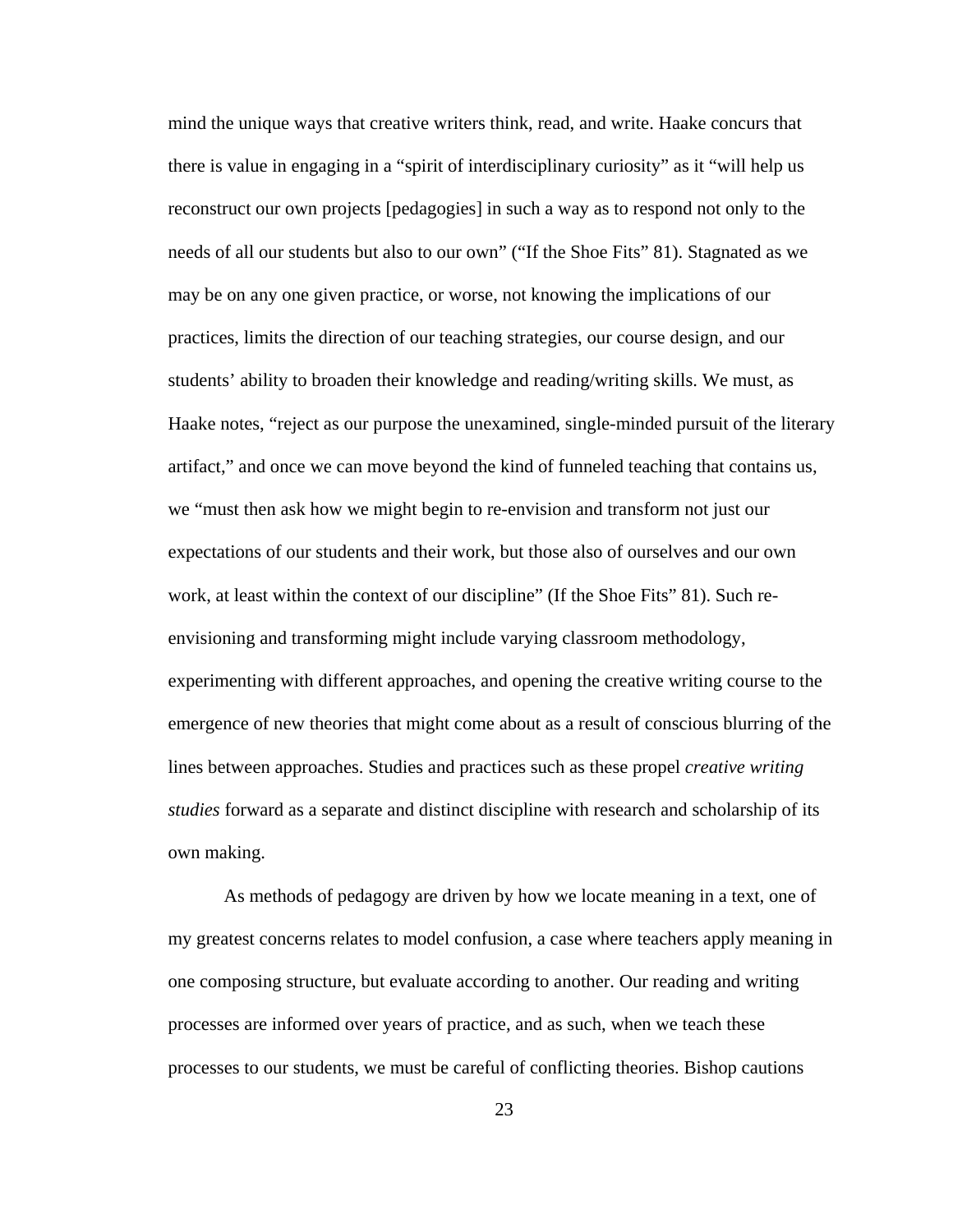teachers that "it is possible to hold unexamined or conflicting theories and to be resistant to theoretical and practical changes" (*Released* 15). Too often teachers confuse their students when they apply differing motivating philosophies in the classroom, "guidance grounded in assumptions that simply do not square with each other" (Berlin "Contemporary Composition" 766). One approach may signify meaning in some element of practice (i.e. the reading of professional texts, the choice of writing prompts) and another as it relates to the evaluation emphasis (i.e. revision suggestions for student drafts, judgments of what constitutes "good writing").

Model confusion comes about when teachers are unaware of their practices. Sharon Crowley shares why the teacher who is either unaware of his practices or does not examine his pedagogy, will tend to bewilder or mislead his students. Crowley hypothesizes how this might occur by noting "if a practitioner accepts recent lore concerning 'process pedagogy,' but has not altogether rejected traditional composition theory, it will be difficult for him to discern whether his particular combination of the two pedagogies entails contradictions or confusions" (qtd. in Bishop *Released* 15). Bishop complicates this practice when she adds that "Not only may a teacher implement conflicting pedagogical practices, she may overapply a model, which leads to classroom conditions that are just as restrictive as the ones she has abandoned" (*Released* 15).

My aim in this four-part perspective is to deliver a clear and comprehensible view of what goes on in the creative writing classroom. This taxonomy of the four major creative writing pedagogies will help teachers examine and *name* their pedagogical practices and to root their methods and philosophies in one or more of the four pedagogies. I trace the historical antecedents of the four major teaching theories and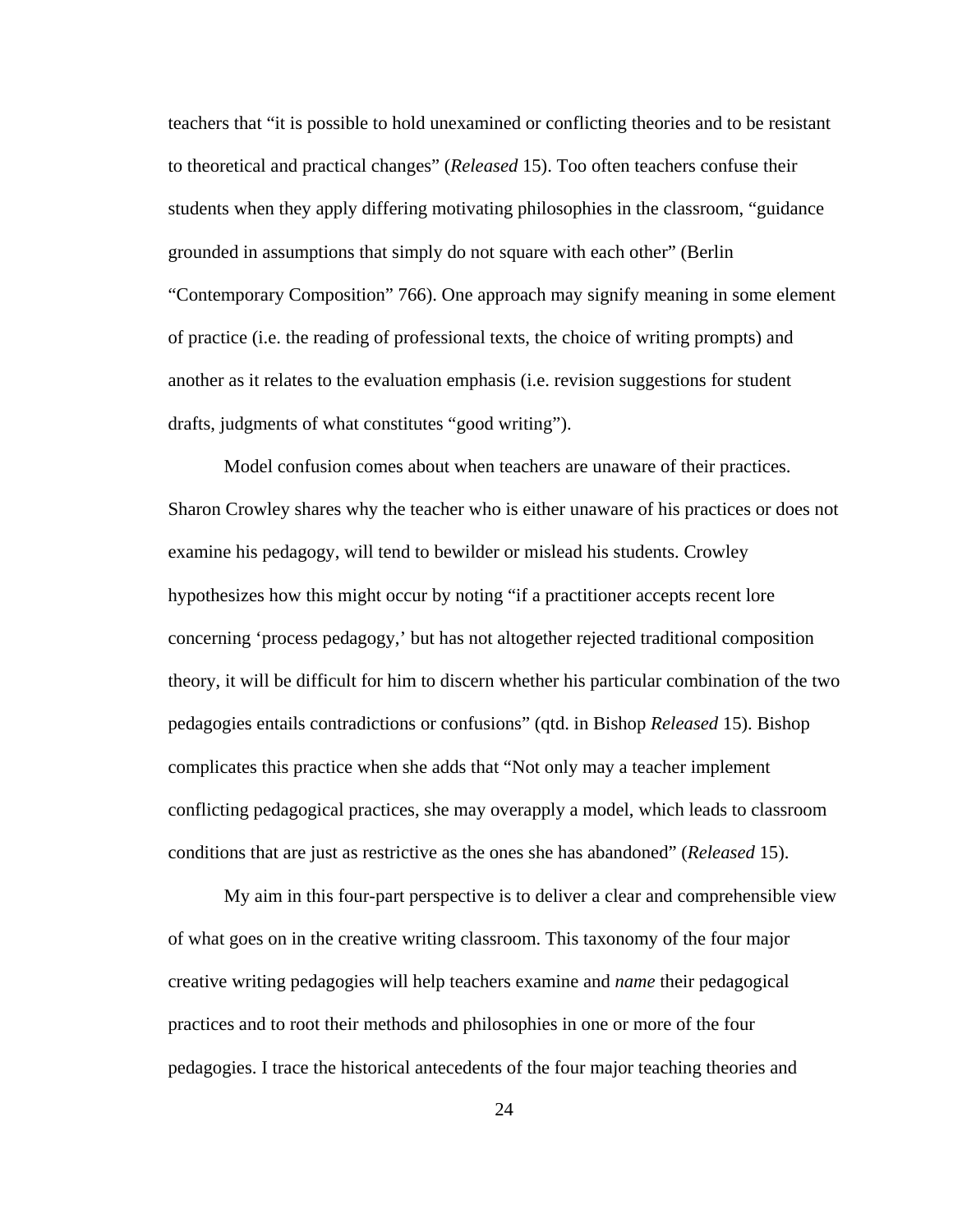demonstrate their current classroom practice, and, in each case, I outline the location of the teacher's authority in the composing process and the implications of such privilege. As a result, this study helps practitioners become aware of their pedagogies *and* the theories that underpin these practices. Such scholarship helps teachers present clearer writer processes to their students and adds to research which is necessary to develop *creative writing studies*.

Ideologically based methods, values, and emphases influence current approaches to evaluate student writing. We must continue to examine these approaches. Whenever possible, creative writing teachers must be aware of how their history informs their pedagogy. They must define their practice and be aware of where they place meaning in the communication transaction and how their privileging affects their pedagogy and their students. It is important, also to consider the affecting student relations in the creative writing classroom; perhaps a Lacanian perspective would be helpful.

At the very least, instructors can extend their pedagogical understandings by, as Gerald Graff suggests, "teaching the conflicts" ("Conflict Pedagogy" 277) in their courses, sharing with students how the shapes of their pedagogies are influenced by where they privilege meaning in the composing process, and in this dialogue, they should aim for clarity in terms of what they consider and regard in their evaluative processes. My worry is that too many of us will become numb to the repetition in the organizing principles of our classroom, and if I can play with the pronouns of Katherine Haake's words in "Dismantling Authority: Teaching What we do not Know," I would ask: How many of us "hear [ourselves] tell the same stories, say the same things—to teach, as it were, what [we] already knew?" (99). To continue her thought printed in *What Our*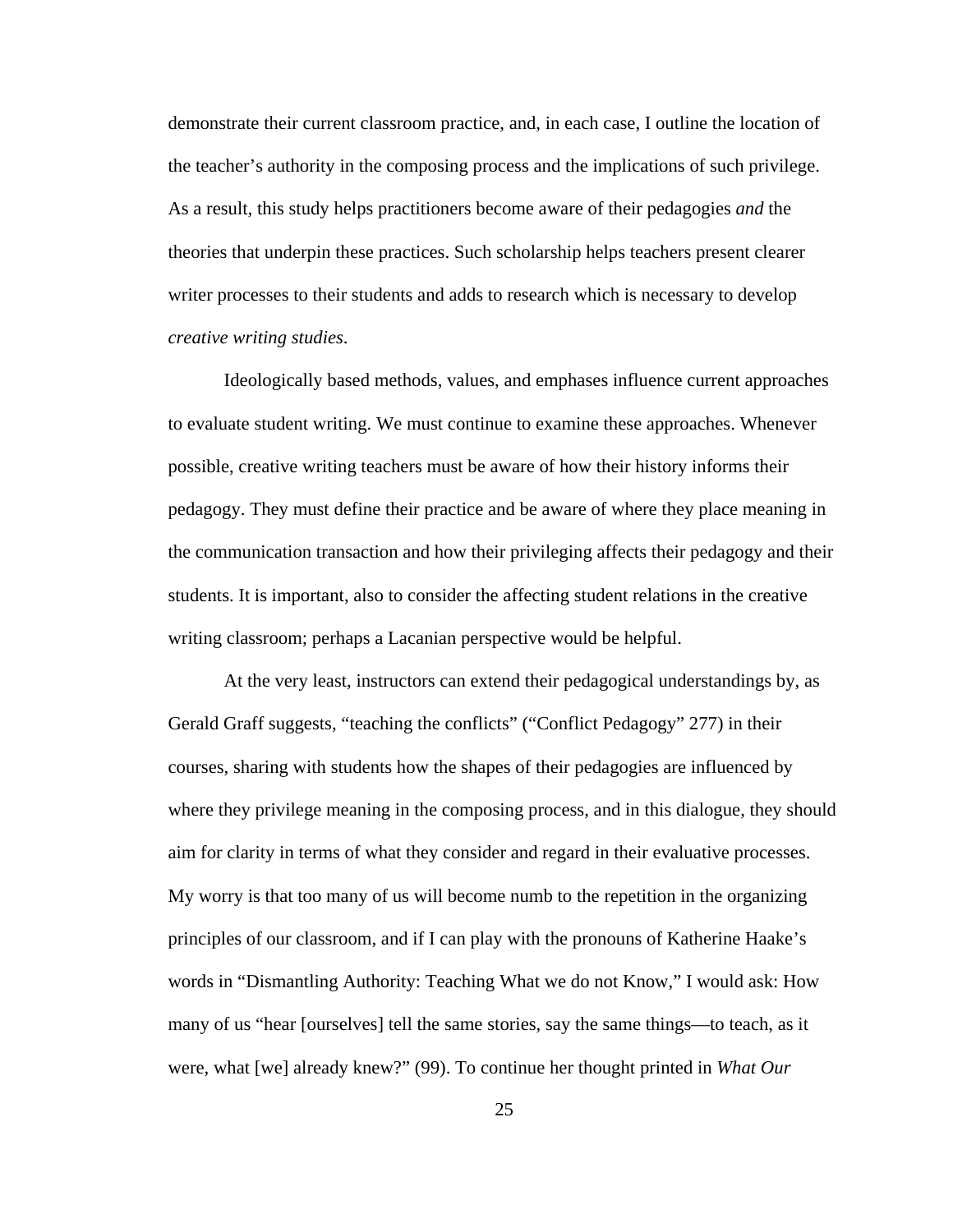*Speech Disrupts*, Perhaps it is time to acknowledge that there is no longer any one way in creative writing teaching, and to begin to ask what are the many ways there are?"(3). This taxonomy begins such a dialogue.

#### *Orientation of Critical Theories*

The nature and value of a work of art, the work's relationship to other variables (the writer, the audience, the universe), and the work as an autonomous whole, constitute, for Abrams, the principal categories for defining, classifying, and analyzing a work of art, as well as the major criteria by which the value of a work is judged. Like Berlin, Abrams' framework is best represented by a triangle. Unlike Berlin, who opens the triangle's center space for insertion of the element which receives the greatest emphasis, Abrams fixes the work of art as "the thing to be explained" (6) in the center of his triangle. The relationship between the work to the artist, audience, and universe is indicated by directional arrows as noted below.

 UNIVERSE 1 ſ WORK<sub>N</sub> ARTIST AUDIENCE

*Artistic Communication Transaction Figure One* 

Abrams is careful to observe that the four elements which he defines as "the total situation of a work of art" (6), vary "according to the theory in which they occur" (7). For the purpose of my analysis, the centrality of the work of art in Abrams' framework is seen in more fluid or positional terms as are the remaining composing elements. The important schema is the teacher's motivational philosophy to any of the core composing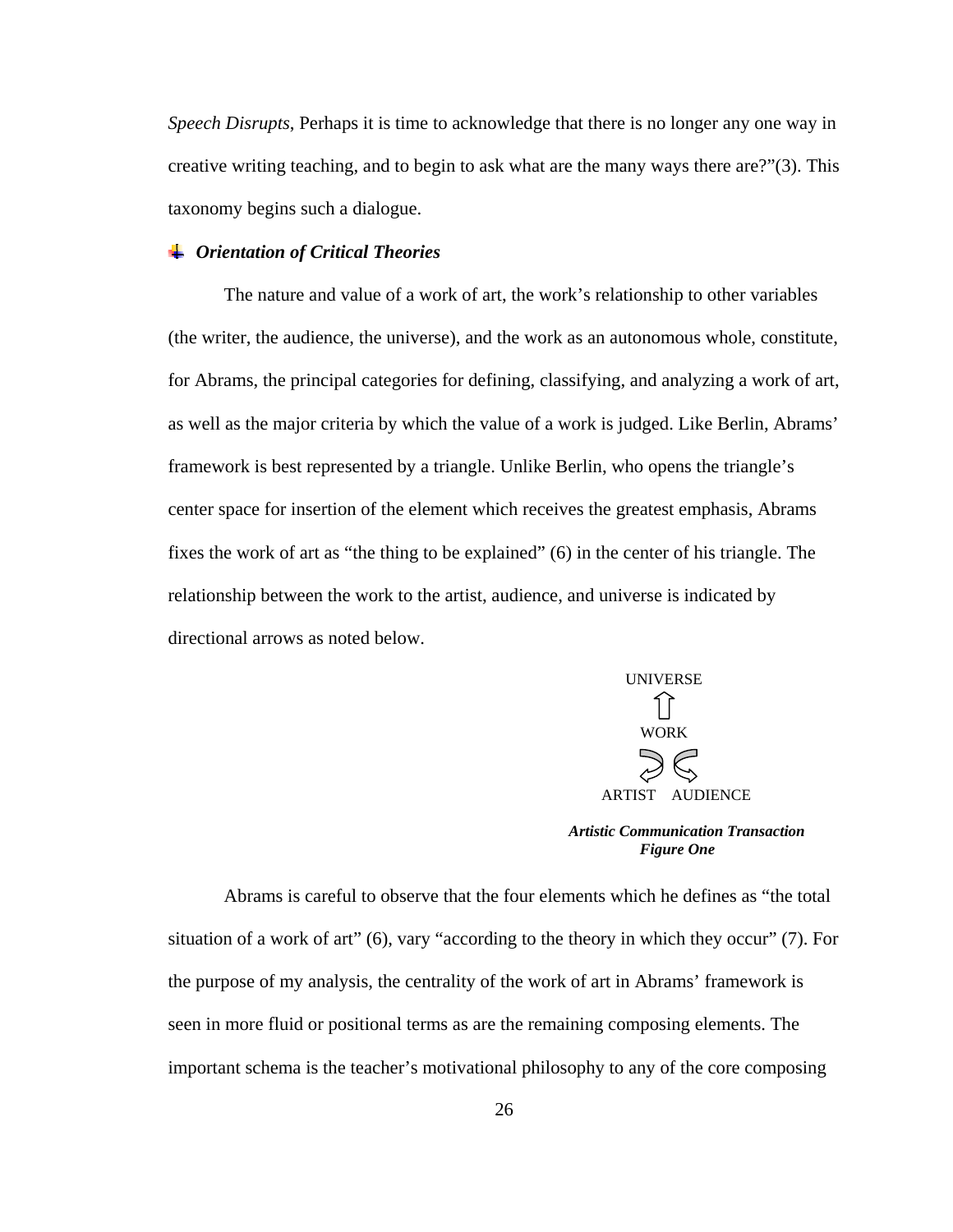processes: the work, the writer, the reader, or the universe—or in the language of Abrams' corresponding pedagogical theories: the Objective, the Expressive, the Mimetic, and the Pragmatic. In my theoretical framework, I refer to Abrams' Objective Theory as "New Criticism." I maintain his Expressive Theory, but I split this theory into two strands: Self-Expressive and Romantic. The Mimetic Theory in the creative writing classroom remains predominantly the same as in Abrams' application although I also refer to it as an "Imitable Theory." I get a bit more specific with Abrams' Pragmatic Theory and name it Reader-Response Theory. The diagrams for Abrams' taxonomy of theories and my taxonomy of theories are listed below:



1 F OBJECTIVE NEW CRITICISM EXPRESSIVE PRAGMATIC EXPRESSIVE READER - RESPONSE *Abrams' Taxonomy of Theories My Taxonomy of Theories* 

#### *The Objective Theory as New Criticism*

#### *Historical Antecedents*

New Criticism functioned as a departure from the historical study of literature in the early 1920s to one in which the formalist characteristics and study of literature would be viewed from a technical standpoint. The passage of poet-critics into academia during the 1920s and 1930s coincided with, and was in part facilitated by, this practical criticism. The criticism for these young poet-critics grew out of their practical interest in writing poetry. In fact, it was through the tenets of the texts and the critical ways of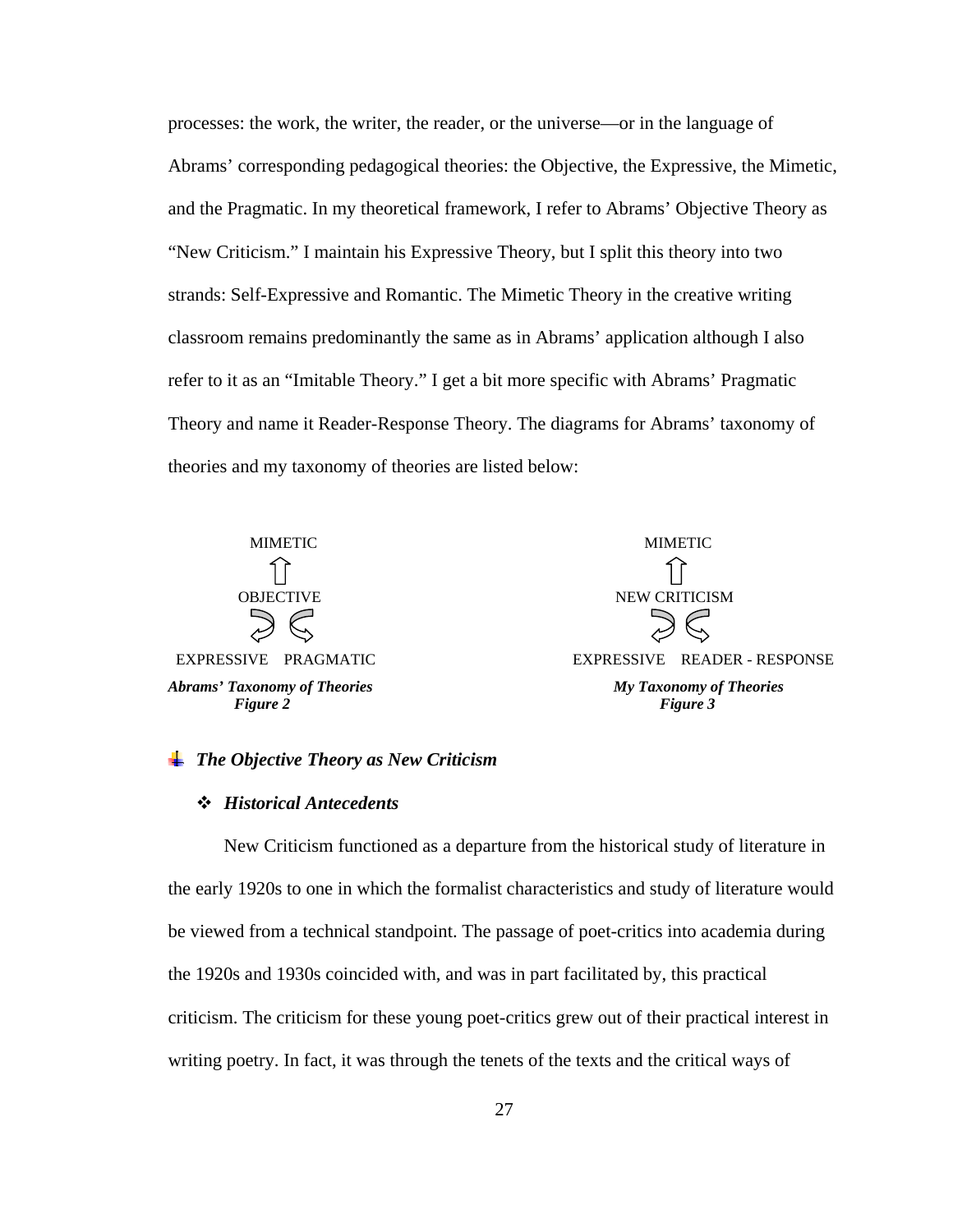reading by poets working as critics that soon advanced New Criticism as the dominant literary ideology. The key figure in this theory was T. S. Eliot, whose performance as critic and poet so impressed the academy that it was possible for poetry to be thought of as a "wholly respectable undertaking" (Weiss 152). This, in turn, helped to shape the American poets who came onto the academic scene in the 1940s, among them Robert Lowell, Elizabeth Bishop, John Berryman (who would go on to teach at the Iowa Workshop), and Randall Jarrell (Myers *The Elephants Teach* 129), the latter who would go on to claim of New Criticism's overall effect: "I do not believe there has been another age in which so much extraordinarily good criticism of poetry has been written." The new critical approach to poetry during this period literally "swept the country" (Weiss 152).

Once creative writing became "an institutional site for the literary authority of writers" (Dawson 76), the practice of the workshop (which includes the close reading of student manuscripts) became situated and grounded on the principles of practical criticism, and creative writing concerned itself with analytical and evaluative perspectives of the text as a finished product. Between World War II and the term of the Vietnam Era, New Criticism mobilized as a means for teachers to remain apolitical in the university system. Bizzaro explains:

Well known is the theory that in the post World War II period, when university professors were anxious about having their political preferences called into question, the New Criticism, by virtue of its elevation of the text as authority for meaning, made the study of literature apolitical and, as a result, safer than innocent membership in certain social clubs. (*Responding* 236)

28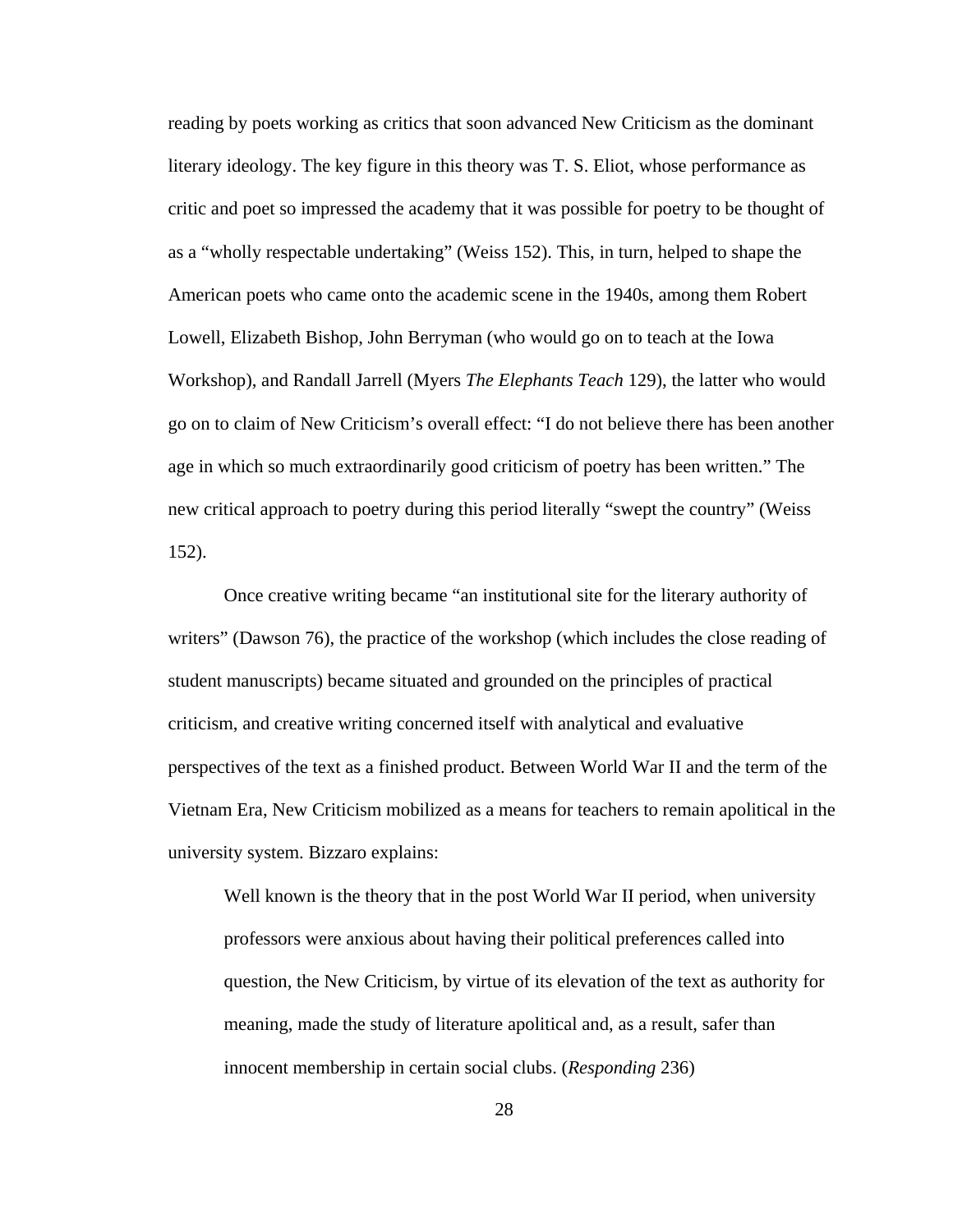In addition to wartime civics sustaining New Criticism as a measure of political privacy, Bizzaro concludes that the number of "literary specialist" graduates over the forty year span between World War II and the Vietnam Era led to the teaching of New Criticism in the academy. As such, it is not surprising that New Critical pedagogy and its privileging of the text persists as a major theoretical strand in our creative writing classrooms.

We know that once New Criticism became established in the university, its practitioners turned their scrutiny onto the internal structure of poems, applying the technique of close reading as a pedagogical tool. In this manner, New Criticism is linked to creative writing in that "it devised an operational pedagogy – practical criticism – to promote its views of literature" (Dawson 76). The New Critics did more than anyone to advance the cult of autonomy; consider first, the widespread promulgation of *Understanding Poetry* as the quintessential textbook, and secondly, as an attachment to the book, a Letter to the Teacher on which Brooks and Warren dictated: "though one may consider a poem as an instance of historical and ethical documentation, the poem in itself, if literature is to be studied as literature, remains finally the object of study" (qtd. in Myers *The Elephants Teach* 130). Despite the fact that many say New Criticism is no longer a viable approach to the study of literature, it remains steadfast over the sovereignty of the poem [and fiction] so that it prevails more unflinchingly in the creative writing classroom than anywhere else. Here, it not only "survives and is prospering," as a pedagogical practice, but it also "seems to be powerless only because its power is so pervasive that we are ordinarily not even aware of it" (Dawson 105).

# *Pedagogical Practice*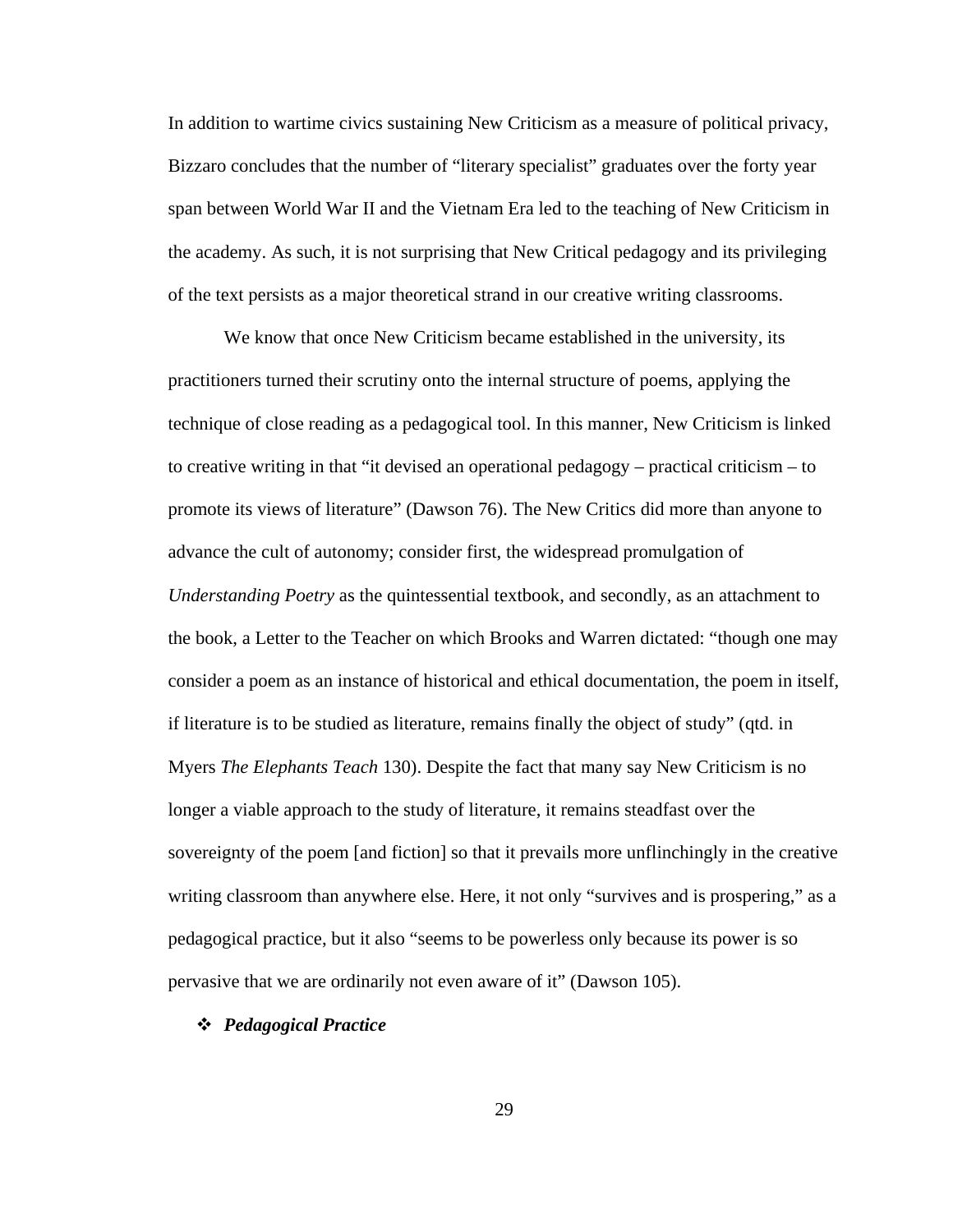Some, like Jane Thomkins, suggest that we have not renounced New Critical methods of reading and evaluating as these are the principles that "everyone still carries around in their heads, whether they've been studying post-structuralism for twenty years or have only begun to study it today" (qtd. in Bizzaro *Responding* 39). For those who argue that creative writing pedagogy does not emphasize evaluation of the finished product as a New Critics tenet, but rather measures instead, the "process, perhaps biographical, historical, developmental, intentionalist" variables of student writing, Tilly Warnock offers that "Our practices in responding to texts still seem tied to New Criticism's concern for unity and intensity of words-on-the-page" (qtd. in Bizzaro *Responding* 39).

We can pick up the stitches of New Criticism, initiated by the early twentiethcentury partisans of criticism and locate their tight weave in the fabric of today's creative writing pedagogy. In particular, the practice of privileging texts as verbal icons, the ease of teaching from a New Critical perspective, and the standards of evaluation—its interpretation of the text as finished product, the teacher as exemplary reader, and the issue of appropriation and text manipulation alone—are components of both interest and concern.

### ¾ *Pedagogical Practices :Texts as verbal icons*

The teacher who places authority on the "work" or "text," regards the work in isolation from any external reference. She "analyzes it as a self-sufficient entity constituted by its parts in their internal relations, and sets out to judge it solely by criteria intrinsic to its own mode of being" (Abrams 26). Her teaching strategies extend to an "objective orientation," which affect all aspects of her teaching practice. In the creative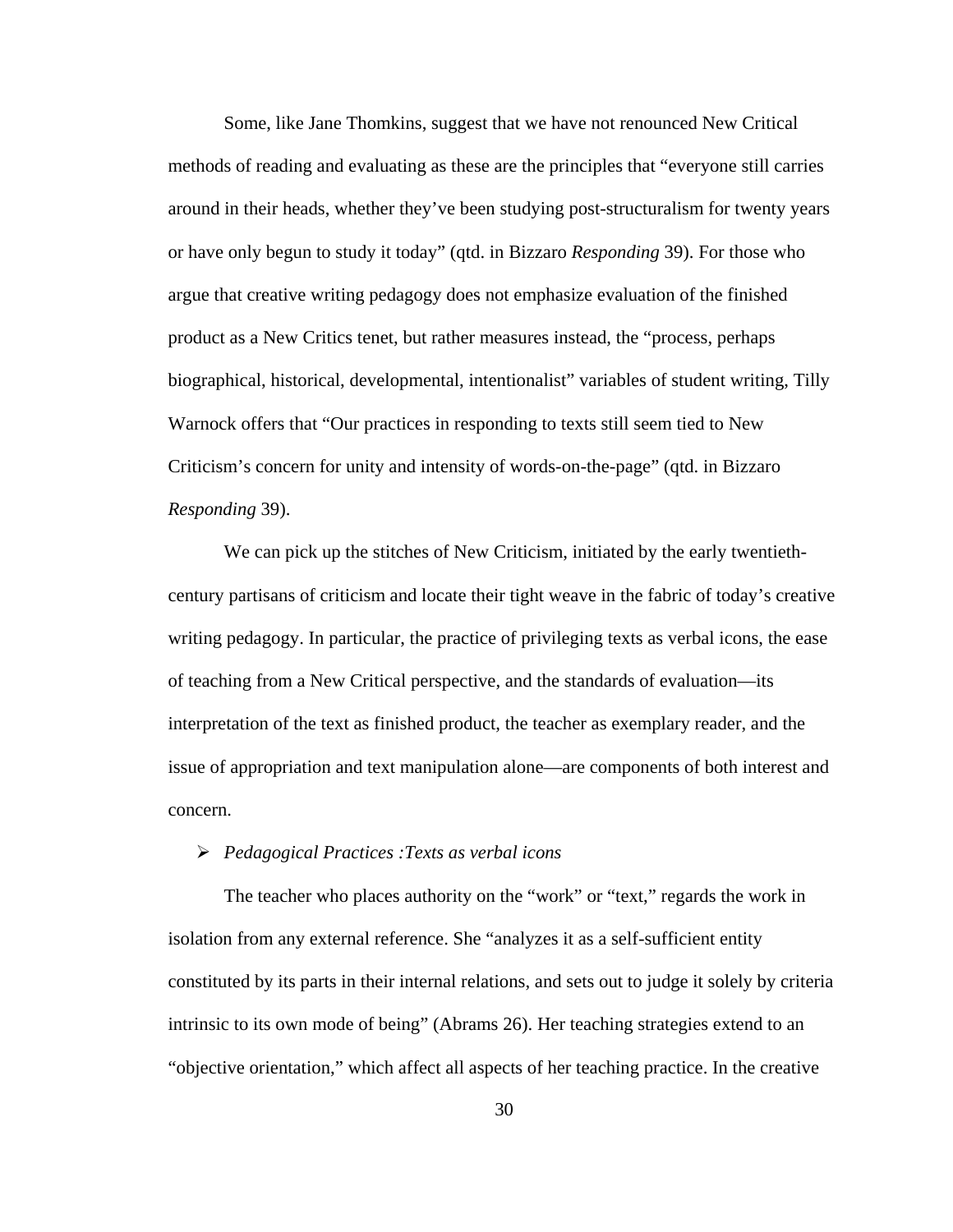writing classroom, where the object of criticism is the text, many teachers still depend on New Critical methods as a dominant pedagogy. Francine Prose, in her chapter entitled "Reading Like a Writer," shares ways in which she learned to write. Her process and lessons for new writers echo New Critical ideology when she shares how she reads "more analytically, conscious of style, of diction, of how sentences were formed and information was being conveyed, how the writer was structuring a plot, creating characters, employing detail and dialogue" (3). These elements, in their most basic forms, are the analytical and technical functions of a New Critical approach to a text. Prose suggests that "[a] good teacher can show [students] how to edit [their] work, how to appreciate as she does, "that writing, like reading, was done one word at a time, one punctuation mark at a time . . . 'putting every word on trial for its life': changing an adjective, cutting a phrase, removing a comma, and putting the comma back in" (3). Following the tenets of New Criticism, Prose states she "read[s] closely, word by word, sentence by sentence, pondering each deceptively minor decision the writer has made," "unpacking" the story as it is sometimes referred. In this method, students read published stories and their peers' work, scouting for elements of craft, "tracing patterns," "cracking a code," beginning, as many of us do, as close readers.

Once creative writing became "an institutional site for the literary authority of writers," the practice of the workshop (which includes the close reading of student manuscripts) as the field's "signature" pedagogy became situated and grounded on the principles of practical criticism, and the discipline concerned itself with analytical and evaluative perspectives of the text as a finished product. Ostrom recognizes the New Critical perspective in the workshop setting and teacher materials. He suggests, this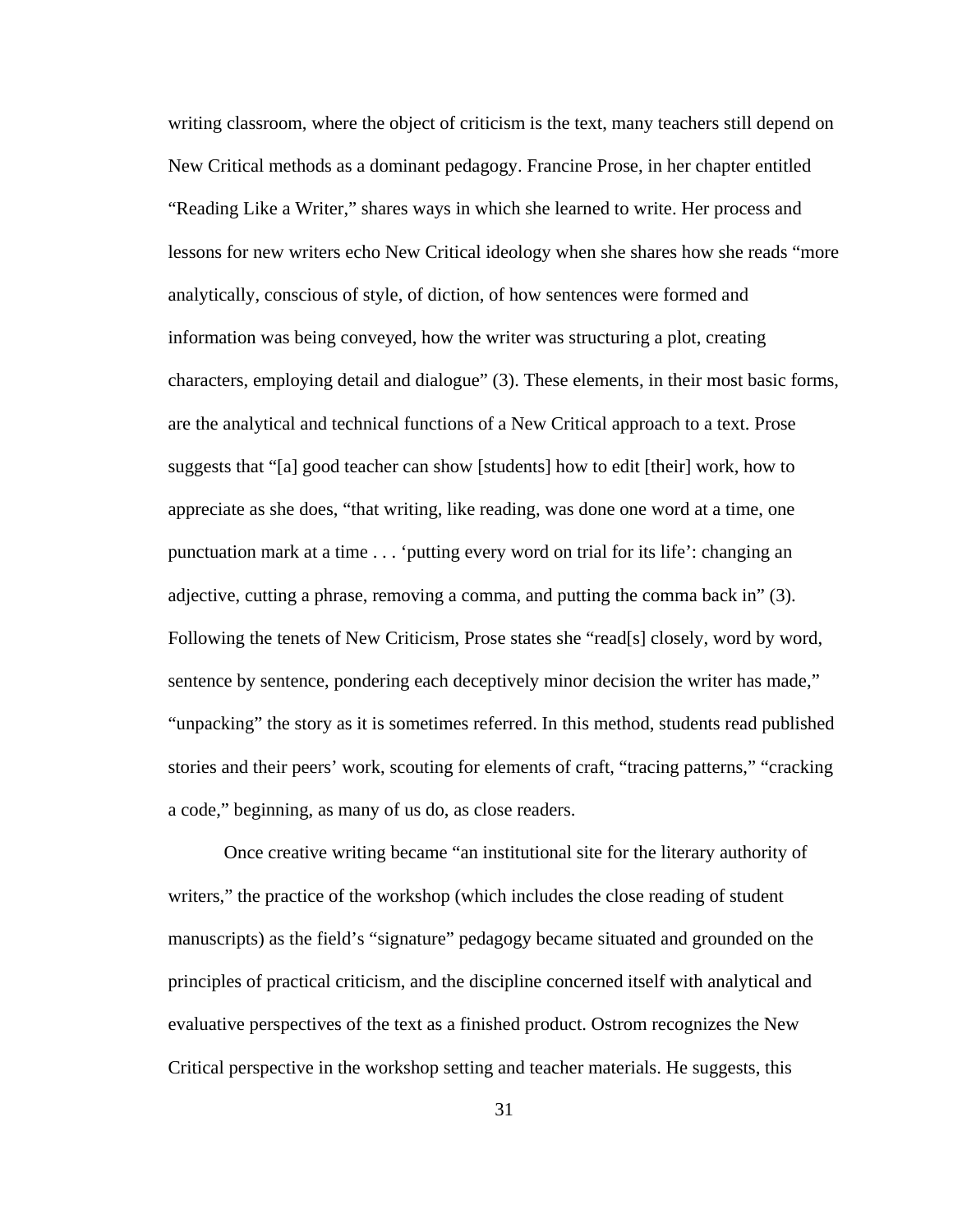objective theory persists "to a large extent" as "it still dictates the terminology—and the view of the text as verbal icon—in workshops, anthologies, reviews, and books on writing" (xv). The practice of New Critics "to examine a poem" as a means of "examin[ing[ its construction—with the ruthless skepticism of someone who might have constructed it differently," is not unlike craft-based pedagogy, a practice of reading stories for the models of craft present in today's creative writing courses.

Because of its focus on craft elements, on what Ostrom refers to as "durable Aristotelian aesthetic ideas" (xv), New Critical methods can often lead, in the workshopping of student texts, to an editorial direction, to a "simple attention to technique," and, as a result, issues that go beyond the text as an isolated object are not addressed as students are to read only the words on the page. Tim Mayers reiterates the influence of "[t]he technique-oriented Iowa workshop model," which he stipulates worked well for many students in terms of "helping them toward revisions that enabled them to publish their creative work and, in some cases, helping them earn credentials that landed them jobs as professors of creative writing" (*(Re)Writing Craft* 144). The latter, of course, perpetuated the recycling of New Critical pedagogical methods.

In fact, Mark McGurl suggests that the influence of New Criticism is evident in all of Flannery O' Connor's published work. O'Connor had attended the Iowa Workshop for two years. She studied with Robert Penn Warren whose textbook/anthology he coauthored with Cleanth Brooks was publically endorsed by O'Connor as her "bible." Eileen Pollack, another Iowa Workshop graduate, speaks generally of the "New Critical approach" being "in the air" (547) at the Iowa Workshop. As it relates to O'Connor, Pollack claims "the tenets of the New Criticism shows itself in the care with which she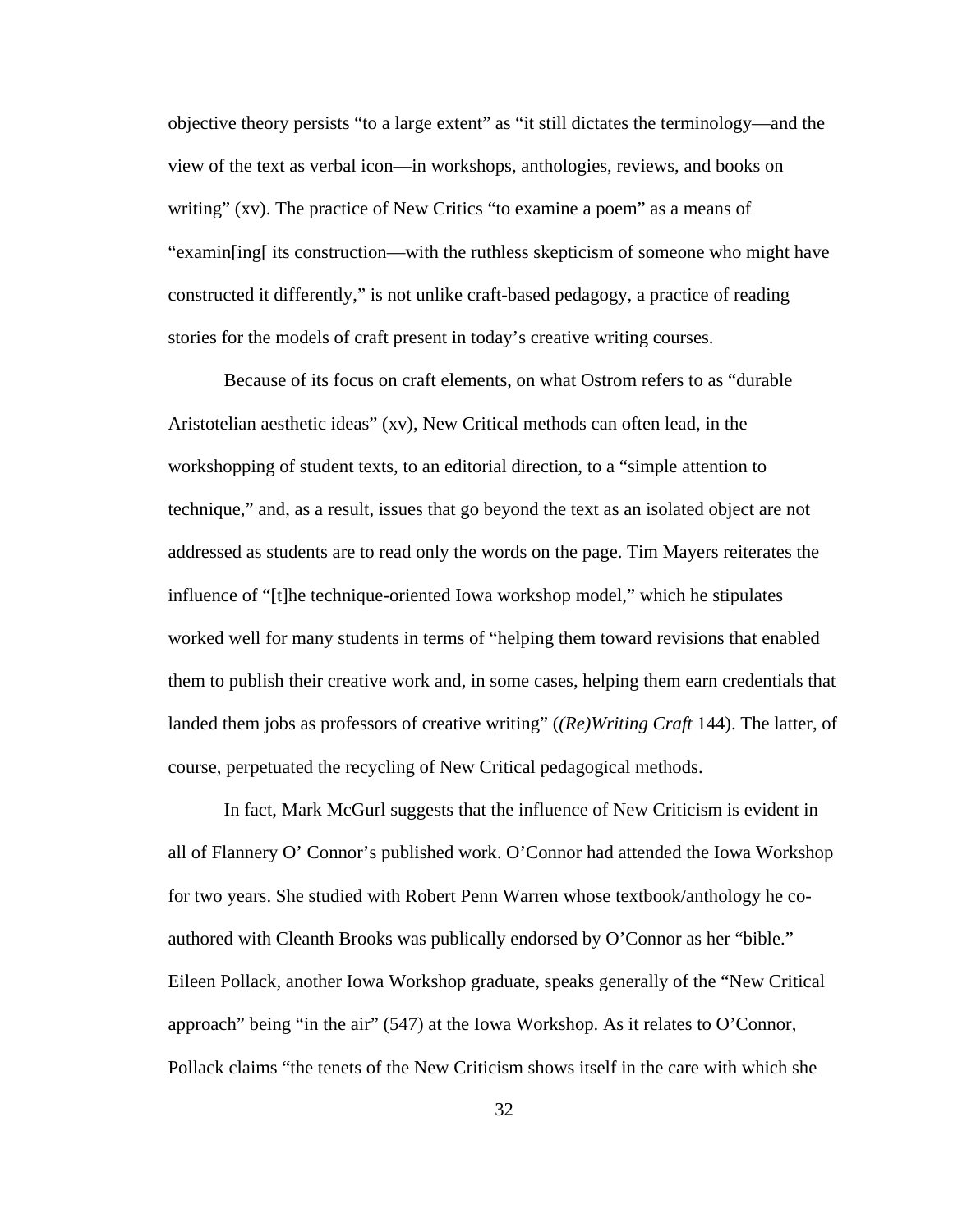selects and arranges every concrete detail, every bit of dialogue, every gesture and larger action, whether to render the setting authentic or a character believable." In fact, Pollack points to us, O'Connor "gave the Misfit [in "A Good Man is Hard to Find"] a black hat because that is what a man of his age and station would wear" (Pollack 552).

Pollack and Mayers both echo my position that New Critical approaches in the creative writing classroom need to be identified as such; then re-evaluated as useful pedagogical tools among the many others we offer to students.

To further illustrate the extent of the New Critic method in creative writing classrooms, Hal Blythe and Charlie Sweet define "the techniques approach" in their characterization of variable teaching strategies in creative writing classrooms. The authors include a 1913 definition of this method by Columbia professor George Krapp as a "tendency on the part of some college instructors to place a great stress on the teaching of practical technique in literature" (qtd. in Blythe 312). This techniques approach sounds very much like the New Critical practice of emphasizing inherent qualities in writing as a literal practice and pedagogical tool. Blythe and Sweet add to this description, noting the approach is one which emphasizes the illustration of technical components in readings so that students might internalize the technique and then offer their own version. "The underlying belief of this approach," the authors write, "is that the proper understanding of and practice with poetic, dramatic, creative nonfiction, and fictional techniques produce the works" (313). While the technique, in its "practicality" can "demystify[y]" writing with its appeal "to the rational, democratic person—you too can learn to be a writer—the approach can also, the authors rightly note, "be abused by plot wheels, formulaic writing,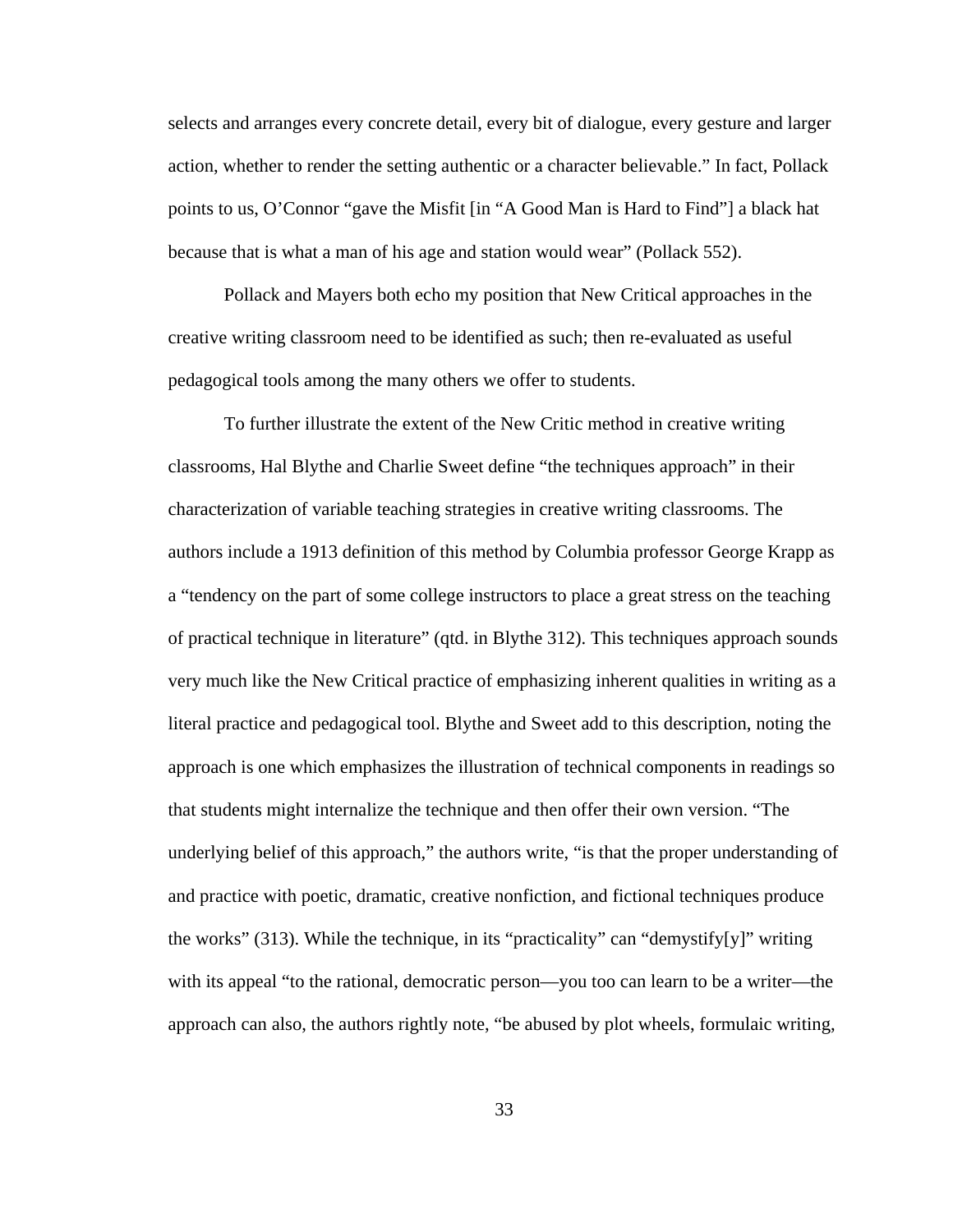and how-to-books that taken to the nth degree suggest that writing is pure craft" (Blythe 313).

In fact, a good deal of promotion for New Criticism's evaluative and taxonomic language of craft and technique still comes in the form of creative writing "how-tobooks," guided textbooks not so far removed from the syllabic texts of the 1930s. This particularly holds true for *Understanding Poetry*, its sections "punctuated" with "close readings" of the poem "as poem." The text went through its fourth edition in 1976 (which bespeaks of the long-lastingness of New Criticism's effects), and its companion volume *Understanding Fiction* (1943) followed the same close analysis of language and structure. Cleanth Brooks published *Modern Poetry and the Tradition*—sometimes cited as the best introduction to the New Criticism—in 1939. Two years later, *New Criticism* appeared as the name of John Crowe Ransom's 1941 text (Graff *Professing Literature*153), and the movement may have peaked in literary history, but its insidious practice remains dominant in the creative writing classroom.

Pick up almost any creative writing handbook to find a table of contents neatly compartmentalized into "Elements of Fiction" (plot, characterization, setting, point of view, voice) or "Elements of Poetry" (meter, metaphor, rhythm, rhyme, style) as the case may be, complete with a synopsis of each craft element (best practices, pitfalls, what to consider, define, describe, differentiate, explore)—a virtual "how-to," followed by exemplary stories or poems that model the elements of craft. As a graduate student, teaching her own undergraduate workshops, Pollack discovered as I had, that, not surprisingly, the dozens of textbooks and anthologies that were modeled along the lines of *Understanding Fiction* (1943). Pollack also notes that no matter how much she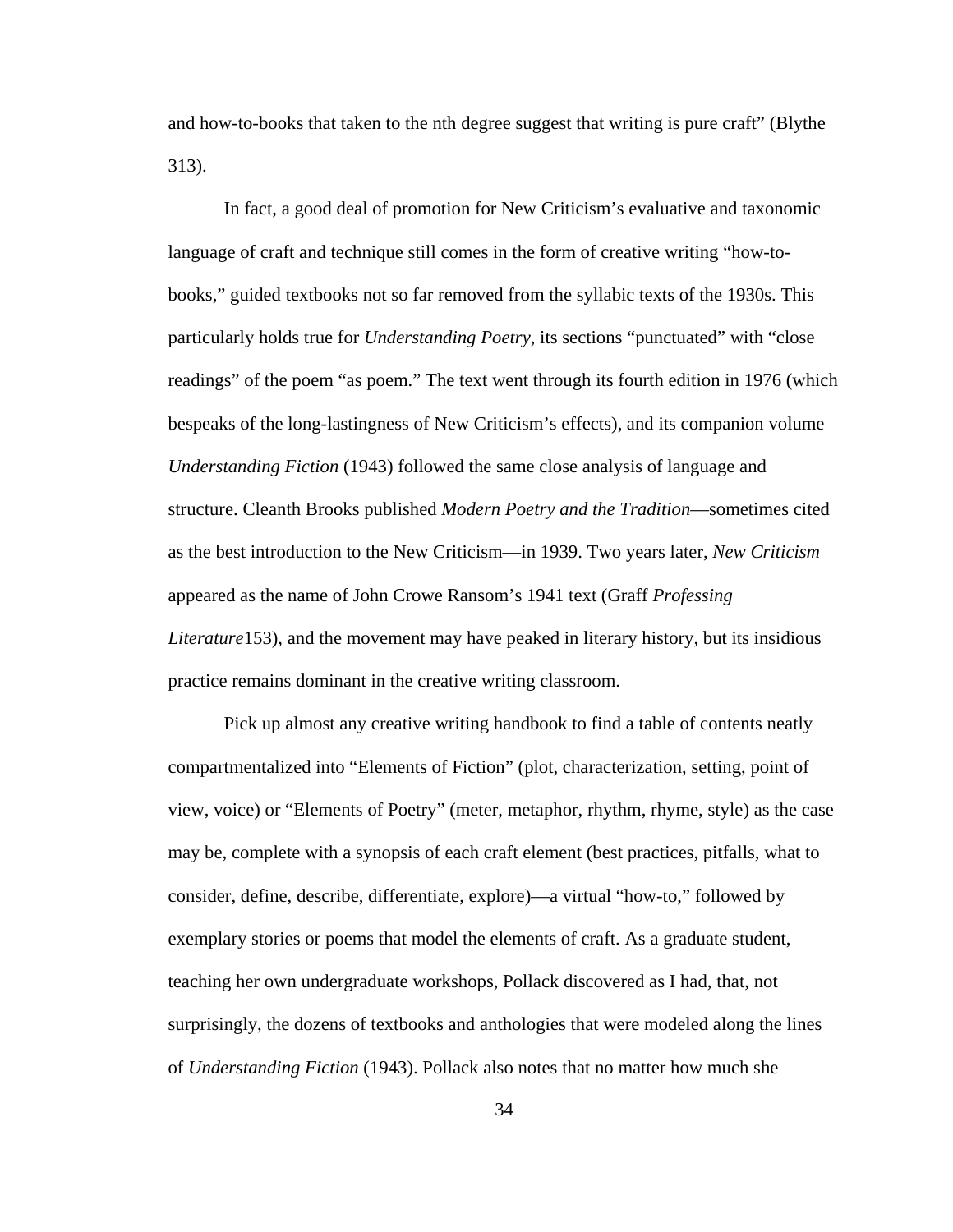encouraged students to ignore/rebel/change up the covenants of New Critical techniques in her own creative writing classes, "the principles that Brooks and Warren set forth in *Understanding Fiction* still exert a powerful influence on any writer who comes anywhere near the academy" (547).

I certainly do not dispute the importance of close reading or craft-based pedagogy as these rudiments work well for beginning students. Additionally, a case can be made that there is an element in relief for students who workshop their peers' stories in that the attention is on the text rather than the author who sits just a desk or two away in the same circle as they do. My argument against the New Critical approach is that there seems to be a tendency for many teachers to rely on this study of craft in its simplest form, and in doing so, there is an expectation that students will learn by osmosis—here's how it is done—here's what it *should* look like—now it's your turn—you try it. Janet Burroways' 2007 handbook, titled *Imaginative Writing: The Elements of Craft*. A popular textbook for classroom usage, is a good example of this New Criticism prescriptive style.

# ¾ *Pedagogical Practices: The Ease of Teaching the New Critic Approach*

Part of the dominance and popularity of New Criticism in the field of academic criticism in university English departments in this early to mid-twentieth century (and later) can be traced to its ease of teaching such that any need for prerequisite knowledge and/or course preparation was minimal. Katharine Haake reports such an ease when she says, "What could it take, after all, to sit around in a circle and explain to my students how to make their stories better" ("If the Shoe Fits" 77). Christopher Clausen, author of "Reading Closely Again," considers also the ease in learning the New Critical method. He adds "any student with an interest in literature, regardless of a presence or absence of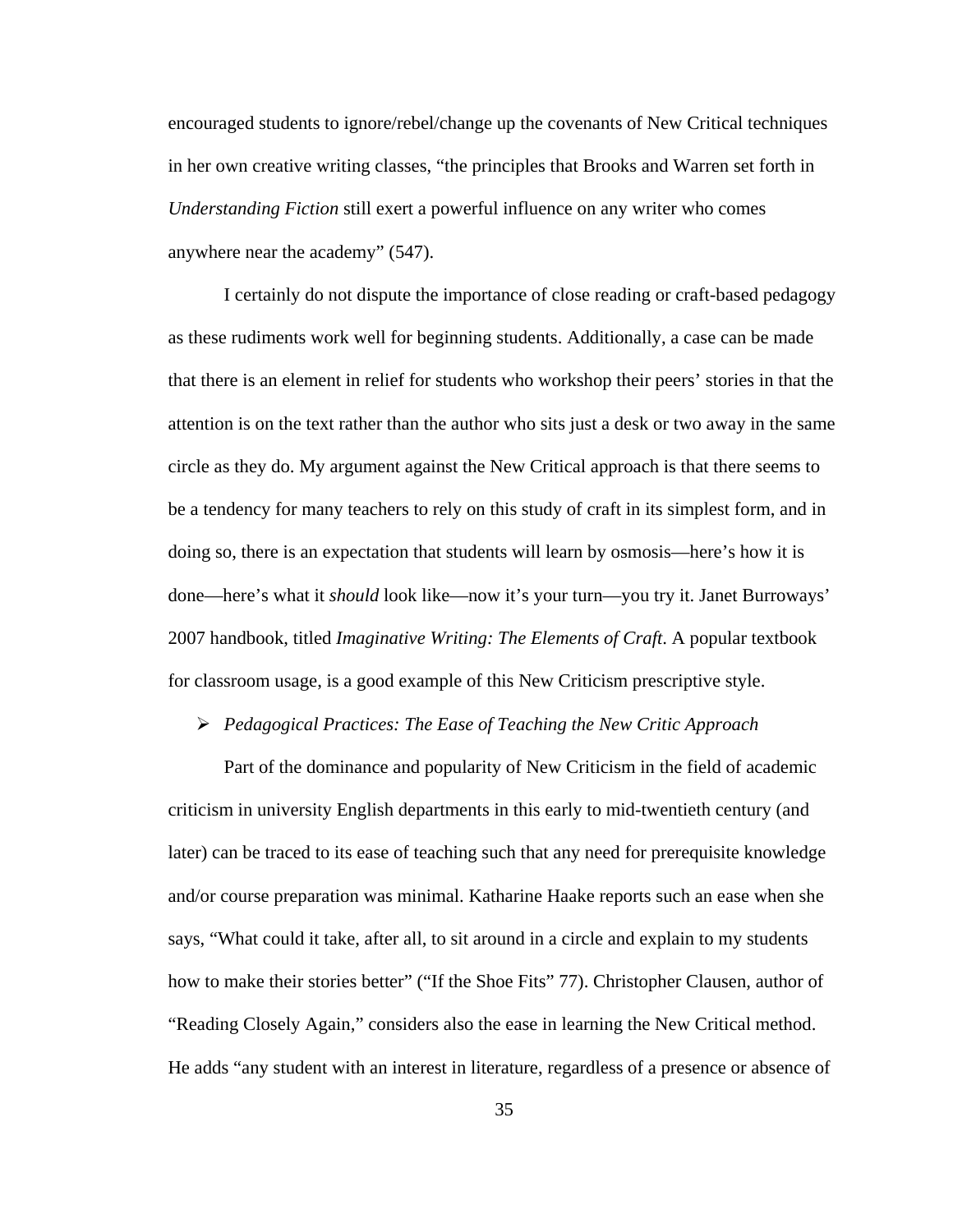a background in any other field of study, could become proficient in the New Critical method." Correspondingly, Clausen reports, "no professor of literary studies was required to subtract from the study of literature in order to impart these backgrounds to his students." Gerald Graff comments on what he has seen as the dependence of New Criticism as a necessary support for teachers. He cites his own teaching experience as an example, noting:

It was perhaps the instructors who needed the New Criticism most . . . From my own experience . . . in a stepped up PhD program of the early sixties, I can testify that usually I was lucky to be one evening ahead of my undergraduate classes. I remember the relief I experienced as a beginning assistant professor when I realized that by concentrating on the text itself I could get a good discussion going about almost any literary work without having to know anything about its author, its circumstances of composition, or the history of its reception. Furthermore, as long as the teaching situation was reduced to a decontextualized encounter with a work, it made no difference that I did not know how much the students knew or what I could assume about their high school or other college work – just as it made no difference that they had no more basis for inferring anything about me than I had about them. Given the vast unknowns on both sides of the lectern, "the work itself" was indeed our salvation. (*Professing Literature* 178-9)

Similar to Graff's discussion, William E. Cain claims that from day one of a creative writing course, "teacher and students can read and respond to poems, exchange views about tone, paradox, and imagery, and make discriminations about relative degrees of complex thought and feeling in texts" (101). Cain admires the "democratic"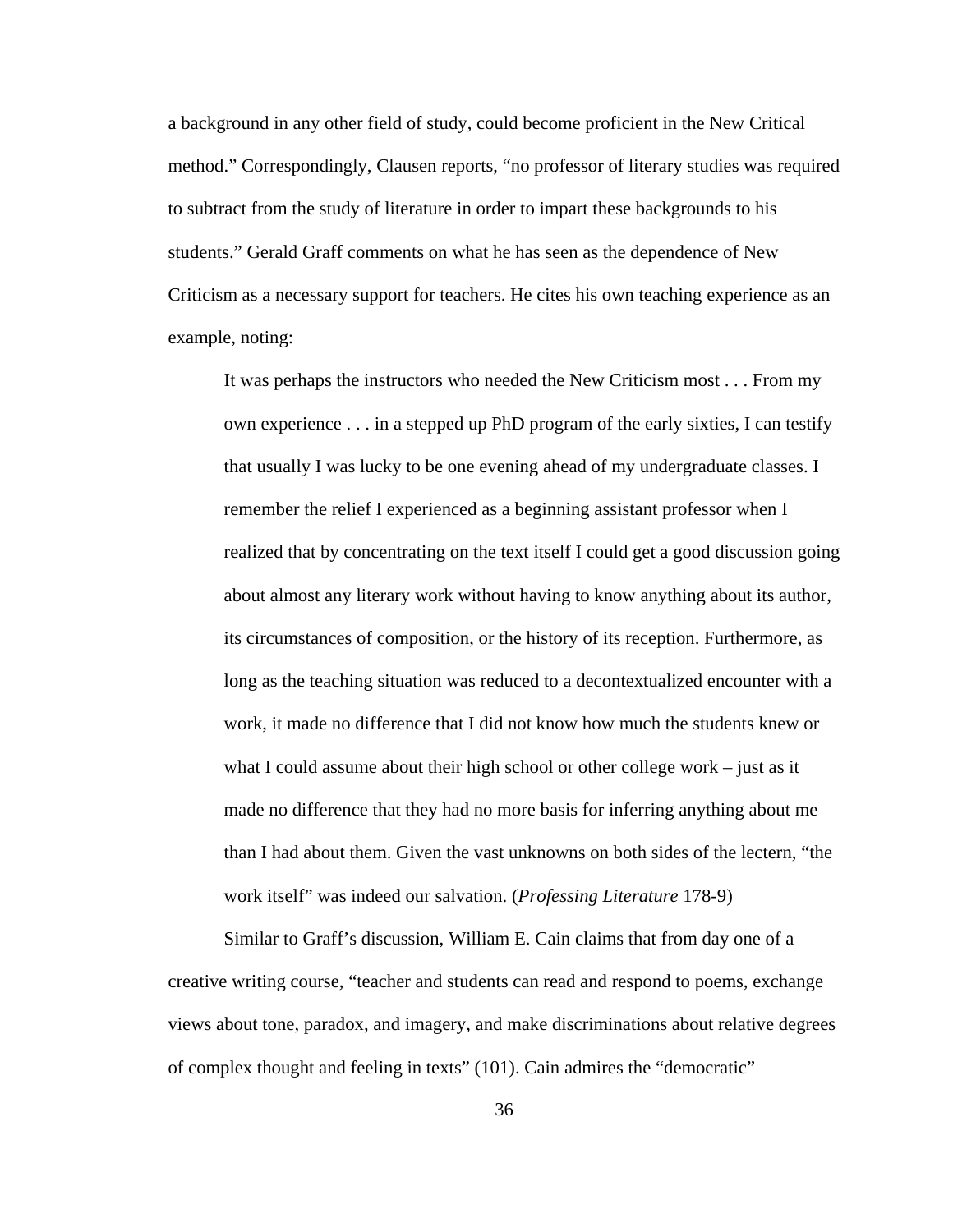functionality of this practice. He contends "teacher and students gather round a common object, and all strive to give the most detailed and sensitive reading possible. Such a method quickly enables the student to feel accomplished as a "reader." He or she is empowered to see the writers' techniques or elements of craft. Cain suggests this leads students to "experience[e] the pleasure of a new kind of expertise" (101).

# ¾ *Pedagogical Practices: Evaluation*

J.E. Spingarn, who first provided the name "New Criticism" in 1910, posits that the central question of criticism (of any art form) asks: "Has [the artist] or has he not created a work of art?" (Myers *The Elephants Teach*). Allen Tate asks a similar question: "What as literary critics are we to judge?" (qtd. in Cain). For the New Critics, evaluative criterion for judging what is "good writing" was not based on the subjectivity of taste. Rather, the determination of a "work of art" was conducted according to a set of standards. Questions of whether an artist has created a work of art are answered, by New Critics, through an analysis that considers if "the work has the same sort of stable and 'objective' status as a language, [which] exist[s] in a 'collective ideology,' governed by enduring 'norms'" (Lynn 259). For example, a "close reading" reveals "how the formal elements of the literary work, often thought of as a poem, create and resolve tension and irony" (Lynn 259). The valuated "norm," in this case, is that "[g]reat works control profound tensions" (Lynn 259). As such, these types of standards would be the ones upon which a poem would be measured.

To add to this, the ultimate goal to ascertain a text's meaning by offering a close analysis of the text is made possible by way of an exemplary reader. To take this one step further, not only is the text seen as the final authority of such determination, but its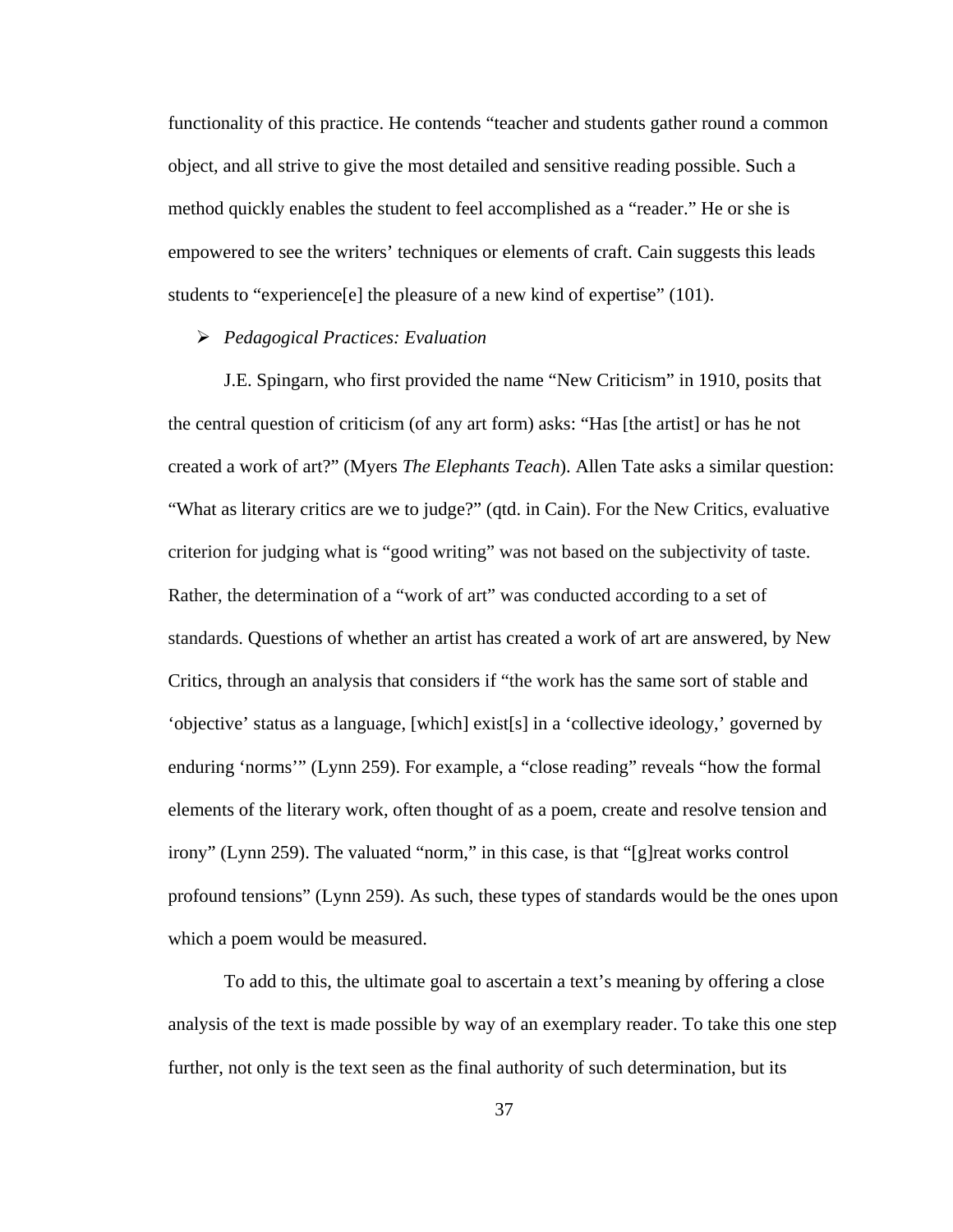exemplary reader, through his or her elicitation of the text's meaning, is viewed as the final authority as well. When a teacher places meaning solely on the text in the composing process, she gives the text final authority in the evaluating practice, and she claims herself to be the final authority as an exemplary reader.

# ¾ *Pedagogical Practices: Evaluating the Text as Final Authority*

 The problem with a New Critical approach is one of perspective. The text exists in isolation, as "words on the paper," never as an incomplete work, but rather, according to Edward White, as a finished product "in general in order to be criticized" (qtd. in Bizzaro *Responding* 236), particularly, Bizzaro tells us, "when held alongside what Nancy Sommers calls an "ideal text" ("Research and Reflections" 236). Additionally, a New Critical approach becomes complicated because whenever a text is objectified or is perceived as final authority, the reading of student work and the workshop dialogue that follows, traditionally, silences the author. This silence is witnessed as a consequence of the overt discussion of students' poems and stories but also in the exclusion of any possible biographical coincidence the writer may have to the speaker of a poem or a fictional character in a story. In other words, no authorial intent or biographical nature let alone social or cultural contextualization embraces or implicates the author. In this type of singularly focused reading of the student text does not "grant to the student possible intentions or insights not yet present on the page" (Edward White qtd. in *Responding* 53).

While Mayers does not suggest that "all creative writing teachers bring New Critical sensibilities to their classroom," he reports that:

my experience in creative writing classes has been governed by the implicit understanding that the student text, though worthy of intense scrutiny and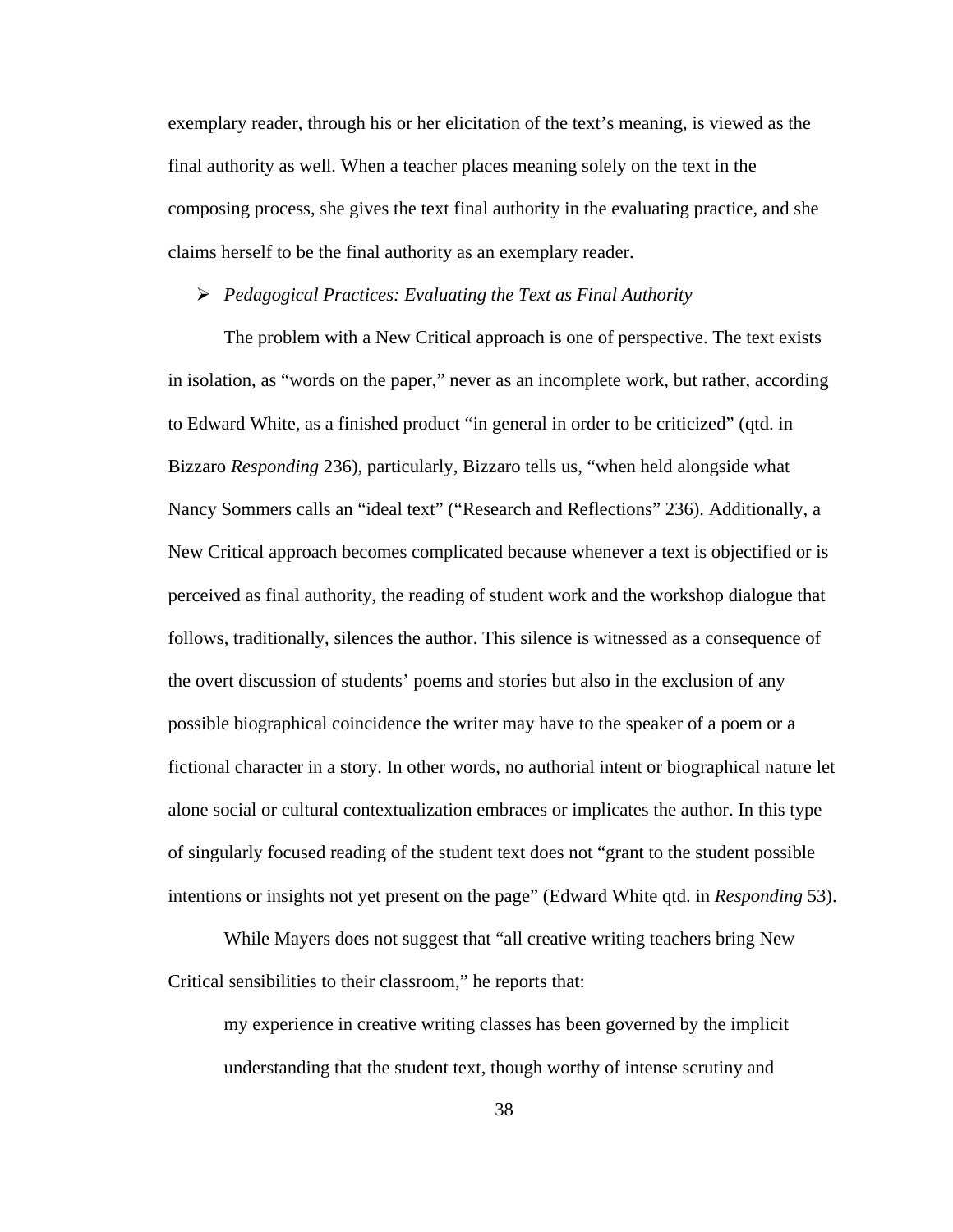criticism, should be conceived as occupying a sphere all its own, largely outside the bounds of economic, social, and material realities, largely outside of any rhetorical relationship to the world in which it presumably must operate.

### (*(Re)Writing Craft* 139)

With this method, there is ease in avoiding social and political implications when the focus is "so sharply on the student text as to obscure any questions about whether, and how, the individual student text might fit into a larger textual network" (*(Re)Writing Craft* 139). Indeed, New Critic advocates might accuse those teachers who permit social/historical commentary in the classroom as authorities with the "political clarity" our students lack. In the effort to create political citizenry, some teachers enforce their own theories and determinations as justifiable, and as evaluators of our students' work. Some teachers might ask what kind of vulnerable posturing do we insist (consciously or not) for our students, but one that acquiesces to our view?

Prioritizing the text by giving the words on the page power proves limiting for groups of our students. For example, Nicole Cooley who works at an urban multi-cultural public university, finds the New Critical reading strategy which excludes extrinsic factors to be "problematic" for her class "because many of her students have been silenced outside of the classroom for too long" (101). She sees the New Critical workshop practice as one that decenters her writers and prompts an unhealthy silencing of her students' differences.

The focus on the text as authority has caused poetry to become disengaged from a wider audience for those like Dana Gioia, because it perpetuates itself through academia. If what Gioia says is true in his essay "Does Poetry Matter?" then teachers should be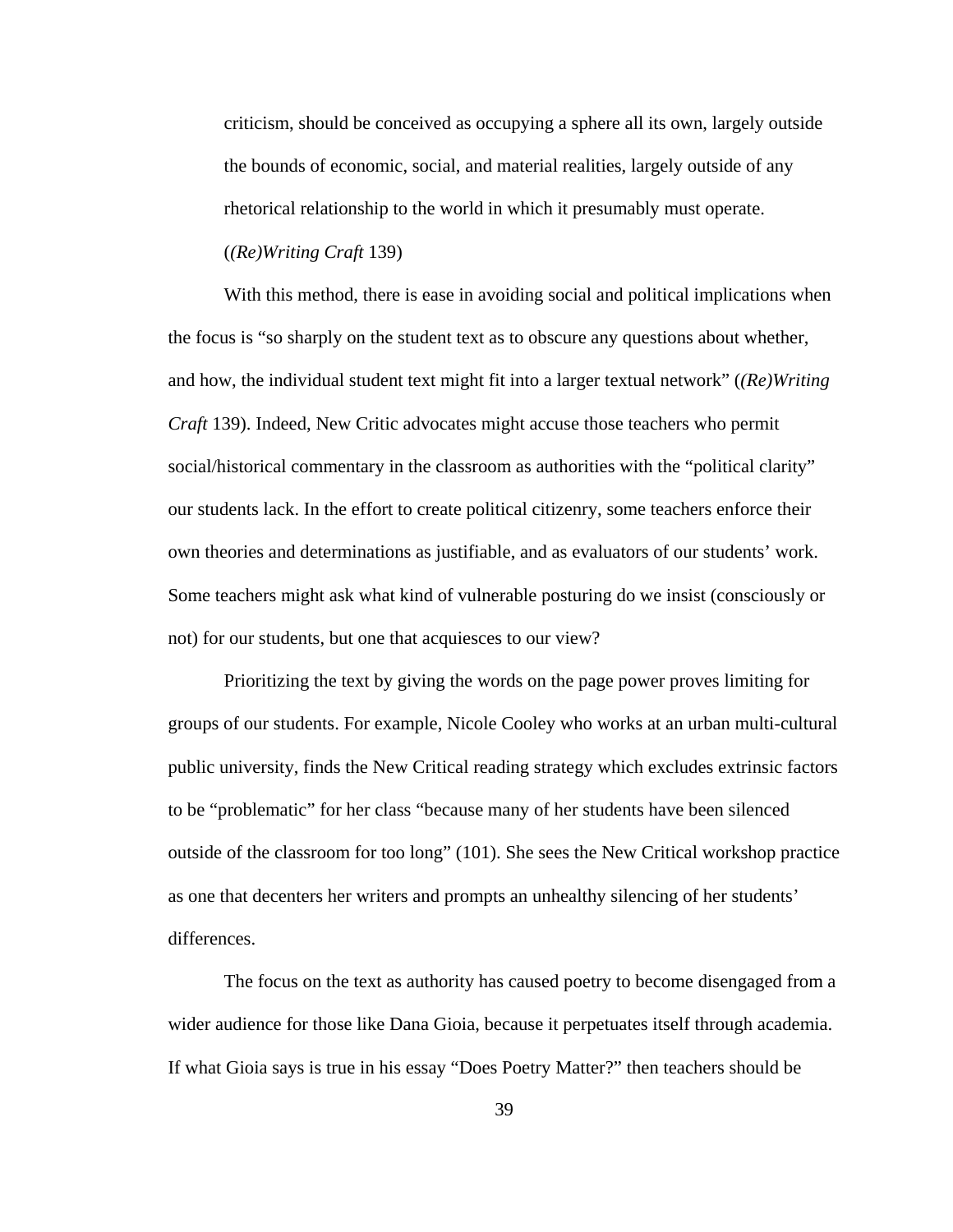taking time outside of their workshop-centered classrooms (a coveted place where many vehemently hold is the only place where time can be spent on student writing) to explore ways in which their students' texts address/represent aesthetic and political sensibilities? Chris Green suggests that, indeed, creative writing practitioners should explore extrinsic influences when he proposes that "before asking how students can better write "good" poems," we should "look beyond the gaze of the sublime reader and ask how students can write useful poems" (159). By "useful" Green means "a workshop where the class readership acts to represent the rhetorical circumstances of interpretive communities outside the university" (154). Creative writing teachers foster this view of exclusion when they center their focus on the authority of the text.

Rather than apply New Critical methods in her creative writing course, Cooley, for one, circumvents such blinders to the outside world when she extends the boundaries of the canonized works as the primary reading choice for a creative writing course. In this manner, she advocates a textually-based class "in which students read other texts as models for their own work." As a result, the dialogue of these non-canonical literary texts (with "literary" defined as culturally- and/or historically-valued) becomes a more appropriate location for which to "stage the issues and teach our ways of reading for workshop" (191). David Radavich agrees with this approach, insisting that in addition to teaching the "particulars of form and evocative expression," creative writing courses "worth their enrollment" should teach "reading, critical thinking, and awareness of historical context" (111).

For example, after a discussion of a story's architecture, its use of language, and the choices writers make related to point of view, scene construction, voice, dialogue,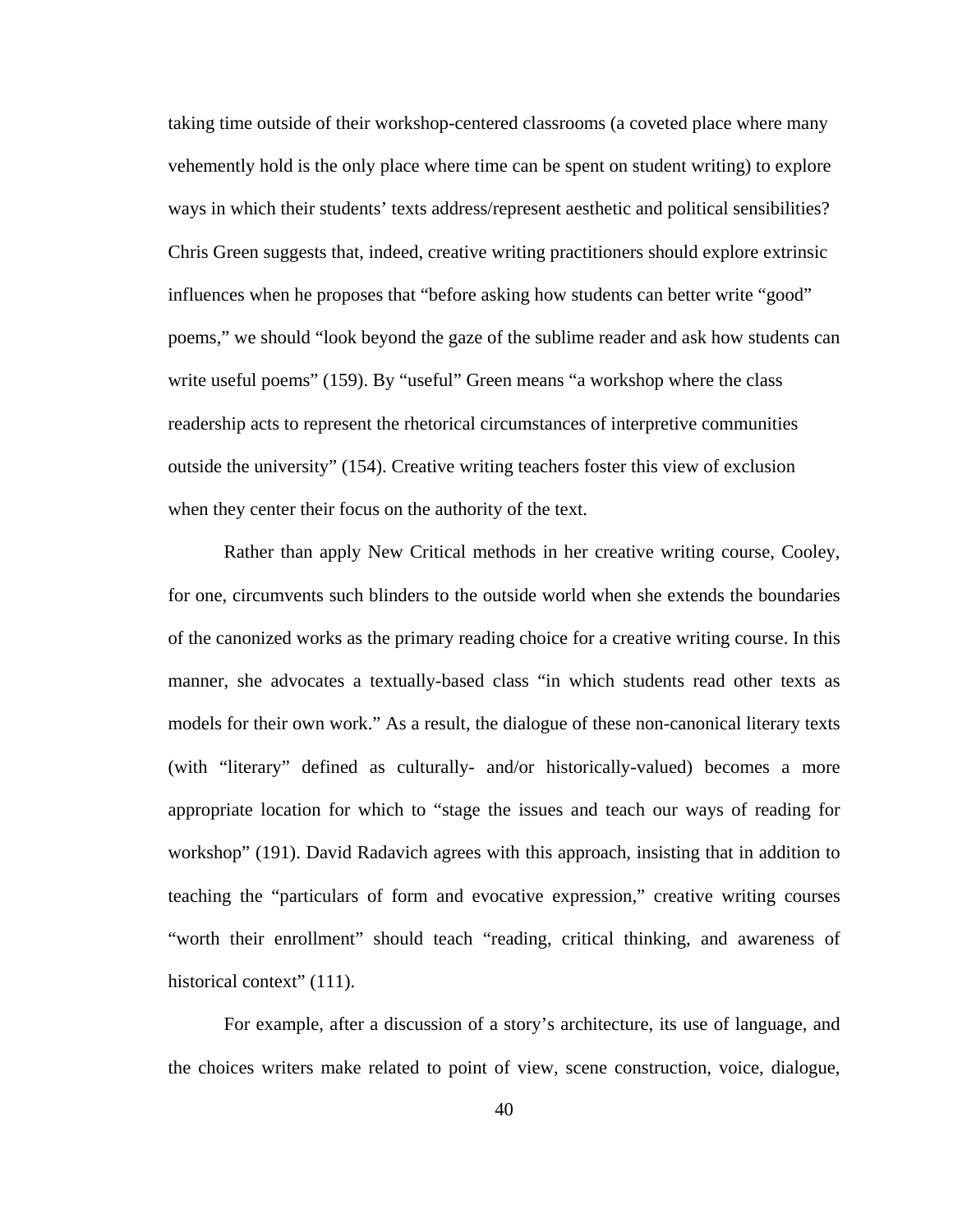characterization, setting, and plot structure as they apply, teachers might attempt to contextualize the story at other levels. A creative writing class might read Charlotte Gilman's "The Yellow Wallpaper" from a sociological, political, or psychological perspective, extending considerations beyond the tale of female insanity and mayhem. Students could talk about the struggle against the wallpaper's "bars," the women lost in its "torturing" pattern, the challenge of nineteenth-century patriarchal ideologies.

By extension, a creative writing class could segue from professional stories to their own by letting the fiction they read resonate with their personal stories. They might discuss how characters battle against their own hideous paper, their discontents, their insurgent revolts against that which imprisons them. One student might write about the atrocities of domesticity, her story beginning with a protagonist who considers the bruises she hides under the shawl she wears at her husband's funeral. Another writer could construct a story about man against machine, writing about the crushing effects of its well-greased part, the ambiguity of the narrator's gender purposely intended. A creative writer can develop a character who makes it a point to avoid the year 2006 in his time travels because it is the real trigger of the war, because the seeds of annihilation are ignored by Americans who had more important things to worry about, such as the rising costs of prescription drugs and how their vice president had accidentally shot his friend on a hunting trip. One story might deal with a girl's separation, the first week away from family and friends, the longest she's ever gone without sleep, the crack in the ceiling, the reason this is the cheapest dorm, the girl, who used to be her best friend, who now calls her "fatty." To avoid reading the text as final authority, we might link stories with our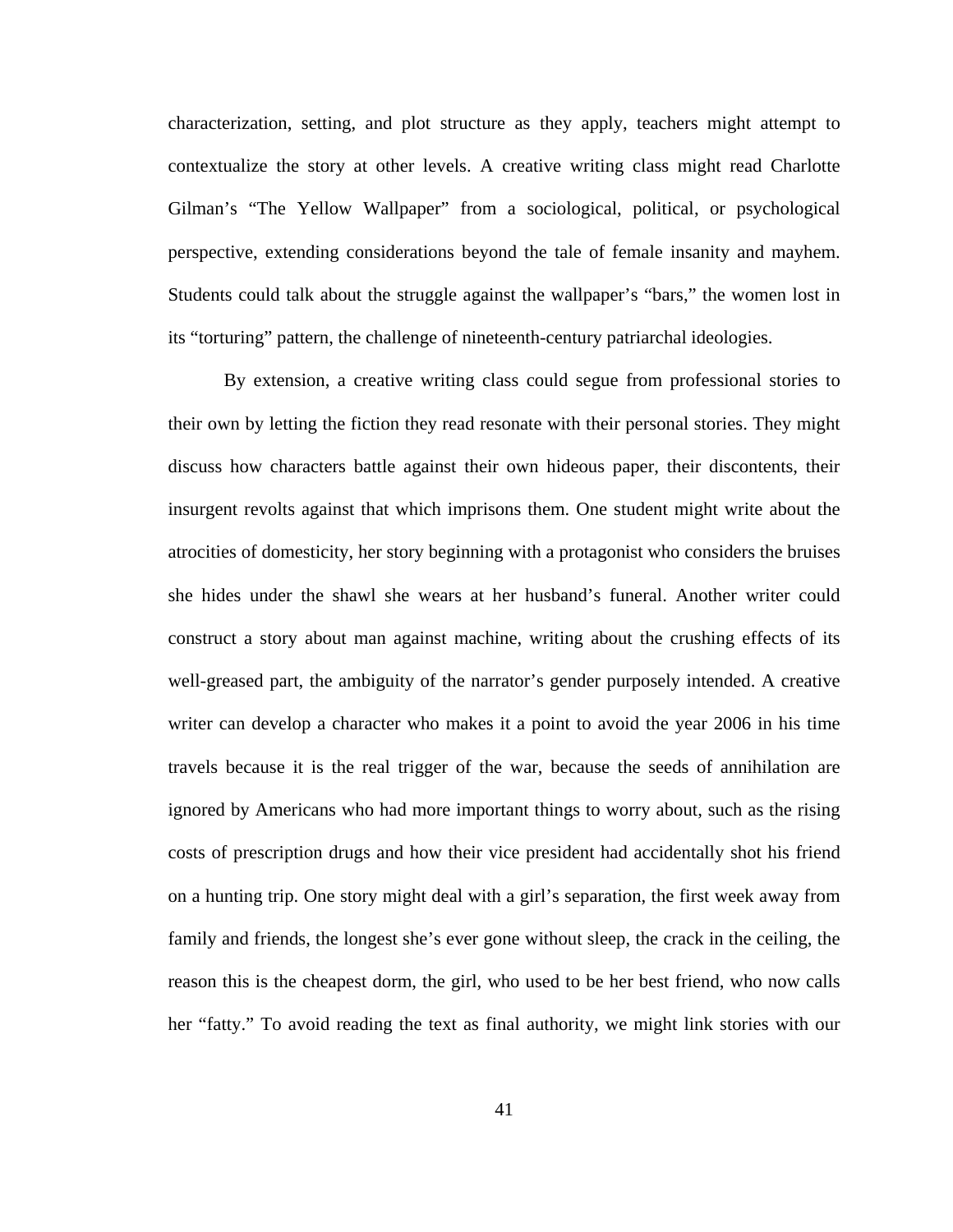own, talk about their social impact, and the cultural and historical considerations that influence what and how we write.

We might surpass a linear reading of professional stories by taking our discussions beyond the summary of the plot, the description of characters, and the elements of craft when we consider the works as a textual sphere, one which has a multiplicity of readings, contexts, and relationships with the public world. We might choose some specific facet, some internal aspect, and compare it to other stories. The cosmetics of death, for example, its variance from culture to culture and from person to person are central in stories like "In the Cemetery Where Al Jolson is Buried" by Amy Hempel, Tolstoy's "The Death Of Ivan Ilych," Tim O'Brien's "The Things They Carried," or "Indignus," a student story in which a girl decides on a trip "because maybe [she's] become too comfortable," because it's been one year since *he* died. She thinks "how he must have shuddered on his bike, its metal frame, pedaling through the traffic towards the hospital. Alone." Students learn to develop rhetorical perspectives when they write brief essays in which one story is viewed in light of another, and in this manner, we include the public realm, taking time for "reflection on the very enterprise of creative writing as it relates to larger social, political, and rhetorical trends" (Mayers *(Re)Writing Craft* 48).

When teachers and students challenge the exclusivity of the text as final authority then more variable approaches to reading and writing can open spaces for more experimentation and direction. Such an inquiring perspective leads us to question the view of the text as final authority. Cooley asks important questions, such as: "What can we learn from literary criticism and theory if we approach creative writing with a more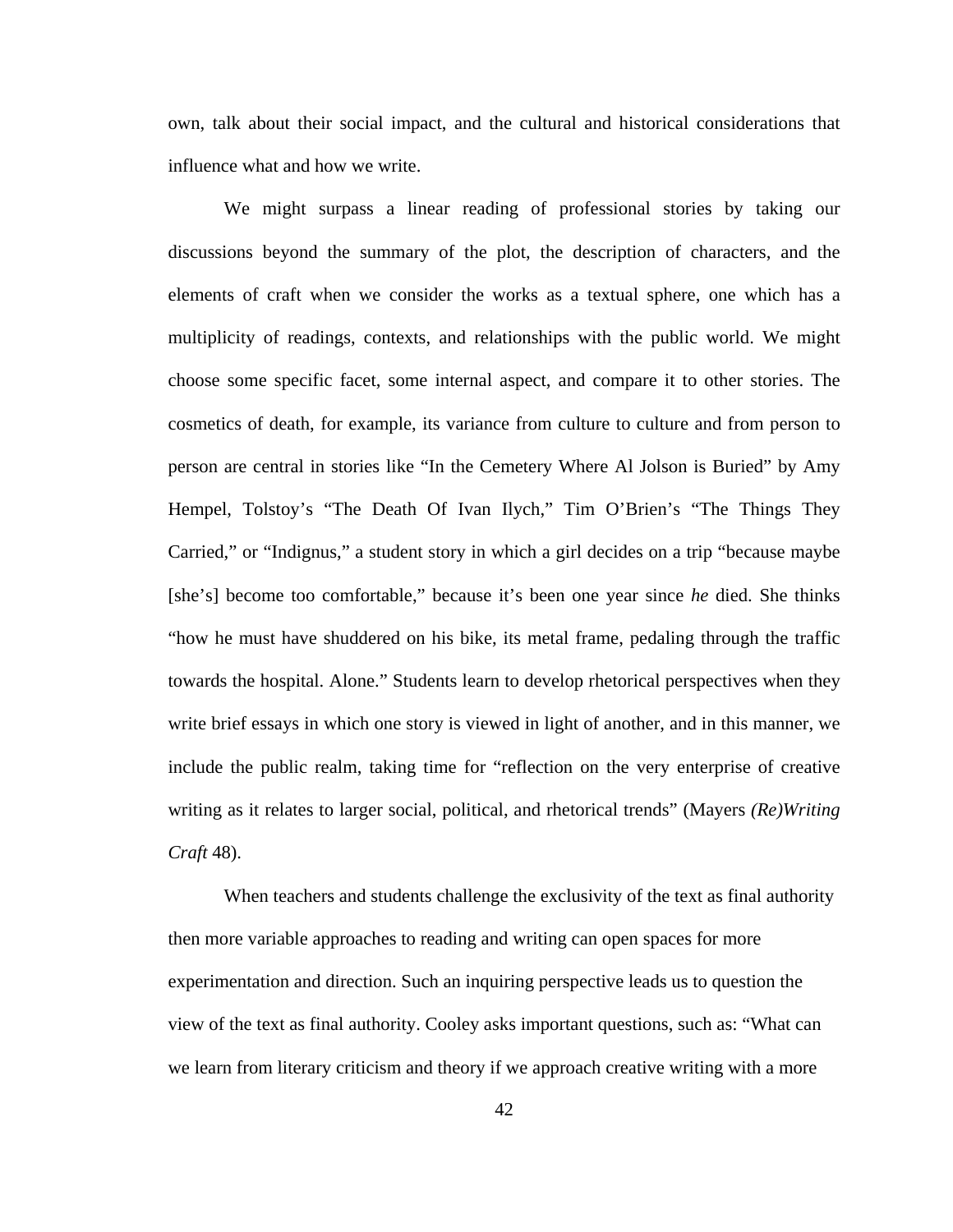inclusive pedagogy?" We should also ask how might we challenge literary codes? Who decides what makes for good writing? Who decides "what is a poem? What is a story? What is a play?" Instead of implanting "in our students a set of unexamined values for them to deploy in their own work," Cooley's class, for instance, discusses what makes "good writing" as they examine the confines of the canon. She encourages teachers to "break the rules," "reconfigure generic categories," "challenge literary codes." Along the same lines, Katharine Haake comes to question the text as verbal icon. She admits that she thought she wanted her students to "view their texts as autonomous literary artifacts, separate from their real selves and subject to analysis"; and so she began, considering how Francois Camoin once began with her: "if you want to build a funhouse, a set of working blueprints would prove useful" (qtd. in "If Shoe Fits" 78). But then she worried over "her students struggle to analyze their own textuality" ("If Shoe Fits" 78). In response to Scott Russell Sanders' urging that we "concentrate on 'artistic criteria' as the only aspect of writing over which we have any 'control," Haake justly questions "whose criteria are these? Where did they come from?" ("If Shoe Fits" 85).

# ¾ *Pedagogical Practices: Teacher as Final Authority, as Exemplary Reader*

In Bizzaro's comprehensive view of the ways teachers respond to students' texts in his book *Responding to Student Poems* (1993), he notes his sense that teachers "have historically appropriated their students' writings," and that part of this concern is secondary to the limited attention paid to "how we should comment on our students' work" ("Wings on the Invisible" 85). In an effort to avoid the appropriation of students' texts—"its values are the values expressed in most teachers' interpretations of their students' texts"—Bizzaro applies theories "heretofore employed only with 'sanctioned'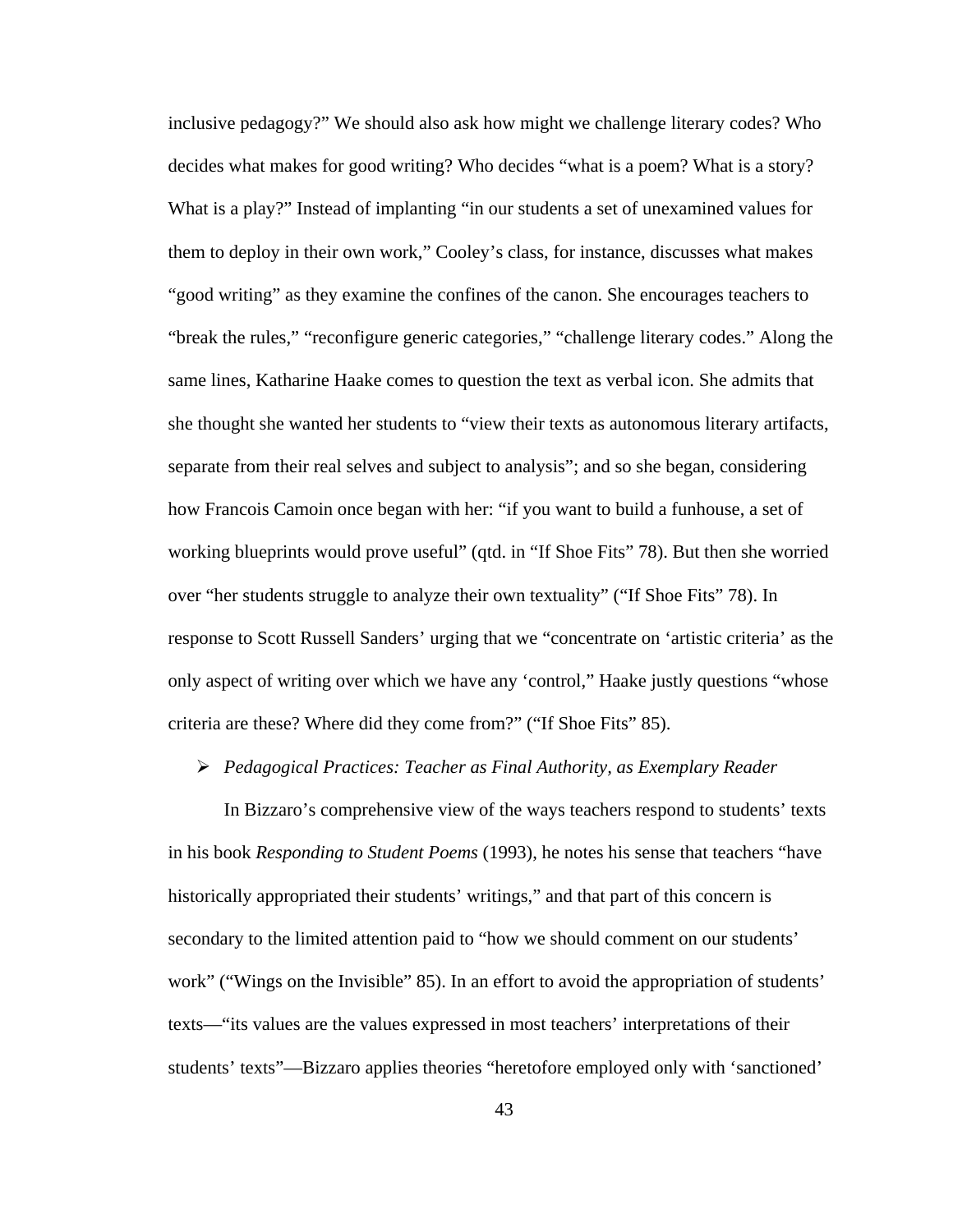literature" as a reading strategy when he reads and evaluates students' poems ("Wings on the Invisible" 85). He references Alberta Turner's findings in *Poets Teaching* (1980), a collection of student work and teacher responses to show us that most poet commentaries advance a text-based approach to interpreting students' poems. One contributor offers:

teachers tend to view the poem as an entity in isolation, "a little world of words," which either engages the reader and is deemed a success or fails to engage the reader and, as a result needs to be revised [reminiscent of Spingarn's inquiry: "Has (the artist) or has he not created a work of art?"] Second, teachers tend to assert the authority of the exemplary reader when they model a teacher-centered method for teaching revision skills. (qtd. in Bizzaro *Responding* 42)

An example of the latter form of teacher assertion is the instructor who "takes the student poem as his own and verbalizes changes he would make to the text if the poem were his" (qtd. in Bizzaro *Responding* 42). Another illustration is a teacher such as Paul Cook (not a contributor to Turner's collection) who "takes a blue pencil [in an effort to transfer his copyediting skills to the student] and escorts the student through his or her story in an attempt to cultivate, in that *student*, the value of good editing" (247). Richard Hugo's defines the exemplary reader perspective when he says, "If I can, I talk as if I'd written the poem myself and try to find out why and where it went wrong" (qtd. in Bizzaro *Responding* 55). These illustrations demonstrate New Critical values: "the teacher's authority arises from reading a large number of other poems in a wide range of forms and styles" (Bizzaro *Responding* 42).

What happens when New Critical values are put into practice with student writing? Bizzaro notes an "unwanted though mostly unavoidable by-product of using the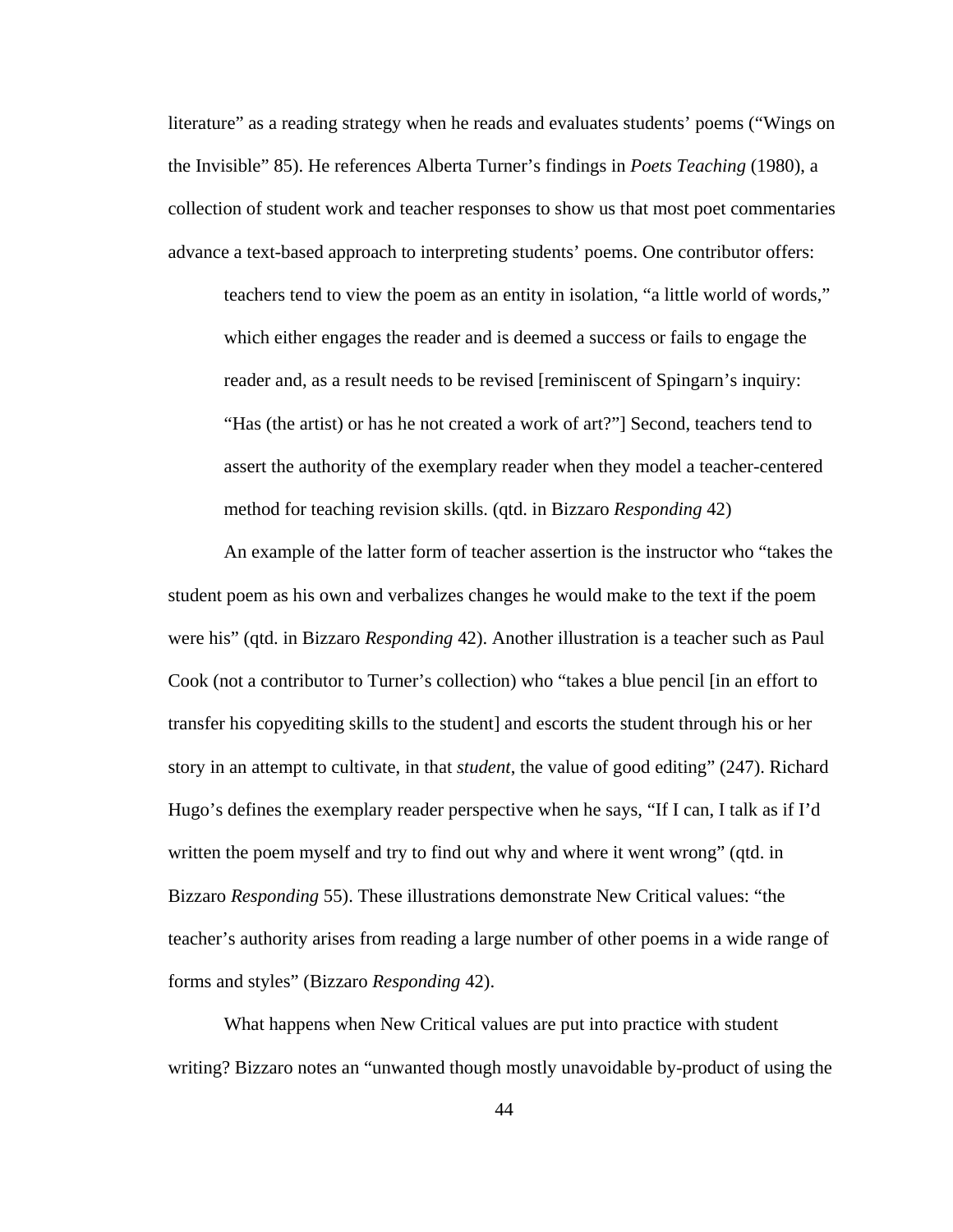text-based methodology" ("Research and Reflections" 23) occurs when "teachers do what seems most natural and instinctive in the traditional classroom: quickly provide students who have not had adequate reading experiences with the information they need to write poetry" or fiction in the form of text appropriation ("Research and Reflections" 23). He refers to composition theorists Sommers, Brannon and Knoblauch, who "have argued that such appropriation is unwanted since it takes the authority for writing away from students, subordinating them to the authority of their master-teachers" (*Responding* 239). Sommers, he reminds us "found that teachers employ many of the same kinds of comments when responding to student writing from the New Critical perspective," noting there was, in fact, "an accepted, albeit unwritten canon for commenting on student texts" (qtd. in *Responding* 42). Bizzaro notes:

These comments tend to perform two important tasks. First they respond primarily to textual matters. Second, they tend to encourage a view of revision as text manipulation. Naturally, if misused (or used at the wrong place in the writing process), such comments can easily enable a teacher to appropriate a student's text, since only one text exists, the one the teacher reads and thus rewrites. (*Responding* 42-43)

In an effort to model for students the critical role he assumes when he asks questions of his own writing, Bizzaro demonstrates in his book what happens when he uses the New Critical approach in reading and evaluating his students' poems. What he discovers, in the end, is that the New Criticism method of evaluation is limiting and less effective. The New Critical emphasis on the text requires him "to use [his] energies to make intertextual comments" (*Responding* 53). What he finds is that his margin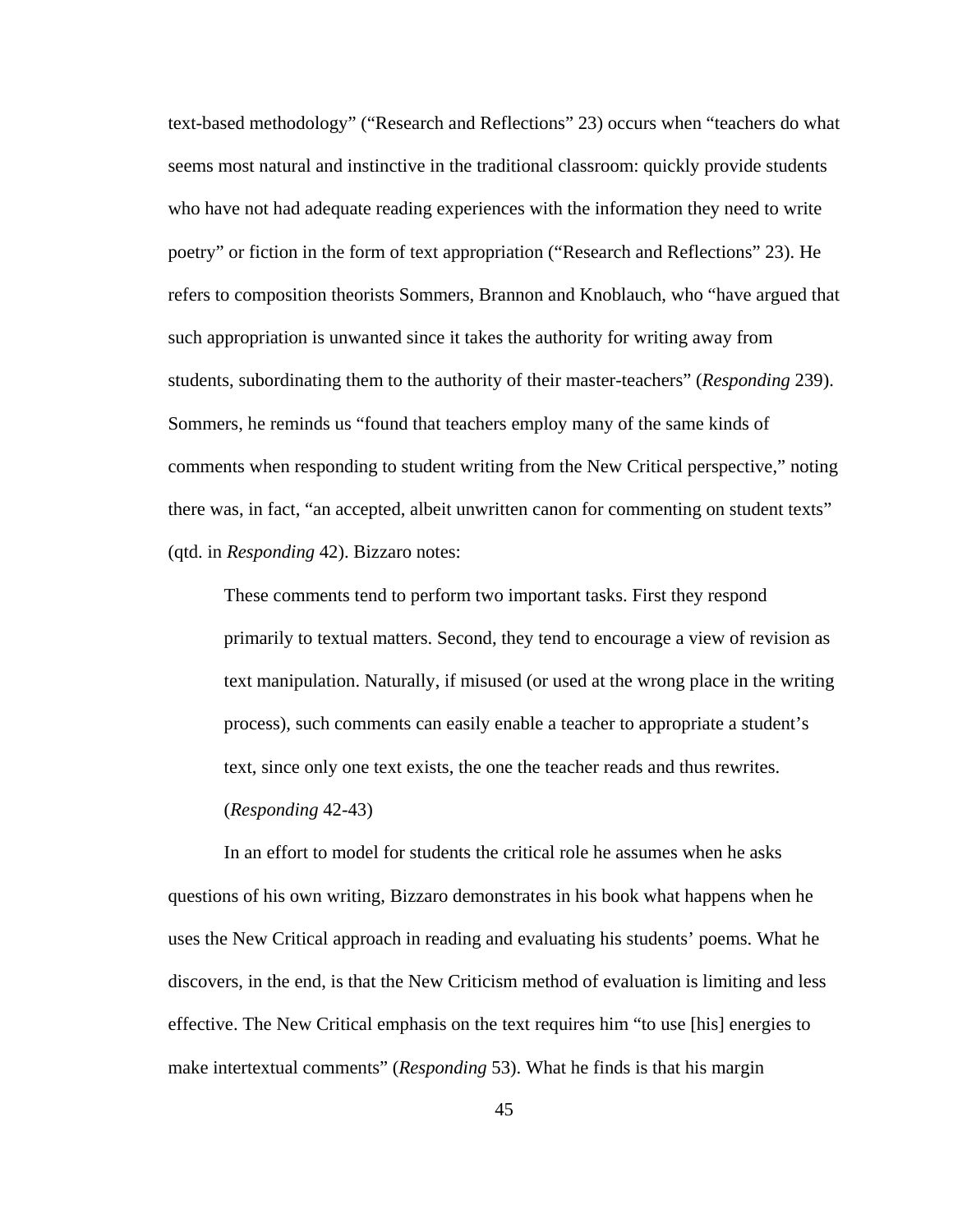comments "asked questions intended to reinforce intertextual comments, and [his] summaries in turn reinforced those questions" (*Responding* 53). The result of these kinds of comments, however, is that students can simply make the adjustments [he] urges[s] and resubmit the poem as finished" (*Responding* 54).

He adds, that "This outcome might have been expected given the New Criticism's original goal: to interpret finished texts"; however, he "tended to do much of the work for these students, perhaps in the hope that they would learn from making such changes and apply what they learned in the revision of other poems" (*Responding* 54). Moreover, he notes that "In an ineffective adaptation of the New Criticism, a teacher might inadvertently require students to write in a narrow range of poetic styles" (*Responding* 54). The downside to this is that teachers "thereby impos[e], as Petrosky (1989) says, "stylistic limits that act to seal off . . . students' writing, to keep it within the boundaries of academic expectations" (qtd. in *Responding* 54). Although this reading theory proved limiting as a response to students' work, overall, the experience of reading texts from variable approaches gave Bizzaro a better sense of ways in which to return ownership of the poem back to the writer.

### *Social Relations: Through a Lacanian Lens*

When a teacher's pedagogy privileges meaning in the isolation of the text, when she situates herself as exemplary reader and authority, and when she values and rewards student dialogue and written work based on her New Critical practice, she influences the social dynamics of the creative writing classroom, and in particular, the relationship between teacher and student. I propose that Jacques Lacan's psychoanalytic theories of the Imaginary and Symbolic orders can assist in explaining the complexities of the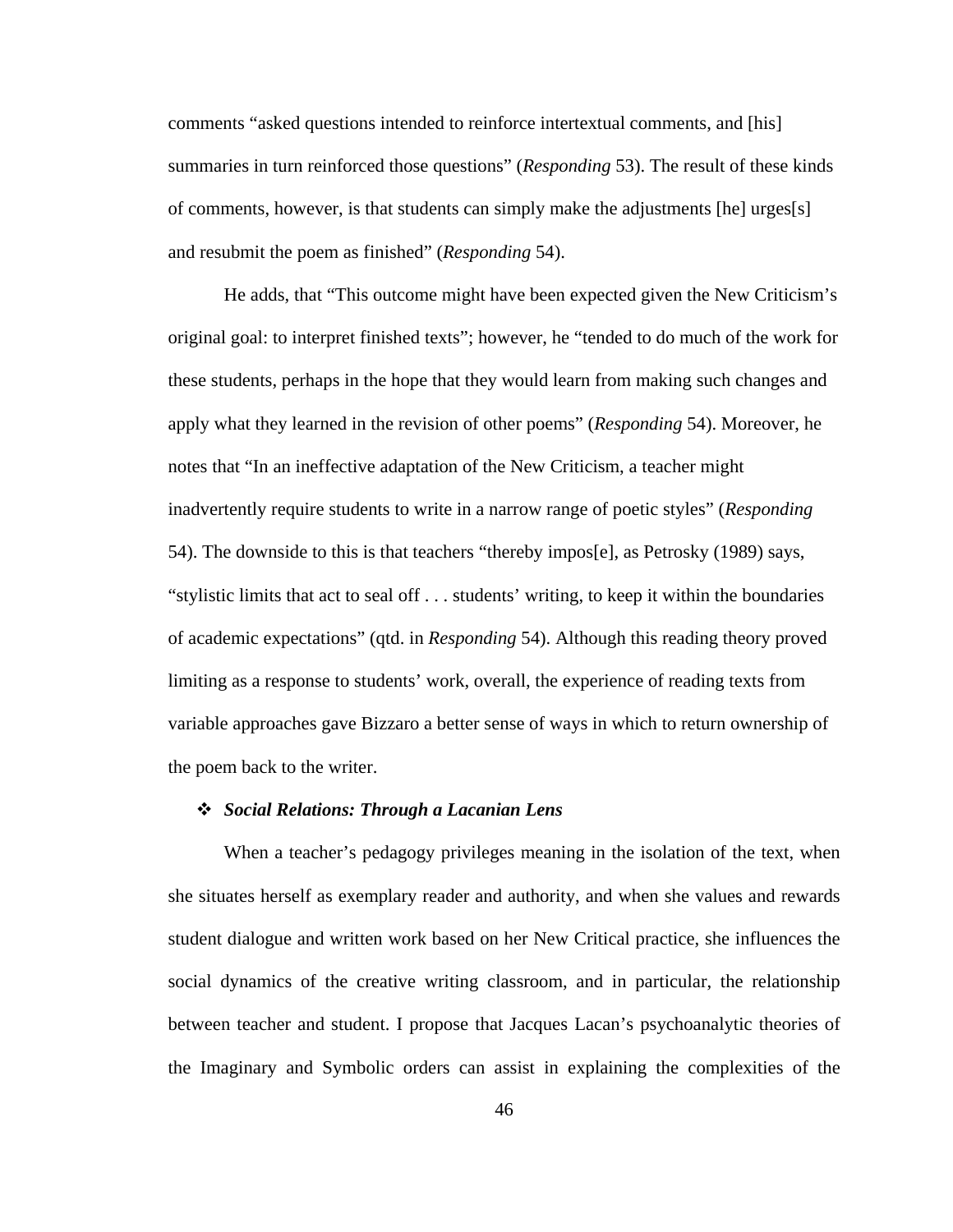teacher-student role in the New Critic classroom. Briefly explained, before entrance into language and the Symbolic order, a child becomes fascinated by its own image in a mirror. The baby learns that this image is its own, recognizing that it is a whole entity instead of fragmentary movements (the bits and pieces) and undefined boundaries between self and Other (the mother, specifically). The child situates himself/herself in relation to the image and first knows itself as lacking. The infant forms an illusion of an ego, of a unified conscious self identified by the word "I." To Lacan, ego, or self, is always on some level a fantasy, an identification with an external image, and not an internal sense of separate whole identity. This stage marks the fundamental narcissism by which the human subject creates fantasy images of both itself and its ideal object of desire. Once a child enters into language and accepts the rules and dictates of society, he or she is able to deal with others. The Symbolic order is bound up with the superego and works in tension with the Real and Imaginary Orders.

The forces and drives that underlie students' writing, reading, and interactions are directly influenced by the realms of the Imaginary, and the Symbolic orders. It helps to understand Lacan's theory of (mis)recognition, the split between the self and the mirrorimage, because we can apply his psychoanalytic model to what happens when there are conflicting types of intentions in the classroom. More specifically, the Imaginary and the Symbolic orders can be seen in the types of relationships that exist between teacher and student in the form of transference and counter-transference. For Lacan, transference is best understood:

As a dynamic structure located partly within a person and partly between people. On the one side is a "divided self," a person . . . who does not understand some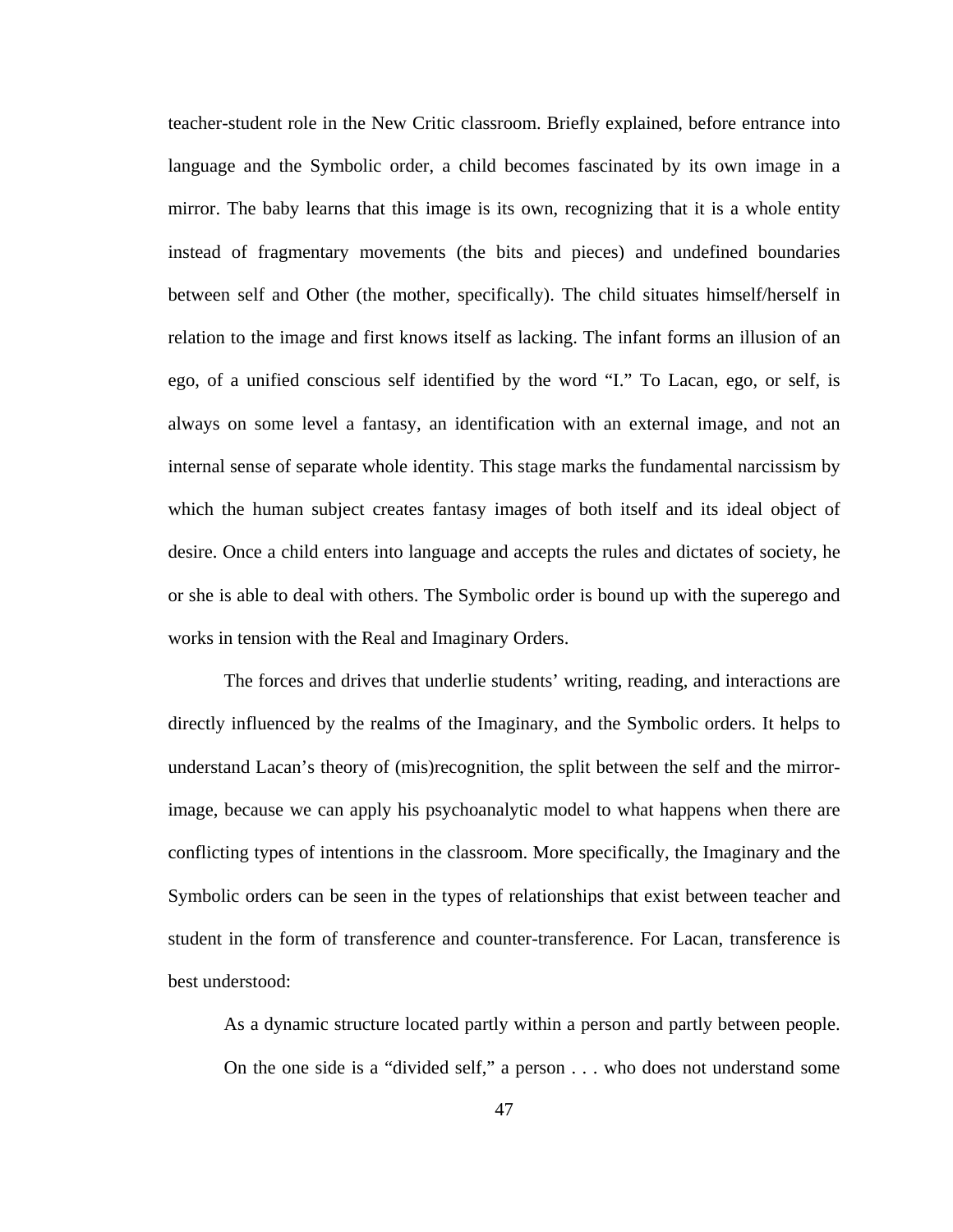part of her own action . . .On the other side is an authority figure, a person whom the "divided self" *supposes to know* how to interpret the behavior. The person who feels divided looks to the authority figure for interpretation . . .When the figure responds by asking questions or being silent (as analysts are largely supposed to), the divided person tries to respond/interpret the behavior as she thinks the authority figure would. (Brooke 681)

The important relationship then "is largely *within* the divided person, since it involves a relationship between her conscious self and her projection or current understanding of the knowledge and purpose of the knowing authority" (Brooke 681). To this end, transferring an image of the self onto the analyst, the "divided" person finds in the Symbolic Other (the *Subject Supposed to Know*); an external means to express his or her inner dialogue. In this manner, according to Robert Brooke who authored "Lacan, Transference, and Writing Instruction, "the analyst serves as a mirror for the person" (681).

In student-teacher transference, the "baffling behavior involved is writing" (Brooke 682) or responding to a written work. The student is "universally assumed *not to understand* what he has written . . .The writing teacher is fancied . . . to *understand* writing, to *know* what writing should look like, how it's supposed to work, what the student's errors "mean" and how to fix them" (Brooke 682). Comparable to a therapist, in this sense, the writing teacher "is institutionally a version of the Subject Supposed to Know" (682). It is the individual student who places "value" on the "importance of the Subject Supposed to Know" because "[s]omehow he or she must trust that this person really is what the role says she is" (Brooke 683). A student "can always choose not to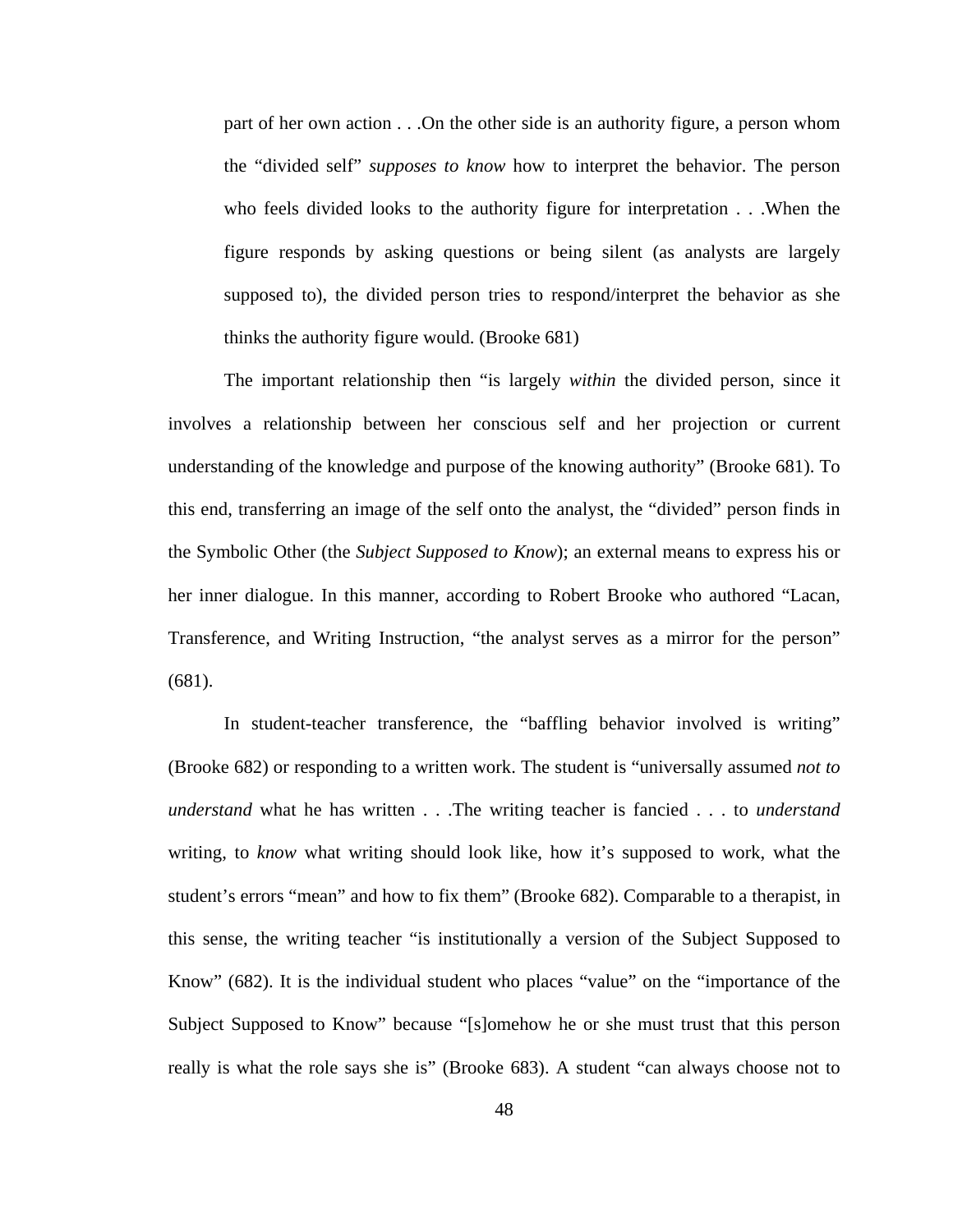enter transference by refusing to trust" the teacher, and the teacher can "be deceived" by the student's "demand" to know what he should do. After all, how many of our students ask us to just tell them what they should say, what they should do? The biggest "threat," then, according to Brooke and Lacan, is related to "trust" (Brooke 683).

Presumably, most transference relationships allow students to trust the teacher, making learning possible because often a student has an unconscious need that he or she presumes a teacher can fulfill. And often, when a teacher has gained a student's trust, or in Freudian and Lacanian terminology, has elicited a positive transference—the student will look to the teacher as to a parent, someone who "knows" the truth and "knows" what is in the student's best interests even more so than the student. In this manner, the teacher becomes the sole, inviolate authority.

 In the New Critic classroom, there is an unhealthy order of transference as the teacher is truly the sole, inviolate authority to the point where her power of privilege [is] so totally unchecked by a second or third party" (Bizzaro *Responding* 5). The fact that the teacher privileges meaning in the text bears import on her teaching strategies, including how she devises her plan for teaching to the evaluation of student writing. As a result, the teacher exerts complete control, and, to paraphrase Sharon Crowley, "is not only doing most of the writing in the course, but is setting rigorous laws for students to abide by" (qtd. in Bizzaro *Responding* 5). Crowley notes:

…teachers do most of the writing in composition classes . . . Students, on the other hand, spend most of their time reading: they read the teacher to determine what he "wants"; they read the textbooks or anthologies he has assigned to find out what he wants them to know; they read his assignments to determine what he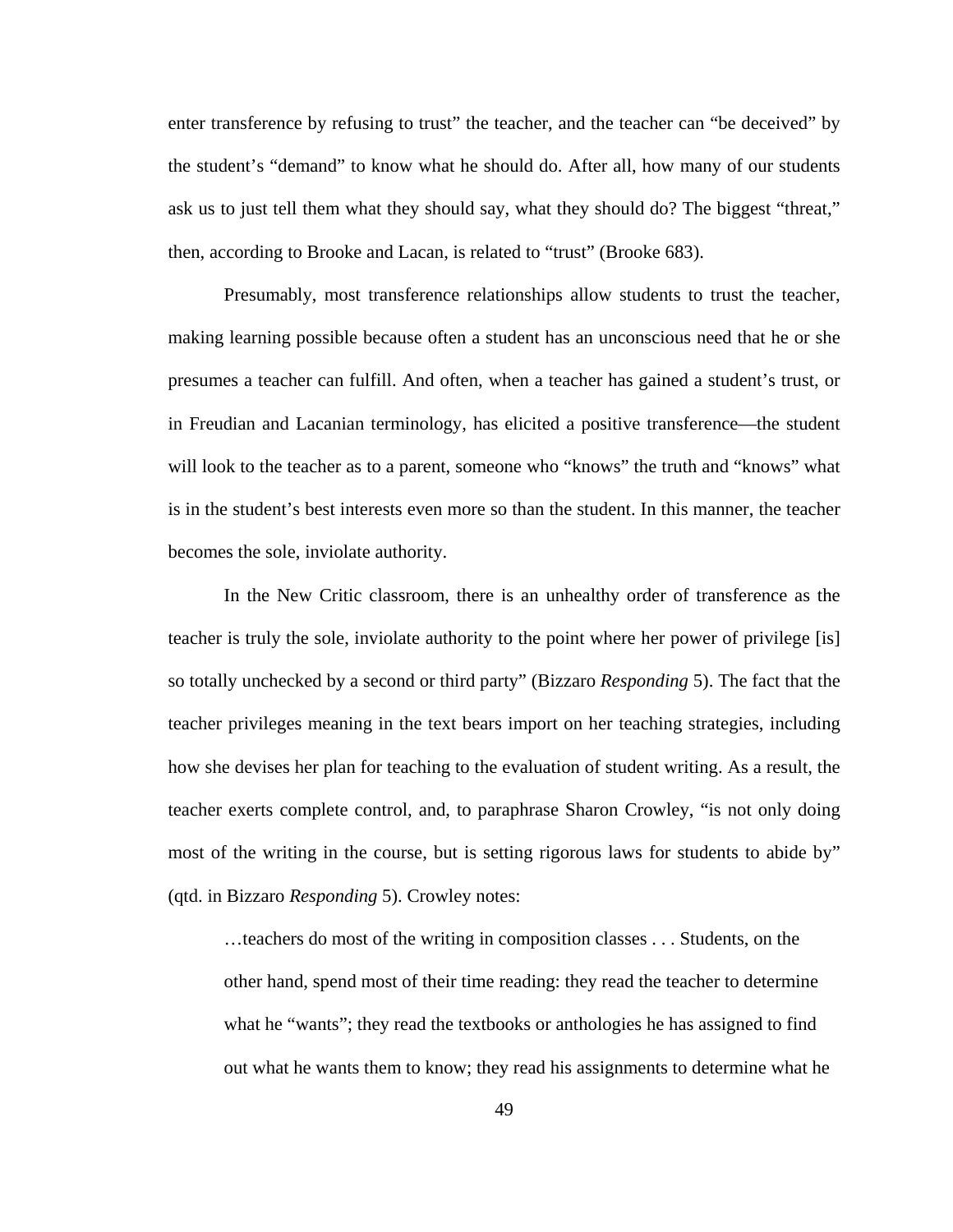wants them to do. When they "write" in response to his assignments, they tell him what they think he wants to see realized in their papers. Almost never do they envision themselves as having something to teach their teachers. (qtd. in

# *Responding* 6)

While Crowley applies these concerns to the composition class, the New Critical pedagogy can also have immediate concerns for students attempting to reconcile their Imaginary and Symbolic Orders. If we follow Lancanian principles, the student never enters into a contest of trust and the teacher does not question her role as the Subject Supposed to Know. The student cannot work through the writing process and process of learning because the New Critic teacher resists this permitting because she directs and appropriates what goes on in the classroom.

It becomes difficult for students to thrive in a master-teacher-student-apprentice model, one in which many workshop models are based. Haake reminds us that the "Since the first classes were developed at Iowa, teaching creative writing in America has largely conformed to the model of a text-centered workshop where apprentice writers come together to craft poetry, prose, and drama and offer it to peers and the master writer" ("If the Shoe Fits" 80). In this workshop model, the authority of the text meets the teacher as exemplary reader. Case in point: W. D. Snodgrass speaks of his master-teacher Robert Lowell at the Iowa workshop, a "powerful" mentor. When Lowell "did" your poem, said one student:

it was as if a muscle-bound octopus came and sat down on it. Then, deliberately, it would stretch out one tentacle and haul in mythology, a second for sociology, a third for classical literature, others for religion, history, psychology. Meantime,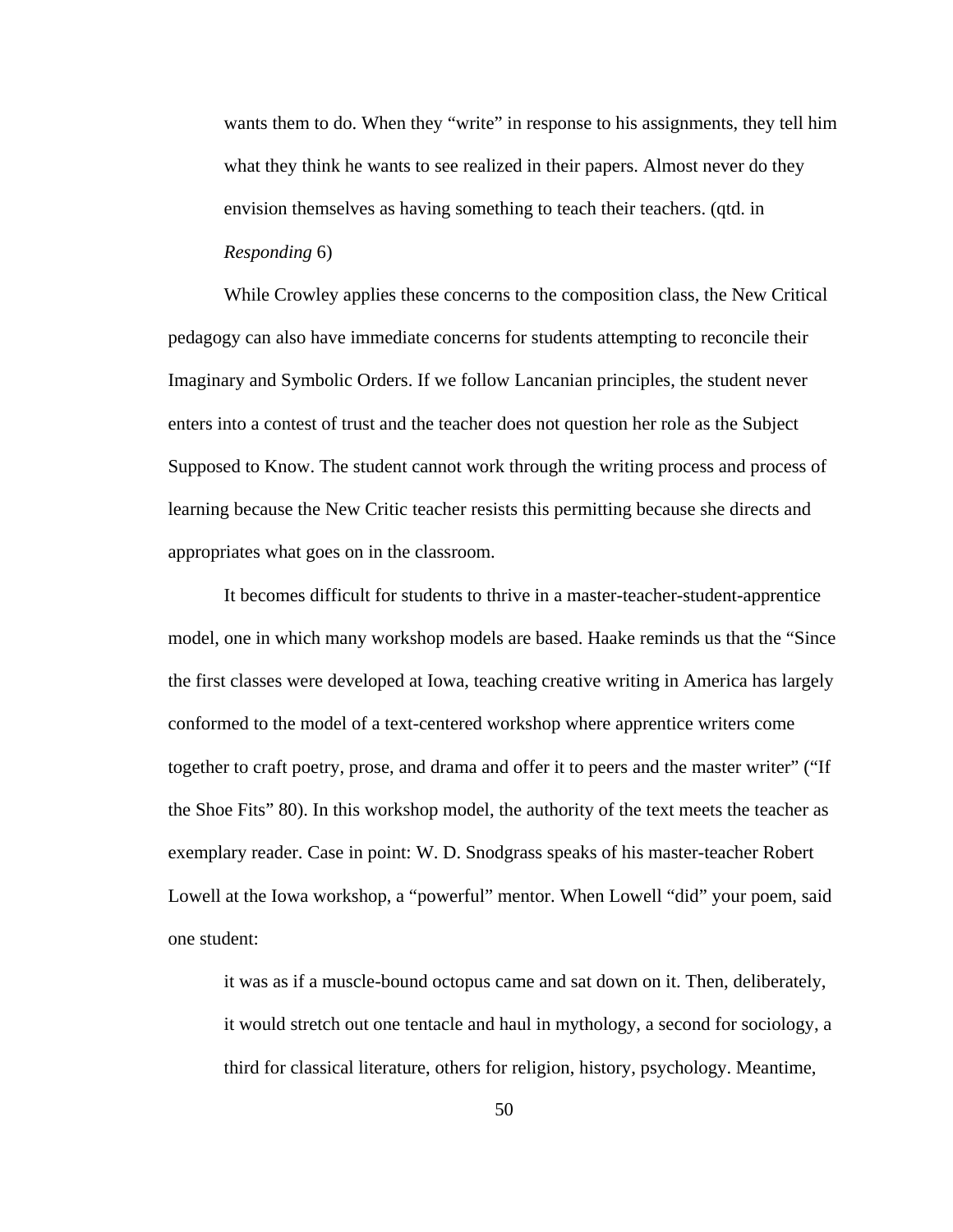you sat there thinking, "This man is as mad as they said: none of this has anything to do with my poor, little poem!" Then he began tying these disciplines, one by one, into your text; you saw that it did have to do, had almost everything to do, with your poem. (qtd. in Snodgrass 127)

 Although somewhat theatrical in his dramatic sweep through his student's poem (though this element certainly adds to the mentor's power and mystique), Lowell is perceived by his student(s) as final authority, certainly as master-teacher. Alberta Turner affirms this relationship between teacher as master and student as apprentice when she says, "To the student-poet as artificer the teacher-poets give (or rather offer) advice from their own experience as artificers" (qtd. in Bizzaro "Research and Reflections" 237). Bishop's scholarship has referenced this dominant teaching model, which continues in undergraduate and graduate courses today, and Ostrom recognizes the perception of writer-teacher as one who "is important, authoritative, powerful" (xiv).

Although Snodgrass' account of Robert Lowell may not have been all that atypical for master-teacher-student-apprentice workshop scenarios at Iowa, Carol Bly suggests that as master-teachers, teachers risk becoming bullies. Beginning writers, Bly says:

give their souls into their work. They are very vulnerable. They believe what teachers tell them. They shouldn't but they do. They honor our (teachers') seniority. Our judgments are probably worth a tenth of what students give us credit for. If we have the least weakness of ego or the least career-climbing corruption or the least inability to reject flattery from people around us, we are at

51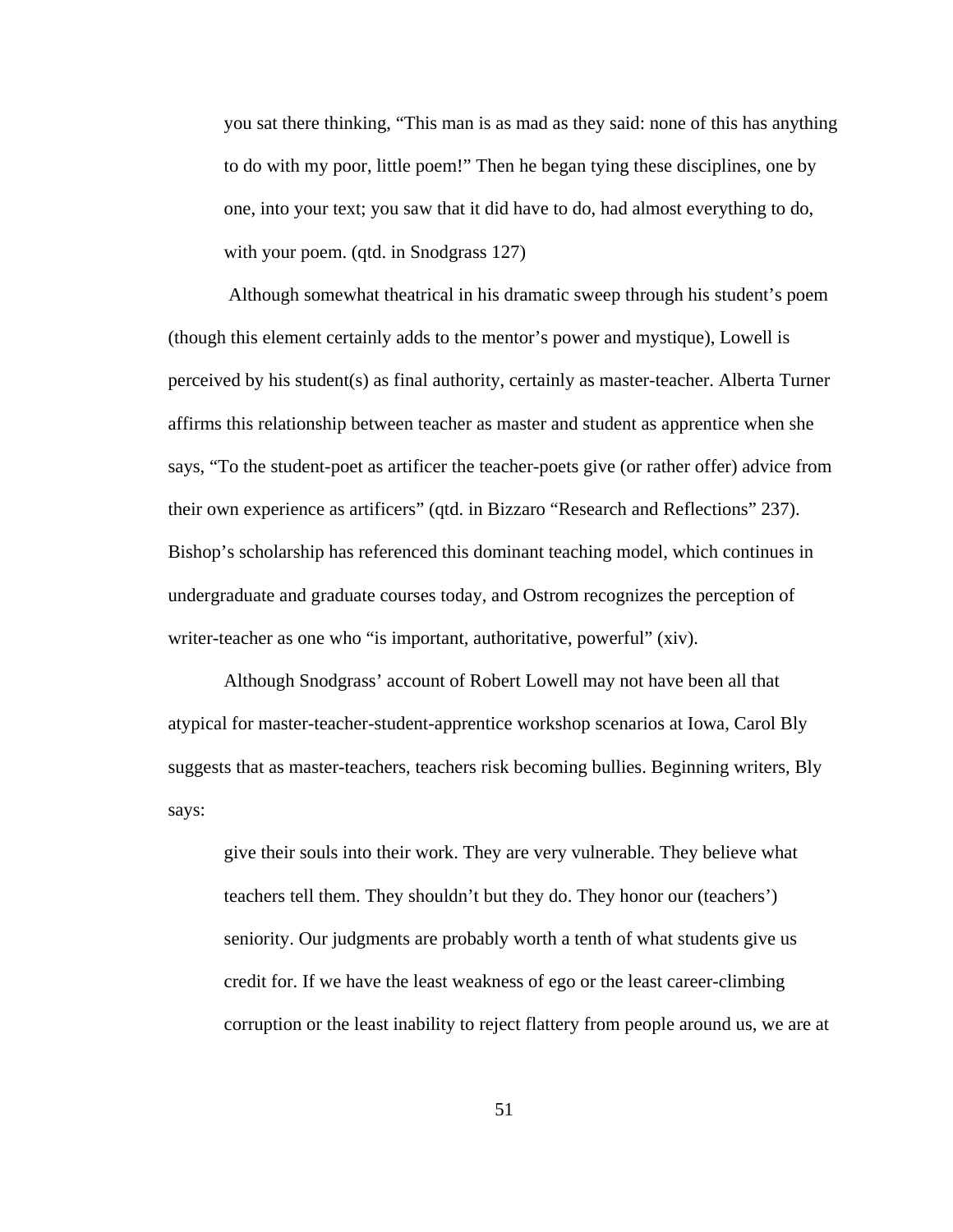risk to bully. When we are tired we might even do a little bullying without noticing. (143)

If not by bullying, then perhaps as master-teachers we hold our apprenticestudents with a powerful hook. Richard Hugo, for example writes in *The Triggering Town* (1979) about the injurious repercussions of Theodore Roethke's master-teaching on apprentice-poet David Wagoner in this way: "Roethke, through his fierce love of kinds of verbal music could be overly influential. David Wagoner," Hugo stipulates, "who was quite young when he studied under Roethke at Penn State, told me once of the long painful time he had breaking Roethke's hold on him" (29).

### *New Criticism Theory: Final Arguments*

In the workshop model, Bizzaro worries that the master-apprentice relationships can lead to "the teacher having near dictatorial control over their students' texts," to teachers deciding, even, a student's failure if she did not make the comments suggested. More often the appropriation is more subtle, but still present, and can and does lead to a "generation of clones—students who sound amazingly like their teachers" ("Wings on the Invisible" 86). While New Critical values are present in our appropriation of students' texts, in our craft-based pedagogy, in our workshop dialogue, many creative writing teachers, as exemplary readers, as final authority, often see their images as far from this prescriptive description. The writing workshop class is not exactly the "banking system of education" in which Paulo Freire's description of teacher as depositor and student as depository fits the creative writing classroom. The hopeful poet or fiction writer "cannot simply sit and wait for the transfer of knowledge from teacher to student—Moses handing down tablets where the truth is etched in stone" (Elliott 113). Also, "Unlike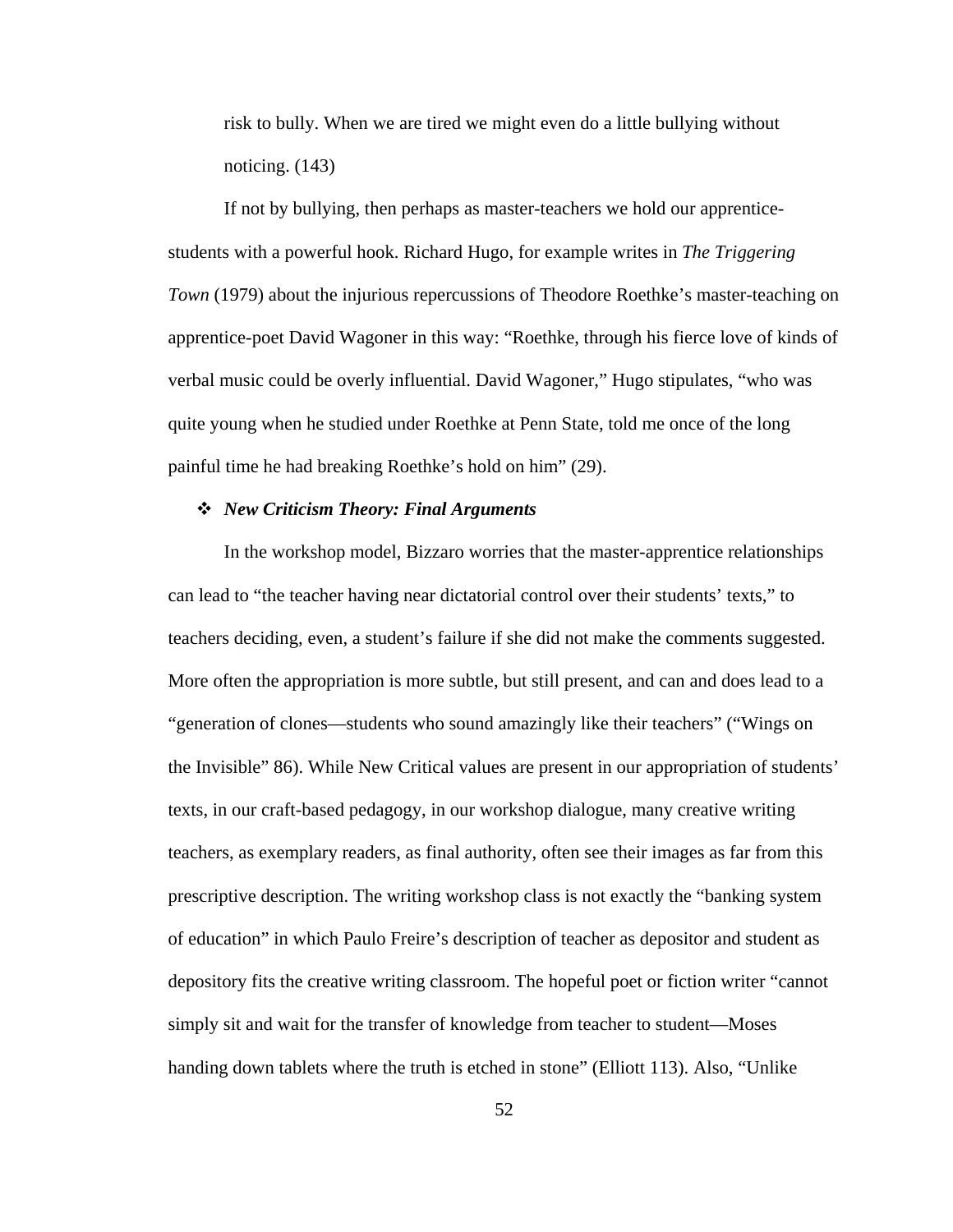professors in any other discipline . . . We don't lecture or use the podium. We arrange our desks in a circle and tell our students they can call us by our first names . . . . many of us . . . would prefer we eliminate grades altogether or establish a pass/fail policy for creative writing classes" (Cantrell 65). In fact, "we are much more comfortable being the cheerleader, the midwife, the coach, or whatever than we are being the authority, the master-writer, the critic, or the judge" (Cantrell 70). Perhaps our New Critical tendencies are, in fact, so deeply fastened in our pedagogy that we do not recognize our role as teacher as final authority.

Lad Tobin insists we must "shock" New Critics in the way we "misread every student text in order to help students say what we think they really mean," so that "when we read we create and recreate, deconstruct and reconstruct." Tobin suggests:

this sort of generous and deliberate misreading—readings in which we go beyond the words' literal meaning to try and draw out possibilities in a text, to imagine what the text might be trying to become—is at the basis of Shaughnessy's analysis of error, Elbow's believing game, and Bartholomae and Petrosky's plan to integrate reading and writing ("Reading Students, Reading Ourselves" 79-80).

We ask our students to "show" us, rather than "tell" us when they write. We need to follow this practice as well in our teaching. Bizzaro argues that teachers "must spend less time telling our students what they should do when they write and more time showing them who they can be" ("Reading the Creative Writing Course" 234). First, we must be aware of the way we respond to our students' poems and stories, and then "If our reliance on New Criticism shows a discrepancy between what we know we should do and

53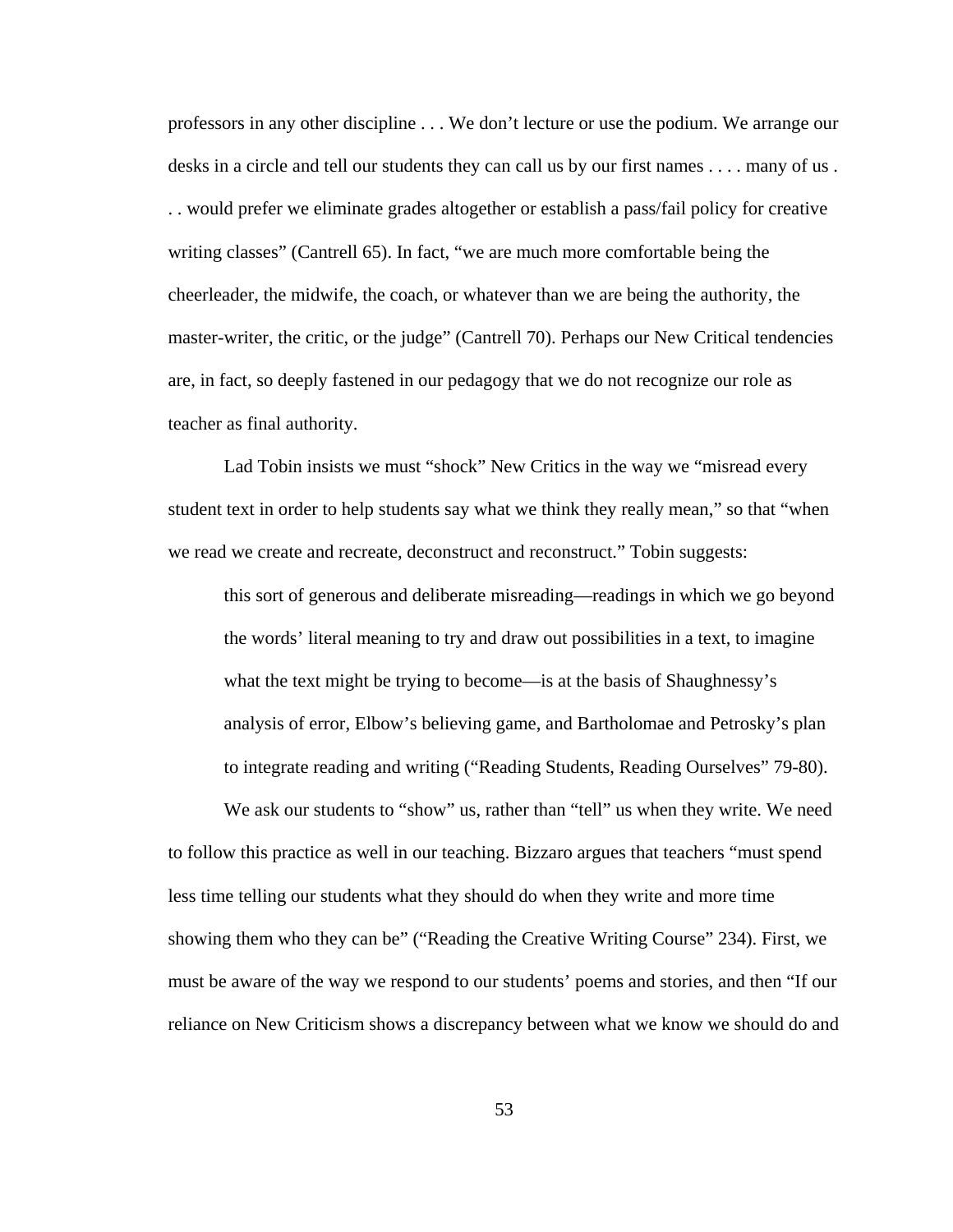what we do in actuality, then," Bizzaro suggests, "we need to explore new and more fruitful models for evaluating student writing" (*Responding* 40).

# *The Expressivist Theory*

### *Historical Antecedents*

As a guiding principle of the expressivist theory, *self-expression* has its roots in the progressive education movement of the early twentieth century, one which began as a "concrete representation of an idea about the best way to teach literature" (Myers *The Elephants Teach* 12), and one which, as a form of self-expression, presents in today's creative writing pedagogy. Progressive education's influence, according to James Berlin, "encompasses the best and the worst of the American experience" (*Writing Instruction* 58). Because there was a dramatic increase in prosperity during the twenties, followed by "the economic catastrophe" of the depression, writing instruction during these years responded in "curious" ways. Subjective-rhetoric, for instance, "celebrated the individual," and transactional approaches "emphasized the social nature of human experience; both rivaled the current-traditional rhetoric present in the college classroom (*Writing Instruction* 58). These studies and links of science to human behavior shaped the curriculum of progressive education.

As a result, psychology principles affected the shift from "subject-centered to a child-centered school" (*Writing Instruction* 59), while sociological maxims influenced perceptions of group behavior. John Dewey attempted to reconcile these two diametric approaches to education—"one psychological and individualistic and the other social and communal" (Berlin *Writing Instruction* 60). Hughes Mearns, guided by Dewey's goal toward a transactional rhetoric for a democracy and by his belief "that the aim of all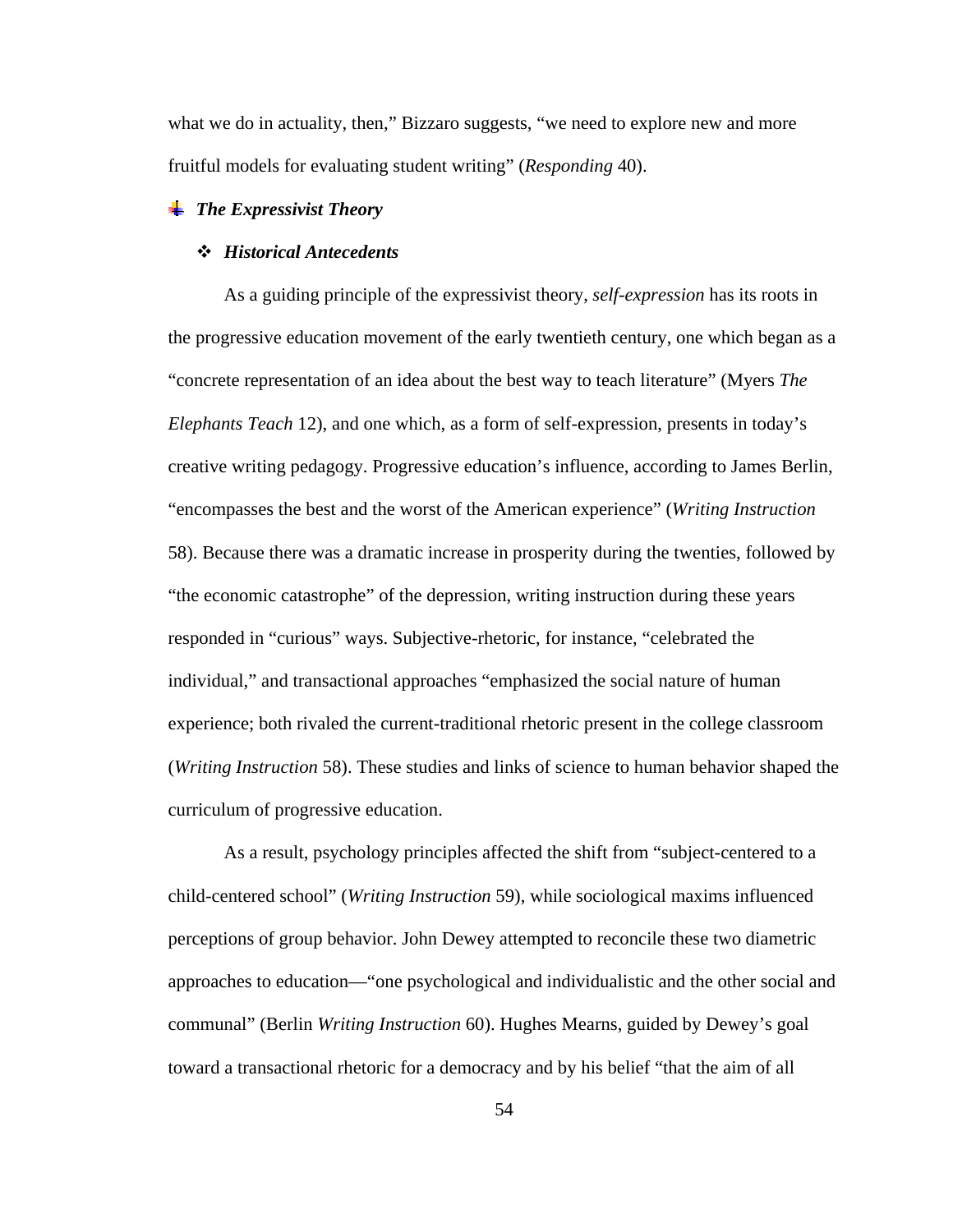education [was] to combine self-development, social harmony, and economic integration" (Berlin 47), shaped an expressivist curriculum, as head of the Lincoln School (also referred to as the "cradle of progressive education").

At this laboratory school, under the aegis of Teachers College at Columbia University, Mearns conducted a "deliberate experiment" of replacing the subject of English for junior high school students with what he called "creative writing." Rather than continue with the "over-emphasis on nature poetry" and its complex Romantic and Freudian poetics which looked to nature for metaphoric associations, "greater consideration would be given by teachers to themes more in harmony with the child's probable experience" (Berlin *Writing Instruction* 78). The "cry was that *subjects* should not be taught, *students* should" (Hughes Mearns qtd. in Myers *The Elephants Te*ach 101).

As a literary movement, progressive education stimulated transactional approaches, emphasizing the social nature of human experience, and this led to essays on expressionistic rhetoric. Periodicals such as the 1922 volume of *English Journal*, soon touted "all writing is art," "writing can be learned but not taught," "the content of knowledge is a product of a private and personal vision," and an emphasis of process over product in the composing transaction (Berlin *Rhetoric and Reality* 75-76). One such contributor, Allan H. Gilbert of Trinity College, argued that "all honest writing—and no other sort is worth correcting—is the expression of the nature of the student" (Berlin *Rhetoric and Reality* 76). Like the practices of Mearns and other progressive educators, Gilbert encouraged a nondirective method in the teacher as "gadfly rather than dictator" (Berlin *Rhetoric and Reality* 76). For instance, teachers could not appropriate students' writing "without bringing about a change to what was limited by their [students'] minds"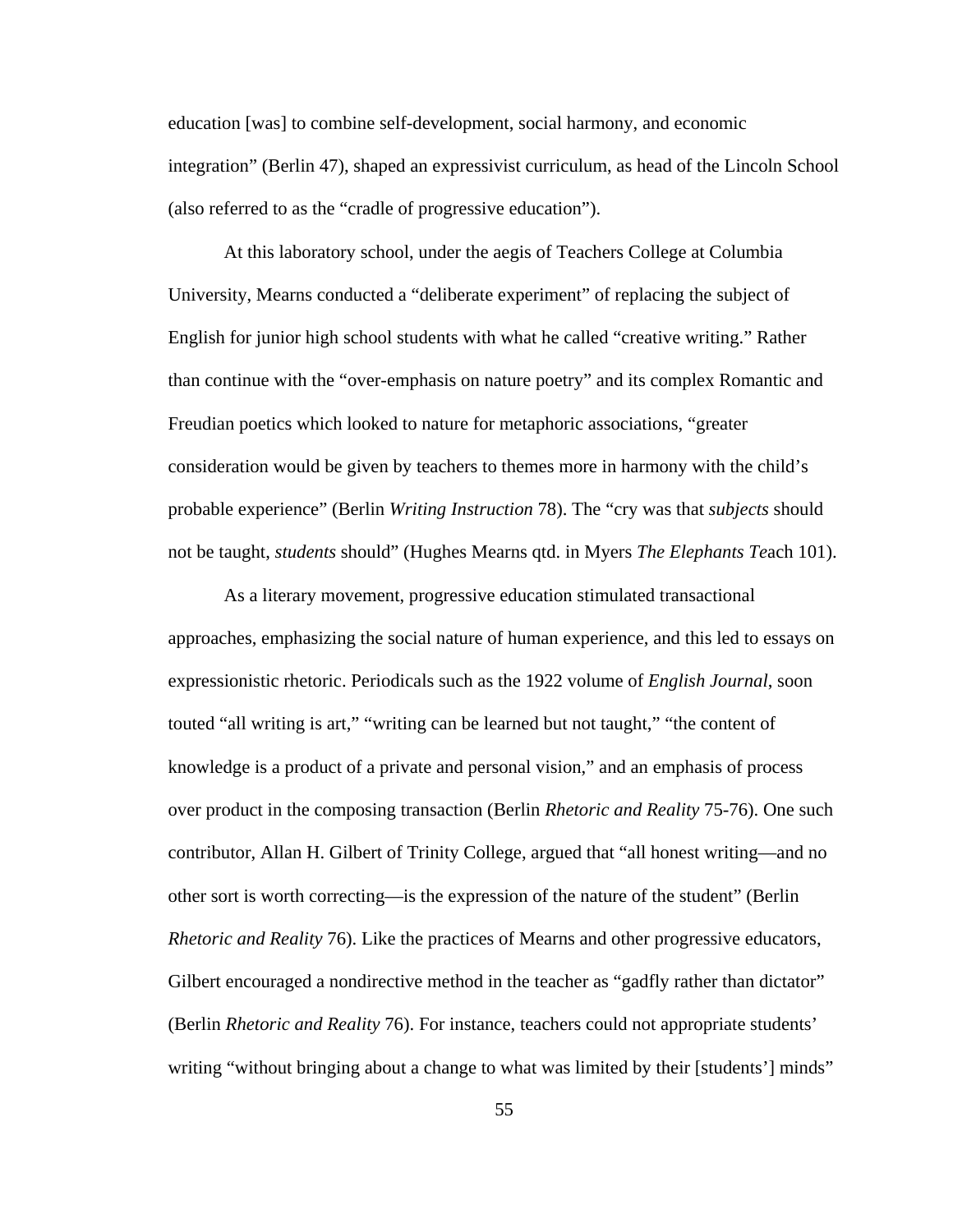(qtd. in Berlin *Rhetoric and Reality* 76). Primarily, students were to be encouraged to develop their "own genius."

 The charge of instruction was to remove cultural impediments to creative expression. One educator claimed, "[I]n a creative writing class almost any writing is better than no writing" (Myers *The Elephants Teach* 108). For Mearns, "the best literary education comes with the amplest self-realization of the individual at whatever age he happens to be" (2). This "setting free" of the "creative spirit," takes the form of poetry, a device students had difficulty with when the focus was on topics other than the self.

Because each student was so fundamentally isolated, his only recourse when writing was to delve into himself. "Poetry, an outward expression of instinctive insight," according to Mearns, "must be summoned from the vast deep of our mysterious selves. Therefore, it cannot be taught; indeed, it cannot even be summoned; it may only be permitted . . . The new education becomes simply, then, the wise guidance of enormously important native powers" (28). Rather than teach students *how* a poem works, lessons on craft-based lexis or the critical study of literature and modeling approaches of professional writers, Mearns became concerned that an egalitarian relationship must exist between teacher and student. His pedagogical design employs a "theory of permitting," and the teacher-artist as "an ethical exemplar," a theory of education (28). This notion of the teacher as ethical exemplar is on the opposite end of the teaching spectrum as the New Critical teacher as exemplary reader. While it was important to Mearns that teachers of creative writing were artists so that they might understand the creative process, the process of drawing out a student's creativity required teacher sensitivity and taste.

56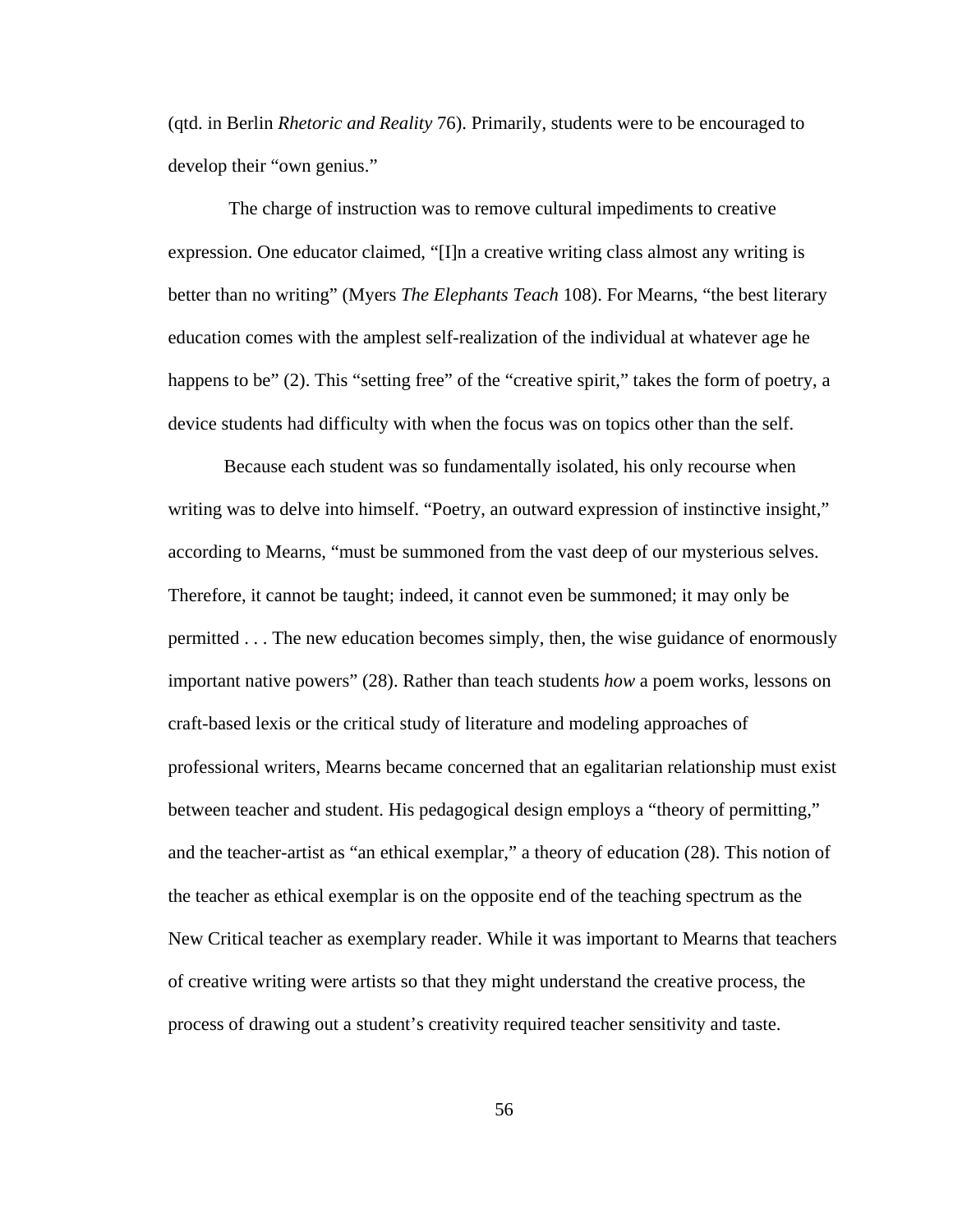The underlying belief was that every student was at the bottom a poet, is clear when he says, "each poet here has his own individual song" (Mearns 45). It was precisely this "individual song," this internal unwritten work that permitted Mearns' egalitarian pedagogy and allowed him to sidestep the issue of talent in his teaching. What then distinguished one poet from another was not innate, undemocratic talent, but a patience to uncover the poem within. To Mearns and his students, then, the effort to bring these unwritten stories to light of day was not a matter of craft so much as a matter of waiting and attentiveness.

It is not quite like waiting for Carolyn Chute. She finds the discovery of writing more like being in the dark when she admits "[Writing] is sort of like when you've got no electricity and you've gotten up in the middle of the night to find the bathroom, feeling your way along the dark" (qtd. in Donald Murray 112). In his attempt to yoke the individual and the democratic spirit imbued in the new progressive pedagogy, Elmer Edgar E. Stoll (1932) conveyed "art [as] a state of the soul, communicated." (296-297). Irving Babbitt would say in 1932 that *katharsis* has moved from the reader, where it properly belongs, to the writer. In the 1930s Faulkner would tell his interviewers that it is "[t]he material itself" that "dictates how it should be written" (qtd. in Donald Murray 112), or as William Stafford has it, "a book has always been something that grew and declared itself" (62). Even later, Joseph Moxley would suggest that "we need to treat all student writing as emerging texts," as a process of discovery (40).

The "self" was also promulgated in "how-to" books in the expansionist climate after the Second World War. Subsequent decades tended, among other precepts, to discuss the concept of "self," in particular "knowledge acquired outside the 'self', a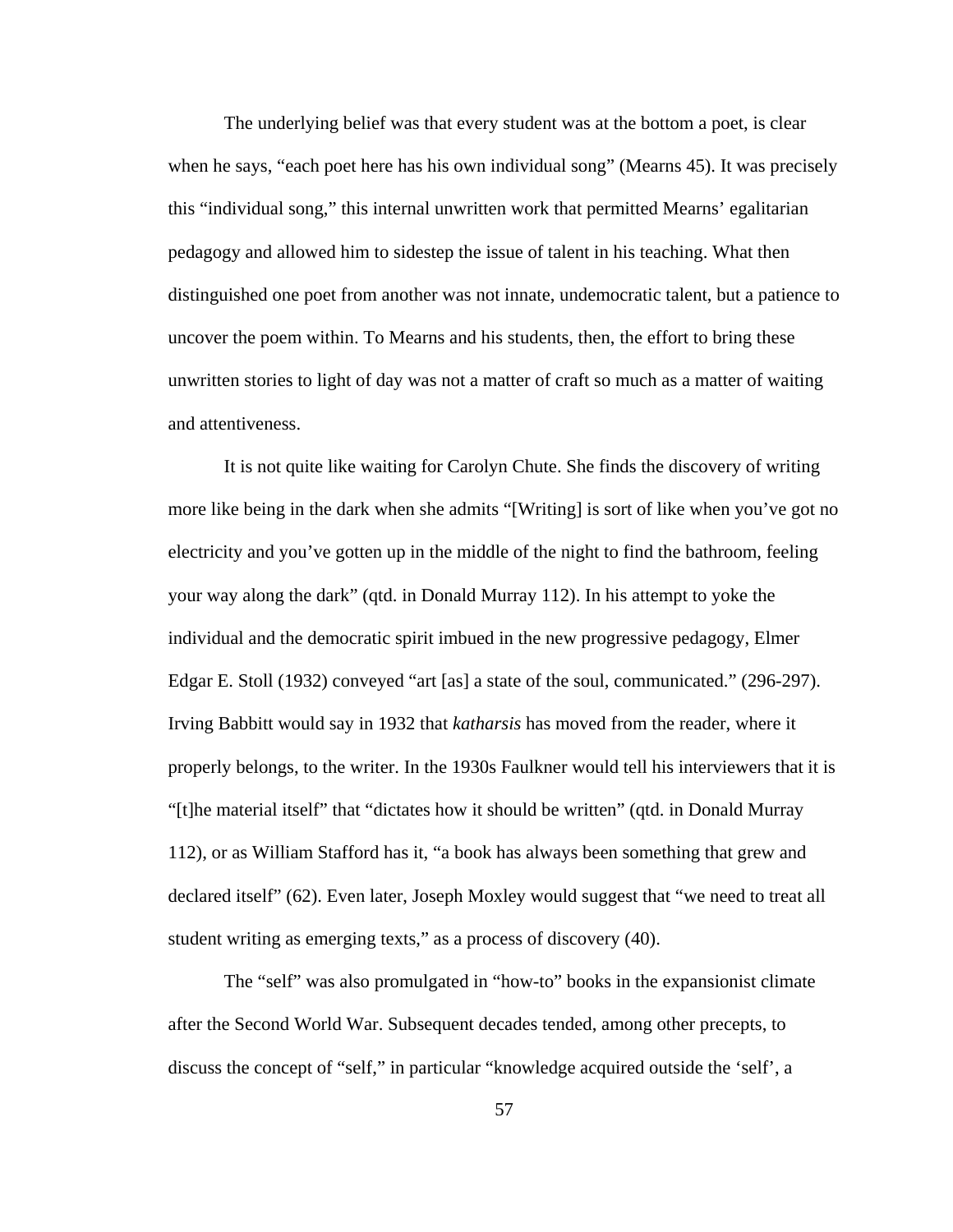questionable attitude to reading, and continuous stress on self-expression" (Wandor 104). The view of writing as an expression of the self populated in the late sixties and early seventies, with the focus on writing as a form of discovery advocated by such process pedagogues as Donald Murray and Peter Elbow.

 As a second guiding principle of the expressivist theory, *Romanticism* has its roots in the nineteenth century as a movement away from the established social order. Even then, it promoted individualism and subjectivism, feeling over reason, intuition over intellect. Dawson goes back a bit further in his search for the evolution of "creativity" and the "general usage" of the term "creative" to a mid-eighteenth century practice, and "the concept of man's creative power which motivated speculations about original genius, as opposed to imitative talent" (27).This led to a shift away from "the classical learning of poets to their capacity for originality" then on to "the idea of creativity as an expression of individuality and the twentieth century search for the 'genius within'" (27).

There is a common link, Dawson decides, "between nineteenth century poetry and twentieth century education, for the idea of poetic imagination which infused Romantic sensibilities also informed the Creative Writing movement which developed within the American school system in the 1920s" (50). It is here, at this juncture where the selfexpressive theories of "self," "subjectivism," and "discovery" interface with the Romantic sentiments of "genius," "imagination," and "Divine power" under the broader theory of expressivism. The logic behind how these Romantic concepts find their way into the school system can be explained as means to an end. Consider Mearns' philosophy in "a belief in human creative power and its origins in the natural poetic abilities of the child" (50-51) and link this to the poetic sensibilities addressed by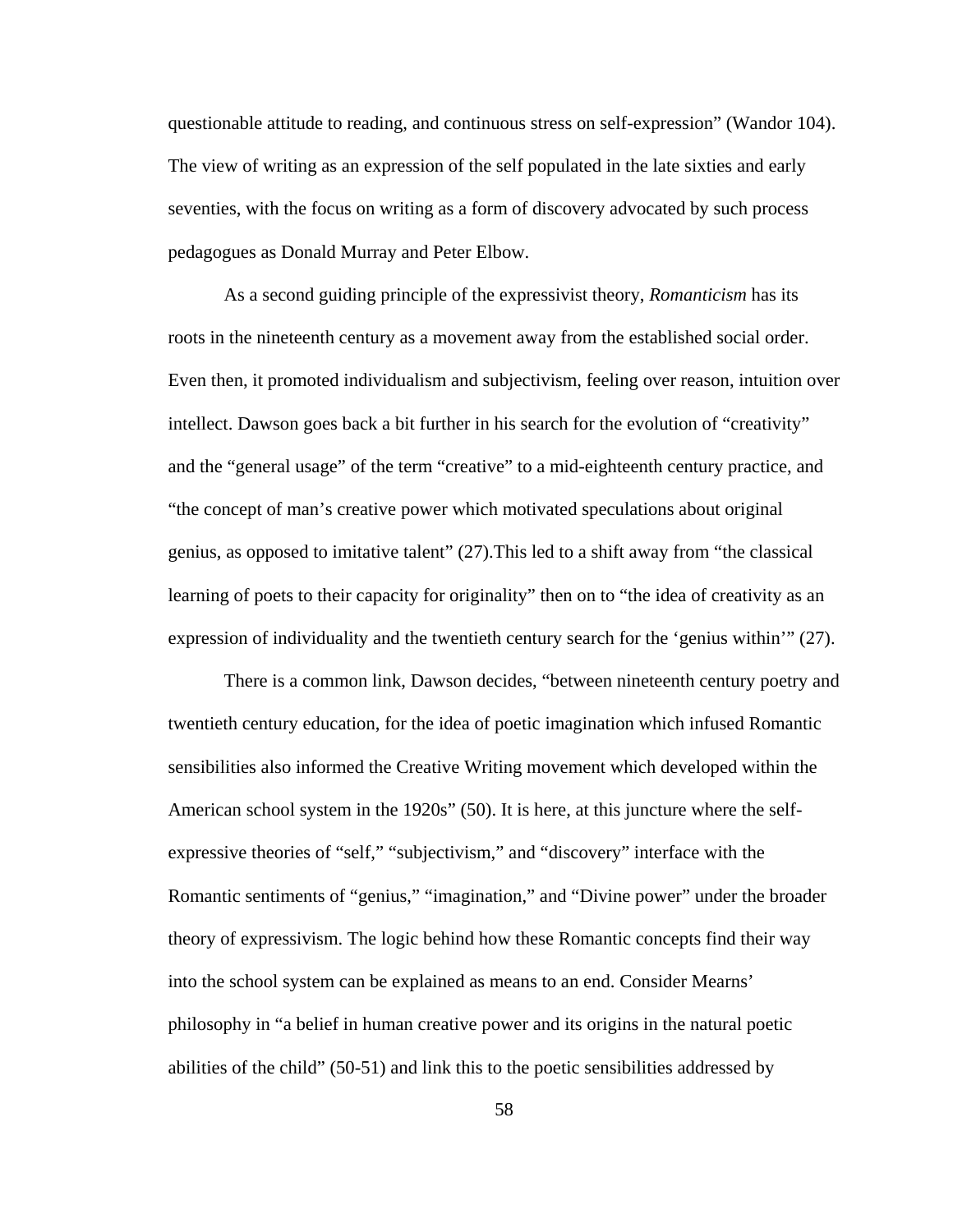Wordsworth and Coleridge in *Lyrical Ballads* to "awaken a sense of wonder at the everyday by retaining and nurturing a childhood enthusiasm for natural surroundings" (qtd. in Dawson 51). Dawson makes the connection for us when he says:

If poetry was the means by which the special qualities of childhood were retained by the original genius, then poetry, or 'creative writing' was the means by which a child's creative potential could be developed before, in Wordsworth's phrase 'Shades of the prison-house begin to close/Upon the growing Boy' (51).

In addition to the Romantic conception of poetic genius and Emerson's democratization of creative power, modern psychology and the latent unconscious creativity believed to be innate in all children, the development of self-expression and romanticism as a creative writing outlet burgeoned in schools during the thirties. However, as an educational movement (its theory of permitting, writing to discover, selfexpression, the rousing of poetic sensibilities) progressive education lost its centrality in the 1940s and 1950s when school reforms called for the learning of more basic skills. The movement rebounded in the 1960s and 1970s as a more radical version, touting free school movement and non-graded classrooms.

Present-day neo-progressivists hope to draw more interest in the fundamental principles of progressive education. While today's school *systems* are not guided by the principles of expressivism, creative writing, as a field and as a prospering university entity, continues to be invested in principles of self-expression and the sentiments of romanticism. What continues is the belief that "writing ability is fundamentally a matter of individual psychology or selfhood, something certain individuals are born with while others are not" (Mayers *(Re)Writing Craft* 115). The central tendency for present-day

59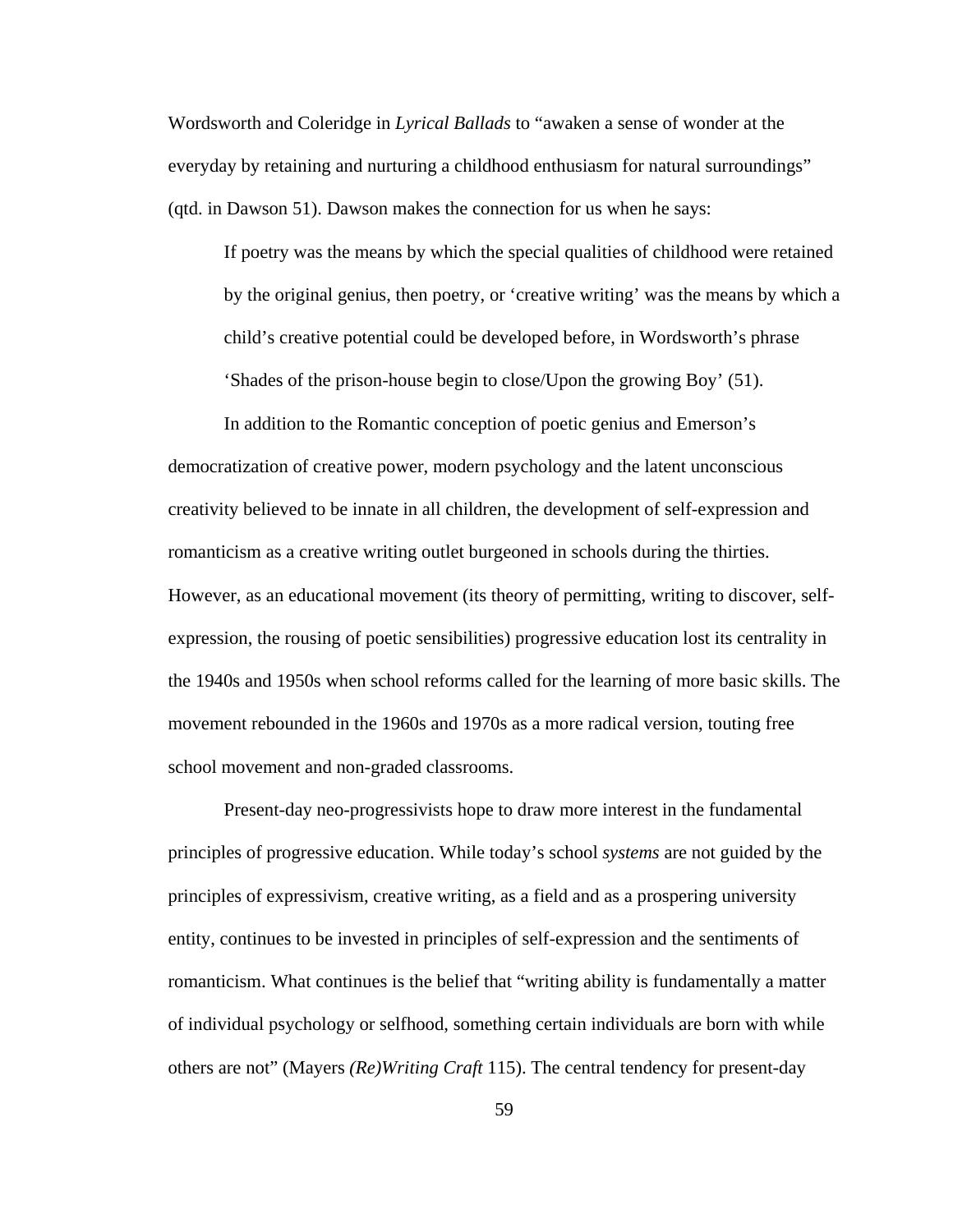teachers in the expressivist camp is to encourage discovery, to help students find their true selves and unique voices.

# *Pedagogical Practice*

The pedagogical design of expressivism assigns the highest authority to the writer and her imaginative, psychological, social, and spiritual development and how that development influences individual consciousness. Abrams summaries the expressivist process in this way: "A work of art is essentially the internal made external, resulting from a creative process operating under the impulse of feeling and embodying the combined product of the poet's perceptions, thoughts and feelings" (22). Therefore, the material and the scope of the story or poem are peculiarities/singularities and the activities of the writer's mind. As such, expressivist pedagogy places the artist as the critical element in the composing process with the belief that it is she who not only creates the work, but establishes the criteria by which it is to be judged. Thus, the teacher who privileges meaning *on* the writer (rather than on the text or reader or other imitable reality) is one who may neglect or discount any reductionist theories that contaminate the purity of writing. Expressionists believe "In its unintelligibility is [creativity's] splendor" (Boden 14). In fact, Berlin tells us that "Thinking about how specific readers might react to a piece of writing, and trying to gear a piece of writing toward such readers, is folly for expressionists. They believe a truly great piece of writing will *find* its audience without conscious or specific intent by the writer ("Rhetoric and Ideology" 484-487). Moreover, the nature of expressivist teaching encourages originality (as manifested in the act of discovery) rather than imitation. Abrams' text *The Mirror and the Lamp*, from which my taxonomy of pedagogical theories parallels, notes the switch in the nineteenth century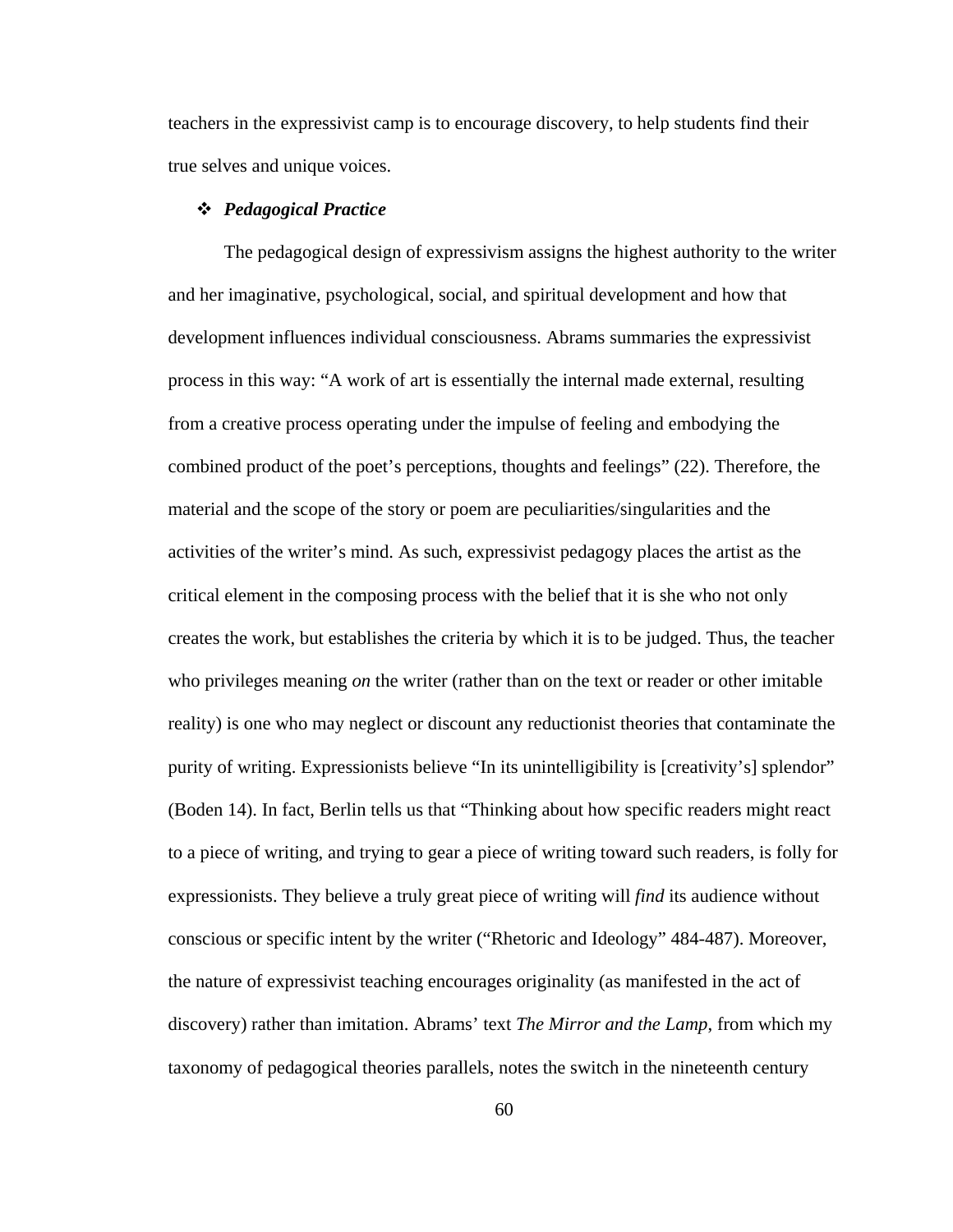from the modeling of others to creating original work as a shifting from the mirror to the lamp. As a matter of fact, R. V. Cassill's *Writing Fiction* compares literature as an imitation of life to literature as "an imitation or representation of the self" (qtd. in Wandor 104) and cautions writers to stay true to their self-discovery. He begins:

as soon as we have learned something about our craft we are tempted to turn from concentration on our own experiences to the public world of great events – to write about spies and congressmen. But the first commandment is to go back stubbornly to our own field . . . In the long run the reward for this may only be that the writer will discover who he truly is (qtd. in Wandor 104).

### ¾ *Pedagogical Practices: Discovery and Inspiration*

The teacher who favors the inspirational approach of Romanticism "sees creativity as essentially mysterious" (Boden 14). Certainly, Plato, whose philosophical and interpretive challenges included his scholarship on rhetoric and poetry, expresses this view when he defines an artist. He claims "A poet is holy, and never able to compose until he has become inspired, and is beside himself and the reason is no longer in him . . . for not by art does he utter these, but by power divine" (qtd. in Boden 14). Brent Royster, who has written a bit about the Romantic myth in the creative writing classroom (2005) and acknowledges he has been trained as a writer, admits:

I've come to relish time spent at the computer, especially when the work I do is impelled ("inspired") rather than compelled ("forced"). . . If I'm working on a poem when such a sensation arises, my judgment about word choices, sounds, connotations and structures seems finely tuned and natural. During such periods,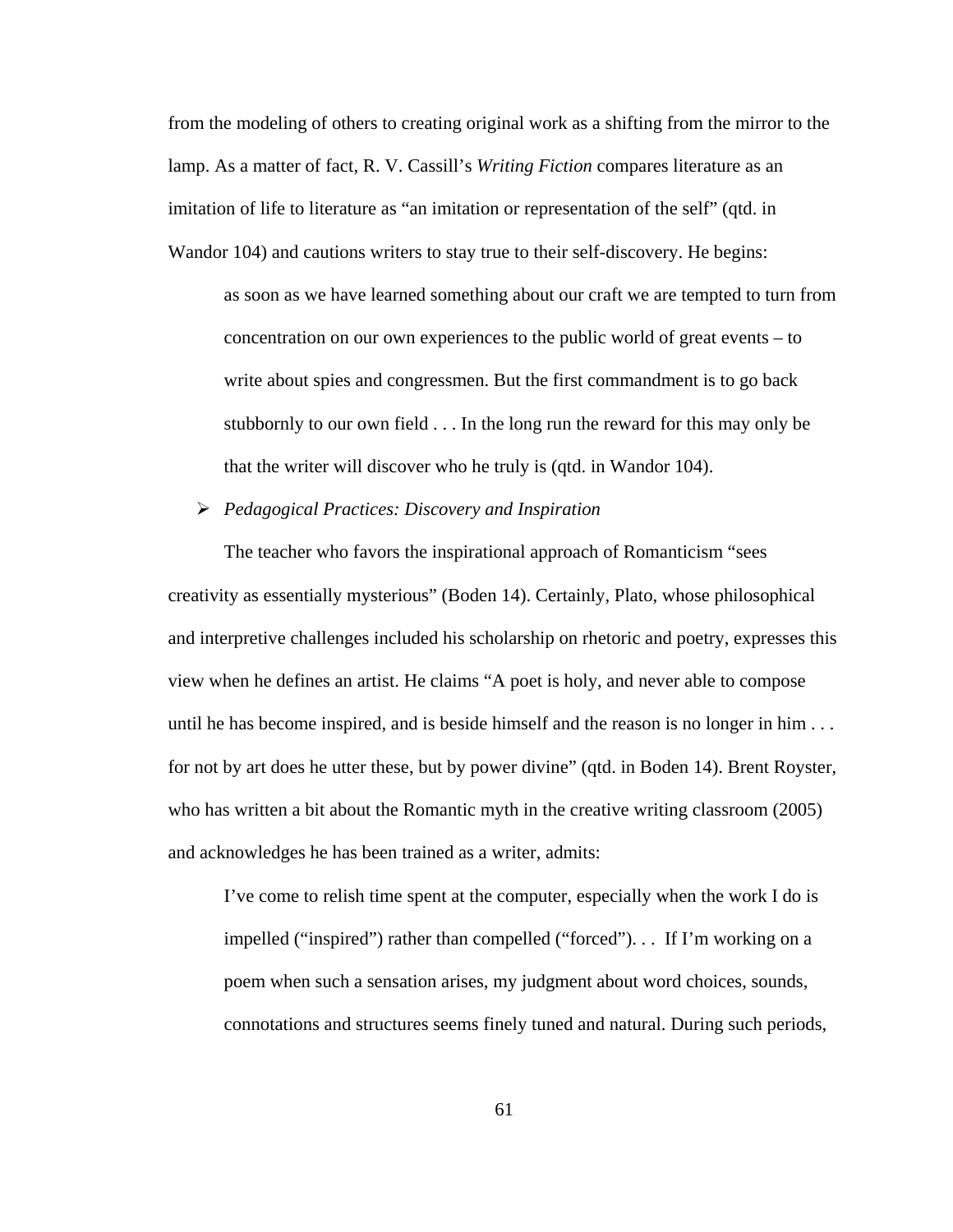I've drafted page after page of work, and have been driven to a frenzied state while pounding keys, pacing, and reading work aloud.<sup>3</sup>

I do not think that I would be far off to suggest that most of us have experienced these fluid writing moments, and we do not likely question their source when they come. Inspiration for Wordsworth came in the form of "an impulse from a vernal wood." Whitman discovered he must "lean and loaf and invite his soul." Others required "external stimulants" to rouse the muse. For Poe it was drugs and alcohol. Coleridge insists "Kubla Kahn' was the product of an opium dream."<sup>4</sup> Royster describes his personal account of Romantic inspiration as "palpable," "almost addictive," and "pleasurable;" he is not surprised that such "dramatic, even romantic narratives of the writing process are prevalent." Psychologist Mihaly Csikszentmihalyi recognizes such a flow state, "in which a person's performance and mood have peaked," and he refers to these periods as "autotelic experiences."<sup>5</sup> While Royster goes on to discuss inspiration as a "dynamic set of forces coming together" (32), he is here, as a writer, confirming a writer's moments of seemingly inspired words on the page, an axiom teachers in the expressivist camp affirm and infuse into their pedagogies.

Expressivists may believe that they have a primary responsibility as teachers to awaken their students' sleeping muse and to help them discover not only their potential as writers, but who their students are under all the artificial layers of socially-assigned

1

<sup>3</sup> Brent Royster is a contributor to my edited collection: *The Writing Workshop Model: Is It Still Working?* Ed. Dianne Donnelly. Clevedon: Multilingual Matters Ltd. 2010c. His comment here is from his essay "Facilitating Resistance in the Creative Writing Workshop."

<sup>&</sup>lt;sup>4</sup> The Inspiration Approach to teaching is further discussed in "New Model for the Creative Writing Classroom," by Hal Blythe and Charlie Sweet. 311-312.

<sup>5</sup> Royster's comment here is from his essay "Facilitating Resistance in the Creative Writing Workshop." Ed. Dianne Donnelly. Clevedon: Multilingual Matters Ltd. 2010c.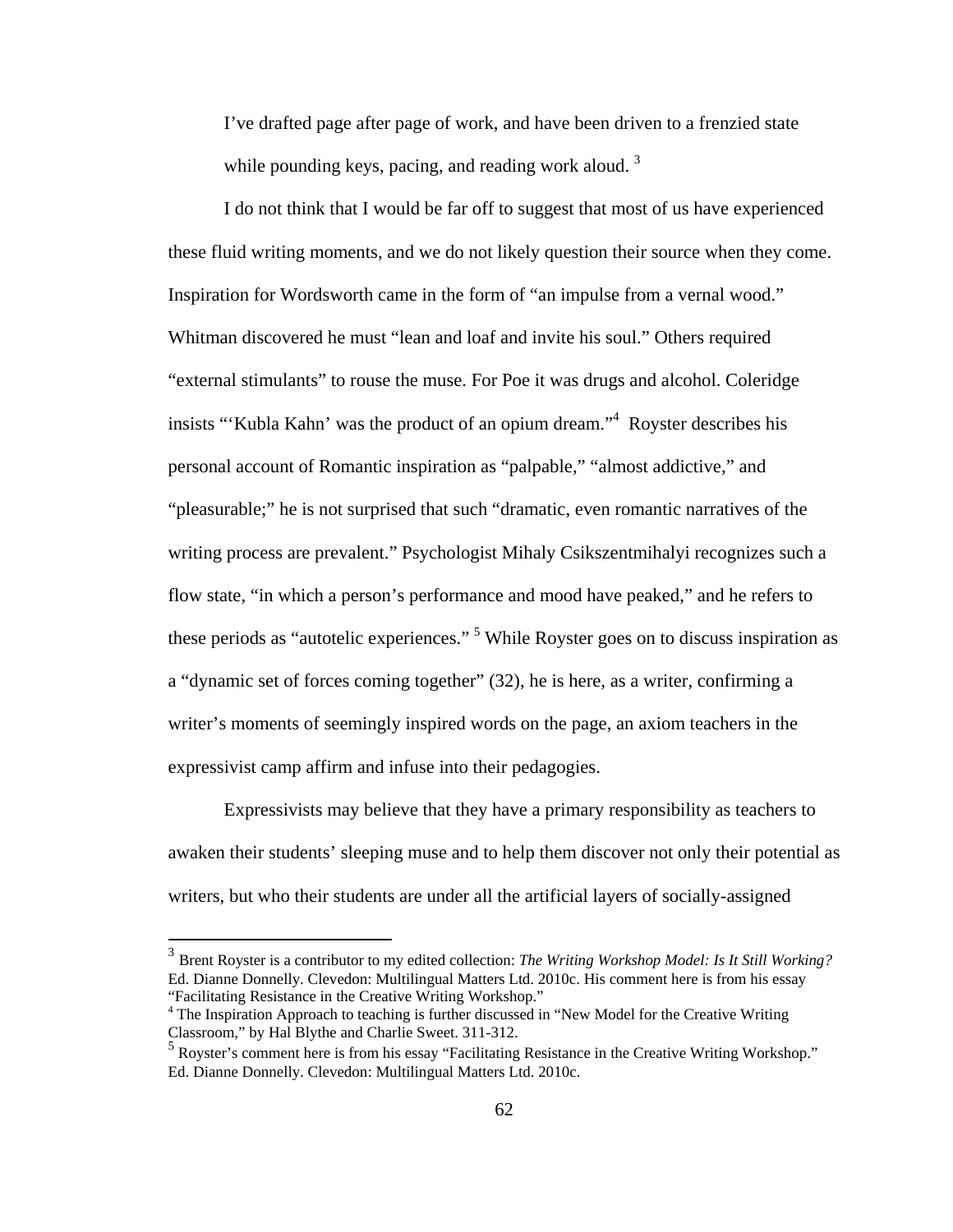labeling. Such a cathartic process, through writing, through reading, through discussions, can feel rewarding for teachers and illuminating for students. Certainly, the strategy of having students look within themselves for creative material, the perception of writing as a form of self-cultivation, is a property which transcends to the expressivist classroom.

The inner processes at work in Royster's example is a concept that Madison Smart Bell contends is neglected as a teaching approach in creative writing. "The great defect of craft-driven programs," he insists, "is that they ignore the writer's inner process. Creativity, the inner process of imagination, is not discussed" (qtd. in Blythe 311). Even the Iowa Writer's Workshop website—which claims "Though we agree in part with the popular insistence that writing cannot be taught, we exist and proceed on the assumption that talent can be developed, and we see our possibilities and limitations as a school in that light"—privileges inspiration as a driving force of creativity, talent as innate, and creative writing as an individual pursuit.

### ¾ *Pedagogical Practices: The Expressivist Workshop*

One of Mearns' pedagogical terms for creative writing's league with progressive education, is that "the individual speaks out in his own voice" (qtd. in Dawson 56). This tenet would become a prominent expressivist underpinning in the contemporary writing workshops, a space where Myers reports most workshop-based classes "resort to 'subjective expressionism'" (qtd. in Bontley v). Royster advances this concept when he concludes "the creative writing workshop can facilitate the formation of self and voice" through "multimodal, multivocal exploration of text and craft," *not* by "Romantic illusions of the writer's life" (37).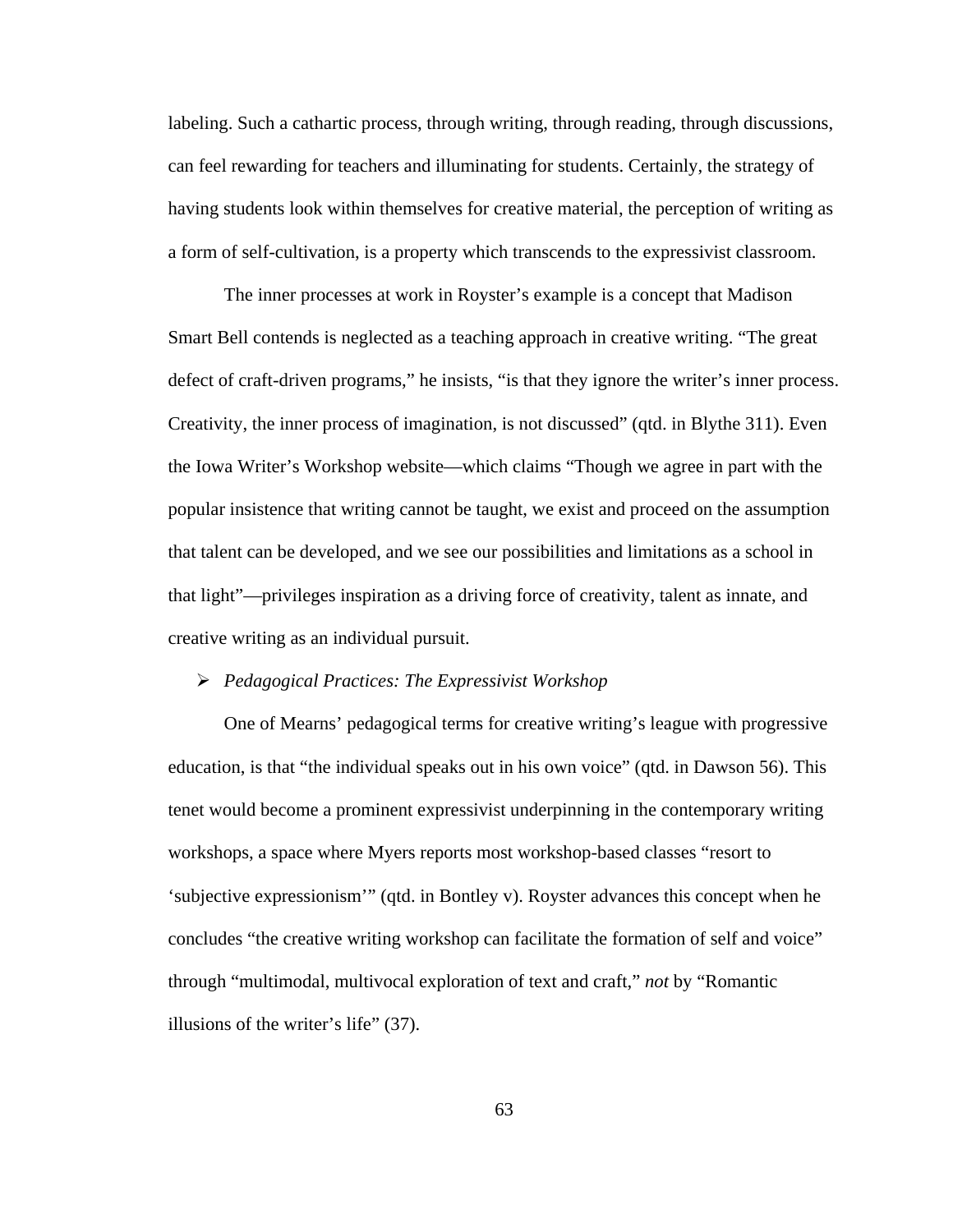### ¾ *Pedagogical Practices: What to do About the Romantic Myth*

Predominant Romantic and inspirational myths view the process of writing as enigmatic and seductive, "intrinsically unpredictable," and paradoxically difficult to define, for "how it happens is indeed puzzling," and yet, "that it happens at all is deeply mysterious" Boden 11). The artist, then, is seen as gifted, imbued with creativity; writing comes easily—needing just a measure of prodding or inspiration to come forth. Such myths that surround the creative process suggest to students that the writing process does not require much work, practice, or revision. Chad Davidson and Gregory Fraser who attempt to dispel the Romantic and inspirational myths that surround, in this case, the writing of poetry, insist that "Believing these myths about artistic creation means accepting the premise that some of us are merely 'hardwired' for creativity and that it cannot be learned" (21).

Burroway offers a version of the inspiration model when she encourages freewriting because "Many writers feel themselves to be an instrument through which, rather than a creator of, and whether you think of this possibility as humble or holy, it is worth finding out what you say when you aren't monitoring yourself" (qtd. in Leahy 65). When talent is considered natural, when inspiration is our source of creativity and meaning, and when recursive processes are interrupted or ignored because the initial piece was "inspired," and therefore not reducible in any re-envisioning process, the expressivist classroom is reduced to a Romantic model of permitting. A model that "doesn't risk the active self in the writing process" engages the students who think they can already write or those who are "most concerned with self-esteem" (Leahy 61).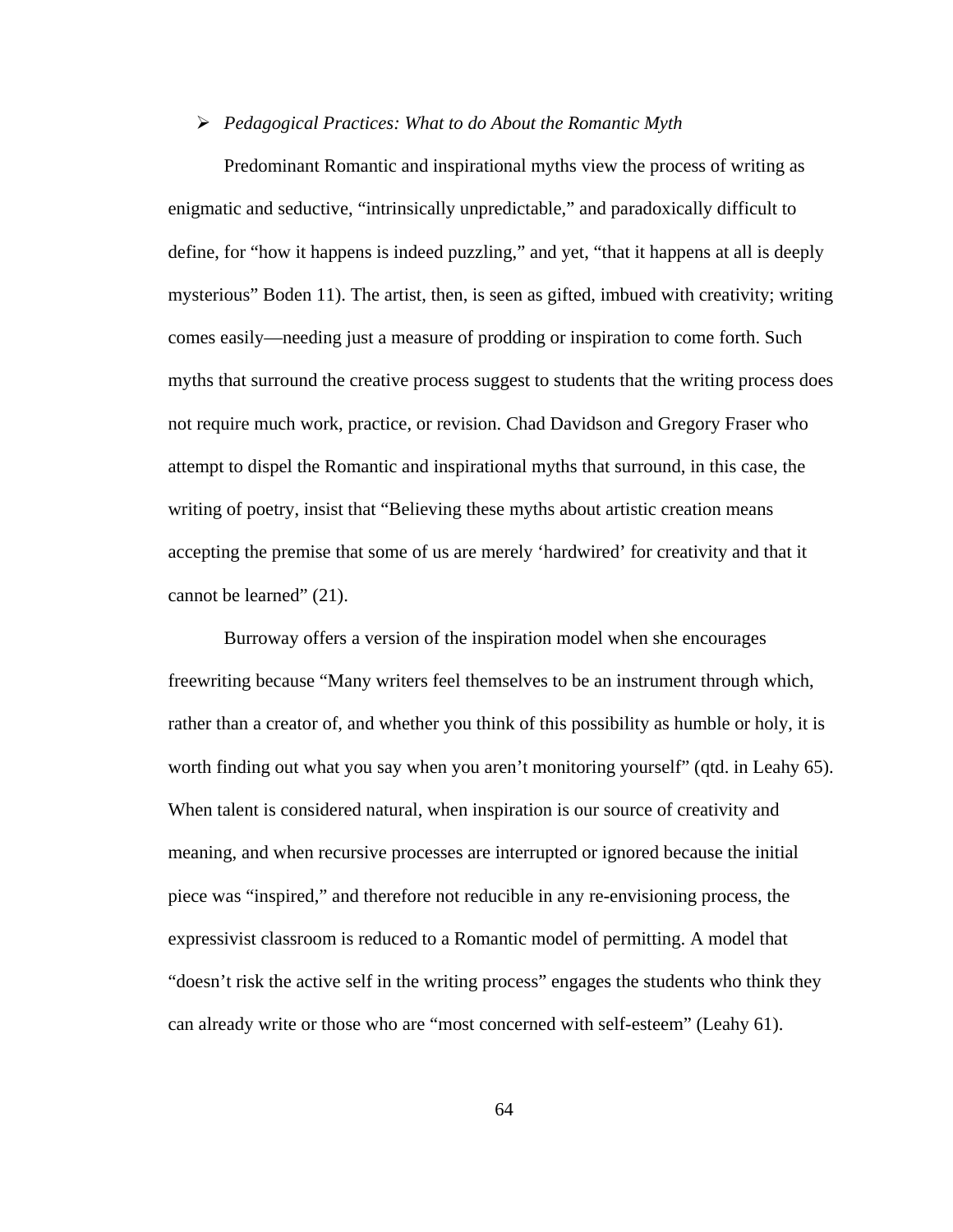David Galef claims the "aura of the isolated artist" still "shines among the general populace" in our cynical age of spin, marketing, and audience (170). Even "[i]f much of this feeling is misguided," Galef offers, "the enthusiasm of dilettantes [. . .] nonetheless drives enrollments up" (170). Royster also situates this Romantic portrayal of the writer "wholly dissociated from society," as one, he suggests, who "invests the craft of writing with particular gift and purpose" in the contemporary classroom. Moreover, he sees this same phenomenon within popular creative writing journals such as *The Writer's Chronicle* and *Poets and Writers*. He notes how these journals can mystify student writers because they imply creative writing cannot be taught, that talent is inherent, that student writers "need to be individual, gifted, prolific," which leads to "some writers [who] hope to be talented before being taught, before developing discipline, even before becoming writers" (27). These Romantic notions are proliferated by "anecdotes of extraworldly creative prowess," such the rumor that Jack Kerouac wrote *On the Road* in a matter of weeks, "furiously typed on paper ingeniously taped together to form one long scroll" (27). Anna Leahy extends this Romantic view to students who enter our creative writing classrooms

with what Anne Lamott calls 'the fantasy of the uninitiated' in which 'People tend to look at successful writers . . . and think they sit down at their desks every morning feeling like a million dollars, feeling great about who they are and how much talent they have and what a great story they have to tell.' (56)

Leahy notes that "Our students want to be those writers and seek a place where they can foster that desire" (56). Adding to this mindset is "the Romantic model of inspiration," which Leahy explains is one in which "the author is perceived to lack any real effort, or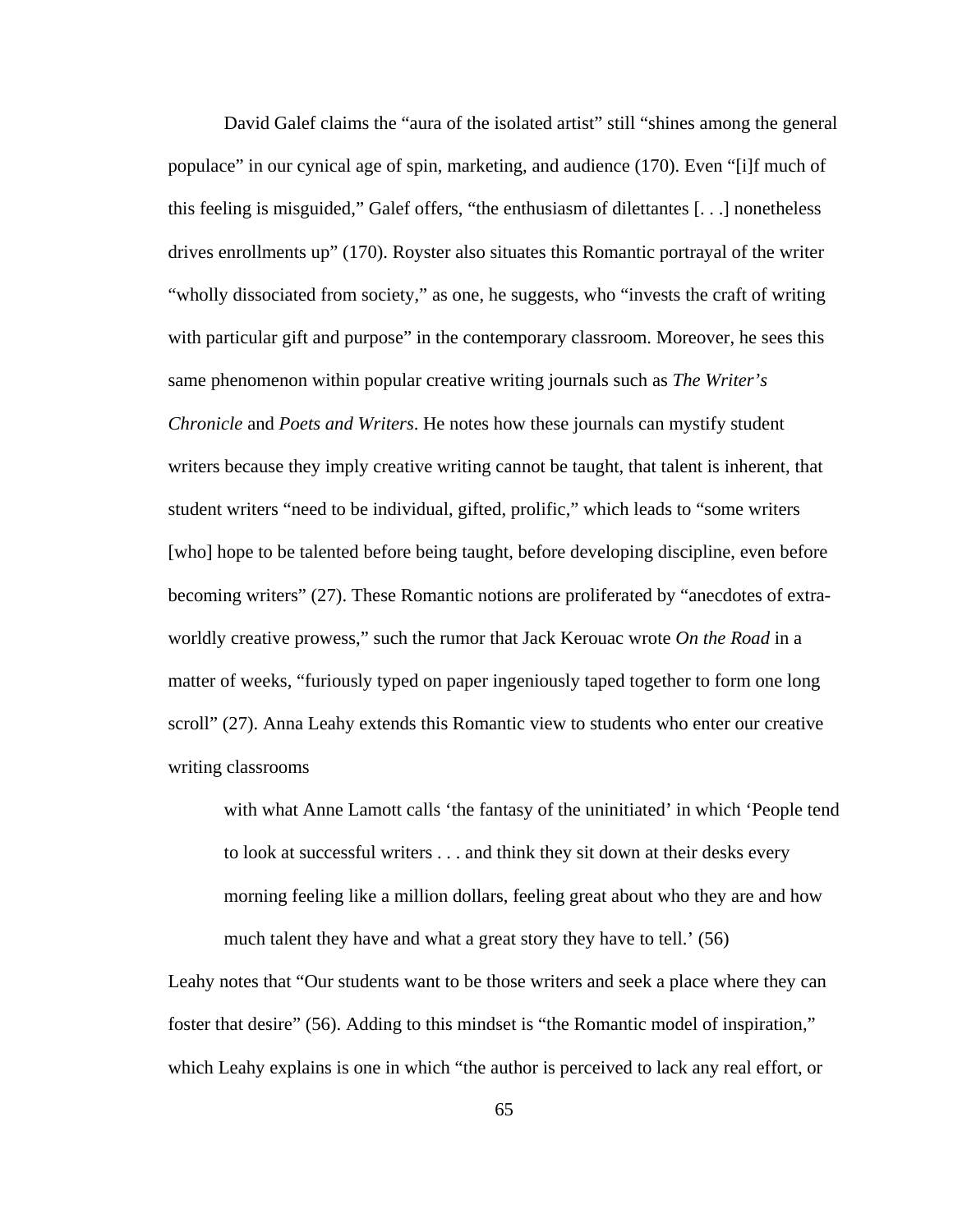any real responsibility for her own poems or stories." In other words, writing isn't considered "real work" (61). Royster advances this concept when he proposes "the creative writing workshop can facilitate the formation of self and voice" through "multimodal, multivocal exploration of text and craft," *not* by "Romantic illusions of the writer's life" (37).

Romantic myths can also suggest that there are secrets to the writer's craft, secrets which if revealed "would most surely corrupt [the artistic] process beyond recognition" (Vanderslice 149). One of the questions I asked creative writing teachers in my workshop model survey was in reference to how they kept the workshop alive and robust in their classrooms. One teacher resisted sharing her workshop practices, noting, "I'm not about to reveal my secrets." As a whole, though, keeping craft secrets seems less of a problem in contemporary creative writing classes. With the process-based model and writers writing about writing, the writing process is exposed in articles, collections, interviews, and public addresses.

Can then, the sensibilities of the Romantic myth ever be a positive influence in our students' writing? I propose that it can for at least two reasons: first, it values creativity and creative writing. This is enough to motivate students, to give them courage to enter our "creative" writing classrooms. It lets us acknowledge "creativity" as an important and serious business. Creativity requires work, practice, reading—its antithesis is an opposition to labor or the idea that words spring forward on the page as Museblessed. Chad Davidson and Gregory Fraser suggest students might find it helpful to think of poetry [and fiction] writing in terms of sports or dance analogies: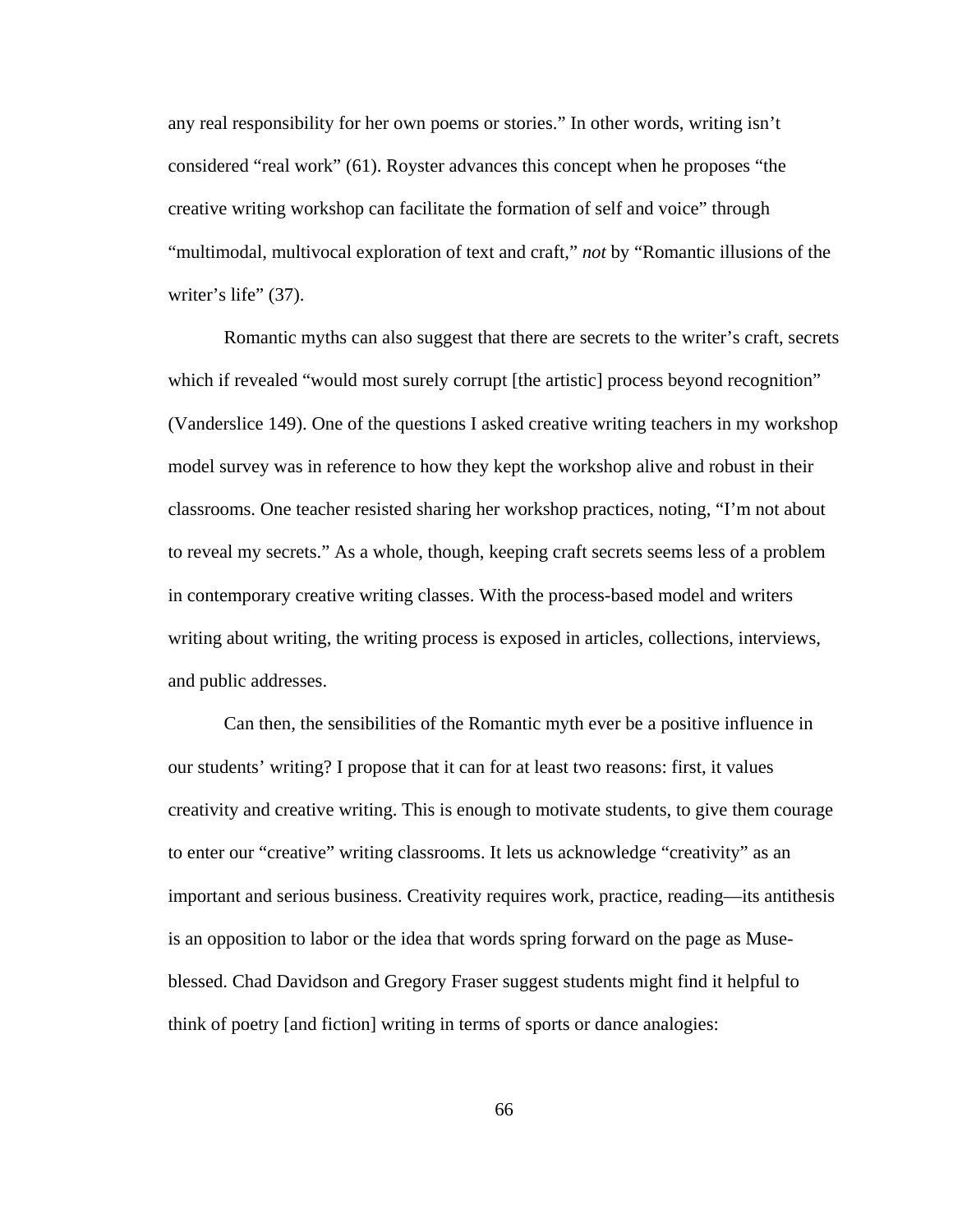All the endless free kicks pay off during the game. All the formal dance moves, once internalized, come freely to the dancer performing on stage. One learns in order to unlearn. One internalizes in order to call forth one's knowledge without having to think about it. One naturalizes, embodies, enacts (21).

The authors suggest that part of dispelling Romantic myths is "helping untrained writers to unlearn their preconceptions and biases regarding this very different use of language" (21).

Additionally, to value creativity, as a positive Romantic myth, allows our students to take risks in their writing, to appreciate that the peers in their writing community are taking risks as well. Furthermore, the Romantic myth connects writing to beauty, truth and originality. I took a graduate British literature course in which our professor had us discuss, among many other things, the "beauty" of the literary works that we read over the course of the semester. "We don't take the time to appreciate the beauty in literature anymore," my professor had said. "Our task is too focused on the deconstruction of its meaning." Our charge becomes, in part, to validate the positive elements of the Romantic myth, whose theory strongly underpins creative writing. Such discussions on the origination of ideas are important in creative writing to weaken other myths such as "talent is inherent and essential, that creative writing is largely or even solely an individual pursuit, and that inspiration, not education drives creativity" (Swander et al 15).

# *Social Relations: Through a Lacanian Lens*

Some teachers embrace their authority as a means of working with students toward a therapeutic end. For example, Brooke employs the responsive teaching of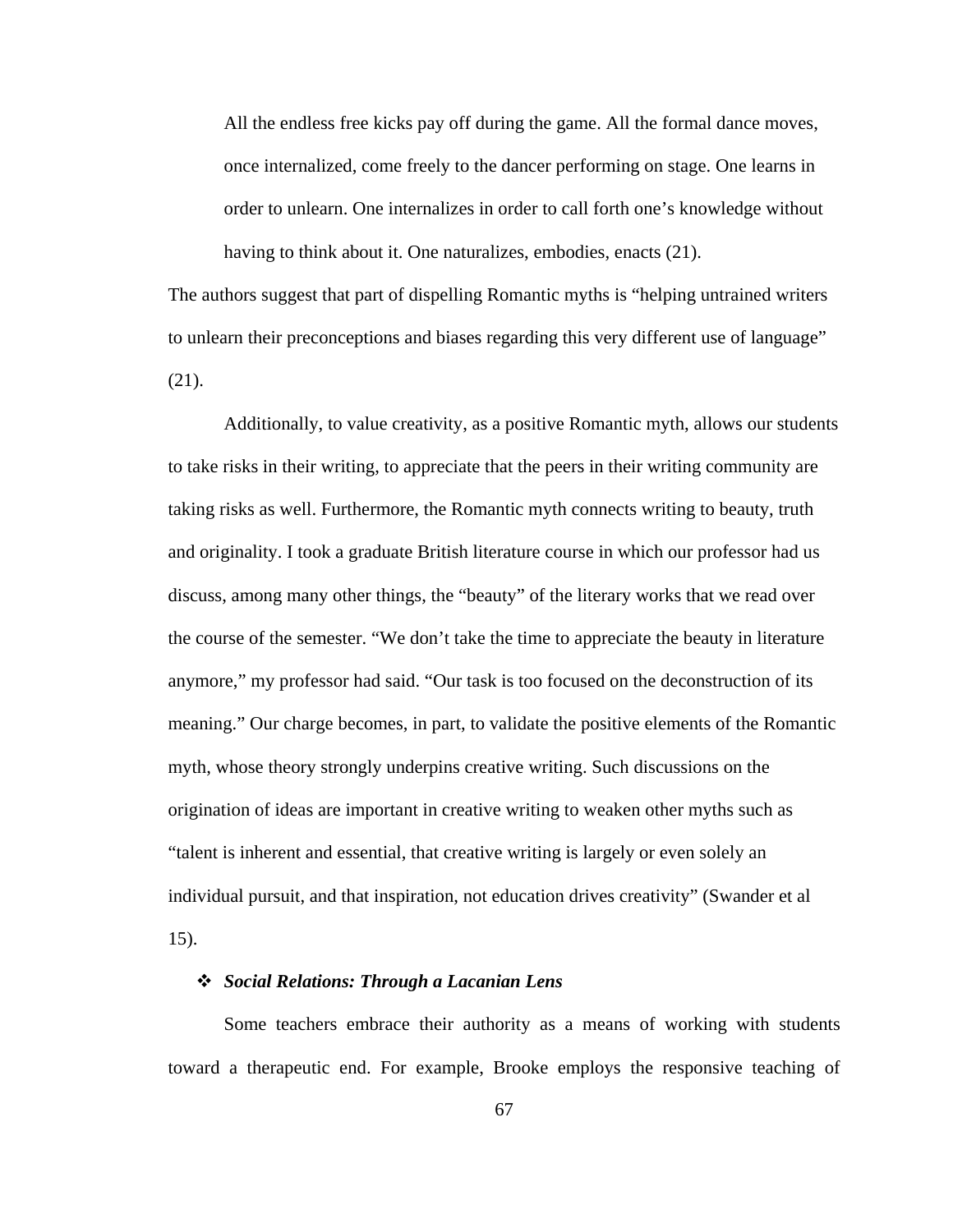expressivist Peter Elbow and Donald Murray by exploring a version of composition pedagogy as seen through the lens of Lacan's theory. It becomes clear to Brooke "that these kinds of teaching strategies work because they connect some basic psychodynamic processes: the interplay between self and Other, especially when the Other is understood by the writer as the Subject Who Is Supposed to Know" (680).

 Brooke's teaching strategy involves a "non-directive" approach that "forces writers to 'figure it out themselves,' to respond to their own text" (680). I adopt this open-ended question approach with much success in my own writing classes, although my motive to date has been to give writing ownership back to students rather than recreate a text of my own making. Brooke likens his process of "projection and response" to Lacan's theory of psychoanalytic transference. He facilitates the transference by remaining fairly silent, as an analyst might, patiently waiting for the student to anticipate what the teacher would say if she were answering Brooke's open-ended questions. For Brooke, then, the writer responds out of her developing sense of what authorities "who know" about texts are likely to say: she responds to her projected ideas of what she thinks the teacher wants. Brooke's teaching strategy also opens space for Real order writing as he introduces confessional and other personal narrative essays in his classroom.

 In the same vein as Brooke advocating Real-order expression, first-year composition teacher Carol Deletiner claims in her article "Crossing Lines" that "her students are her comrades" (209). In her class, they "spend a lot of time reading, writing, and talking about pain" (209). Furthermore, Judith Harris, referring to the same notion of Real order, believes "[p]sychoanalytic pedagogy supports the idea that writing can be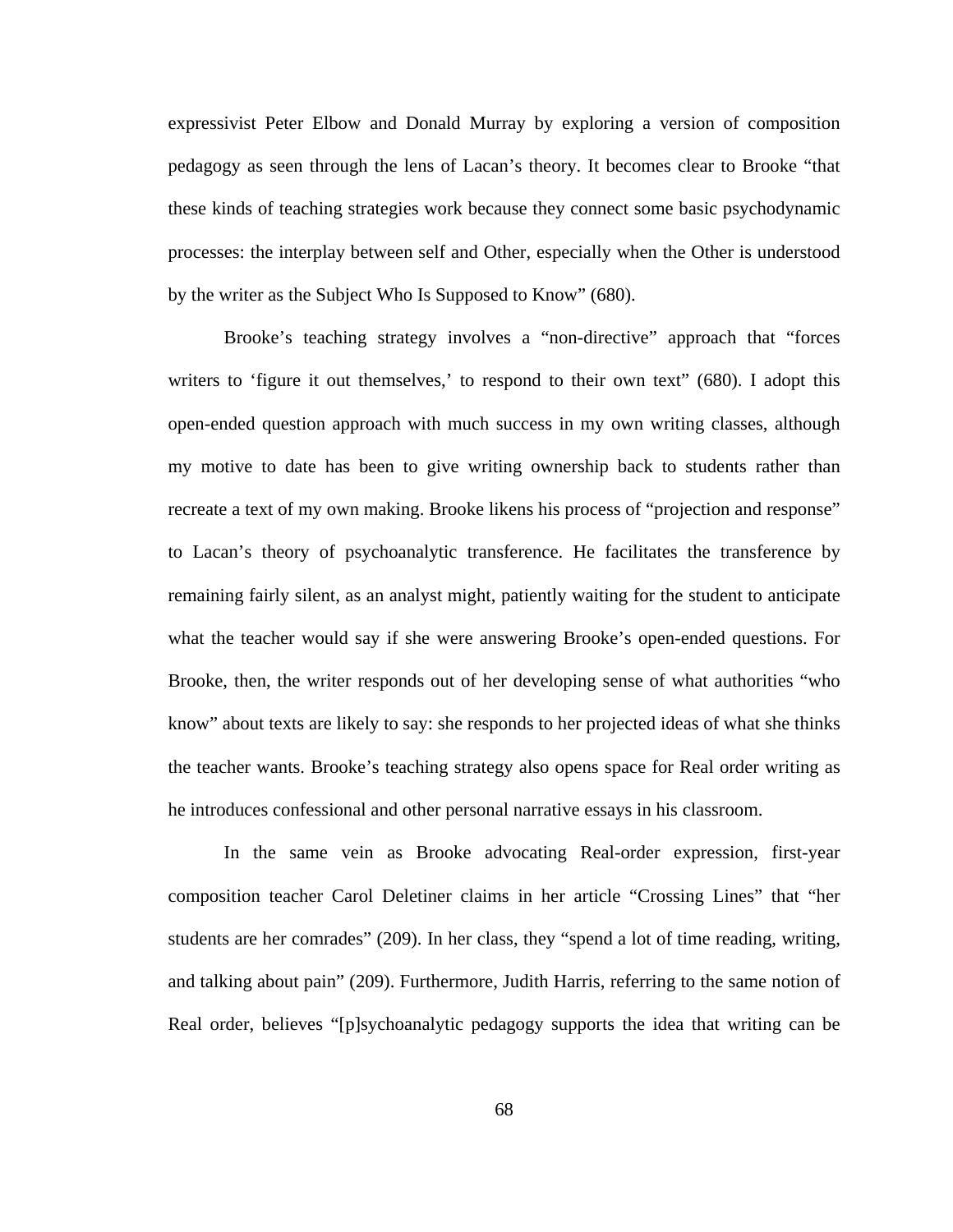therapeutic and, therefore, more meaningful for the student in the long term than other socio-epistemic pedagogies developed for undergraduate writing courses" (181).

Likewise, Mark Bracher (*The Writing Cure*, 1999) points to the opportunities for Real order expression in the writing class through "self-reflective student diaries, experiments with confessional writing," as well as [w]riting about literature and other cultural phenomena" (175). He believes these venues can "provide a space for these Realregister forces, if one has one's students explore their own visceral responses. Feelings expressed in a safe and productive way" (175).

 The difficult task for most practitioners, one that "many teachers feel threatened by, is providing space for the real—that is, for students to experience, express, and examine their feelings and passions; their desires, revulsions, and enjoyments" (Bracher 175). Opponents of psychological pedagogy recognize this same difficulty and are concerned about the lack of training to handle crises that may be perpetuated by our students' release of unconscious drives and about the constraints of a fifty-minute class, meeting several times a week for one semester. Nancy Welch states "writing teachers have good reason for resisting a construction of the classroom as counseling session and accepting the psychoanalytic concepts of 'transference' and 'counter-transference' as an unquestioned pedagogical good" (46).

 She also refers to Tobin's notion that "the dynamics of transference and countertransference between student and teacher are most destructive and inhibiting in the writing class when we fail to acknowledge and deal with them (33). She insists:

it's also because of the destructive powers of transference—the potential misreading, misunderstandings, resentments, potential for abuse, and even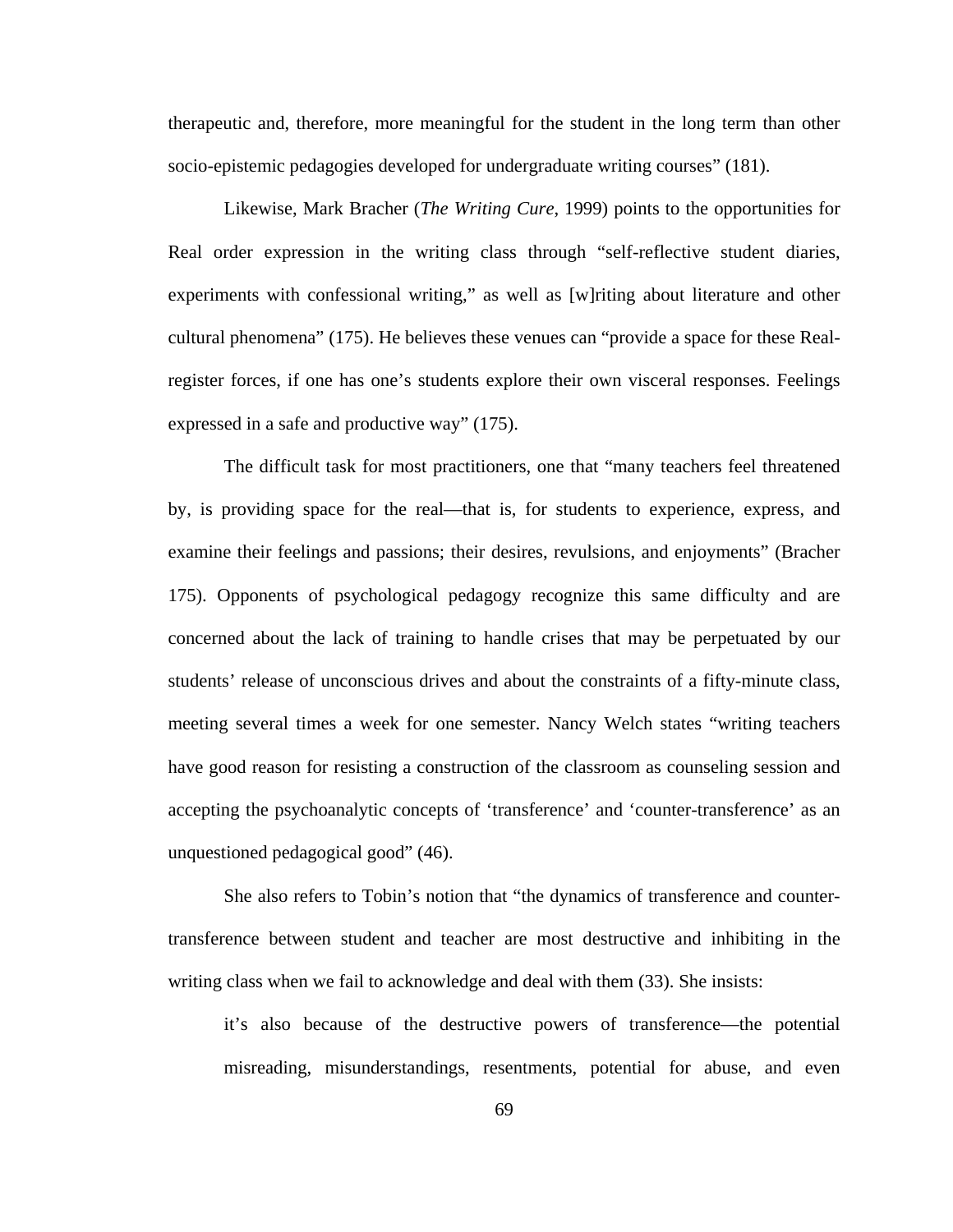psychic violence that can come with identifying one's self in another—that I can't join Tobin in saying, "In my writing courses, I want to meddle with my students' emotional life and I want their writing to meddle with mine" (33).

Similarly, while Ann Murphy admits that teaching writing elicits some of the same powerful forces of transference and resistance that psychoanalysis does, she urges that:

It may be both foolhardy and dangerous to insist . . . that a student probe his feelings about his father, his masculinity, and his grandmother's death, in the interest of provoking a more 'authentic' voice. We have the psychological and institutional power to elicit this matter, but neither the training nor the context to handle it. (179)

She reminds others that "we are serving as teacher/analysts, eliciting these unconscious forces and provoking this encounter with the enormities of language, in an institutional setting which aligns us as well with the less amiable third role in Freud's triad: government official" (175).

 In my own classroom, although I know that students draw from their personal experiences (we all do) for their fictional accounts, the difficulty for me arises when they tell me, without any prompting on my part, that their story is "true." Sometimes, the personal experiences they choose to signify make me uncomfortable because I can't know for sure if they are prepared to deal with the sentiments that surface. For example, one of my students writes, "I was a lonely kid. My only true friends were the streaming water, rocks, and earth behind our house." She tells of her invitation to a party given by the brother of her friend. Her text jumps ahead, noting that "it's a gruesome thing to take something that isn't given . . . a horrible thing to take the purity from a child." Without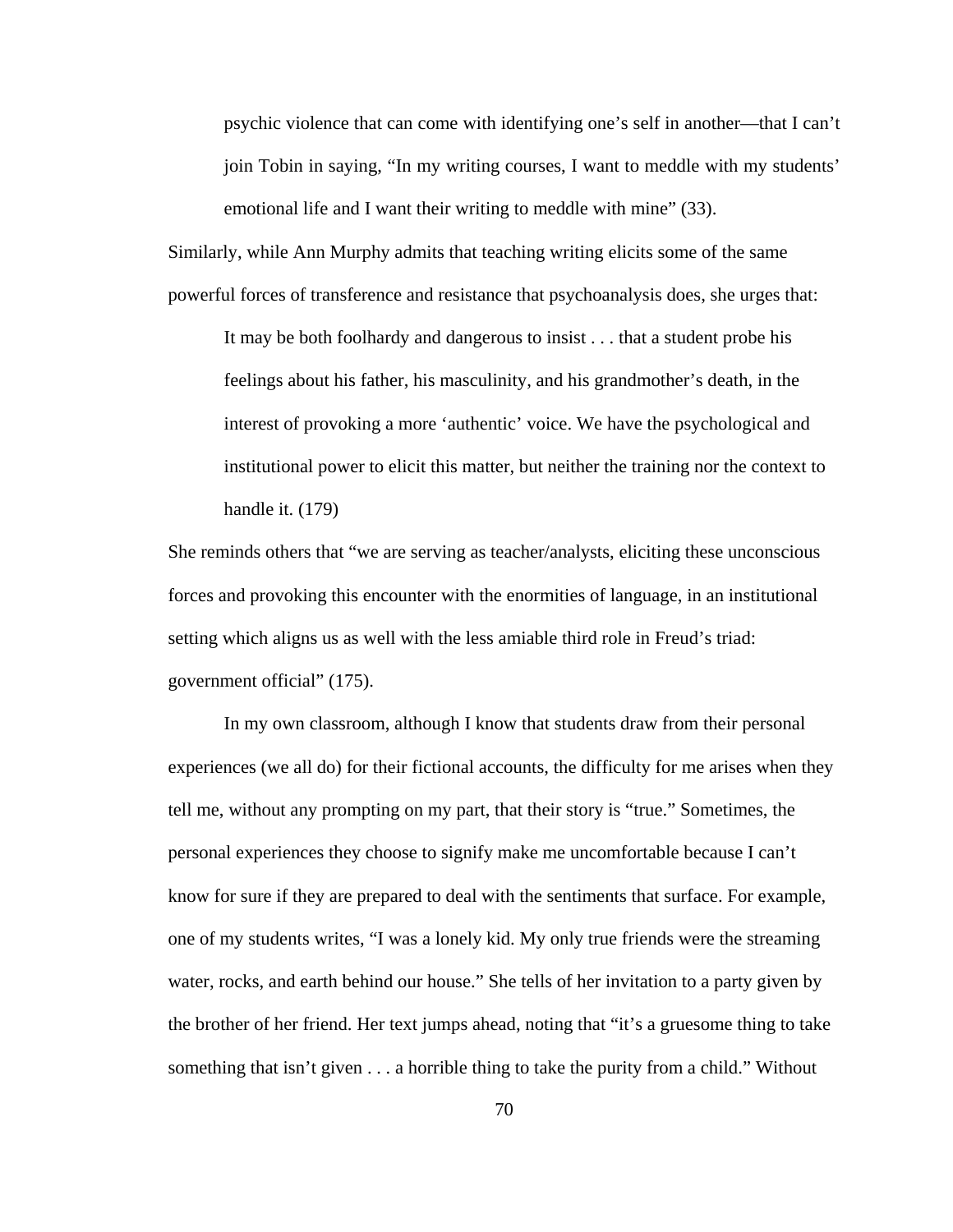any details, she concludes that "I never liked her brother . . . I tried locking myself away inside, protecting what I could hide." When her parents send her to a therapist, my student asks the doctor "if being with a girl instead of a boy is wrong."

Quite honestly, I'm not sure how to delve into a text like this without misreading the gaps: the reasons why she was a lonely child, the details of what was taken from her, the reason she later recants her question to the therapist when the doctor reacts to her exploration of sexual preference. I'm not sure how to personally respond to bits and fragments of a student's life, or for another matter, if I'm expected to manage, in some small measure, the guilt gnawing away at the psyche of one young driver whose friend is killed in a car accident. There is a part of me that likes to believe that this type of writing is therapeutic, as Judith Harris concludes, but what am I to do once my students' egos are decentered? What are they to do with all of these residual and conflicted feelings that surface in my classroom?

Though I recognize that we draw from life's experiences when we write and that the familiar "discourse of creative writing has been so thoroughly shot through with Romanticism," (*(Re)Writing Craft* 116), that some teachers readily acknowledge its influence in their pedagogy. The difficult task for others is the threat of "providing space for [Freud's symbolic] real—that is, for students to experience, express, and examine their feelings and passions; their desires, revulsions, and enjoyments" (Bracher 175). Opponents of a psychological pedagogy that draw on Romantic theory recognize this same difficulty and are concerned with the lack of training in handling crises that may be perpetuated by our students' release of unconscious drives (or "inspirations" to continue the Romantic language) and about the constraints of a class that meets weekly over the

71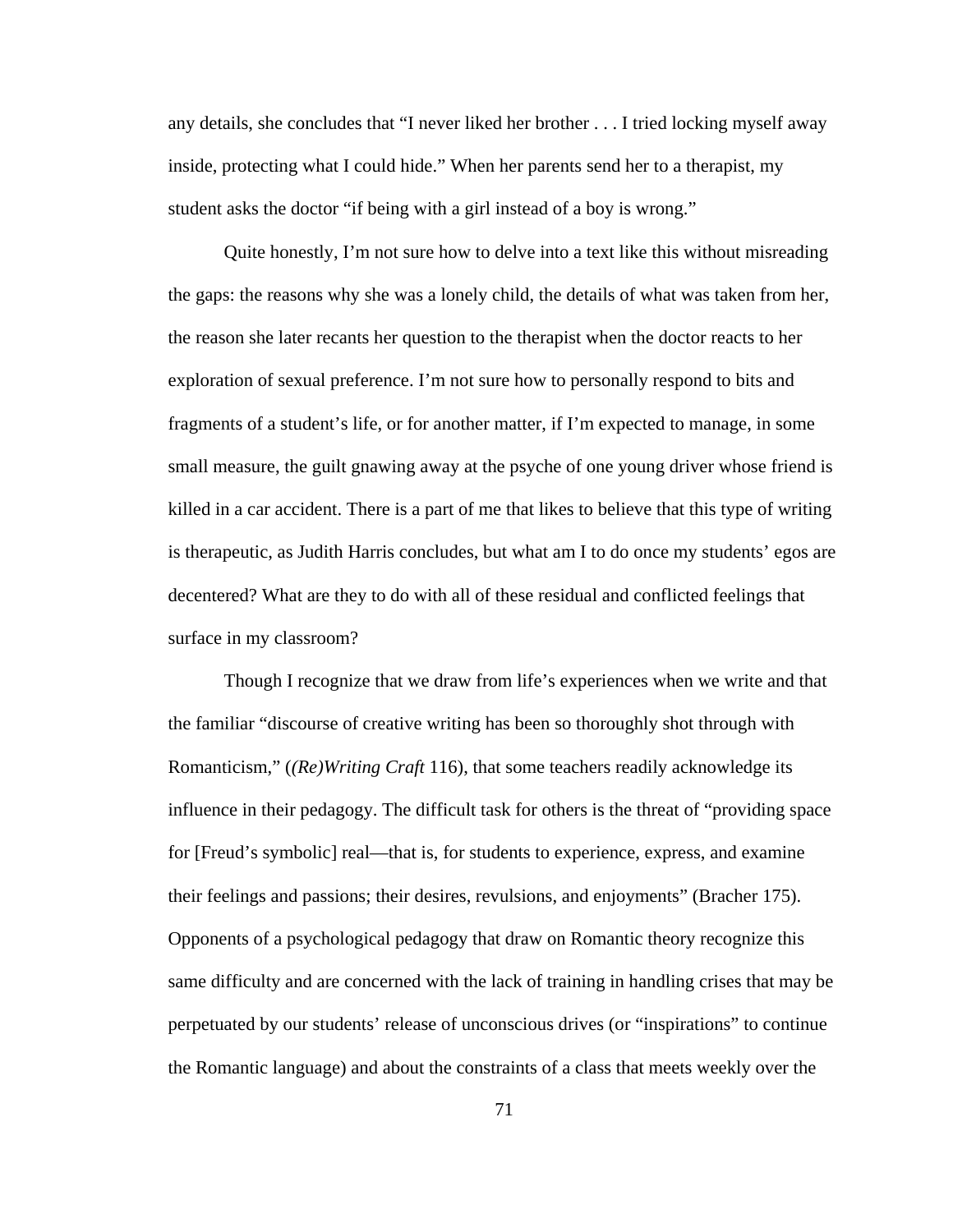course of one semester. Nancy Welch states "writing teachers have good reason for resisting a construction of the classroom as counseling session and accepting the psychoanalytic concepts of 'transference' and 'counter-transference' as an unquestioned pedagogical good" (46). I agree with her position, particularly as statistics suggest a significant percentage of our student population suffers from depression and given the fairly recent physical threat in the form of school violence and shootings, it is hard enough, I think, to assume a sentinel role for our university campuses as gatekeepers of our students' writing lives.

Louise Rosenblatt acknowledges that when students read and write personally, they often reveal some of their "conflict and obsessions," thereby tempting teachers to deal directly with these psychological issues. Although she points out some instances in which students have benefitted from this sort of interaction, she ends up warning teachers against "officious meddling with the emotional life of their students" because "teachers cannot be trusted in this sort of relationship" (qtd in Tobin *Reading Student Writing* 342).

Teachers present in their creative writing classrooms with their own personal concerns. Rosenblatt agrees that "teachers are themselves laboring under emotional tensions and frustrations" (qtd in Tobin 342), while Murphy reminds us that "composition teachers [and creative writing teachers] themselves are often untenured, part-time faculty—many of them women—whose relationship to their institution is fragile at best" (181). It is unfair for teachers to assume additional responsibilities, to act as "Lacanian analysts, and potentially to endanger their jobs by deconstructing their classrooms, is either naïve or insensitive" (Murphy 181). And yet, Tobin and others believe that "the teaching of writing is about solving problems, personal and public"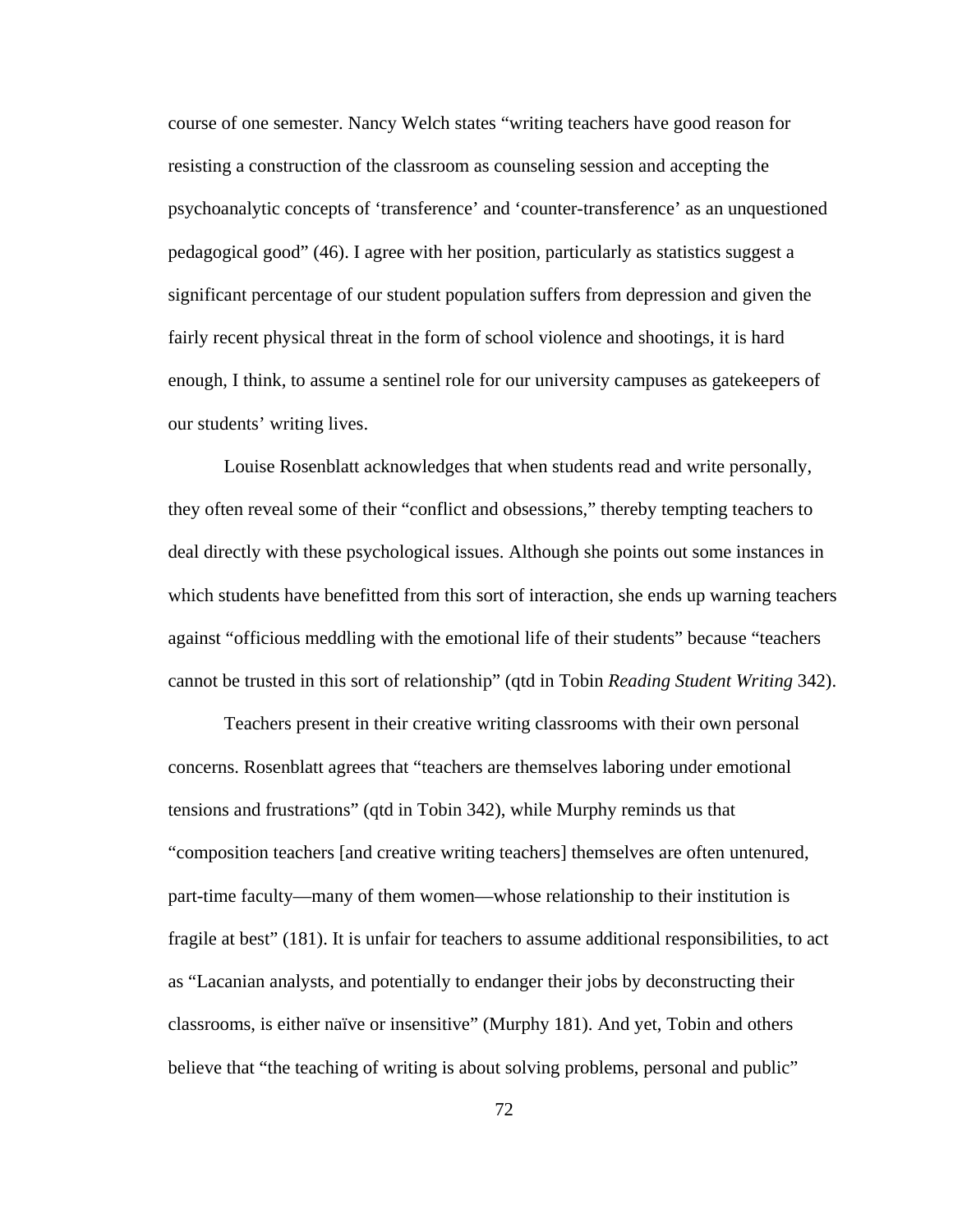(*Reading Student Writing* 342). Tobin doesn't think "we can have it both ways: we cannot create interest and deny tension, celebrate the personal and deny the significance of the personalities involved ("Reading Student Writing" 342).

 To the end that I can strengthen my students' identities, I do, by helping them learn how to use the power of language to discover, create, and communicate meaning. Unlike Tobin, however, I do not intend to "meddle" in my students' lives, but I have no doubt that I have done so to some degree. It is hard not to be affected when a student asks if she can leave fifteen minutes early to pick up her birth control pills before the clinic closes, or tells me during office hours that she missed the last three classes because she had an abortion, or when another student writes about his guilt because he should have known his best friend would commit suicide, or another shares the first time she knew she was gay.

Recently, I judged an undergraduate writing competition. One well-written and painfully poignant memoir was about incest, the details very specific, the legalities of publishing such a powerful piece considerable as the case remains in litigation. The essay was eliminated from the contest because of this litigation issue, but the bottom line here is that our students' stories resonate with us whether we try to remain objective or whether we meddle or not. After all, we develop a sense of community in writing classes that only enroll twenty or so students; we place them in small group settings. We make it easy for students to open up.

Whether teachers support self-expression in their classroom or avoid it altogether, the issue of transference and counter-transference cannot be disregarded. How a teacher responds to a student about his or her writing or his or her behavior in class is infused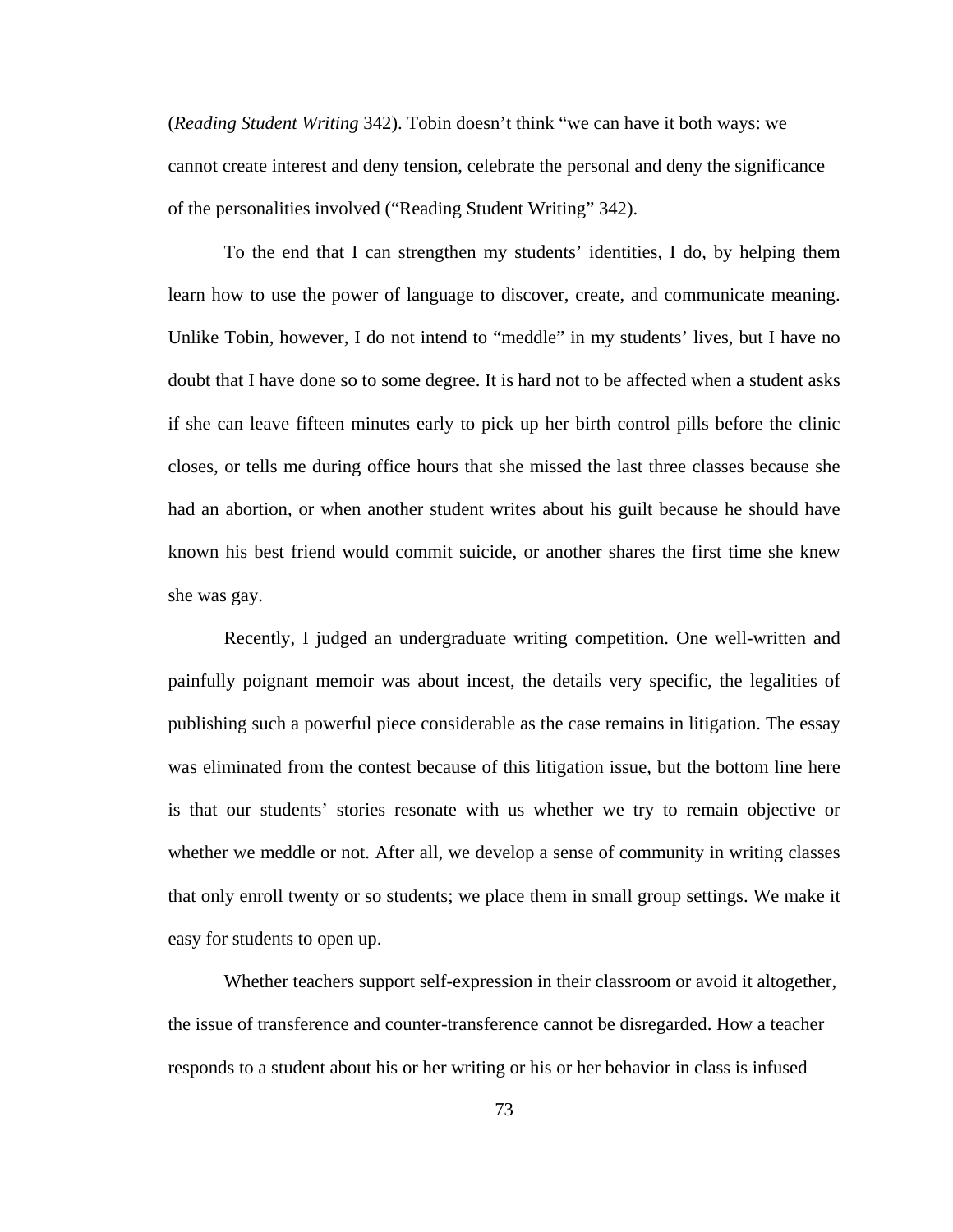with a teacher's own unconscious drives, desires, and identifications, no matter how hard the teacher insists she remains objective. In fact, it is fairly common practice for teachers to instruct students to write their university ID numbers rather than their names on their papers because they are concerned that they will be unduly influenced if they know the writer as they read. Adding to this point, Kruhl wonders what we, as teachers of authority are to do "with a model that ties art to personal well-being" (11). As, perhaps, an opposite to New Criticism's reading and evaluation norms, when the writing is self-expression, "we must accept the relativist notion that any creative work can be judged only with criteria specific to its making" (Kruhl 11). This model (not so uncommon in creative writing classrooms today and quite distanced from New Critical values), renders, by virtue of its relativism, "any classroom authority meaningless and may even eliminate the need for an instructor by eliminating all fixed criteria for judgment" (Kruhl 11).

 I agree with Tobin when he claims that we cannot deny the significance of transference in teacher-student relationships. After all, it is impossible not to be affected by our students and impossible for them not to be affected by us. We cannot "focus on the writing process and product as if it existed in a decontextualized situation and relationship" (*Reading Student Writing* 341). Yes, we may be uncomfortable acknowledging that we assume the role of the Subject Supposed to Know within our students' lives because "unlocking" involves us in both transference and worries about counter-transference. However, since transference and counter-transference involves images of the self and of others and student-teacher relationships, we need to decode more constructively what goes on beneath the surface of our writing instruction.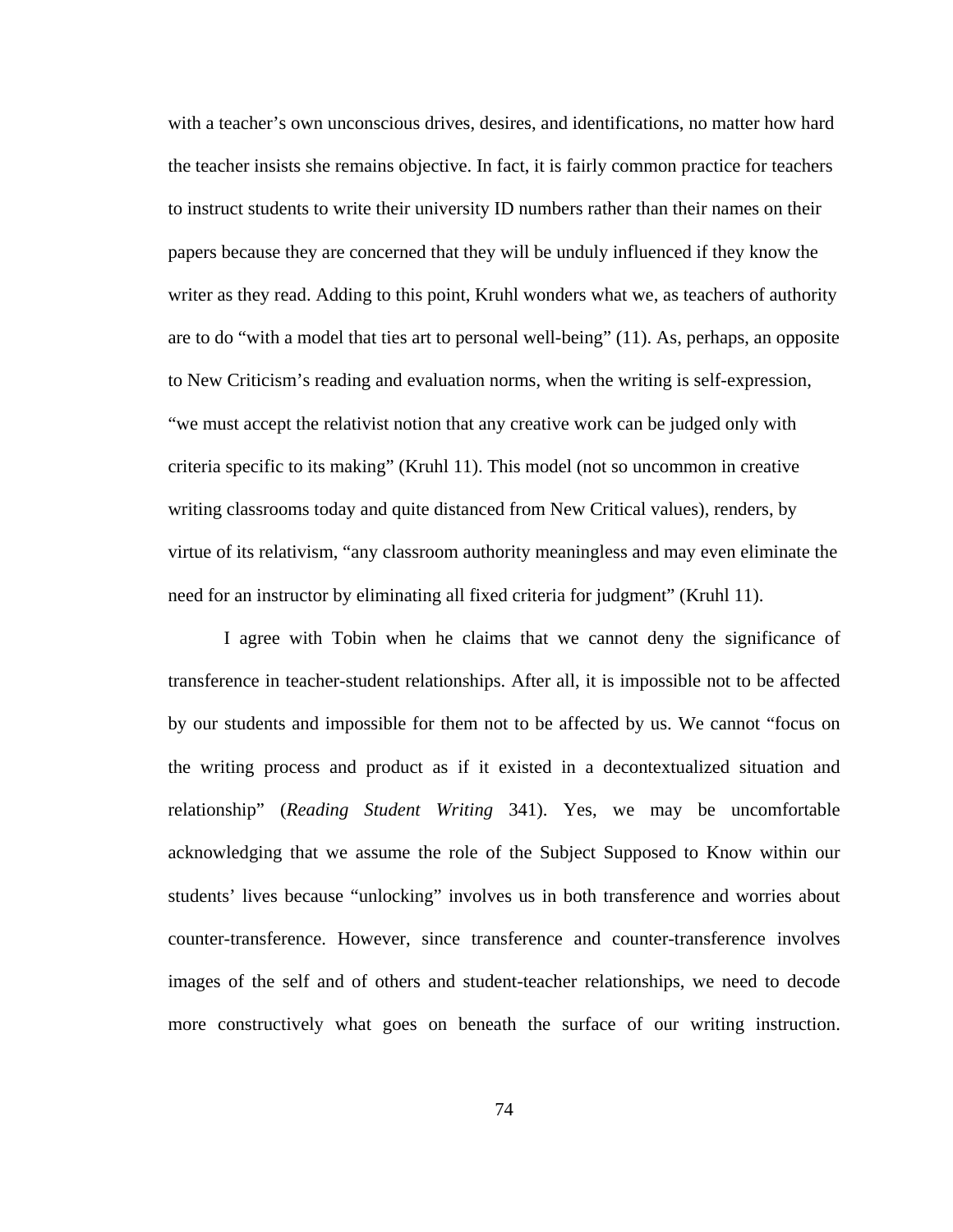Understanding Lacan's theories of the Real, Imaginary, and Symbolic Orders and the dynamics of transference and counter-transference is a good place to begin.

## *Expressive Pedagogy: Final Arguments*

Royster tells us that romantic terms such as "creative" and "individual," and Platonic aims of beauty and truth are seldom questioned in the course of writing creatively. Certainly, it is often ingrained in my students' consciousness. Like Royster's students, writers in my introductory creative writing class are skeptical when the origin of work is called into question. They speak of inspiration originating from the heart or soul, especially with poetry writing. They want to write in abstractions, reflect in the "self," and express vague emotions; sometime writing long expositions on how a character or persona feels. The problem with inspiration as a Romantic notion is one of ownership. If the writer is merely a medium through which the muse speaks, then who lays claim to the artistic work? Even professional authors are reluctant to deny that indefinite spiritual drive that allows each person to act.

In an effort to investigate alternatives to students' romantic consciousness, we should examine with our students where ideas come from, what triggers an image, an emotion, a character's actions. I try to ground my students' romantic abstractions in reality, in concrete vivid details, in down-to-earth experiences and research. Bishop does this as well when she asks students to list sources for their creativity—"where they find their inspiration" (*Released into Language* 64). She tells her students that she gets writing ideas when she goes running, shopping or from reading other writers. Such an assignment forefronts the ways that thoughts enter our minds, the logic and interconnectivity between

75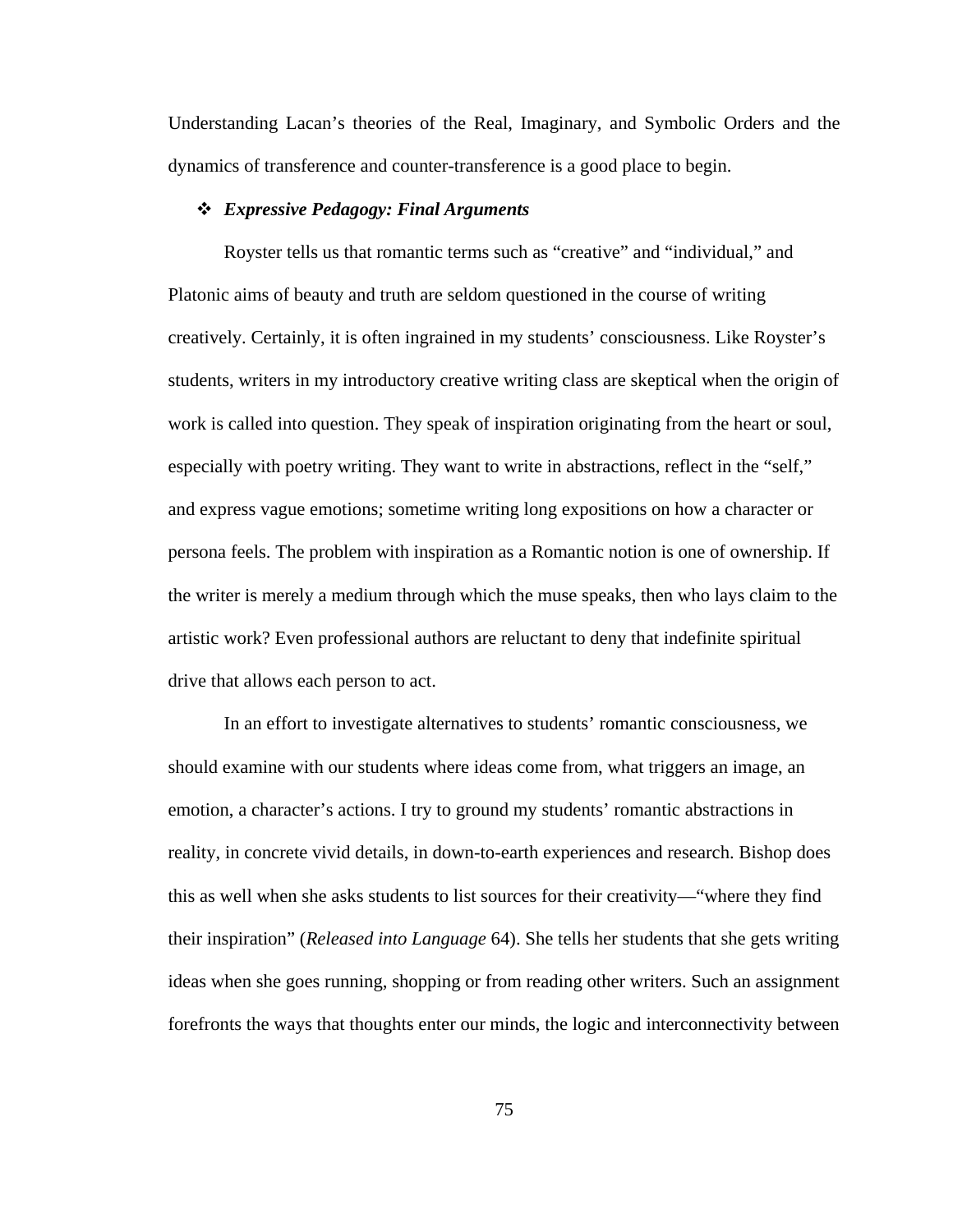germs of story/poem ideas and formation through metaphors and images, language in general.

Students who enter creative writing classrooms often do so with popular images associated between writing and self-discovery. Kruhl employs useful and variable teaching strategies to minimize this perception. Of particular interest, she "assign[s] readings by writers who discuss issues in question," and along the same lines, she invite[s] local and faculty writers to class to discuss their writing processes and their reason for writing" (9). Readings and discussions such as these not only lend support to her claims that literary writing is a separate activity from writing, but they also shed light on the writing process as a complicated, recursive practice.

Two final points: first, in considering the degree to which Romantic theory persists, Dawson recollects the survey of  $18<sup>th</sup>$  century theories that began my discussion. The emphasis he reminds us was on the artists as original genius and the creative power of the imagination. These theories led to how the phrase "creative writing" (conceived by Emerson, named by Mearns), became "associated with a lack of necessity of learning of any kind, with an ease of composition reliant on natural ability rather than the study of precepts, and with a sense of self-expression" (29). He suggests that "This is why when a course of study labels itself creative writing there are going to be complaints that writing cannot be taught, and that a university, a place of higher learning and of work, would seem antipathetical to the very concept of creative power" (29). Expressivist pedagogy advances this classification. Secondly, students in the expressivist classroom miss opportunities to learn others narratives and approaches when the practice of selfexpression and Romanticism are the two dominant and current modes.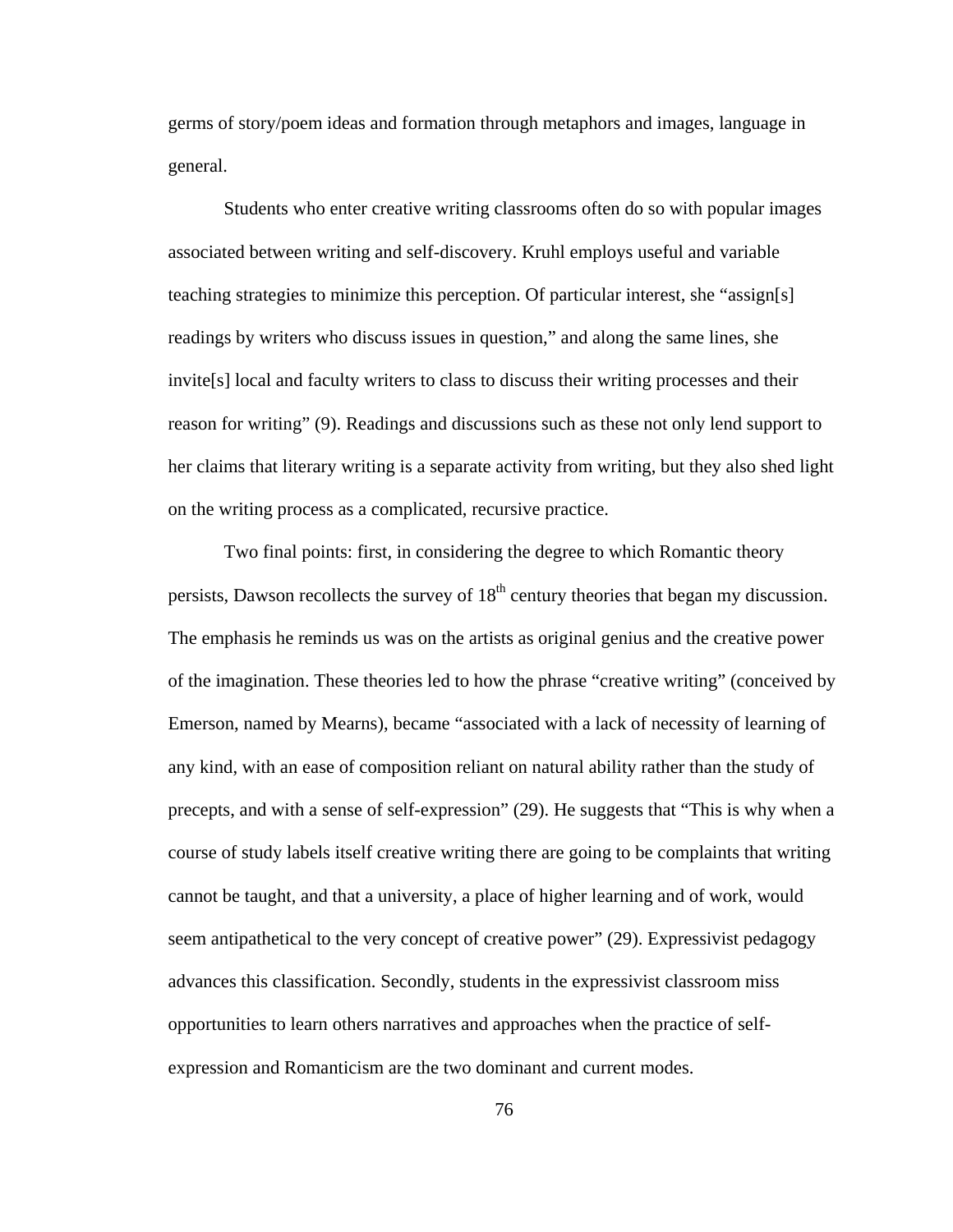## *The Mimetic Theory as Imitable Functions*

### *Historical Antecedents*

Mimesis begins as an explanation of art with the Greek sophists of the fifth century, but even before then, Socrates informs us that this primitive aesthetic theory is evident in "[t]he arts of painting, poetry, music, dancing, and sculpture" (qtd. in Abrams 8). Modes of imitation are expressed in Aristotle's *Poetics* in "Epic poetry and Tragedy, as also Comedy, Dithyrambic poetry" (qtd. in Abrams 9). The belief that art imitates the "universe" continued long after Aristotle's *Poetic*s through the eighteenth century when its properties were more narrowly defined by English critics. It was most popular in sixteenth century Italy as critics in their definitions of "art" often included the representation of another work in comparison—as imitation. However, in the eighteenth century, English critics refined the definition of art in relation to a more select and narrowed range of imitable sources. Although imitation pedagogy was interrupted by Romantic concepts of language and the self as original, it still functions today as a pedagogy.

# *Pedagogical Practice*

The pedagogical design of mimetic or imitable theory privileges the concept that "Art imitates the world of appearance" (Abrams 8). Abrams suggests that this image of art as imitation, while it reveled in "neo-classic aesthetics," did not play a dominant role in most theories. As such, it was more "instrumental toward producing effects upon an audience" (Abrams 11).

One of the reasons why cognitive process theorists and social constructionists challenged the expressivist view in the eighties, was that cognitivists and social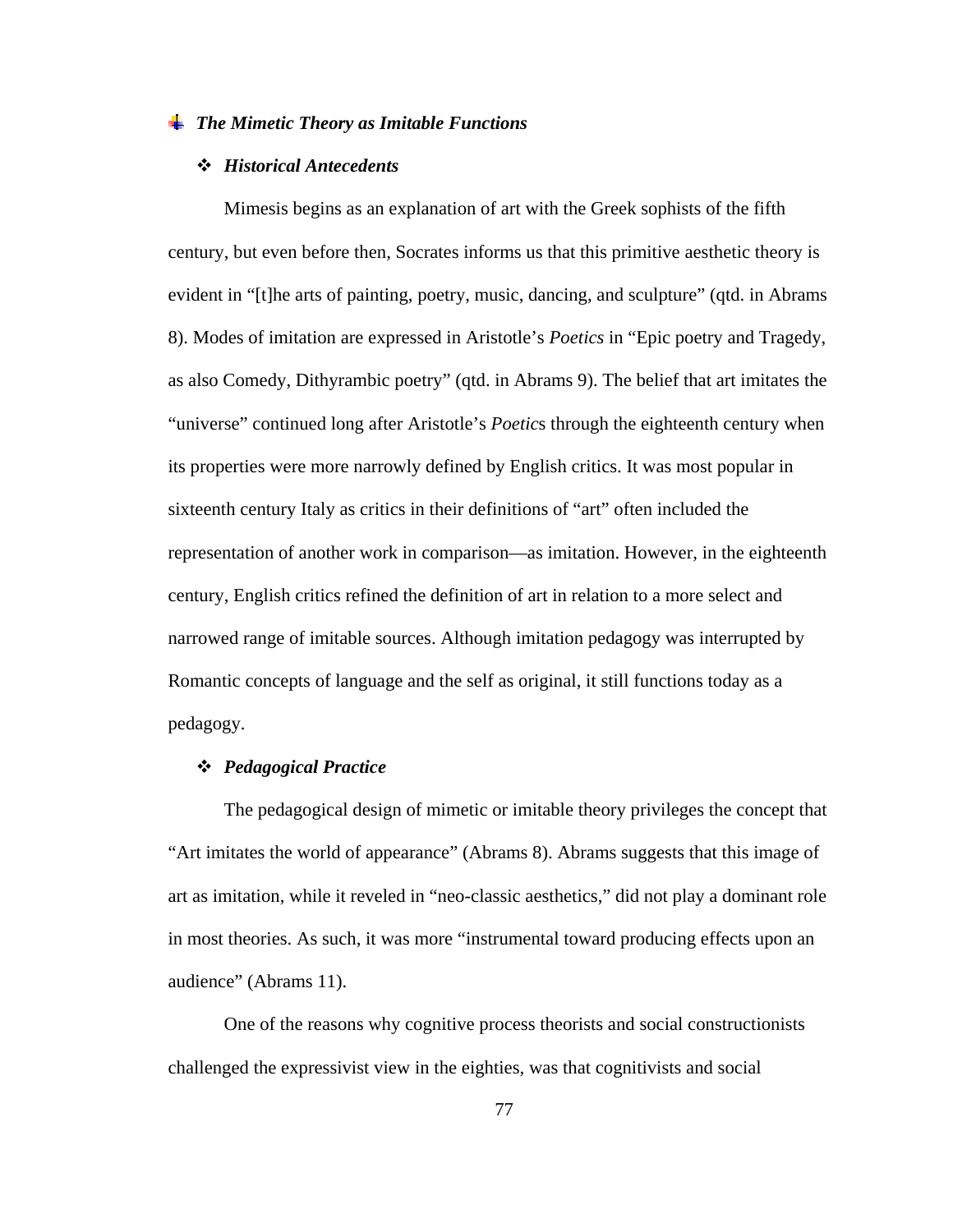constuctionists "saw writing as a cognitive activity—that is, as a process of intellection students could learn how to do by imitating the behaviors of good or experienced writers" (Bizzaro "Wings on the Invisible" 81). Imitation or modeling, as a workshop practice is the subject of Nicholas Delbanco's book *The Sincerest Form: Writing Fiction by Imitation* (2004). While Delbanco does not attach the technique to the cognitive processes of the eighties (in fact, he goes back as far as the cradle for evidence of our mimicry), he does note that "personal expressiveness," in this case, "[m]ay even be a mistake" (xxii), and "[i]n our pursuit of self-expression, we've forgotten the old adage that 'There's nothing new under the sun'" (xxiii). While cognivists compared the revision practices of beginning writers to those of more experienced ones, most would agree that our task as workshop teachers often includes pointing out ways in which other more *experienced* writers have used particular techniques and story lines, and as such, these antecedents function as guides or routes, Delbanco claims, "to authenticity" (xxviii).

Imitation is an invention strategy that many creative writing teachers find effective in their classrooms today. It is effectual in the sense that students practice a particular style or learn techniques by mimicry. The downside to such use is twofold: published writing on this basis can add to the homogeneity of literature (Raymond Carver minimalism, Hemingway code of simplicity, Sylvia Plath confessional lyricism), and trying to aspire to "greatness" may lead students to feel inadequate.

The writing prompts which foster creativity such as those from Anne Bernays and Pamela Painter's *What If?: Writing Exercises for Fiction Writers* (1995) or *The Practice of Poetry: Writing Exercises From Poets who Teach*, edited by Robin Behn are to some degree imitative approaches in our pedagogy. While mimetic practices are very useful for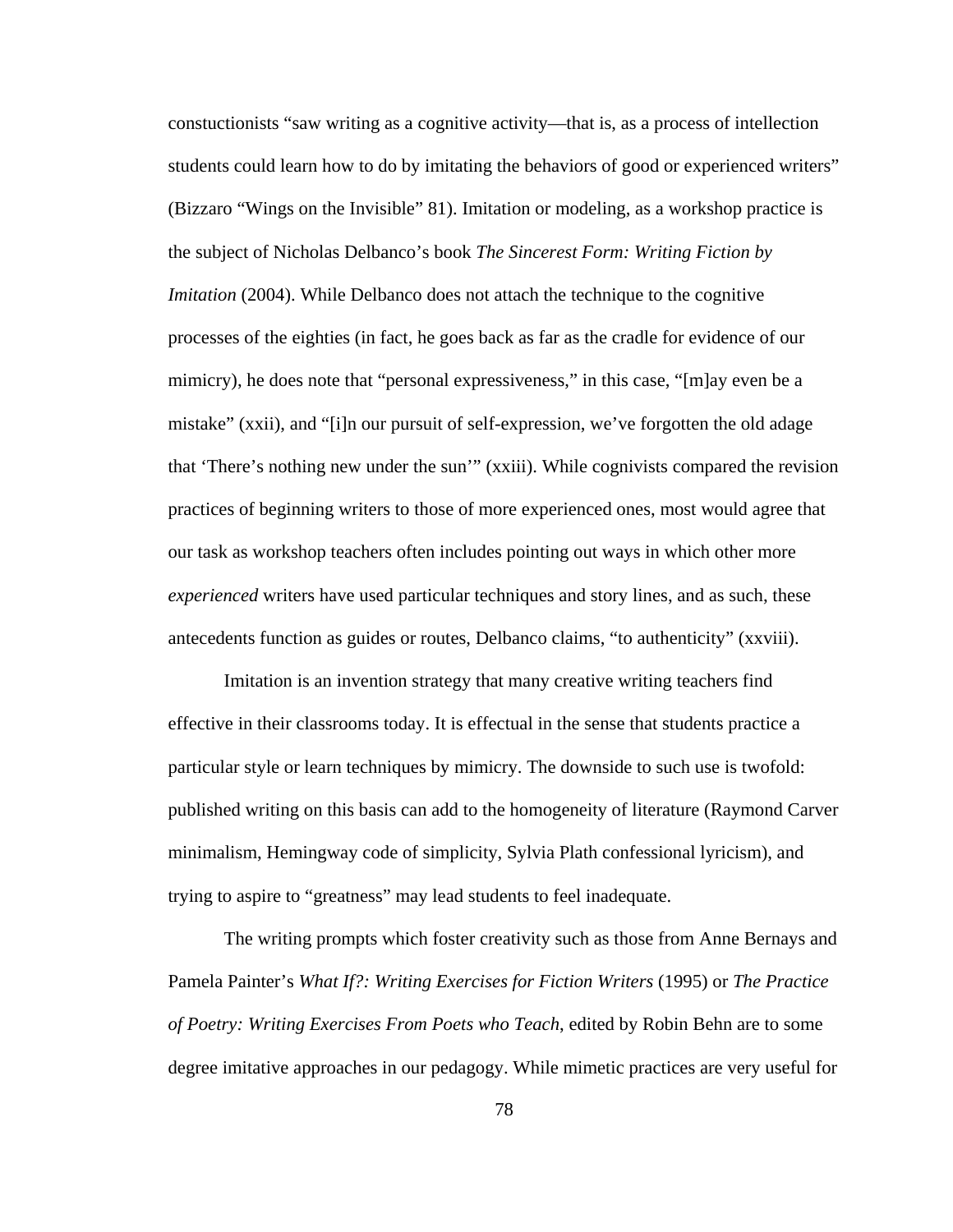students' practice of various styles and for helping the beginning students who ordinarily might have trouble getting started, as a singular focus, this approach is limiting. One way to supplement this practice is through student and group research and presentations. For example, demonstrations on the different kinds of submissions included in literary journals emphasize critical functions, explore market preferences, and include creativity when exercises which imitate these variable styles—not for entry, but rather for stylistic and experimental purposes—are employed.

Of particular interest to me is the impromptu assignment in which students write a poem (or story) appropriate for the literary journal. As noted by Tim Mayers, this assignment might lead to a workshop of these poems, "not in terms of any general or abstract aesthetic qualities, but rather in light of the specific things the class knows about the journal in question, based on the group project."<sup>6</sup> This is not an exercise in publication practices, but one Mayers finds "to be particularly helpful in getting students to think (even if only at a crude and basic level) about how editors, as a potential audience, might be likely to view their work."<sup>7</sup> While this has important Reader-Response implications, in its fundamental practice it is based on imitative theory.

The premise behind mimetic pedagogy, then, is that students can comprehend writing strategies if they are to copy them. To appreciate how teachers privilege imitation in the creative writing classroom and how this practice impacts teaching, reading, and writing, we might consider Derrida's practice of reading and rereading. He claims, "It is necessary to read and reread those in whose wake I write, the 'books' in whose margins

 $\overline{a}$ 

<sup>6</sup> Tim Mayers is a contributor to my edited collection: *The Writing Workshop Model: Is It Still Working?* Ed. Dianne Donnelly. Clevedon: Multilingual Matters Ltd.,2010c. His comments are from his essay "Poetry, F(f)iction, and Drama: The Complex Dynamics of Audience in the Writing Workshop." 7  $7$  ibid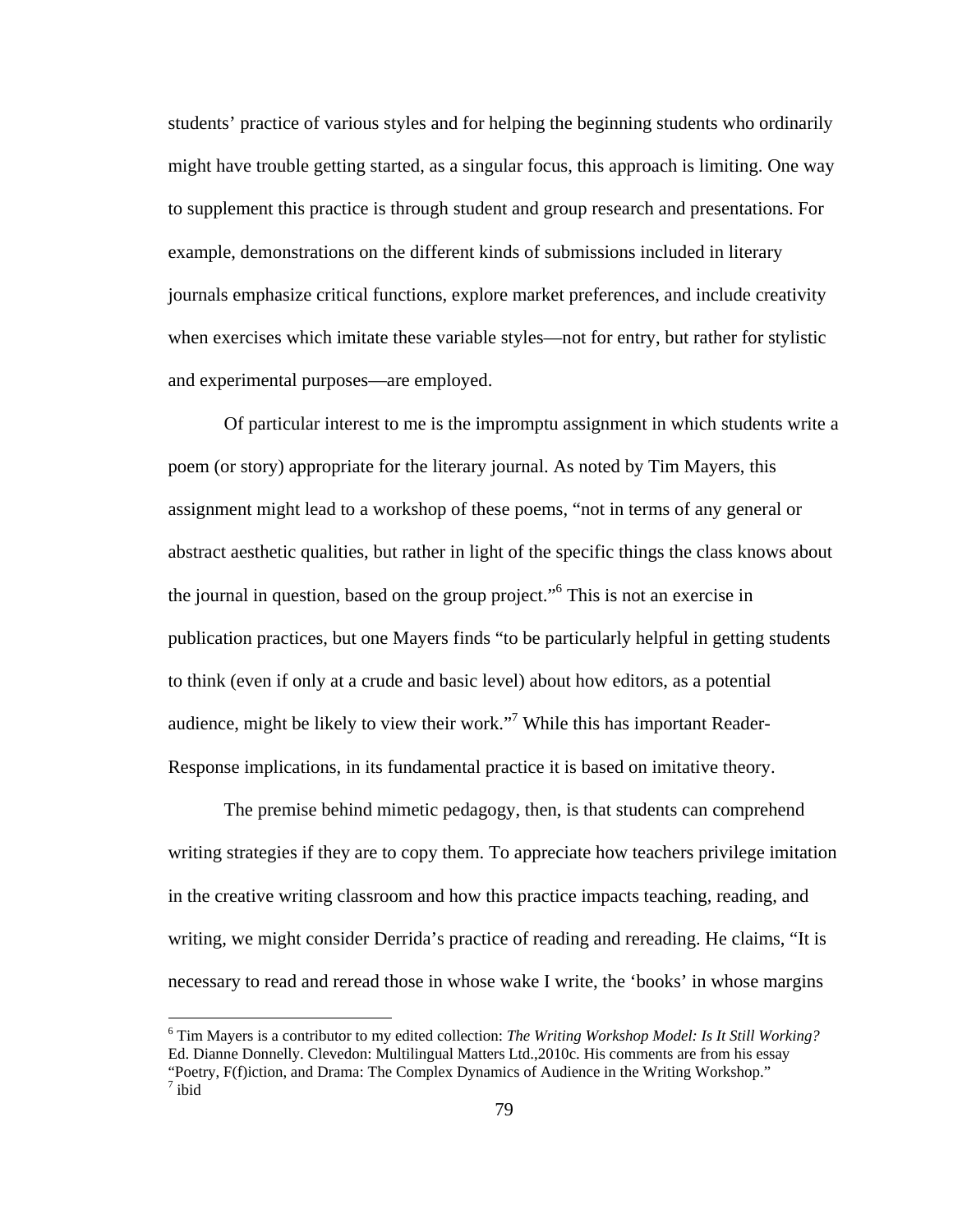and between whose lines I mark out and read a text simultaneously almost identical and entirely other...." (qtd. in Minock). The teacher using mimetic theory underscores the principle that "If you understand the way another's story has been built you can set about building your own." (Delbanco xv). Most creative writing teachers incorporate exercises in style into their pedagogical practice.

### *Social Relations: Through a Lacanian Lens*

Lacan's insights lead to a better understanding of the importance and function of imitation in our pedagogy and in the social relations of our creative writing classrooms. In particular, in any dialogue on imitation it is important to keep in mind that "language is not simply poured into listeners and readers as empty vessels, but translated in a process of rhetorical negotiation with an existing internal language, becoming, in Bakhtinian terms, 'internally persuasive'" (Minock para. 26). To what effect imitation is tied to Lacan's theorization of the mirror stage can once again be explained in relation to a child's initial entrance into language and the Symbolic order and the concept of transference. In brief, Lacan sees the self continuously developed in dialogue with others; conceptually, we nuance the language of others while trying to sort our identities. These unconscious exchanges manifest in the mirror relationship as the divided self looks to the teacher in this case (the temporary embodiment of the unconscious/the mirrored self) for answers or for information.

As such, the implications of Lacan's theory to pedagogy and to imitation are tied to the paradoxes that play out in these exchanges. As teachers, we help students to understand, assimilate, and imitate when we delay the expectation that we are the ones who know. We also, if we accept the process of transference, resist the traditional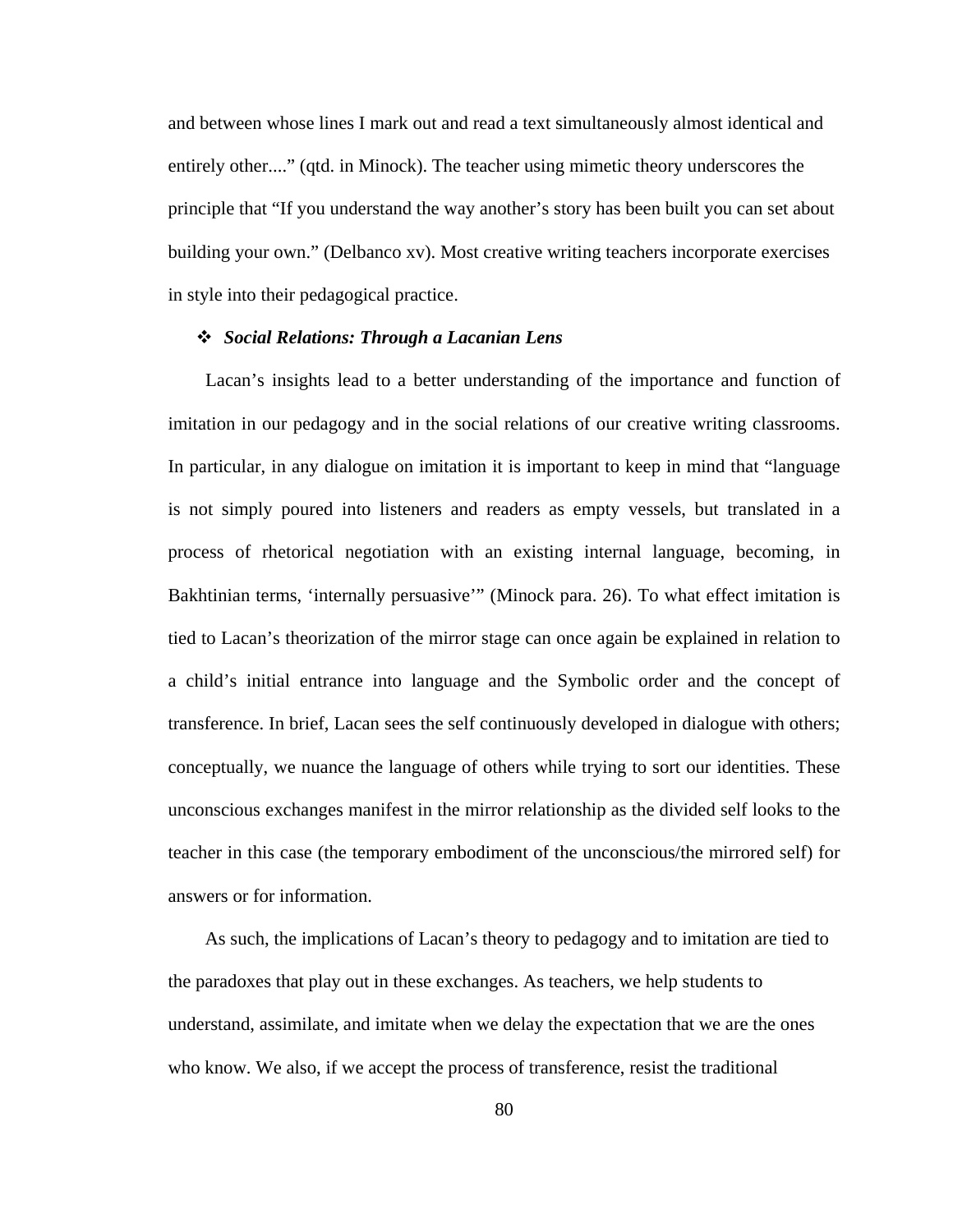academic response of filling up the empty vessels with consumable knowledge. The supplanting of our own authority "and textual authority encourages students to engage in dialogues with texts, dialogues that are often based on unconscious desires" (Minock para. 23). In her essay, "Toward a Postmodern Pedagogy of Imitation," Mary Minock refers to these unconscious dialogues as "properly irrational responses," and it is these responses that "inspire in students a great attention to texts, a willingness to read and respond to them over and over again [in Derrida fashion]," and an *unpredictably* high incidence of imitation" (para. 23).

## *Mimetic Theory: Final Argument***s**

Mimetic theory has its place in the creative writing classroom. We teach students to draw from the world and to practice the forms and techniques of others so that they can first recognize what is possible before they imitate it as practice and then make it original in its alteration or new construction. We open doors for students, let them look in the mirrors. In the *Art of Attention*, Ronald Revel speaks of the intimacy that comes from attention. He explains "It is the intimacy of poetry that makes our art such a beautiful recourse . . . A poem that begins to see and then continues seeing is not deceived, nor is it deceptive" (8). Rather, "it is an intimacy in which creative writing and creative reading (the poet reads the world with writing) share together continuous presentations of this work  $\ldots$ : ones and ones" (8).

In this way, this is the advantage of mimetic theory, of seeing and continuing to see, as reading the world, as Walt Whitman shares: "you shall not look through my eyes either, nor take things from me/You shall listen to all sides and filter them from your self" (qtd. in Revel 9).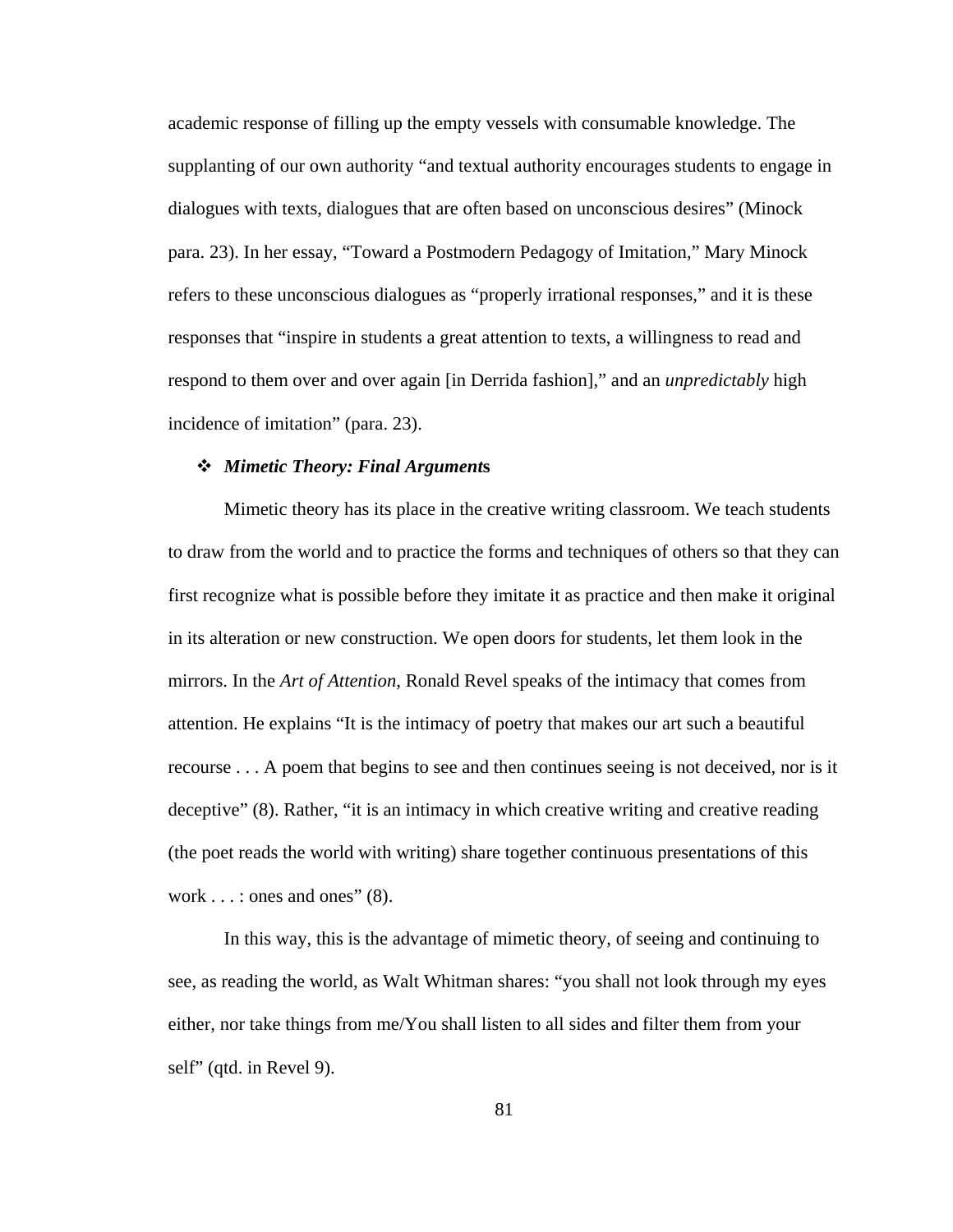# *The Pragmatic Theory as Reader-Response*

#### *Historical Antecedents*

Reader-Response theory has its roots in the late eighteenth and early nineteenth centuries, before English literature became part of the academy's curricula. Members of literary societies formed on college campuses, measuring one another's responses relative to a piece they had all previously read. Jane P. Tompkins links contemporary readerresponse to classical commentaries on literature when scholars such as "Plato, Aristotle, Horace, and Longinus all discuss[ed] literature primarily in terms of its effects upon an audience" (206). On a more formal basis, Terry Eagleton addresses "reception aesthetics" or "reception theory" as "a fairly novel development" (74). He includes Reader-Response theory as one of three stages that marks the period of modern literature, citing the first as that of Romanticism and the nineteenth century in which there was "a preoccupation with the author" (74). This was followed by "an exclusive concern with the text (New Criticism); and a marked shift of attention to the reader" (74).

With this description, Eagleton contextualizes the history of modern literature in relationship to where meaning lies in the communication transaction. His classification is similar to Berlin's rhetorical triangle representation, Abrams' artistic transaction, and my taxonomy of pedagogical theories. Reader-Response theory is not clearly defined as a theory" of literary criticism, but rather a theory of epistemology because it explains a way that a reader makes knowledge about a text (Anderson 144).

## *Pedagogical Practice*

Pragmatic theory as Reader-Response is aimed at the audience, for as Terry Eagleton says, "for literature to happen, the reader is quite as vital as the author" (74).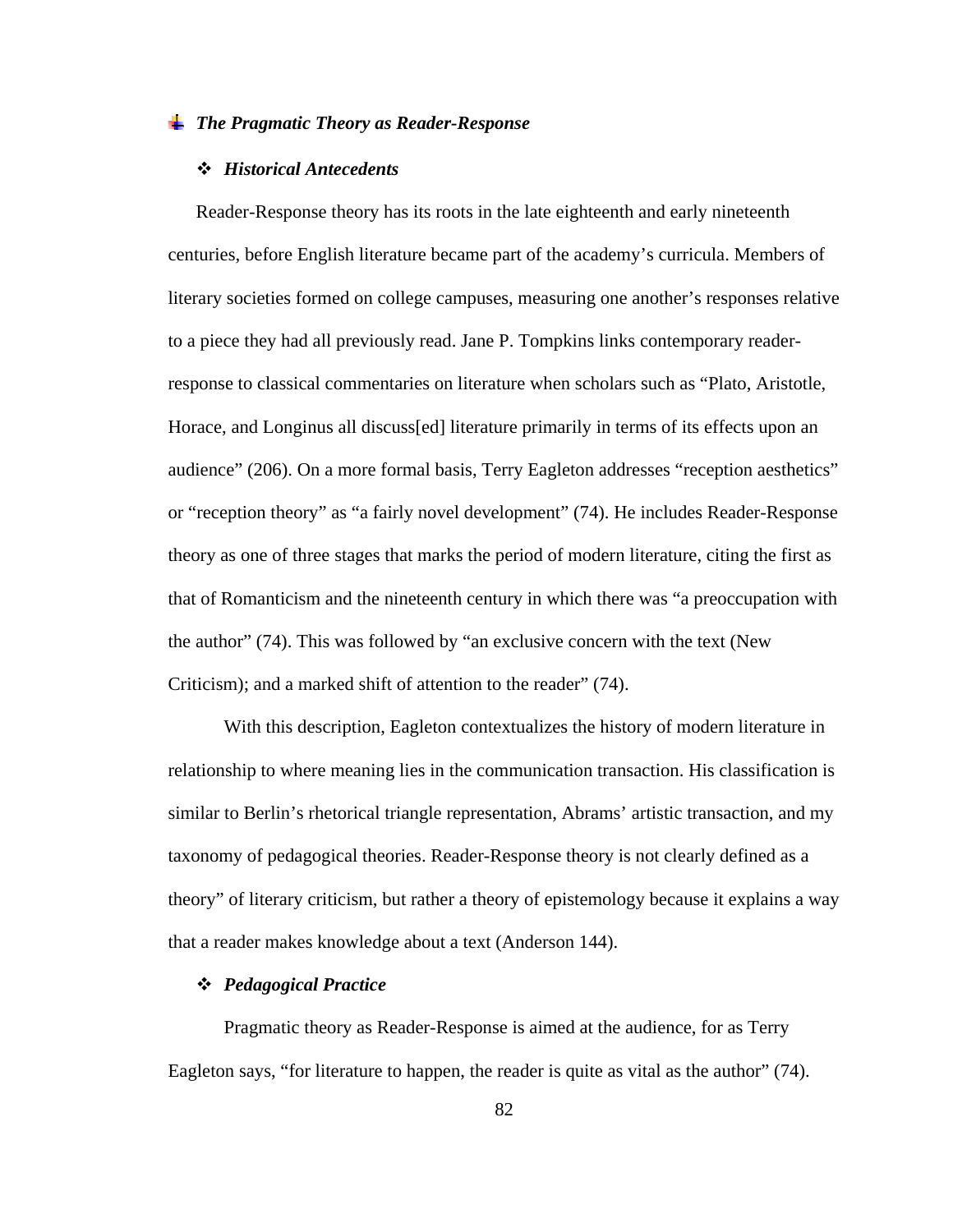This pragmatic theory considers, for Abrams, "the work of art chiefly as a means to an end, an instrument for getting something done" (15). Stanley Fish agrees when he says that meaning "is an experience; it occurs; it does something; it makes us do something." In *What a Poem Means*, written by John Ciardi, meaning for a reader may begin with intrinsic sensibilities, that resonance that moves us in some way that is very human. Ciardi suggests that in poetry "there is the step beyond: once one has learned to experience the poem as a poem, there inevitably arrives a sense that one is also experiencing himself as a human being" (667).

Fish posits that meaning inheres not in the text but in the reader, or rather the reading community, when he says, "In the procedures I would urge the reader's activities are at the center of attention, where they are regarded not as leading to meaning but to *having* meaning." For Fish, there is no stable meaning in a text as its interpretation is variable from reader to reader and reading to reading. In its simplest form, the centrality of the Reader-Response pedagogy then is to teach students how "to conceive a poem [or story] as something made in order to affect requisite responses in its readers" (Abrams 15). I would replace Abrams' use of the word "requisite" (as in "required") to "deserved" (as in "entitlement")—to accentuate a more positive attitude that the text welcomes a reader's perspective. In fact, Eagleton perceives the text as "no more than a series of 'cues' to the reader, invitations to construct a piece of language into meaning" (76).

Likely, because it is the newest approach, it is also not the one most privileged in pedagogy. It does, however, remove the writer from the lonely garret, recognizing instead, that she is "an agent within a social setting, and within an historical moment"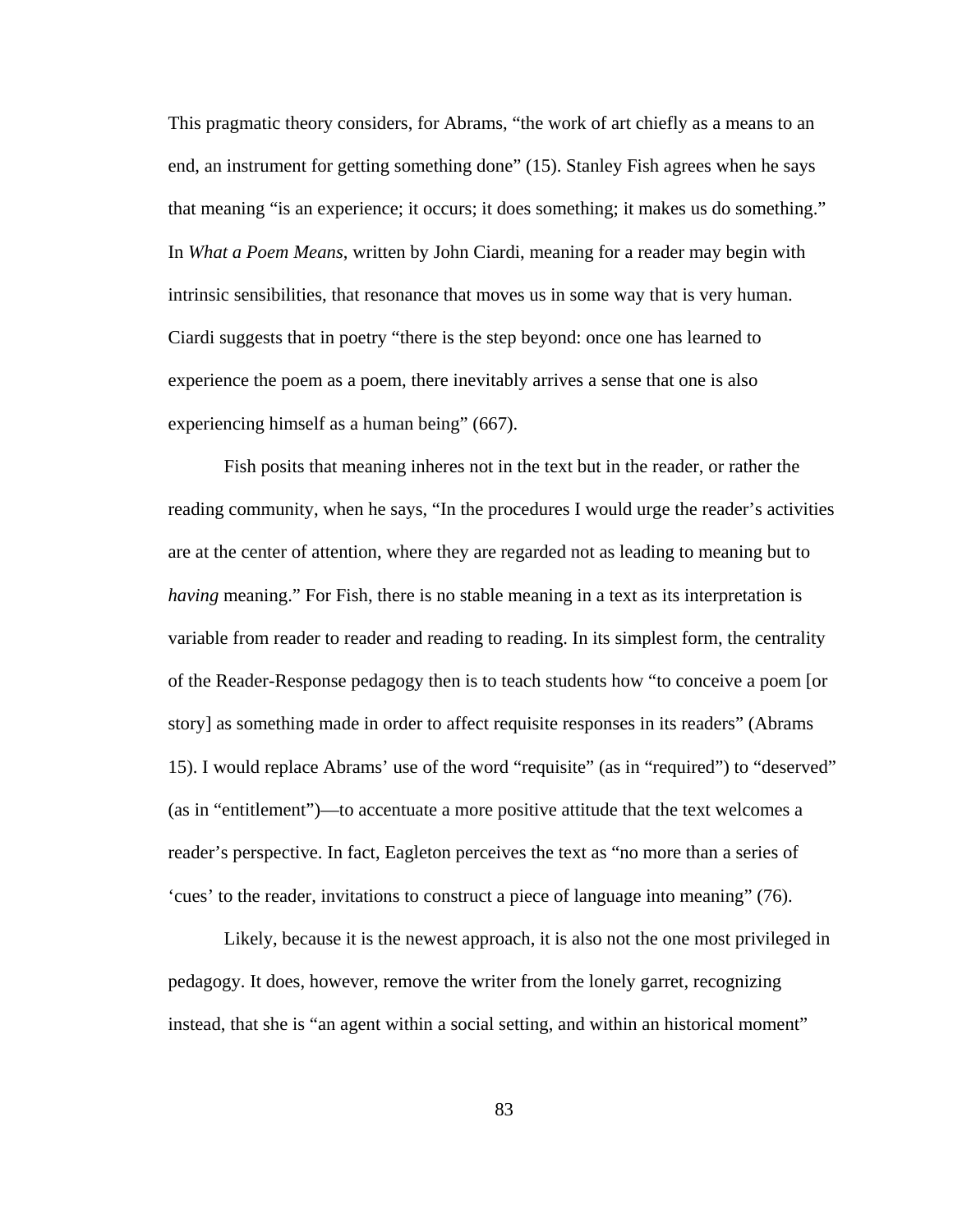(Royster). $8$  This paradigm shift opens a space so that meaning might be placed on the reader in the composing process. Similarly, Stephanie Vanderslice acknowledges the solitariness of writing, and yet, she justly asserts, it is "essential to learning that craft is the transformative understanding that one writes not only for self-expression but also to communicate to reader" ("Workshopping"147).

Moreover, Stephen Earnshaw contends, "it is not easy to navigate through the demands of self," and as such, writers prefer an audience for their material, a reader who has a "sophistication of his or her art, a sophistication that is obviously felt to be lacking when the art is understood biographically" (76). Finally, when meaning no longer lies solely on the black marks on a page, according to some preconceived concept of "good writing," then the text becomes "inexhaustible, infinitely richer than any of its individual realizations because it is capable of different realizations" (Iser 280). It is the interplay of reading (which is a temporal process) of "sequential sentences which act upon each other without referring to an external reality," that offers meaning (Iser 280).

# ¾ *The Complexities of Reader-Response Theory*

 $\overline{a}$ 

Reader-Response theory is a complex dynamic in the creative writing classroom for the process of reading is always in motion, always transposing. With this is mind, it can be claimed that Nancy Sommers' argument against the linear model of learning in "Revision Strategies of Student Writers and Experienced Adult Writers," also applies to reading—it is not a straightforward linear process. It is, in fact, a revisionist cycle, what Eagleton calls "the hermeneutical circle," a process of "moving from part to whole and

<sup>&</sup>lt;sup>8</sup> Royster's comments here are from his essay "Facilitating Resistance in the Creative Writing Workshop." *The Writing Workshop Model: Is It Still Working?* Ed. Dianne Donnelly. Clevedon: Multilingual Matters, 2010c.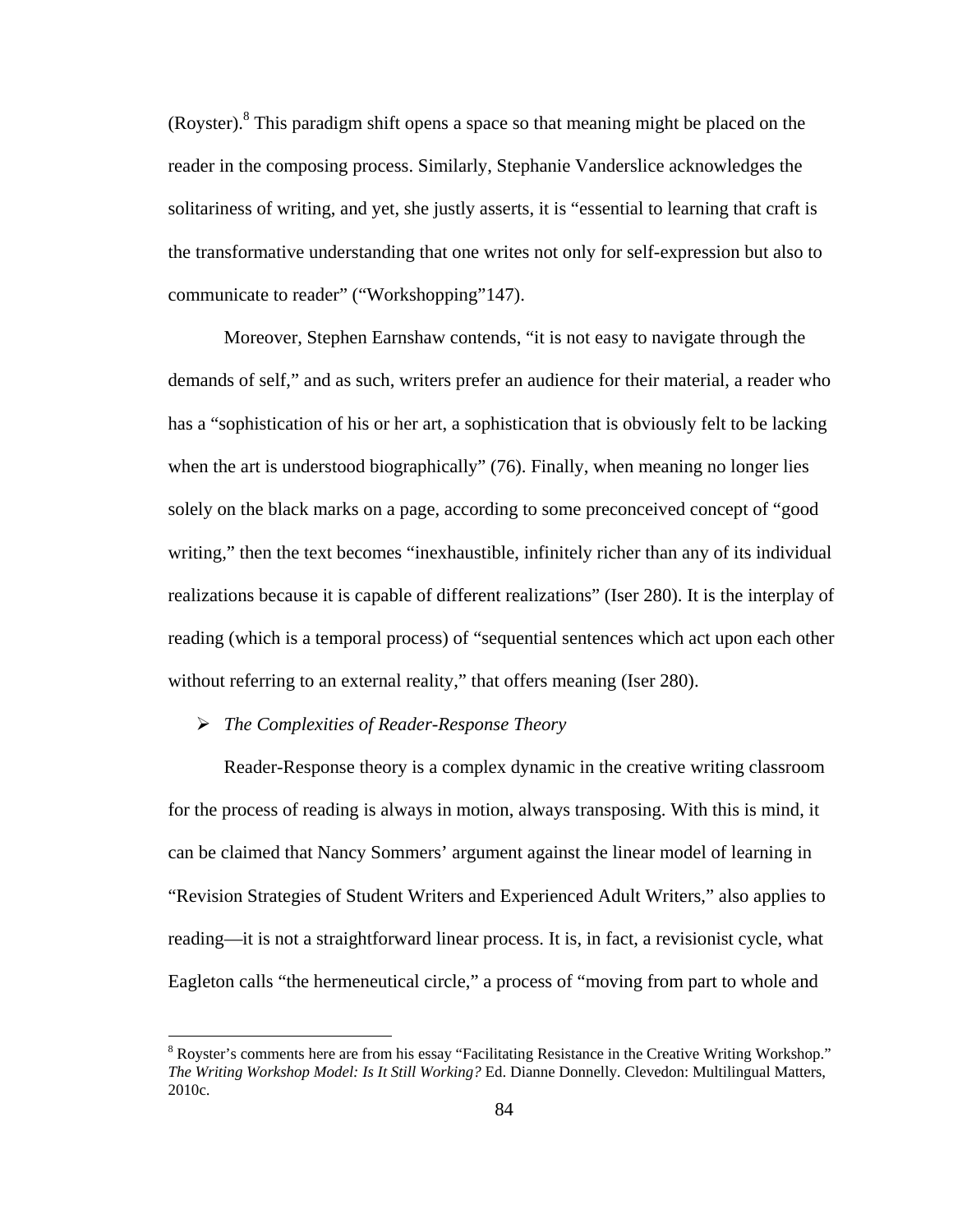back to part," and reading loops in this way (77). The reader brings to the work her own biases, beliefs, preconceptions, expectations and assumptions about universal truths (such as genre conventions). These influences interact with the reading of the work. In a sense, it might be said that students are reading themselves in the work—reacting, adjusting, picking up clues, processing, and modifying their perspectives. As a student reads, she inserts herself into the reading, making inferences, searching for what Roman Ingarden calls "a set of 'schematica' or general directions, which the reader must actualize" (qtd. in Eagleton 77). As a result of this process, the reader "fills in the gaps" and "tests out hunches," thus, "drawing on a tacit knowledge of the world in general and of literary conventions" (Eagleton 76).

What our students read in class, whether it be professional stories or their peers' incomplete stories or poems, are full of what Eagleton refers to as "'indeterminacies,' elements which depend for their effect upon the reader's interpretation, and which can be interpreted in a number of different, perhaps mutually conflicting ways" (76-77). To require this kind of reading for our introductory creative writing students is not realistic. For one, the writing workshop model inadequately calls for students to know how to read as a writer and to prepare useful feedback to their peers' drafts. For another, teachers and students would need to make significant shifts from the reading strategies employed with New Critical and Expressivist pedagogy: the two prevailing tropes in the creative writing classroom today.

## ¾ *How to Bring Reader-Response Theory into the Creative Writing Classroom*

Iser's reception theory, based on a liberal humanist ideology, calls for a "flexible and open-minded" reading process. Although as readers, we present with inferences, beliefs,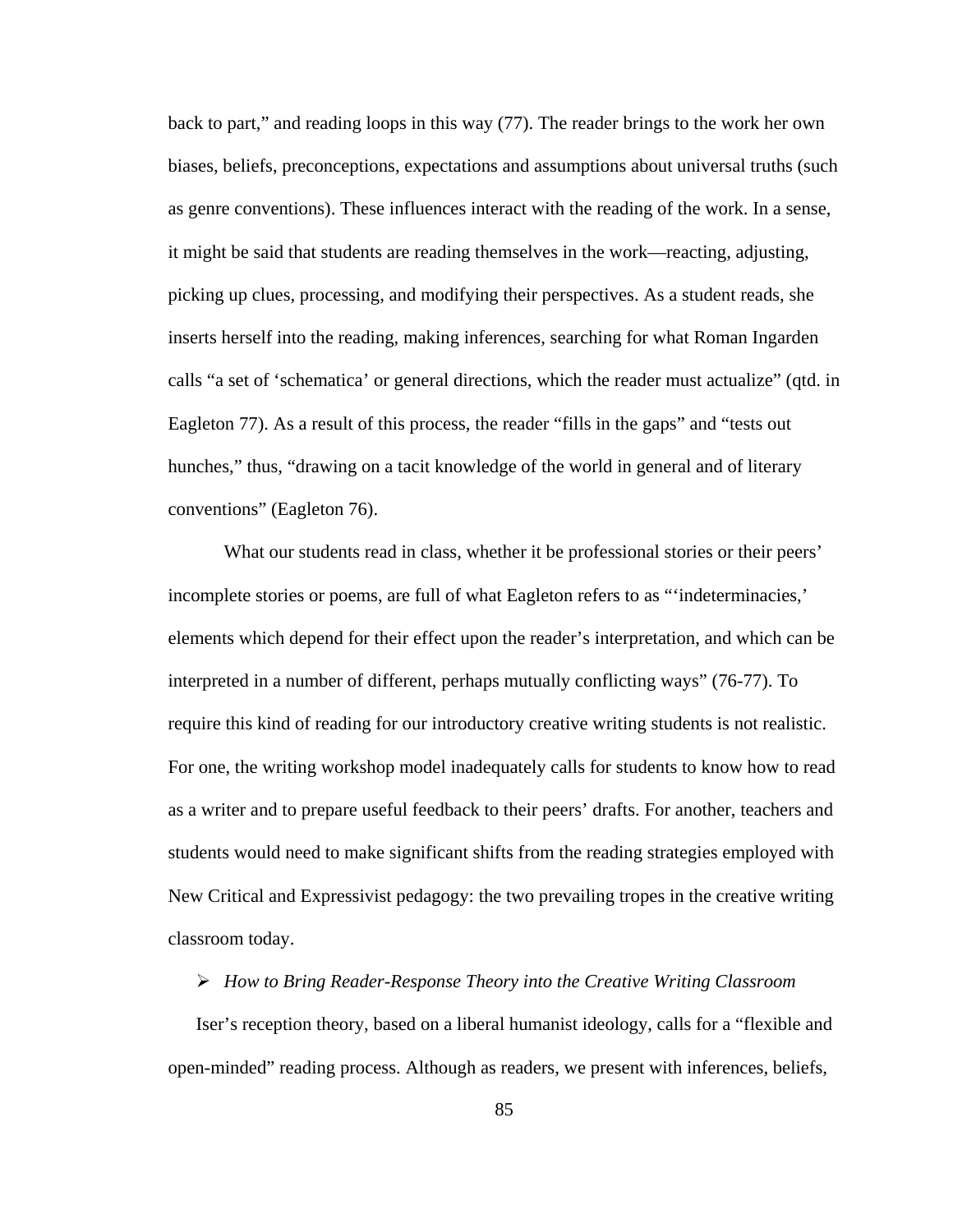and expectations unique to ourselves, Iser requires that we "should be prepared to put our beliefs into question, and allow them to be transformed" (79). How might Reader-Response pedagogy prepare our students for this transformation? Iser speaks of the "strategies," which texts put to work, and of the 'repertoires' of familiar themes and allusions which they contain. Iser contends that "[t]o read at all, we need to be familiar with the literary techniques and conventions which a particular work deploys; we must have some grasp of its 'codes', by which is meant the rules which systematically govern the way it produces its meanings" (qtd. in Polkinghorne 97). For the creative writing class, which is not governed by interpretive criticism, Iser's logic still has relevancy. Writers approach the reading of texts from a writerly perspective, and in doing so, recognize the techniques employed by a writer and its codification in terms of *how* a story is told that may be said to help shape the way a text is put to work. Learning how to read as a writer, to recognize the choices a writer makes, to appreciate the effects of these craft elements on the readability of the story, and to imagine what might be different, are all necessary and useful skills for beginning writers.

Yet, our current reading practices and our pedagogies limit more varied and sophisticated readings that take into account our students' diversities. While the reading processes of creative writing are measures of our markers of professional difference as a discipline, how might we open spaces in our classrooms and add more depth to our workshops by varying our reading approaches? If different readings are proof that the act of reading is one of creative and active participation rather than passive reception, what pedagogical practices can best help our students to broaden their reader-response awareness and how might they apply new approaches to the way they approach the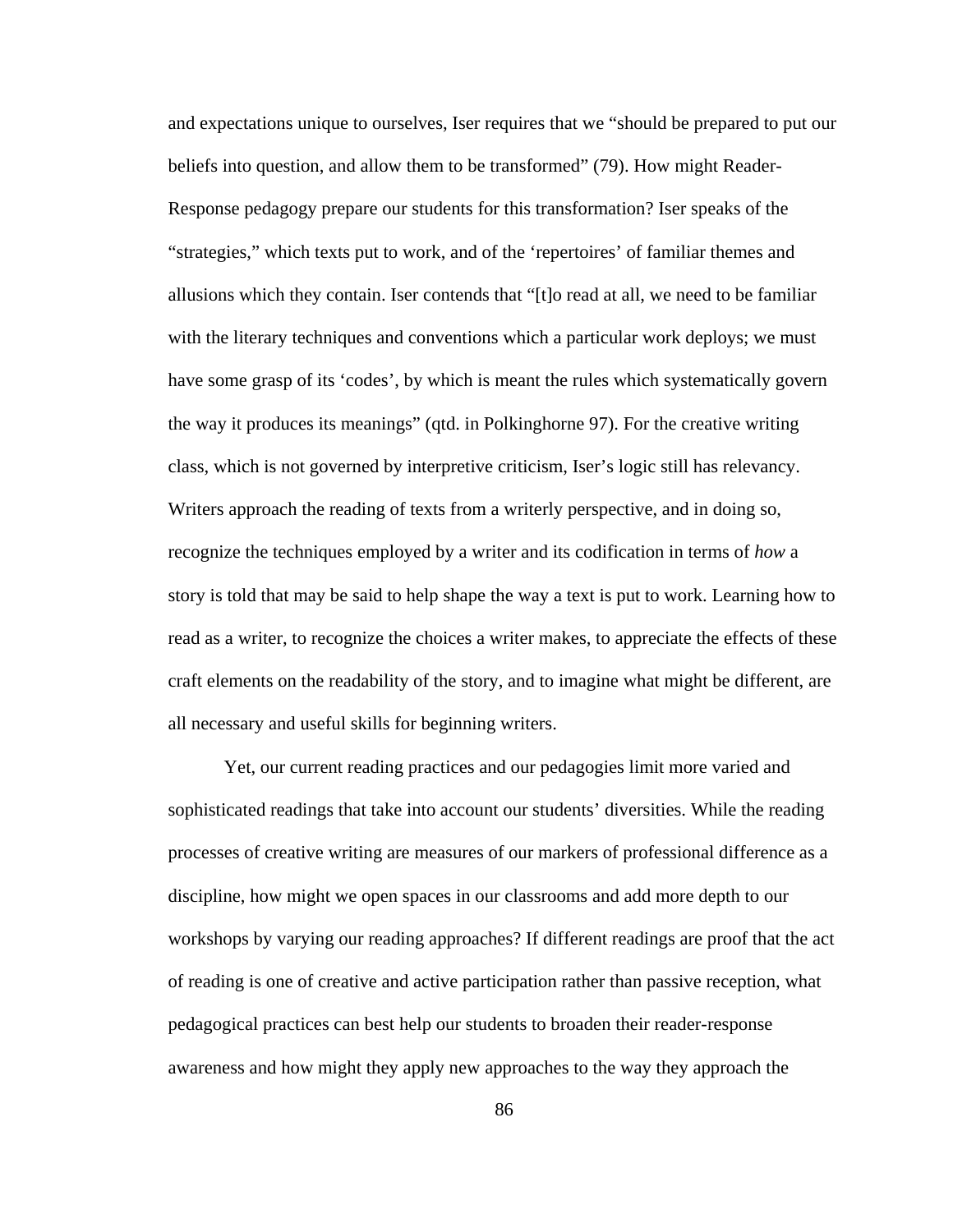writing process? In addition, since creative writing scholarship is still emerging in the field of audience awareness, how might we integrate composition and literary studies theory into our pedagogical practice? To extend this further, how might we learn from these theoretical applications, refine them for our practices, integrate them with our theories of writerly reading, and form new reading theories—new course development? This dialogue begins to explore some of these questions by pointing to those practices in place.

# ¾ *Teaching Reader-Response Awareness*

 $\overline{a}$ 

Students in introductory creative writing classes have limited to no experience reading as a writer. In fact, the data collected by Colin Irvine, a composition teacher who questions why it is that despite strong pedagogical practices, students remain as poor readers, suggests that perhaps there are underlying physiological and cognitive reasons for our students' reading performance. Our beginning writing students demonstrate some cognitive dysfunction when they cannot follow teachers' instructions to read their peers' work holistically. Despite these instructions, students still tend to comment on more surface issues; they become as Irvine says, "error hunters."<sup>9</sup> Irvine reports the findings of a technologic study of student eye movements conducted by Eric J. Paulson, Jonathan Alexander, and Sonya Armstrong, authors of "Peer Review Re-Viewed: Investigating the Juxtaposition of Composition Students' Eye Movements and Peer Review Processes."

<sup>9</sup> Colin Irvine is a contributor to my edited collection: *The Writing Workshop Model: Is It Still Working?* Ed. Dianne Donnelly. Clevedon: Multilingual Matters Ltd., 2010c. His comment here is from his essay "What's Going on in the Workshop Model Now That Suggests it's Not Working?"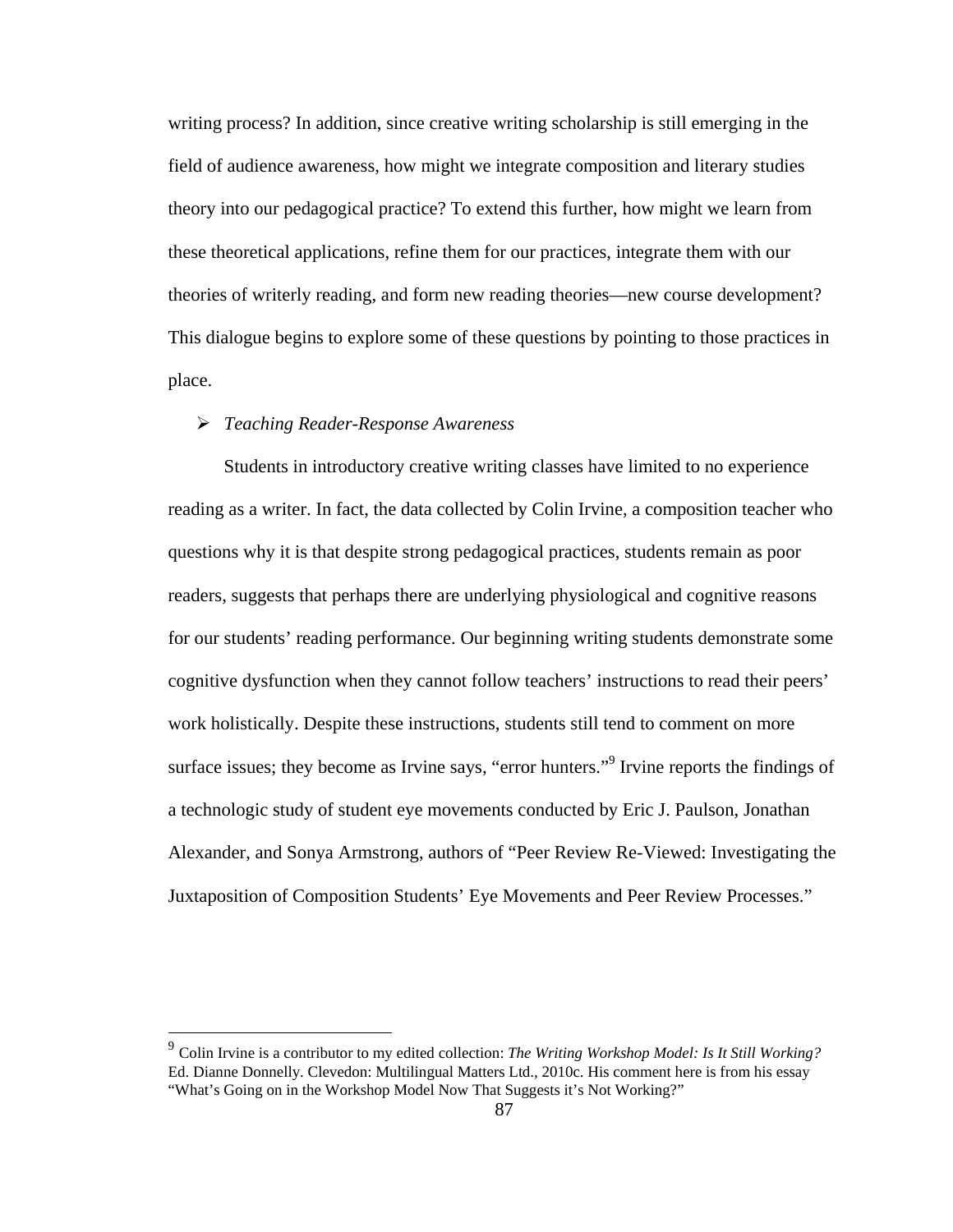This inquiry and analysis demonstrates that "participants looked at the errors in the essay far more often, and for far longer, than any other word in the essay" (qtd. in Irvine).<sup>10</sup>

To add to this information, Irvine discovers from post-process theorists Thomas Kent and Donald Davidson that writing (in addition to other communication transactions) is "largely paralogic in nature rather than systematic." This study affirms the cognitive reports by Fish and Iser that our students approach the text with prior theories of what it might mean, and as such, "reading involves a series of learned, sophisticated and highly contextual hermeneutic guesses" (Irvine) $11$ . What complicates this process, and this brings me to the point I want to make here, is that not only do our students' basic reading skills result from a long history of linear reading practices, but they bring to their reading methods certain assumptions, which for the most part, exist without their conscious awareness. With this is mind, teachers can construct alternative pedagogies that consider and then challenge their students' pre-existing reading skills to help students become more diversified and developed readers.

 One such challenge to our students reading practices is to begin by exposing the assumptions, beliefs, and expectations that students bring to their readings. For instance, Larry Anderson begins by addressing two important assumptions to a rhetorical approach to literature. He discusses these assumptions with his students when he introduces Reader-Response theory to his introductory literature class and as a way of setting the stage for a new way of reading. The first assumption is that "there is no such thing as a context-free discourse" (144). Anderson tells his students, "rhetoric has always viewed discourse as a social phenomenon; and literature can certainly be seen as such" (144). His

 $10$  ibid

1

 $11$  ibid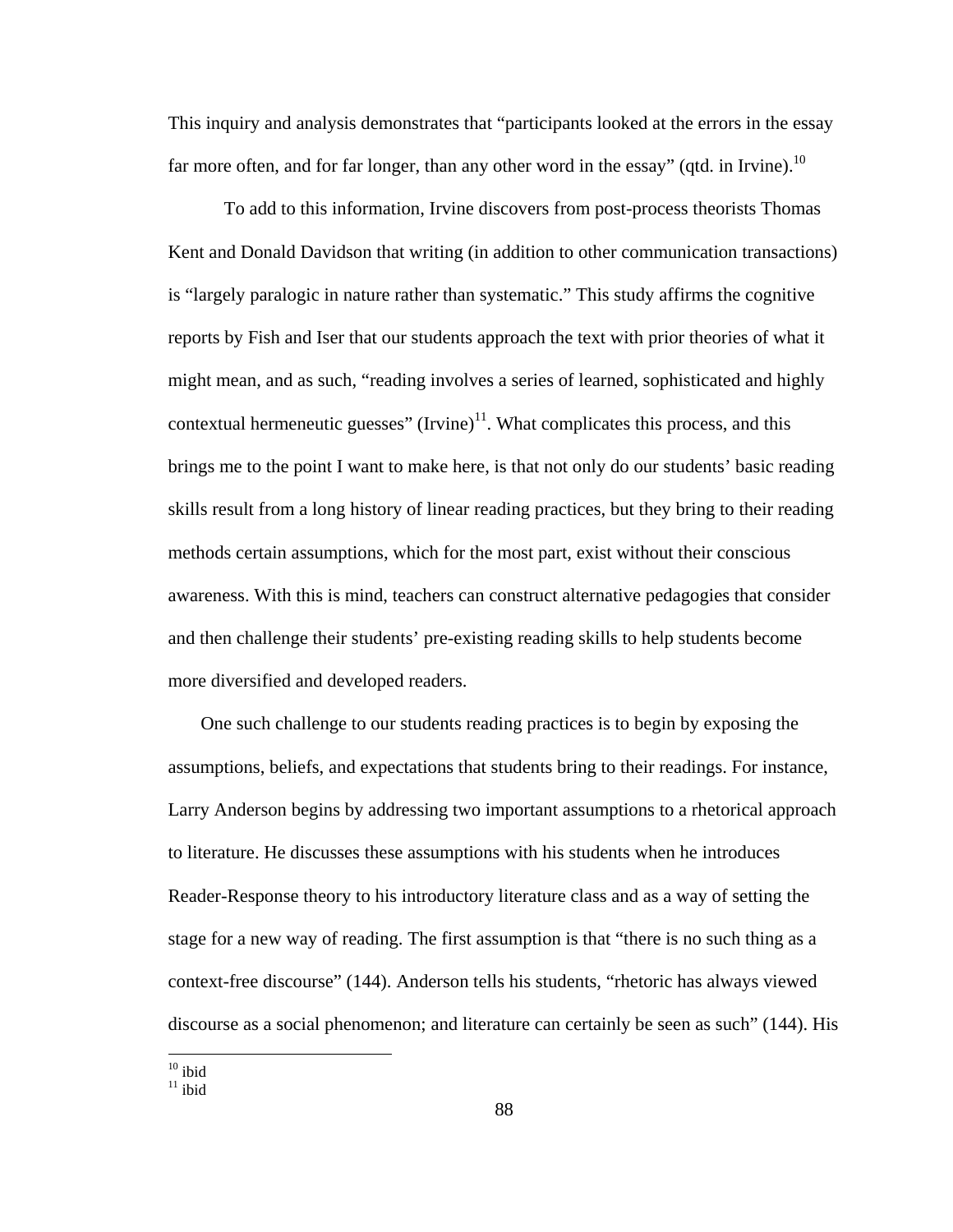pedagogy follows a basic rhetorical principle: "To understand discourse one must understand its context," and this presents "A variety of forces . . . always present: historical, sociopolitical, cultural, and situational" (144). His second assumption suggests that there is "no such thing as random discourse," as "[r]hetoric takes all language to be purposive" (144). He uses the traditional communication triangle to outline the transaction of writer, reader, and language.

 Although Anderson's pedagogy presents to an introductory literature class, it can very easily be adapted to a creative writing classroom to gain the same results. He distributes a short story to the class (he prefers Washington Irving's "The Stout Gentleman") and requests that students read the story and write a reaction to it. He requires only two steps for this assignment: students are to interpret the assignment in writing and explain how certain craft elements (plot, characterization, setting, and such) contribute to their reaction. Anderson shares the student responses with the class to demonstrate what kinds of assumptions, expectations, and biases they bring to their readings. It is from this platform that he advances the discussion so that students might see the assumptions underlying the surface of their responses. He asks his students "whether it is possible that the 'point' of the story is to *have an effect*. Could we not say this about all stories: do not all texts have effects on their readers?" (143). Here is where Anderson comes close to merging what goes on in the creative writing class and what is possible with Reader-Response theory.

Anderson comes close—but there is a difference. Once the architecture of a story or poem is discussed (characterization, conflict, point of view, setting), creative writers do not wonder if the point of the story is to have an effect; rather, because we are reading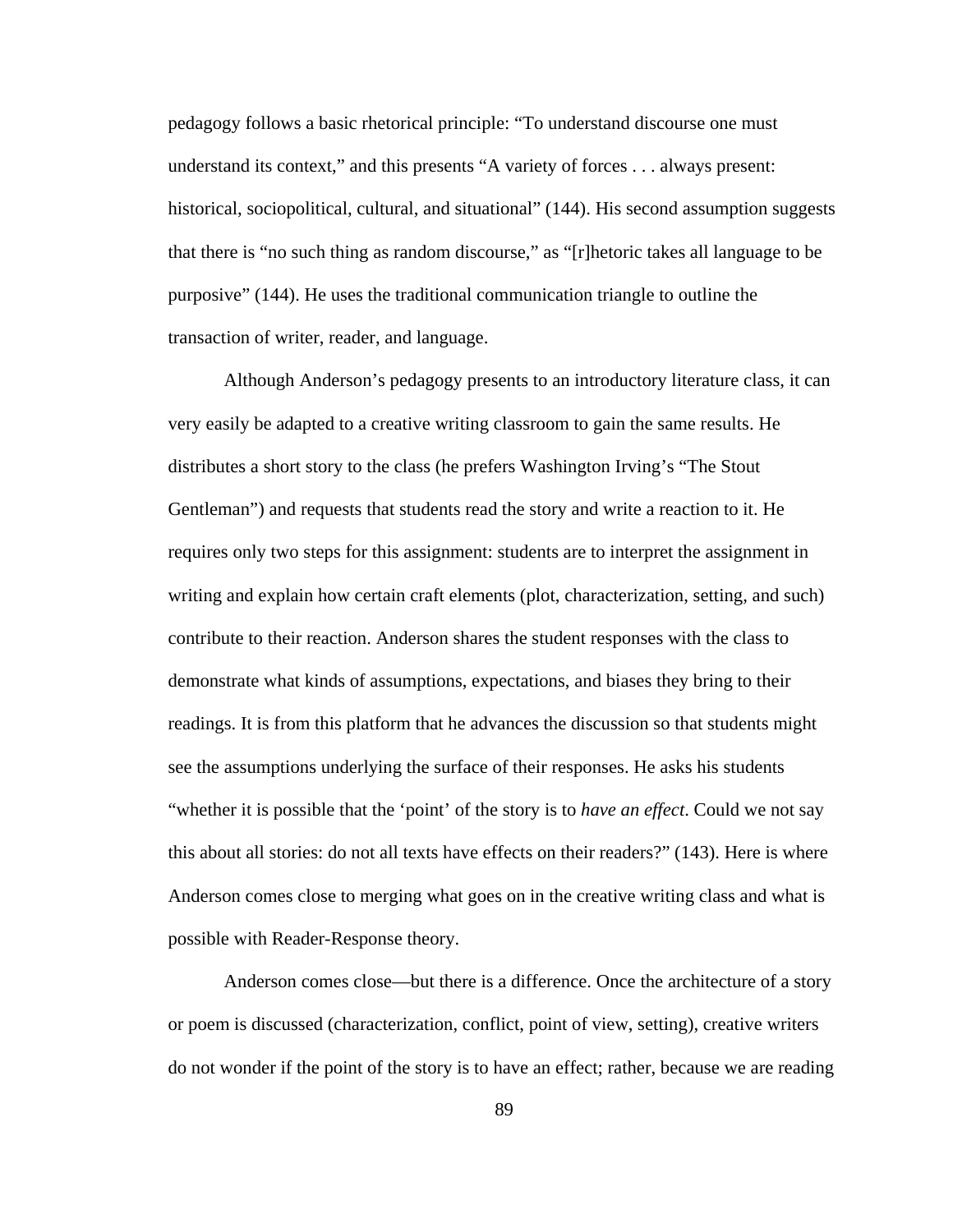as writers, we consider the writers' choices and how these choices have an effect on our reading. The effect might be related to suspense, credibility, character motivation, complications in plot, increasing stakes, and/or shifts in tone or direction to name a few. At this point, students might engage in questions of "What if?" in their attempt to imagine how a story might be different or can be different at any point. What is missing from this creative writing discussion, that Anderson's pedagogy supplies, is a readerresponse perspective. Such a reading strategy might intensify students' engagement and open spaces for dialogue that links, layers, conflicts, interacts—or any combination of the above—the reading of a story as a writer and the implications of assumptions and biases that students bring to each text that they read. Additionally, there are opportunities to broaden the possibilities for a story construct when we consider the differing and often conflicting reader responses. Anderson's excellent pedagogy can be relevantly applied to the reading studies of creative writing.

#### ¾ *Teaching Reader-Response Strategies*

Making creative writing students more aware of reading response is a critical first step in introducing alternative reading practices. Patrick Bizzaro's book *Responding to Student Poems* provides, in addition to useful information on the theories of literary study and the roles of teacher and students, a representation of his reading, commenting, and evaluating of students' poems through several applications. Under the heading of "What Teachers Should Know," Bizzaro addresses the need to "view revision less as the application of certain rules and procedures to a nearly finished text and more as an effort to unfold meaning in a manner that somehow makes possible a similar unfolding for the reader" (*Responding* 68). Feedback shifts from the normative New Critical evaluation of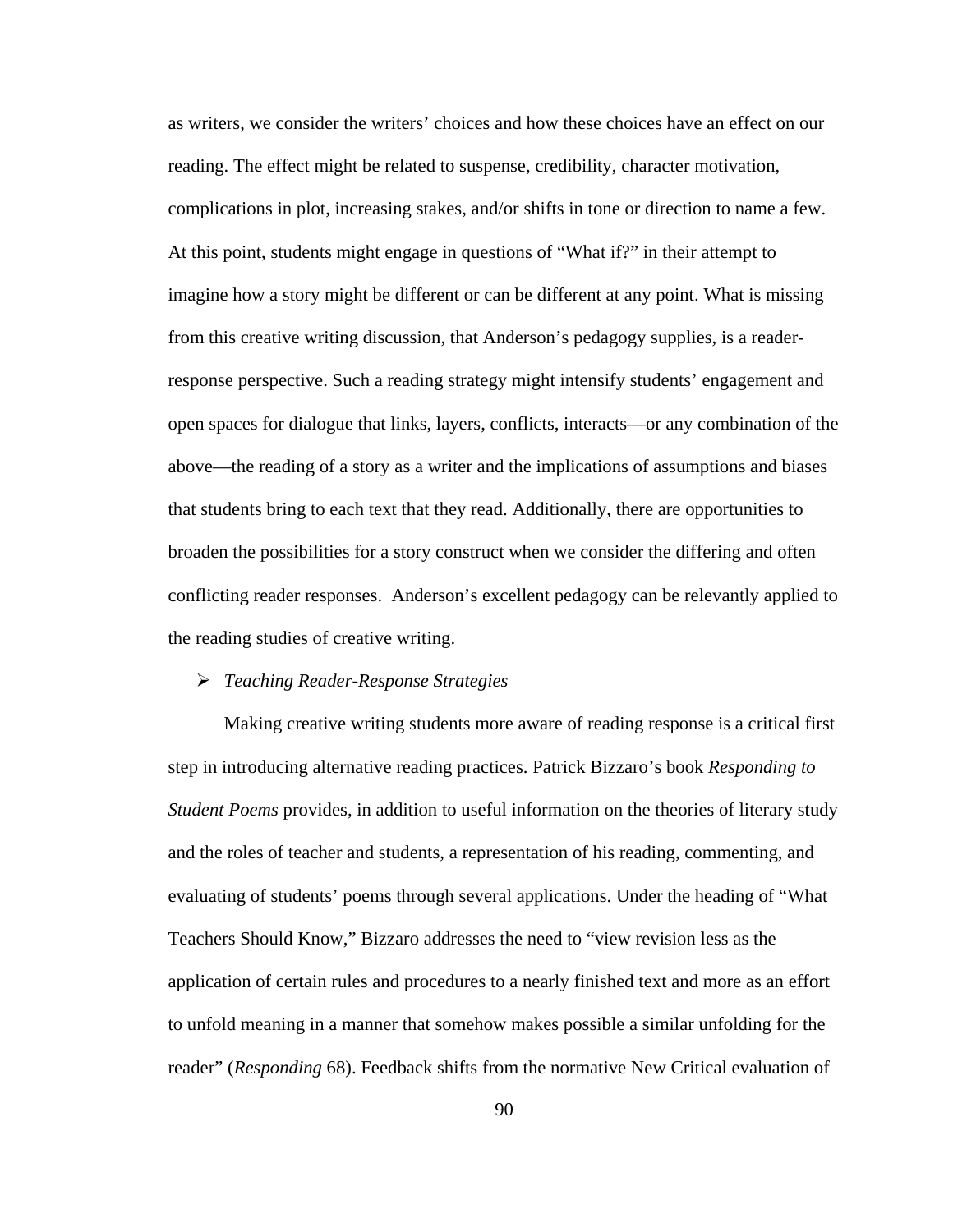the text to one which "must thus be nonjudgmental and provide the writer with clues as to how the text might better create the envisioned audience" (Bizzaro *Responding* 68). While the teacher privileges the reader in a Reader-Response classroom, "Interaction and shared authority are at the center of any method of evaluation and reading founded upon reader-response theories" (Bizzaro *Respondin*g 69). Students approach revision differently than they would when the meaning and expression is privileged in the text.

Bizzaro discovers that his students' revisions were more inclined to "the evolving relationship between the writer and reader as they determine what the text will be" than the text itself (*Responding* 69). He applies Reader-Response criticism to three student poems by emphasizing the reading and not the text as he makes parallel texts, which reflects his reader reactions alongside student poems. Bizzaro admits to the concerted effort in staying true to this method (not reverting back to traditional readings, assessing for audience, generating questions to the author as to how passages might be read). What he discovers in his reading practice, among other findings, is that though he has used a questioning rather than a directive approach, it is difficult to limit himself. On the premise that readers evoke or invoke a particular audience in their writing (per composition theories that propose the author creates a reader as well as a text: Iser 1974, Ong 1975, and Ede and Lunsford 1988), he advises the writer as to how well the audience has been invoked. As such, he performs "as a writerly reader in reconstructing the text" (*Responding* 71).

What is equally appreciated in this pedagogical model are Bizzaro's honest comments as he struggles with false starts, shifts in authority, and questions of teaching effectiveness. In the end, he comes to appreciate the shared power and the legitimacy of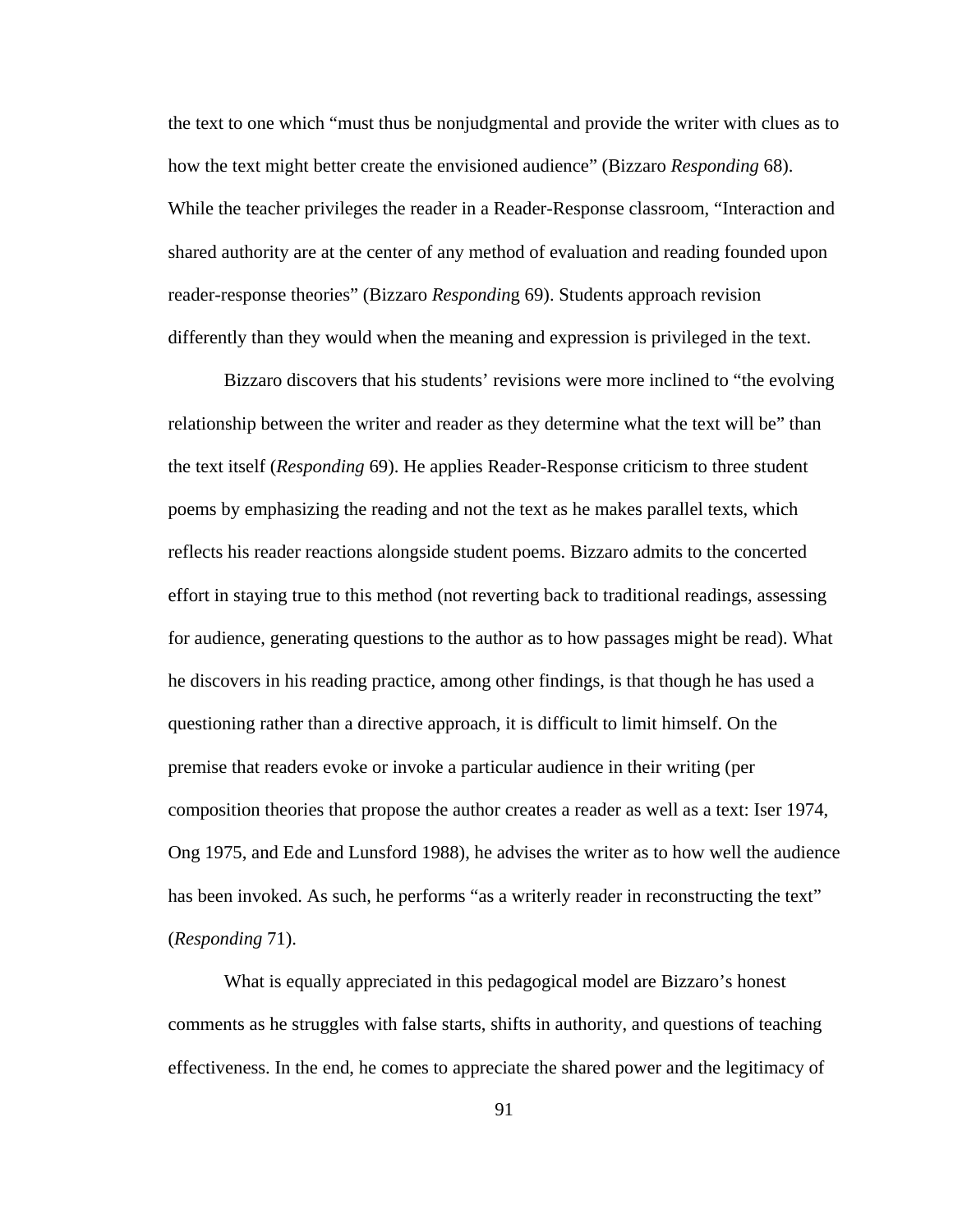the reader response. Revisions tended to be more extensive and Bizzaro reports that this reading allowed him to provide the author with more commentary. This Reader-Response model gives teachers the courage to make changes to the creative writing classroom so as to try new pedagogical practices.

Finally, while Bizzaro stays true to a Reader-Response model as a single approach effort, there is benefit, I believe, to having students read variable approaches to reading (Feminist, New Criticism, Deconstruction and others) to best appreciate reading strategies as well as to decenter other less useful strategies. A course that teaches the reading and writing of these strategies would be productive for creative writing students.

#### *Social Relations: Through a Lacanian Lens*

When meaning lies with the reader in the communication transaction, the students' Symbolic order comes into play. If we follow the assumptions of the Reader-Response theory then we see the reader as the one who projects her self-understanding, her culturally determined assumptions when she interacts with the text. She shapes the text, and as Stanley Fish claims, the text functions as a mirror that provides the reader's reflection. The hermeneutical circle creates for the reader a circuitous route in which the reader seeks constituted representations of herself as much as that is possible. When a teacher's pedagogy privileges meaning in the reader she situates herself as a welcomed reader, one who shares authority with the writer and other model readers.

This pedagogical approach is likely the most symbiotic of the practices discussed for several reasons. First, if we follow Lacan's theory of transference, then the "divided self" which represents the student on one side of the mirror looks to the teacher as the one who *supposes to know*. The teacher represents, in Lacanian psychology, the other half of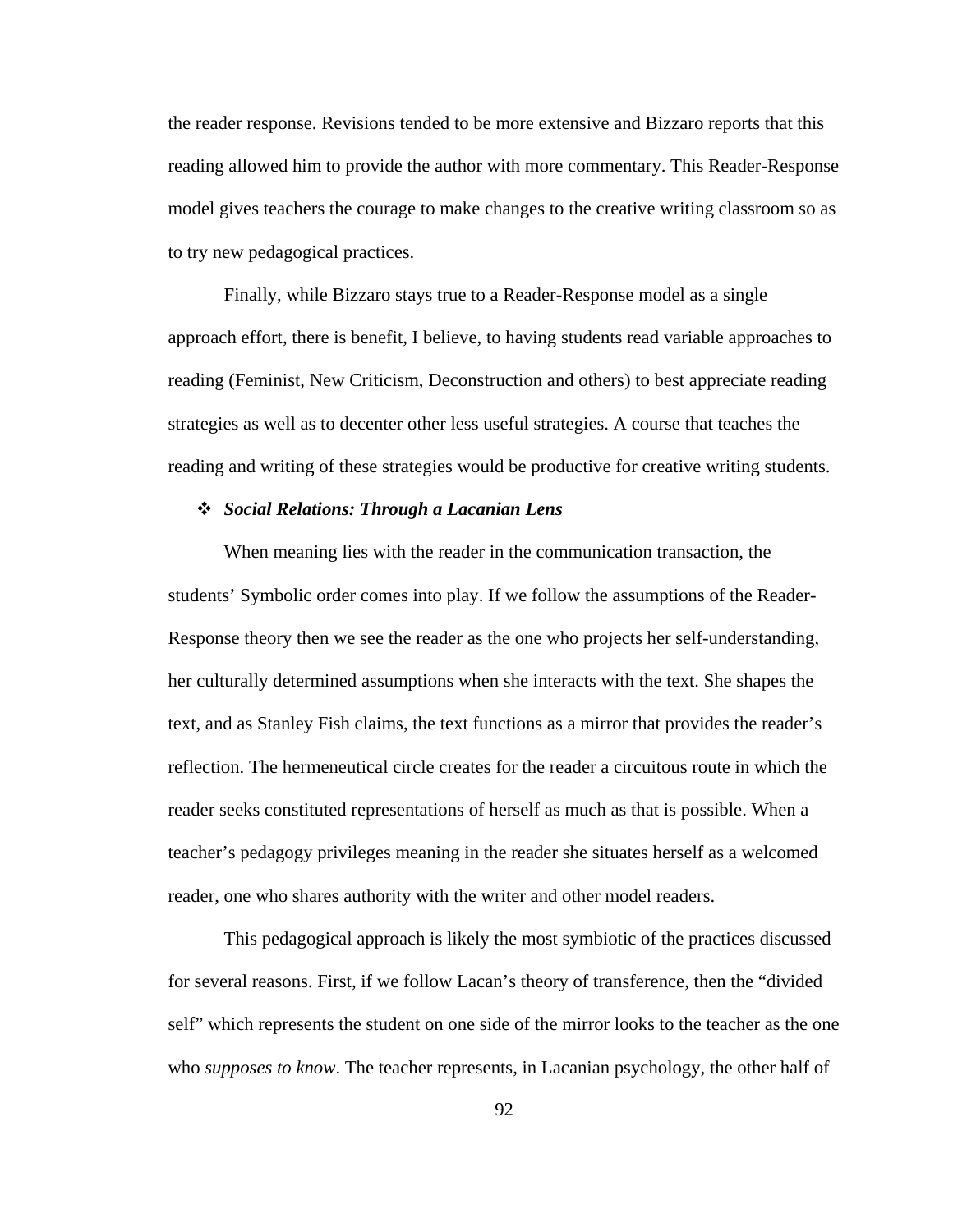the divided self—figuratively, a student's mirrored reflection. In order for there to be a positive transference which enables learning to take place, the student waits for the teacher to provide her with the answers as the student believes the teacher is "suppose[d] to know." The instructor, to best facilitate this positive transference, asks questions as a "model reader" might, also as a therapist might be inclined to do. As a result, the student does not get the quick answer she expects, and thus, must search for answers on her own. Her search brings her to answers and learning takes place. In the end, the student "trusts" the teacher, and transference is positive.

The important relationship then "is largely *within* the divided person, since it involves a relationship between her conscious self and her projection or current understanding of the knowledge and purpose of the knowing authority" (Brooke 681). To this end, transferring an image of the self onto the analyst, the "divided" person finds in the Symbolic Other (the *Subject Supposed to Know*); an external means to express his or her inner dialogue. Moreover, it might be conjectured that since Fish perceives the text as a mirror for the reader, that the text, in a sense, reflects the reader's image. I am not certain what Lacan would make of this arrangement, but it seems plausible that there would be implications of "divided self" and identity.

#### *Reader-Response Theory: Final Arguments*

 Jane Tompkins presents an interesting perspective which positions the Reader-Response theory as one that parallels the formalist reading of New Criticism in which the object of study is the text (201). She argues that "The essential similarity between New Criticism and reader-response criticism is obscured by the great issue that seems to divide them: whether meaning is to be located in the text or in the reader" (206). While both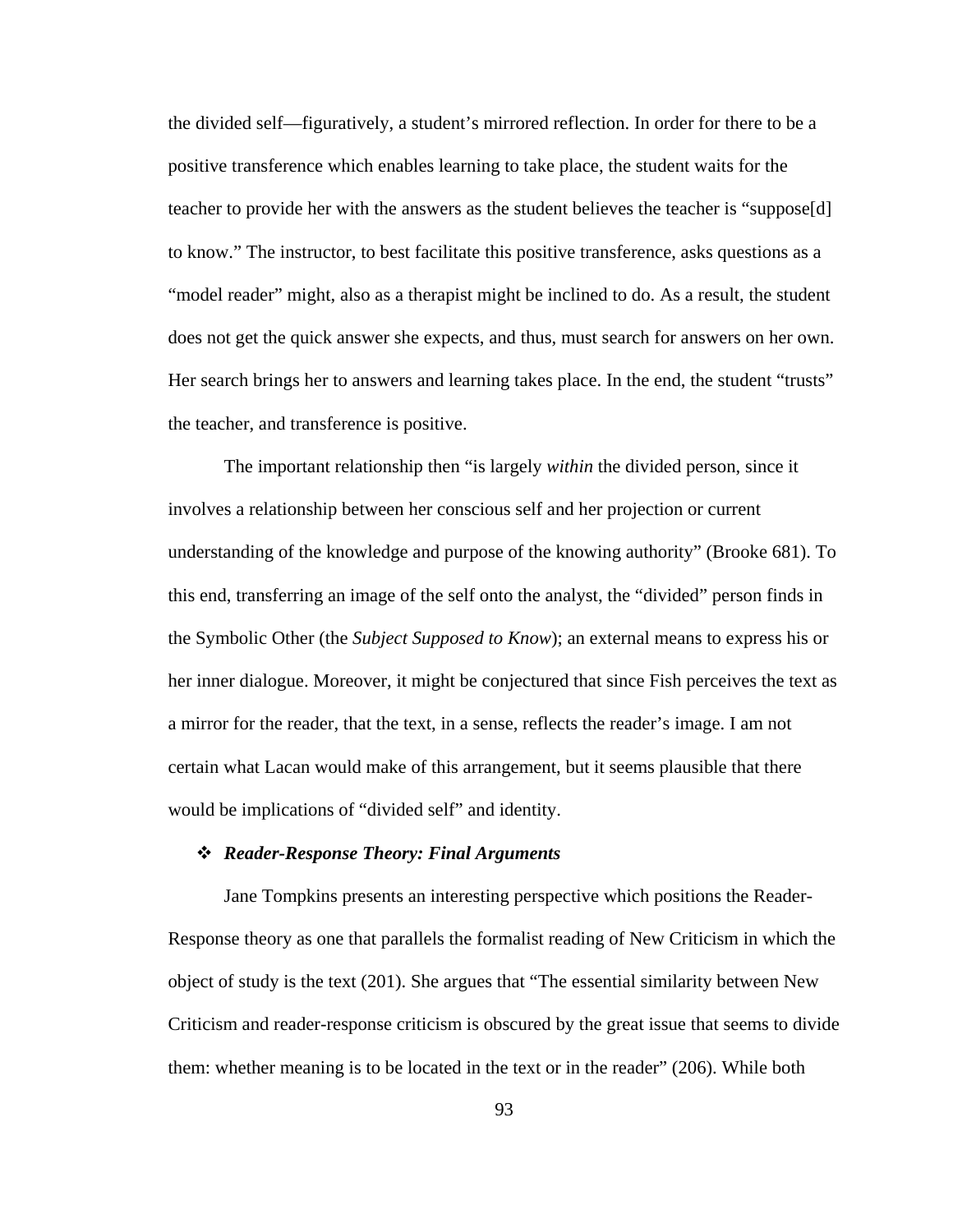critics locate meaning in different places, Thompson's argument rests on the impression (which she deems faulty) that "the specification of meaning is the aim of the critical act" (206). As such, meaning, as the aim of the critical act, "binds [Reader-Response theory and New Criticism] together in opposition to a long history of critical thought in which the specification of meaning is not a central concern" (206).

Her argument comes from a hierarchal assessment of what constitutes a justifiable aim in the critical act. More specifically, when the preferred study of literature is interpretive, literary studies' critics measure other approaches to the study of literature as having less value. In other words, determining where meaning lies (whether in New Criticism or Reader-Response theories) in the composing process is not as significant as the interpretive deconstruction of a text.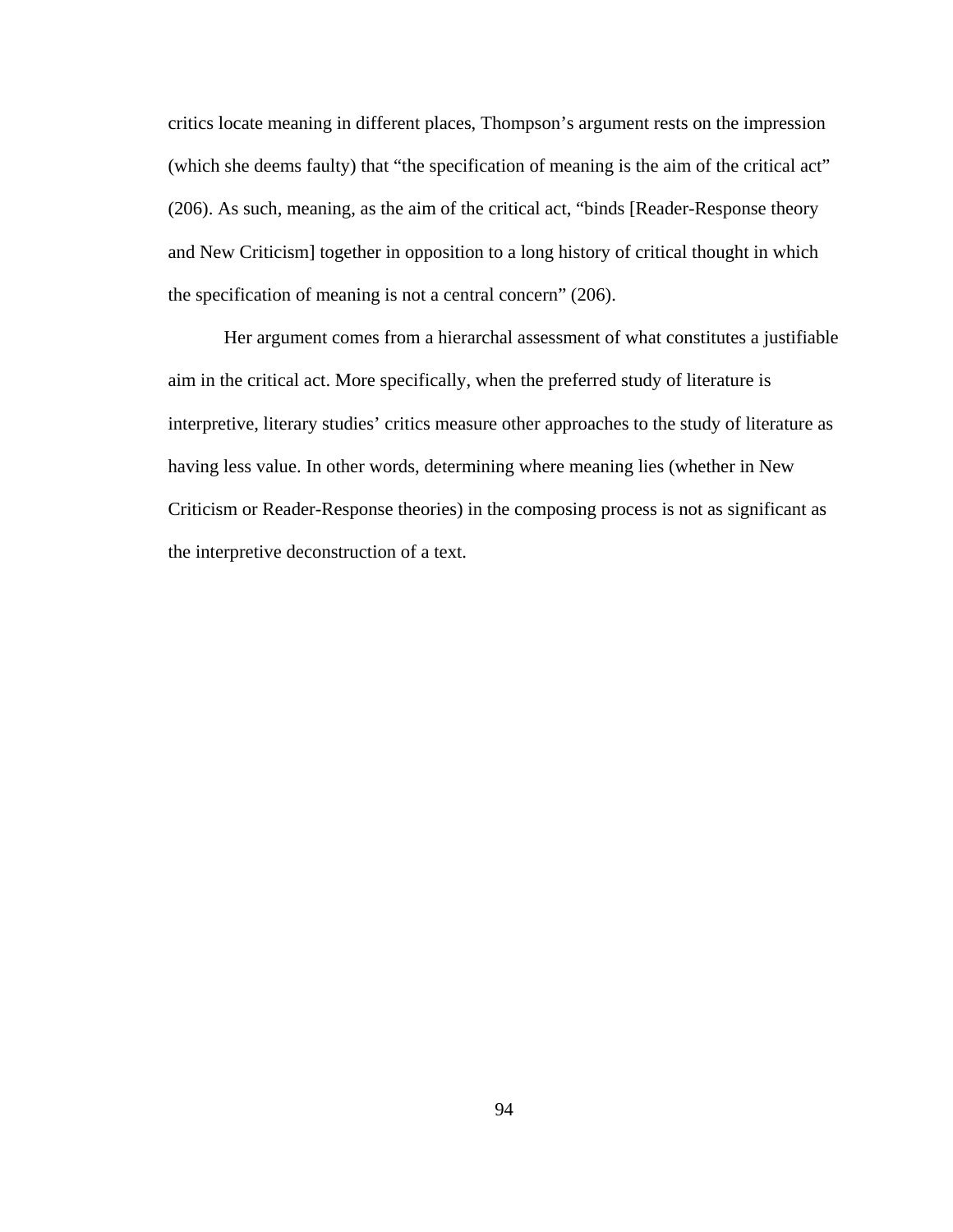# **SECTION TWO: THE WRITING WORKSHOP MODEL**

Those of us in creative writing must, *if* we are to move beyond questions of whether the workshop model works or does not work—or to ask instead more utilitarian questions such as the one Mary Ann Cain aptly interrogates: "What makes it possible for those in the academe to keep asking, '*Does it work?'* without any real challenge or inquiry to the question itself"12—come to better visualize what *else* is possible in this workshop space. Creative writers have answered the challenge generated by some (Ostrom, Ritter, Vanderslice, Bizzaro, Mayers) of whose interests are served by the replication of the workshop model.

Many agree, as Tim Mayers suggests, that as teachers we are implicated in this answer. Such reproduction can be found in:

- "creative writing's investment in the notion that writers are born and not made [which] makes the whole issue of pedagogy suspect from the onset;"
- the identity of authors as writers first, teachers second;

 $\overline{a}$ 

- the replication of the model by tradition—the "basically unrevised" model as taught by our mentors;
- our "lack of explicit attention to pedagogy . . . creative writers [who]consider themselves writers who teach, rather than teachers who write;" and

<sup>&</sup>lt;sup>12</sup> Mary Ann Cain is a contributor to my edited collection: *The Writing Workshop Model: Is It Still Working?* Ed. Dianne Donnelly. Clevedon: Multilingual Matters Ltd., 2010c. Her comment is from her essay "'A Space of Radical Openness': Re-Visioning the Creative Writing Workshop."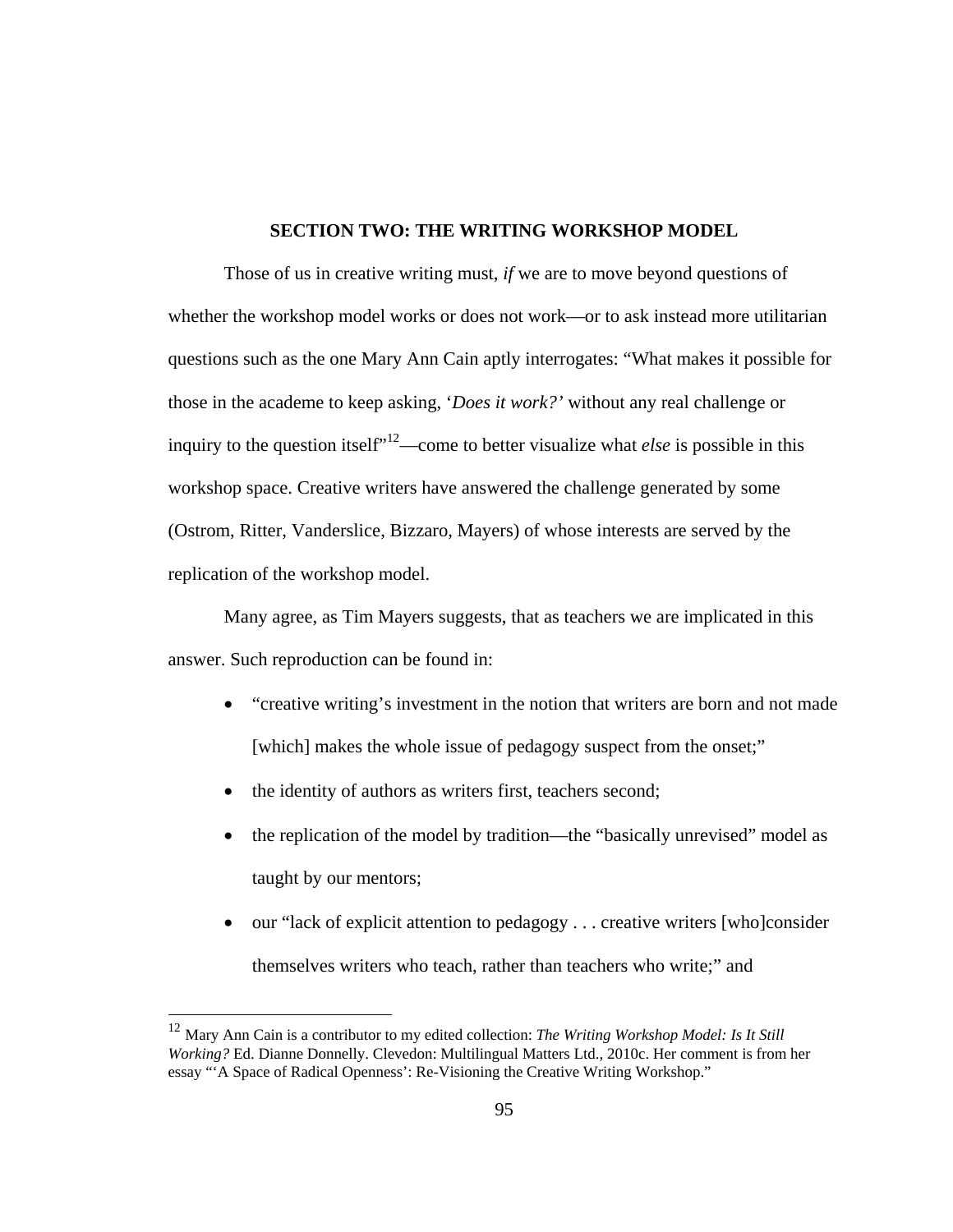• our embracing of the Associated Writing Program's (AWP) version of our identity ("Figuring the Future" 8-9).

Randall Albers (Columbia College Chicago)<sup>13</sup> validates a couple of these points when he proposes that "teachers must totally rethink the way they approach the teaching of writing." He addresses the time and effort this would take, and suggests "many, many writing teachers are content to do what they were themselves taught." He submits faculty "would rather spend that time writing their own work than taking on the extra reading, thinking, experimentation, and training that new models would take." Rationales for reproducing the workshop from program to program and laying claim to its workability often edify or rouse those in the field, usually without much constructive forward movement or change. Rather than idle over the question of why creative writing teachers continue to hold fast to the traditional workshop model or whether creative writing can be taught, we need to ask: What might be gained by flexing the elasticity of the workshop model? How might we add texture and rigor to its applaudable merits? In what ways can markers of professionalism in the workshop model set us apart in our scholarship from composition studies and literary studies?

My inquiry and research of the writing workshop along with my proposal for a more robust and intelligent model are part of an overarching goal to ascend *creative writing studies*. This study suggests that although the model remains dominant in the discipline's field of practice, there is little agreement as to what constitutes the workshop practice in creative writing classrooms across the nation. My research also reveals that

 $\overline{a}$ 

<sup>&</sup>lt;sup>13</sup> Included in my text are comments/quotes by creative writing teachers who responded to my survey on the workshop model. To best distinguish these responses from other cited scholarship, I have identified the feedback from surveyed creative writing teachers with in-text parentheses that note responders' names and universities.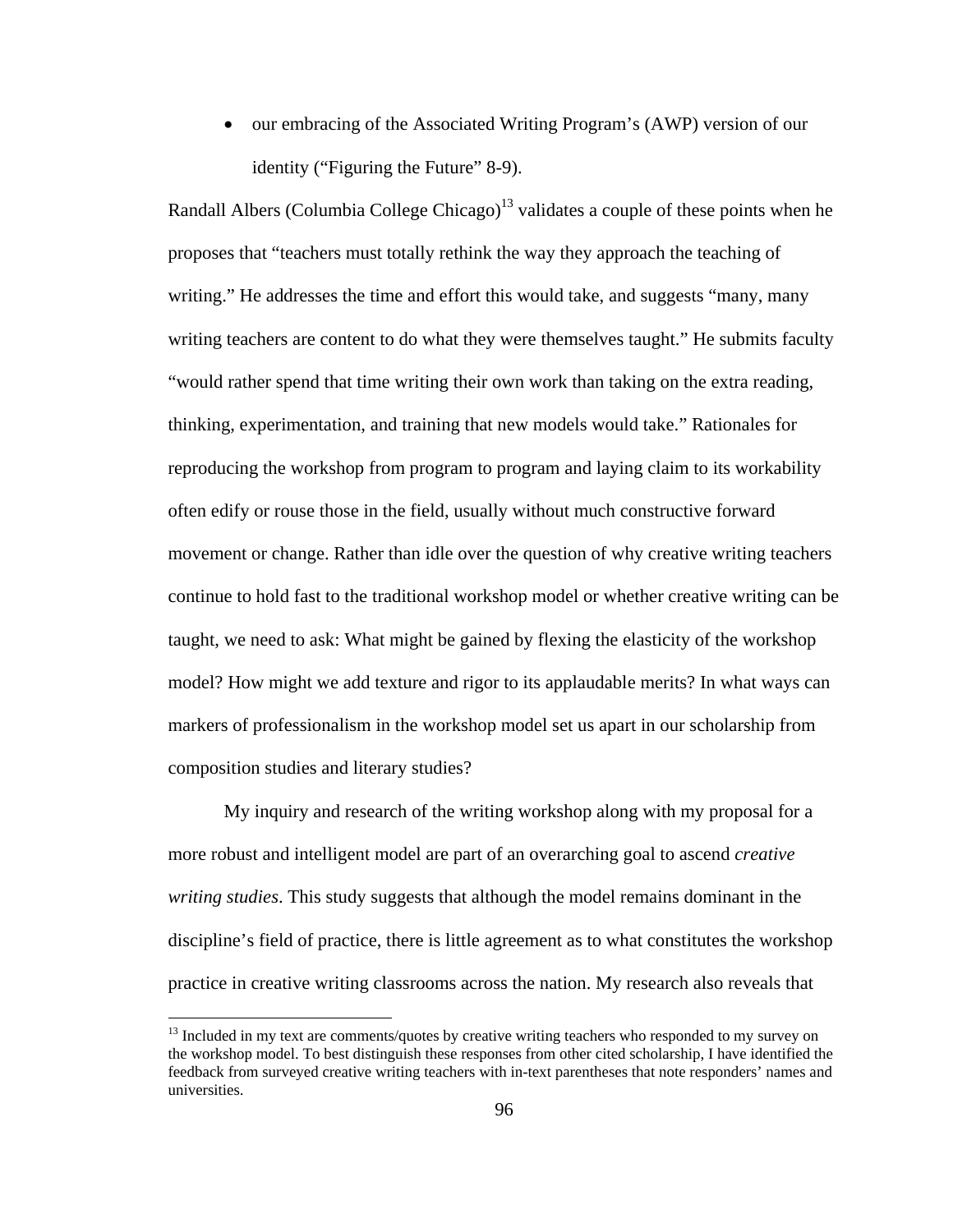more and more teachers are in fact exploring new spaces for the workshop model. I propose that there is significant interest in more radical openness and re-envisioning of the workshop model (to frame Mary Ann Cain's essay title) to warrant a call for further pedagogical inquiry. A study such as this one and those that follow would be helpful to the field of *creative writing studies*, the profession, and our creative writing students**.** 

## *A Workshop Survey*

While there exists some MFA and Ph.D. students who may turn a "tin ear" to peer responses after too many workshops taken at the undergraduate and graduate level and while the same students may tend to create stories and/or poems that are workshop-ready (too polished) or suited for workshop approval (too safe) or customized for a teacher's preference (too similar in style), the writing workshop model for the most part, especially at the undergraduate level as problematic as it may be, is still the heart of the creative writing program and the favorite part of the course.

My recent survey of undergraduate creative writing teachers at programs predominantly across the U.S., my own personal experience as a creative writing teacher, and much scholarship in creative writing pedagogy inform the basis of my analysis of the workshop. Of the survey, my driving questions prompted responses (to name a few) on the utility of the workshop, its effectiveness and value, and its best practices. Respondents considered student motivations, preparedness, and readiness for the workshop model. Creative writing teachers offered ways to keep the workshop fresh and alive or they lamented at such futileness. Still others shared exciting corollaries to the model in the classroom. One hundred and sixty-seven creative writing teachers replied to my inquiry (five more participated in an initial test collection) from a base of 174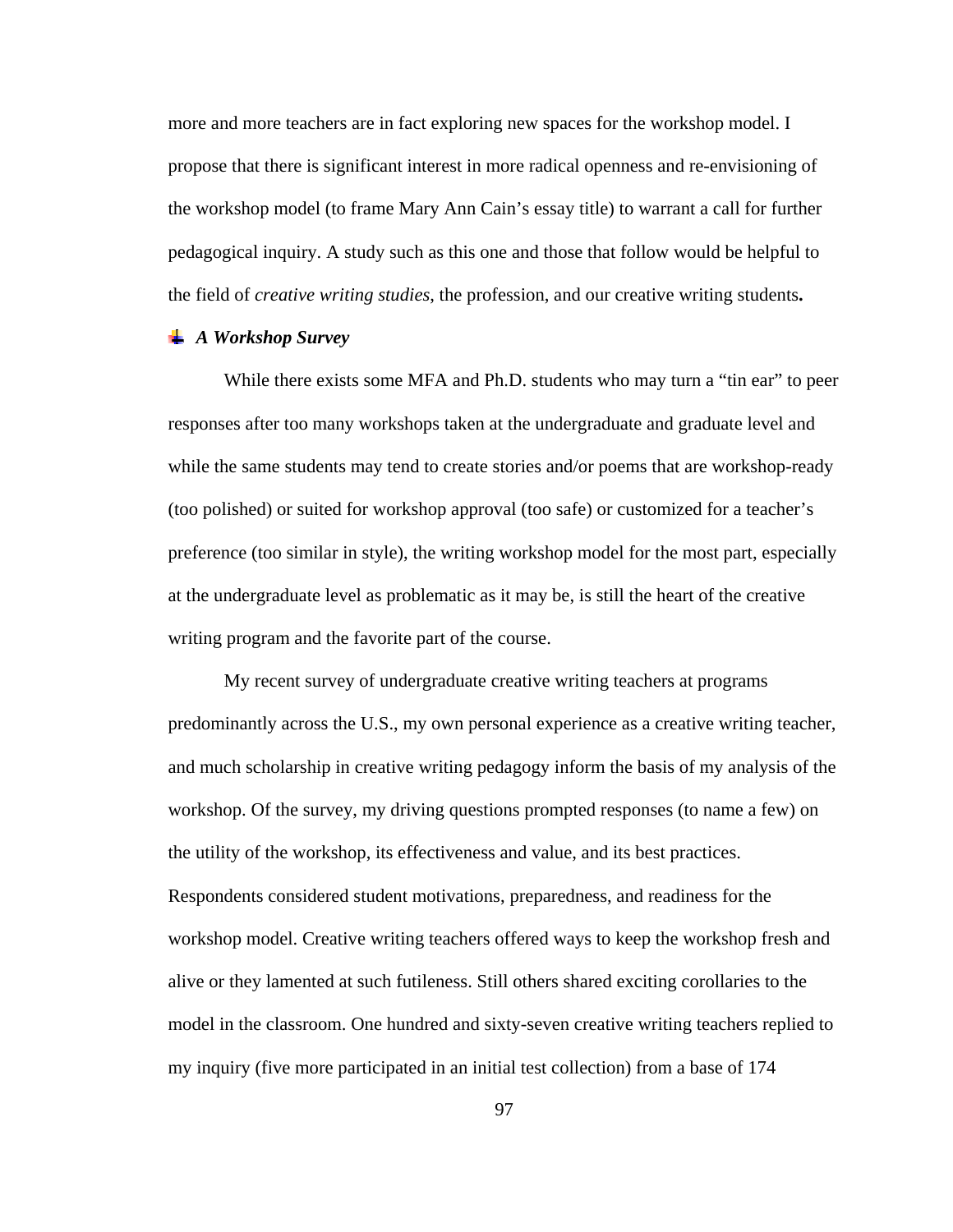undergraduate creative writing programs (identified for the most part from the Associated Writing Program's database). While teacher response could be anonymous, 105 did identify their comments, and *this* 62% represents a total of 70 colleges and universities.

According to the survey results, nearly 51% of the teachers use a model that is similar to the basic workshop (very *broadly* sketched here as a forum for sharing and commenting on stories and poems by teacher and student readers; with varying rules of operation, the most prominent being the silence of the author during the peer review process) while 39.2% practice a variation of the mode of instruction, and only 10% define their model to be markedly different than the traditional workshop. The model serves as the primary focus or a major component in 80% of creative writing classes. Students can take the workshop-based course as a creative writing requirement (84.9%), as an elective (86.1%), as a writing intensive requirement (35.5%), or for other reasons (enjoyment, outlet for self-expression, general education requirement, and such 32.5%), and in some cases, students can participate in a workshop course to satisfy more than one requirement at the same time. A majority of institutions (60%) do not require prerequisites or a writing sample/portfolio prior to course enrollment, and 24% of programs call for students to complete a previous semester or two of composition. For the most part, creative writing majors take fifteen or more workshop hours in the course of their study.

Overall, creative writing programs still rely on the tradition of the workshop; surveys by Edward Delaney, David Starkey and Wendy Bishop, and my own survey demonstrate this to be the case. It remains, as Delaney says, "the hub of the wheel." Nancy McCabe (University of Virginia) who has been teaching writing for the past twenty-three years claims what we all know to be true: "students always say on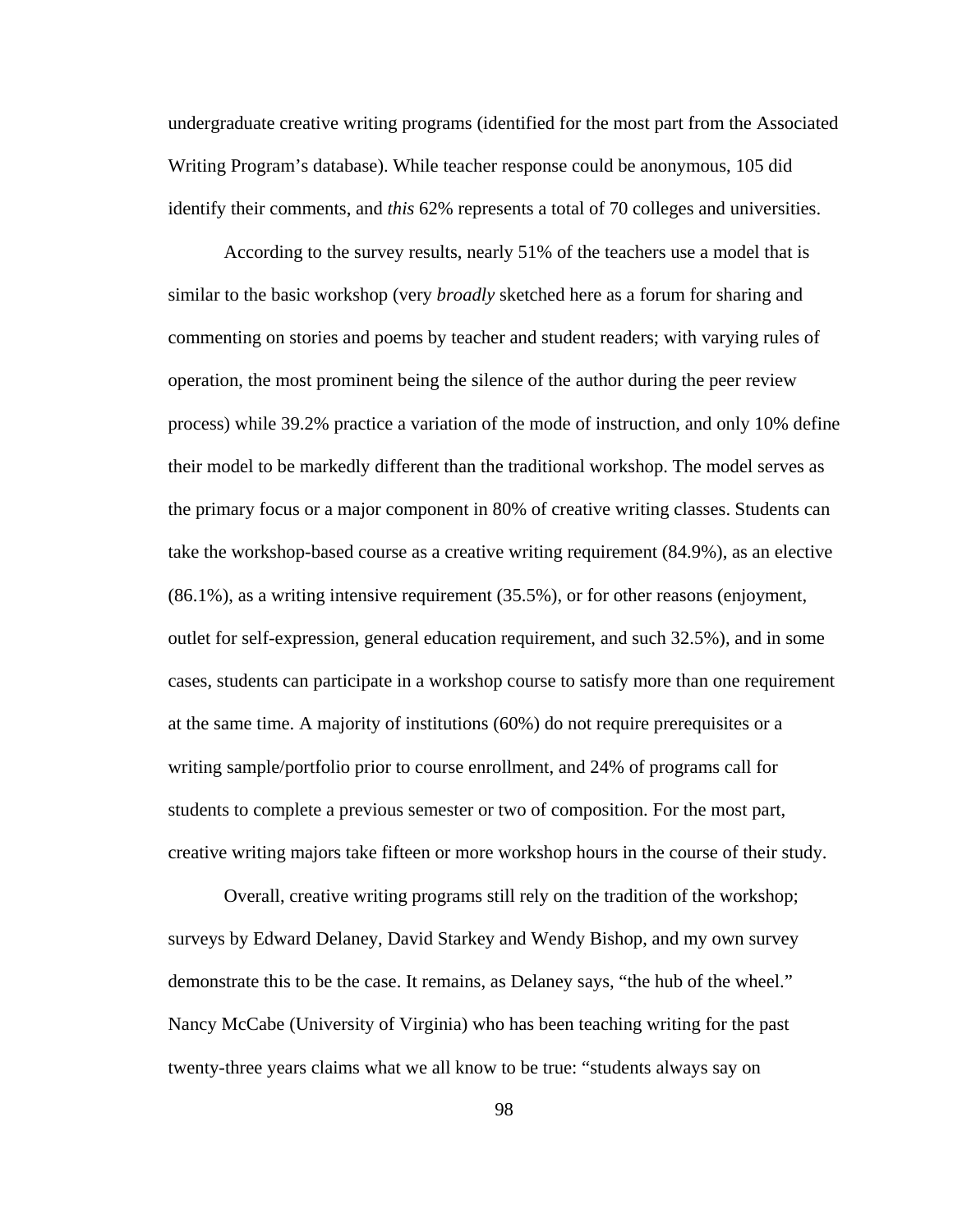evaluations that the workshop portion of the class was the most enjoyable part." Karl Elder (Lakeland College) concurs, that his class is "almost universally motivated" by the workshop encounter, and this observation has been my experience as well. Perhaps the basis for why the model retains its place at the center of the creative writing classroom is as Phillip Gross says, "a workshop is a very human situation."<sup>14</sup> Or maybe, when all the spark plugs are firing in sync (or synapses, as the case may be), there is nowhere else in academia where students can "find a rigorous program of study that is also directly personal for them" (Lisa Roney/University of Central Florida).

It might hold true that some of us will follow the logic of polemics put forward in Michelene Wandor's *The Author is Not Dead Merely Somewhere Else* (2008), Dana Gioia's *Atlantic Monthly* essay, "Can Poetry Matter? (1991), Donald Hall's "Poetry and Ambition" (1988) or its short story counterpart written by John Aldridge "The Assembly-Line Fiction" (1990), and John Barr's "American Poetry in the New Culture" published in *Poetry* 2006. In these argumentations, the workshop is either stripped of any rational or purposeful function or the type of writing generated from workshops reportedly has no readership outside the academia. The complaint is that creative writing programs have yet to produce another Mark Twain, Walt Whitman, or Emily Dickinson. What is more, we might find disheartening, the renouncements by those in the field such as poet and critic Allen Tate, who also ran the creative writing program at Princeton. Tate complains about the sameness of teaching modalities, the workshop implied in his argument, noting that "the academically certified Creative Writer goes out to teach Creative Writing, and

 $\overline{a}$ 

<sup>14</sup> Phillip Gross is a contributor to my edited collection: *The Writing Workshop Model: Is It Still Working?* Ed. Dianne Donnelly. Clevedon: Multilingual Matters Ltd., 2010c. His comments are from his essay "Small Worlds: What Works in Workshops If And When They Do."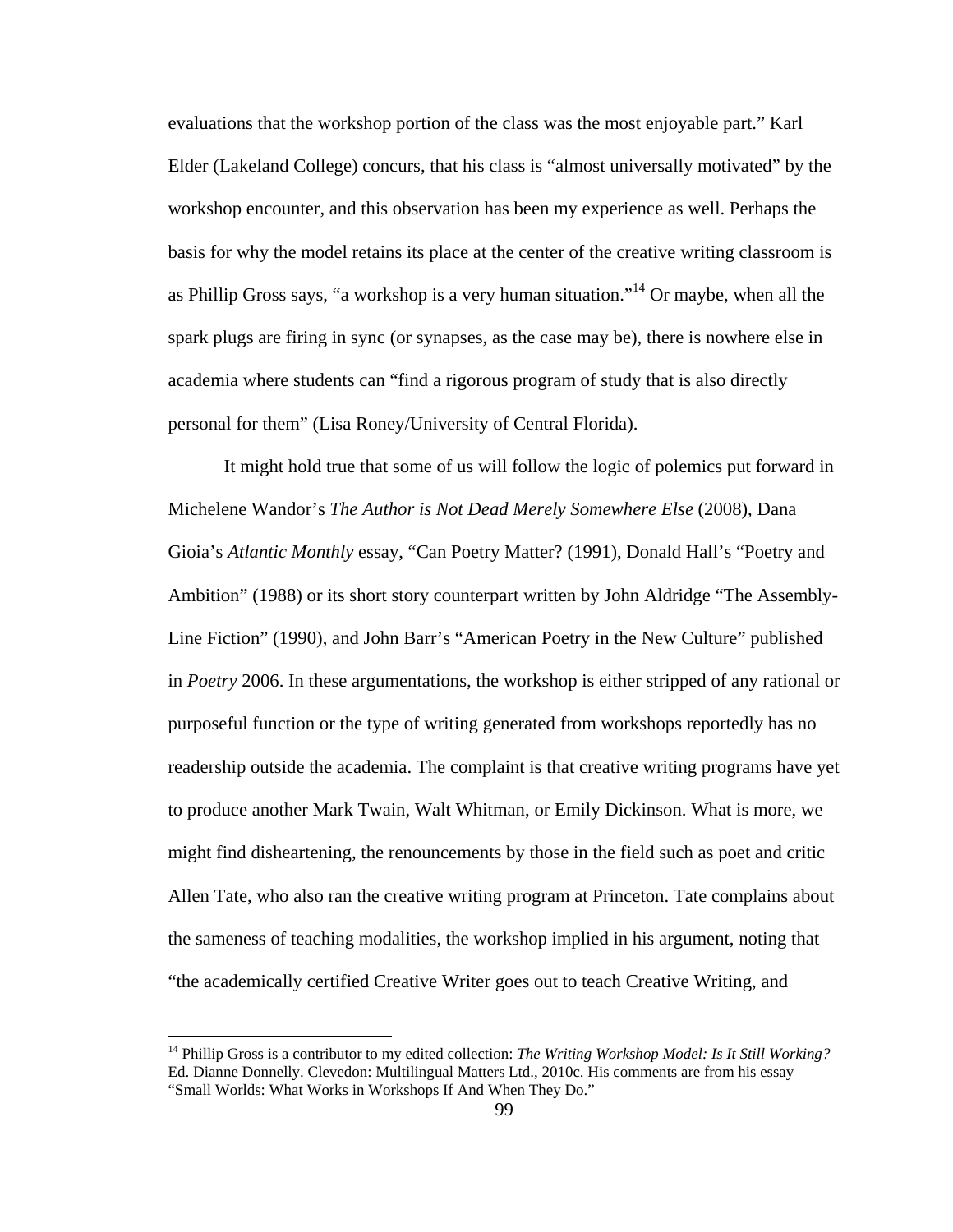produces other Creative Writers who are not writers, but who produce still other Creative Writers who are not writers" (181). Similarly, Kay Boyle, though a teacher for sixteen years at San Francisco State creative writing programs, suggests "All creative-writing programs ought to be abolished by law" (qtd. in Menand). Some may be familiar with R.V. Cassill's response at a Boston convention, ironically, on the fifteenth anniversary of the Associated Writers Program to disband the very organization he founded in 1967. In this address, Cassill derided the complacency of writers, the corruptness of the academic system, and the poisoning by departments and institutions. It was time for writers, he insisted, to get out of the university.

It is hard to dismiss, offhandedly, such cancellations of support by those with respectable histories as Cassill's. He is writer, critic, author of the popular textbook *Writing Fiction*, teacher at Brown University, and editor of *The Norton Anthology of Short Fiction*. Still, despite apologias that shake the workshop at its core, some of us may murmur from a position *sans* theory, *sans* standards, *sans* empirical data, "like Galileo at his inquisition," like Philip Gross of Glamorgan University: "*Eppur si Muove*. And yet it moves."

# *Defining the Workshop Model*

When one speaks of the pedagogy or the discipline of creative writing, the workshop is implied in the address. The model might be defined as "competent but uncompelling" (Myers *The Elephants Teach* 118) or as a place where we "teach craft and discourage self-indulgent junk" (Toni Graham, OK State). Philip Roth contends the workshop serves three objectives: "to give young writers an audience, a sense of community, and an acceptable social category—students" (qtd. in Grimes 4-5). Our goals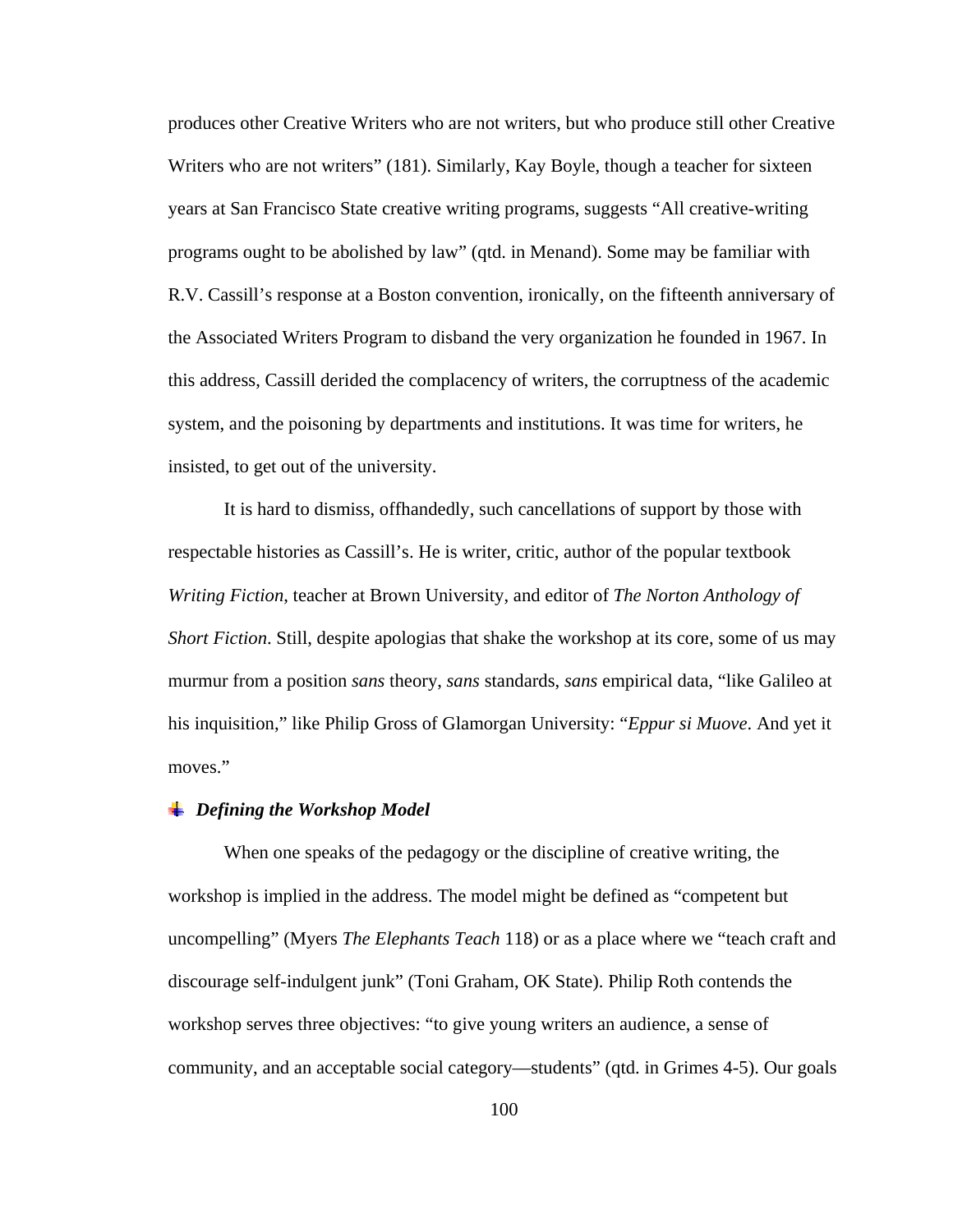for our undergraduates may be lofty as we wish to "enhance students' understanding of the meaning of art in their lives" (Karl Elder/Lakeland College) or far-reaching as we strive to create deeper, closer, more responsible and creative thinkers, readers, and writers" (Linda Russ Spaar, University of Virginia). Michelene Wandor likens what we do in the workshop model to the "academic practice of peer-reviewing (in journals and publishing)" (124). Peter Harris (Colby College) finds the space "a wonderful place where people's lives open up," where they "begin to own their own voices." The pedagogy introduces vocabulary necessary for the discussion of texts. It also foregrounds writing as process.

For most, the operation of the model often depends on course level and teacher design. I can report that some teachers approach the workshop with a heavy reading list such as the instructor whose workshop syllabus requires students to read ten books over the course of the semester or the one who assigns long, difficult novels. There are those who view the workshop as a course in craft, a study in how to read poetry, how to identify elements of fiction, how to appreciate the choices writers make, how to imagine ways in which these choices might have been different; how to, as Martin Cockroft of Waynesburg University suggests "reform student ideas about what *is* poetry, what is possible in the form, and how it can/ought to be written." In still other classes, the students' work is the center of the course; the workshop functions as the single pedagogy. Some teachers support the practice of free-writing, others prefer invention strategies such as exercises and writing prompts to generate story and poem seeds. For the instructors at Columbia Chicago College, the model differs from the traditional one in that theirs is a process-based story workshop, one that uses "classic, storytelling forms, along with skills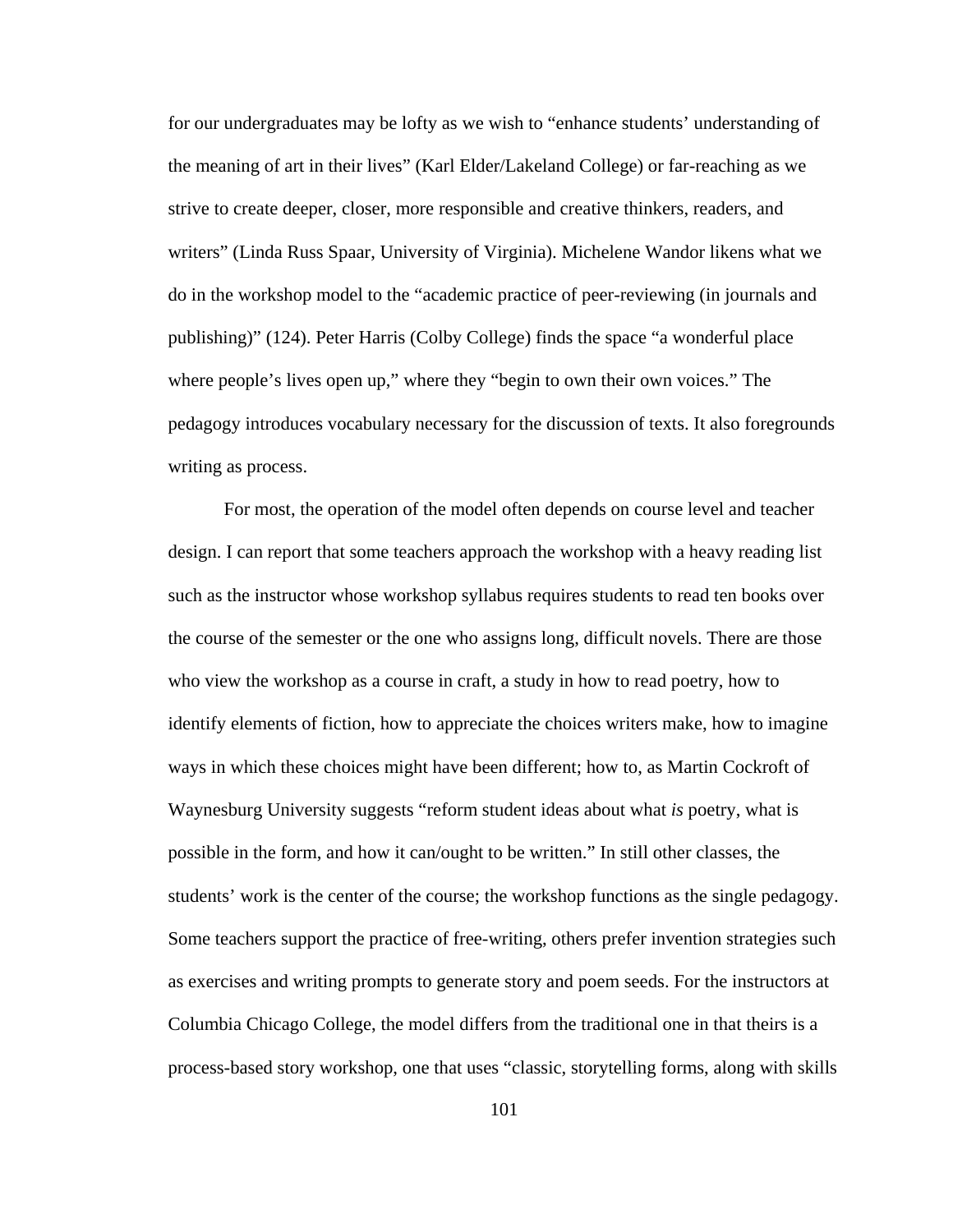of conceptualizing, abstracting, critical thinking, and imaginative problem-solving" to supplement basic skills (Randall Albers). Most would agree with Sue Roe who claims "Workshops are fundamental – launch pads rather than flights, rehearsal strategies rather than the exigencies of polished and finessed performance."<sup>15</sup> We might also agree with Maurice Guevara that its design can be "sin of all sins—unimaginative."

## *A Study of the Workshop Model*

 $\overline{a}$ 

Before undertaking a defense of the writing workshop it is important to outline a more global assertion on behalf of creative writing as an academic discipline. Briefly restated, in order for creative writing to advance as an academic discipline in its own right, it must undergo an inquiry into its field, much like composition studies did in the middle to late twentieth century. This field of inquiry, a factor critical to the development of *creative writing studies*, necessarily explores the pedagogical problems and paradoxes of the discipline. Such internal complexities are typically the impetus that sets a "programmatic revolution" (Mayers "One Simple Word") in motion, of which *creative writing studies* is situated in its early phase. Kelly Ritter and Stephanie Vanderslice remind us that "a field whose teaching practices and theories are relatively unexamined runs the risk of being dominated by an ever more unwieldy body of knowledge and practices, some of which have likely outgrown their usefulness or been misapplied" ("Introduction" xv).

The workshop, as the default model of pedagogy in creative writing classrooms, has been, Bizzaro says, our "model of instruction [for] over a hundred years" ("Research

<sup>&</sup>lt;sup>15</sup> Sue Roe is a contributor to my edited collection: *The Writing Workshop Model: Is It Still Working?* Ed. Dianne Donnelly. Clevedon: Multilingual Matters Ltd., 2010c. Her comments are from her essay "Introducing Masterclasses."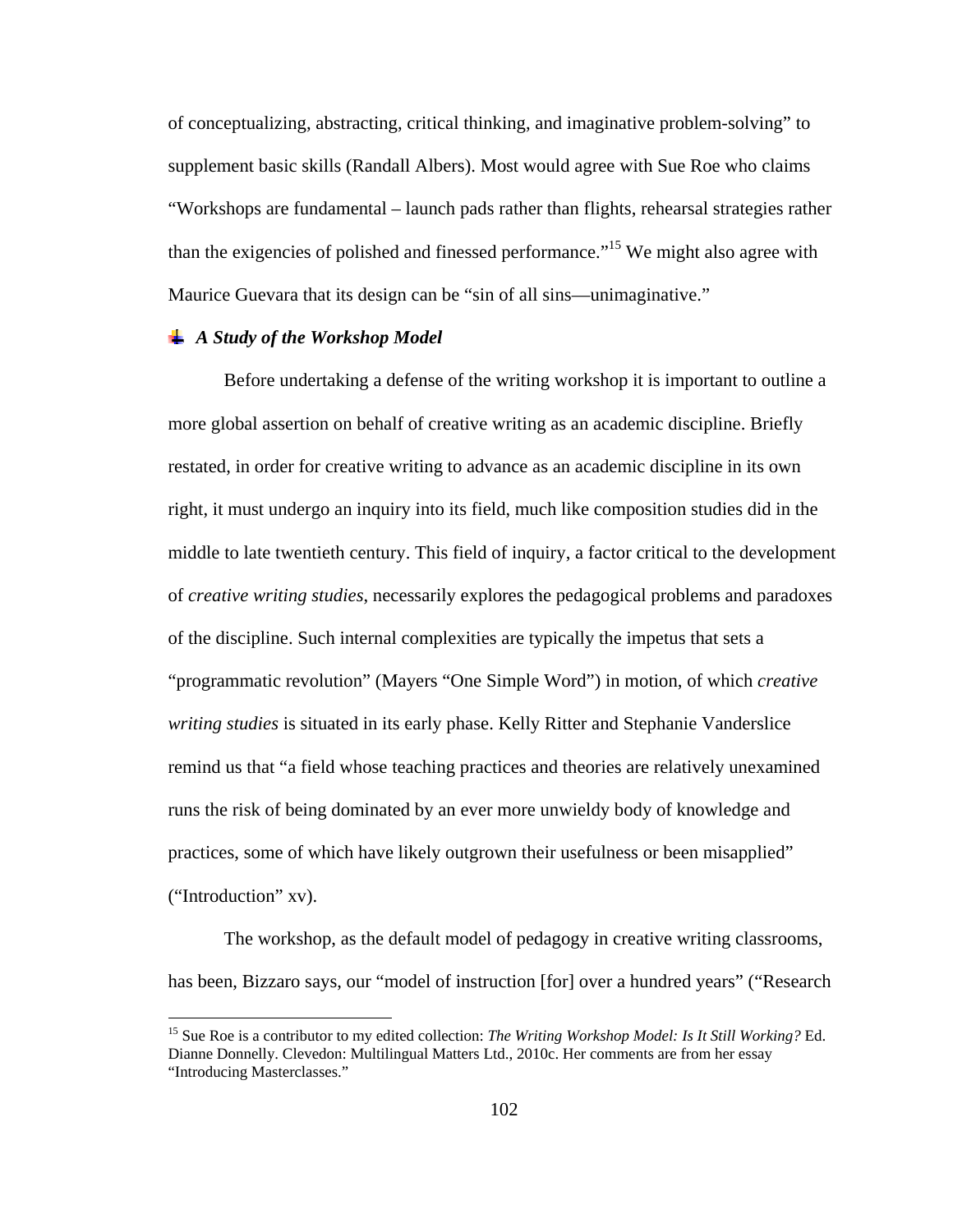and Reflections" 296), and as Peter Vandenberg infers, our practice "is ripe for annexation" ("Integrated" 7). Consider that AWP's 2008 *Guide to Writing Programs*  points to a significant rise in creative writing programs. The 79 undergraduate and graduate creative writing programs recorded in 1975 pales to the reported present figure of 822. Of this number, more than 300 are at the graduate level (37 award the Ph.D.), and thousands of students are enrolled nationally (Healey, Menand). Consider that every program, according to Virginia's Christopher Tilghman, "devotes 50 percent of its time to the workshop" (qtd. in Delaney). Given these staggering statistics, the workshop's universality, its application at all levels to vitally diverse populations, its differing teacher foci, and its reportedly mixed results, in the words of Ostrom, "all of us could probably benefit from taking a hard look at precisely how 'the workshop' functions in our classrooms" (xix-xx). Such an inquiry asks us to consider at a microcosmic level:

What are our guidelines, and what assumptions underlie them? How explicitly do we probe the criteria for assessing work-in-progress? What is our role in workshops and group work, and how productive has this role been? What other roles might we experiment with? What else should go on in a workshop besides the workshop? To what extent are we "playing the old tapes" of workshops we took? What do we know about group dynamics, and what should we know? Who gets silenced in our workshops and why? How often do we/should we revise our workshop methods? When are the conversations in our workshops most productive and why? What might be gained by dismantling the workshop model altogether and starting from scratch?" (Ostrom xix-xx)

103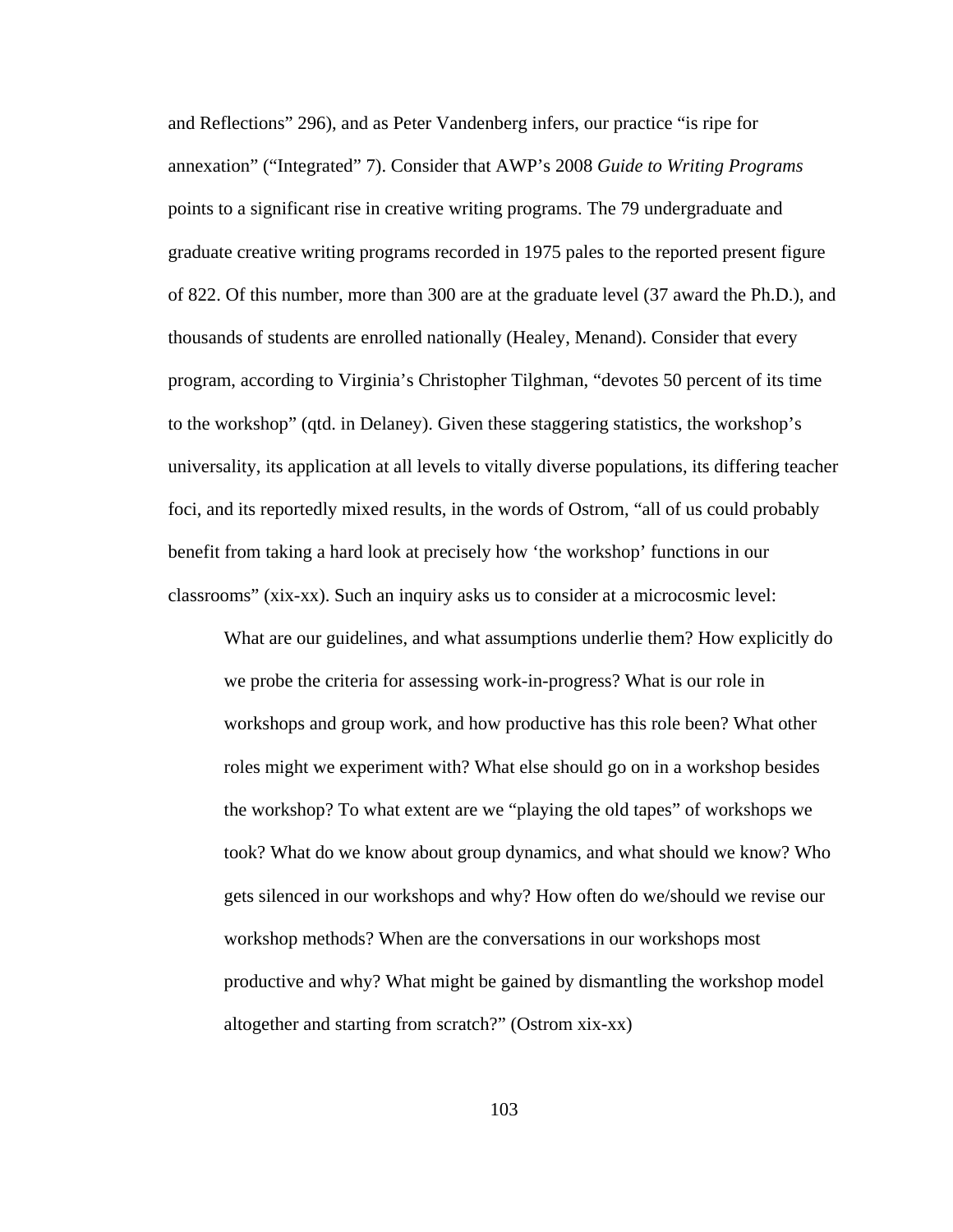On a more macrocosmic grade, if *creative writing studies* is to operate as a more distinct academic discipline, then scholarship at a curricular level should as Katherine Haake suggests "seek to move beyond our preoccupation with the writer or the text to the role of creative writing as an academic discipline inside a profession that includes, but is not limited to, the production and teaching of imaginative writing" (qtd. in Mayers "One Simple Word" 218). This begins with establishing "markers of professional difference" (Ritter "Professional Writers" 208) to include ways in which the field of creative writing is set apart in its scholarship from composition studies and literary studies. These are significant undertakings, and yet, as Bizzaro "envisions there may be a great many teachers of creative writing like himself" interested in discussing and debating pedagogy ("Should I Write this Essay? 287). I wish to join that discussion and debate by continuing the field's inquiry and offering not a dismantling of the workshop model or even a simple re-tooling (which would not address more systemic issues), but rather a more enlightened view of the model as an intelligent and robust pedagogy, one we might advance with our emergent field of *creative writing studies*.

 Dawson's question: "Is the pedagogical process merely guided by idiosyncrasies of each teacher, the practicing writer able to pass on knowledge by virtue of his or her innate talent and secret knowledge of the craft? (qtd. in Ritter and Vanderslice "Introduction" xiii) is more than rhetorical, and it has merit when we consider that the workshop model offers no real standards of measurement. Bizzaro reminds us that we have practiced this "basically unrevised" century-old method "without giving it proper scrutiny" ("Research and Reflecting" 295). Sharing stories and poems, reading from a writerly perspective, providing helpful feedback, re-envisioning works-in-progress, are at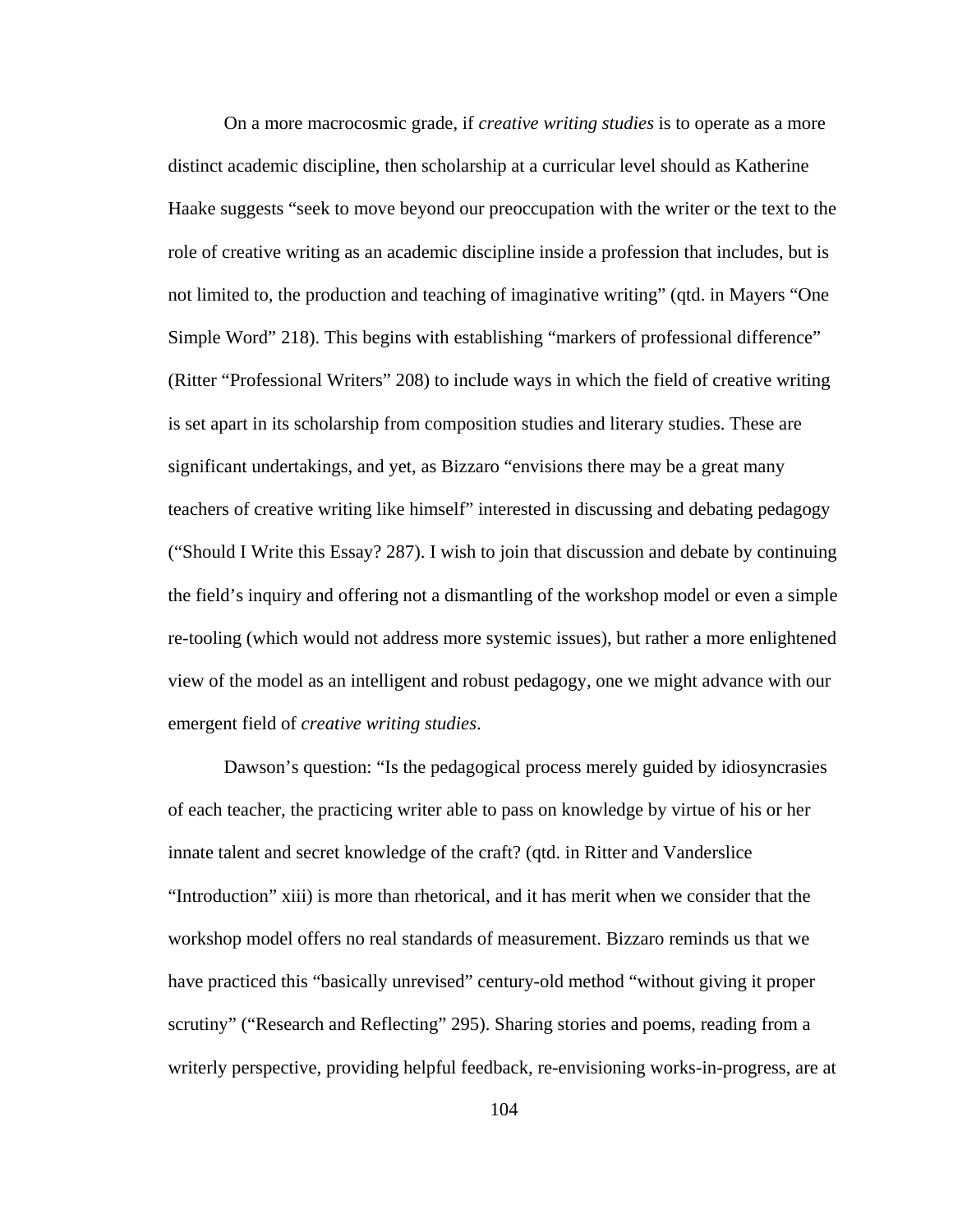least some of the functions of the traditional workshop model. Its practice has become so deeply-ingrained in our pedagogy that it continues without question. Or if it *is* questioned, in the sense that many of us are uneasy with varying degrees of a workshop's artificiality, ethical disparities, multiversity, idleness, singularity, program design, authority, evaluation, absence of theory, and/or its range of student readiness, preparedness, and motivation; we are at a loss as to how to fix it.

If what seems to be a melting pot approach to the model boils down to a little of this and a lot of that, a community crock pot of flavors, it is no wonder that, at times, we are unsure of just what it is we taste in this covered dish—this workshop. And we wonder, how might it sustain us?

For instance, we may suggest that as untrained creative writers, we are teaching "by the seat of our pants," our workshops presumably "unstructured and friendly" (Leahy 20). This relaxed- we're-just-chatting consciousness surfaces regardless of how much planning goes into the class. Others could suggest we operate our workshops in a vacuum, with a separatist view that defers outside reference; certainly, AWP's mission statement supports this position. The majority opinion is that we practice the workshop model as our primary pedagogy, sometimes emulating our own mentors because these are the methods from which we have learned. Or perhaps, the workshop "has remained," as Haake says, "as close to a home as we are ever going to come in the academy."<sup>16</sup> Even

<u>.</u>

<sup>16</sup> Katherine Haake is a contributor to my edited collection: *The Writing Workshop Model: Is It Still Working?* Ed. Dianne Donnelly. Clevedon: Multilingual Matters Ltd.,2010c. Her comments are from her essay "Re-envisioning the Workshop: Hybrid Classrooms, Hybrid Texts."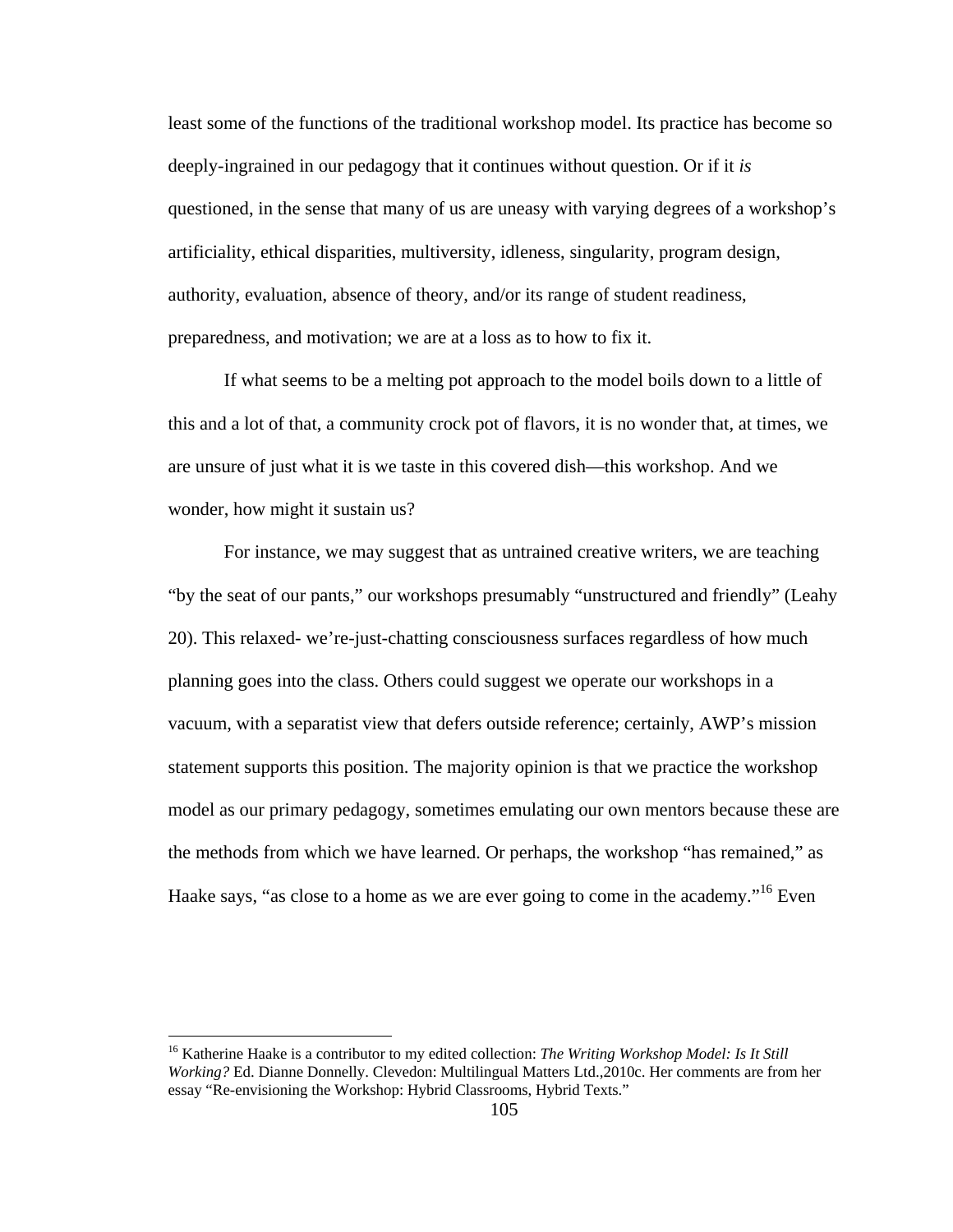with this thought, the one thing Haake and many of us can say with any certainty about the workshop remains, "that's not it, that's still not it."<sup>17</sup>

To illustrate this patchwork of practices, we could consider some workshop praxes and teacher perspectives. For example, if one teacher supports, encourages even, personal self-discovery (and recovery?) and another endorses the objectification of the text, excluding all outside factors; and the instructor in the neighboring academy focuses mostly on writerly techniques found within the current *Best American Short Stories* with the last fifteen minutes dedicated to writing activities, and if a creative writing teacher in Boise, Idaho sanctions the bulk of classroom time to the critique of students' texts, and if the instructor who teaches inner city students refuses to abide by the author gag rule of the traditional workshop because her students' voices have been silenced long enough, then how can the writing workshop be contained within the same pedagogical model? How in fact can it not be paradoxical in nature or contradictory in its aims? Michelene Wandor addresses such antipathetic purposes when she says:

If creative writing is training professional writers (those who already have 'talent'), then the great-writers approach privileges the text over the writer; if students are taught that creative writing expresses the self (writing as therapy), then the person is privileged over the writing. The first overvalues the art, the second overvalues the person, and together they confuse the object of the work and its objectives. (128)

 $\overline{a}$ 

<sup>&</sup>lt;sup>17</sup> Katherine Haake, "Re-envisioning the Workshop: Hybrid Classrooms, Hybrid Texts."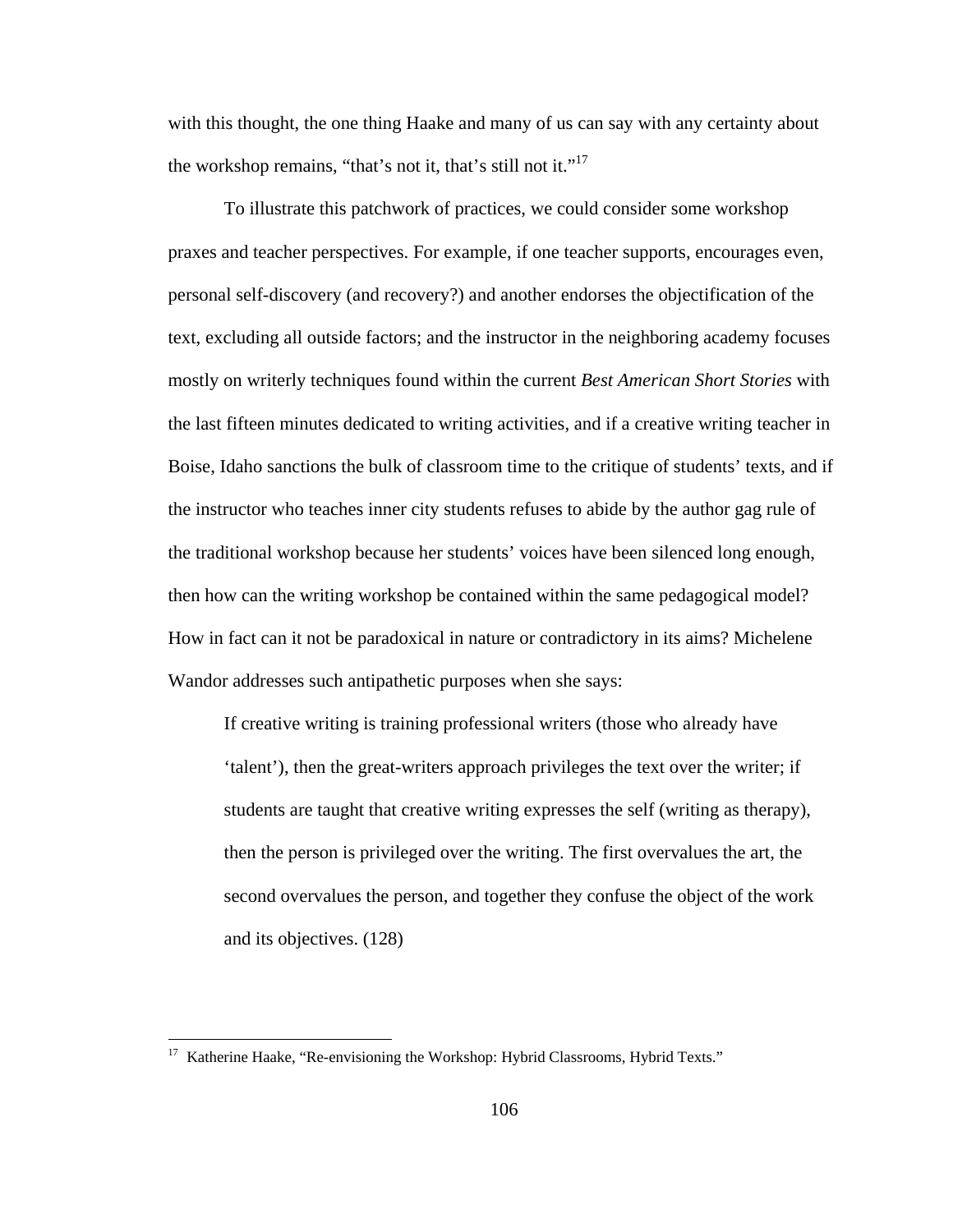To add to this, there are inconsistent issues related to an egalitarian relationship when both teacher and student assume the role of "writer." For instance, Tim Mayers references the pronged "Elitist versus democratic" scenario: democratic in the sense that "newcomers might make significant contributions" to literature and elitist in "identifying in the end only a select few students who might be worthy of the label 'real writer'" ("Figuring the Future" 4). Additionally, the "theoretical egalitarian responses of the peer friendly" workshop create an addling for our students when the postscript to their default response of praise contradicts that of the teacher (known as a "tutor" in the United Kingdom) who has ultimate authority as evaluator of students' work upon completion of the course (Wandor 127). These "built-in tensions" are reflected in Siobhan Holland's collective response of some of the delegates at the 2001 creative writing conference at the Bath Spa University. Holland argues "It is not fair to students to find their work praised in workshops and criticised in assessment feedback" (qtd. in Wandor 127). What is more, an ethical dilemma presents when we are faced with the decision to silence the author and her valued intentions and processes versus justifying this traditional silence as a necessary function of minimizing the writer's defense and maximizing her processing of the workshop response. Complicating these paradoxes are the ethics of exposing personal experience in the workshop and the standard of measurements for such writing reflection. Finally, though the list of ambiguities may go on, the traditional workshop may move along the "consensus" principles of Kenneth Bruffee's collaborative learning theory. It may also butt against "dissensus" as argued by those like John Trimbur.

Granted, the workshop is a *process*, and as such, its "plasticity" conforms to individual manipulation, and its response depends to some degree on the dynamics and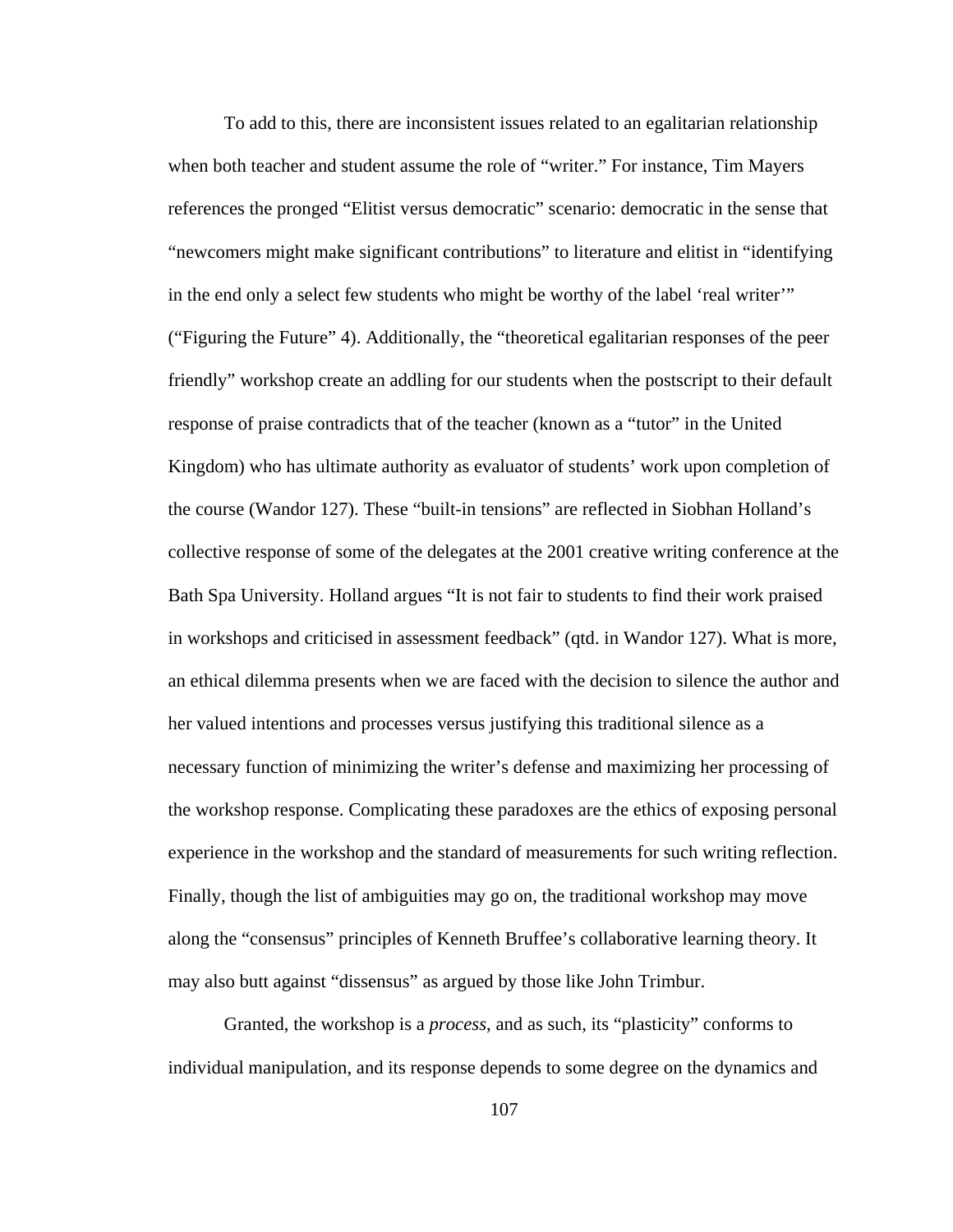preparedness of each particular class. However, if we continue to place such emphasis on the workshop *process* in our classrooms, if we name it our *practice*, our *signature pedagogy*, if we assign it curricular substance for fulfillment of a degree and usher our students out into the workforce and community with diploma in hand; then should we not consider how we manage that which defines the heart of our course?

More importantly, given such variances within our pedagogy, how can the workshop *be* properly scrutinized? If we were in fact to examine it in such regard, how might we determine what happens in the workshop and why? To ask the enveloping question then: how are we to evaluate if the writing workshop model still works? By extension, as it is implicated in the workability of the model, when many question whether creative writing can be taught, and if so how is it taught, and who can teach it questions, by the way, which have been asked long before the new compositionists embodied a constructivist view that "genius," "imagination," and "power" were not given but obtainable—is it enough, then, when someone like Mark Winegardner of Florida State counters with "You can't teach every piano player to be Thelonious Monk, but no piano teacher seems tortured by the question of whether piano can be *taught*"? (qtd. in Healey). Is in enough to say as John Barth did in a 1985 article in the *Times Book Review* titled "Writing: Can it Be Taught?," that "emphatically it can, mainly on the ground that it so emphatically *is*"? (qtd. in Menand, *my emphasis*). Where might one begin this ontological study? The answers to probing questions such as these are, as Shirley Geoklin Lim notes in her essay "The Strangeness of Creative Writing," "so nuanced, constrained, interrogated, and indeterminable as to raise more questions" (157). Indeed, I say.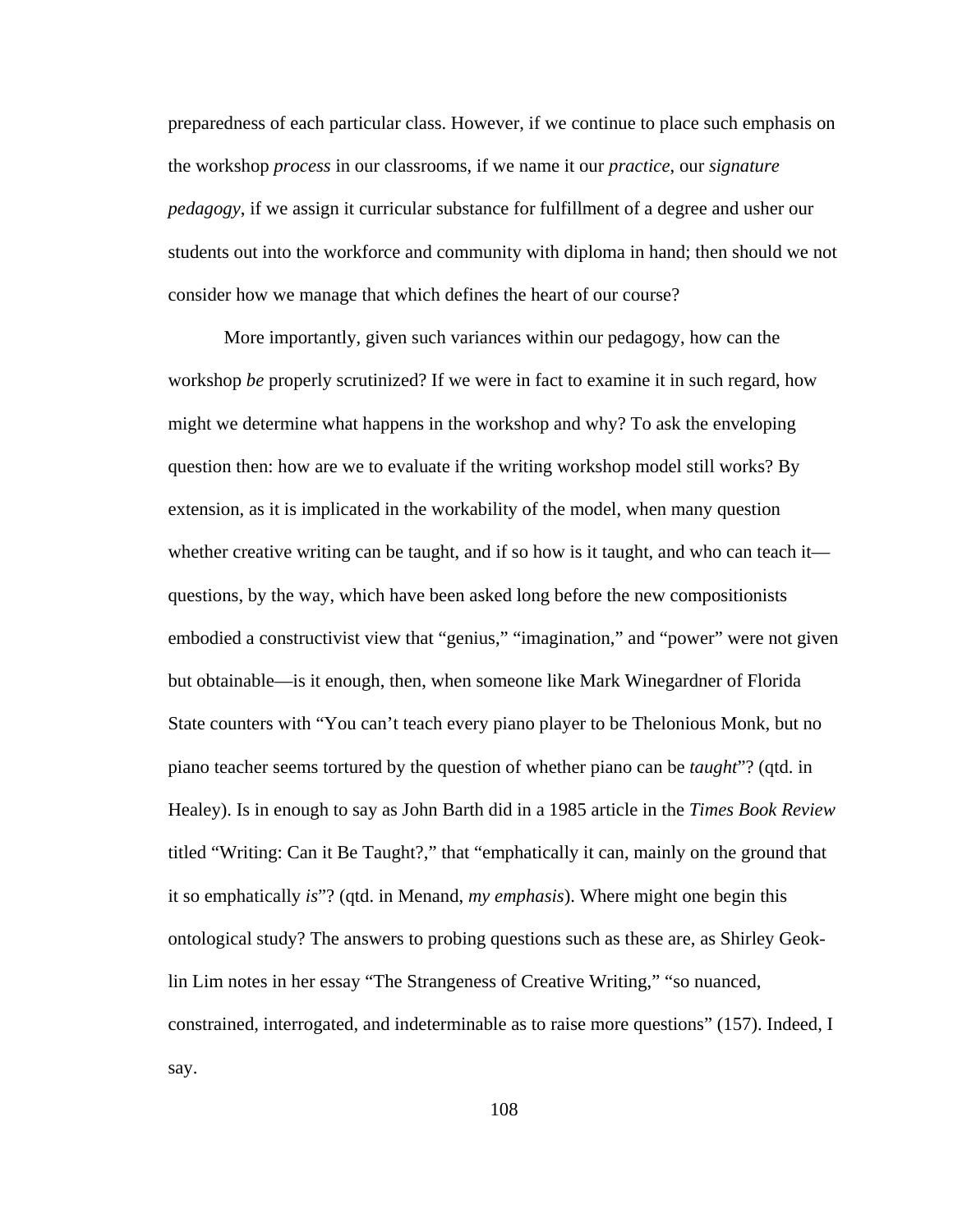Part of the difficulty in even defining the workshop, let alone reconceptualizing it as a rigorous and intelligent pedagogy, relates to the elasticity of the model—its ability to morph into variable shapes, to stretch in so many ways, and as such, it is easy, like Saran wrap, to take it for granted. My goal is not to dismiss variances of the workshop model, but rather, I want to explore current practices of creative writing's signature pedagogy as part of an overarching inquiry into the field with a secondary goal to ascend *creative writing studies* as a distinct discipline independent in its own scholarship.

#### *How Our Workshop History Informs Our Praxes*

Prior to the conception of the Iowa-based academic workshop model, writing colonies gathered outside of institutions in such places as Nashville, Iowa City, and Greenwich Village as a pre-war rebellion against restrictive university curriculums. These writing clubs created spaces where students and faculty could share their work and receive criticism. In addition, writers such as "Frost, Sandburg, Dreiser, Mencken, Stephen Crane, Sinclair Lewis, and Hemingway held jobs as cub reporters, learning about factual narrative and detailed observation, a training that influenced the form of the modern novel" (Adams 90-1). These influences are worth mention because by the 1920s, much of this off-campus tradition moved onto campus and along with it, came its writers, who were given, more often than not, favorable positions that accounted for their first priority: their writing life. For example, historian Katherine Adams in *A History of Professional Writing Instruction in American Colleges* notes that a writer-in-residence position offered to playwright Percy MacKaye at Miami University of Ohio in 1920 also included "building him a much-publicized studio and requiring him to perform few academic duties" (93). The same relaxed instructional responsibilities held true for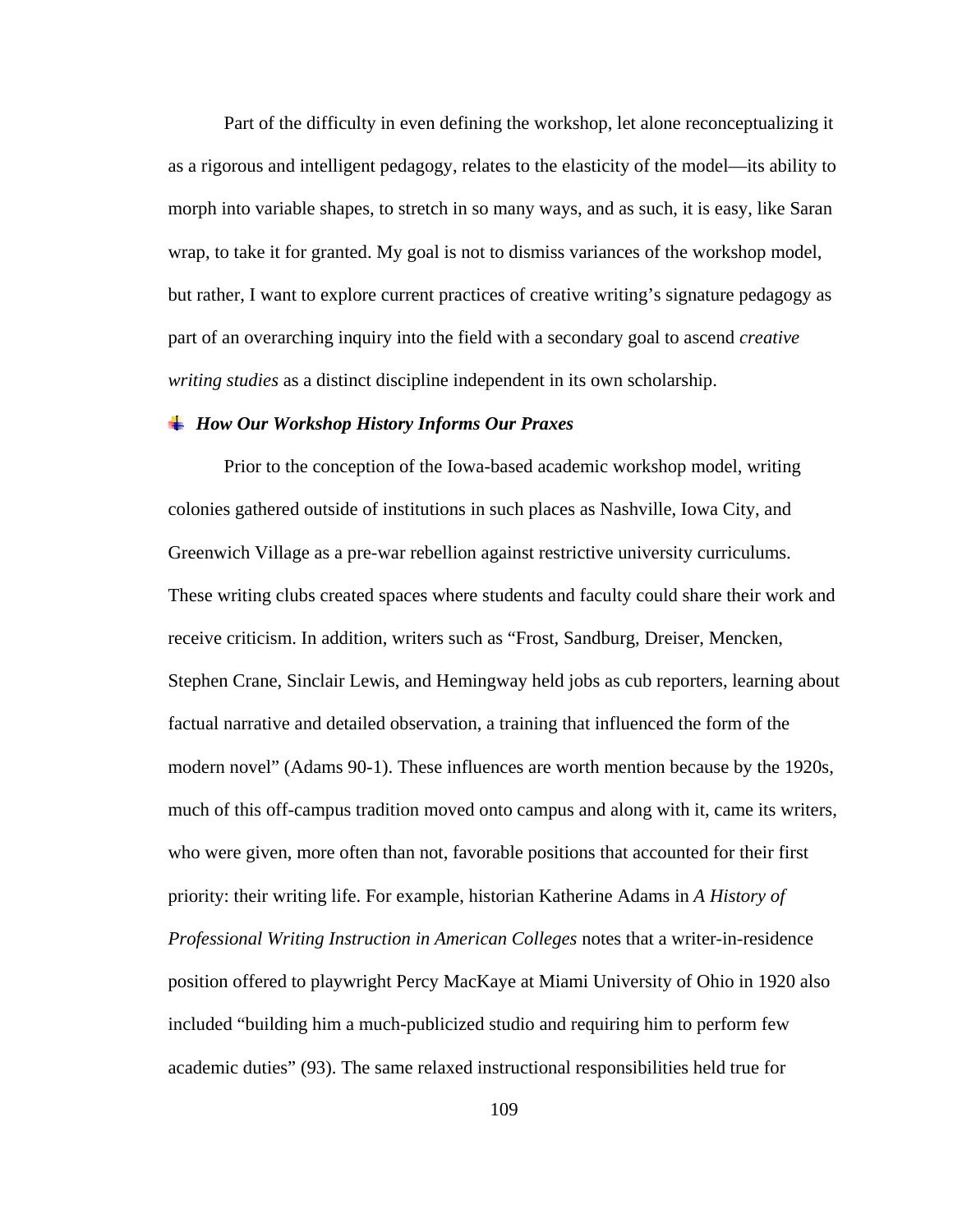Robert Frost as poet-in-residence at the University of Michigan during 1921-22 (Adams 93), and many more examples followed. Today, the great writers' approach still occurs at many of the top programs. These writers "teach infrequently (one class in a year or year and a half seems typical) because their published works are believed to do more than their teaching for the program's image. This is because writing programs must contend with the authorial 'star system'" (qtd. in Delaney). Such hiring expenses and star system adulations, cycle the university perception (which then cycle such beliefs at the program, student, and community level) that only notable writers who are well-published with prestigious presses can teach creative writers.

Even before the onset of postwar second-generation teachers and the "elephant machine" replication of the workshop pedagogy—a metaphorical vehicle for the production of other writers and other workshops as referenced in Myers' *The Elephants Teach*—writers brought a less-than-academic focus to the creative writing classroom. Their emphasis was on student manuscripts, not on required readings, or craft discussions, or creative exercises and assignments as they are in current conventions. Pulitzer Prize poets such as Robert Frost and Richard Wilbur would never have considered creative practice or writing prompts in their workshop settings. In fact Wilbur insists "I don't want to turn my students into clever executors of formal problems. I want them to start the way any kind of poet starts, with the matter, with the urge  $\dots$ " (qtd. in Garrett 94). The preferred style of these writer-teachers was similar to critique sessions like those the Fugitives held in Nashville (Adams 93). Some continue this argument today when they say that the contemporary workshop model has little value or basis for authentic learning. Grant Matthew Jenkins (University of Tulsa), for instance, steers clear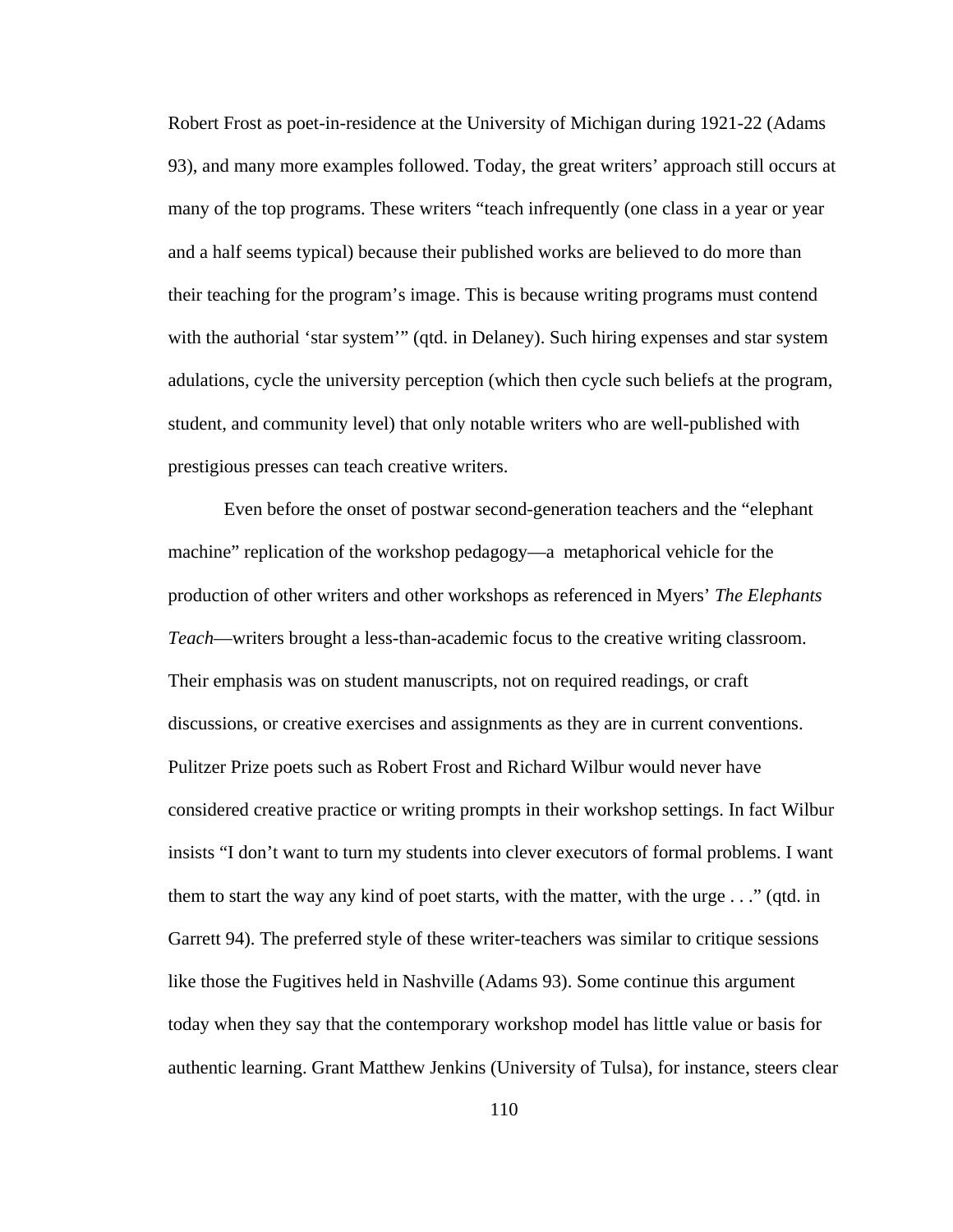of the artificiality of the workshop model. Instead, he attempts to recreate for his students the life and work of poets like himself and others. He states:

I don't sit around with my poet friends and critique their work. Instead, we read seminal works about relevant issues…collaborate on projects, host readings, give each other poems (as gifts but sometimes for comment), buy each other's books, solicit manuscripts, invite each other to readings, etc. This experiential mode gives students a much better view of the life of a poet than the arbitrary and artificial workshop model.

Similarly, one teacher, responding to my survey, agrees that "learning" to "improve your writing" cannot "be communicated in a classroom; or, for that matter, between two writers, no matter how well-intentioned." S/he urges that "learning how to write in a voice that's your own isn't found that way, and, despite the forests of rubbish written on the subject, there isn't a good writer alive who won't tell you the same thing." This instructor also advises, "It's living you have to do more of, not workshopping, in order to become a writer."

To return to the workshop history: prior to the war, early orchestration of the academic workshop began in Harvard's advanced creative composition classes followed by a Verse Making course at Iowa in 1897 and a drama graduate workshop course at Harvard from 1906-1925. Norman Foerster, director of the Iowa School of Letters from 1930 to 1944, was successful in implementing the creative dissertation in the Ph.D. curricula, a program meant to include a creative and critical study for all Englishmajoring students. The "workshop" launched in 1936 under the direction of William Schramm as did the awarding of the MFA degree in creative writing. In seceding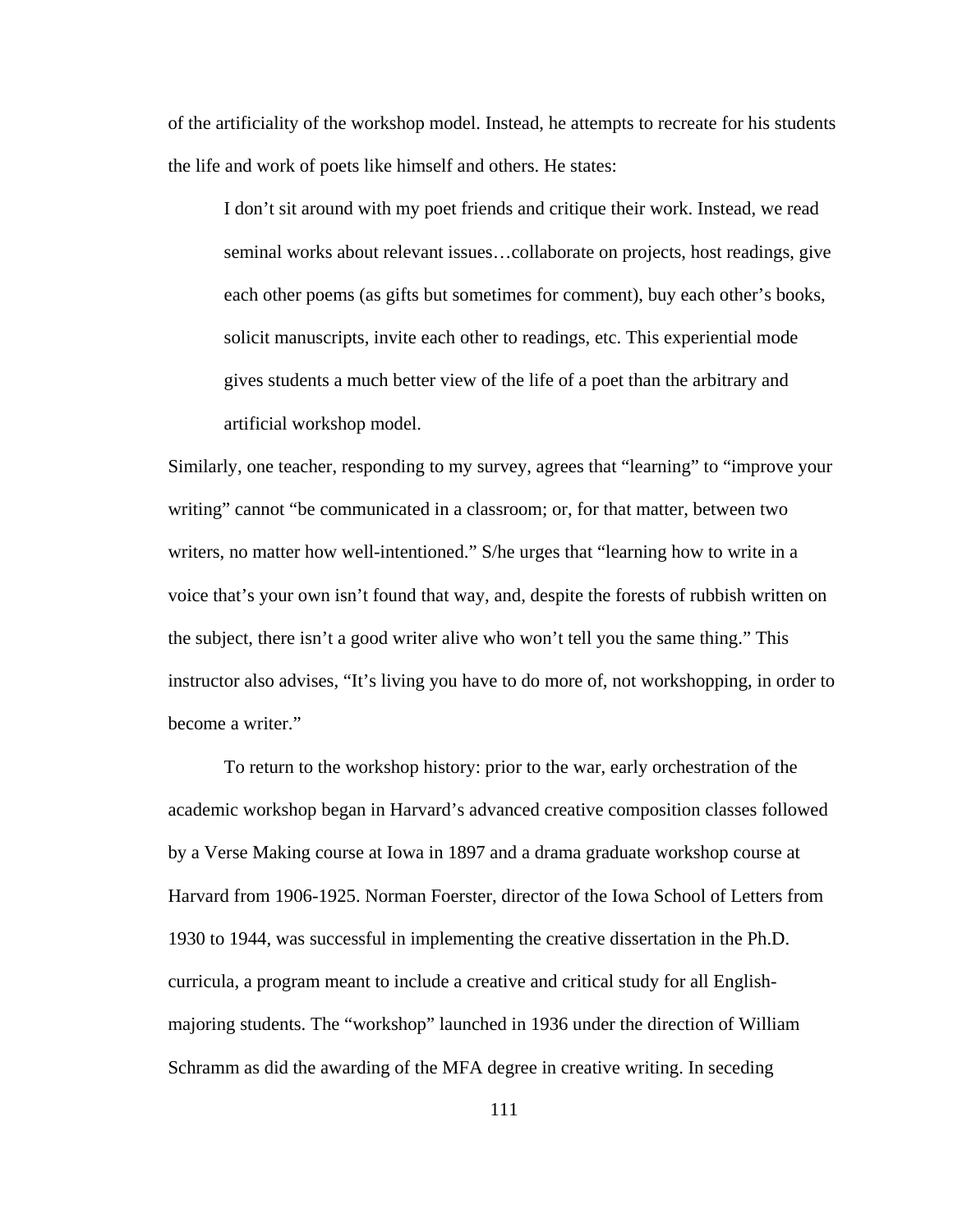Schramm and Foerster, Paul Engle dropped the critical component of the creative writing study and focused instead on the studio-based workshop model in the 1940s and 1950s, the same model which would, in effect, become the archetype for creative writing courses. In 1949, an undergraduate workshop-based creative writing program was offered as an English major. Because the method was intended for the teaching of graduate students, it would soon prove troubling for instructors who imported it into their undergraduate classes.

Creative writing's original goal to teach writing for its own sake changed with the university's expansion of its role in society and its institutional sanctuary for the arts. It is here where creative writing essentially splits from literary studies in terms of its influence on a writer's education in criticism, and according to Myers, creative writing becomes subject to patronage and growth within the institution. The postwar expansion encouraged an influx of returning veterans onto college campuses (Louis Menand in a recent *New Yorker* article reports this number to be greater than two million), and more specifically, into writing workshops by way of the G.I. Bill. The Bill stipulated that tuition assistance could only be applied to degree or certificate programs, and, this directive was the impetus for the development of degree-granting creative writing programs.

This student demographic was less interested in studying the Classics or the British literary canon, demanding instead a more relevant study of literature (T.S. Eliot, W.B. Yeats, Faulkner, Fitzgerald). At this point, universities (aside from its purist literature professors) were more amenable to new courses and modern literature. The Iowa workshop took on a militaristic atmosphere, one that simulated the boot camp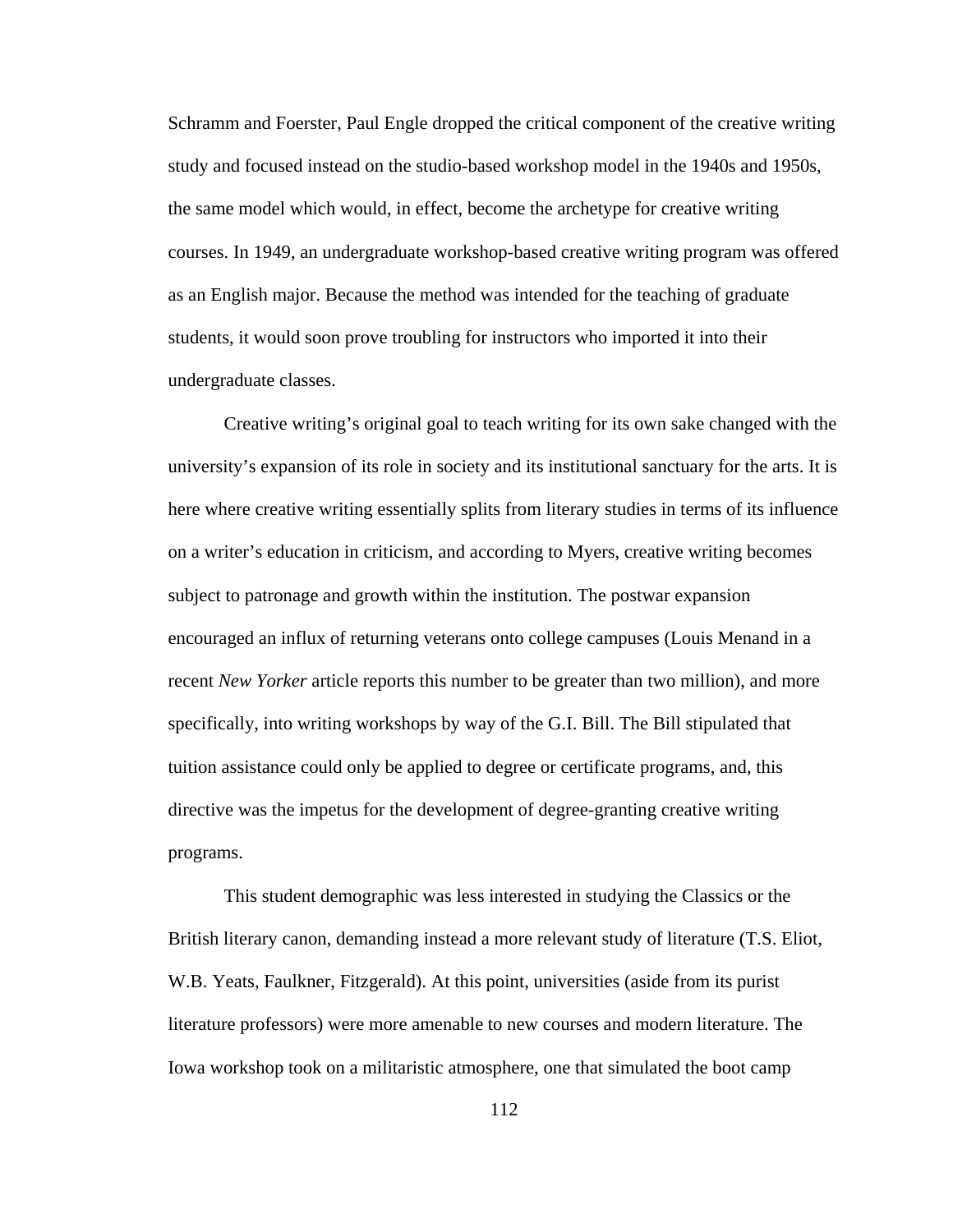environment familiar to this predominantly male population. As such, workshop critiques were brutal, derisive, gruff—delivered for the purpose of shaping the "talented" writer and his work for the hard-core reception of editors and publishers. Although I do not intend to be inclusive, for the most part, workshop atmospheres today range from this similar battleful mode—that drive "our need for absolution," and our students to "taste something fetid at the back of their mouths which won't dissolve no matter how many times they spit" (Domina 27)—to a workshop ethos that is much more polite—to an expressive theory of permitting which is analogous to those theories underpinning progressive education, to Romantic outlets for self-discovery and stalwarts for inspiration, to ignoring the author in our objectifications of the text, to an audienceinvoked/evoked reception, to something entirely different or a combination of the above.

Creative writing's new postwar goal became the production of teachers, an ambition clearly evidenced by the proliferation of workshop-based programs founded mostly by Iowa Workshop graduates in the sixties. "Between 1960 and 1969, enrollments doubled," Menand tells us, and "more professors were hired than had been hired in the entire previous three hundred and twenty-five years." This coincides with Sharon O'Dair's account in "Stars, Tenure, and the Death of Ambition" that, in general, "life was far less rigorous and competitive" for graduate students and junior English department faculty during the fifties and sixties. George Levine points to his own hiring experience as an example by noting, "We were less troubled . . . at the very moment when English and higher education were experiencing their most rapid and rich expansions ever" (45). It was not unusual, he continues, for most of his colleagues to receive "at least three job offers" (45). Today, more that 2,000 graduate students compete for the approximately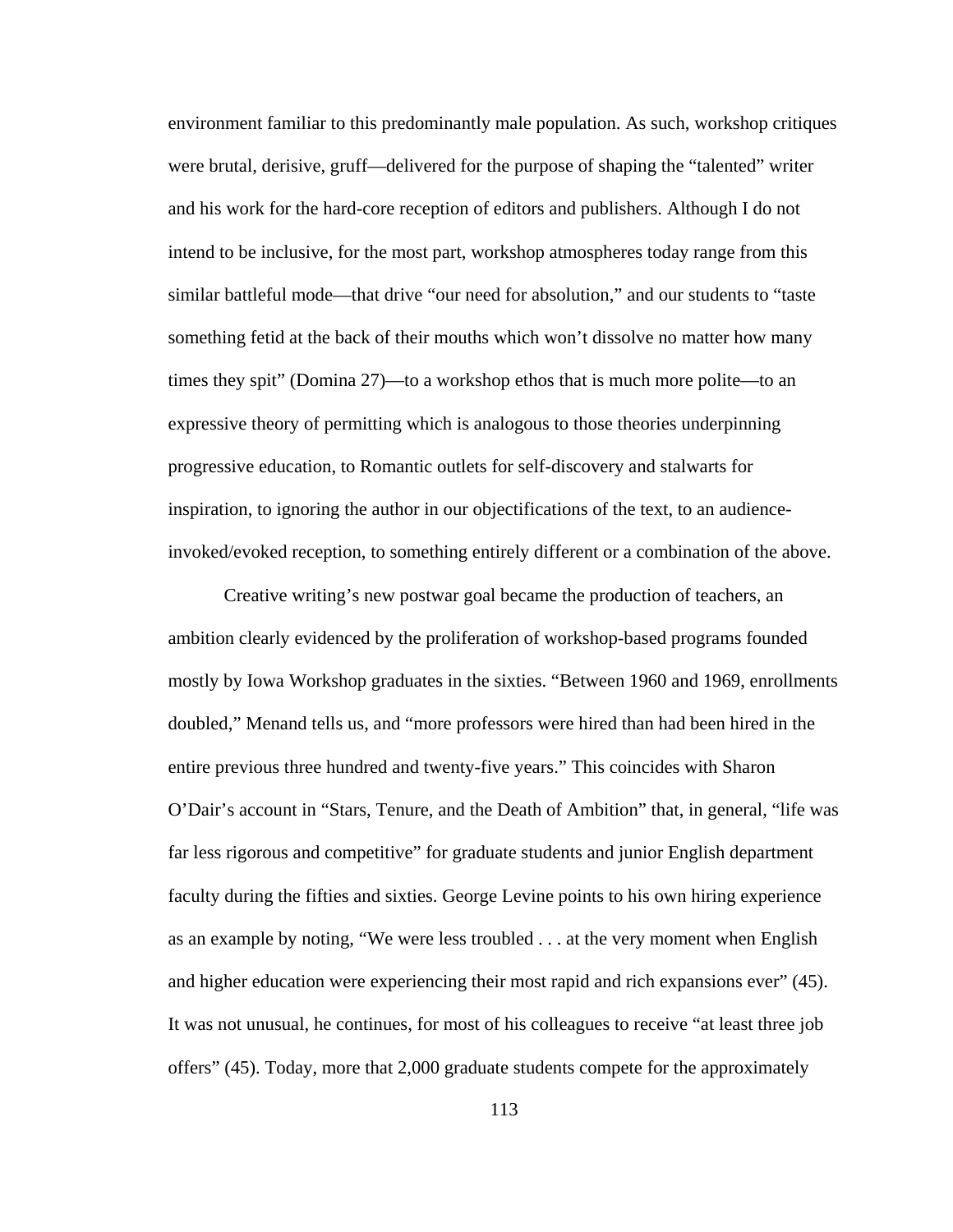100 tenure-track faculty jobs in creative writing (reported in Menand). In the sixties, colleges and universities became patrons of writers' careers, and the NEA, established in 1965, would add to this patronage, allocating funds to writers in the university, to literary publishers, and to venues for readings and residencies.

As alumni of the workshop-based programs received publication notoriety, universities, in turn, received endowments from their prestige, which, in turn, drew student interest, increased enrollment and opportunities for further expansion. Professionalization through the AWP led to curriculum guidelines and support of the MFA degree as the appropriate credential for the teacher of creative writing. The workshop model was considered as the preferred venue of study. Our twenty-first century scenario is quite different in that many hiring colleges and universities, offering tenuretrack positions often sidestep the MFA graduate in their preference for the Ph.D.-degreed applicant.

With the graduation of veterans in the early 1950s, there came a change, George Garret remarks, "from the hard experience of the veterans . . . to the younger students who lacked this same maturity" (50). In addition, a shift "from content, in terms of importance, to form" occurred (50). Garret reports that students were now reading *The Catcher in the Rye* and *Lord of the Flies*. Garrett who experienced this transition firsthand, speaks of the mounting dissent between literary studies and creative writing as the "Beat Movement," formed by "mildly disgruntled academics," began to balk at theory and "fight over the canon" (50). For the poets, literary study had "no point of contact with concerns of most working poets," and the critics discarded the workshops' production of poems and stories as "pseudo-lit" (Garrett 50). This adds to the split between creative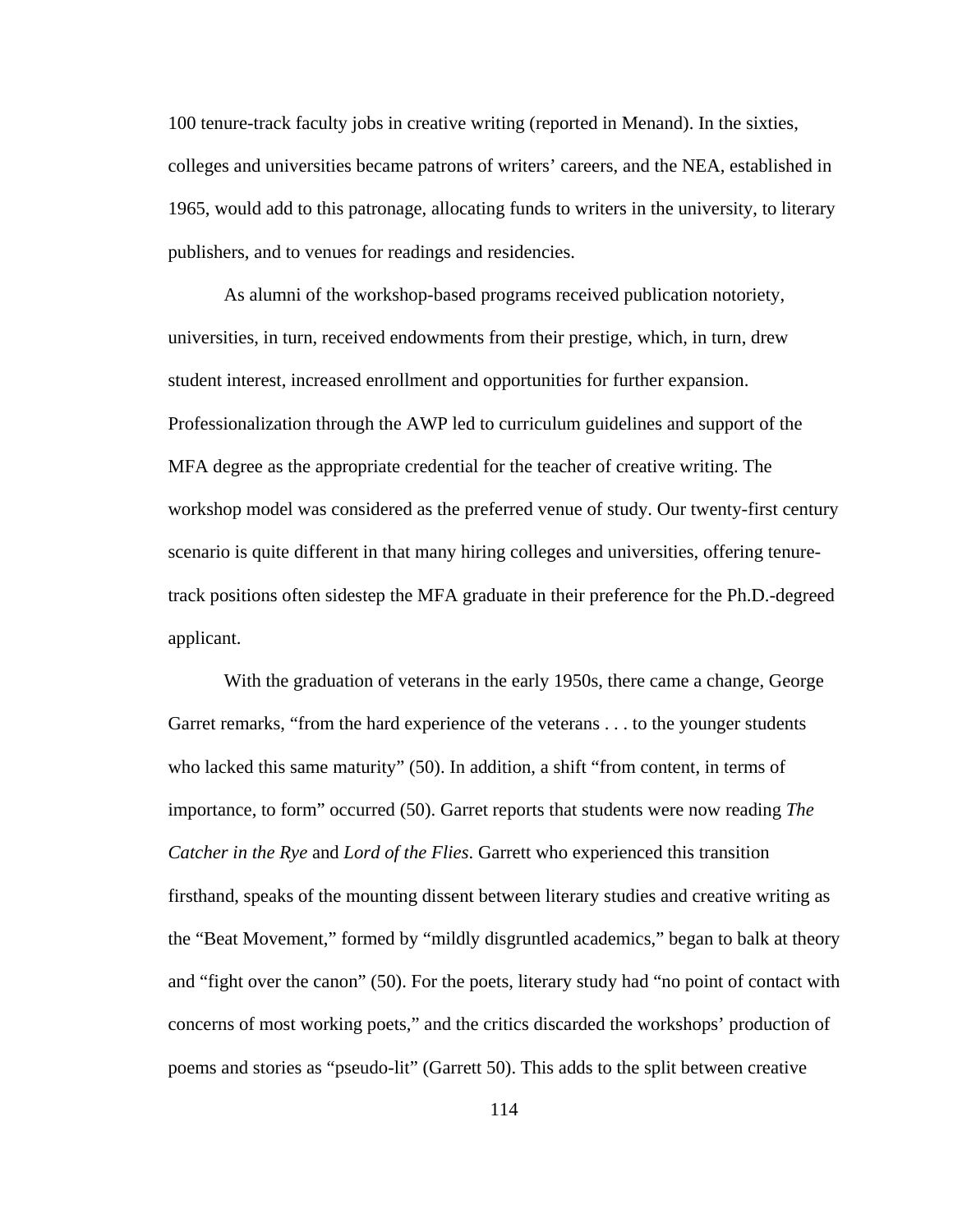writing and criticism and the isolationism and marginalization of creative writers and creative writing programs.

In going forward from this point, I am not prepared to offer a full analysis of the variant views of writing processes that impact the workshop in our current practices, but what follows are some of the more significant approaches and their consequential effects on today's workshop praxes. In the sixties and seventies, expressivist views placed the writer at the center of the rhetorical triangle, promoting a sense of the writer, a presence of "voice" in student writing. This practice continues today as many creative writing teachers place the writer at the center of the workshop, fostering the discovery of a student's voice. Expressivists had no use for theorists or anything that might divert the attention from students or teaching. We see this atheoretical stance in our contemporary workshop-based classrooms as creative writing teachers form the "disproportionate share of those who retreat from theory" (Ostrom xii).

Cognitive process theorists and social constructionists challenged the expressivist view in the eighties, cognitivists first with their study of writing processes. Bizzaro reminds us that "Those who argue for the influence of culture on the development of individual identity—*social constructionists* or *social epistemics*—argue that there is no such thing as an autonomous self" ("Wings on the Invisible" 81). "As a result," he notes, "teaching that was intended to produce voice was off target, wrong in its assumptions about writers, who they are and what they do" ("Wings on the Invisible" 81). In the eighties, the teacher who supports expressivism in the classroom was felt to play a passive role, failing to provide structure, conventions, and strategies. Expressivist rhetoric, and this includes the rhetoric in poetry and fiction, according to James Berlin,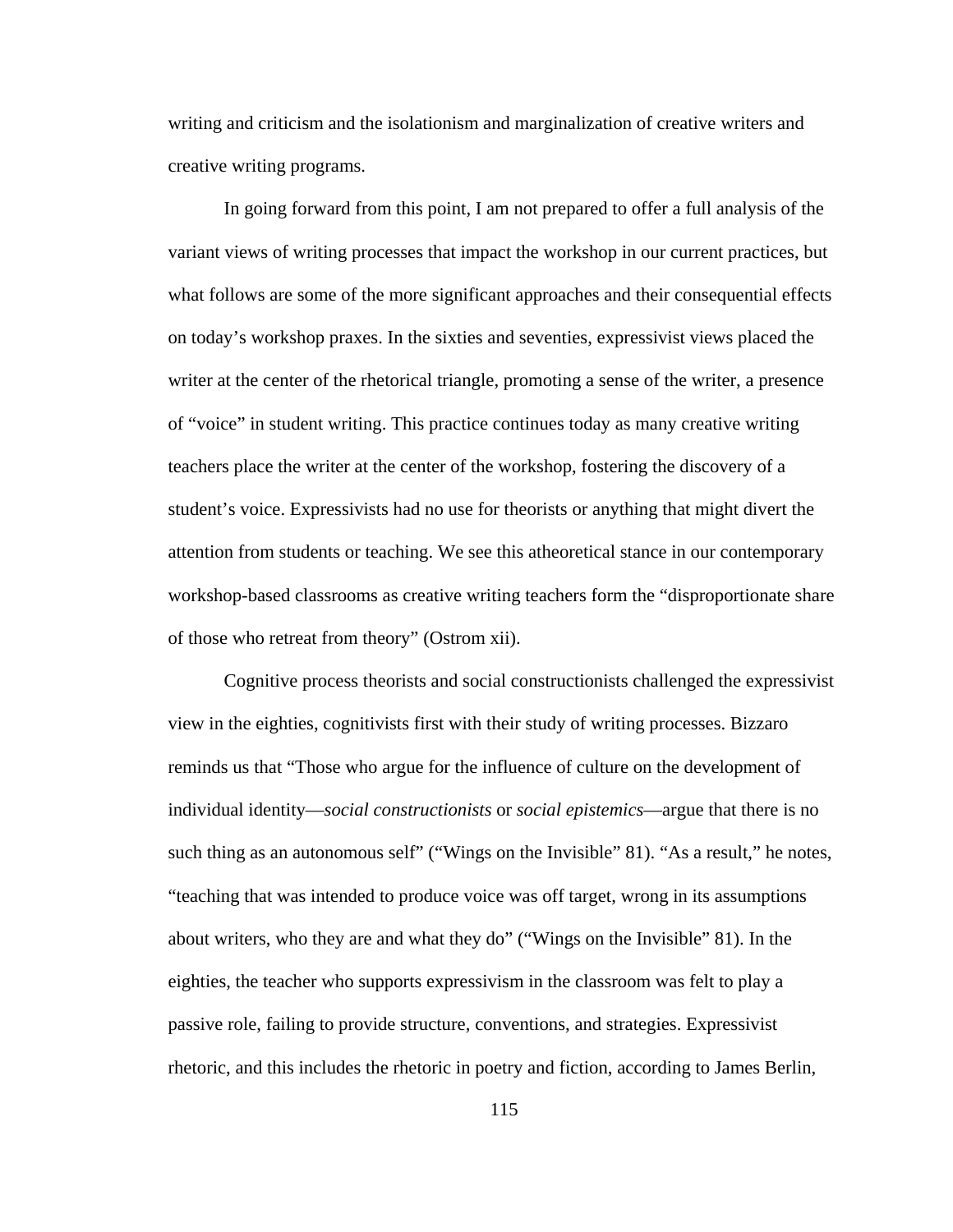leader of the anti-expressivist campaign, hopes to promote "individualism," but it ignores economic, social, and political conditions, and can marginalize people who resist—thus empowering them through isolation. Bizzaro suggests that "Creative writers and teachers of creative writing did not know (and many still do not know) that they were the ones being spoken to and about" ("Wings on the Invisible" 81). While the workshop goal of helping students' find their own *voice* continues both in the traditional sense of selfexpression and in new ways as it relates to challenging assumptions and master narratives, Greg Light offers an enlightening "conception of learning" as it relates to *voice*, challenging the description of voice as coming from the personal self. Rather, he suggests that "*voice* is better understood in terms of the writer's *conception* of the practice of writing." In this context "voice is not 'authentic' or 'inauthentic' so much as 'integrated' or 'detached'. As such it is not simply a function of the writer but of the socio-cultural situation in which the writer is writing" (13).

To continue, there are other historical markers that still affect the workshop model. Ostrom contends that those influenced by postmodern theory "appear to cut the writer loose from all moorings, sanctioning an anything-goes classroom" (xv). He refers to these groupings as "elite guilds who rush ahead of the novice theorist, wagging fingers. Novices are sure they can never catch up, learn the code, and be accepted" (xv). Certainly, New Criticism, though not chronologically presented in this timeline, continues to enforce a principle of the "close reading" of students' texts to determine the choices a writer has made, or as Phillip Roth contends "the executed result of the author's intentions" (qtd. in Grimes 15). Roth decides that "when a student enters a Workshop seminar room, any hope of being rescued by the abstractions of theory vanishes the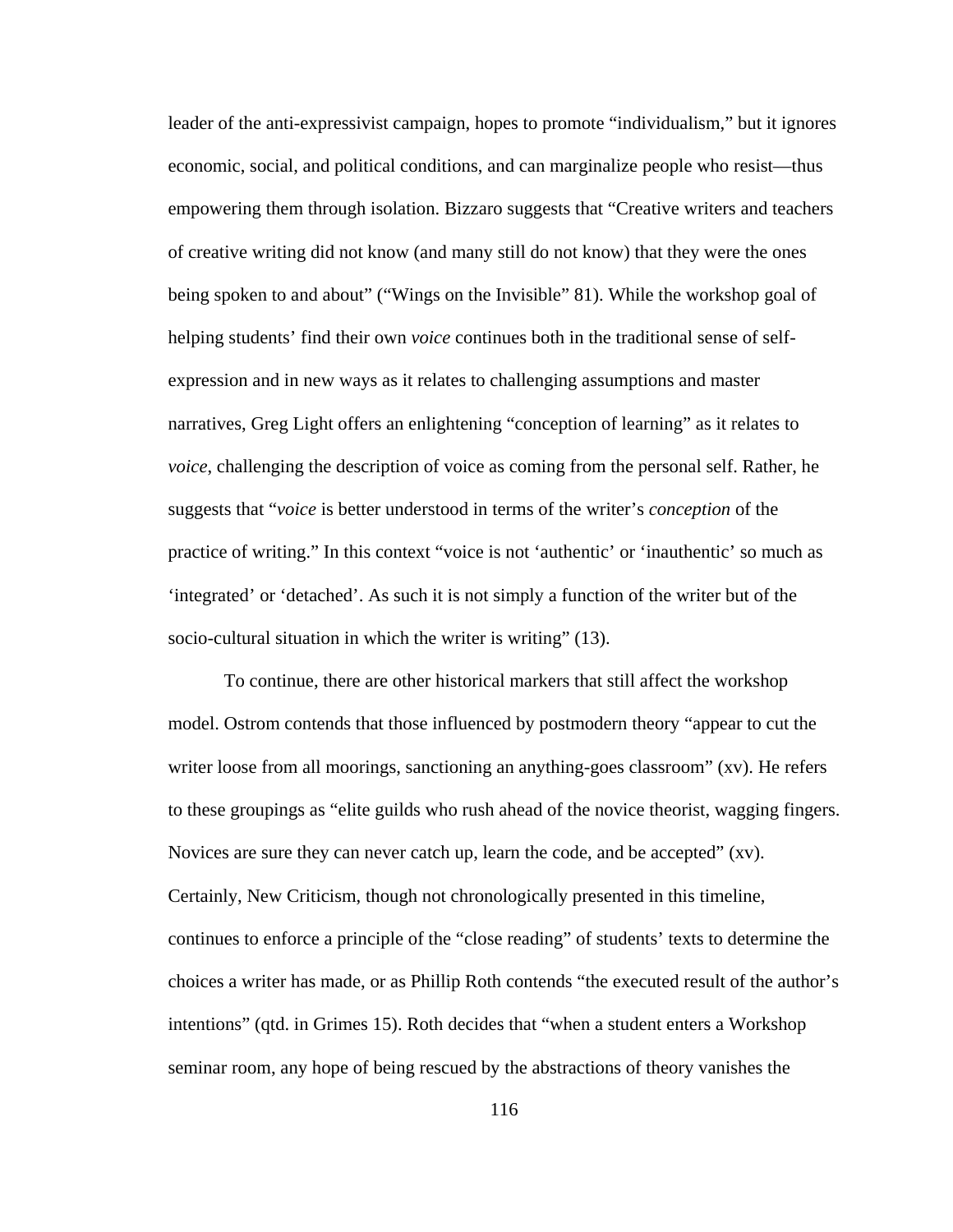moment discussions begin" (qtd. in Grimes 15). He notes that the workshop leaders, having "jettisoned genius and ignored literary theory" in the interest of "the nurture and love of literature are consequently reduced to the teaching of craft (qtd. in Grimes 15). And yet craft, the "[t]echniques or formal strategies of composition," William Faulkner said at the University of Virginia in 1957, are the "'tools' in a writer's workshop" (qtd. in Guevara).

Today, some believe that the workshop has "shift[ed] in focus from the text as autonomous object to the text as a construction of the reader" (Ramjerdi 10). Centering the reader in a rhetorical axiology (a social conception of writing), creates a whole new set of considerations, that Jan Ramjerdi reports "were suppressed in a formalist perspective" (10). With the "elevation and redefinition of the role of the reader from a neutral observer to an active participant," the workshop is said to take on a more dynamic atmosphere. (Ramjerdi 11). When the text is no longer isolated, "its boundaries are no longer clearly there;" therefore, "political and ideological issues . . . emerge" (Ramjerdi 11). The argument here is that more is at stake in this workshop setting as there are issues of audience to consider—personal preferences, prejudices and such—or depending on the specifics of the classroom, "audience" may imply a discourse community which considers not personal priorities, but the expectations that compositionist Patricia Bizzell informs us, are "share[d] by the virtue of belonging to that particular community" (218). More is at stake, Ramjerdi concludes, because there is no longer an "object of study that filters, directs, constrains, and distances response" (14-15).

This history does not suggest that workshop teachers overtly subscribe to one axiology over another or that there are not overlapping approaches. In fact, in many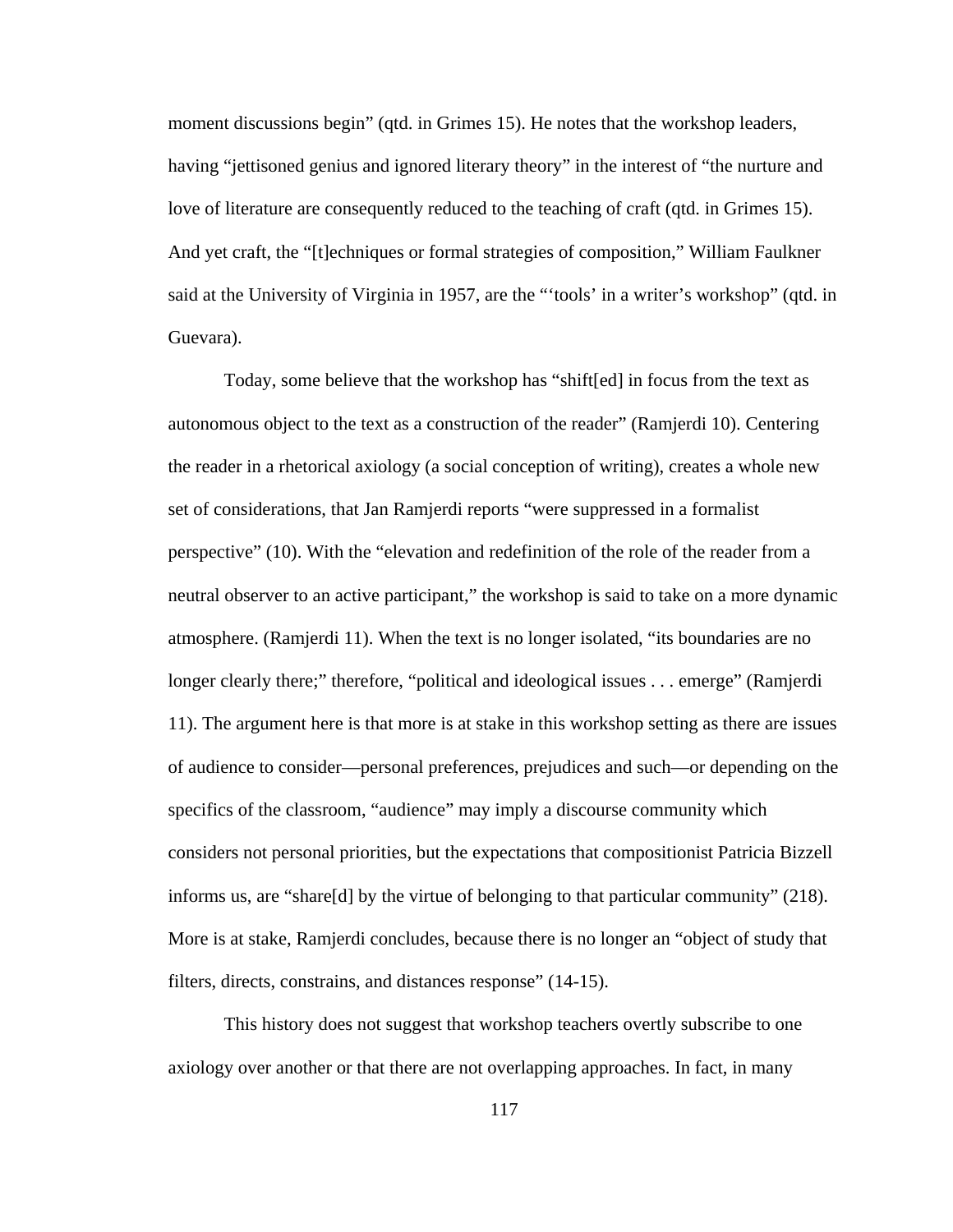cases, alternate workshop practices and approaches exist, some of which are discussed below. This historical account does, however, shed some light on workshop approaches and attitudes as influenced by university needs, writers' practices, and cultural relativism, not to mention *how* what we do changes with each generation. The past events demonstrate to some extent, the ways in which literary study has dominated creative writing and how the theory of composition and rhetoric has often informed the theory of creative writing. Peter Vandenberg rightly includes the training of creative writers as composition teachers in this intersection, and I might add that the number of creative writing teachers who also teach composition as part of their course load has been rising since Joseph Moxley urged educators to "be careful not to confuse the single cell for the organism" (27), and Wendy Bishop addressed her writer-teacher/teacher-writing perspective on blurring the boundaries between composition and creative writing in the late eighties. Although there is much more that is relevant to the history of the writing workshop, and by extension, the field of creative writing, reproaches regarding the workshop's practice-based pedagogy, its bureaucratization, its bred of sameness and questionable theoretical and intellectual value, and its suggested apathetic interest in reform, are pressing concerns that make championing the workshop as the profession's signature pedagogy no small task.

#### **Perceptions and Practice**

## *Our Students*

If it were possible to construct our student profile, we would need to consider the vast diversity of all who enroll in our workshop classes, their values and traditions, their motivations, and their preferred method for learning. Not to consider such variables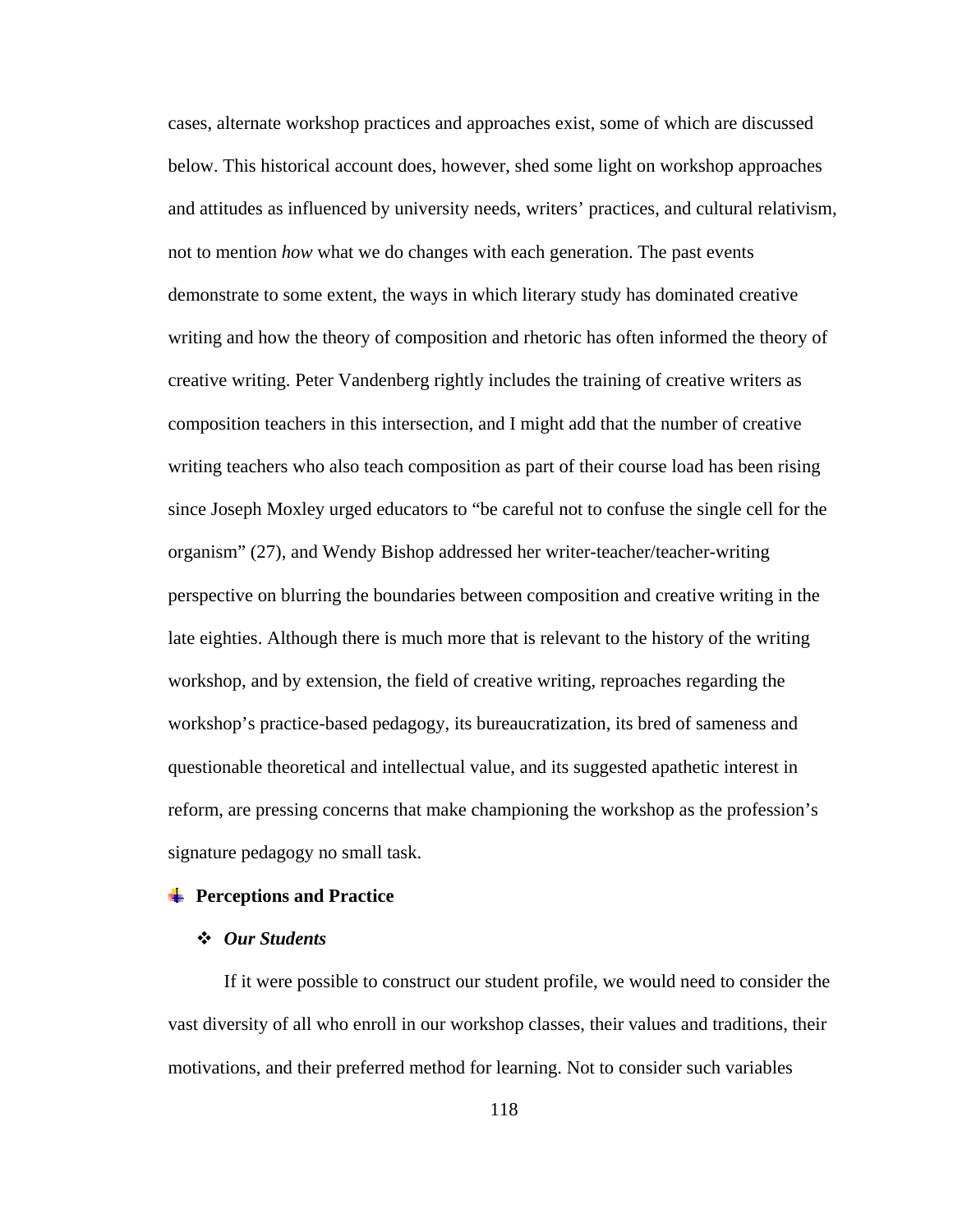might generate stereotypes and assumptions. However, though as educators, we cannot assemble such a character sketch; it is impossible really, outrageous even to envision, we *can* appraise the wide range of sociological and cultural research and studies that issue collective perspectives on forces that bear influence on the students we teach in higher education, factors that impact our students' interest *in* creative writing, their ability to learn and respond to our modes of teaching. Teachers *can* assess their students' motivations for signing up for their workshops. They can and should draw on these conclusions and their usefulness as it relates to the (re)construction of their workshop design.

Today, we teach the Google Generation. These "Tech-savvy 'Millennials,'" as Scott Carlson describes them in his *The Chronicle of Higher Education* article entitled "The Net Generation Goes to College," "have lots of gadgets, like to multitask, and expect to control what, when, and how they learn." Our students think differently; their attention is scattered, their concentration diffused. We are no longer of the mindset that "the 100 billion or so neurons inside our skulls are largely fixed by the time we reach adulthood" (Carlson). Our students have begun to take on the qualities of "our intellectual technologies"—their brains are "adapting . . . at a biological level," says writer Nicholas Carr . In his 2008 *The Atlantic* article "Is Google Making Us Stupid?" Carr complains that "Immersing myself in a book or a lengthy article used to be easy. My mind would get caught up in the narrative . . . and I'd spend hours strolling through long stretches of prose." No longer is that possible, Carr admits. "Now my concentration often starts to drift after two or three pages," he notes; "I get fidgety, lose a thread, begin looking for something else to do." For Carr, "the deep reading that used to come naturally has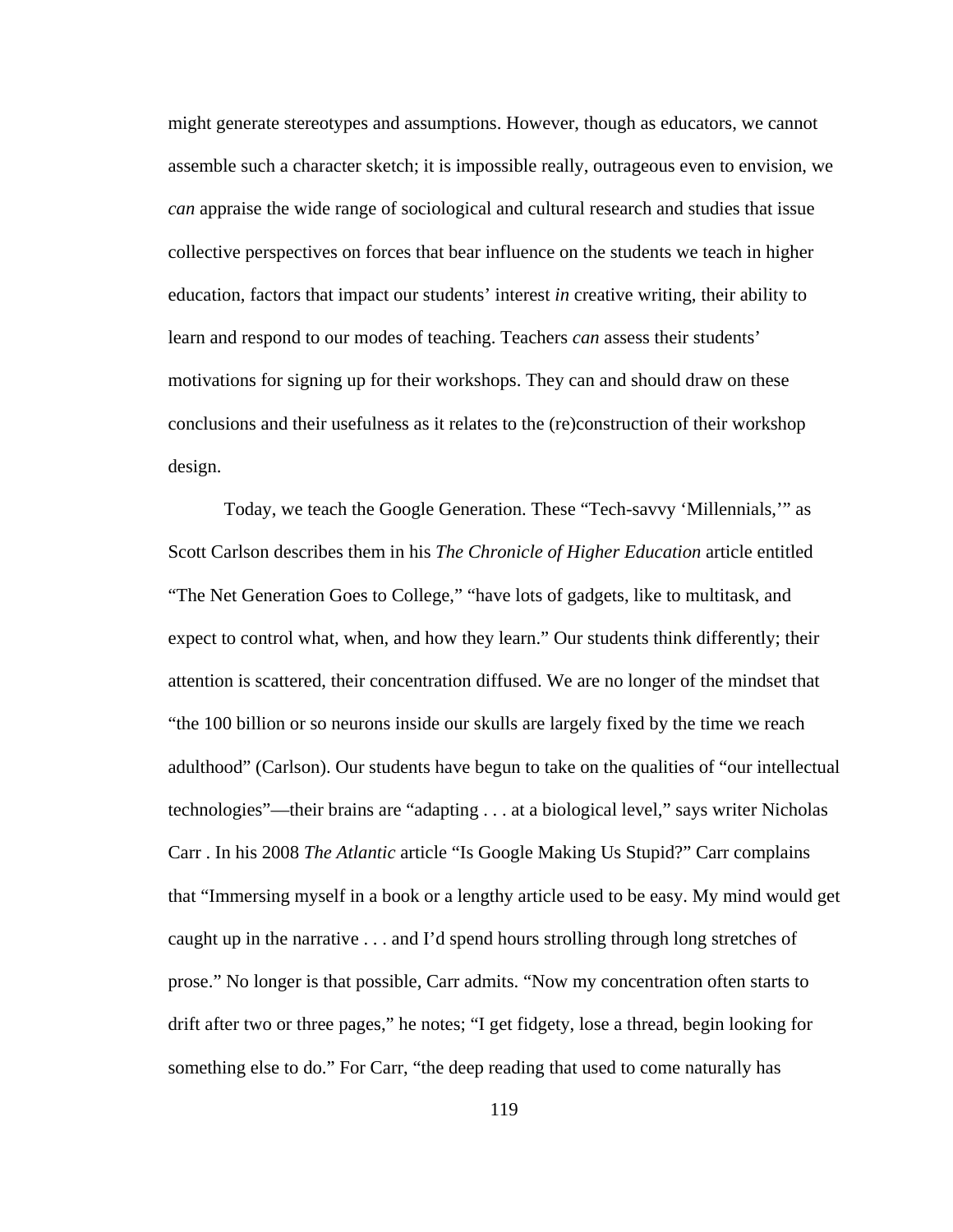become a struggle." These "troubles" are not dissimilar to the experiences of his friends and acquaintances who are, mostly "literary types." Kathryn Tyler, author of "The Tethered Generation" specifies that individuals born after 1978 tend to have difficulty thinking for themselves without the tethered advice from parents or significant others who are just a text or speed dial away. They struggle with patience, with detail-oriented tasks such as those required for writing and proofreading, and also with attention to social conventions and understanding what it means to focus and work hard.

My students and I have talked about their digital generation and their "supposed" self-absorption. One student, I'll call Jake, adds one word to the above descriptions that characterize his generation—*isolation*. He says, "The condition of humanity in which the digital generation exists is one of profound isolation." Jake speaks of a "closed bubble," an "impenetrable wall of loneliness," one which "no light can pass through."<sup>18</sup> Another insists "The notion that any individual whose entire existence can be uploaded and stored quite easily on a three inch hard drive could establish a meaningful relationship with any human being is so absurd as to be laughable," though he is serious. Jake's workshop partner adds that "the digital generation is not concerned with the world at large; their only concern is studying and analyzing their own personal existence." She concludes that the loss of barriers, the loss of trials, the loss of ambition and curiosity ("after all, what is curiosity when all the answers are given") have created a culture fueled by selfabsorption.

 $\overline{a}$ 

<sup>&</sup>lt;sup>18</sup> Student comments that refer to the Net generation were generated from my classroom discussions about how writers in the New Millennium read, write, and learn; and how these students think teachers should/could vary teaching methodologies to reflect the Net generation's needs and special proclivities with new media and technology designs.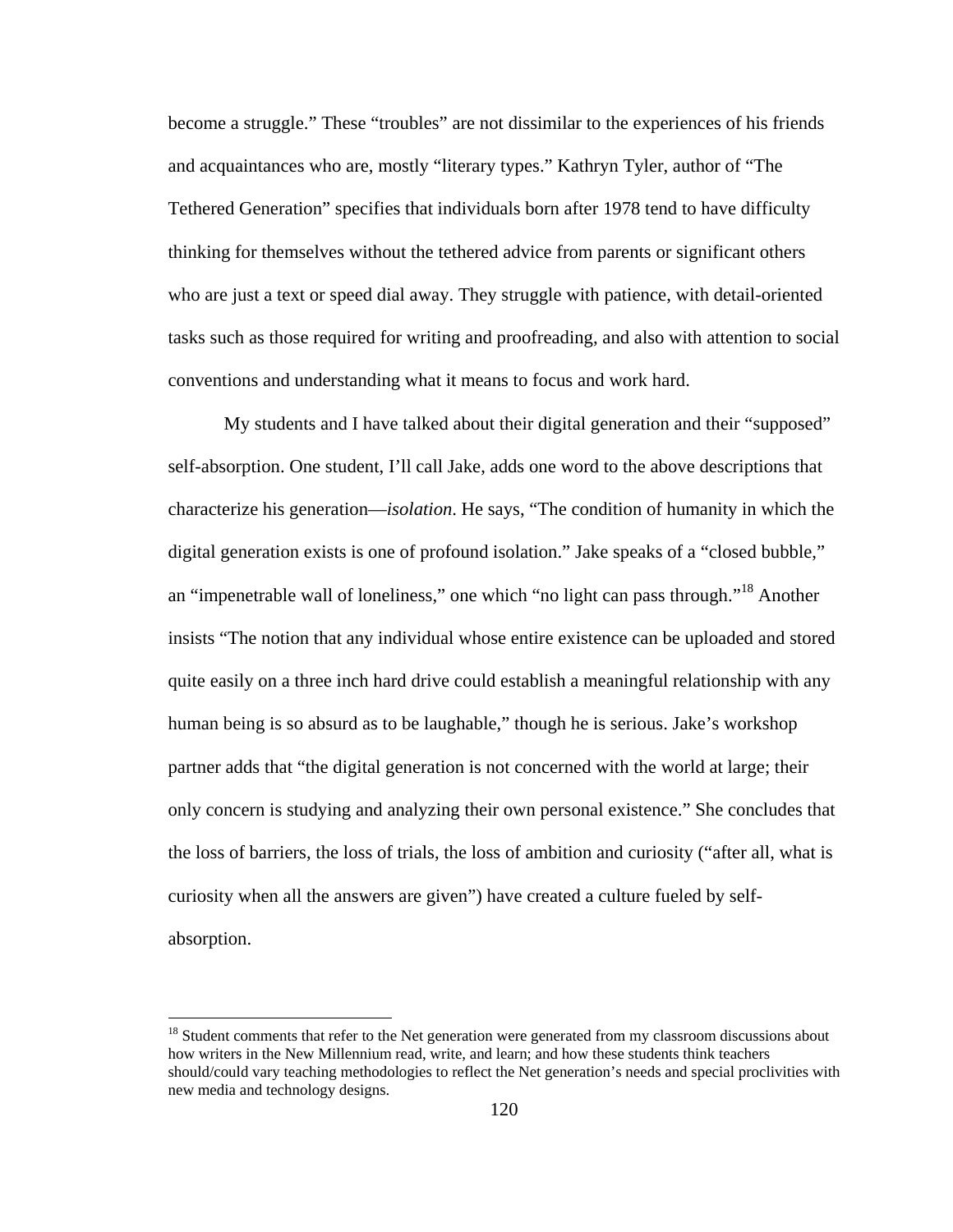This perception runs parallel to the one which situates our students as selfgratifiers with inflated egos, liberated from oppressed influences, and immersed in an American culture of disposability and commodification. The emphasis on feelings, a fundamental absolute of progressive education persists as a dominant postmodern philosophy in our educational system. As a result, some students come to us with Romantic notions of writing their poems and stories in one long, uninterrupted stream of consciousness. They have ideations of talent—they've been writing their whole life. Mark Wallace (CA State University, San Marcos), a respondent of my workshop survey, has seen some of these preconceptions play out in his classroom. He notes, "Students often come into my courses with high expectations about their futures as writers and are sometimes shocked to discover how much time and effort it takes to write well." Additionally, Monica Berlin (Knox College) contends "students often misunderstand what our job there is." She observes, "They often come into workshop expecting we will disregard all notions of graciousness, and in doing so they often do not take the work on its own terms."

Problems created by lack of experience are sometimes compounded by a lack of motivation and a lack of talent. One instructor admits "I don't want to spend time workshopping sloppy, incomplete, last minute efforts." Lorna Jackson (University of Victoria) asserts "students are still reluctant to commit themselves to a schedule of practice," and Martin Cockroft (Waynesburg University) adds "students tend to undervalue the 90% of the time spent reading and talking about OTHER students' poems and stories." Because of this perception, he contends "a few students put very little effort into prepping for workshop (i.e. they write few comments, have lost the poems for that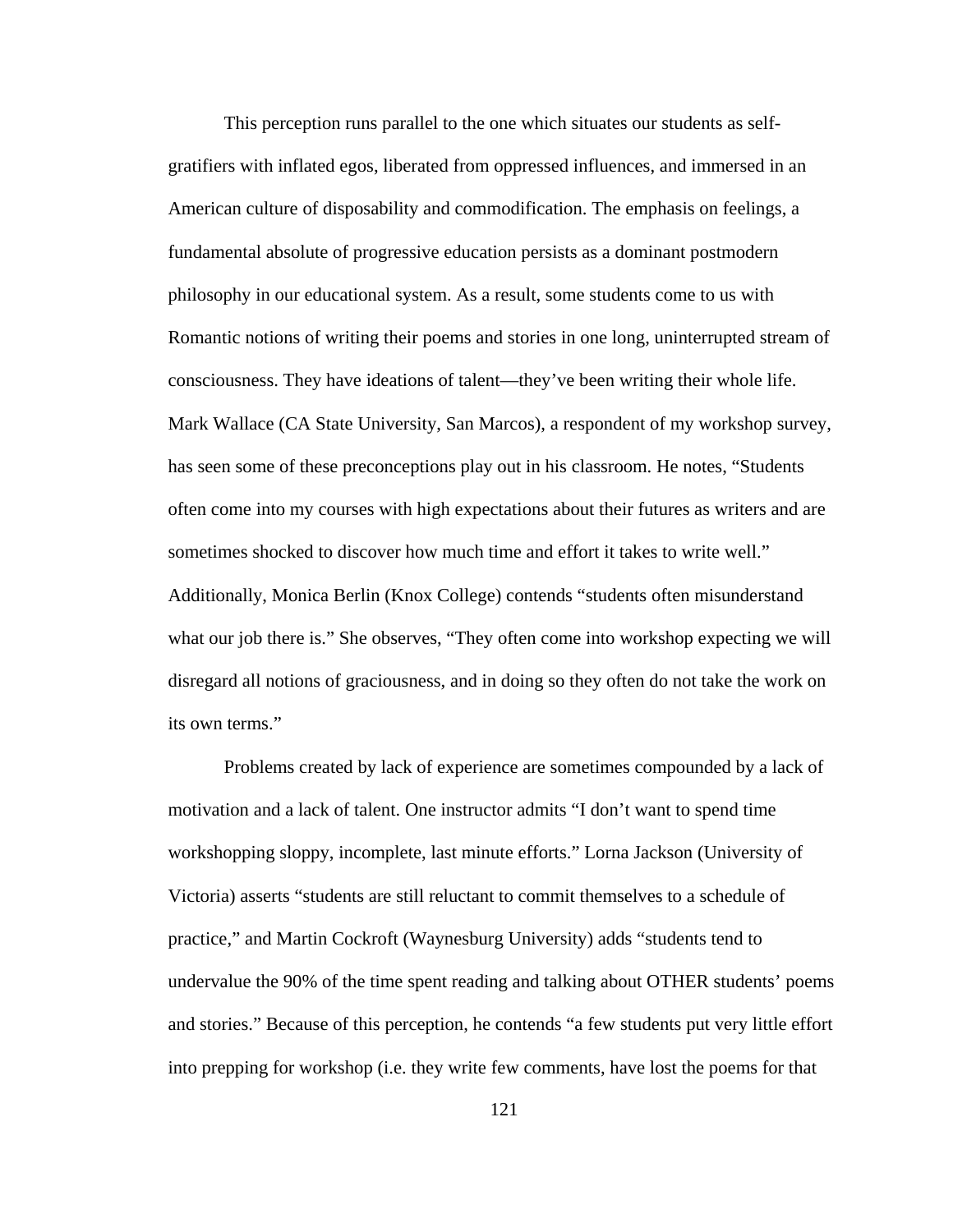day, or have little of substance to say)." For Gaylene Perry (Deakin University, Melbourne, Au.), lack of effort translates to students "not reading drafts in time for class or the workshopping student not supplying a draft in time." She considers this "to be a new problem for us, perhaps partly due to university pressure to let more students enroll in our program. In the past," she submits, "the classes were smaller, the skill levels higher, and the commitment and preparedness much greater."

While I am aware that these comments may generalize students' lack of effort, it is also clear (as some workshop survey responders specify) that a complicated history buttresses students' engagement with their coursework. It is a history that significantly precedes the day students sign up for creative writing courses or the day they enter creative writing classrooms. Concerns of program design and class size, open admission policies, and a long well-documented history by the NEA of poor reading skills and comprehension at the college-level coupled with fewer opportunities for the reading of literature in college shadows our students' profile. Although there are many more influences, certainly the focus of this section on the Net Generation and all that it bears is a major contributing agent.

What motivates students to seek out creative writing workshop classes may be because they want "freedom from an oppressive curriculum that demands too much rote critical thinking, dry textual analysis, and academic prose strangled by thesis statements and Strunk & White correctness" (Healey 32). Catherine Cole agrees, citing a panel of researchers who note that "society's emphasis on success, instant gratification, the retail/consumer model of education" as well as "student-centered approaches to learning, lead students to look for easy answers and to count on high grades, to avoid difficult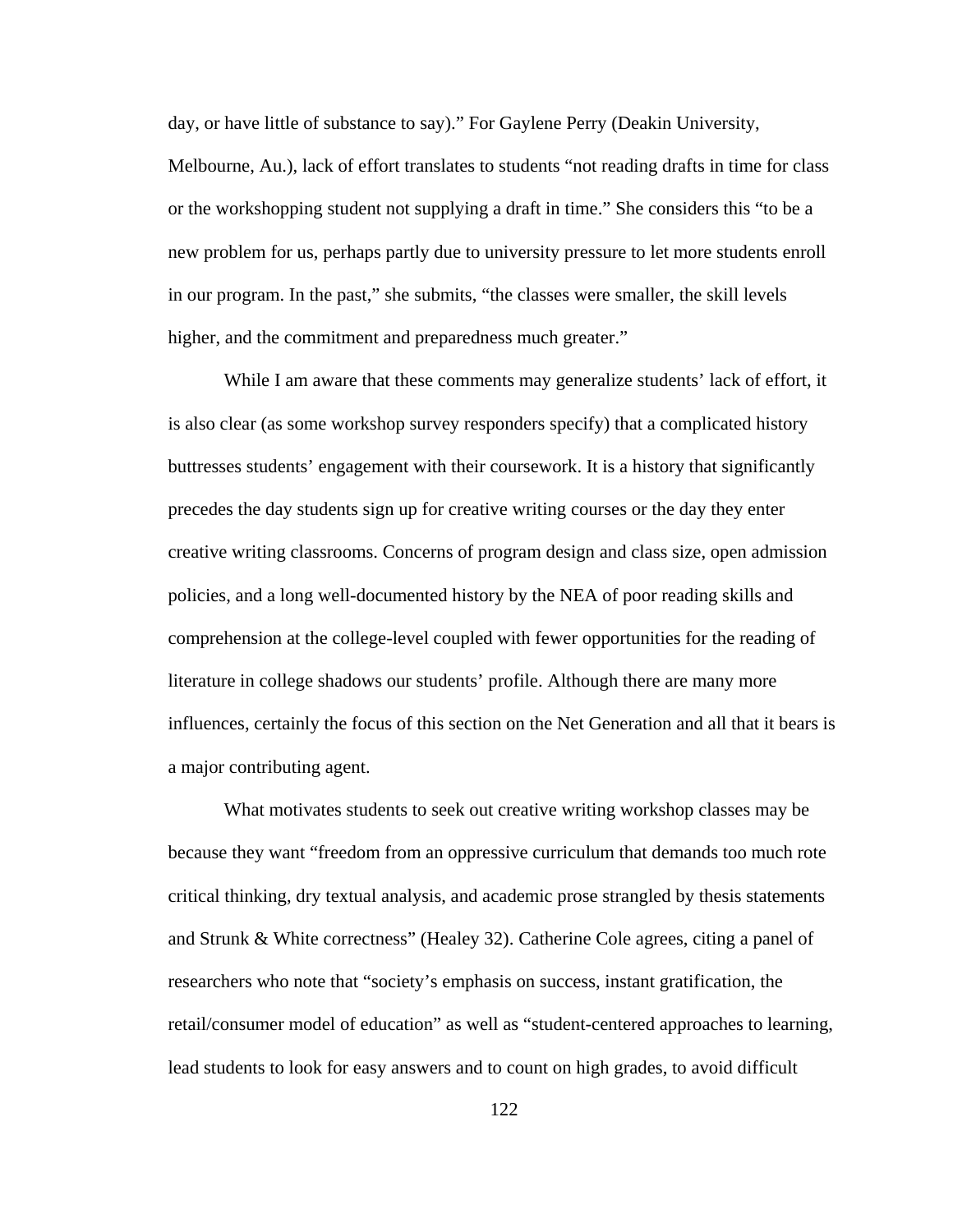work and to develop inflated perceptions of their abilities" (7). Edmund Hansen and James Stevens implicate our students' "low tolerance for challenge," their "risk averse" posture in our classrooms as products of "educational consumerism and an institutional focus on assessment" (qtd. in C. Coles 7).

Others sit in our workshop for reasons still valid in Stephen Minot's 1997 assessment of student motives, some which involve therapy and a childish love of language. They may enroll in our workshops, according to Gregory Light's study, for an opportunity to write in a structure that provides "an interactive writing environment with experts/tutors and peers" (4). While they may find a place in the circles of desks creative writing teachers construct for community sake, it may be because they assume their workshops will be fun, engaging, and easy. I would second the response of teachers who note how their students are surprised by how much hard work goes into the practice of writing and how vigorous this coursework can be. But more often, students today recognize, as one of my student writers says, "Adulation is earned through talent and ability; claims which could be made in the future, but right now the digital generation has not earned that right."

These are my undergraduate writing students—business majors, nursing students, marine biologists, those undecided. A few may come unprepared to class; many come with little or no reading experience. How are creative writing educators to connect with students who are preoccupied with a virtual rather than a physical world, students who are more likely to skip lectures and less likely to go to the library and check out a book? Are our writing students among the average college graduates who have "spent less than 5,000 hours of their lives reading, but over 10,000 hours playing video games (not to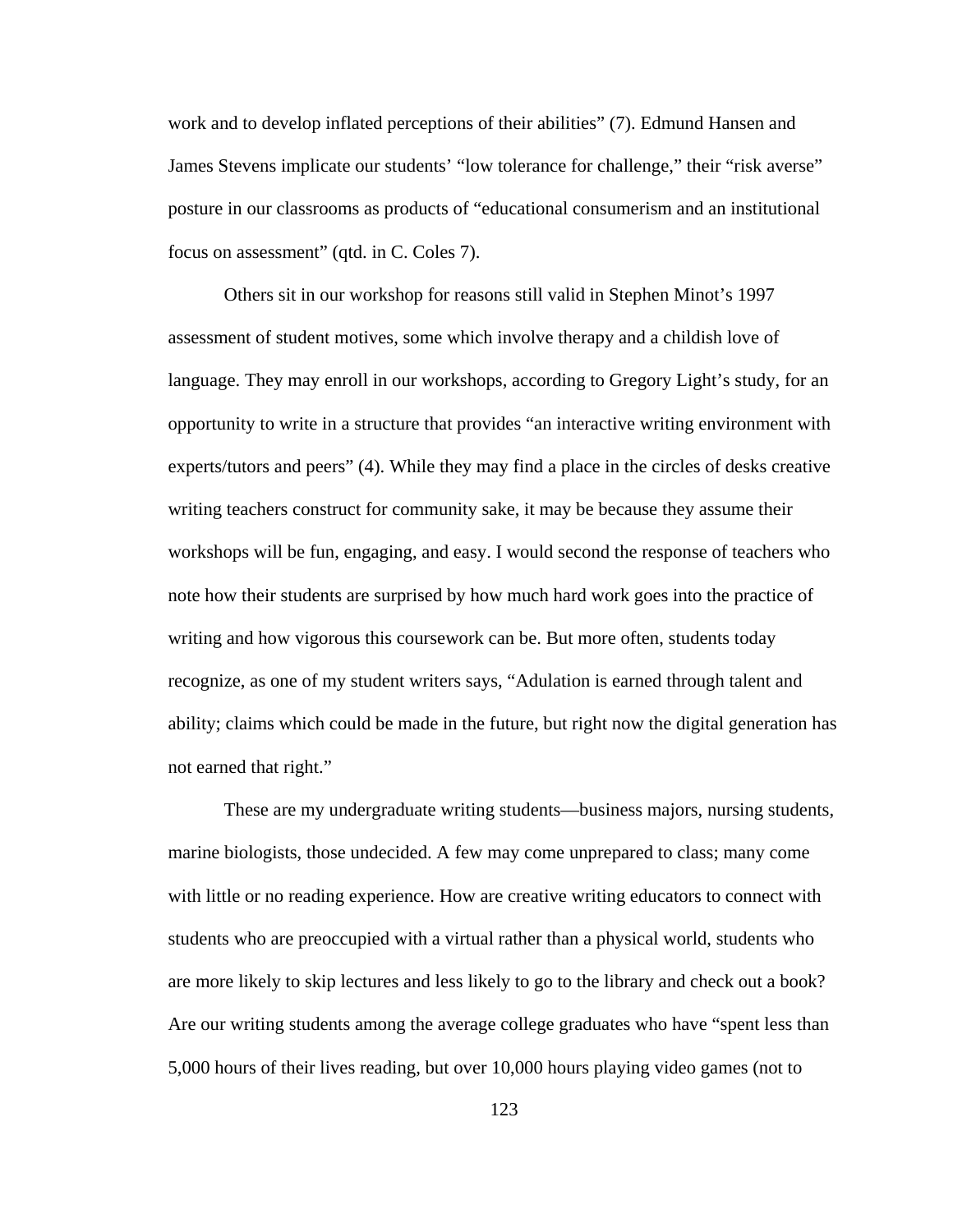mention 20,000 hours of watching TV)," as Marc Prensky claims in "Digital Natives, Digital Immigrants"? We do know that our students are among the majority who want technology at the ready. "The more portable the better," Carlson notes. After all, "they are able to juggle a conversation on Instant Messenger, a Web-surfing session, and an iTunes playlist while reading *Twelfth Night* for homework." Are creative writing teachers prepared to embrace and prepare for changes that suit these Googlers—to construct workshops online, craft lectures on podcasts, which can then be downloaded to students' iPods, becoming portable, rewindable, even pauseable? Should they be?

While this generation may depend on the "tethering" that Kathryn Tyler addresses in her article "The Tethered Generation," to feel secure in its decision-making, it is also a population which works well in group environments. Tyler contends Millennials are familiar with diversity. Perhaps the physicality of our small class size attracts students to our workshops. They are a creative bunch; experts at multitasking, at thinking out of the box—and their creativity—the "buzzword of the business world"—has real market value claims Steve Healey in his essay "The Rise of Creative Writing & The New Value of Creativity." Healey reports that business recruiters are presently visiting top arts graduate schools looking for candidates for their corporations. This is because, per Daniel H. Pink, author of "The MFA is the New MBA," published in *Harvard Business Review*, "the basic financial skills learned in the MBA program are quickly becoming obsolete . . . The tasks that remain . . . increasingly involve creativity" (Pink qtd. in Healey 34). Businesses, looking to distinguish their products and services "in today's overstocked, materially abundant marketplace" are seeking alternatives, creativity, ways "to make their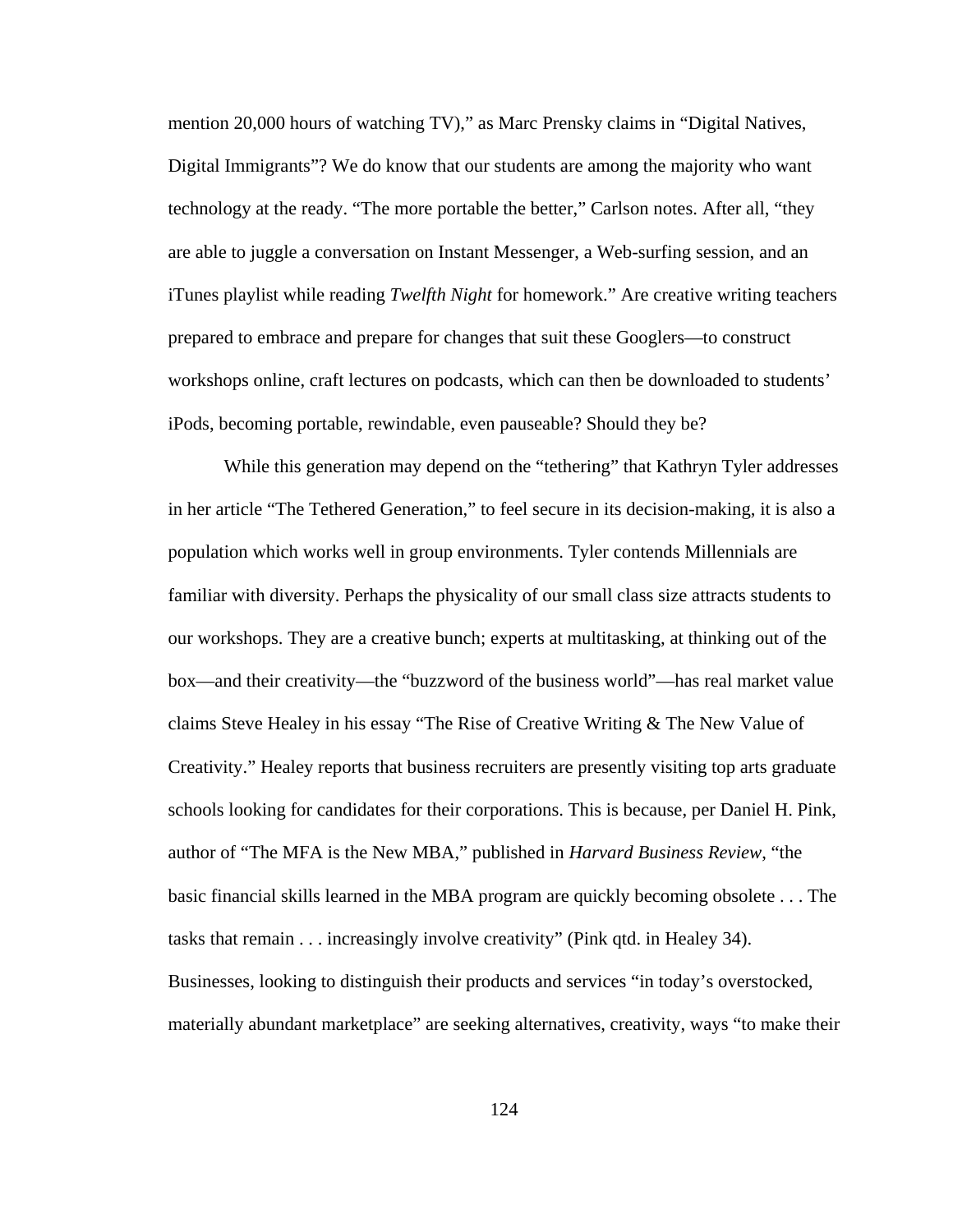offerings transcendent—physically and emotionally compelling" (Pink qtd. in Healey 34).

Creative writing students are deeply immersed in the digital world and a part of a historical moment Thomas L. Friedman, author of the bestseller, *The World is Flat: A Brief History of the Twenty-First Cent*ury, coins "The New Age of Creativity." Friedman connects communications technology and the occasion for people interested in "authoring their own content," particularly, Healey adds, "in easily manipulated digital format" (34). Creative writing students can make this "leap," Healy accurately suggests, from the new authors of the digital networks to the new authors of the Creative Writing workshops" (35) with better pedagogical planning in our workshop-based classrooms.

Much has been written about the holistic purpose of creative writing and the writing workshop and its noble ability to make our students more rounded citizens. These are echoes of the egalitarian principles of Deweyan education, which advance the "democratization of creative power" (reiterations of Emerson). Healey cites the Romantic mission statement of AWP, Jane Ciabattari's *Poets & Writers* essay "Workshop: A Revolution of Sensibility," and D. W. Fenza's defense of creative writing in the academy in "Creative Writing  $\&$  its Discontents" as proselytizing these views. AWP adopts the artist as "outsider, set apart from the standardized triteness of institutions" (Healey 32); Ciabattari refers to the "willed discipline through which students learn to shape and order their perceptions of an ever more complicated world around them" (para. 3); and Fenza strengthens creative writing's otherness when he says:

Like other lessons of creative writing—creativity, empathy, persuasiveness, expression, and aesthetic discernment—the artistic experience of the will's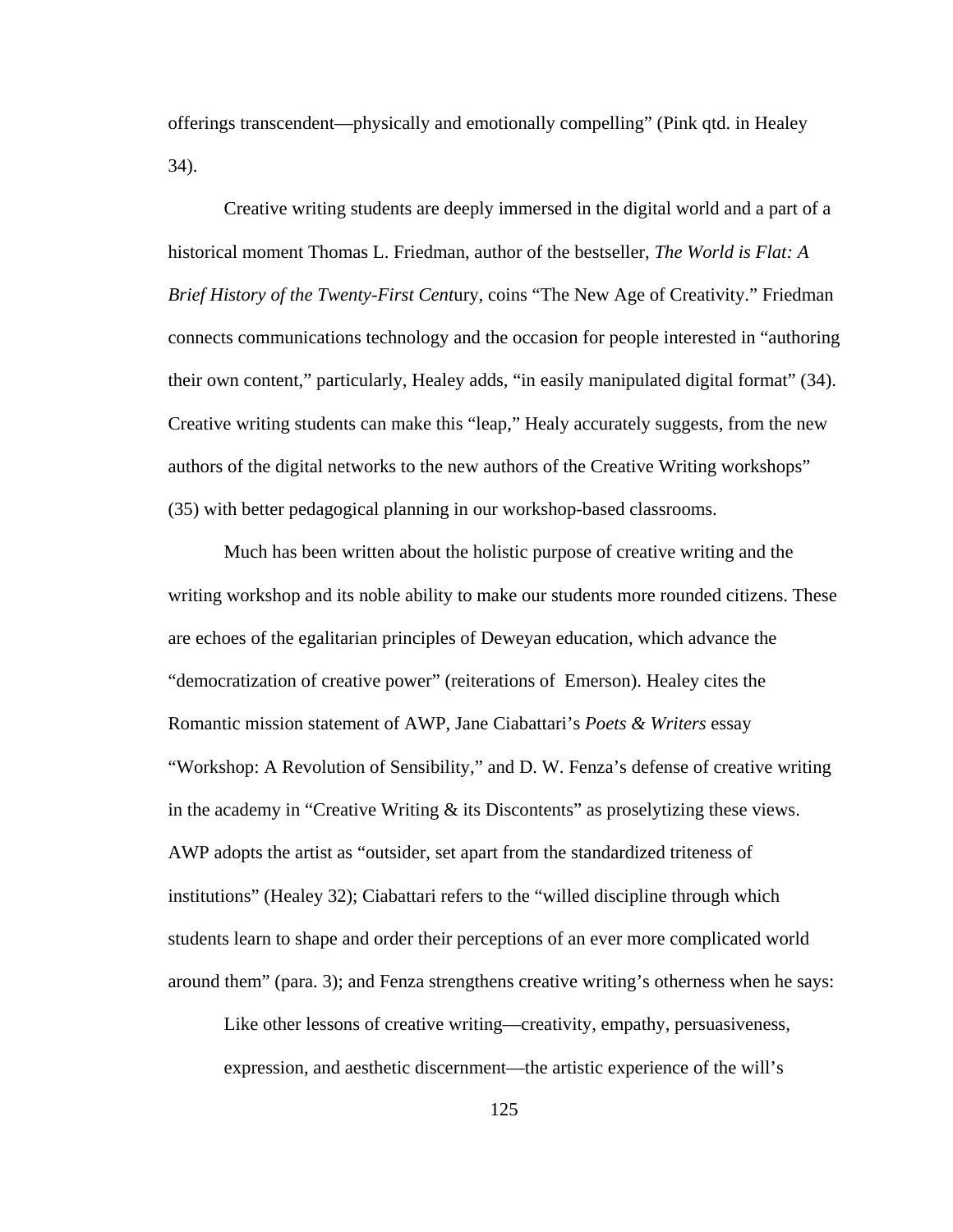efficacy may seem too rarefied a goal for a practical age that prefers to quantify success in patents, cures, sales units, and dollars. (para. 57).

Healey thinks not, and I agree with him. While poems and stories are valued products of the workshop, there is more to be learned through the model's process, more "front loading" as Henley calls it, pedagogy "with interventions in the writing process before it begins and while it's happening, instead of the more traditional back-loading—that is, intervening after a written product already exists" (38).

Creative writing teachers miss opportunities to design more vigor in their writing workshops, when they lag behind as a field, Healey suggests, a field which also falters in the "development of a reflexive theoretical framework that would make it more aware of its real social value and its real social effects, and this lag has encouraged further lag in revisions of its teaching methods" (38). Creative writing students may be ahead of educators in the discipline in terms of "thinking out of the box" if teachers consider that as part of an institutionalized field, they generally continue to think of themselves as still "inside the box."

# *Our Critics*

As creative writing teachers we may be insulated by our marginalized (sometimes self-imposed) home within English departments, but we are not cocooned to complaints about the model's effectiveness by critics who do not sit in our workshop circles or at our tables of writers. Complaints about the lack of intelligence in the workshop design come by way of faculty tensions or exclusions from department decisions or overt or obscure charges in journal articles and/or editorials, and possibly at professional conference sessions. Creative writers are not compliant with the department's mission or held to the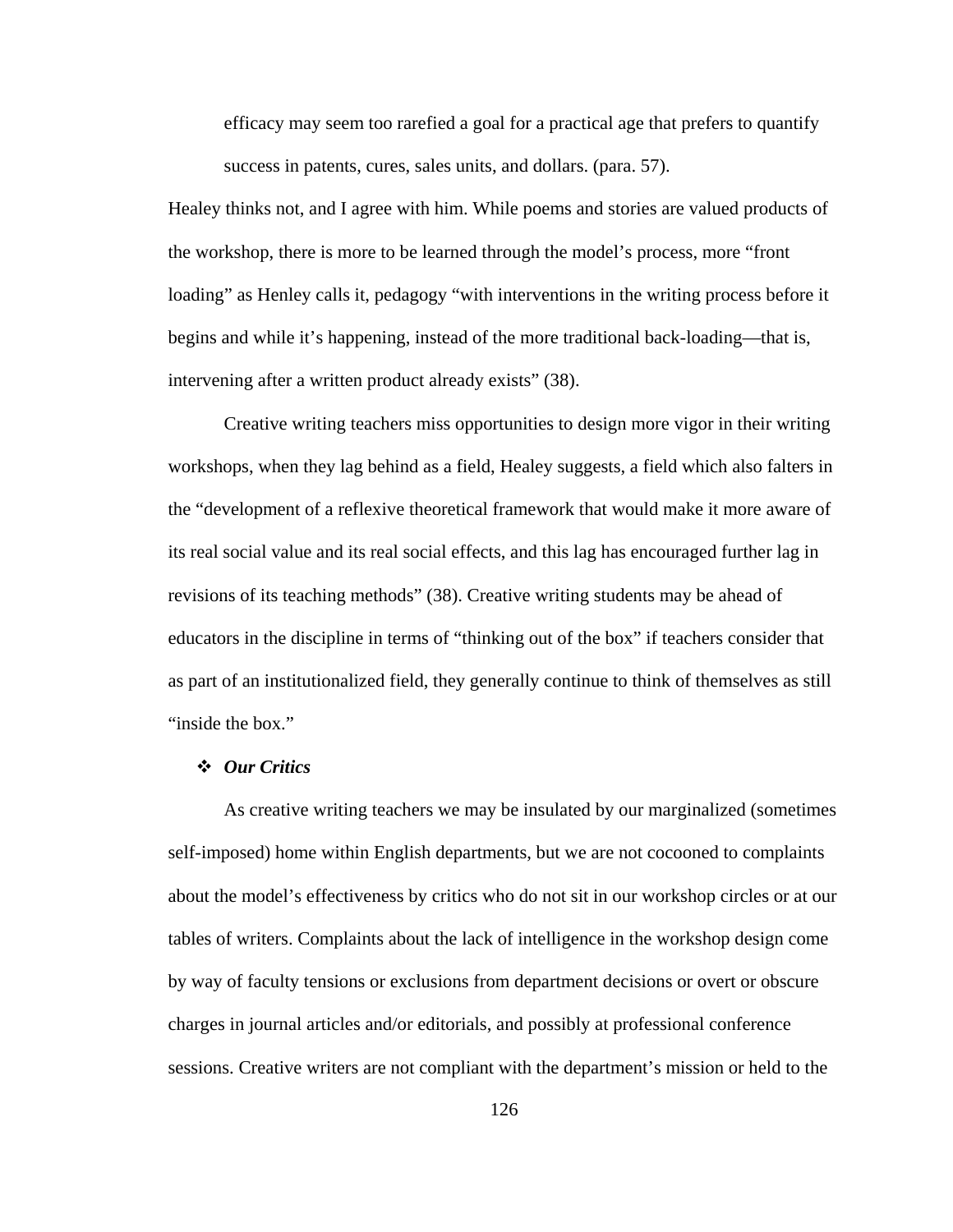same scholarly standards that dominate the profession as a whole. In fact, creative writers often make further distinctions between the department profession and *their* profession. Their poems and stories, also known as their "hallmarks for success" which may be published in respectable but not always nationally-recognized journals and presses, are treated like flimsy, onion-skinned tissue paper. Their conferences are sometimes tabled as artsy. Even their professional organization fails to re-envision their discipline, its teachers, its mode of instruction—*its workshop*.

This kind of criticism and divide has a long history despite the continued contribution that creative writing programs bring to the English department. My intent in laying out these interdepartmental issues is not meant to aggravate what Ben Siegel refers to as "bruised sensitivities" between creative writing and literary studies; derisions which "appear most bitter and open" (Siegel 7). On the contrary, I suggest that an emerging *creative writing studies* can stand alongside literary studies and composition studies with its value-added scholarship, its renewed workshop pedagogy (complete with markers of professional difference), and hybrid models that include more specialized course offerings.

#### *Our Teachers*

Creative writing teachers make efforts to monitor the pulse of the workshop as Karl Elder (Lakeland College) does, gauging the needs of his students by offering "models of strong work that will appeal to their unique sensibilities." Likewise, my workshop survey indicates that creative writing teachers try to engage with students as individuals rather than abstractions. This instructor "finds their issues and challenges" and in this pursuit, s/he discovers "who they are, their passions and go from there."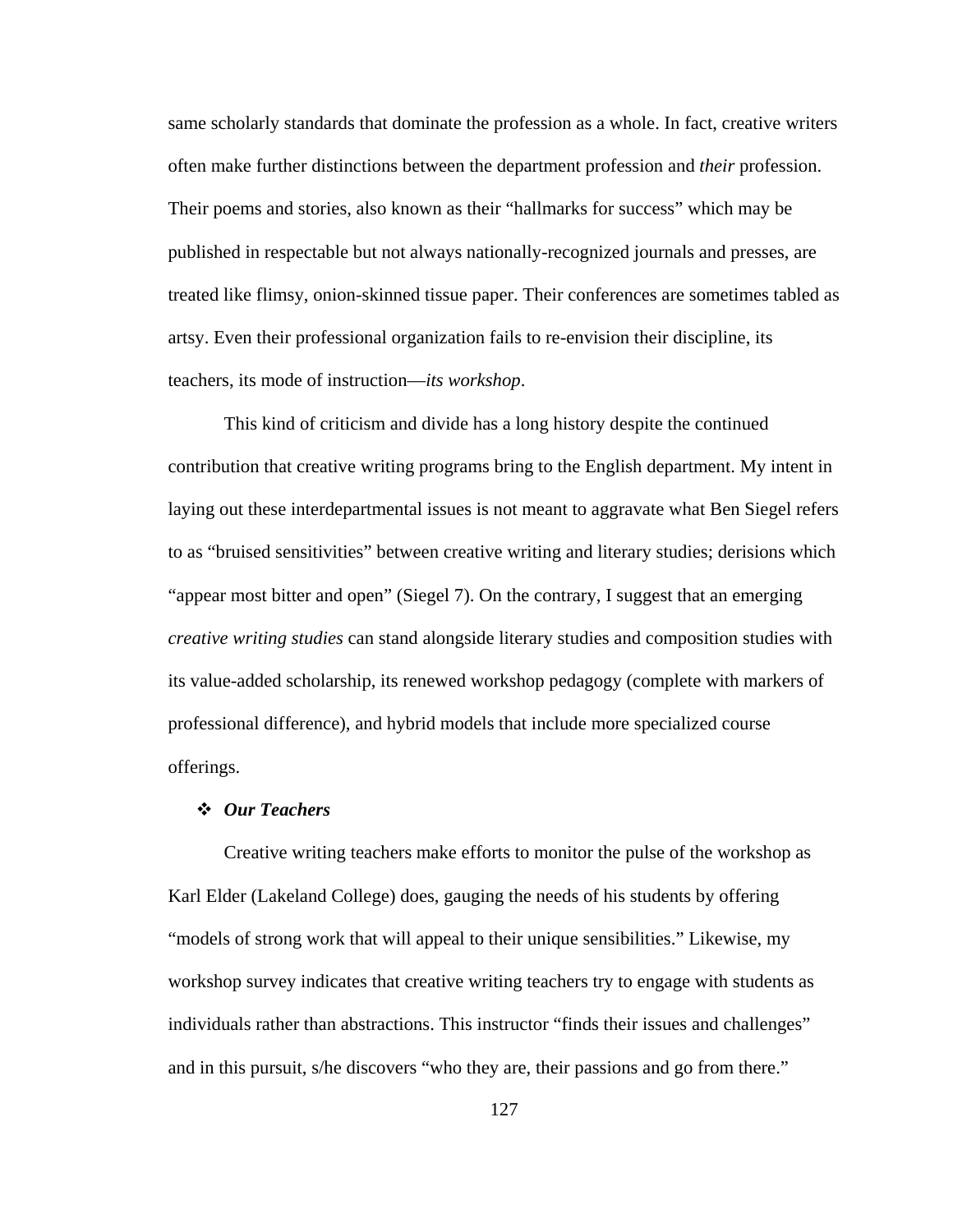Similarly, survey responder Robert Boswell (New Mexico State U) considers the individuality of his students by affirming "that every student is taught in every class, not just the student whose story is being discussed." To personalize his workshop course, Keith Kumasen Abbott (Naropa) makes adjustments based on student responses to his first week survey, while Jane Hilberry (Colorado College) dismantles her workshop by teaching "on a model of improvisation, each course and each class different, depending on what the students bring to the course."

Some creative writing teachers *are* responding to the "shifting nature of students' readings in new media, film, and digitized images, music/texts" (Cole 7) by adding digital writing workshops. The University of Massachusetts Amherst, for example, transitions students to write in the new digital age by offering courses like "Telling it Straight, Telling it Slant, Telling it Digital." George Mason University offers an introduction to digital writing in the genres as part of its creative writing concentration program. Janet McCann (Texas A & M) has a "section on hypertext poetry and using computers in poetry," and Valerie Martinez (College at Santa Fe) includes in her course, "a study of cyberpoetics." Judith Baumel (Adelphi University) uses "wikis, blogs, and Moodle to teach the workshops," and one teacher "encourages the use of graphics and the material nature of what they are making" when they construct and "distribute their own books." What else is possible in the creative writing workshop-based classroom? How might we insert digitalized writing to a creative revision of say, *Macbeth*? Most have witnessed comedic versions of Shakespeare's Romeo and Juliet (*Shakespeare in Love*) in the theater; how would a scene from *Macbeth*, for example, play out in today's techno lingo?

128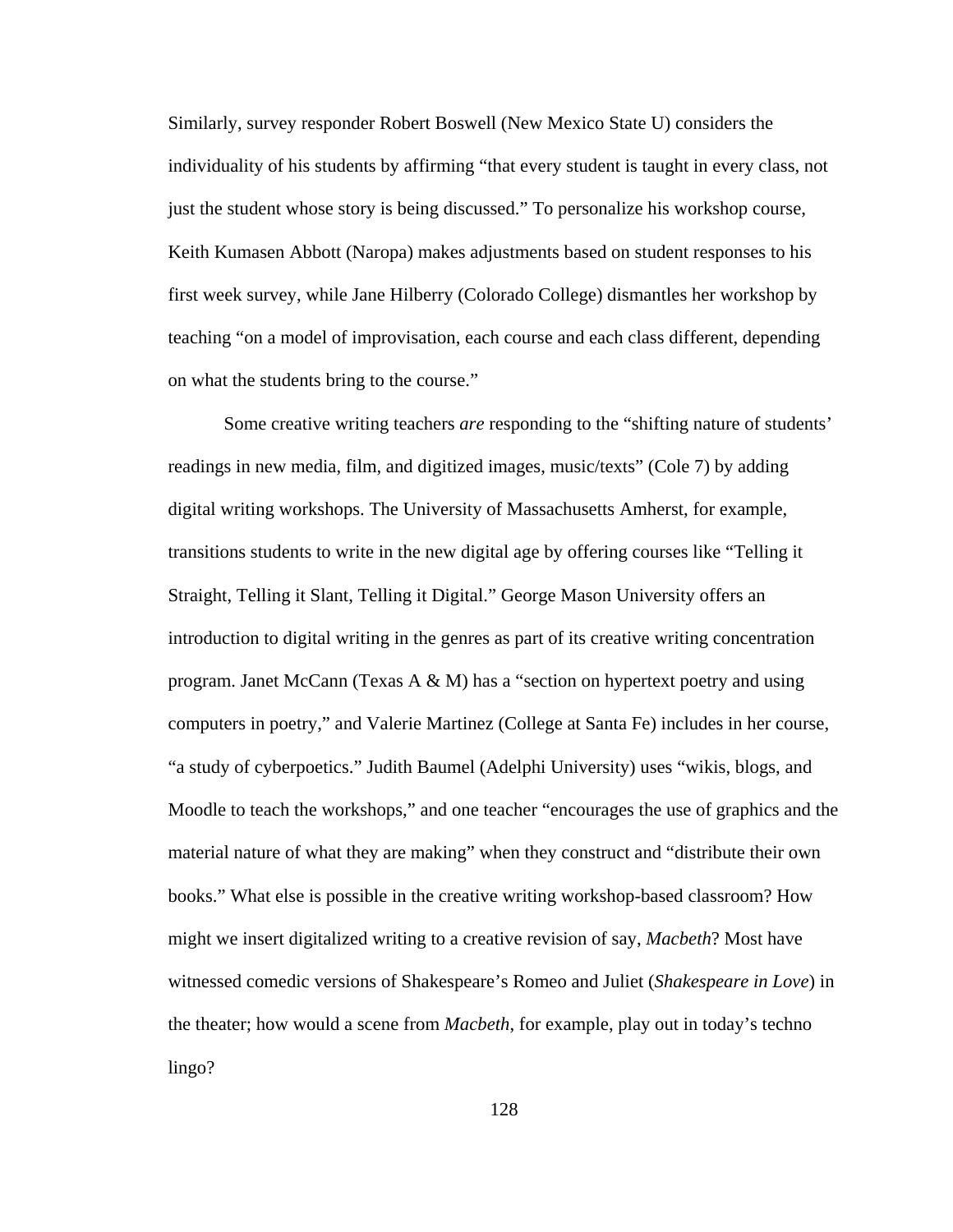# *Our Workshop Pedagogy*

In the workshop chronicle above, I address ways in which creative writing's history confines and complicates its practice. The structure of creative writing in terms of its praxes and principles and of the workshop—to the degree that this method of instruction is for many teachers, the primary pedagogy of creative writing—finds itself divaricated. Just what are creative writing teachers doing in the workshop model? Some workshop teachers advance the Romantic perceptions of student writers. Ostrom contends we might locate "some of the [current] resistance to conceptualizing teaching back to resilient Romantic theory (Blake, Wordsworth, Coleridge, Keats, Emerson, Whitman, Ginsberg)" where "Pedagogy and theory become incidental at best in the egotistically sublime pedagogy of the self" (xv). Here, defined in Romantic terms, the writer "has no particular use for teachers or workshops," for "'he' was born with authority, with authorizing talent, with genius, with a potency, with a 'repetition in the finite mind' (as Coleridge would have it) 'of the infinite I Am.'" Given this Romantic belief, "[h]e is godlike—Dionysian, Promethean, mercurial. He is gifted and blessed; he's got what it takes" (xv). The workshop teacher who advances these notions or who is unaware of their pitfalls faces challenges in the workshop dealing with authority and revision practices.

Maurice Kilwein Guevara ("Out of the Ashtray: Revivifying Creative Writing Classes") questions teaching practices rooted in such Romantic notions of the imagination as "sacred" and "intangible" and to "tamper with it is taboo." He laments workshop practices that do little to exercise what we as teachers desire to promote in our students: "originality, imagination, and creativity." Other instructors may be guided by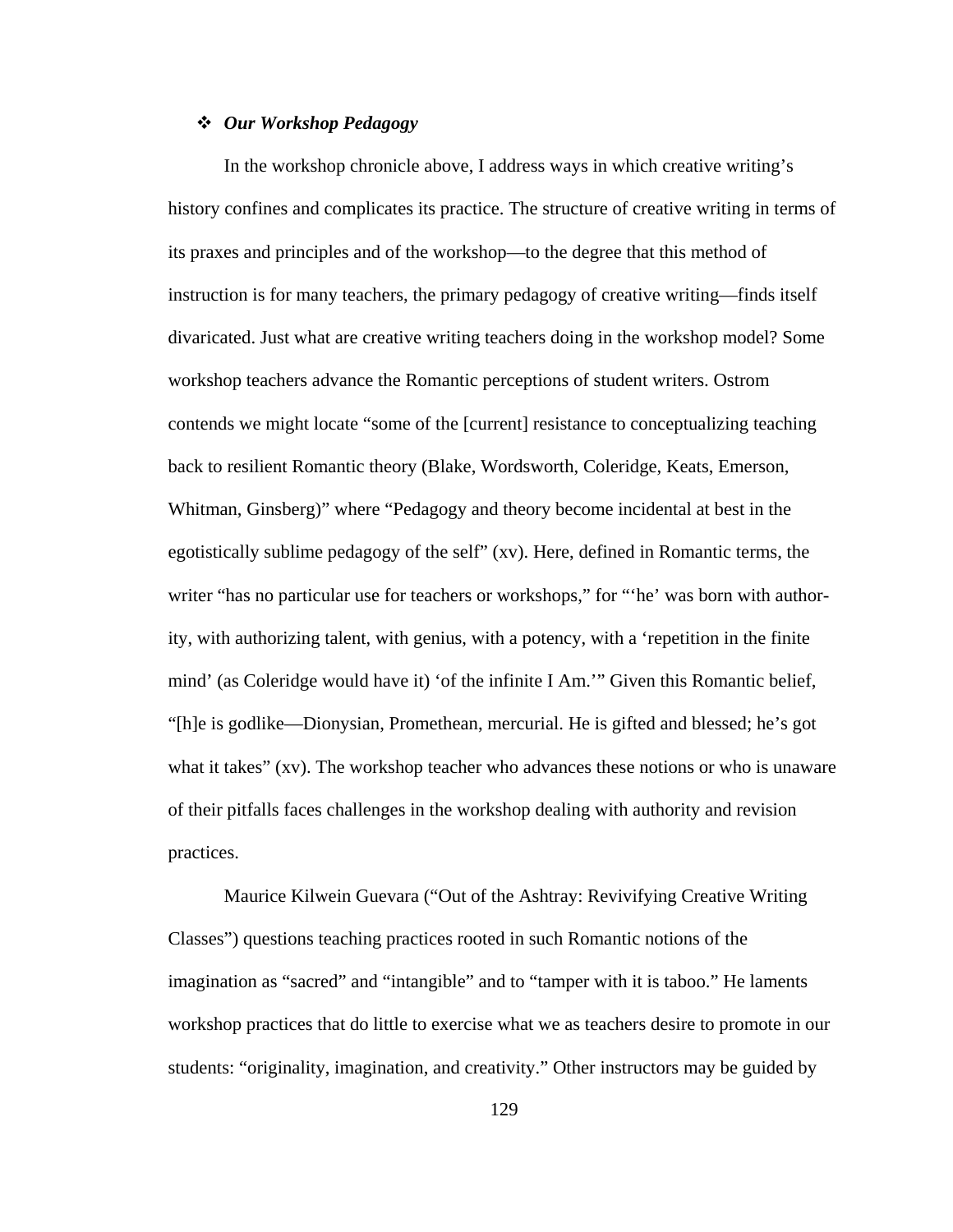the sensibilities of humanistic practices of the cultural and intellectual call for a renewal of academy and culture initiated by Irving Babbitt and Norman Foester. The humanistic workshop teacher promotes the early academic goals of writing for its own sake, for the overall improvement of students' writing inside and outside academia. These workshopbased classrooms are less interested in more complicated programmatic goals that might help establish writers for teaching, publication, or other possible creative career development.

Most often critiqued is the workshop practice that promotes expressivist practices that are based on principles of self-expression and inspiration. Other workshop models include feminist pedagogies, which tend to decenter models of inspiration and traditional master-apprentice type workshop models. Feminist pedagogy influences such teachers as Mary Ann Cain, Nancy Welch, Katherine Haake—craft critics who promote less formal structures and more "dismantling [of] authority." Reader-response theories in the workshop model are likely the least practiced approach, while New Criticism in its close reading practices of professional stories and student texts is a workshop praxis which informs the ways many of us come to understand and interpret exemplary texts and student manuscripts. Despite the fact that many say New Criticism is no longer a viable approach to the study of literature, it remains steadfast over the sovereignty of the poem [and fiction] so that it prevails more unflinchingly in the workshop than anywhere else. Here, it not only "survives and is prospering," but it also "seems to be powerless only because its power is so pervasive that we are ordinarily not even aware of it" (Dawson 105). As an operational pedagogy in the workshop model, it focuses too much on the text as final authority and the teacher as exemplary reader.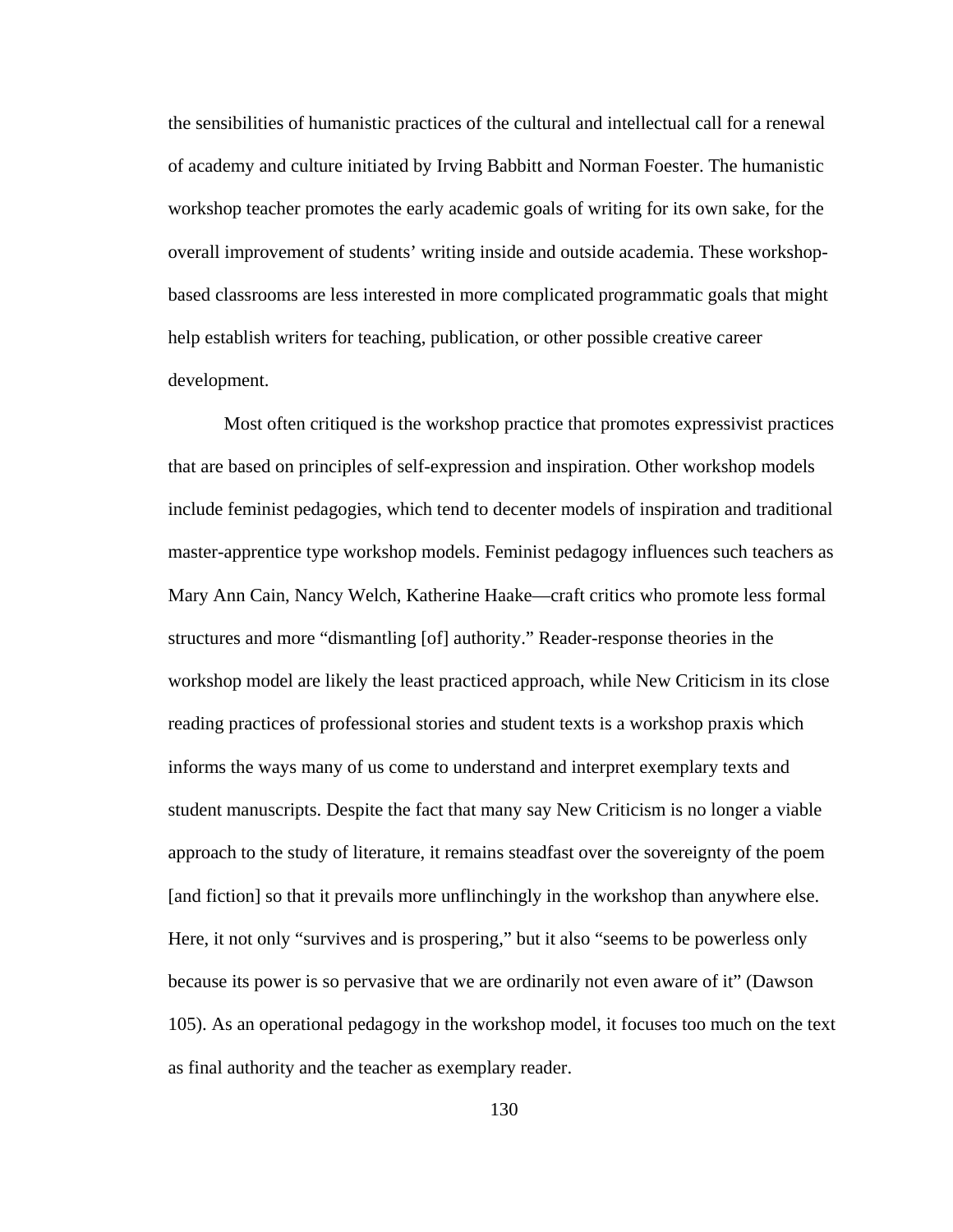As addressed earlier, presenting students with a multi-faceted approach to reading and writing offers them more writing options and practice. Patrick Bizzaro's book *Responding to Student Poems* (1993) not only addresses various methods for teachers to read and evaluate students' poems, but he also considers how these methods mirror "the range of possible relationships between student and teacher" (xv). As such, we might become more aware of the authority dynamics in the classroom, the dialectical relationships that exist in our workshops. Gayle Elliott asks us *not* to see our role in the workshop as "the teacher-of-the-students and the students-of-the-teacher," but rather as *teacher-student with students-teachers* . . . a communal" model where "the students generate the 'texts' for the course," "engender the tenor and scope of the criticism" (114). Peter Elbow "encourages instructors to surrender the trappings of traditional teacherly authority and act as a member of the class' 'writing community'" (qtd. in Kuhl). Lad Tobin insists we must "shock" New Critics in the way we "misread every student text in order to help students say what we think they really mean," so that "when we read we create and recreate, deconstruct and reconstruct." Tobin suggests "this sort of generous and deliberate misreading—readings in which we go beyond the words' literal meaning to try and draw out possibilities in a text, to imagine what the text might be trying to become—that is at the basis of Shaughnessy's analysis of error, Elbow's believing game, and Bartholomae and Petrosky's plan to integrate reading and writing" ("Reading Students, Reading Ourselves" 79-80).

In workshops, teachers ask students to "show" rather than "tell" when they write. Perhaps workshop instructors need to follow this practice as well in their teaching. Bizzaro argues that teachers "must spend less time telling our students what they should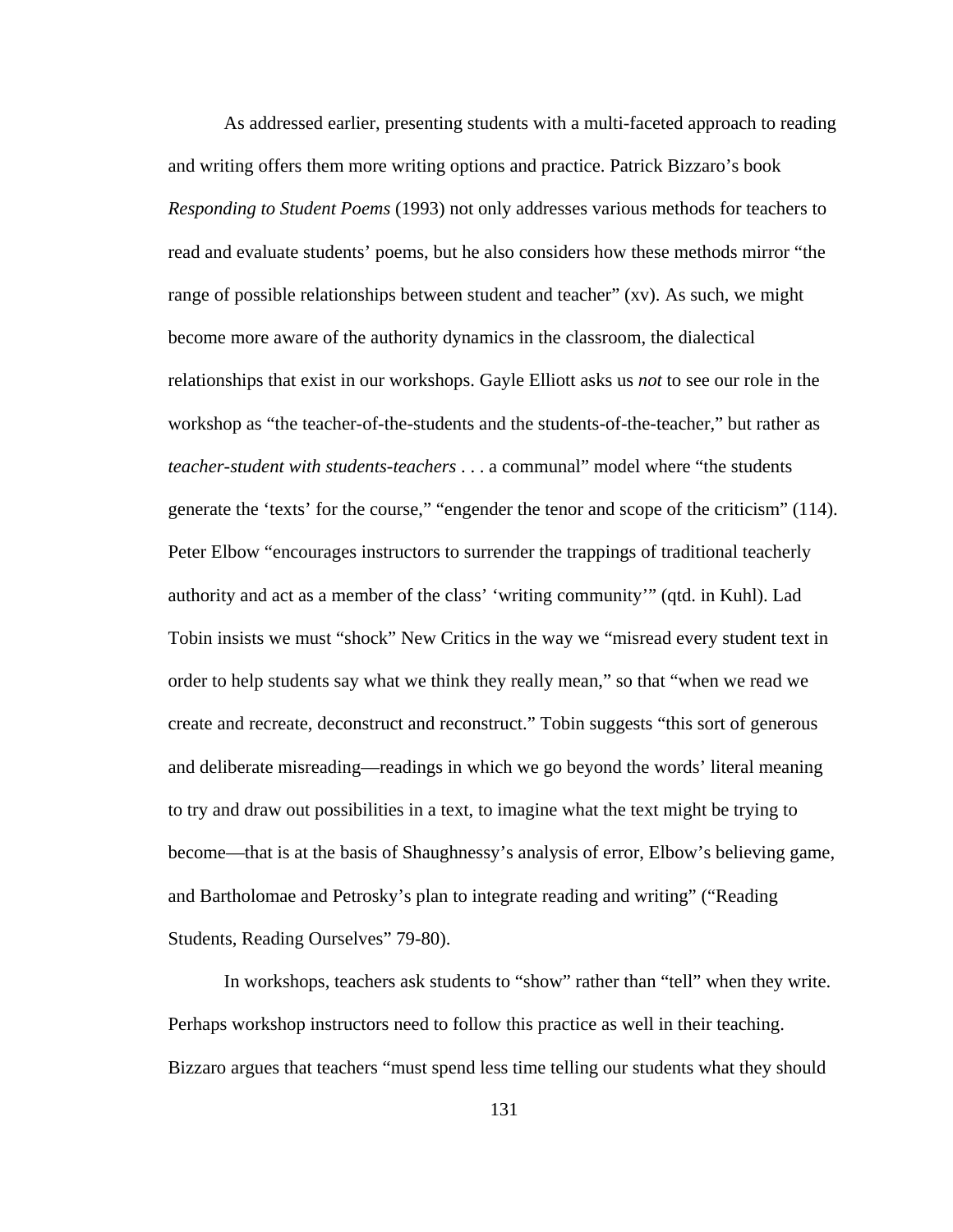do when they write and more time showing them who they can be" ("Reading the Creative Writing Course" 234). First, we must be aware of the way we respond to our students' poems and stories, and then "If our reliance on New Criticism shows a discrepancy between what we know we should do and what we do in actuality, then," Bizzaro justly suggests, "we need to explore new and more fruitful models for evaluating student writing" (*Responding* 40).

Finally, composition's rhetorical strategies bear a strong influence on our workshop model. Early scholarship presents the ways in which composition and creative writing might share writing strategies beginning with Wendy Bishop, forged ahead by Joseph Moxley, and later, as supported by Tim Mayers. As a teacher of creative writing and composition studies, I admit to the ways in which composition's rhetorical practices have influenced my workshop dynamics and how creative writing techniques have added depth to first-year composing and persuasion. Writing teachers who are composition instructors and those who engage in creative writing scholarship through publications and/or conferences often talk about how writing out long passages of criticism helps to strengthen their creative works and how description and imagery, for example in stories and poems, aids in adding more depth to scholarship.

I welcome these intersecting influences for the discipline of creative writing. What the workshop model needs now is a rigorous inquiry into its practices, a more thorough understanding of how its history impacts our pedagogies, a study on what motivates our students, how they learn, and how we might open the workshop space to other alternatives—to more program designs. We are prime, not for annexation, as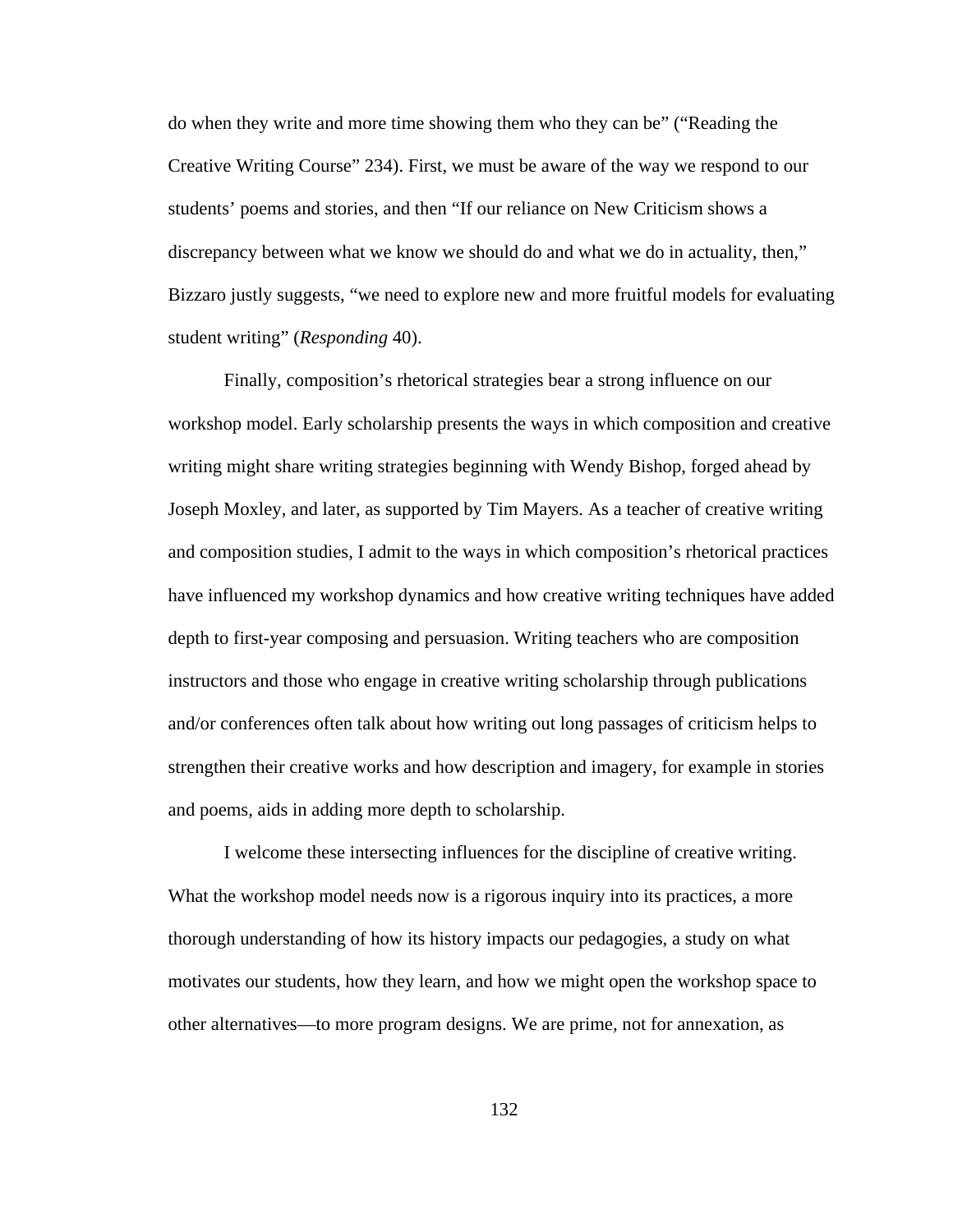Vandenberg suggests, but for more independence through the development of *creative writing studies*.

## *Flexing the Workshop Shape or Opening the Space to Alternatives*

The success of the writing workshop and our students' "success" in the workshop model are relative in terms of standards of measurement because of many contributing factors. In some cases, student publication is still the primary institutional aim, and there is pressure to produce results to sustain program visibility and enrollment, even at the undergraduate level. This more global objective may be contrary for the teacher who uses the workshop as a platform for students to acquire and practice fundamentals, for more risk-taking activities and experimentation, and for opportunities to emphasize process and explore *how* a story or poem unfolds.

On the other hand, department goals may disclaim a teacher's expertise and privilege a workshop space in which student feedback carries more weight than a teacher's technical knowledge. In many institutions, program design is in the hands of administration and guided by bottom line costs and profit margins. The success of the workshop is largely contingent on class size, particularly at the introductory level. Ideally, a workshop class could be well-managed with ten students. Martin Cockroft (Waynesburg University) has seventeen students in his introductory class; some have eighteen or more. Given the increased class size, Karen Holmberg (Oregon State) attests, "if we were to workshop all poems in the class, we would only have time to write 3 poems a term." Lorna Jackson (University of Victoria) admits that "as a fiction teacher, at certain times of the semester" she is "unable to read the volume of work in a reasonable work week." Furthermore, oversize classes can lead to students spending excessive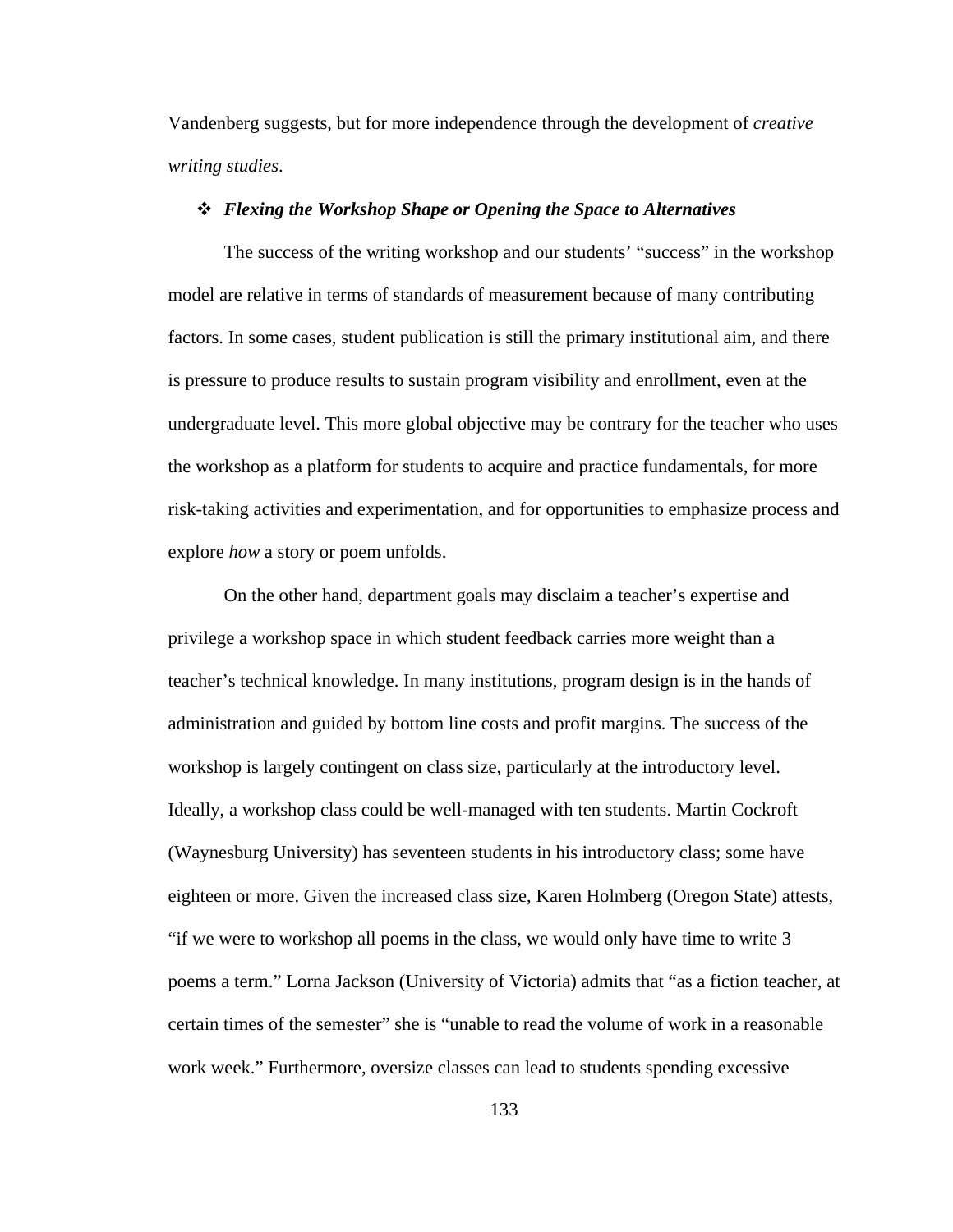amounts of time "reading the works of student writers rather than those of more accomplished writers" (Deanna Kern Ludwin/Colorado State). Course workload and the mix of majors and non-majors in workshop courses is another issue for teachers like Lex Runciman (Linfield College), who notes, "We struggle to meet student demand, and recent assessment feedback from our creative writing majors tells us they wish we had more 'majors only' courses."

Some suggest entry requirements for enrolling in a creative writing class, particularly an upper level class, would lead to more authentic learning opportunities and more serious student commitment. There are more colleges and institutions that offer creative writing classes without a major or minor than there are BFA or minor tracts or associate degree programs. Bishop and Starkey suggest the "workshop has led to an unprecedented democratization of imaginative writing in America" (*Keywords in Creative Writing* 198) In fact, they conclude, "now that nearly every American high school and community college offers at least one creative writing class, access to basic instruction in the art is widely available" (198). Given the recent expanse of the field that Kelly Ritter and Stephanie Vanderslice address in their introduction to *Can it Really Be Taught*?: *Resisting Lore in Creative Writing Pedagogy*, such a proliferation of program development should give us pause to rethink creative writing's pedagogy to include the workshop model by "reassessing specific patterns and practices" (xvii). Such rapid program development might also serve to further dilute the significance of a creative writing degree. Imagine, some teachers ask, that anyone can declare himself or herself a creative writing major or that anyone can take a creative writing course with little or no experience. The experience of such indiscrimination, according to one unnamed

134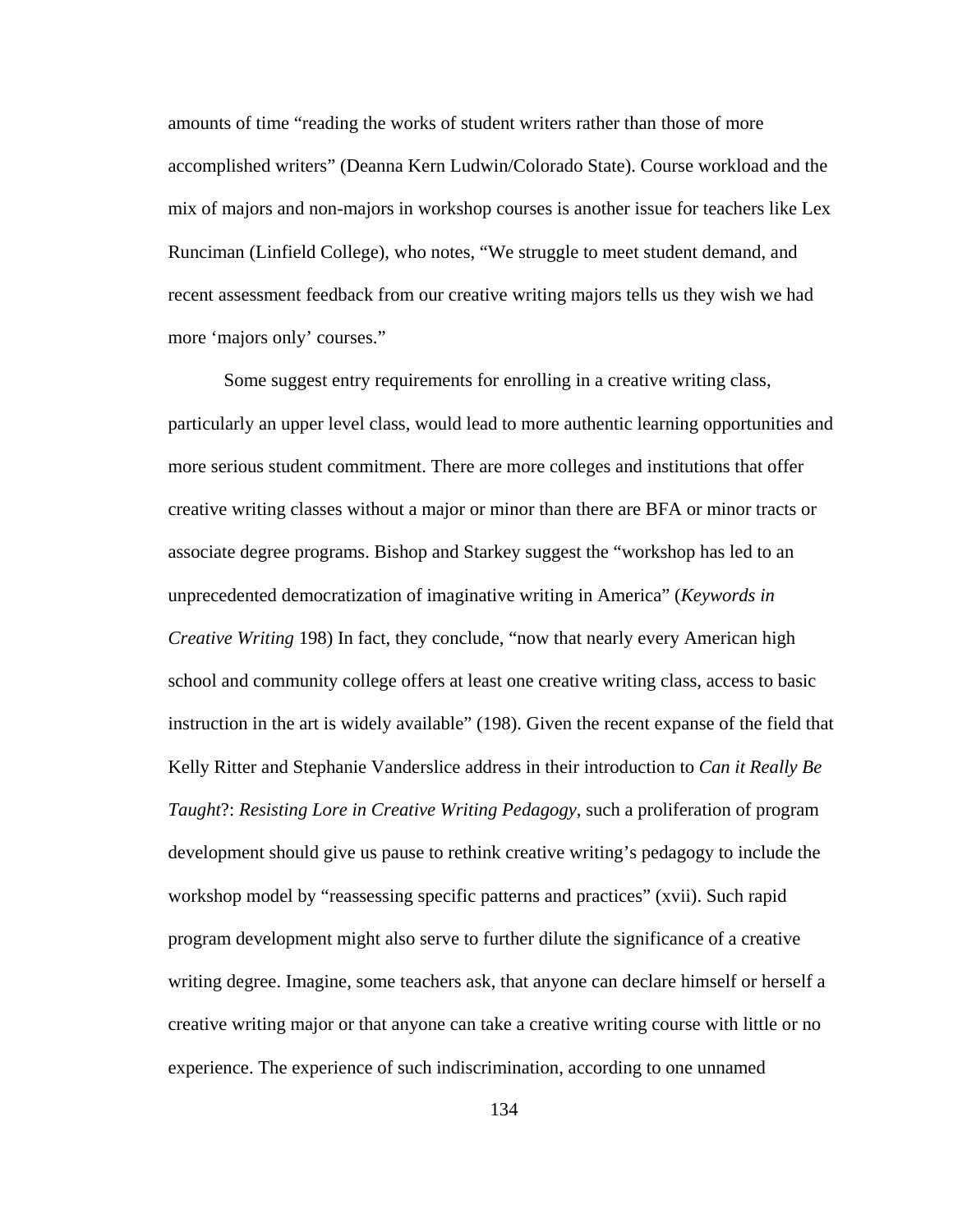instructor, leads to a class "filled with a lot of disinterested, unengaged, untalented students. Not just untalented, s/he notes, but students who actually have significant writing problems; students who need to retake comp[osition], even."

In fact, the survey suggests that many students can take creative writing to satisfy an elective, and/or to satisfy a creative writing program requirement and/or a writing intensive requirement. To this claim, Juliet Davis (University of Tampa) responds, "This should not be the case." She grants that "one of our biggest challenges is the fact that students can take creative writing to satisfy both a writing intensive requirement and a humanities requirement." For 60% of the programs surveyed, students are not required to take a pre-requisite to an introductory creative writing course.

There are many influences that complicate the workshop space that range from the teacher's appropriation of student work and/or the presumption of style to the more global call for us to attend to the poor reading and comprehension skills of our students as reported in the latest NEA report. We are now being asked to "focus our attention and resources on an activity both fundamental and irreplaceable for democracy" (Dana Gioia qtd. in Burriesci 2). My point in emphasizing factors that bear influence on the workshop model is twofold: first, as Minot suggests teachers should "draw on a full range of tastes and address particular student motives for coming to the creative writing classroom" (35), and second, teachers must reconsider their program design, addressing what one teachers in my survey calls "one of the narrowest educations . . . especially if most of its courses are run with the traditional workshop model."

Students' motives girdle my second point which begins with the advancement of two possible workshop trajectories at the undergraduate level. The first path functions as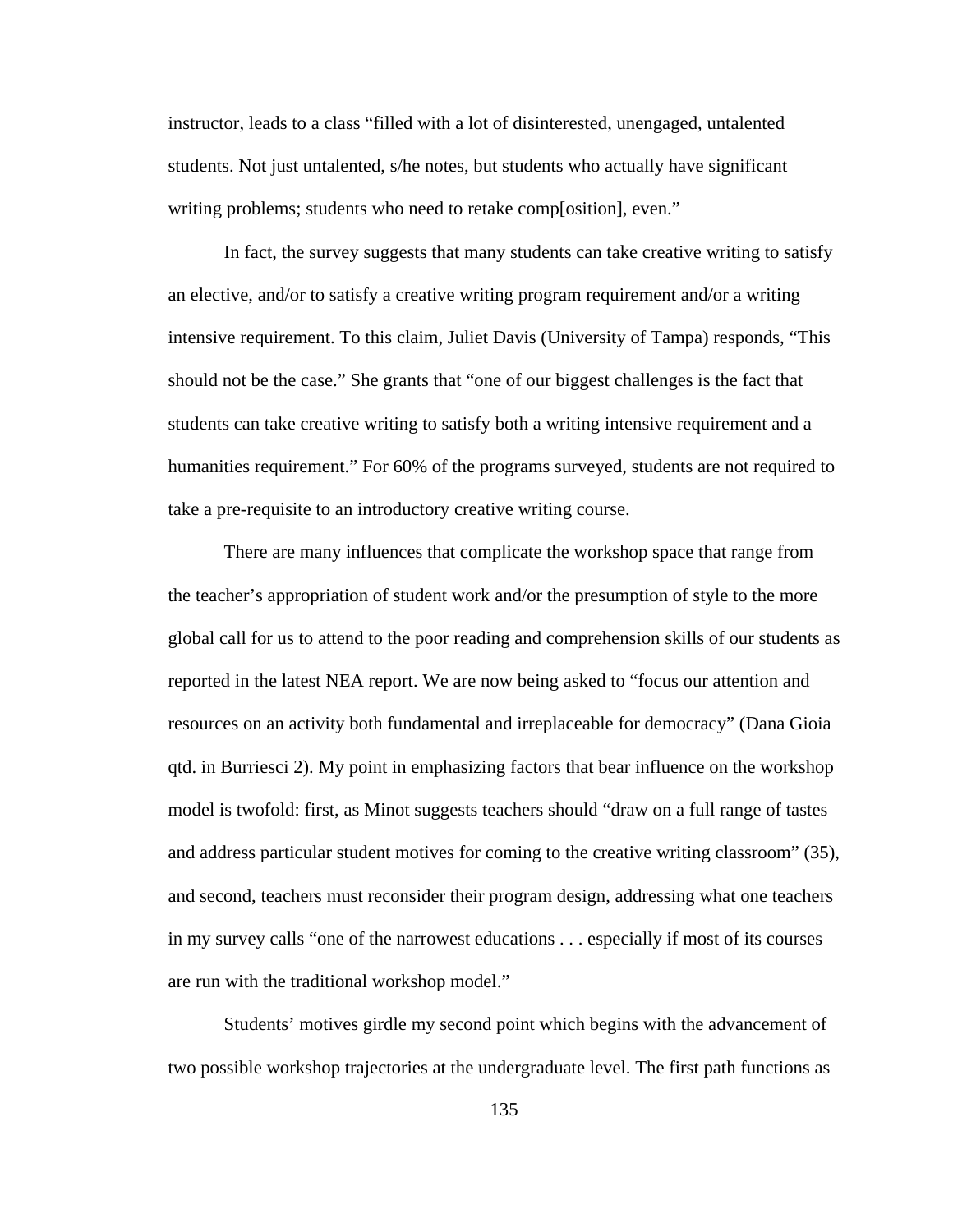a series of courses under the general education tract for the appreciation of literature through writing and one that centers on a degree program situated for the advancement of writing (and reading) for its own sake (creative writing's early pedagogical goal). Coursework at the general education level might include "The Craft of Fiction" (or poetry or drama), "The Writing Process," "Reading as a Writer," "Form and Technique," "Narration and Description"; perhaps, genre writing to include fantasy, science-fiction, digital options, romance, writing to discover; nonfiction studies in memoir, creative essays, nature and travel writing. A course that addresses the lore of creative writing would be illuminating. Considering some of the courses noted above, I see the workshop setting for this track in any number of ways: as a pairing of partners, a small network, a larger writing community, a one-on-one student-teacher conference. The workshop would provide a place for students to experiment, take risks, develop skills, share work, and advance creative and critical thinking.

This program track might also incorporate more panoramic goals to include, among others, an outward attention to public spheres. I see this offering as one open to all undergraduates; perhaps, even as a course option that is required of first-year students as suggested decades ago by Wendy Bishop and advanced by Kevin Clark in "Study as Practice: On Creative Writing & the English Curriculum" (1999) for the purpose of satisfying "rigorous standards" set by English departments. This option considers the popularity and growth of creative writing and the workshop model while understanding that the goals of this path are noble in their encompassing nature.

The second baccalaureate program track considers the intermediate and advanced creative writer, one whose placement in the program is dependent on a sample of student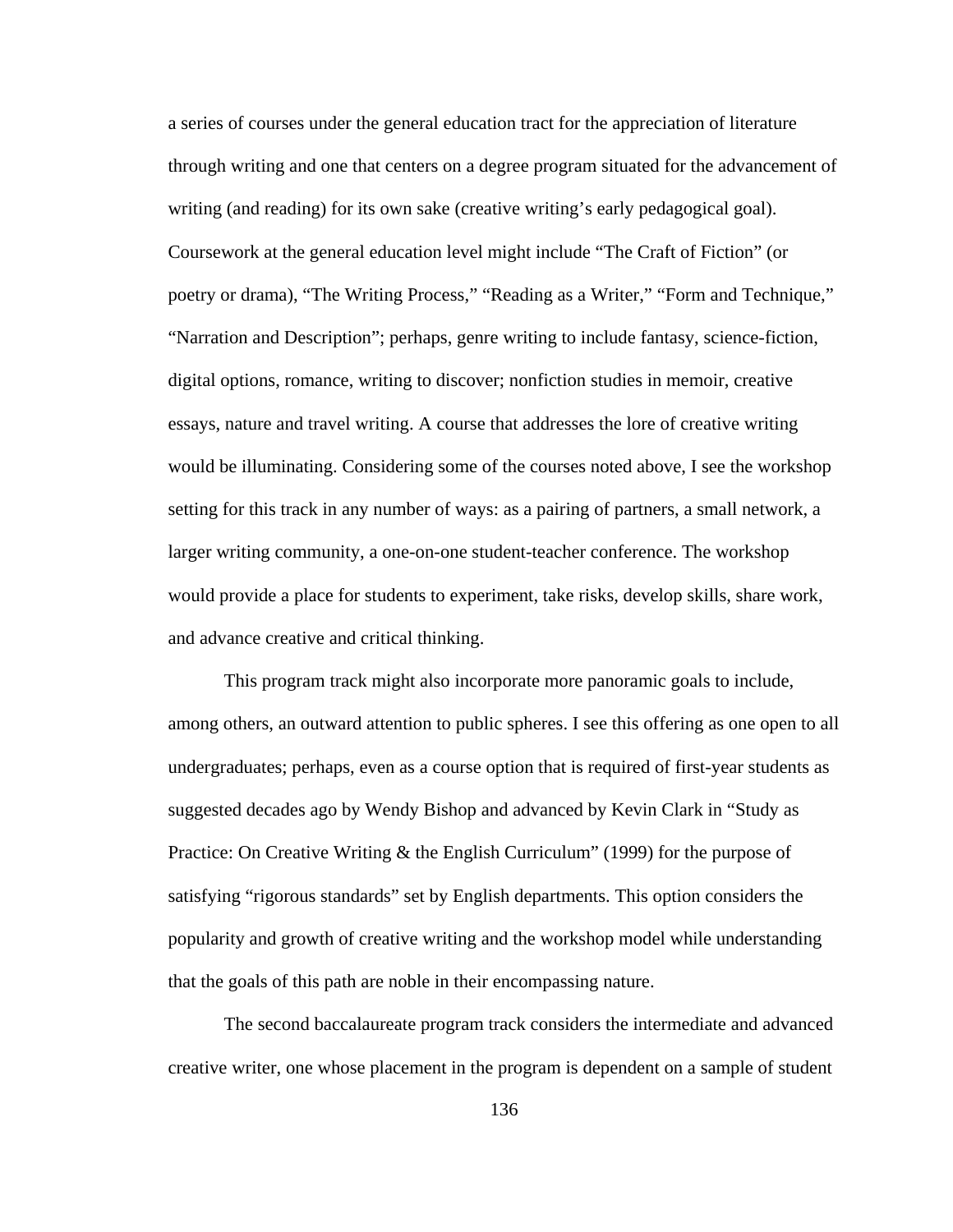work. While not excluding some of the coursework outlined above, the curriculum for this track should be more robust and inclusive. At this level students should understand and apply variable critical approaches to reading and writing. With a secondary goal toward flexing the elasticity of the workshop, students might be exposed to other performative arts in an effort to broaden their expanse of writing. I am not thinking of an appreciation of art (or music or drama) in this regard, or an approach that suggests less rigor, but rather one which introduces more outlets for expression, more venues for creativity, more activity and demonstration, and more synthesis, analysis, process, production. This might mean a sharing of workshops between the arts; perhaps, a dialogue that is acted by drama students, action that is produced on stage, and/or poems expressed in music, painting, sculpture, dance—*more rigor*. Hans Ostrom, in his introduction to *Colors of a Different Horse*, wonders how creative writing might be linked to "the street." He asks, "Who among us is already inviting rap, hip-hop, performance poetry, and other so-called popular sources of compositional improvisation into our workshop?" (xxii). Although not all instructors agree with the kind of performative art that Ostrom addresses, nor are all teachers interested in employing technological techniques in their classrooms, but there are many creative writing teachers who *have* initiated some movement in other creative arts disciplines. For example, Gaylene Perry (Deakon U) speaks of "dance studio sessions or visual arts life drawing classes," where students can "practice" their work. Donald Platt (Purdue) has partnered with a visual arts class, "visiting their studio for 1-2 class sessions and writing poems from their work. In turn," he says, "we gave them poems that were not inspired by art, and the artists used them to generate drawings and paintings."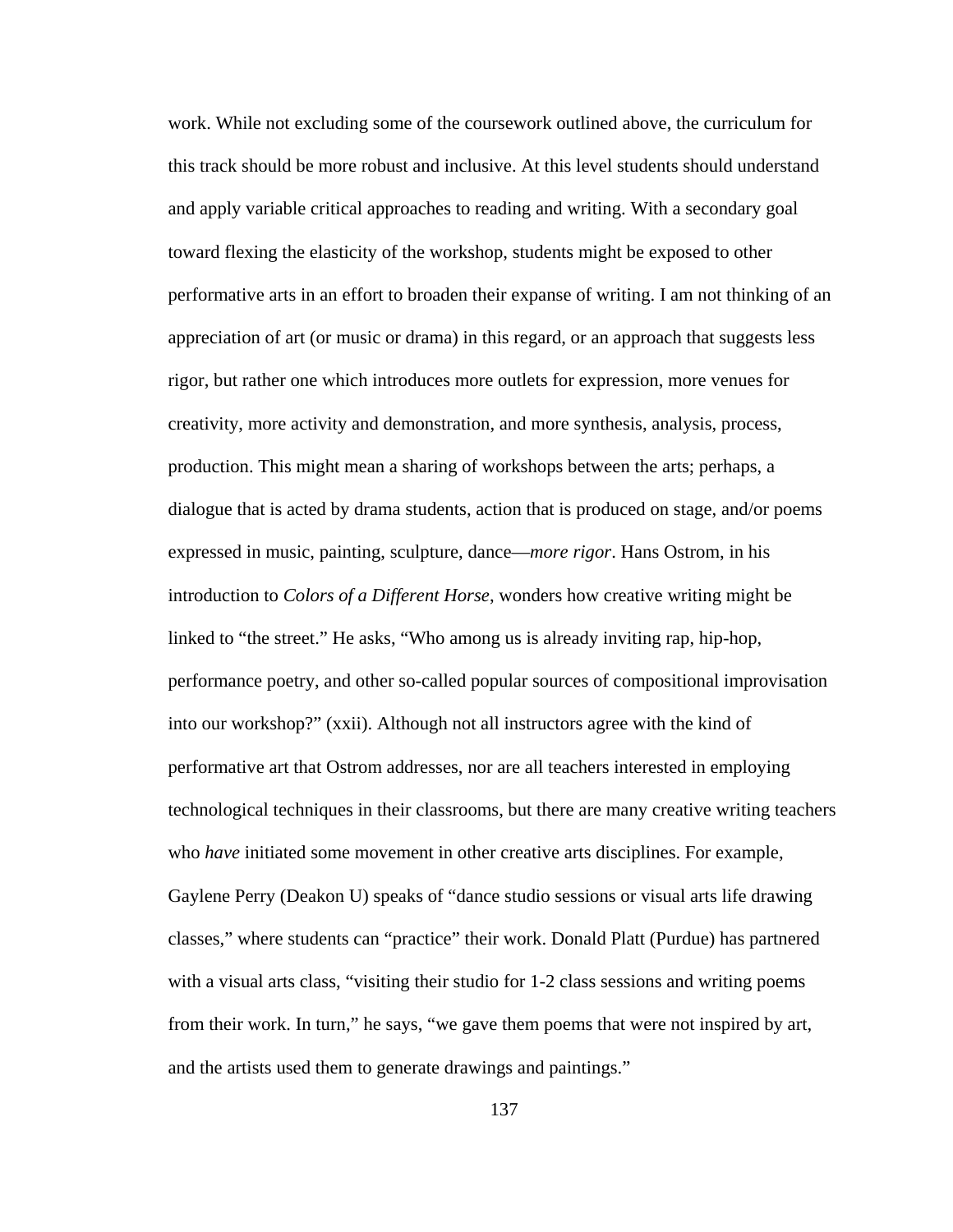Similarly, Lisa Russ Spaar (University of Virginia) team-teaches "a poetry/printmaking workshop in which students collaborate (the printmakers write poems, the poets print, and they work together to produce low and high-end books." Mekeel McBride (University of New Hampshire) asks students "to invent or make a musical instrument, then write a poem and accompany the poem with the instrument." She notes, "People have used Volvo car engines, crystal glasses filled with water, etc." McBride claims this exercise "teaches [creative writers] to listen to sound in a whole different way." In Martin Cockroft's (Waynesburg University) workshop class, students listen to recordings of poets reading. He has shown them "YouTube videos of slam poets and animated poems (i.e. Billy Collins and others)." Cockroft also introduces his class to useful websites such as "*Poetry Daily*, the *Penn Sounds* poetry archive, online journals, and writers' blogs." Another teacher plans to establish a web page that she will "seed" with an opening sentence. She'll permits students "to add or delete anything at any time and see what we have at semester's end."

Film clips are used by Deanna Kern Ludwin (Colorado State) to "illustrate dialogue and the use of metaphor." She adds "*Il Postino* is great for this." At the threeyear MFA program at the University of North Carolina at Wilmington, Philip Gerard notes, that students "write dialogue, and then see it performed by actors in a black-box theater on campus . . . They watch films to learn how to build scenes better." Keith Kumasen Abbott (Naropa) also uses media—"drama and documentary—usually in the opening 8 weeks—but very sparingly in terms of length." He never uses an entire film during a workshop, and will also introduce "artists and musicians and their art or music to discuss organizational principles." I use film to demonstrate dialogue techniques—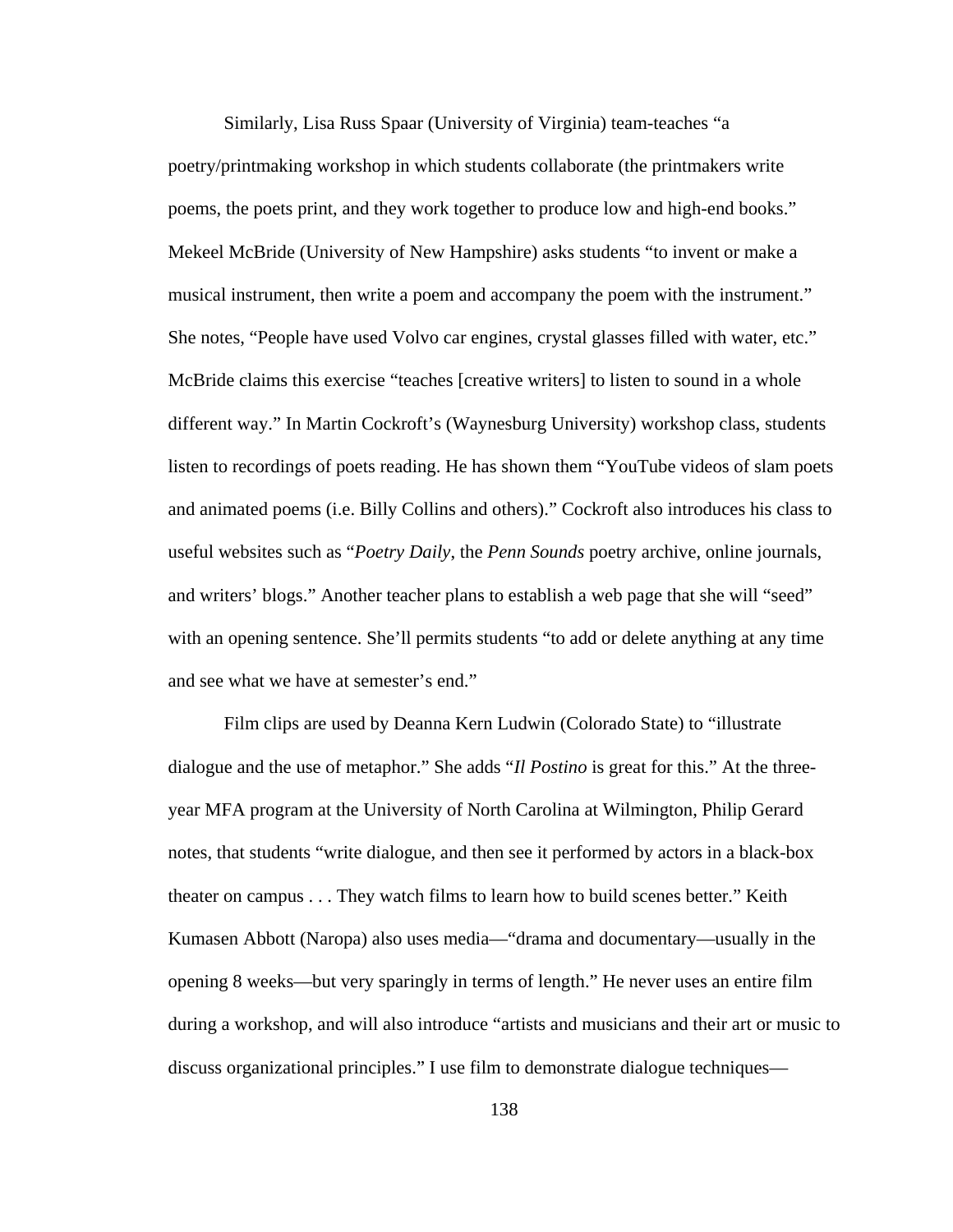dramatic and comedic clips in films such as *Before the Sunset* to show how dialogue delves into relationship issues, or a snippet of *Princess Bride* as an example of a dialogue that takes a serious situation and deals with it in a comedic fashion, or a preview of *Doubt* to accentuate how dialogue can convey conflict, urgency, power. We always follow these clips with discussion and writing—prompts that allow *us* (always I experiment with my students) to practice our craft in new ways. Film as a venue can also illuminate scene development and the credibility of details, setting, and atmosphere.

This program course might include more interdisciplinary activity—perhaps a literary studies course that embraces creative projects or a theory course that experiments with the construction of writing. Creative attention to workshop development should also include student and group research and presentations. For example, demonstrations on the different kinds of submissions included in literary journals emphasize critical functions, explore market preferences, and include creativity when exercises which imitate these variable styles—not for entry, but rather for stylistic and experimental purposes—are employed. At this level, working collaboratively in small groups, my creative writing students are empowered to choose stories, facilitate discussions, and design exercises to demonstrate and practice processes in such a way that is different than what students do in literature and composition. We might intersect with ways in which social and cultural hierarchies and contrasting ideologies impact our roles as writer and reader. Deweyan principles of "doing" are advanced here, not to mention a shifting of master-apprentice assumptions. Moreover, these are the type of activities which Haake refers to as linking with the world, and Argie Manolis refers to "outside of academia," the engagement that occurs beyond the classroom defined as "teacher, writers whose work is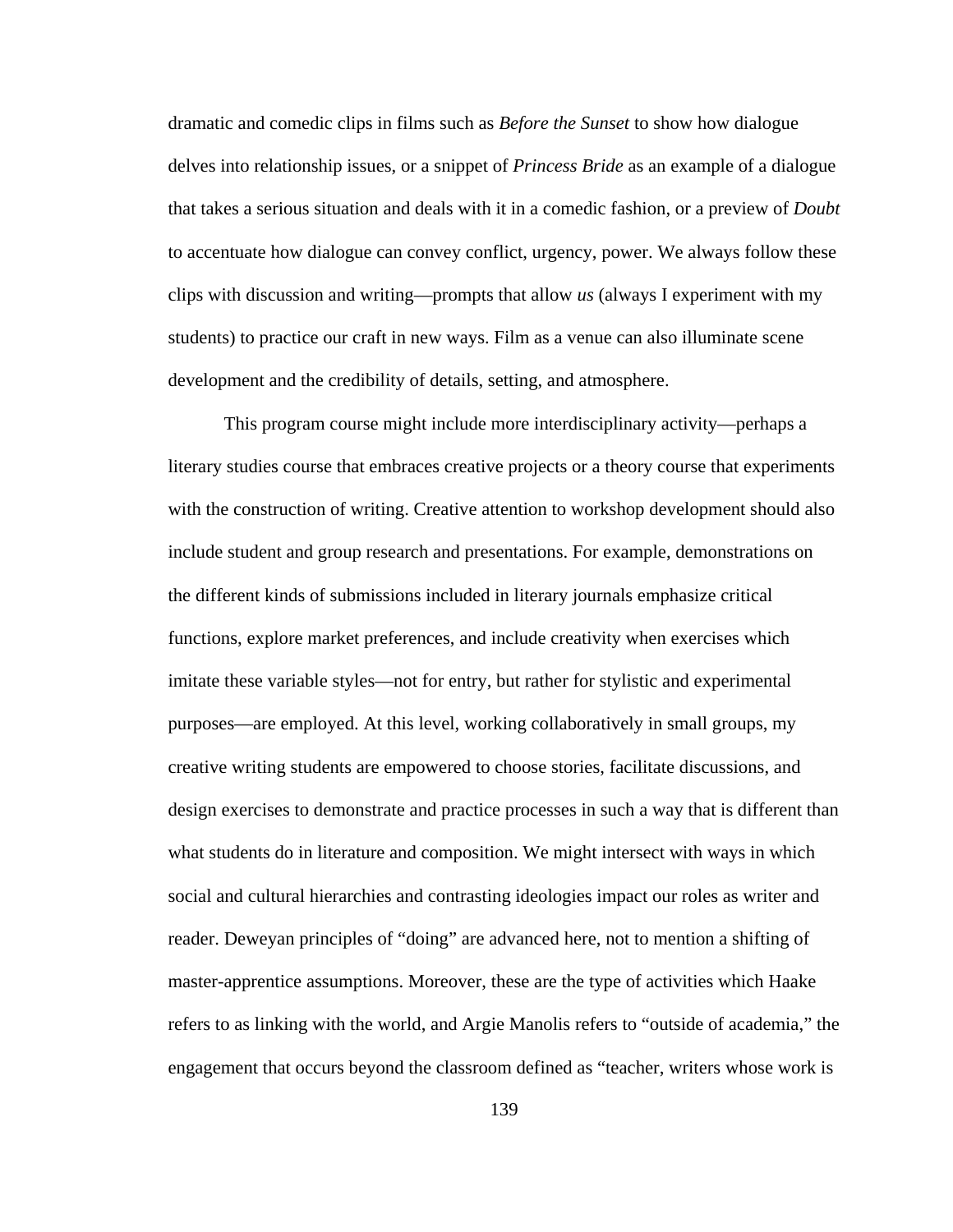studied, peers, and student author" (149). Deanna Kern Ludwin (Colorado State), for example, takes her class on field trips such as "campus art galleries to stimulate writing." This concept is not unfamiliar to Julie Carr (University of Colorado Boulder) whose class writes "on location together." Carr suggests that in her class, "It's never just 'write a poem.' There are always things to try." Additionally, a workshop course that includes what our students might do with a creative writing degree would be well-attended—one that offers multiple perspectives, visiting lecturers—real practical exposure. In both baccalaureate tracks we should not forget "that our aim should be to foster more dedicated writers" (65), a goal Brent Royster claims we often lose as we engage in other pursuits.

Coordinated carefully, a program that includes a series of mini-lectures on relevant topics might interest a large number of students, could defray costs, and might be managed over shorter six to eight week semesters. Workshop breakout sessions might follow these lectures to advance writing and discussion relevant to lecture topics. With such variability, rigor, and relativity, there would be no need to abolish the workshop for undergraduate students as Eve Shelnutt suggests.

At the MFA level, the same course direction might exist, with pedagogical differences. For example, splitting the MFA track into two paths opens possibilities for the writer who is interested in advancing her writing. The other track might include writers who are also interested in the pedagogy of creative writing, the pedagogy of *creative writing studies*, the pedagogy of composition, the interdisciplinary approach to teaching creative composing practices. A complimentary or overlapping track might include a concentration on creativity in the marketplace. Think of the exciting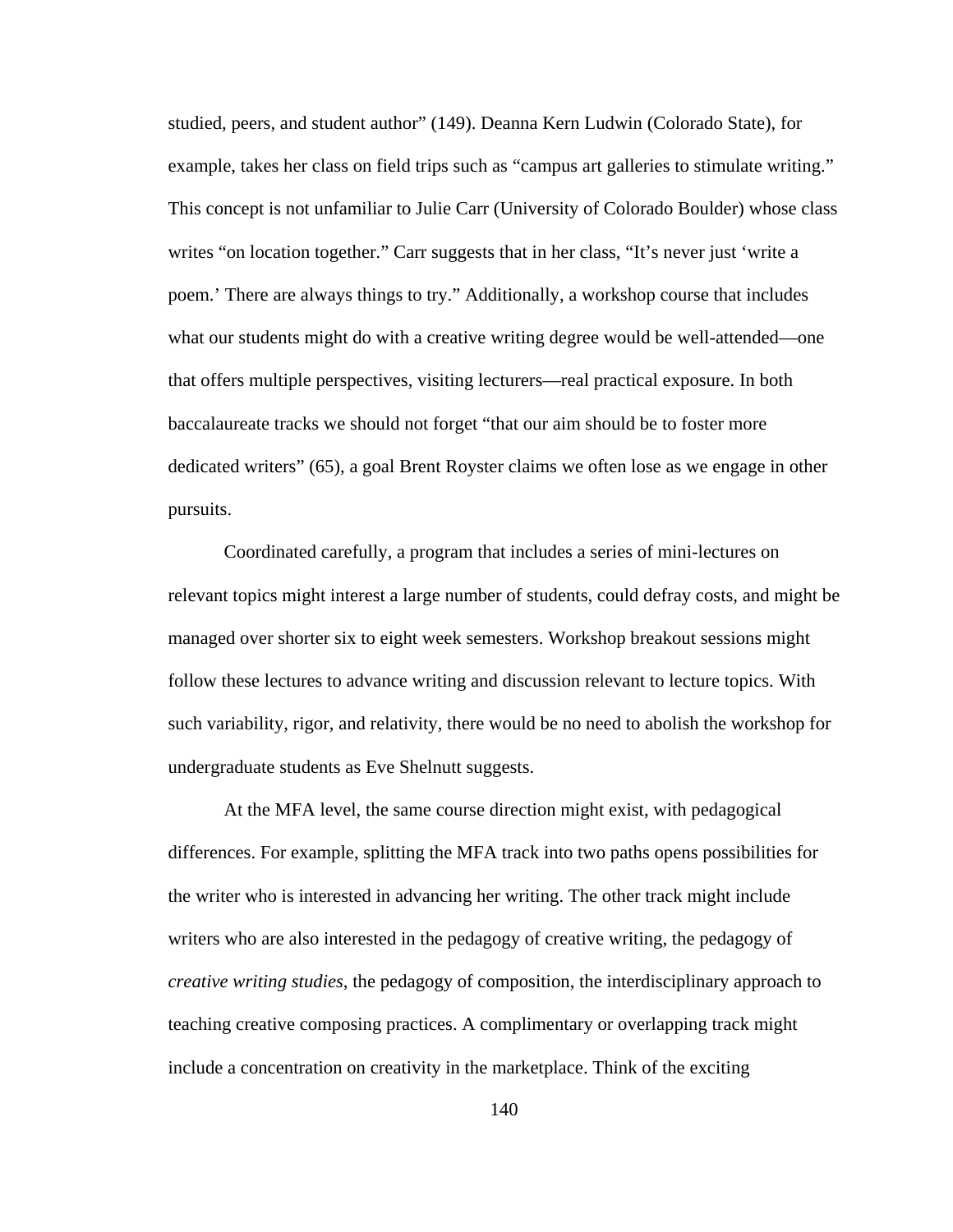coursework, internships, and relevancy to such a program design with conscious departures from traditional models. Right now, creative writing certificates and concentrations are provided in some universities for the business major. Why not apply this practice as part of the MFA career track, perhaps inviting corporate recruiters to classes as well as creative writing staff team teaching with communications and business faculty? Craft critics Tim Mayers and David Starkey, in particular, advocate for splitting of the MFA into two directions. Finally, the workshop at the Ph.D. level might be more variable than the tired "shopping" of "works" to include more critical exigency, teacher training, relative coursework that considers Bizzaro's suggestions: "Research in Creative Writing," "Pedagogy of Creative Writing," and "Professional Issues in Creative Writing" as a means of "connect[ing] research skills typically stressed in English departments with skills stressed in creative-writing instruction" ("Research and Reflections" 301).

Rather than pitching a one-stop workshop, or pitting creativity against criticism, or constructing a crustacean shell as Haake admits to doing around her practice, "stubbornly insist[ing] that we commit ourselves . . . to an examination of what happens in the writing moment to let writing take place," we might get more creative and purposeful with our workshop design to better serve our students, our profession, and our field.

# *Our Lore*

Perceptions of creative writing are perpetuated by its lore—a topic, which binds the essays in Kelly Ritter and Stephanie Vanderslice's edited collection *Can it Really Be Taught?: Resisting Lore in Creative Writing Pedagogy* (2007). Lore is defined by Stephen North, as "the accumulated body of traditions, practices, and beliefs . . . that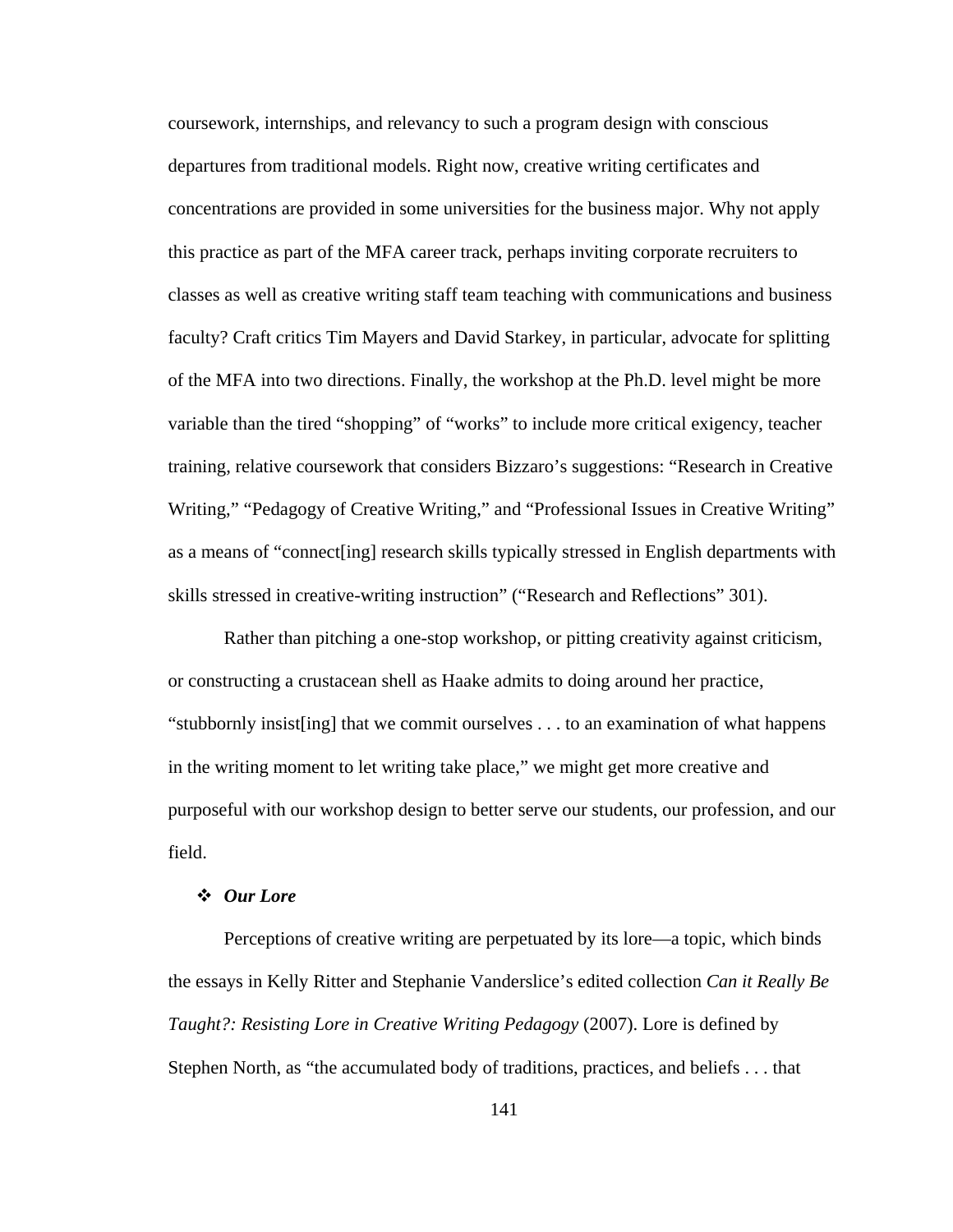influence how writing is done, learned and taught" (qtd. in Ritter and Vanderslice "Introduction" xiii). Moreover, North ascribes "anything" to the component of lore, insisting that "Once somebody says [something] has worked or is working or might work, it is part of lore." His more disquieting feature concerns our discussion about the questionable effectiveness of the workshop, in that "while anything can become a part of lore, nothing can be dropped from it either. There is simply no mechanism for it" (qtd. in Ritter and Vanderslice "Teaching Lore" 107-108).

Consequently, the century-old workshop model, a pedagogy which has been "basically unrevised" and sustained as "lore," has governed the workshop-based creative writing classroom, regardless of its usefulness or application. In fact, my survey results as well as Delaney's report notes the range of variability of the workshop's appliance. Delaney notes, depending on whom one is asking, "workshops are always useful, sometimes useful, or never useful." Regardless of the verdict, the workshop is critically a part of creative writing's lore, and as such, North informs, cannot be withdrawn or altered. While North claims we can "argue for the value" of what others "hold in . . . low esteem" (qtd. in Ritter and Vanderslice "Teaching Lore" 108), this "stand requires that practitioners first reflect on, examine, and challenge their own institutionally inherited practices in the interest of rendering them more robust" (Ritter and Vanderslice "Teaching Lore" 108). While I attempt to challenge such practices, to vivify and render them more robust, it is nonetheless difficult to intercept and reverse the lore of the workshop model and the commodification of popular images of writing and writers, which draw some of our students to our workshops.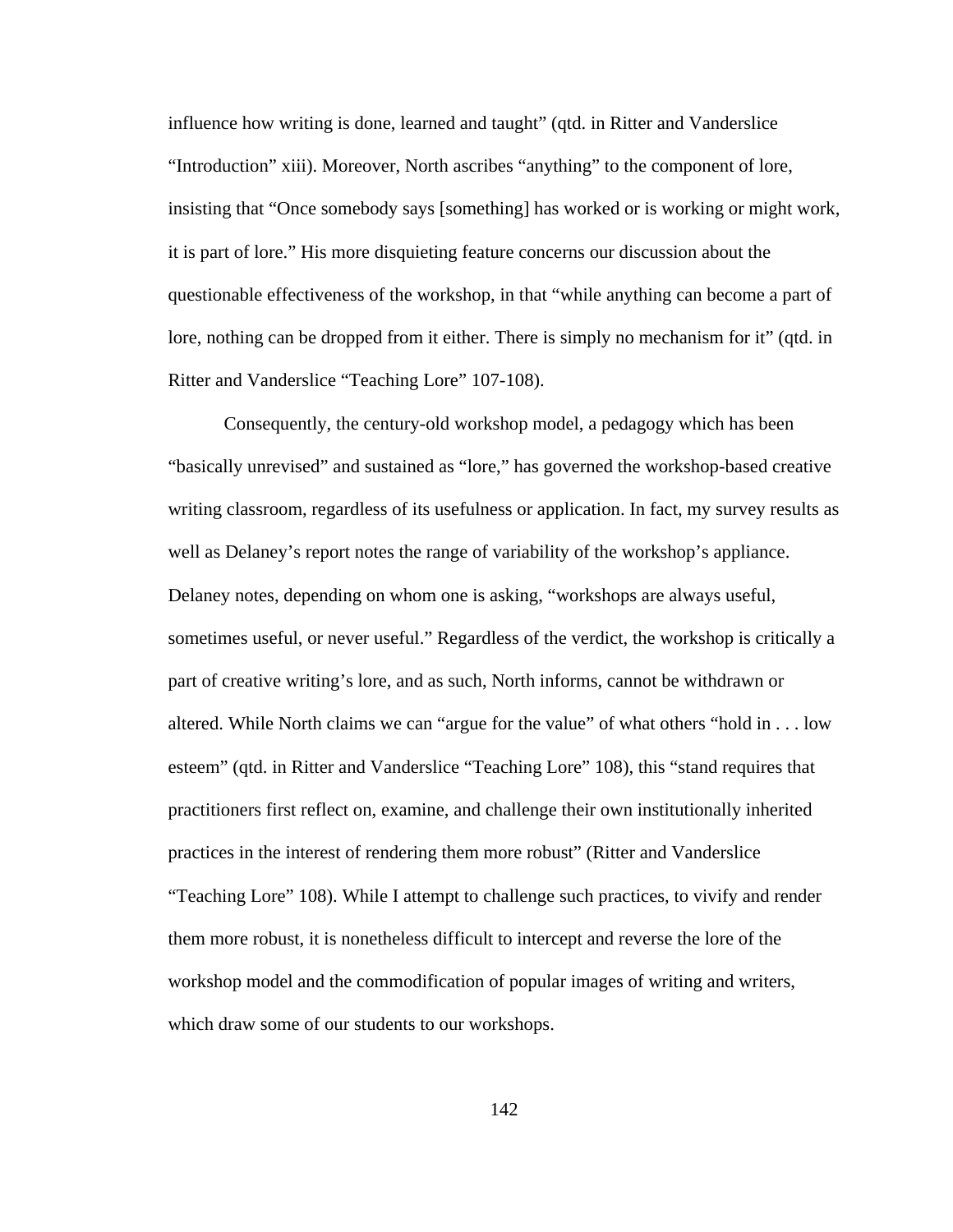Such lore manifests in popular magazines and inspirational guides such as *The Artist's Way*, *The Vein of Gold*, and *Simple Abundance* or commercial handbooks that infer anyone can be a writer. For example, in a collection from *The Washington Post Book World* popular novelist Mary Higgins Clark in an essay, titled "Touched by an Angel," addresses a question often asked in interviews as to when she decided to become a writer. Her response perpetuates the lore that writing cannot be taught but rather that talent is innate, blessed, in fact, by one's fabled patroness. Clark claims, "I firmly believe that mythical godmothers make appearances at our cradles, and bestow their gifts" (35). One envisions Clark's godmother, wand in hand, standing at her cradle, bestowing such a gift, whispering, "You will be a storyteller'" (35). Other authors suggest young writers might learn to write if only they listen to their muse. This same message is conveyed in films. *The Muse*, for example, depicts a screenwriter's use of a real-life muse to inspire his creativity.

Other movies sustain the lore of the writer in ways that romanticize his lonely, troubled life in the garret (*Finding Forrester*, *As Good as it G*ets, *Big Bad Love*, *Bullets on Broadway*) or that display some manner of a once-prolific-but-now-writer-blocked teacher who is either infused or tortured by the genius of his/her student (*Alex & Emma*, *Barton Fink*, *Deathtrap*, *Deconstructing Harry*, *Starting Out in the Evening*) or that portray the deranged writer fan (*Misery*) or the alcoholic writer (*Barfly*). Francine Prose's novel *Blue Angel* continues the middle-aged, writer-blocked creative writing professor tale. This one trysts with his talented female student, who, coincidently writes, flaunts even, her life-as-art musings in his workshop. In the end, the student gets a book deal, and the writer-teacher is told by his editor to give up fiction and pen a memoir about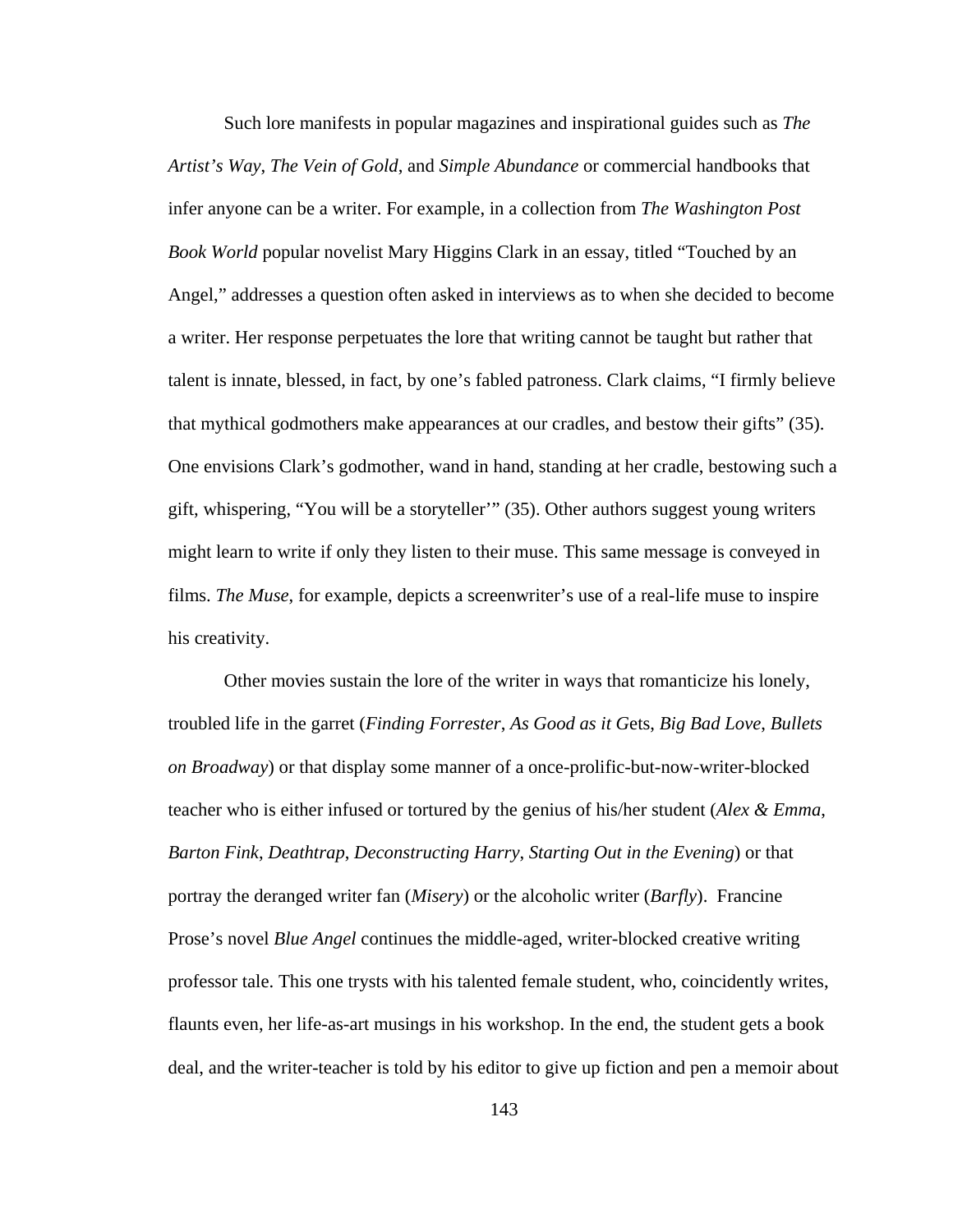substance abuse. Popular images of the writer that count Carrie from *Sex and the City* and the industry of self-help writing books, including Oprah's role in advocating writing as self-discovery are the subject of Nancy Kruhl's essay "Therapeutic vs. Literary Writing." When students are "so heavily invested in the popular mythologies dealing with writing and creativity," Kruhl notes, she finds it challenging to make "meaningful" connections with her students. As long as popular imaging continues to mystify and/or stereotype the writing and writing process, "instructors of creative writing workshops will increasingly face challenges to their authority"(Kruhl 61). When students are influenced by the lore of creative writing and the expected ease of the writing process, Kruhl notes that, for students, there is little "value of any writing process that incorporates criticism, revision, and audience expectations" (61).

Lore is even visible in website advertisements for creative writing programs, even for the notable top-ranked "rigorous" programs. For example, to study creative writing at Columbia University's School of Art means to "explore the deep artistic power of language," at Florida State University, one can enjoy its "Southern charm, where the roads are lined with live oaks and the world's best oysters are shucked fresh from the Gulf." At NYU, students attend workshops and "gather informally, seeking out quiet corners in which to read and write;" Michener Center for Writers is located on a rolling landscape of limestone bluffs, springs, rivers, and lakes." Decidedly, the heart of the program at Chatham University lies in its nature, environmental and travel writing. Students travel to such places as Costa Rica, New Zealand, Greece, India and "generate creative work about the experience."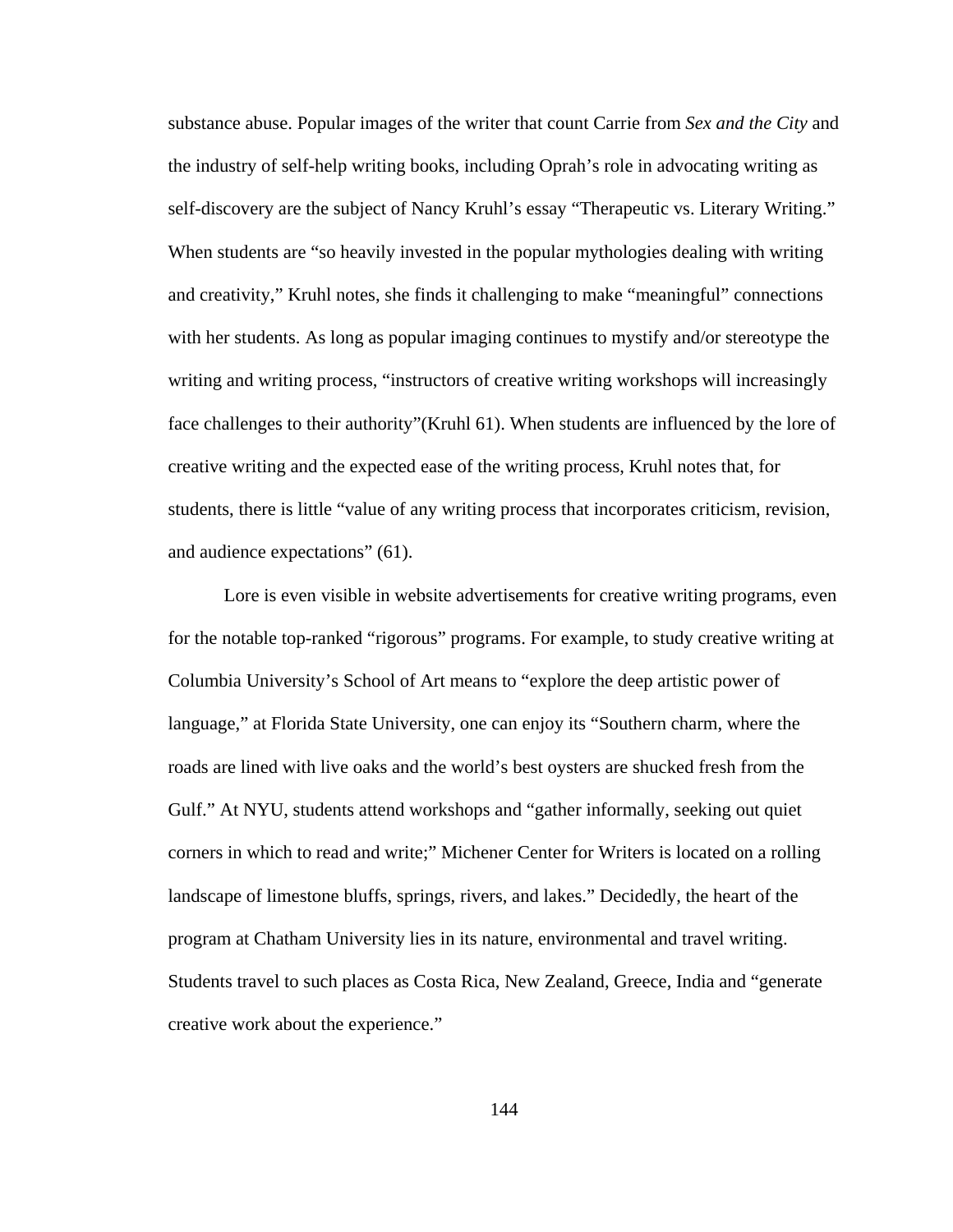They offer "rich opportunities for reflection and meditation." At Iowa, teachers "work in large offices where their classes and workshops also meet, like one-room schoolhouses." Students, like those in Christopher Tilghman's class in Virginia, meet in their teachers' living rooms" (qtd. in Delaney). The advertisements cater to the artistic centering, the quiet serene settings, and the atmospheres which might inspire beauty, creativity, inspiration rather than rigor and hard work. Edward J. Delaney, in a 2007 *Atlantic Monthly* article titled "Where Great Writers are Made," reports his assessment of America's top graduate writing programs—noting these are the places students who "are infected with the fever of the emerging artist" attend. Many students, he says, are "driven by the implied example of other notable writers who have emerged from one or another program." The lore, Delaney suggests, is that "A single faculty-member writer who's having a notable success often seems to trump a legion of others quietly publishing work that is respected but not widely celebrated."

Program design often plays into the lore of the easy workshop-based creative writing course. Leahy bemoans the perception of students who think her class will be an easy "A," and Michael Cunningham bolsters this mythos when he says that at Brooklyn, "unless you simply don't give a shit, you'll get an A" (qtd. in Delaney). This anti-critical acumen is repeated elsewhere. In the main, Delaney reports, "professors and program directors characterize their programs as places where writers can find some sanctuary from judgment," or as Columbia's Ben Marcus suggests, at least a setting "without a lot of hostility to work around." New York University's program director, Chuck Wachtel sees it less as "teaching students" as much as "helping them learn." This sense of helping is forwarded by James Alan McPherson (Iowa's eminence gris) who "likens [the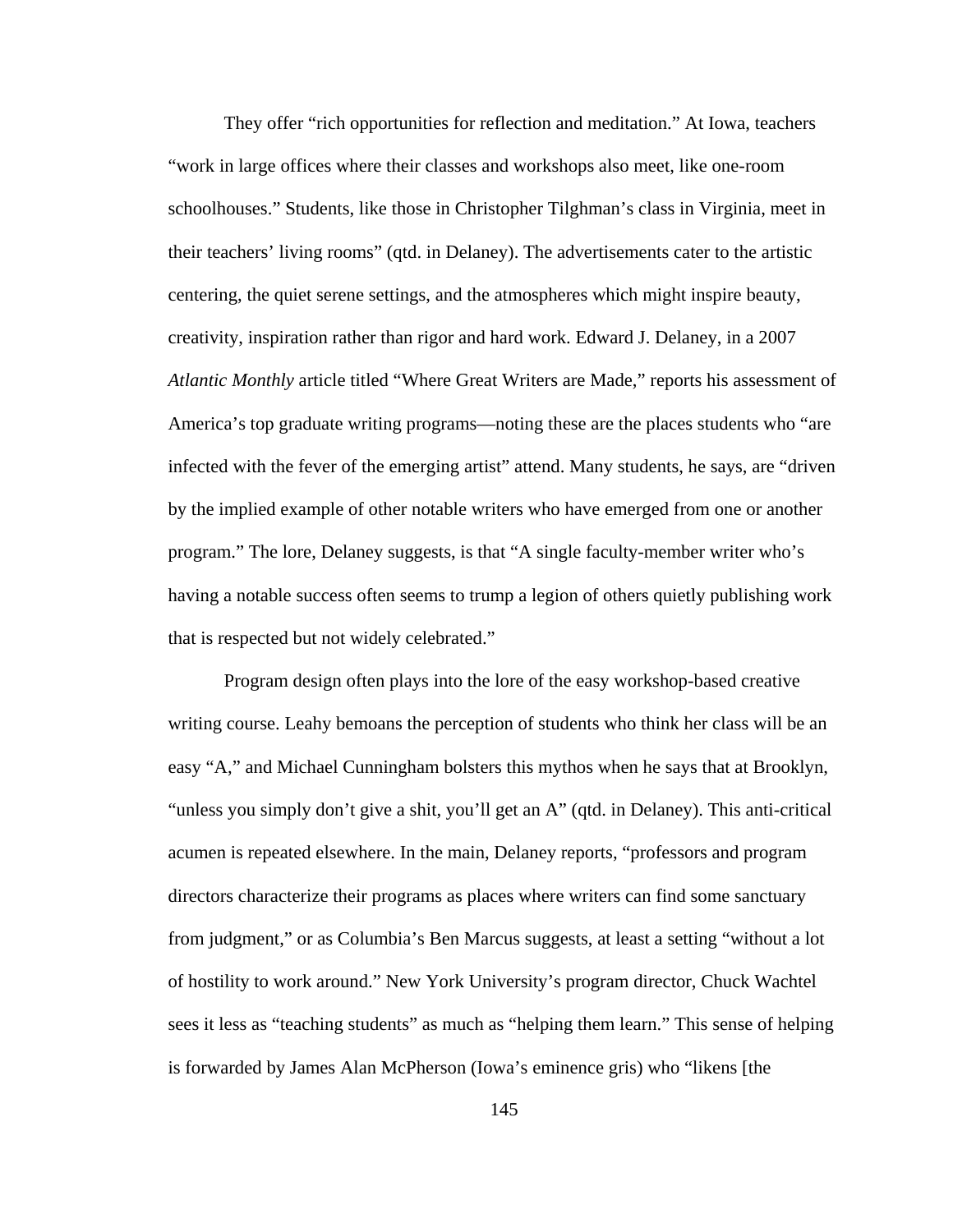workshop] to the Midwestern concept of 'neighboring,' of one crossing the road to help another with a crop." These non-threatening "neighboring" methods of instruction support the lore that the workshop is an easy conversation, a "talk fest," one that lacks structure, such risks that James Wilkinson warns us are consequences of our open discussion formats (qtd. in Leahy 20).

Adding to this lore is creative writing's absence from the history as a contributor to the ascendancy of English studies. Such invisibility diminishes the concreteness of our discipline, advancing us instead as mysterious, veiled tenants of the English departments that house us. Creative writing is also excluded from the list of addresses for English in the *PMLA Directory*. Lin reports that while such programs as American Sign Language, Eurasian studies, classics and archaeology, ethic studies, women studies," among others are listed in the directory, the program listing for creative writing is missing from the directory (153). Conversely, creative writing job postings *are* included in the MLA *Job Information List*. Lin justly concludes that "by a strange contradiction, creative writing functions visibly as a significant part of the employed profession but remains invisible as part of the discipline" (153).

David Madden signals instructors' culpability in perpetuating lore when he claims he is "distressed to hear many teachers of writing cater to the romantic preconception of the public and of students when they deny that writing (a mysterious process) can be taught, then go on to claim to achieve far more impossible goals—such as changing a student's life" (qtd. in Ritter and Vanderslice "Introduction" xvi). It is no wonder then that teachers like Susan Carol Hauser (Bemidji State) observe that our "students start writing because they are called to it or driven to it," and "They stay because they come to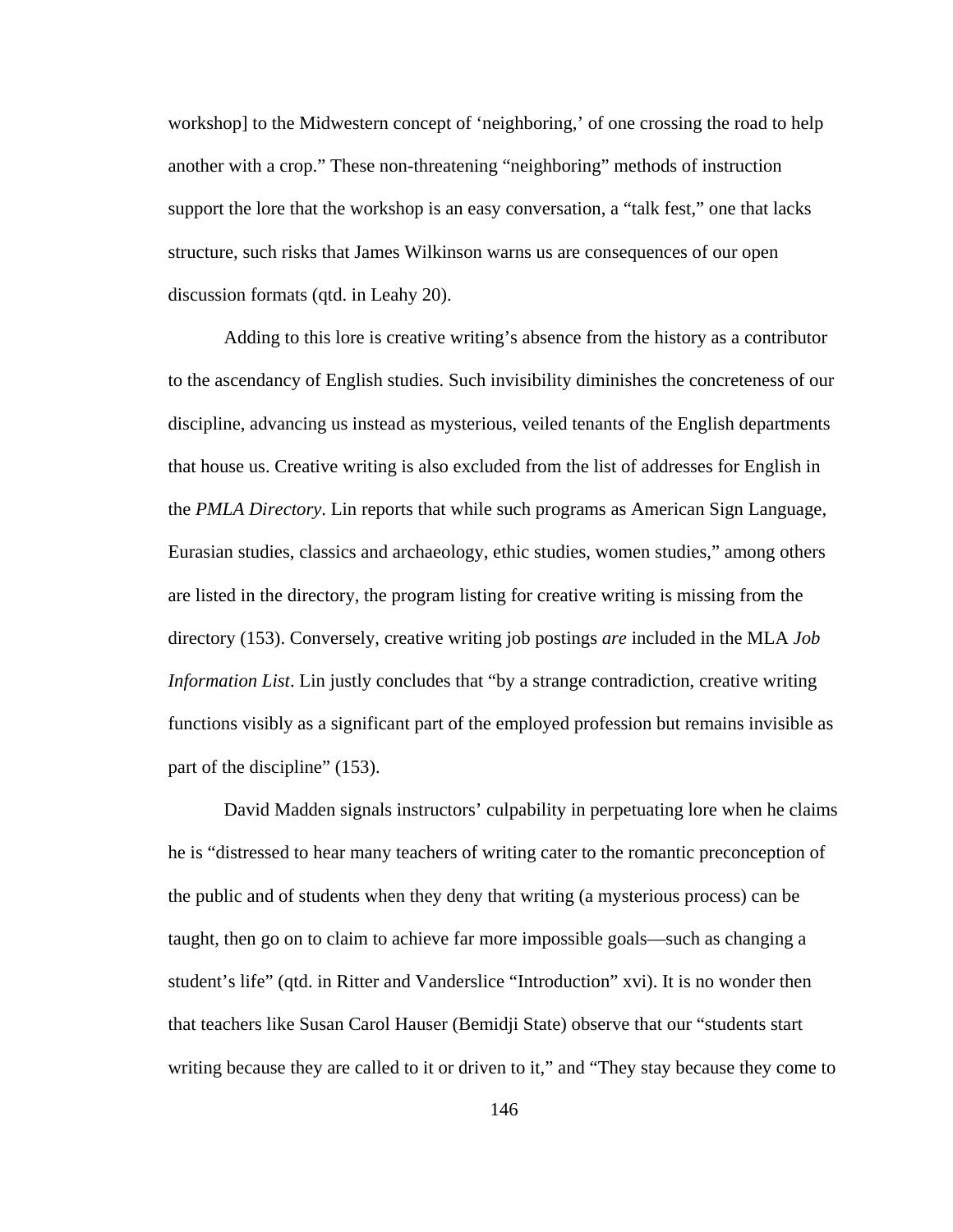understand and love it." The first may be perpetuated by the lore of becoming a writer, the latter, we hope, is secondary to a rigorous workshop environment that emphasizes the process of writing and the rewards of its practice.

 Perhaps more urgent than the lore that impacts our students and program or the critics' complaints are the voices we find familiar. Perhaps they belong to our creative writing colleagues, or perhaps we hear our own sentiments echoed in a recent article, on a listserv, at a conference session, or in our thoughts as we sit before/among our expecting students, their works-in-progress in hand—the voice asks for something more from the workshop—something else—something better than *They come to us—this is the best we can do.*

# *Developing Markers of Professional Difference*

Most creative writing teachers are decidedly tepid on the workshop as a traditional pedagogical tool. Yet, as Bizzaro concludes the model continues because of its tradition rather than any inquiry or study which has proved its effectiveness ("Research and Refelections" 296). This is the lore of the workshop model, the reason why Guevara says so "many creative writing workshops seem to drag on like a sled being pulled through a bog of wet snow by a team of faithful dogs"—*creative writing teachers are those sledgedogs*, and unless they want to continue their *mushing*, they must actively discover their professional markers and ways in which their model can improve. If creative writers are to revolutionize their discipline then they must rethink their workshop components, inquire as to the model's effectiveness, revise segments that constitute its rigor and purpose, define how the ways they teach their students to read, write, respond,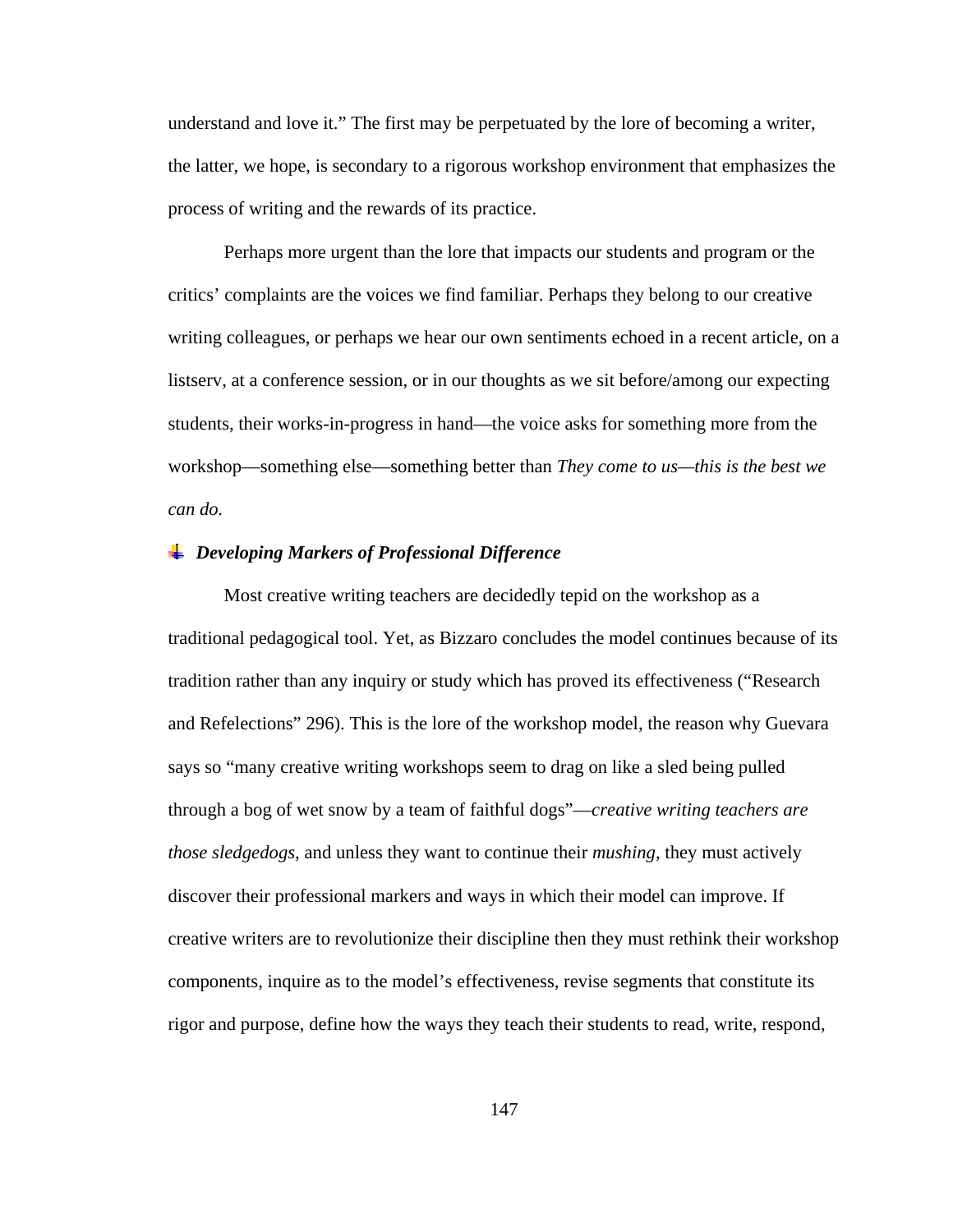and revise are different than those functions in literary studies and composition studies. Finally, the workshop practice must embrace new theories.

#### *The Case for Reading and its Distinguishing Markers*

The 2008 NEA Report "To Read or Not to Read" results are even more dismal than the 2004 study which depicted Americans as reading fiction, poetry, and drama at a significant lower rate than they were ten or twenty years earlier. Our college students continue to perform poorly in the latest report, with sixty-five percent reading for pleasure less than an hour per week or not at all. Students readily argue against this charge, claiming there is little time for pleasure reading given the competitive nature of the school system. A corollary item reported in the NEA summary concerns students' distraction by technology. The results suggest "new media are displacing the intellectual engagement of reading with mere entertainment" (Burriesci 2). There is nothing new in this notation since students candidly admit their attentions are limited, they bore easily, and they have trouble narrowing their focus. They know how to twitter, wiki, and blog engage in virtual social activity on Facebook, show emotions using symbols in text, snap Kodak moments on their cell phones, have YouTube bookmarked on their computers, and know all the sources from which to download movies and songs on their laptops, on their iPods, and on their Apple iPhones. They do all of their research on the Internet, and while teachers would like to think they are using the library's virtual database, Googlers prefer to—*Google*. They cannot discern the credibility of their sources, and their circuitous route to unsubstantiated knowledge takes them further and further through a deeply-potholed maze of opinions and nuances. The recently retired NEA Chairman Dana Gioia (the same Gioia who objects to what he calls creative writing's appropriation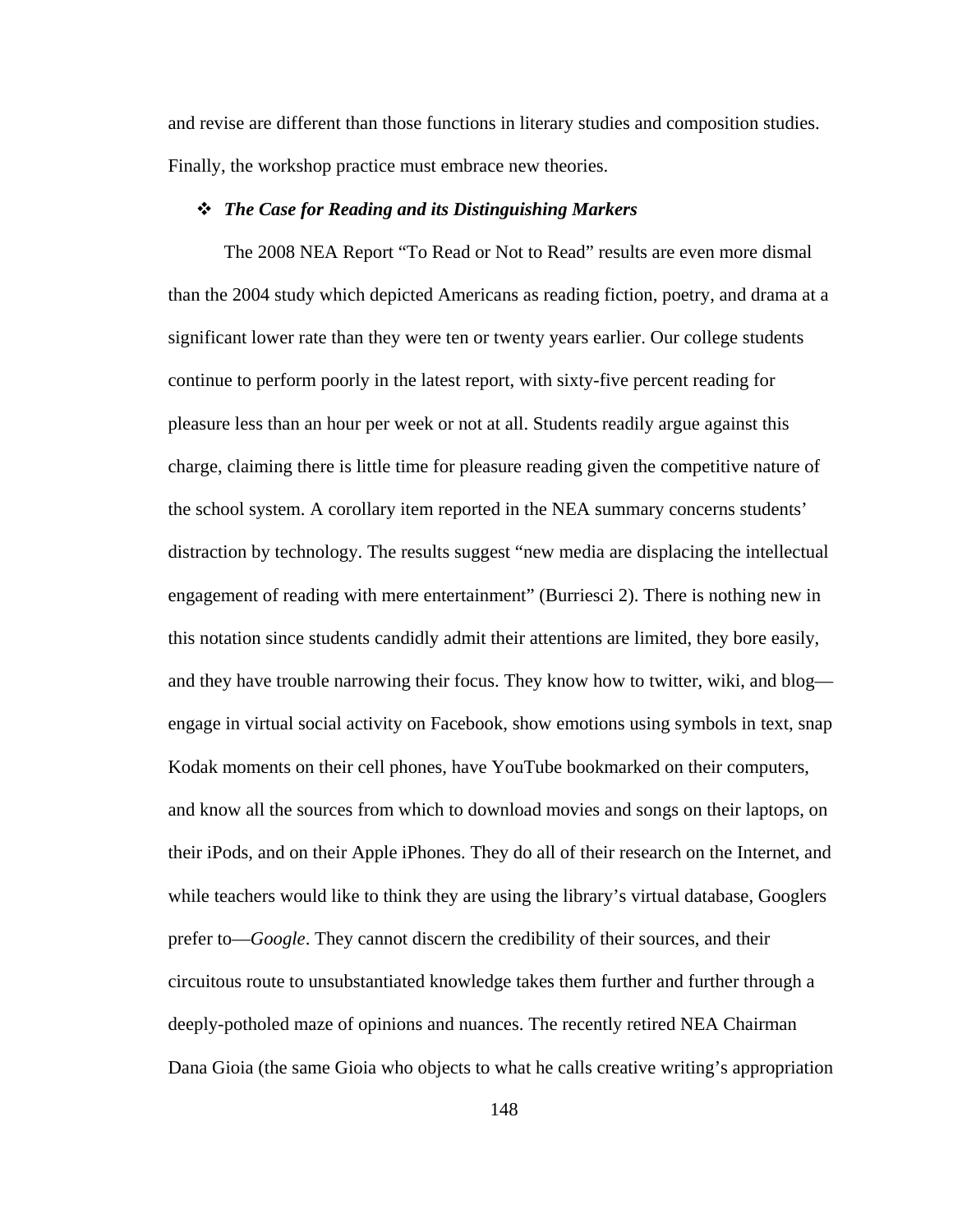of poetry from the public) anticipates a defense for those who might conclude online reading has replaced the hard/softcopy book, when he says the NEA summary "is not an elegy for the bygone days of print culture, but instead a call to action . . . it has enormous consequences for literature and the other arts" (qtd. in Burriesci 2).

Some of this lack of reading readiness for our workshop model can be attributed to a culture which seems to have, as one creative writing teacher reports, respect "for just about anything other than literary culture." Given the new performative modes of literature, John Meredith Hill (University of Scranton) longs for the tactile pleasure of a book in one's hands, noting that these performative modes "engage some of our students, in ways that curling up with a thin volume in a corner of the student union while smoking a French or English cigarette (or something) and wearing an intense look was popular among 60s/70s student poets."

Couple the NEA findings with the manner in which students *read* "texts" in literary studies classes today, and it becomes clear that our students do not bring the necessary reading acumen to the workshop's round-table discussion. This critical approach to the study of literature proved problematic for Novelist Francine Prose when her passion for reading prompted her interest in graduate school. Here she thought she would continue her reading of literature; however, her experience served as a warning for what was to come in the decade or so after she dropped out of the program. "That was when," she says, "literary academia split into warring camps of deconstructionists, Marxists, feminists, and so forth, all battling for the right to tell students that they were reading "texts" in which ideas and politics triumphed what the writer actually wrote." Perhaps, because we experience writing as performance, our fluid form resists such

149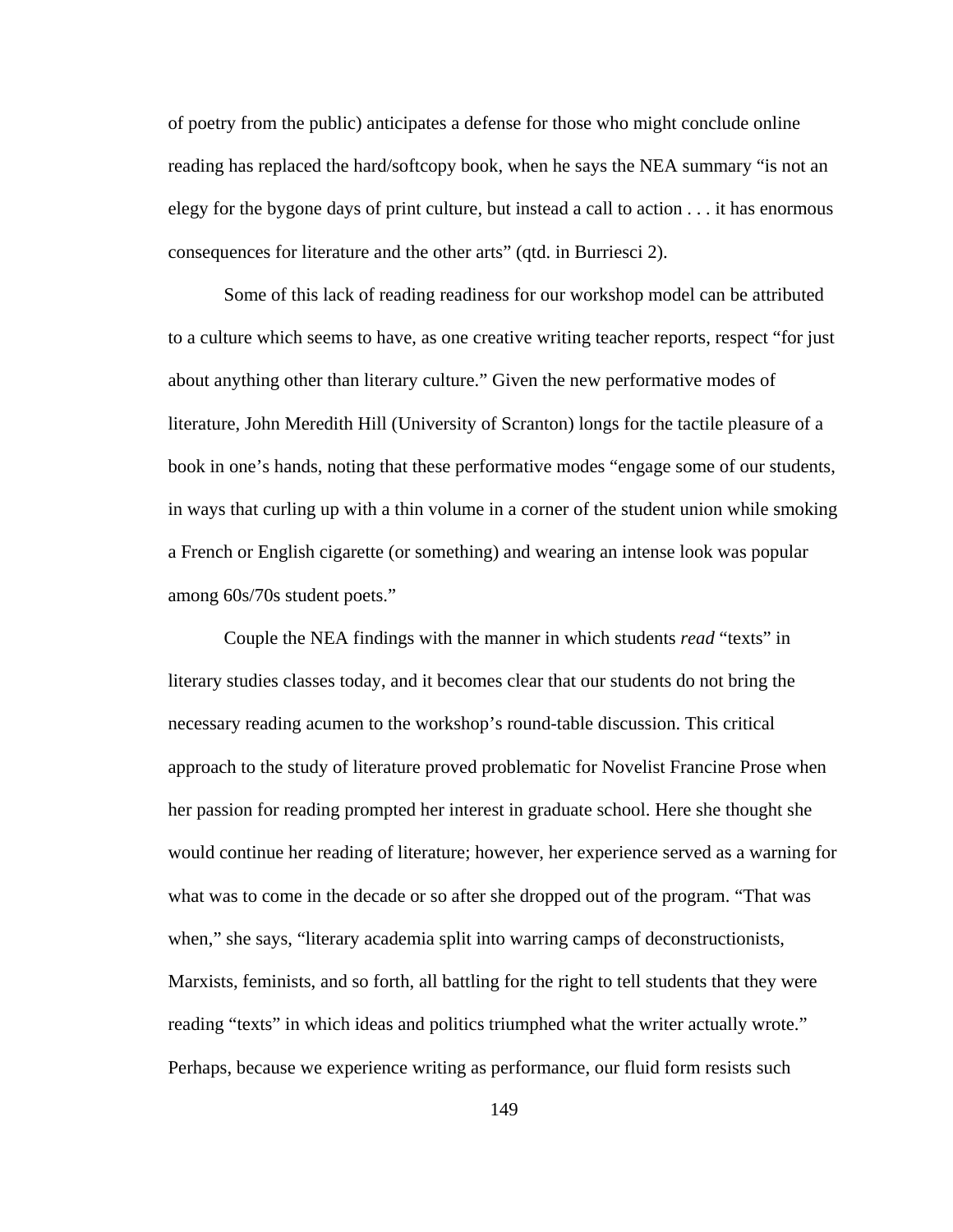shaping. Sue Roe suggests that "because we know that an imaginative piece of writing might be informed as richly by painting, music, dance or theatre as by an in-depth knowledge of literature we have always been reluctant to hook the study of creative writing in a rigid or inflexible way to the study of English literature."<sup>19</sup>

Gary Hawkins (Warren-Wilson) speaks for many of the creative writing teachers surveyed who contend the workshop model "works best when students are also enrolled in an array of literature (reading) courses, so that they get a sense of the literary traditions from which they've sprung, and from which they may want to eventually depart." Although Hawkins specifies that these should be reading courses, the fact remains that literature courses today focus less on the reading of novels and poems and more on what Maurice Manning (Indiana U, Bloomington) refers to as "literary theory and pseudopolitical tracts," which he notes results in work that is "often boring, self-evident, and poorly written." The unfortunate realization, Manning observes, is "when students come to our workshop, we know what they've missed: a basic understanding of the history and tradition of English-language literature." Leslie Adrienne Miller (University of St. Thomas) concurs when she says "as the discipline of English has moved away from New Critical methods and close reading, it has become more difficult to teach workshops because students do not come into the course with basic analytical skills—which renders the workshop method fairly ineffectual." Miller finds that more of her time is spent teaching what used to be taught in general literature courses, which, she decides considerably interferes with the time she would dedicate to workshopping.

 $\overline{a}$ 

<sup>&</sup>lt;sup>19</sup> Sue Roe, "Introducing Masterclasses"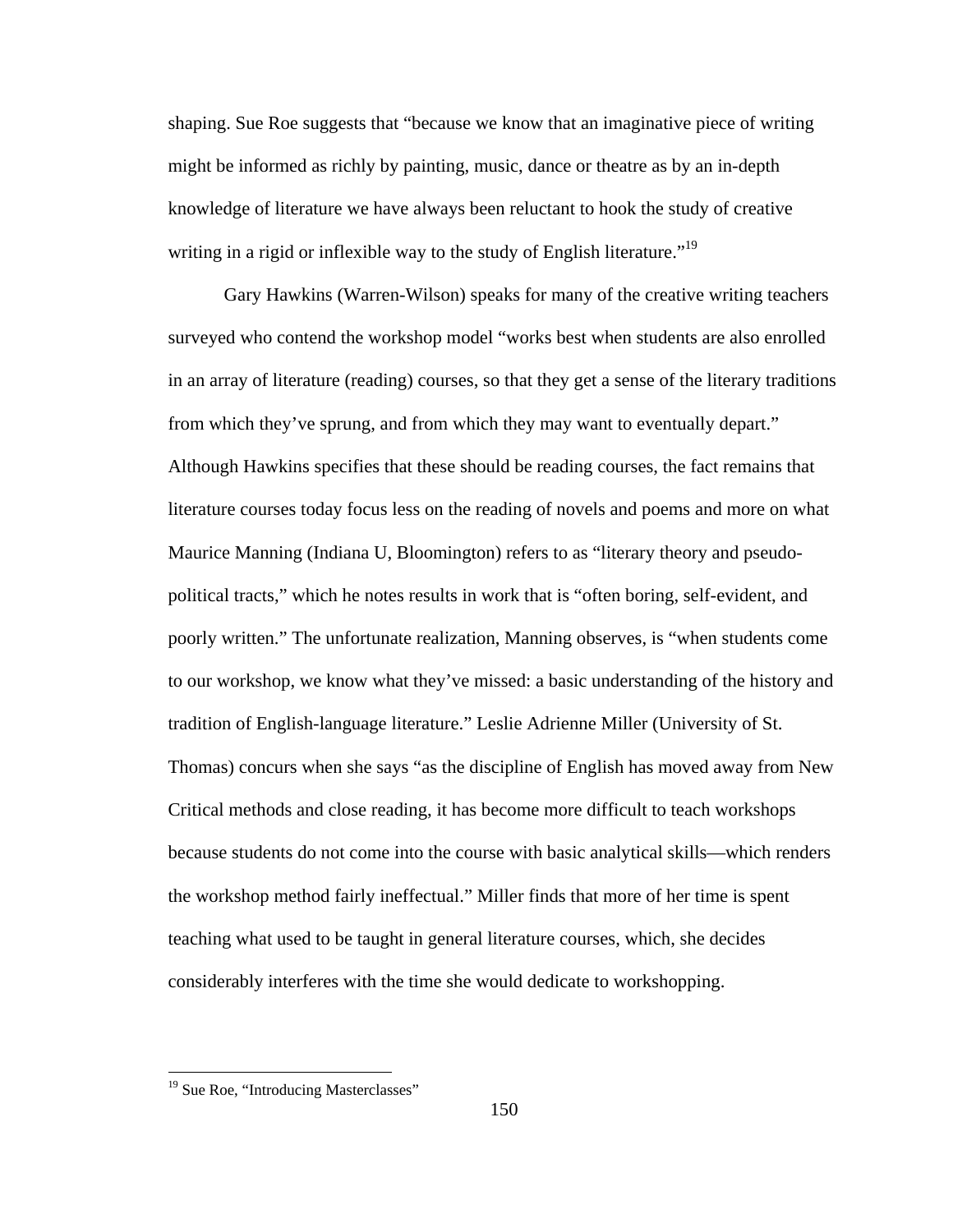The workshop model which is predicated on critical reading acumen and response skills, often thrusts students into these roles before they know how to perform them. Or as Stephanie Vanderslice suggests "throwing students like this into the traditional workshop cold is like holding a minnows' swimming lesson in the deep end of the pool" ("Workshopping" 147). Rather than go into depth about *how* a story works, the workshop has a history of nitpicking, with students focusing on what they "like" or "don't like." Such personal preferences draw the attention away from the work and towards the reader. More appropriately, "good writers," R. V. Cassill insists, "are interested in something more than the application of successful literary formulas, and so they must study texts in addition to principles" (qtd. in Myers "The Lessons").

Along the same lines, B. W. Jorgensen (Brigham Young University) judges that "almost no students have a vocabulary for talking about syntax, which seems to be partly why they don't perceive sentences very clearly." Jorgensen urges, "You have to teach them to read like writers, you have to teach them that a sentence is something that can be felt and thought about."

Whatever the agency behind our students' lack of reading readiness, the workshop model must cultivate the student as literary reader. There is certainly enough substantive information in this section to more than suggest that our students will not be well-read when they enter workshop classes; perhaps, except, in popular genres or as one teacher laments, their "reading by choice only Anne Rice." Students' lack of reading history and the lack of literature (reading) courses create an additional load for teachers in the design of their workshop class. Indeed, some teachers, like Lisa Lewis (Oklahoma State), settle the problem of this theory focus in English studies by providing "a more literary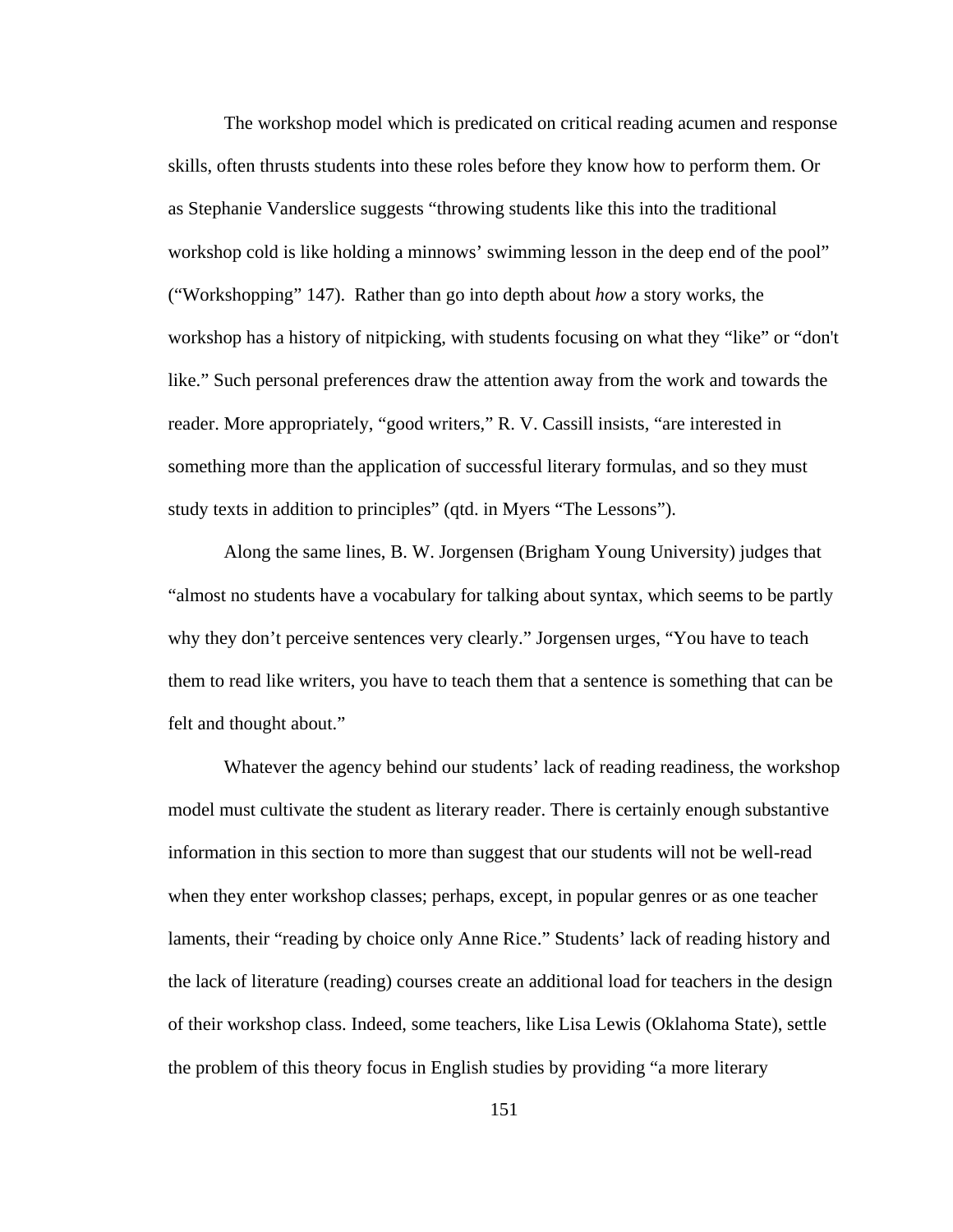sensibility" for her workshop students." T. R. Hummer (Arizona State University) adds to this position when he says, "creative writing instructors have to make heroic efforts to make sure their students read enough, and don't assume they can write without reading." Manning provides another way to reduce this "additional load," by suggesting we offer courses that intensify reading skills such as a course called "Reading for Writers," one designed for creative writing students that might stress "cross genres and literary periods." Requiring such a course, Manning claims, would then "add rigor, to a degree, in creative writing."

Vanderslice adds to this argument when she reminds us that students also need "reacquainting . . . with the responsibilities of the writing life" ("Workshopping" 152). "These students," she insists, "need to be introduced to the universe of literary reading and encouraged, perhaps directed, to develop extensive reading lists of authors who might enlarge their sense of the world and their own work" ("Workshopping" 152). Assuredly, they need to know how to read as writers, not as literary or composition scholars, whose reading practices differ from ours. Vanderslice suggests that we prepare our students "to continually ask 'why?', to try to get inside the head of the author and 'workshop' what they are reading in the same way they might do with a student text" ("Workshopping" 152). Creative writers consider the text from the inside, taking into account the effect authors' choices have on a story or poem, to imagine what else a story might be, to conjecture, constructing theories driven by questions of "What if?'. This, Vanderslice tells us, informs "the heuristic nature of creative writing to construct for the reader, and for the writer, a hypothesis" ("Workshopping" 152).

152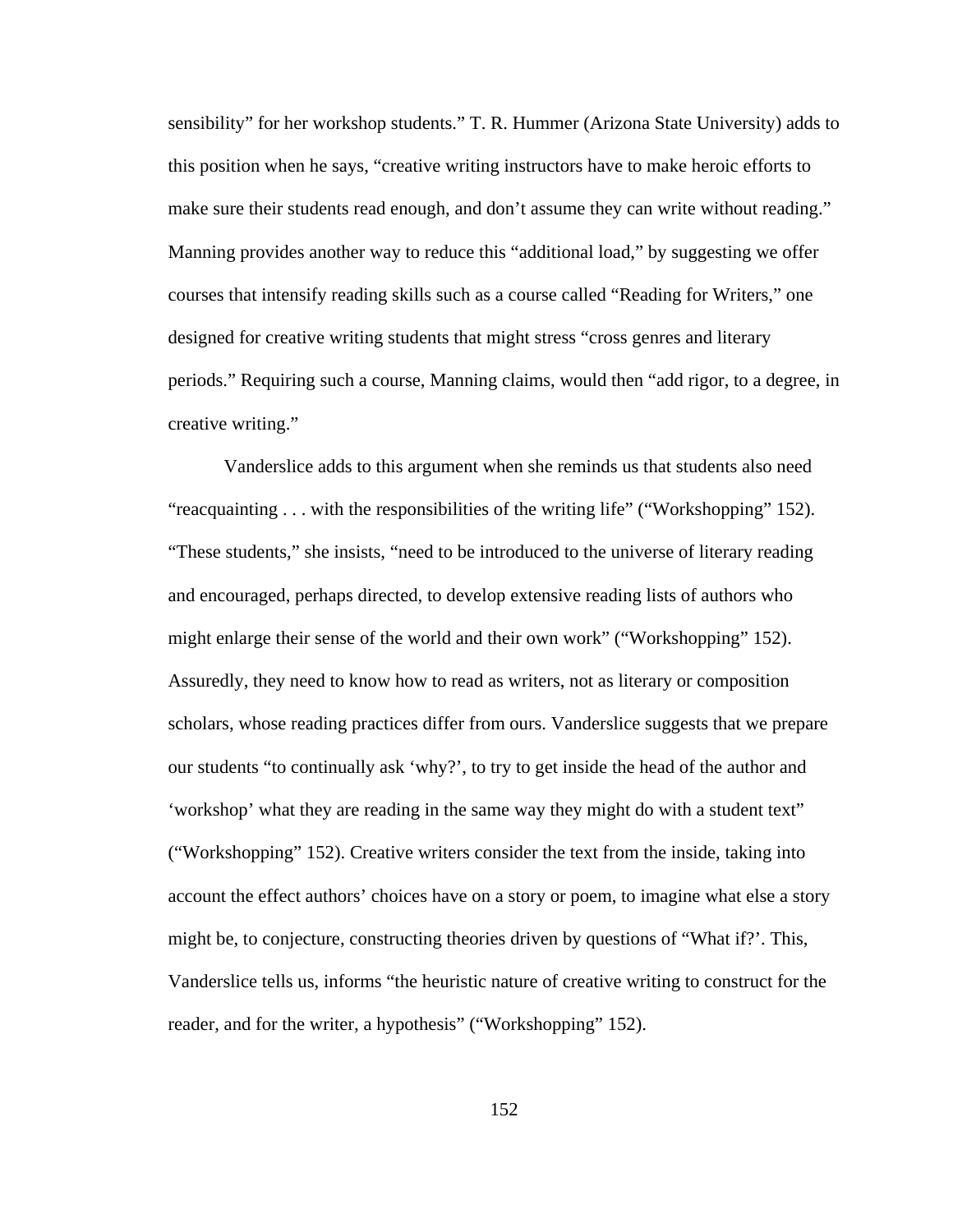Such a practice of reading differs from the interpretive function of reading in literary studies, where the interest lies in determining the source of literary texts, the deconstruction of the text (and other more specialized objects of study), which supersedes *how* a story is constructed. R. V. Cassill clarifies our readerly distinction from the determinism of literary studies and the rhetorical modality of composition rhetoric when he insists that "[a]bove all [creative writers] are interested in how texts are *made*—how the parts fit together to form a whole—which means they are committed to the view that a text might have been made otherwise than it is" (qtd. in Myers "The Lesson"). The story or poem reads as it does because the author has chosen his or her form from a number of other options. A writer's literary study is situated in this understanding that the writer chooses the story or poetic form.

Students must bear some of the responsibility of expanding their reading range by adding to the bibliographies and reading lists we provide, by seeking out suggested stories, poems, and references that might provoke some avenue yet developed in their writing. Finally, a scaffolding of writerly-reading courses should be part of the creative writing course design, beginning with basic reading skills to more intensive reading courses that supplement the workshop model. These protocols further establish the scholar of creative writing as a discipline markedly different than literary studies and composition studies.

## *The Case for Writing and its Distinguishing Markers*

 Creative writers learn to write by reading *and* by writing. We know that reading as a writer is a cognitive process that allows readers to actively process and then manipulate the workings of a text in a manner that is distinct from other kinds of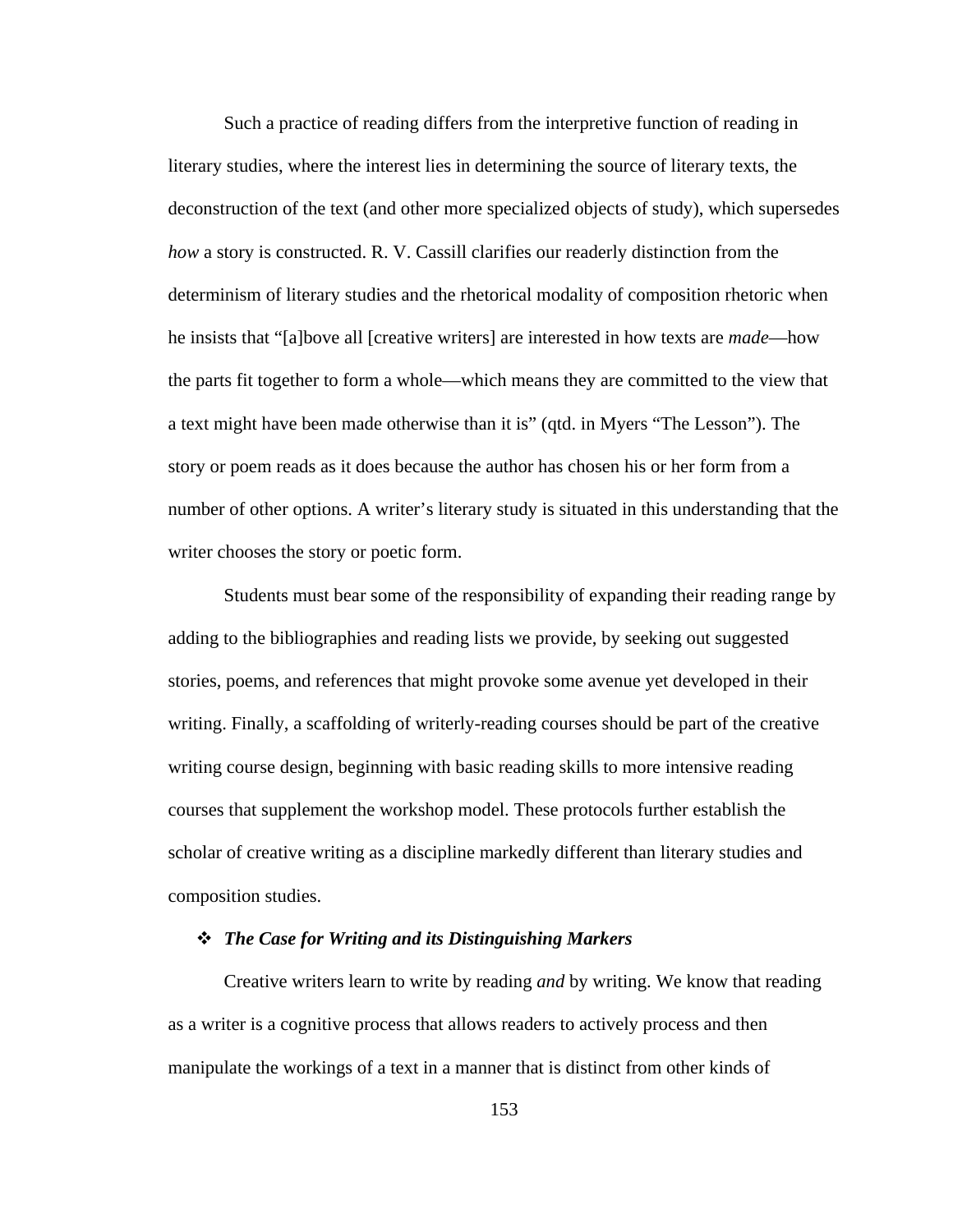readings. Francine Prose considers the manner in which works of art trigger thinking from an aesthetic or philosophical perspective. She suggests the reading of a text "can suggest some new method, some fresh approach to fiction," but she adds that "the relationship between reading and writing is rarely so clear-cut," relating it to something more active, "like watching someone dance and then secretly, in your own room, trying out a few steps" (9).

That the workshop model should demonstrate this link between reading and writing is clear. At the very least, creative writing practice has its roots in early Emersonian construction (as the primary means of literature in the making), compositional practices of invention and modeling, and the practice of writing within genres as classified by literary studies. The discipline's writing practice is epistemologically different than those of composition studies and literary studies in that creative writing emphasizes writerly processes, not rhetorical persuasion or philosophical discussions of goals and methods of particular literary camps. Creative writers do not begin with a thesis, a main controlling idea that serves as the contract between writer and reader. Creative writers do not submit rhetoric modes of persuasion that anticipate the pathos, ethos, and logos appeals of our readers. Rarely do creative writers consider opposing views and refutations or contextualize their positions in the larger conversation. They do not organize their stories and poems to resemble the structure of a scholarly essay or argument. Their narration is not laden with the lexicon of academics. Instead, their poems are often fragments, images. In fact, their narrators may be unreliable, the point of view of their stories and poems may be shifting, objective, subjective, omniscient—their diction, perhaps, limited to the confines of a first-person persona.

154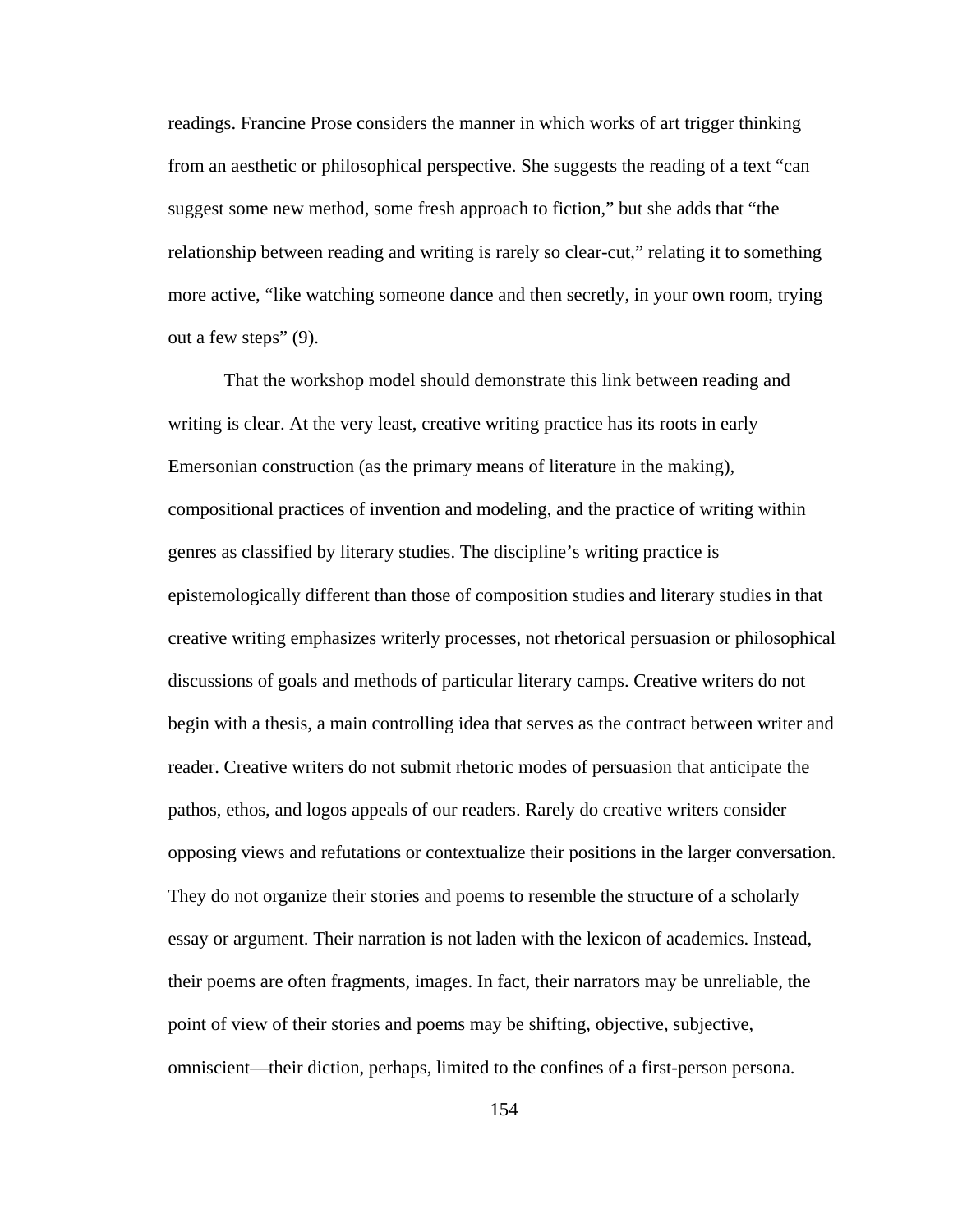Rather, and I speak as a fiction writer, we step inside our characters' minds, showing, perhaps, unique perspectives on ordinary lives. Our characters are flawed, raw, rounded—their lives complicated, convoluted; perhaps, sympathetic—their motives are defined by their movement, dialogue, interactions, the choices they make, the things they ignore. They will change, perhaps ever so subtly through the course of their actions. "Our fiction," as Robert Butler says, "is the form of human yearning" (34). We begin in medias res, with an unstable ground situation; perhaps a trigger shifts a story's direction. Creative writers withhold information (or competently control its delivery), diverting off the beaten path if they choose so they may show readers the dust that gathers in the cuff of their character's pants and the grease that collects on the cushy pads of her palms. Maybe she fails to wrench the corrosive lug nuts from her flat tire but succeeds, instead, in ignoring the cell phone that sounds her baby's recorded laugh.

Rather than making direct references and connections, readers of creative writing will look for the links, the clues writers drop along the way. Our endings may surprise, rather than summarize, or they may speak to the beginnings of stories or poems. Writers may create atmosphere with their setting—maybe motive, metaphor, believability. They will mix up their narratives—blocks of exposition, summary, direct dialogue, scene breaks—perhaps they will flash forward or backward in time.

The distinction between writing taught and practiced in a creative writing workshop class and writing performed in a composition class has more to do with the compositional practices creative writers must unlearn as they write their poems and stories. Creative writers may have drawn from the composing practices of composition and literary study pedagogies, but clearly, their writing processes are significantly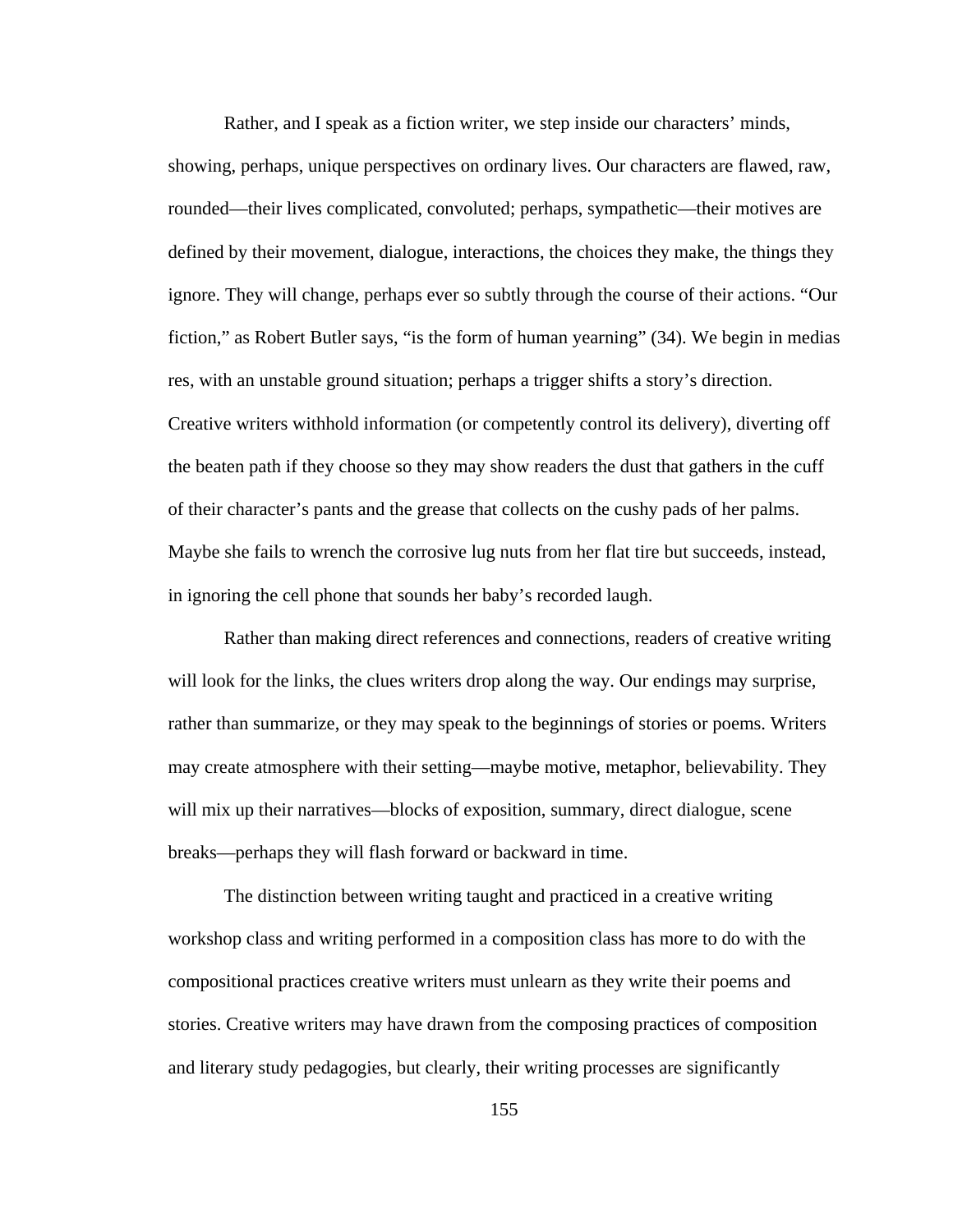different and marked by their own cognitive theories of writing. What remains is the need for more versatility and experimentation in the workshop writing practice and more studies of its markers of professional differences.

# *The Case for Responding and its Distinguished Markers*

Before addressing student response and distinguishing markers in the creative writing workshop, it is useful to consider what risks and dynamics are at play during the peer review process to the text, the writer, the reader, the teacher. If we are to approach the text as verbal icon in the true fashion of New Criticism, then the text exists in isolation, as "words on the paper," never as an incomplete work, but rather, according to Edward White, as a finished product "in general in order to be criticized" (qtd. in Bizzaro *Responding* 236). Additionally, a New Critical approach becomes complicated because whenever a text is objectified and perceived as final authority, the reading of student work and the workshop dialogue traditionally silences the author, both in the overt discussion of his or her piece and also as it relates to the possible biographical coincidence of the writer to the speaker of a poem or a fictional character in a story. In other words, no authorial intent or biographical nature on social or cultural contextualization embraces or implicates the author. New Criticism's singularly focused reading of the student text does not "grant to the student possible intentions or insights not yet present on the page" (Edward White qtd. in *Responding* 53).

This approach assumes that students can isolate the words on the page and any interactions with a piece from a social or cultural perspective bears no import on their reading or the usefulness of their feedback. However, Haake reminds us that workshops are not filled with homogenous groups of writers, and this understanding complicates the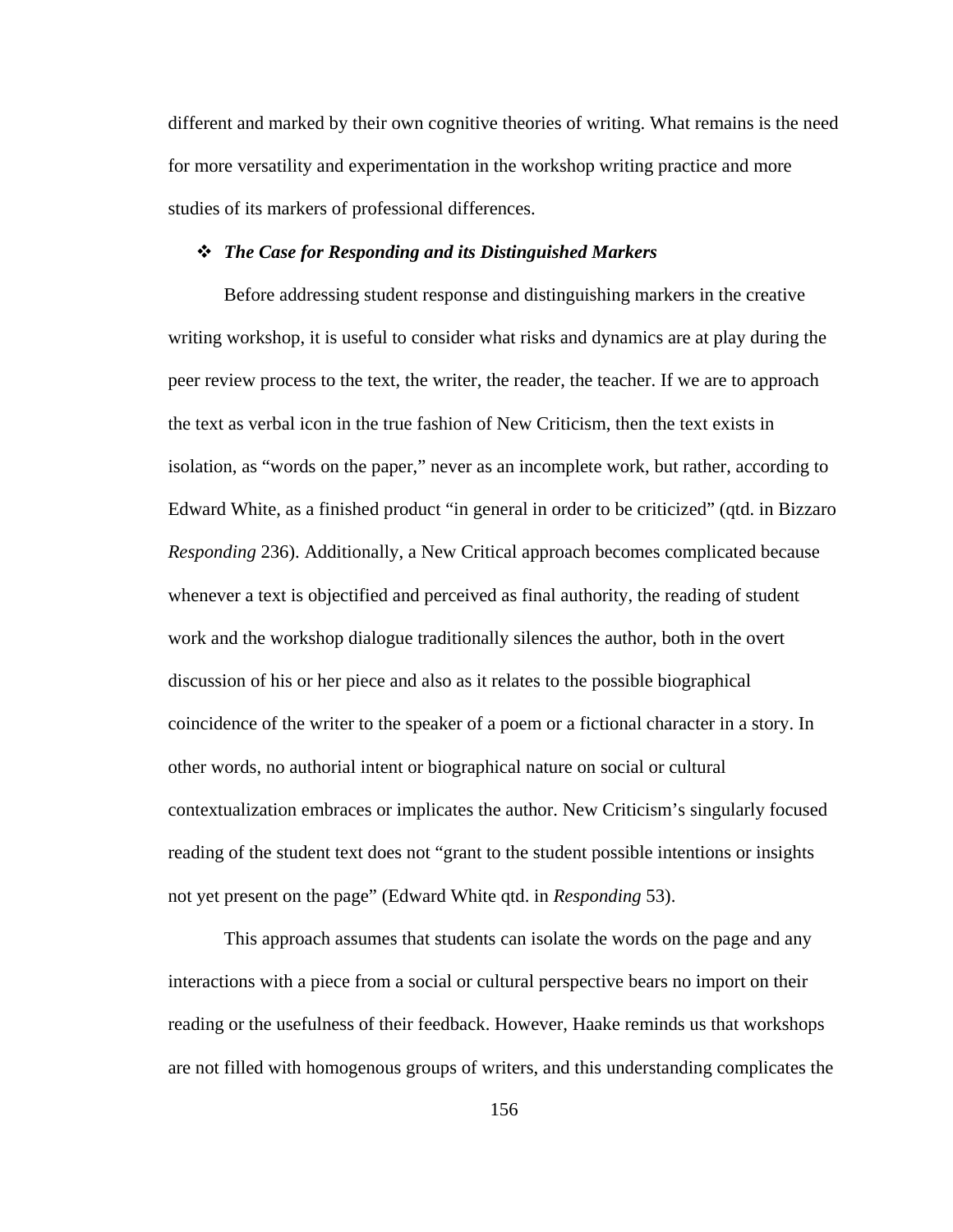traditional workshop model's narrow reading that is focused on craft and technique. Moreover, the traditional workshop space rarely includes room to challenge master narratives or much maneuverability for the constructs by students which may respond to prevailing literary conventions. A consideration of Mary Louise Pratt's perceptivity in "Arts in the Contact Zone," offers teachers some options in the ways they view and teach within their writing communities to include the way they manage the response component of the workshop model.

In her description of a particular course, one that attracted a diverse body of students, Pratt explains "how the classroom functioned not like a class of homogenous community or a horizontal alliance, but rather like a contact zone." Texts at play had historical relationships, and she responds that everyone had a range of stakes in the discourse. This theory has significant implications for the workshop space—a space which also functions as a contact zone. When teachers open the workshop space, flex it so-to-speak; then everyone has a stake in the responses of the workshop discussion. There is more movement away from the current limiting workshop response of what works and what does not according to the personal taste of a particular reader.

Indeed, if we consider, as Pratt does that "literate arts of the contact zone include: "authoethnography, transculturation, critique, collaboration, bilingualism, mediation, imaginary dialogue, parody, and vernacular expression," and that the dangers of writing in the contact zone might create: "Miscomprehension, incomprehension, dead letters, unread masterpieces, absolute heterogeneity of meaning," then we can better understand that much more is at risk in workshop classes than either composition studies or literary studies when the student text opens to more than just craft. Jan Ramjerdi clarifies that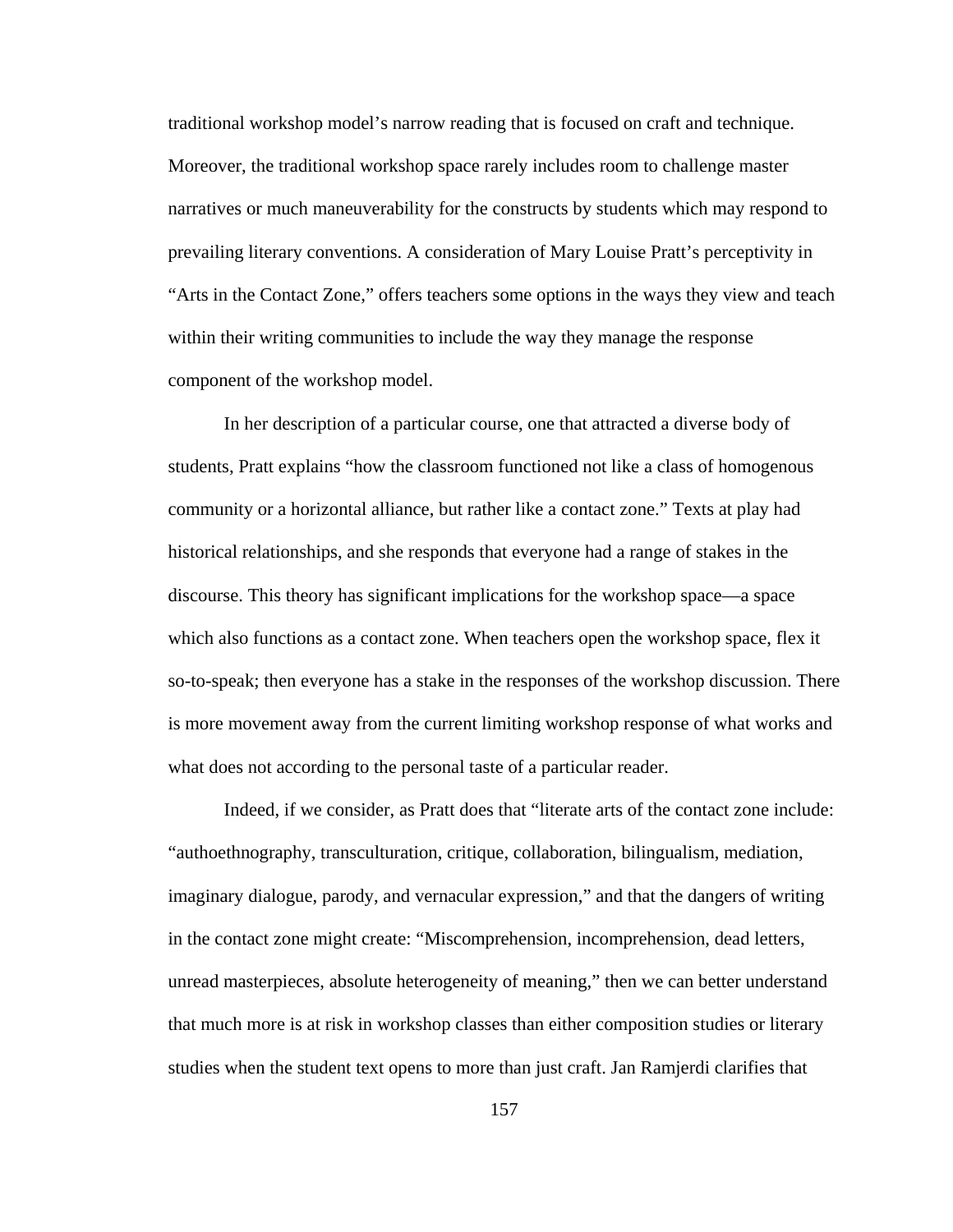"What we are willing to call a response, literary scholars would call an initial personal response which then requires a standing back" (14-15). Without such critical distancing, he notes, "the use of a critical lens turns the text into an object of academic study rather than a nebulous encounter, a blur really, of personal and ideological texts, yours and mine (Hence, more is at stake)" (Ramjerdi14-15).

Healey addresses the need to "*front-load*" workshops with "interventions in the writing process before it begins and while it is happening," instead of the current practice of "hammering out literary verdicts like a jury" (38). Jenkins agrees that when it comes to the workshop setting, the problem lies with "the competitive, grand-standing nature of the firing-line where the student who is up for critique just absorbs comments from others, who may have ulterior motives for comments." When students are not taught "how to put [comments] into practice," one instructor comments, "the workshop can feel just like 'voting' on TV or a focus group."

Karen Holmberg (Oregon State) wonders if putting "the writer before the class as a teaching tool" may not be "ethically problematic." In addition, the model assumes, as one instructor says, that "the work under discussion needs 'fixing,' like a car brought into the shop for repairs, when, depending on the students' level of seriousness and experience, such an approach may not really be helpful." However, a number of teachers appreciate how the writer under review in the workshop model prepares students for the kind of feedback and revision practices expected in the community and workforce. Here, the attention is on the purpose of criticism and revising as a means of responsible improvement. J. T. Bushnell (University of Oregon), for example, acknowledges that "having a story workshopped is uncomfortable for an author," and as a result, "more and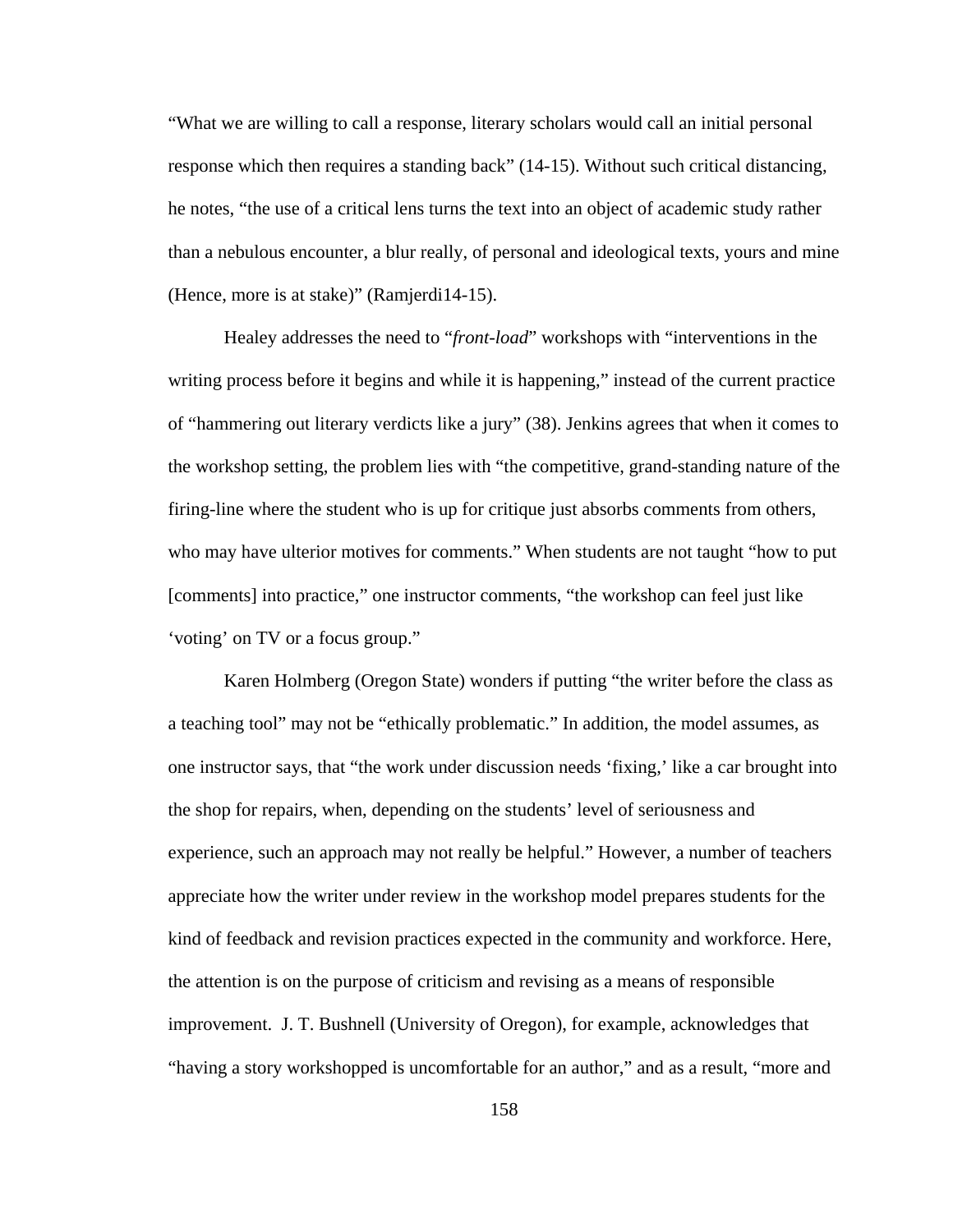more writers seem to be responding to this discomfort by rejecting the system that produces it." His point is that "writers who reject the workshop experience are the writers who make little or no progress with their work and their vocation." Bushnell is not alone in this argument. Another surveyed instructor, for instance, concurs that "even unhealthy dynamics offer teaching moments. It's all about process." S/he reminds us that "student writers of all stripes, from business to science, must learn to show their work around with an eye toward improvement. Civil, sane, and substantive conversations about written work," this teacher insists, "are essential for a healthy society."

To continue this line of thought, although the "pure" workshop, one that "presumes everyone in the workshop has the ability to read well and to edit in a manner which will help any given individual grow," is "humanly impossible," states Thom Brucie (Brewton-Parker College), "a classroom is still a classroom," and "its efficacy lies in the opportunity to make mistakes and learn from them in an orderly manner, within a short time frame, utilizing a 'mentor' to facilitate student learning as much as possible from any given experience." A well-managed workshop, he contends, "presents this classroom experience as one that is "better than any individual using a singular experience and vast amounts of time in search for answers for problems and vast amounts of time in search of improvement." Sometimes teachers (and subsequently our students) feel the pressure of this "efficacy," of "this classroom experience," of this "well-managed workshop" when they try to cram as much as possible in a single semester with noble intentions to improve our students' work.

Donald Platt (Purdue), however, believes that the "'soul' can easily be sacrificed on the altar of technique." Peter Harris (Colby College) coincides with this view,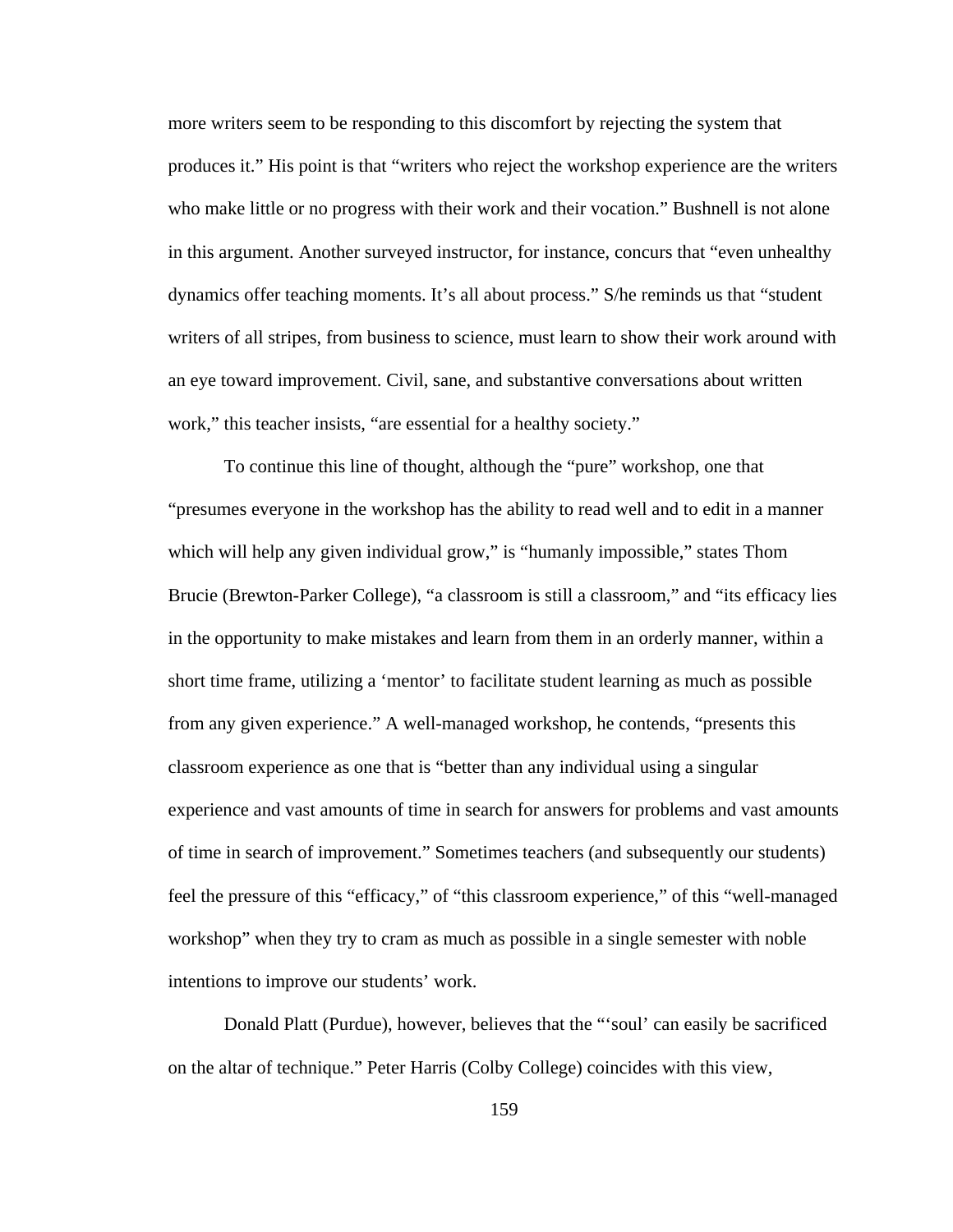concluding, if "Workshops privilege clarity," then, perhaps, "[Emily] Dickinson would flunk." Furthermore, Arielle Greenburg (Columbia College Chicago) rightly suggests that conflicting feedback by "students—or the professor!—can lead the poet astray or confuse them" because students do not know how to use the workshop comments. For this reason, although I personally do not find this to be an issue, students might "validate what is most mediocre or honeyed in the writing, and students may ignore the teacher's criticism because it requires too much work" (Allison Cummings/ So. New Hampshire University). At its worst, one suggests, "the proliferation of comments serve to dilute student work—certain students try to write the bland story that everyone will kind of think is okay but nobody will love." McCabe agrees that "students can be too easily satisfied with the adulation of their peers and not work to make their work as strong as it could be." To add further confusion, the opposite may hold true in that students learn to disregard their peers' comments if they run contrary to the writer's intentions or they dismiss all comments but the teacher's as exemplary reader of their work, the one who assigns it, finally, a grade. This notion gives Martin Cockroft (Waynesburg University) pause to speculate "if Rilke was right: Critical response to creative work results in 'happy misunderstandings,' rather than clarity, increased range, or aesthetic growth." He reminds us that Donald Hall wrote that "our contemporary poetry will be remembered for its mediocrity and lack of ambition." He wonders if the workshop model, the way it "helps churn out the same 'workshop' writing—a poem mill, doesn't contribute to this."

It is clearly this derisive naming of what is wrong with a piece, the focus on the end product (though revision is intended) and the inconstancy of a reader's agency that ascribes such negativity to the workshop model. There is so much room for improvement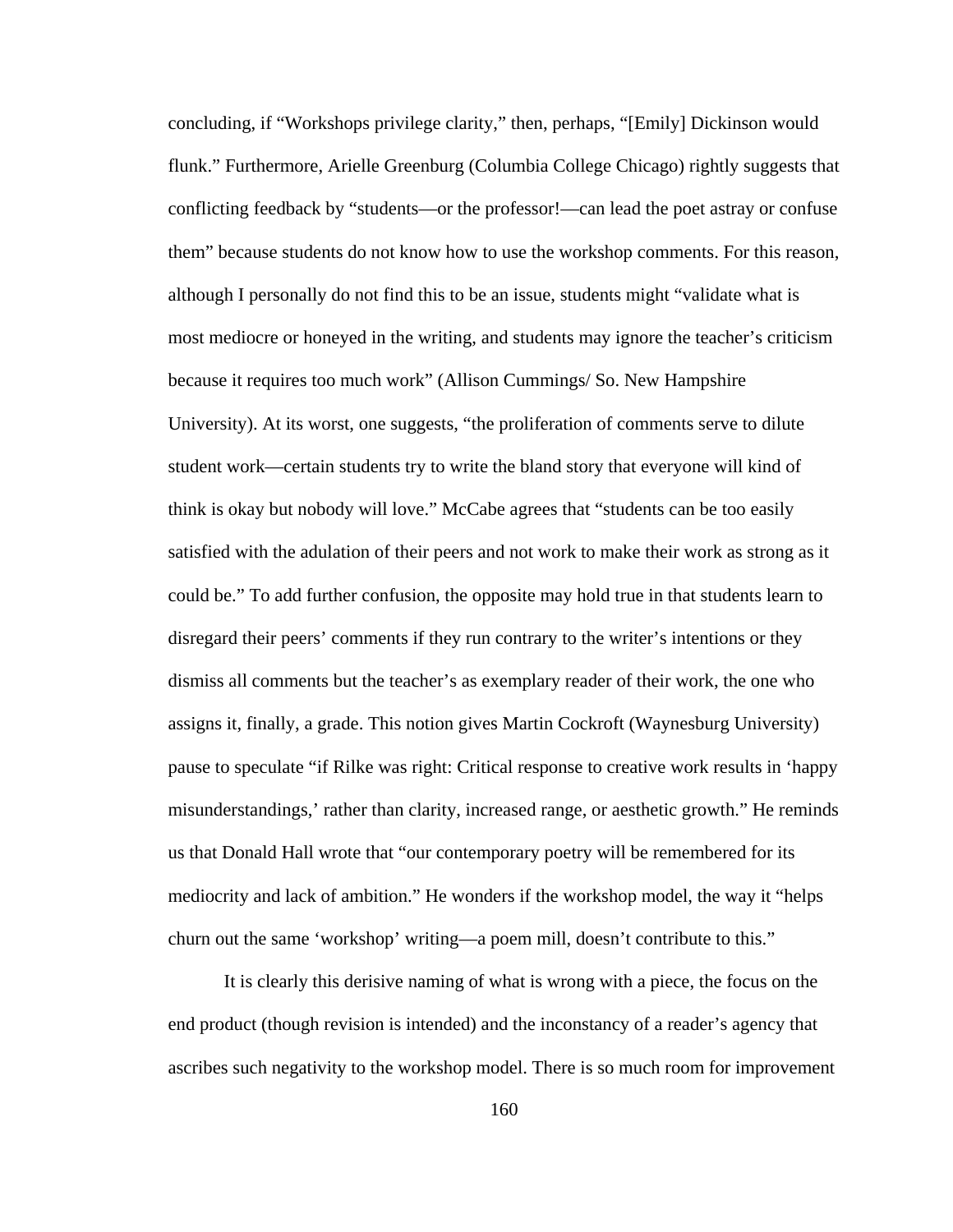in this process. For starters, the beginning creative writer who is still exploring the "writerly" and "readerly" processes of creative writing cannot be expected to evaluate a body of work with any critical acumen. This ability requires not only the diligence of study and practice, but much reading experience and an ability to approach a body of work from a consonant perspective. This is certainly not an endorsement to abolish the workshop at this level, as students can still benefit from, at the very least, having an audience for their work. Rather, it is a caveat that too early immersion into a workshop process can lead to unhelpful critiques, premature inflation of writing ability, or an early censor of a still-burgeoning piece.

Even at the MFA and Ph.D. level the workshop can create a good deal of guarding and gainsaying. This causes Philip Gerard to be decidedly tepid on regarding the traditional workshop as the ultimate pedagogical tool. What he says is an argument echoed by many in the field, but it is worth trumpeting the horn one more time: "It can be a lot of people sitting around," he insists, "saying 'I liked this but I didn't like that,' and it can do more harm than good by creating a lot of defensiveness" (qtd. in Menand). Student responses such as these are not only *not* helpful to the writer or the piece or to the collective learning experience of the class, but they remain superficial and do not help creative writers to distinguish markers of professional difference in the ways creative writing students respond to written work differently than composition studies and literary studies.

 I am in agreement with those who advocate for another version of the workshop, one that does not privilege identity as defined or voice as singular or workshop writing as finite. Let me emphasize that such a workshop is possible. There are new spaces to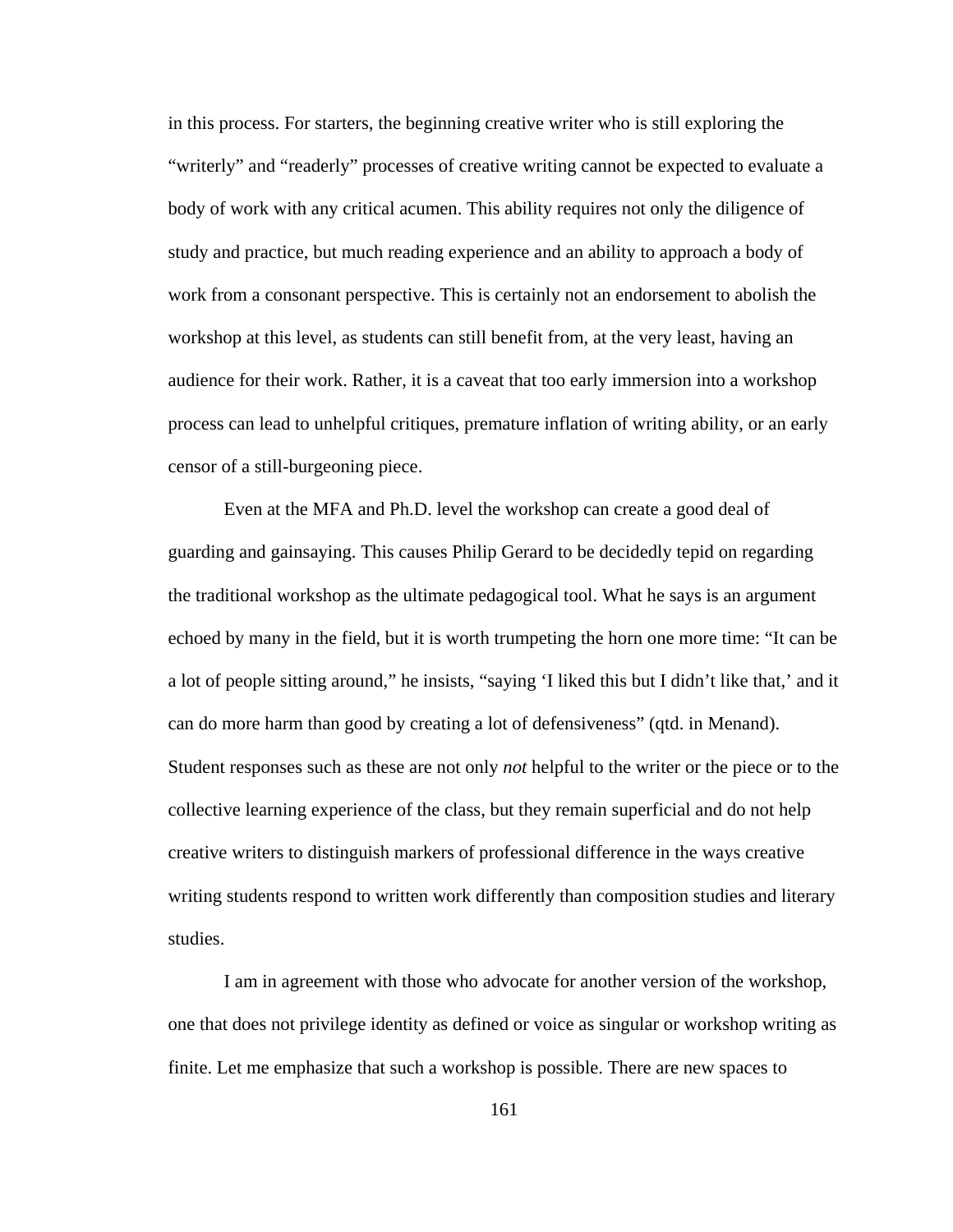construct for the workshop model: spaces that "dismantle authority" and consider what more the model can offer. Katherine Haake tells us when she first recognized the repetitive cadence in her voice, "to hear [herself] tell the same stories, say the same things" ("Dismantling Authority" 99). Her aim became "to disorient students sufficiently so as to force them into a new space for writing" ("Dismantling Authority" 100). As a result, she developed topics-based writing seminars and hybrid workshops, "products of intensive scholarly rigor and careful planning" ("Dismantling Authority" 101).

Yet, there is still more to be done. Light's provocative new understanding of students' conceptions of *voice* and Healey's advice that we question the authenticity of *voice* are markers that must give us pause to reconsider our thinking and our practice. This is not to suggest that ideologies will not be challenged or that writers will not acquiesce to the majority rule in creative writing workshops. Rather, Healey suggests that instead of competition, that "we learn through collaboration, as members of a group that collectively encounters a series of writing tasks and critical activities, that studies past and present models, all with judgment suspended" (38). This is not composition's version of collaborative theory in which consensus risks individualization, but rather, one I perceive as open dialogue, one in which the process of writing is our driving compulsion. In an environment in which the variable ways that writers might approach a text and the variable ways that writers might be influenced in their writing, are interesting points of departure from old traditions of what is working followed quickly by what needs fixing. Moreover, discussions get interesting when a written piece (professional- or studentgenerated) rubs against students' ideology. These are useful opportunities for expanded discussions, intriguing encounters to discuss processes of writing.

162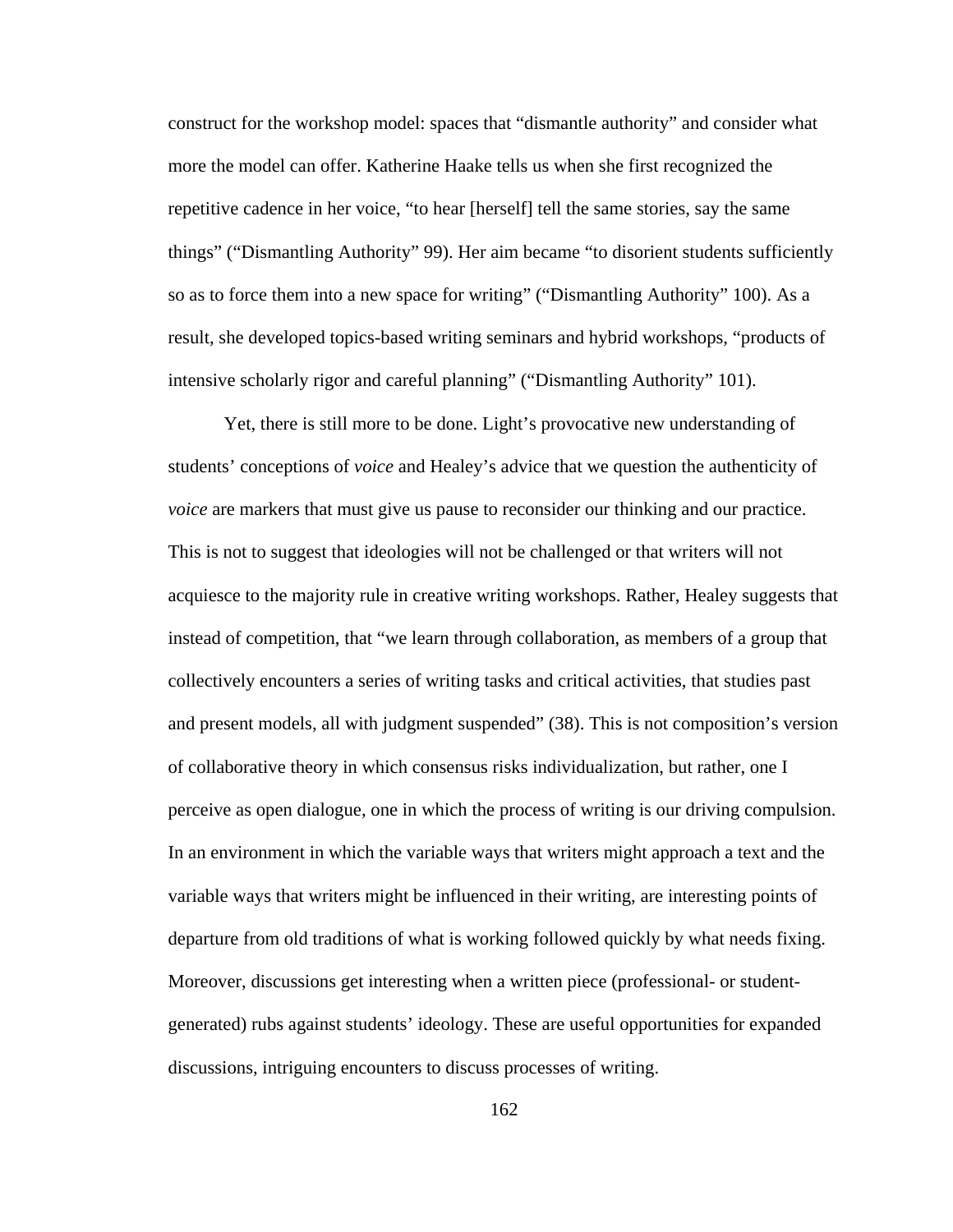Eugene Garber adds to this argument when he talks about the limits of discussion that go so far, that "don't really get to the profound cultural, epistemological, maybe even ontological works that appear to be representational but don't represent correctly (i.e. rerepresent the master narratives) (17)." He believes that conversations that head in this direction "will be the most energetic because people will see that the counters and structures of master narratives are really being challenged" (17). Let me clarify that I am not interested in turning the creative writing workshop into a forum for social or political agendas—definitely not. But there are refreshing opportunities for the discipline to shift the workshop tenor from its current default mode of finding fault to addressing the writerly process of *how* a piece works (or does not).

Tim Mayers shares an anecdote regarding an undergraduate workshopping of his poem and how it was revised based on that experience. His motivation for the retelling is to wonder what might have happened instead. For the most part, the workshop discussion focused on the elements of craft—overall it was more of an editing, rather than revision focus. "Perhaps, the most interesting avenues of discussion about the poem," Mayers shares, "were implied in the professor's seemingly off-the-cuff remarks before we moved on to the next poem" (*(Re)Writing Craft* 141). Mayers recalls the professor pausing, with a glance back to his poem before offering to Mayers that on his first read, he "half expected to hear a jazz saxophone in the background," supposing that "some people might think of this kind of poem as high art" (*(Re)Writing Craft* 141). Because Mayers' workshop space was closed off to discussions such as what kinds of imagery and *topoi* might have been generated by the professor's association, Mayers' revision was limited to simple technique. In this respect, then, we can envision how our writing community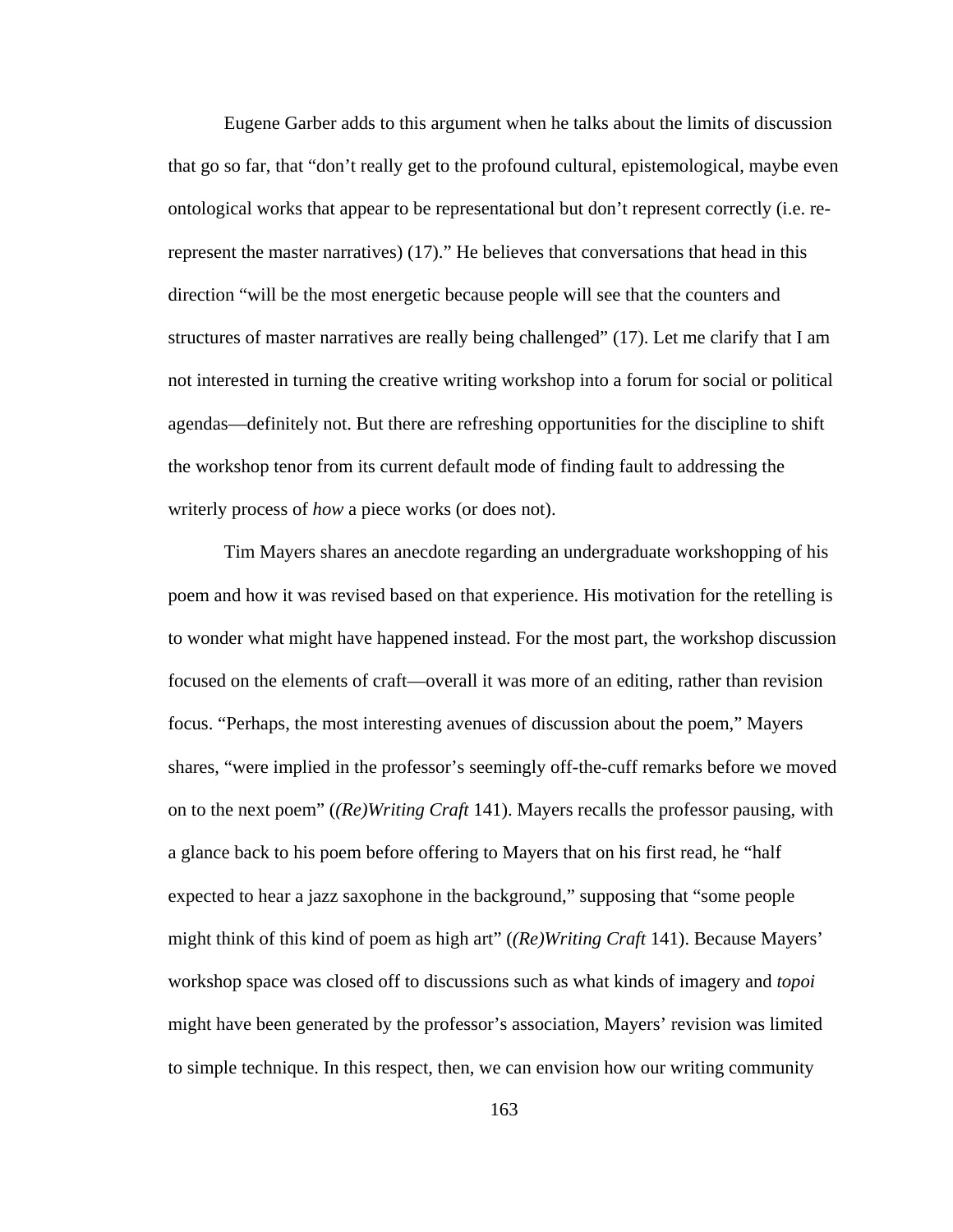"can help students better understand how language is a social force, and how their writing practice functions in a social context" (Healey 38).

#### *The Case for Theory*

David Starkey contends many people have much at stake in the maintenance of the status quo. To this end, Ostrom suggests, teachers tend to rely on validation through performance and testimony, rather than consider theories that underpin their pedagogy. Traditional writing workshops are a bit threadbare; their theories leave no room for pedagogy. Ostrom warns "Most probably, those who retreat from theory and pedagogy are likely to fall back on the workshop in its simplest form." This means "going over" poems and stories in a big circle, holding forth from time to time, pretending to have read the materials carefully, breaking up squabbles like a hall monitor, marking time" (Ostrom xiv). Ostrom reminds us that an aversion to theory is in a sense, still a theory.

Peter Vandenberg has another perspective. He laments that:

it is a sad fact that when we complain about 'theory,' we are almost always complaining about something else—nominalization, bald professionalism, myopia, professional turf-grabs, arrogance, elitism, and so on. We are rarely complaining about a particular set of provisional concepts, definitions, and propositions that, by specifying relations among variables, function to explain and predict phenomena. . . As an institutionalized practice, the production and circulation of theory in textual form functions to empower some and disempower others. ("After Words 107)

In the end, he considers, "It is not theory, then, that threatens, but a particular, institutionalized version of theory-as-practice" ("After Words" 107). Vandenberg's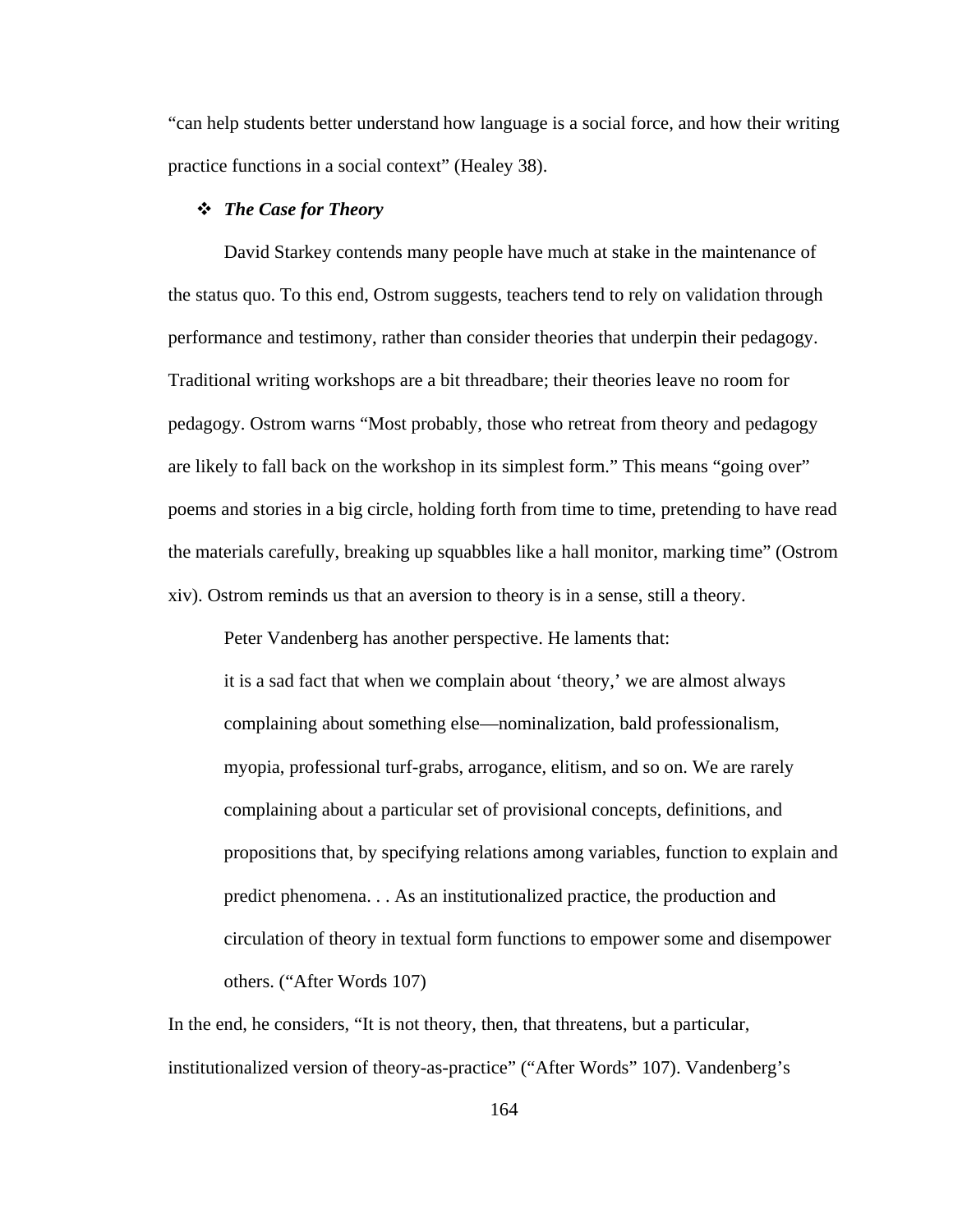perspective on the misguided dismissal of theory by creative writers is an interesting one. Whether creative writers really intend to dismiss the "authority of a particular institutional practice" or overtly intend to dismiss theory or a combination of both, the practices still "deny creative writing and its practitioners critical tools and a self-reflexive ethos" ("After Words" 107).

I argue for a more rigorous and intelligent workshop model, one with definitive markers of professional difference from composition studies and literary studies. Behind these distinct practices which set creative writing apart from other disciplines are the theoretical underpinnings in the way our students write, read, and respond in our workshop-based classrooms. Inquiries and research into the practice of the workshop model will help to explore distinguishable markers, will lead to a more useful and robust workshop, and will continue to advance *creative writing studies* as a scholarly discipline. "Theory," Ostrom reminds us, "can result in new creative products, in honorable teaching practices, in classroom events that electrify pedagogy, in intellectual refurbishment" (xix). Peter Vandenberg, for example imagines the "application of contemporary genre theory to the circumstances of a given workshop" ("After Words" 109). Such imaginings open spaces in and around the workshop model.

Rather than deny or resist theory, we should embrace that which can only open possibilities to expand not only our teaching, but our students' appreciation and understanding of the workshop model and the development of *creative writing studies* in the academy. Ostrom says it best when he concludes:

By talking with, through, around, beside theory, [the creative writing teacher] becomes better grounded in her own institutional history—less defensive,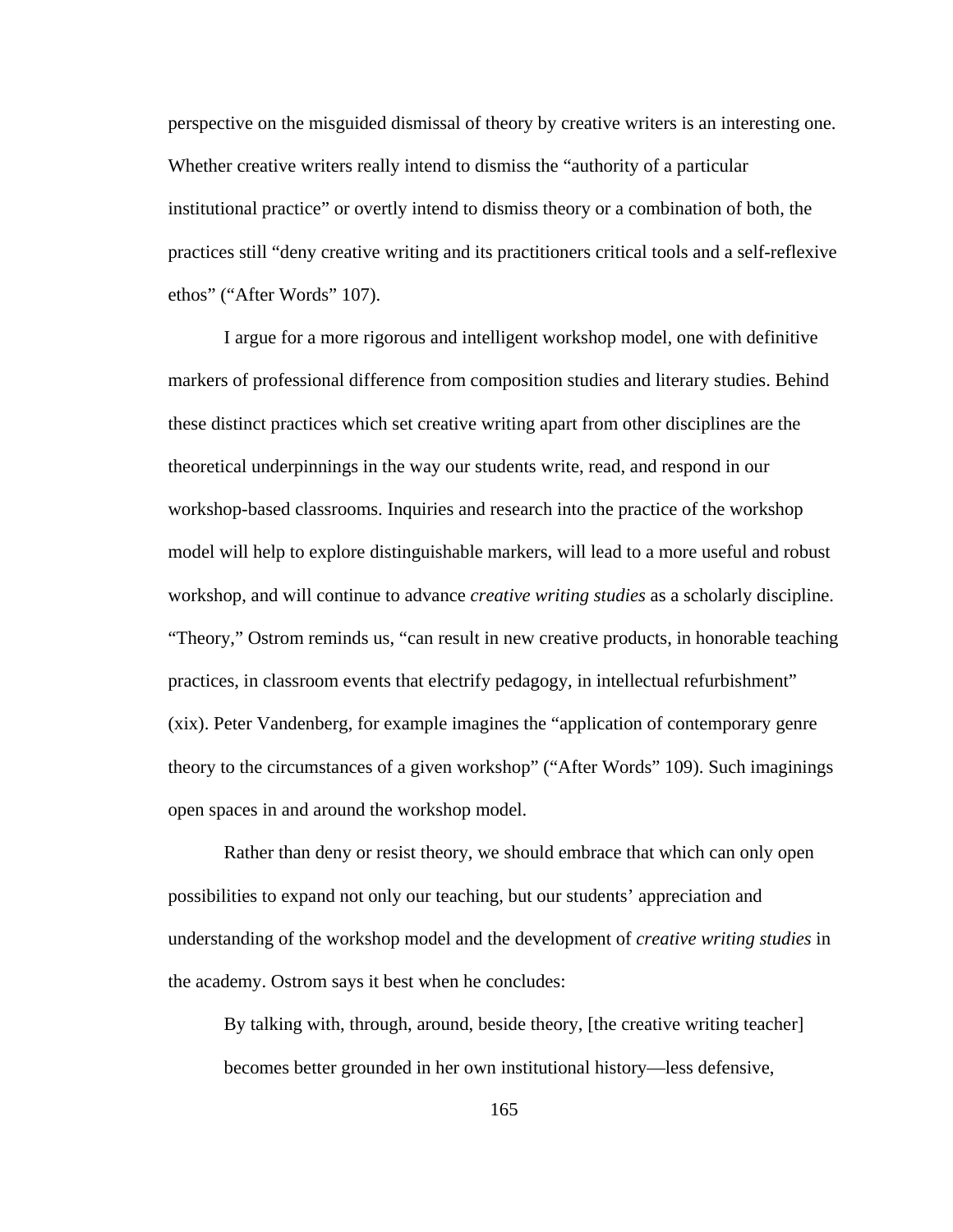combative, or ill at ease. She will be more easy, familiar, and supportive with students, more likely to invite them into her own evolving doubts and beliefs about reading, writing, and literary conventions. If she approaches theory on her own terms, she will be more likely to change the institution, to shift paradigms, to dismantle the ancient hierarchies that even the most avant-garde critical theories seem, subtextually, to preserve. Best of all, she can still have "differences" with her colleagues and his ideas—and even with herself. She hasn't sold out or gone over to the other side, assuming the bifurcation still seems necessary to her. (xix) Indeed, she has evolved—as must the workshop model she teaches.

## *The Workshop Model: Final Arguments*

 The writing workshop stays the same when workshop teachers continue to produce "their own interpretations of creative writing classroom lore in a field that as a whole rejects notions of itself as an academic discipline" (Ritter and Vanderslice "Introduction" xi). Most of us do not want to replicate the tired workshop model, despite Starkey's claim that much is at stake for some in maintaining the status quo. John Hopkins program director Jean McGarry warns "If workshops are only about selfexpression, then you have literary bums floating in and out" (qtd. in Delaney). Teachers who promote rigor and inventiveness in the workshop model stretch the model's flexibility—and in doing so, they also shape, for the better, our pedagogy, our students, and our profession as an intelligent model set apart in his distinctiveness from composition studies and literary studies.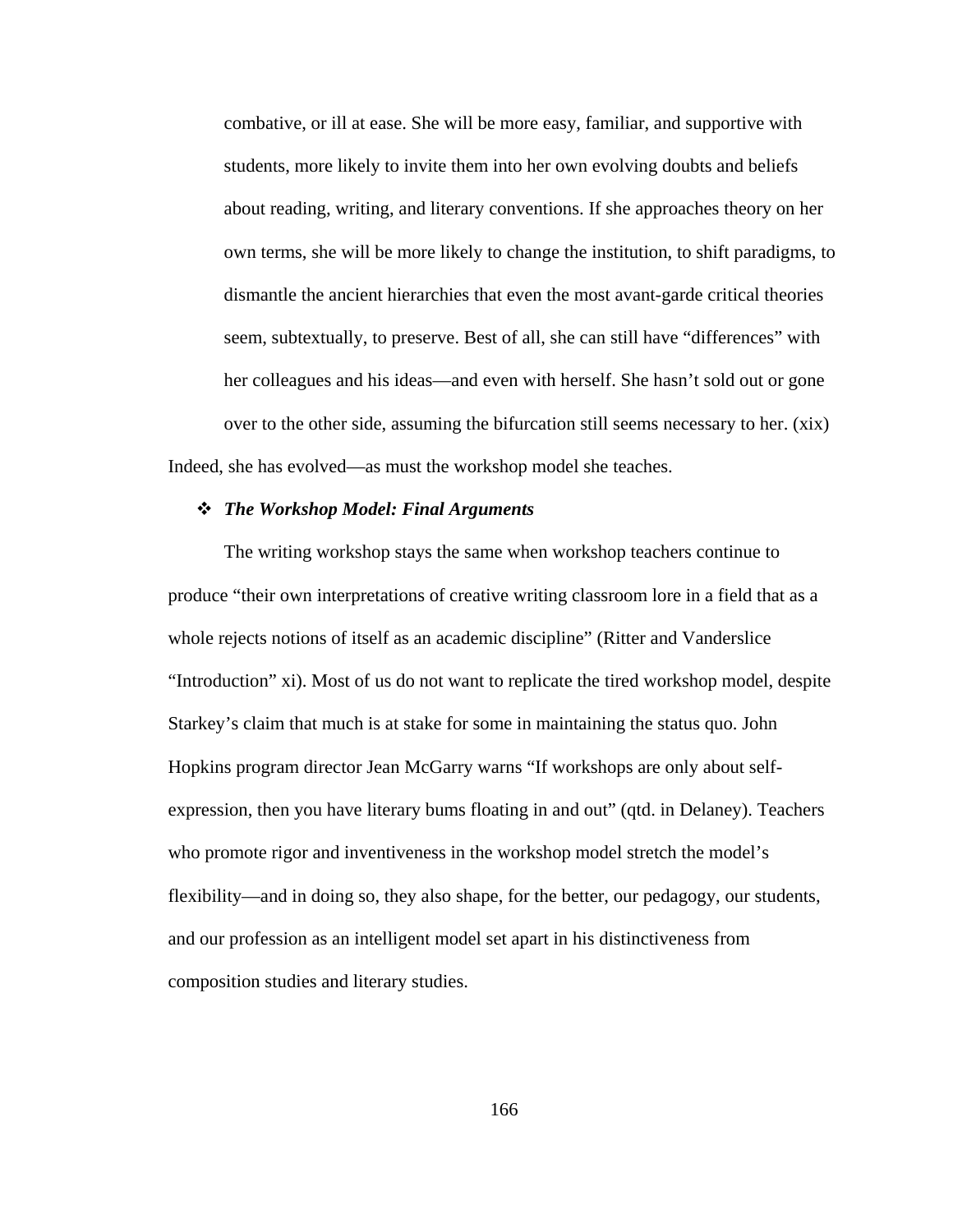# **SECTION THREE: THE ACADEMIC HOME OF CREATIVE WRITING STUDIES**

Perhaps the first objective in determining the academic home of *creative writing studies* would be one of purpose. Earlier, I position creative writing at a crossroads along with *creative writing studies*. In my discussion of the workshop model, I speculate on the trajectories of both disciplines and recommend course development, program designs, and curricular tracks at the undergraduate and graduate levels. In this section, I argue for the academic home for *creative writing studies*. It should be noted, however, that as I consider the space for *creative writing studies* in the academy, the academic residence of the discipline of creative writing (perhaps in a more dimensional form) becomes a natural part of the discussion. This crossover occurs primarily because creative writing has a history and relationship with the institution and with the disciplines of English studies and because *creative writing studies* is an emergent field.

I submit that given the value-added service that creative writing provides to the academy, there are a number of location options for the discipline of creative writing, one of which is to remain within the English department as a viable and growing program for students whose first priority is to write (rather than teach). At the very least, as I explore placement options for *creative writing studies* as my primary aim in this argument, there arises many opportunities for creative writing to add more dimension to its field. As *creative writing studies* stands at the crossroads, it does so with what I suggest is a keener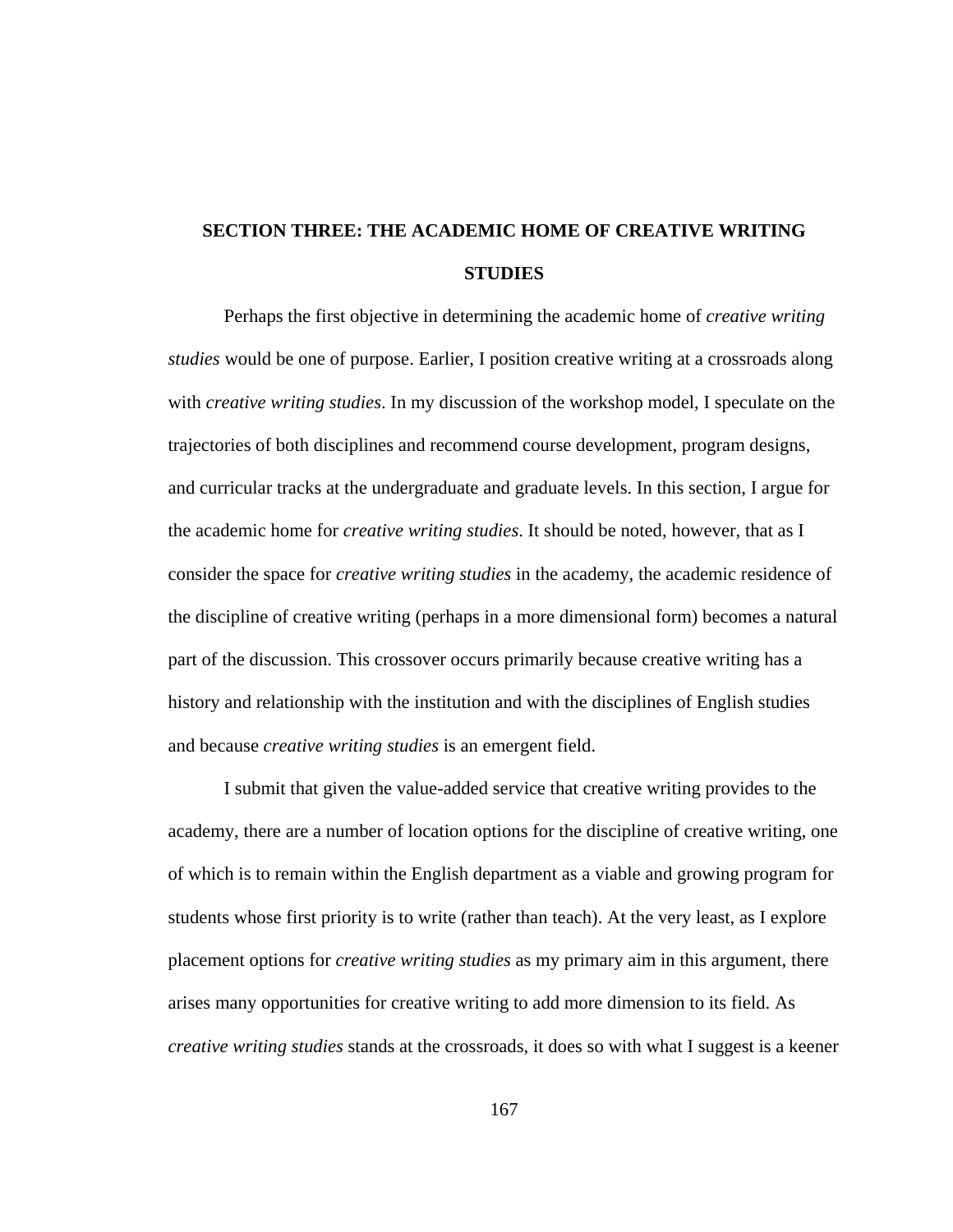vantage point. Its orientation permits a far-reaching view of where the discipline of creative writing has been, and as best as the practitioners of *creative writing studies* can judge from the topography below, what might lie ahead for their students, their profession, and their field.

Why, if creative writing is such a popular program housed mostly in English departments, one which draws student enrollment and financial support to the university, do we need to consider the academic home of *creative writing studies*? Could *creative writing studies* not just set up its scholarly operations from the current home base of creative writing? Further, to draw creative writing into this discussion and to assert an academic home for *creative writing studies* means drudging up considerable unrest. We must grapple with the voices of contention from literary critics who appreciate what our student numbers mean to their own discipline, not the least of which is more students reading literature. Then there are the concerns of compositionists who identify with our underdog status and the constructivist aims in our writing classes. But any talk of an academic home for *creative writing studies* also means some heel digging from our own creative writing teachers, many of whom retreat from theory, who dislike much delving into their practices and pedagogy; who, perhaps, want to keep the mystery and lore in and around the process of writing, and who, generally, resist reform. Why provoke such a discussion? After all, an argument can be made that creative writing now represents one of the three major "power blocks" in the English department, along with literary studies and composition studies. Creative writing's rising course and program enrollments certainly suggest it has arrived as an academic discipline. As long as these numbers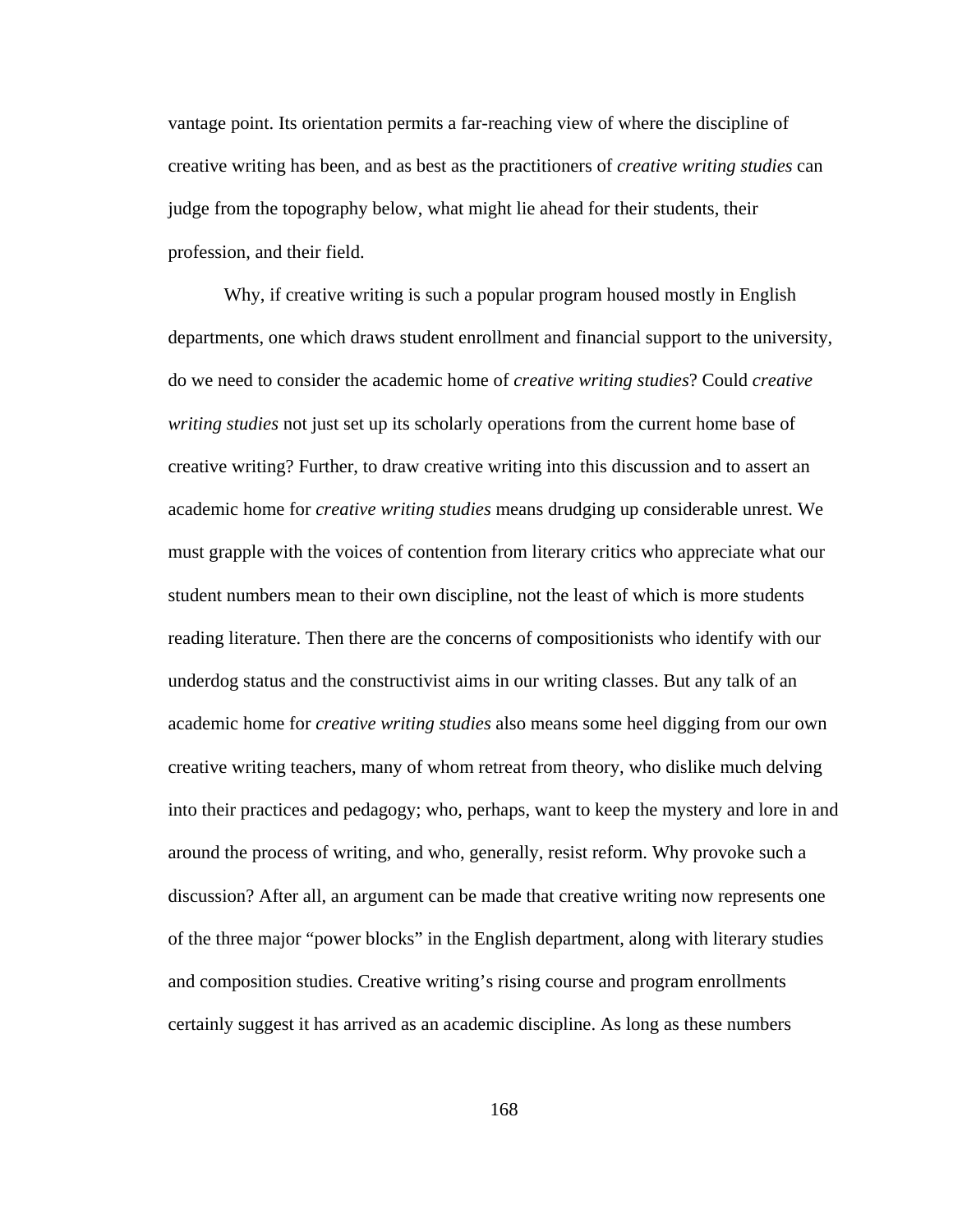climb, creative writing could invariably carry on its operations, its workshop-centered classrooms.

In a sense, creative writing's academic home has been a point in question since Emerson pledged for a democratization of creative power and a desire to study creative writing within American universities. It took fifty years for Emerson's vision of creative writing in the academy to take place; however construed it was (in its purity) as an opposition to philology's scientific study of literature. Conceived later as a pedagogy, creative writing operated as a studio-based model at the University of Iowa, then its writers and poets soon attended the same faculty meeting as did literary critics and composition scholars. Richard Hugo's reasoning seems cogent when he says, "The English department seemed a logical place for creative writing perhaps because it was already involved with other writing, critical and expository . . . and the assumption that reading and writing was closely related" (54).

Although creative writing programs continue to develop and student enrollment steadily rises, the discipline remains anomalous within English studies as a deviant from the scholarly norm. Shirley Geok-lin Lim speaks of the "major oddness of creative writing" (154), how its forms of poetry, fiction, and drama shape "the chief substance of what is studied and taught," how it is largely absent from the history of literary studies despite its pivotal role, and how it is "hardly visible as a disciplinary component of the profession" (154). Creative writing programs "have seldom received the scrutiny of outsiders or been required to account for themselves to the same extent as programs like composition and American studies" (Lim 156). Lim asks "How does the modern research university incorporate or contain creative writing?" (151).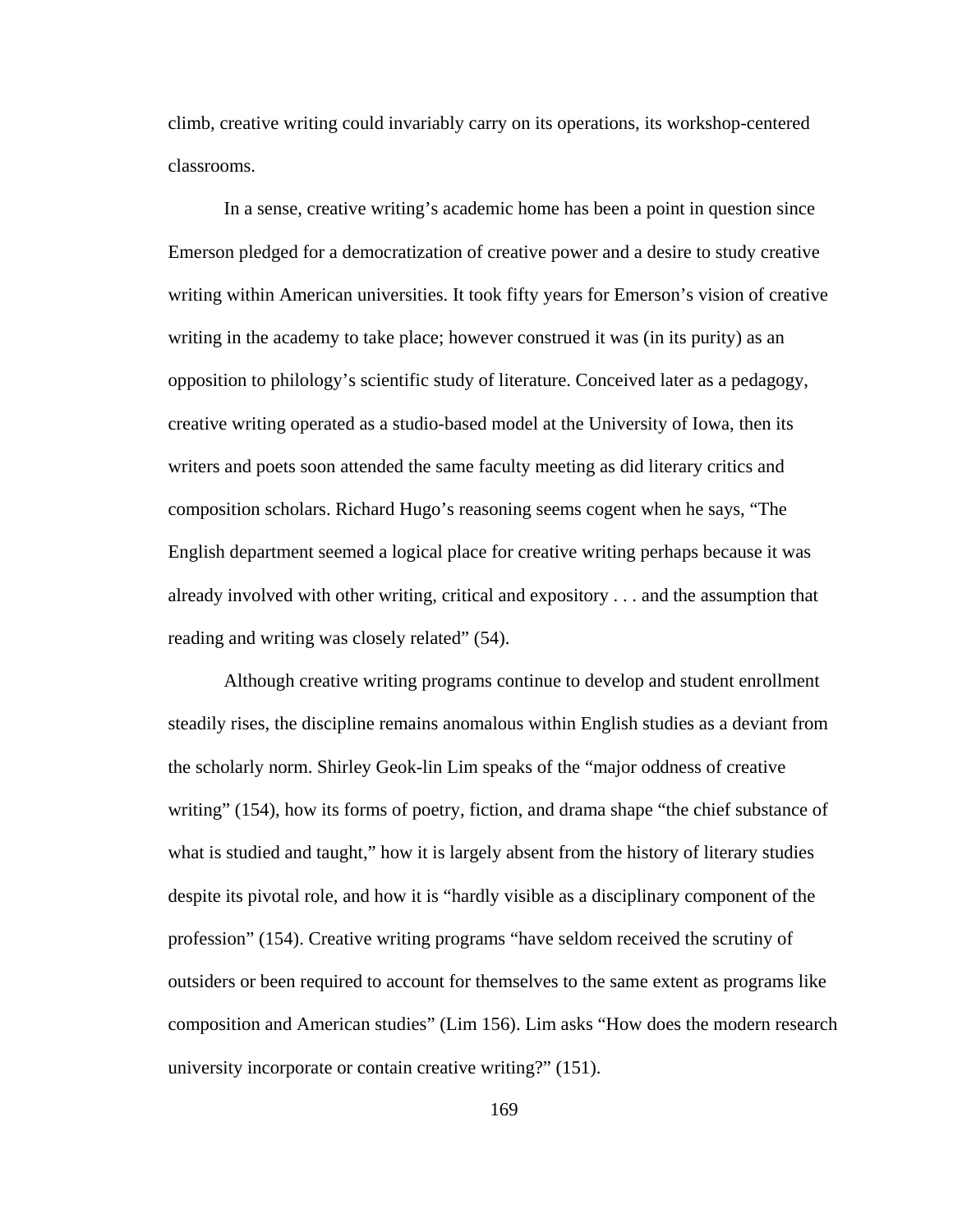Today, creative writing graduates compete for many of the same jobs as their rhetoric and composition and literary studies counterparts. Mixed course loads that include the teaching of creative writing, creative nonfiction, modern literature, and composition coursework are the norm. Theory-based Ph.D. creative writing candidates, in particular, present with more multi-faceted attractiveness than ever before. These candidates join with MFA graduates; both groups have received little to no teacher preparation in creative writing. As a result, creative writing graduates join the majority of faculty in their field who do not know their history or theories that underpin their pedagogy. They are less likely to inquire or research or publish scholarship on topics related to their field, and they are inclined to follow the tradition of the workshop model.

I argue for a different kind of space for *creative writing studies*, an academic home that occupies more substance for the discipline, more equal-but-separate-standing with its colleagues in literary studies and composition studies, more distinction for its students. My research question asks: What *space* will give *creative writing studies* more meaning for the academy, for its profession, and for its student body so that it might fully avail itself of the qualities needed for a best representation as a scholarly field?

## *Control of Space, Domain, and Power*

Foucault argues that "space is fundamental in any form of communal life; space is fundamental in any exercise of power" (qtd. in Porter and Sullivan 389). With this in mind, relations of power, knowledge, and space become entwined, unavoidable. Foucault also tells us that space is a vital part of the battle for control, of which power can be productive and negative. Territorial disputes ordinarily ensue in this struggle because of competing ideologies and the subsequent control of space, domain, and power. We see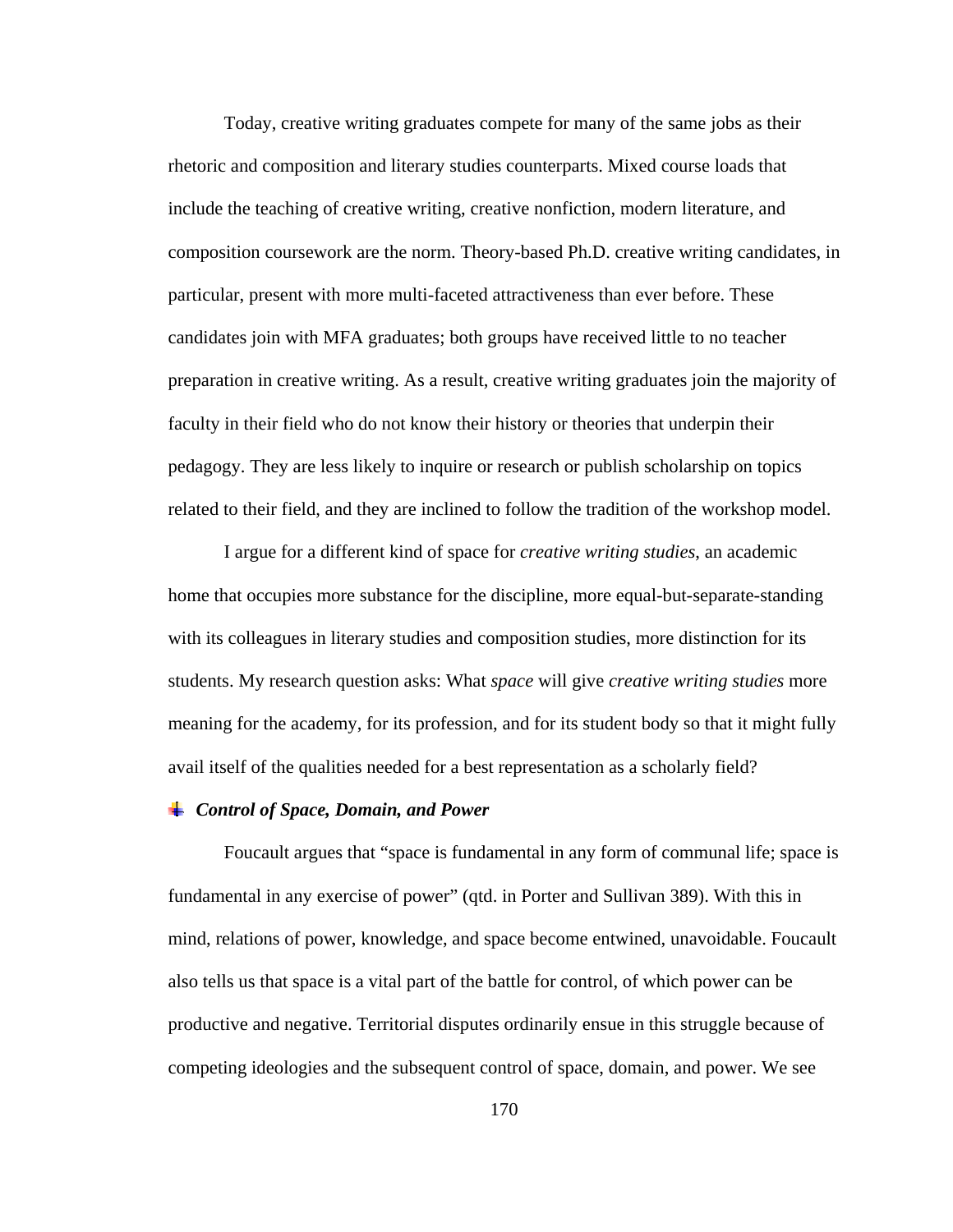these power dynamics play out in what has been a mostly hegemonic English department in which literary studies has occupied the terrain, and thus the power. In the seventies and eighties, in particular, not only did literary studies have a poor view of the intellectual contribution of creative writing faculty, but teachers of creative writing (mostly MFA graduates) often held a dim view of their *own* desire to participate in the writing of literary criticism and/or the study/practice of theory. Certainly, as creative writing and literary studies situated under one umbrella, friction ensued. Creative writers were not taken seriously then, and even, today, with the rise of Ph.D. creative writing programs some literature professors continue to perceive such programs and their creative dissertation as anti-intellectual.

While *space* can be a theater of operation for such power dynamics, Foucault also posits space as a space of freedom, as unconstrained by barriers. It is within this idealized space of freedom that I wish to springboard my argument that *creative writing studies* must secure its academic home and its separate-but-equal position to that of literary studies and composition studies within the department of English.

## *The Academic Home of Creative Writing Studies*

Here, I explore the fronts which have come forward in their architectural plan for creative writing and *creative writing studies*—either with an offer to coexist within English studies or as a separatist consortium apart from the department of English. In the end, I argue against these offers. I petition, instead, for an academic home for *creative writing studies* that stands on more equitable ground, that promotes the visibility (rather than the isolation) of its practitioners, that incorporates graduate career training to include teacher preparation, that articulates its research agenda and academic forums, and that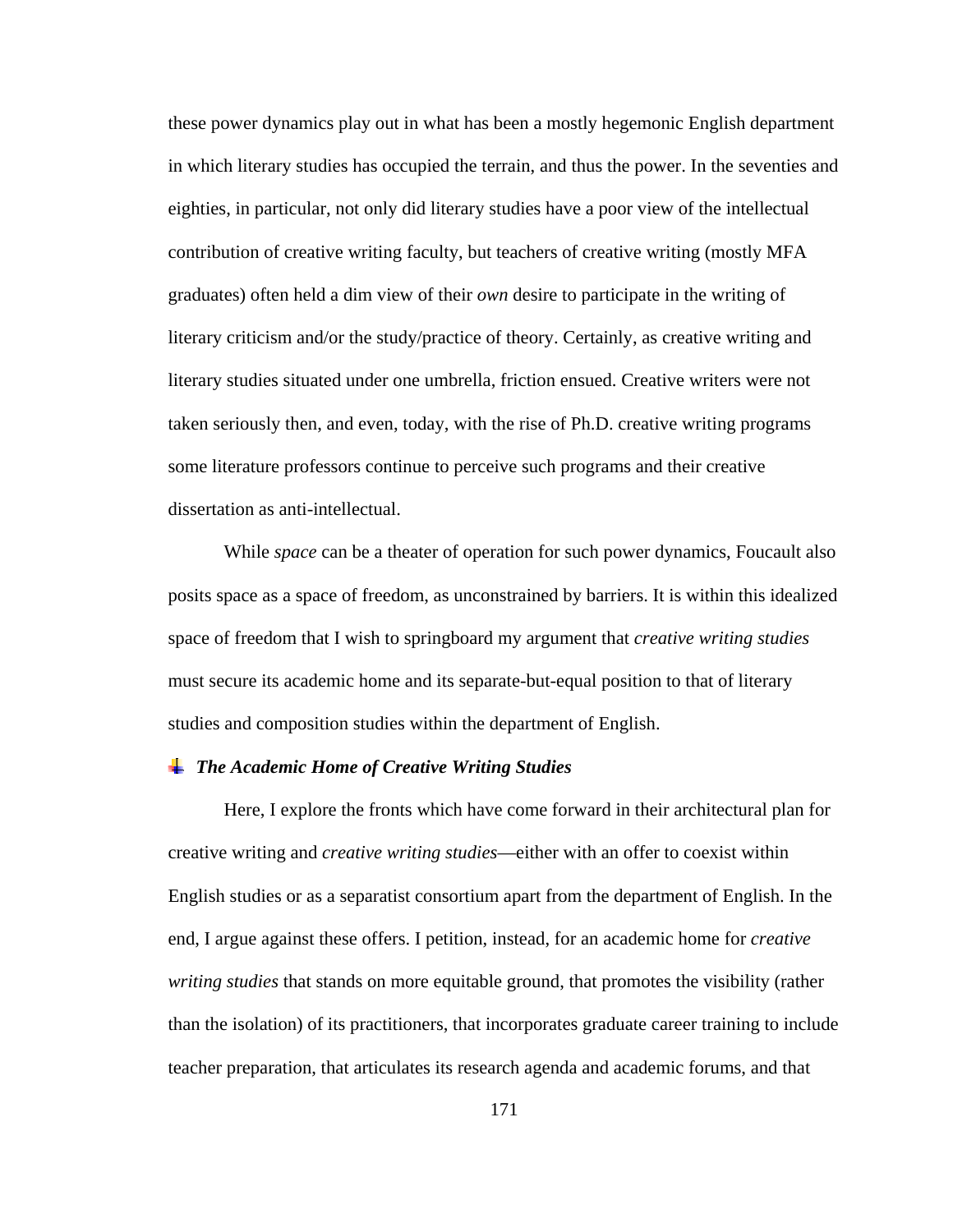permits its practitioners to claim *creative writing studies* as a research area. While exploring its academic home, my argument promotes *creative writing studies* as a convincing professional body of knowledge.

# *Creative Writing Studies and Literary Studies*

 In her 2006 president's column of the *MLA Newsletter*, Marjorie Perloff speculates on the growing number of Ph.D. creative writing programs and what such a rise in development will mean for literary studies. She concludes that Ph.D. creative writing graduates will be asked to teach, in addition to creative writing classes, a modern literature course or two. Conjointly, this candidate will be expected to have some "knowledge of early literary periods, genres and conventions as well as of the present," (4) if one considers the traditional required curriculum of a graduate students' literature coursework. Since logic presents that Ph.D.-level creative writing faculty will incorporate theories of reading as well as "the study of rhetoric—the *how* of writing rather than the *what*" (4), in their pedagogical approaches to teaching, these practices correlate, for those in literary studies, as more engagement by students in the reading of literature. For Perloff and others, what unites Ph.D. creative writing graduates (not all of which will teach in the academy) is "love for the field of human interest"—the field of literature—"a field without which creative writing could not exist and which, conversely, may currently have no other place to go" (4).

 The above explanation is necessary to appreciate the ties (whether positive or not) that bind creative writing to literary studies. In this case, the perception exists for those like Perloff that creative writing requires literature as a means of teaching its students, and "literature," or more specifically, the reading of literature has always been considered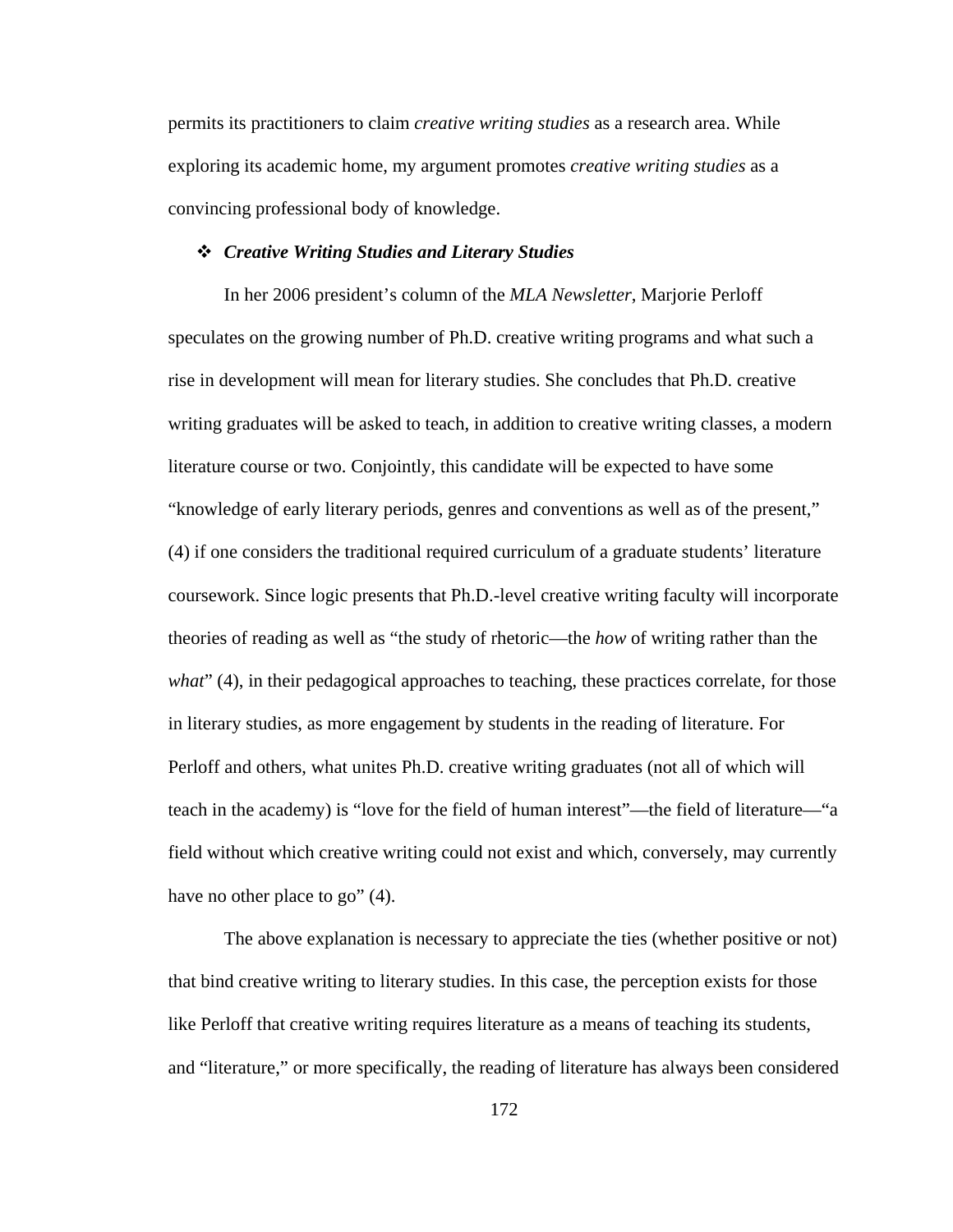a hierarchal function of literary studies. On the other hand, this insight also suggests, with a hint of fatalism, that the important new work in the field of *creative writing studies* combined with the noticeable decline of twentieth-century literature, may mean that the discipline of literary studies may have "no other place to go" than to creative writing. It seems clear that literary studies would desire to maintain propriety over creative writing because "creative writing was perceived by many to belong with literature and the reception of texts" (O'Neil 31). The antecedent of such a view that creative writing's role is to acquaint students to literature can be found in the early twentieth century laboratory school where Hugh Mearns' students were introduced to literature as a means of permitting their experimentation with it.

Along the same lines as Perloff, Paul Dawson buttresses the partnership between creative writing and literary studies. He redefines a role for creative writing in his formation of literary studies in what he refers to as "the New Humanities." While Dawson's view vilifies Perloff's dramatization of the struggles between writers and critics over the integrity of literature or the importance of aesthetic value, he nonetheless sees the common ground and common goal between creative writing and literary studies as one based on a vision of social agency rather than a theory of generic form or of the creative process.

Dawson, personally attuned to the potential offered by Australian creative writing programs in the post-Theory environment of the "New Humanities," collapses the writer and critic into the figure of the public intellectual—"the exemplary figure of the New Humanities" (201). Dawson outlines the various forms of literary authority assumed by the writer and shows how this authority has positioned the writer (185), and he seeks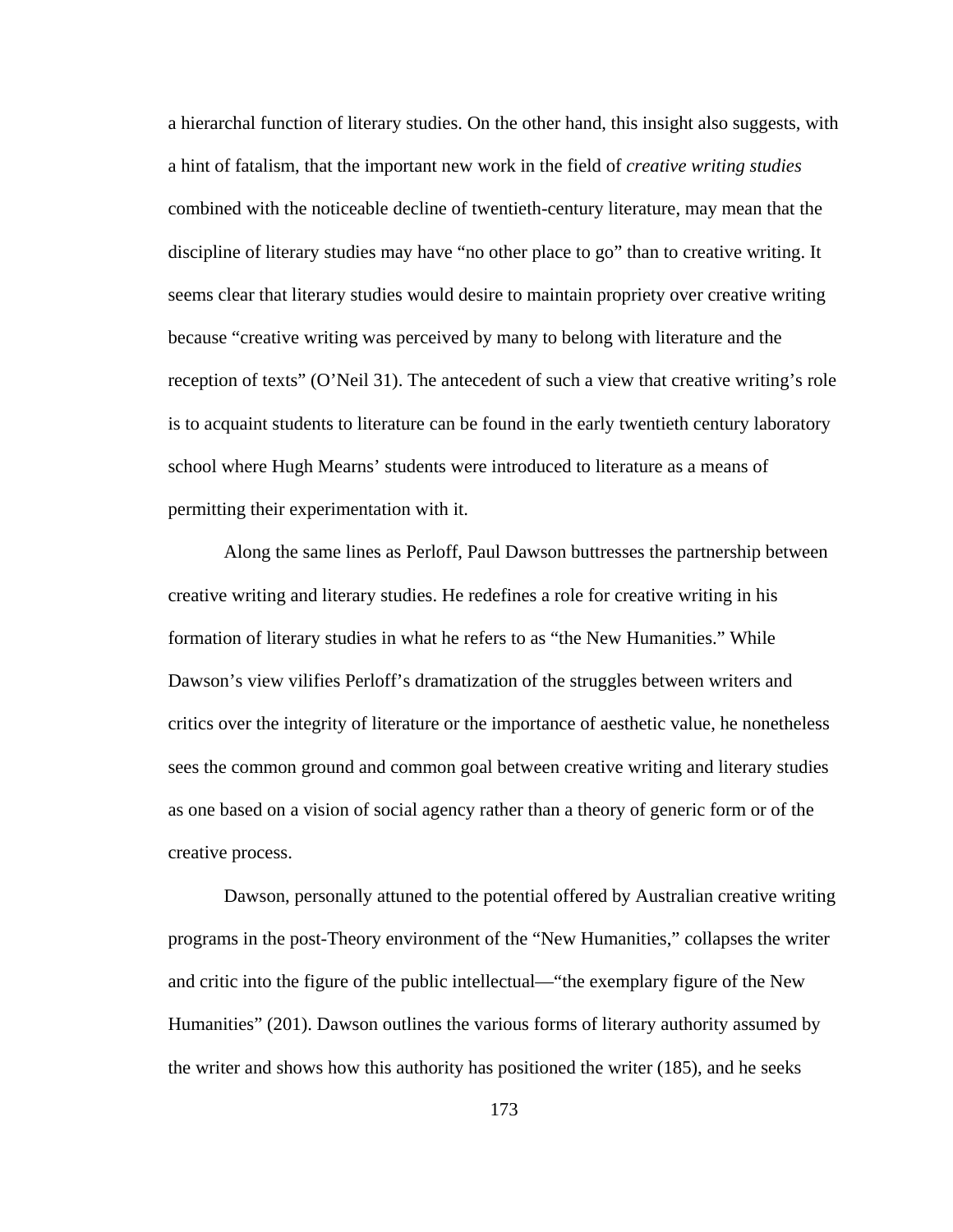another purpose for creative writing "beyond its 'official' purpose of employing and training writers" (192). There must be, Dawson argues "a function specific to the university," that would "contribute to the domain of knowledge of cultural intellectuals within the academy by the provision of a literary education" (192). As such, rather than continue "the teaching of writing literature alongside the teaching of writing criticism," Dawson argues for a particular "mode of literary research within the academy," one which would entail "literary and critical writing as complementary practices" (178-179).

While I support the role of the creative writer as public intellectual and appreciate the benefits of joining forces in the best interest of serving the academy, Dawson's view limits other avenues which *creative writing studies* might pursue if it were to more appropriately direct its own pursuits. For example, the use of social media in *creative writing studies* is one such path that might obscure traditional literature readings by virtue of its immediacy and technology. If we are to become a place where students can generate ideas, try out these new ideas, and continue a quest for human expression, then we might also collaborate with others in the fields of media and technology to explore options of digital writing and digital teaching. These kinds of forward-thinking vehicles of creation might very well go against the grain of literary studies' more traditional modes of instruction.

To add to my argument against such an academic home for *creative writing studies*, it is not certain how such a partnership (or collapse) might affect decisionmaking or shape the program development for creative writers at the undergraduate and graduate level. Who speaks for the goals and direction of creative writing programs and the development of *creative writing studies* and their students in such a "partnership"?

174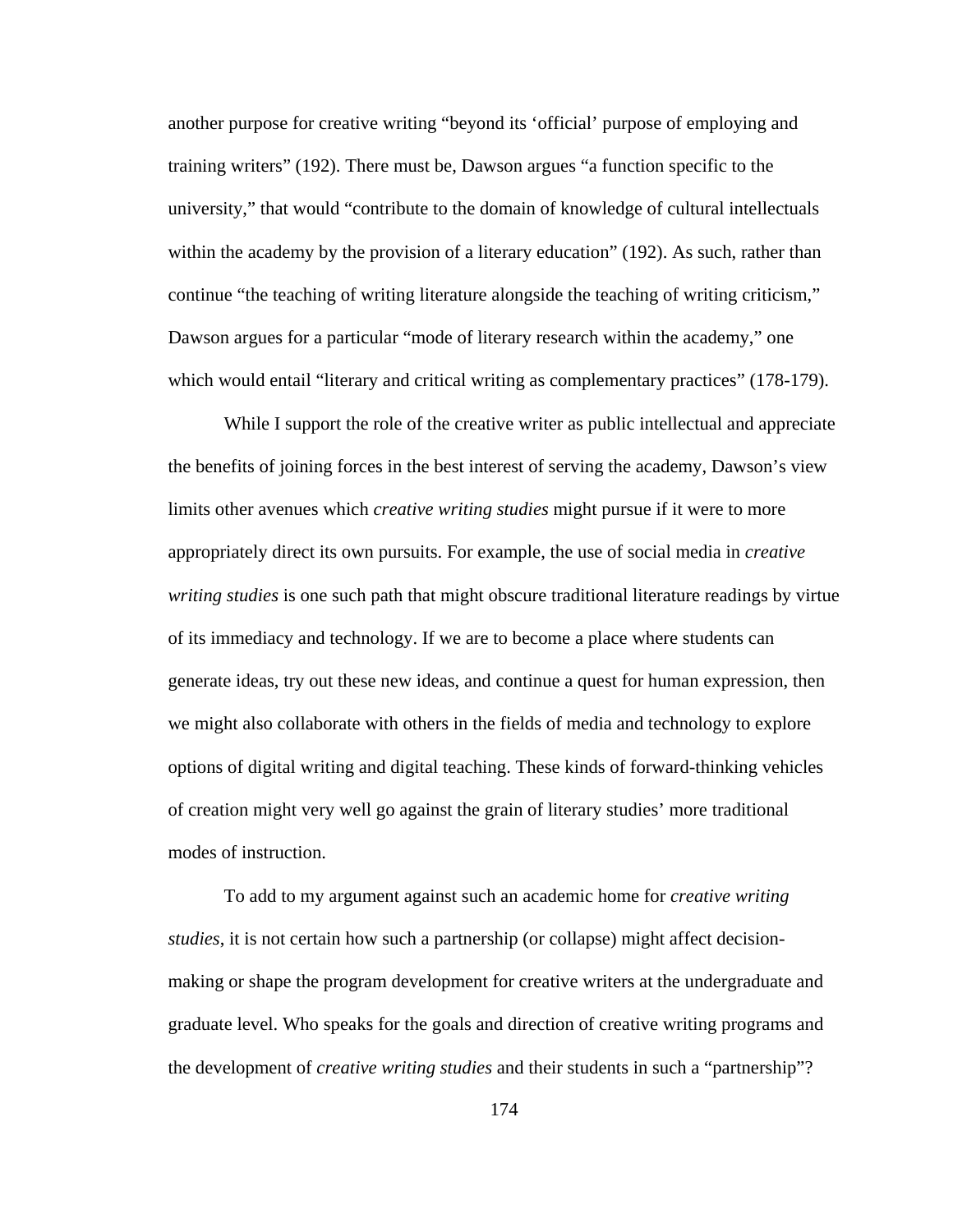How does the "New Humanities" offer markers of professional difference for our field? Taking on a collective academic identity under the umbrella of "New Humanities" steers us away from our approaching identity as writers and artists *and* teachers and scholars. Such uncertainty adds to a familiar unease concerning the dominance of literary studies over the discipline of creative writing. Furthermore, it seems doubtful that this new academic home might incorporate a negotiation between the ways in which texts are interpreted and literature is studied, a fundamental difference between literary studies and creative writing and *creative writing studies*. As such, refiguring a new discipline in this space seems implausible given the unlikely shift in the current structural model of English studies. Moreover, collapsing the creative writer and the literary critic, as Dawson suggests, can be accomplished in the same person, without the consociation of literary studies—in the field of *creative writing studies*, we call this person a craft critic.

### *Creative Writing Studies and Cultural Studies*

The argument for locating *creative writing studies* within the cultural studies program is tied to the idea of an all-round aesthetic education for our students. Such an aesthetic education proves problematic in an English department in which literary studies splinters into a variety of movements, most centered on the ideological or historical analysis of a text, and in which creative writing focuses mostly on writerly processes and the production of a well-formed piece of work. The debate for an academic home for *creative writing studies* within cultural studies predicates that a union between *creative writing studies* and cultural studies is the answer to the known divide between creative writing and literary studies. Such a divide is more than territorial if the methodology for approaching writing within an arts curriculum encourages what Peter Howarth refers to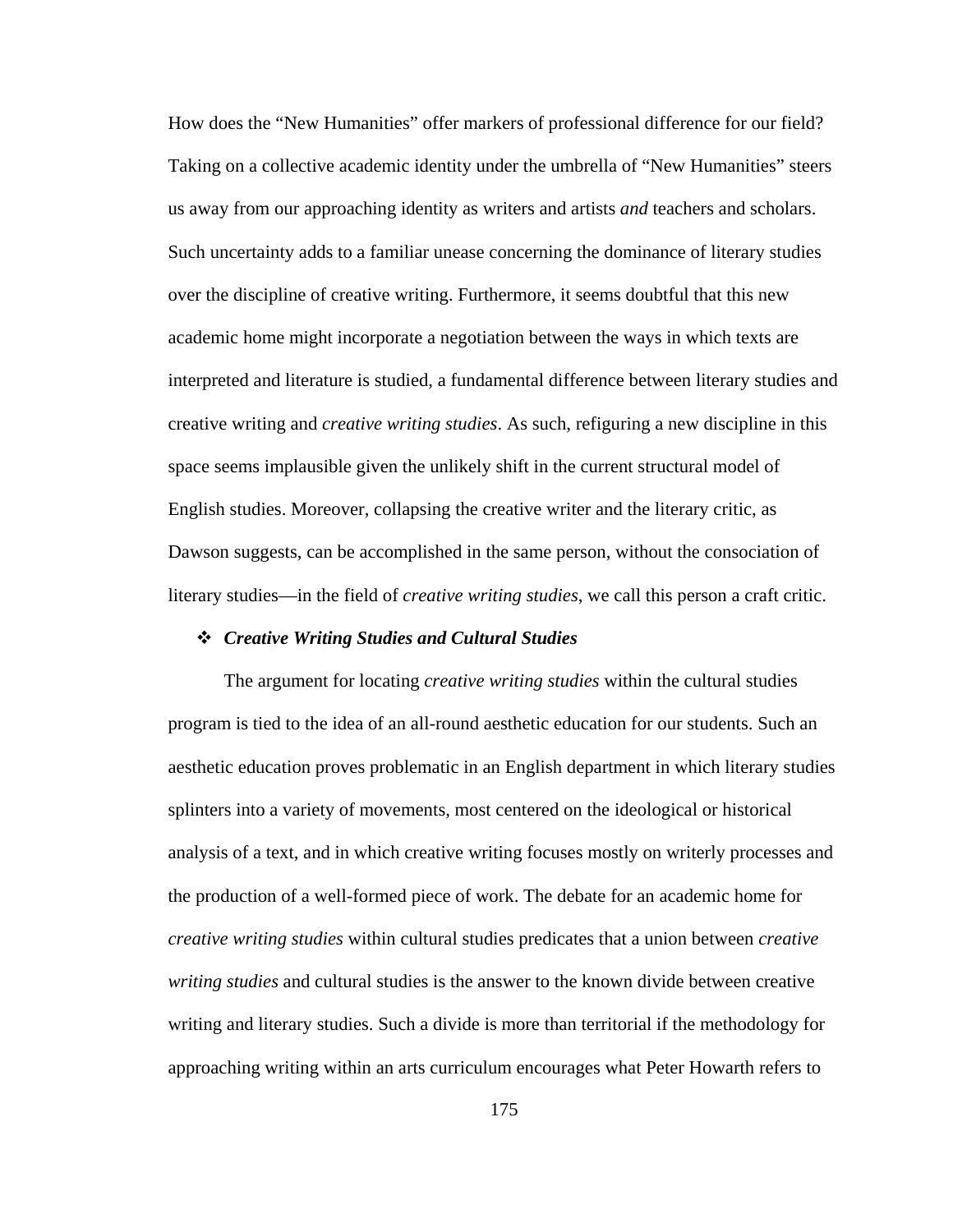as "double-think in its students" (41). In other words, students "code-switch" depending on the class they are in, and this reflects the split within the academy between those who theorize (critics) and those who produce poems and stories (writers).

Rather than encourage such a split, proponents believe that making creative writing or *creative writing studies* part of a cultural studies program will narrow the gap between creative freedom and historical criticism. Students would, perhaps, resist the traditional critical evaluation of a work and instead reflect upon the felt experience of reading and/or writing a particular form. Coursework might include literary theory, medieval literature, and sociolinguistics along with parallel seminars in which creative readings guide discussions of cultural categories that resist or oblige those which students encounter in their reading and/or writing. Such integration with cultural studies leads Kevin Brophy to conclude this synthesis is critical "if creative writing students are to maintain a level of sophistication and security important to resisting rigidity in their approaches to writing" (203). In addition to advancing a more aesthetic education for our students, the rationale behind linking *creative writing studies* with cultural studies is to reconcile the kind of split thinking traditional English studies curricula promote for students engaged in both literary studies criticism and creative writing.

 I would not dispute any programmatic depth that added a series of practical cultural studies courses and seminar discussions as a means of facilitating students' experience of *creative writing studies* to the social contexts of literary criticism. Undergraduate and graduate programs should, of course, involve students in a course of study that introduces them to a score of possibilities. However, I could not appreciate the

176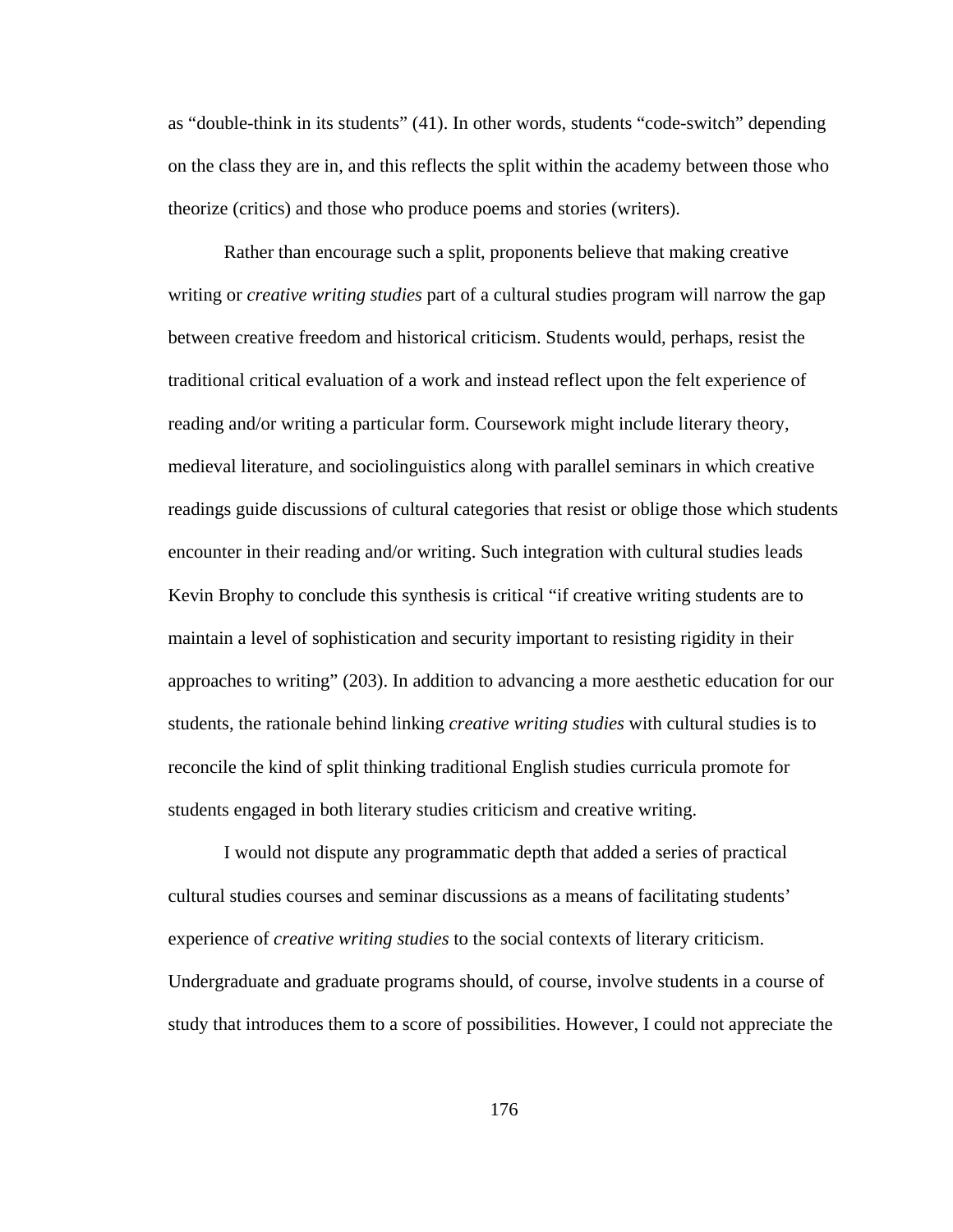development of *creative writing studies* as an academic discipline to this end, as a means of limiting *creative writing studies* in this singular focus.

### *Independent Writing Programs*

The academic home for *creative writing studies*' in an independent writing program assumes a unique configuration of space and issues quite different from what, for the discipline of creative writing, remains on the fringes of the English department. This space would not be a part of an English studies department, but rather it would stand apart as a newly-formed disciplinary space devoted exclusively to writing. Notwithstanding the need to negotiate many more bureaucratic and operational issues such as funding, staffing, curriculum, and questions of how such an independent writing program would gain acceptance within the existing structures of universities.

There is much to consider in terms of the measurable sense of community within independent writing programs if we are to consider the "new kinds of collaborations," opportunities for "radical challenges in writing instruction, for rearticulations of disciplinary boundaries" that emerge in this context (Crow and O'Neill 8). The discipline of creative writing is not alone in its adjuvant status in the English department. Despite its intellectual claim to share with the hard sciences, composition studies has long been referred to as a service field, the work-horses of the department. The problems of composition are said to be "deeply rooted in the traditions of English departments and in the field's history with them" (Grow and O'Neill). As a result, compositionists have long imagined professional lives separate from an English department as suggested by Maxine Hairston's 1985 CCCC presidential address in which she calls for the field's intellectual independence. Hairston rallies compositionists to "establish [their] psychological and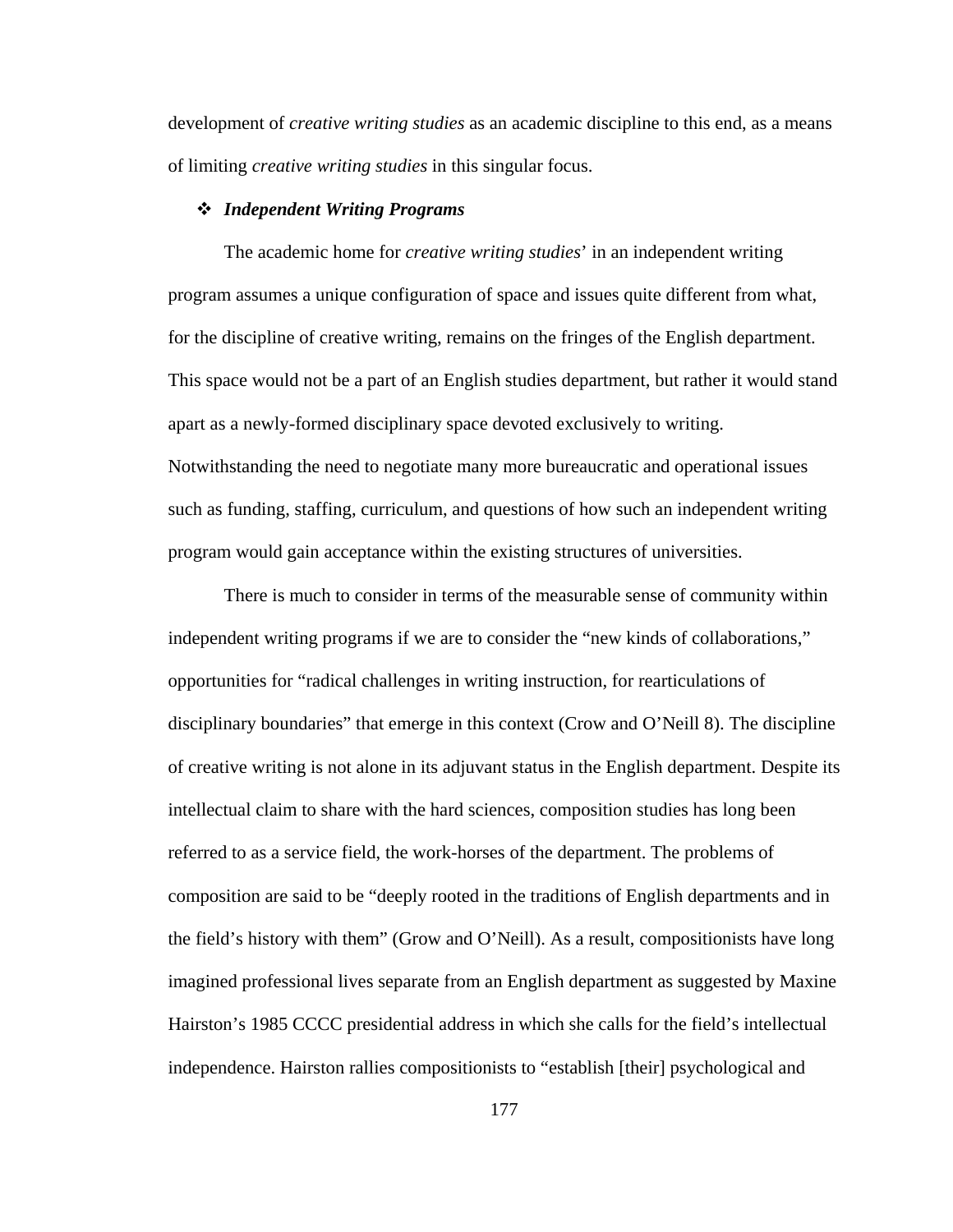intellectual independence from literary critics who are at the center of power in most English departments" (qtd. in Grow and O'Neill 2).

Creative writing shares with composition studies a communed history of subordination by literary studies along with a shared interest in writing practices and writing theories. This history, in part, attracts the attention of *creative writing studies*. After all, many of creative writing's practices have some foundational basis in early composition pedagogy, and it would be difficult not to become enmeshed in whatever political agendas may surface in untangling from the embattled field from whence both fields derive.

A space such as the one created by Daniel Royer and Roger Gilles within the department of academic, creative, and professional writing at Grand Valley State University, might mean "twice as many writing courses" for creative writing students, a curriculum model approaching "that of art and design, where studio courses outnumber content courses—but where 'content' naturally informs each and every studio course" (32-33). For creative writing students it is a space that is not about literature or writing so much as a location for "theories about writing and the teaching of writing and theories of reading" (33). It means cross-fertilization possibilities such as merges with media studies—team taught classes by composition specialists, poets, fictionists, technical communication specialists, and media scholars. Bridging such a divide has research implications for the ways students think, read, study, learn, and write in such an integrated, yet collaborative model.

Although there are interesting and innovative gains for *creative writing studies* in this space constructed as an independent writing program, what becomes lost,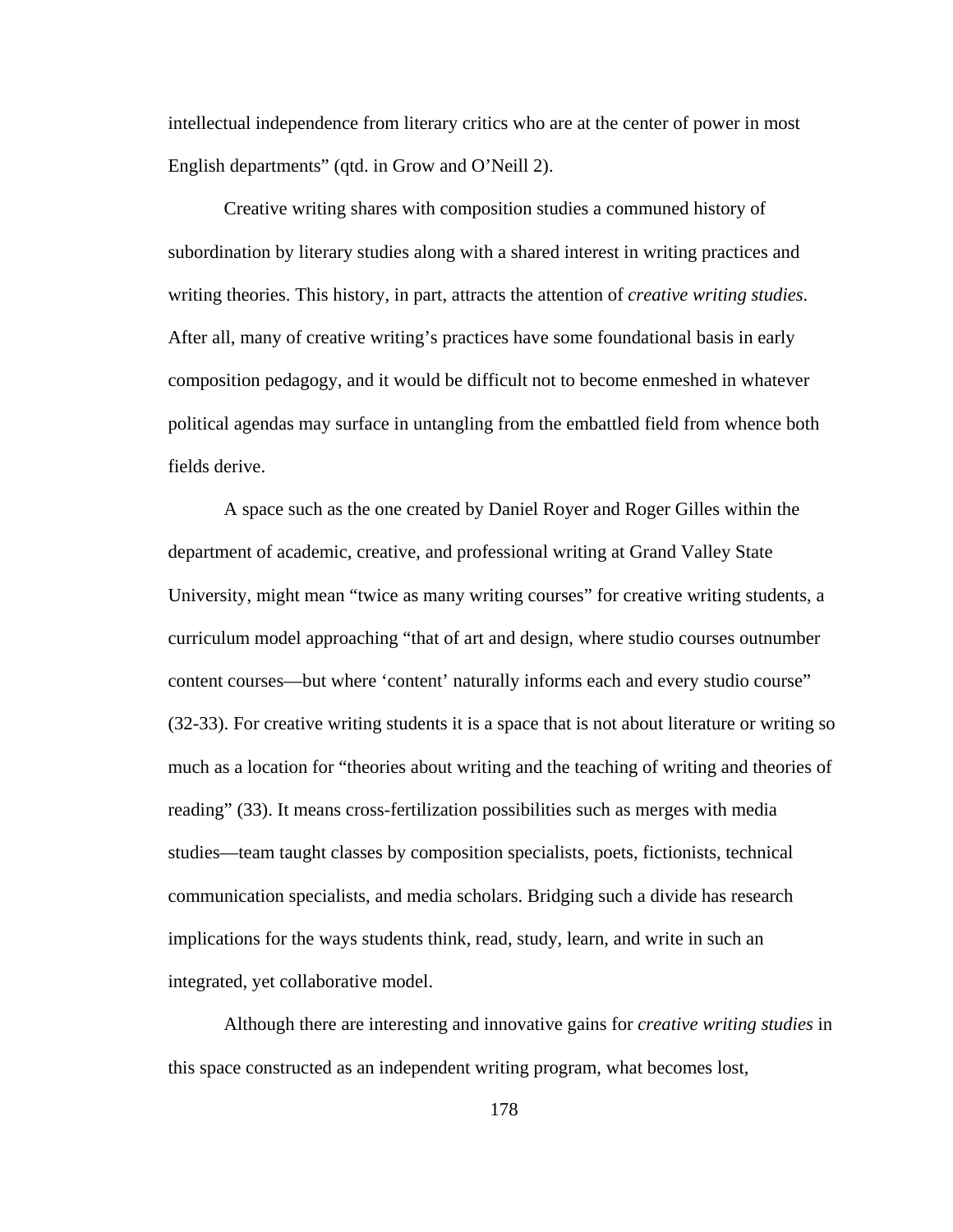coincidentally, relates to the autonomous gains we might experience as an independent academic discipline, and it is this independence that bears more weight than what a united writing community such as the one described here might court. In addition, our "divorce" from English studies (if the concept of a marriage can be loosely applied to this relational context), may leave us uncertain, wondering if another relationship so soon is not "simply shacking up with another 'oppressor'" (Grow and O'Neill 3). Rather, we might imagine how we can profit from aligning with such a venture. For instance, what new courses could be developed that would incorporate team-teaching opportunities as well as cross-fertilization with those in the fields of composition, professional writing, and technical communications so as to add more depth and relativism to a *creative writing studies* program design.

### *Creative Writing Studies and Composition Studies*

 A less circumscribed version of the independent writing program is one that incorporates a number of spatial properties for *creative writing studies* aligned with composition in a number of ways: as an intersection between the two fields, a minor or major program track, a concentration within disciplinary studies, or a blending or blurring of discipline lines. Among the first to suggest a natural relationship between creative writing and composition are Joseph Moxley and Wendy Bishop. In "Tearing Down the Walls: Engaging the Imagination," Moxley writes that "engaging students' imaginations," a process he sees as the primary purpose of our instruction, "requires an interdisciplinary approach, one which brings together creative writing, literature, criticism, and composition" (25). In "Crossing Lines: On Creative Composition and Composing Creative Writing," Bishop asserts that "We need to be crossing the line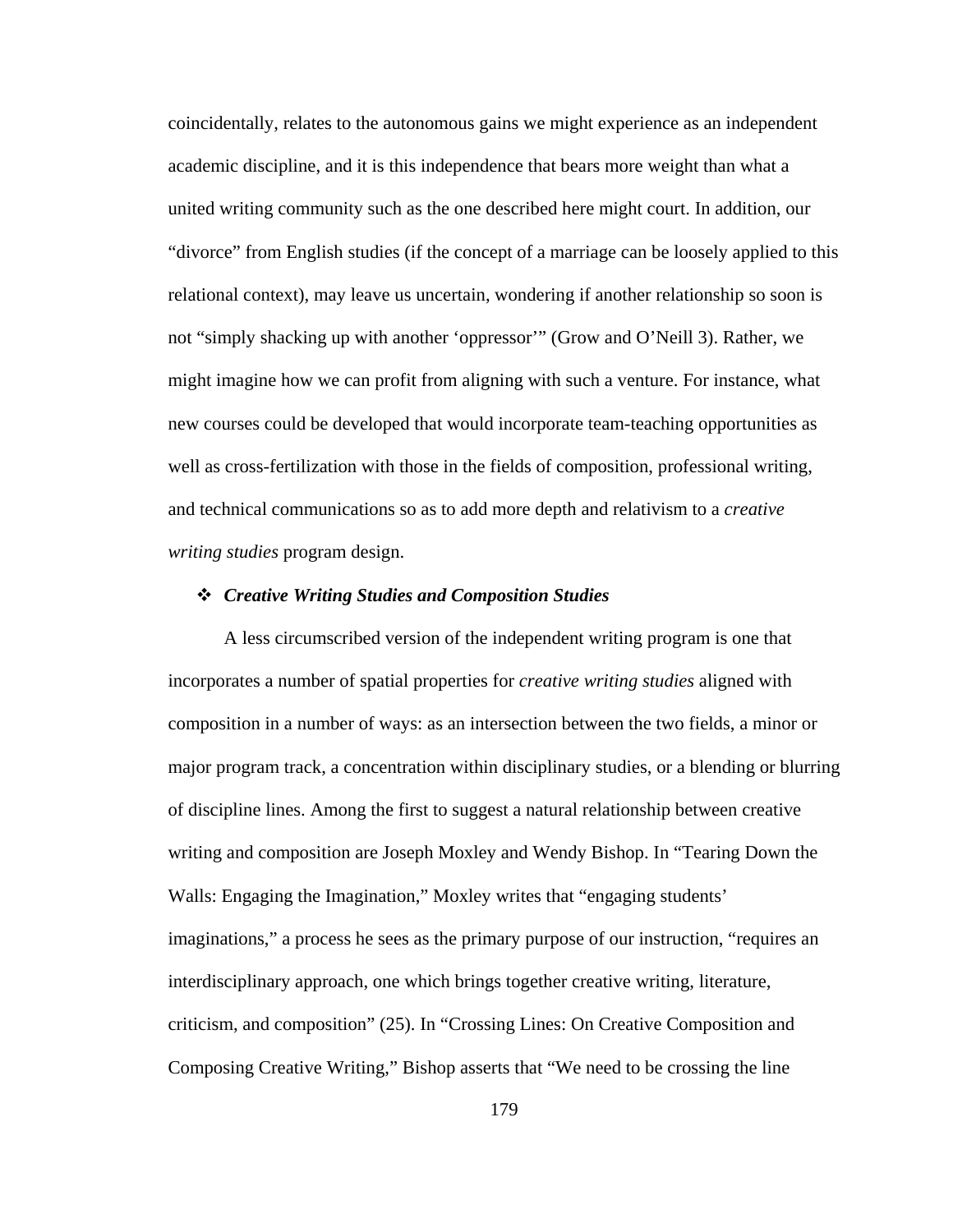between composition and creative writing far more often than we do" (181). Anthony Petrosky ("Imagining the Past and Teaching Essay and Poetry Writing") notes that, despite surface differences, the processes of poetry and essay writing are productively similar," and Marie Ponset and Rosemary Deen (*Beat Not the Poor Desk: Writing—What to Teach, How to Teach It, and Why*) agree that there is "no essential difference between writing a poem and writing an essay" (qtd. In Bishop 190).

If we believe as Ponset and Deen do that "all students of writing are creative, that they are always writing literature, and that writing processes have basic commonalities" (qtd. in Bishop 190), then what lessons can each discipline learn from the other? Hans Ostrom tells us in the introduction of *Colors of a Different Horse* that there are those who believe "(so-called) imaginative writing has a greater role to play in (so-called) basic and first-year writing" (xxi). In addition, Ted Lardner poses that creative writing has "important lessons to learn from composition in reference to process, pedagogy, and epistemology" (72). Whether students are writing a rhetorical analysis for composition class or developing a story for a creative writing course, both processes combine some elements of creating and composing. In addition, "both are grounded in some degree of reality, and both involve some use of the imagination. Both kinds of writing include the subjectivity of the writer" (Miller 43). Each requires planning, drafting, and recursive processes and employs "a reader-response theory [which] persuades that meaning does not reside solely in the text, inserted once and for all by authorial agency" (Bishop 191). "Meaning," as Bishop contends, "is constructed by authors in conjunction with a reading and a reader" (191). She asks us to consider "that for years we may have been reading a wealth of 'imaginative' and 'creative' essays even when we have assigned them and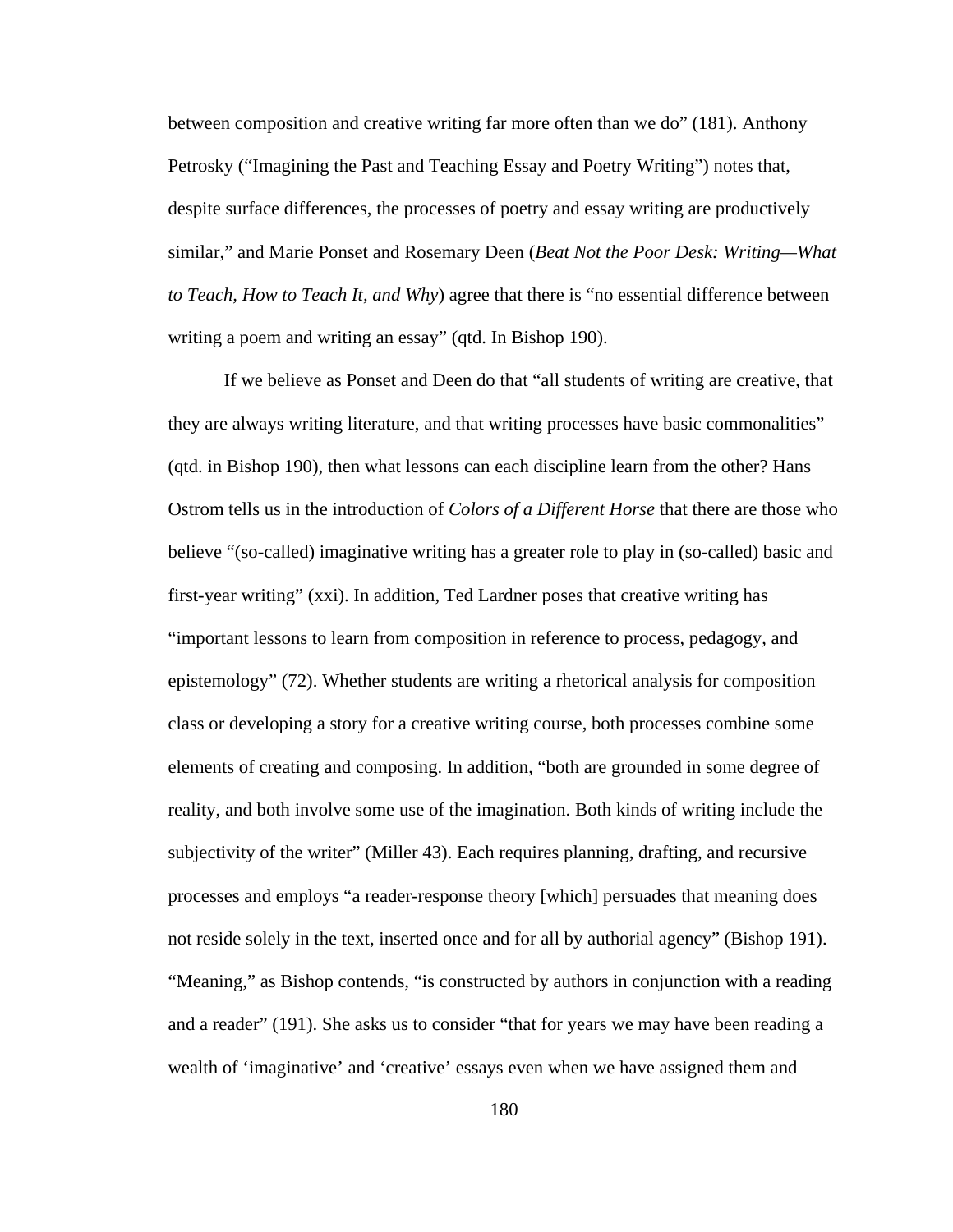evaluated them as non-fiction work." In addition, Bishop claims that "it is also possible then to visualize the infinity of shaped 'family stories' and 'true experiences' that comprise the beginning composition of generations of creative writing students" (192). A crossover between composition and *creative writing studies* seems reasonable to me; however, as Bishop contends "the old, limiting distinctions . . . were given primacy because they helped keep our selves and our academic territories well and safely sorted" (192). These "limiting distinctions" continue to be major stumbling blocks to the intersection of composition and *creative writing studies*.

Although creative writing and composition were considered one and the same in the early years of Harvard English education, their bifurcated tracts since then are one indication why their intersection remains incomplete today. To begin, the protraction of their degree-tracks differ. Creative writing, once perceived as an arts studio degree, developed MFA programs while compositionists formed Ph.D. studies in rhetoric. Consequently, Peter Vandenberg reports "As creative writing was defining itself against the research ethos, rhetoric and composition, following literary studies, was buying into it" ("Integrated" 8). Compositionists became very focused on writing processes and pedagogical approaches and expressed some relative interest in creative writing. Moxley, for example, published *Creative Writing in America* (1989), which is said to be "the seminal work about creative writing informed by composition pedagogy" (Vandenberg "Integrated" 8). Bishop responds to how Moxley's composition pedagogy might inform creative writing. She suggests:

that knowledge in that field will redefine our understanding of creativity as "the natural consequence of learning, involvement, and commitment." Moxley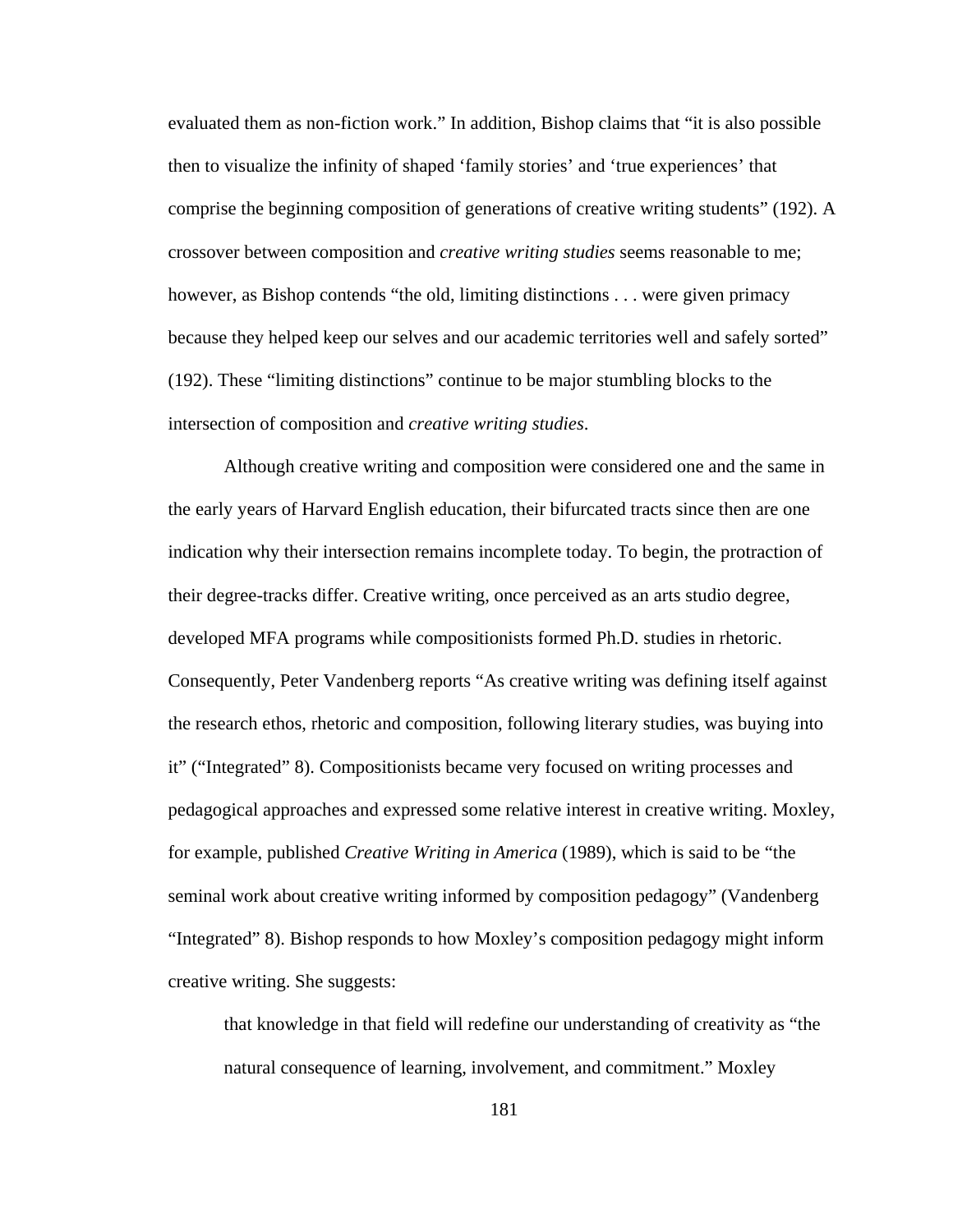discusses language studies and composing research; he looks at the scientific method, hemispheric brain research, and writing productivity. In doing so, he claims that it is possible to develop theories of teaching creative writing, and he begins to map out the resources for developing a theory-based pedagogy. ("Rev. of *Creative Writing in America*" 426)

After the release of *Creative Writing in America*, Katherine Haake recalls her anticipation that NCTE, the publisher of Moxley's collection, would roll out a whole series of texts on creative writing pedagogies. This production did not transpire, but if it had, one wonders if such attention to pedagogy and practice might have stimulated more interest in such an intersection; certainly, such a study would have advanced the emergence of *creative writing studies*. Moxley's book was followed by *Colors of a Different H*orse (1994), edited by Bishop and Ostrom, and once again, contributions, in particular Ostrom's introduction and a section on "Rethinking, (Re)Vision, and Collaboration" attempted, in part, to consider the intersection between creative writing and composition.

Peter Vandenberg adds to the list of the above pedagogues interested in overlapping the interstitial spaces between composition and *creative writing studies* by including David Starkey's perspective in *Teaching Writing Creatively*. Starkey endorses what he calls a "polyculturalist" approach to writing instruction constructed by "teacher theorists who, over the years, have actively cross-pollinated areas of writing that had once been isolated from each other" (qtd. in Vandenberg "Integrated" 9). Then there is Tim Mayers, poet and compositionist, who makes a plausible case in *(Re)Writing Craft: Composition, Creative Writing, and the Future of English Studies* (2005) for a hybridized field of inquiry which joins composition and creative writing as "writing studies" (114).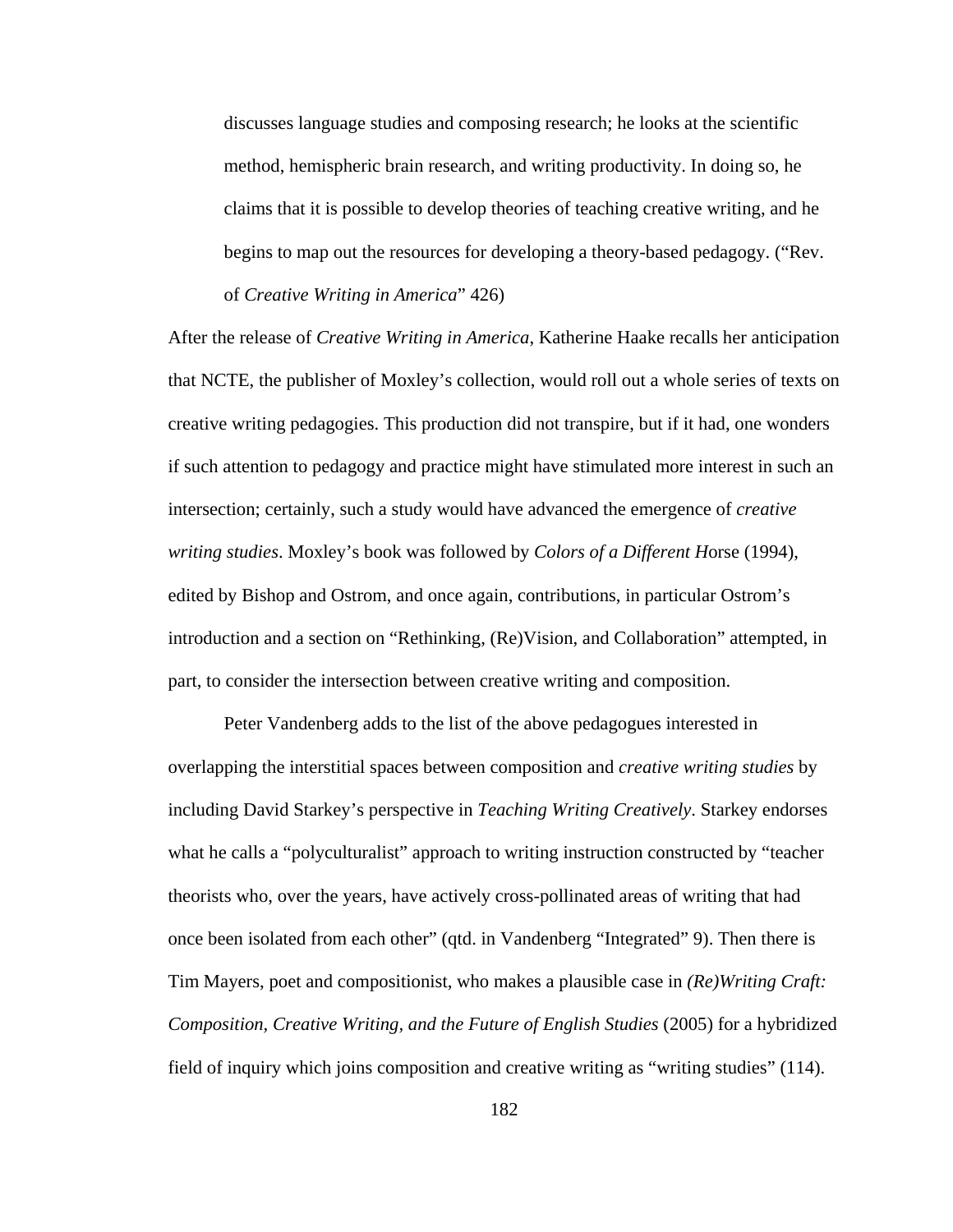One of the mitigating factors behind such a conjoining is a need to offset "literary studies as the rightful center of English studies" (133). Mayers proposes that this shift in infrastructure is possible through "a concerted effort to alter one of the fundamental dynamics of the disciplines at large" (133). At the very least, he notes, "compositionists and creative writers will have to put aside their very significant professional differences long enough to realize that working together . . . they can accomplish more than they can by working separately" (133). Mayers maps out the necessary groundwork for such a structural change which requires, among many other adjustments, converging composition and creative writing practices within three of the core undergraduate courses: first-year composition, introduction to creative writing, and the writing about literature course.

Vandenberg informs us that "A clear sign of a field's maturation and stability is the move to claim influence for one's own scholarship discourse on that of another field" ("Integrated" 9). Most of the movement towards an intersection or union between the discipline of creative writing (or *creative writing studies*) and composition studies has been executed by compositionists or those *writer-teachers* who find it difficult to shift their personas when they enter their creative writing and composition classrooms. Add to the mix, the increasingly generous space in journals like *CC*C and *College English*  (which devoted an entire issue to creative writing in 2003) for essays on creative writing pedagogy and/or reflections of the field's composition influence. Combine this direction with the rise of creative writing sessions at the College Composition and Communication Conventions since 1996. It becomes apparent to Vandenberg and to me, that "Clearly, composition has claimed creative writing as a correlative" ("Integrated" 10). It is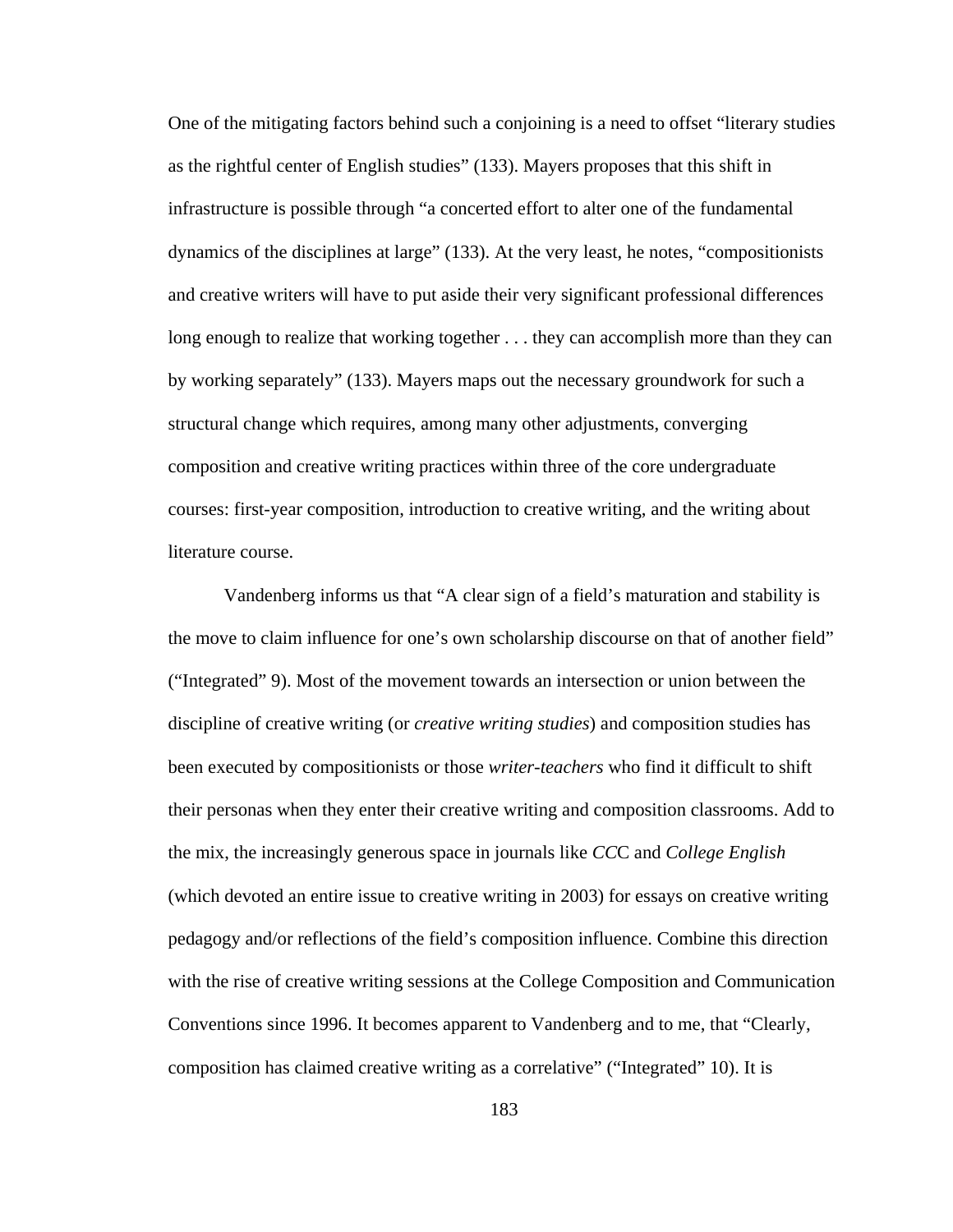questionable if creative writers are attentive to composition's dialogue about creative writing, and if they were, there is no movement to suggest their interest in such a space.

As someone whose feet are in both fields, I endorse the blurring of lines between *creative writing studies* and composition studies. And to that point, it is difficult *not* to consider overlapping properties given the functional interdisciplinary of more and more teachers today. In my own case, my higher education includes creative writing and rhetoric and composition, my writing practices include fiction and scholarly publications and presentations, my teaching pedagogy is informed by both disciplines, and my research methods mix observation and experiential skills with bibliographic and pedagogical scholarship. I represent a fused model of a collective identity, one that influences my students, my colleagues, and my field to the degree that I can, but the shifts in structural models that Mayers argues for, such determinant programmatic directions and praxes, are beyond the capabilities of such an intersection. A merger remains abstract because the fields stay entrenched in their own histories, conferences, professional organizations, practices, and program development.

Creative writers, for the most part, are suspicious of composition's theoretical advances. Kelly Ritter, another writer and teacher of creative writing and composition, points to the structure of graduate degrees offered to its creative writing students as one reason for this withdrawal. She asserts that both MFA and Ph.D. programs in creative writing "by design encourage writers to become islands adrift professionally and intellectually from their larger English departments" ("Professional Writers" 209).

As a field, many creative writing teachers are resistant to a discourse that includes theory and pedagogy, and Ritter suggests the lack of training in these areas explains why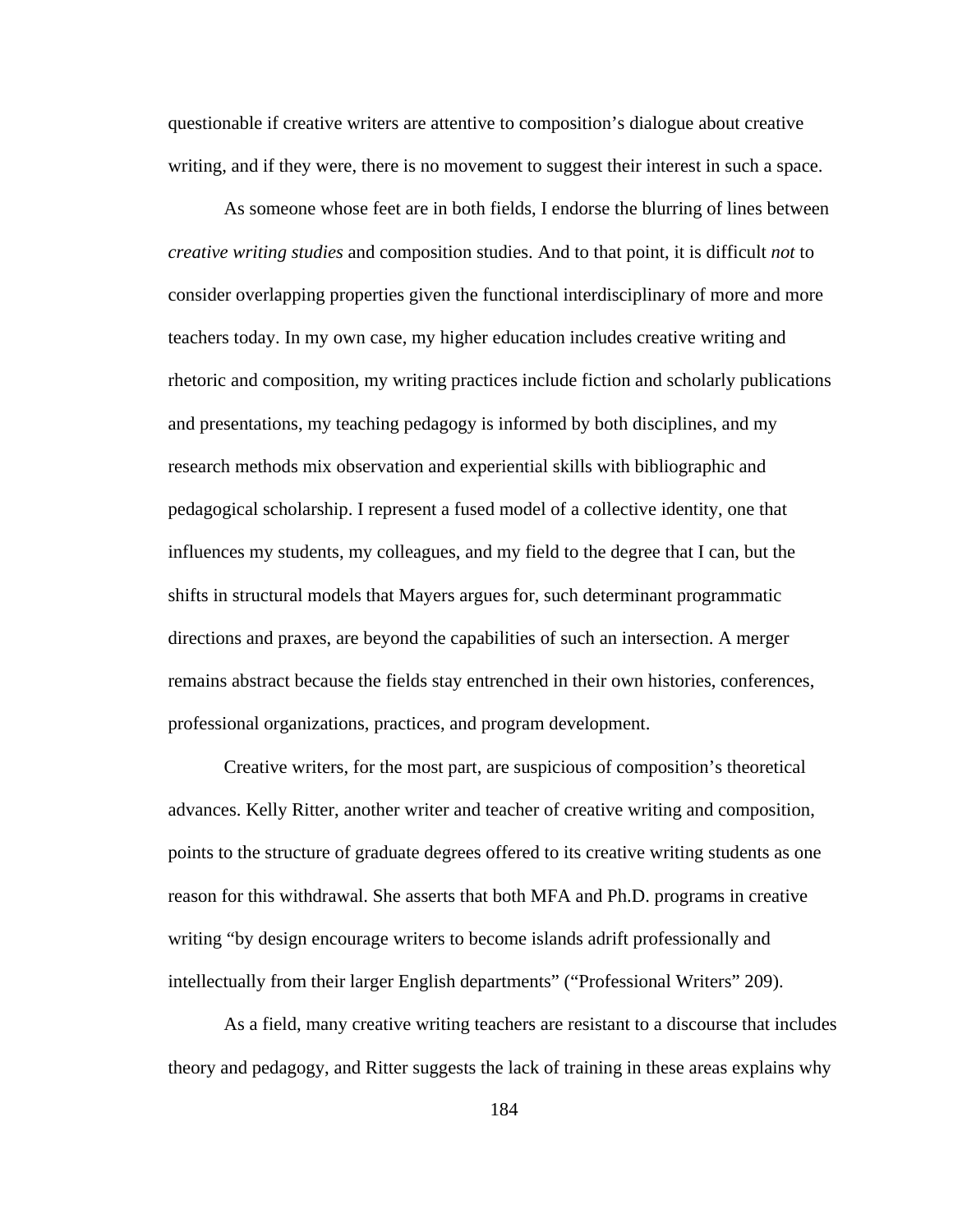creative writers are less interested in the research of ways in which creative writers read, write, and teach. The AWP, as creative writing's professional organization, compounds this problem when it disregards an endorsement of graduate training in the preparation of teaching. If we are products of our training as Judith Harris suggests when she notes, "In prioritizing the writing skills that will best prove students' proficiency, teachers tend to perpetuate biases that are embedded in their own training and predilections," then it is no wonder that creative writers take on, what Ritter refers to as "collective academic identities." In the field of creative writing, we see ourselves as "'writers' and 'artists' *as opposed to* 'teachers' or 'scholars'" ("Professional Writers" 210). Composition's teaching training versus creative writing's lack of such training, would ultimately leave such a space conflicted over how student writers might be taught.

The academic home provided for *creative writing studies* and/or creative writing by composition studies is one in which creative writers remain suspect. I return to Moxley, who makes two excellent points: first, that "the general segregation of creative writing from literature and composition corrodes the development of a literacy culture," and second, that "our passion for specialization within writing departments has caused us to divide and subdivide (potentially) consolidating processes of discovering and shaping meaning" (25). Foucault's concept of space seems reasonable here, for as he relates space, knowledge and power as that which is necessarily related, he notes "it is somewhat arbitrary to try to dissociate the effective practice of freedom by people, the practice of social relations, and the spatial distributions in which they find themselves. If they are separated, they become impossible to understand" (qtd. in Elden and Crampton 9).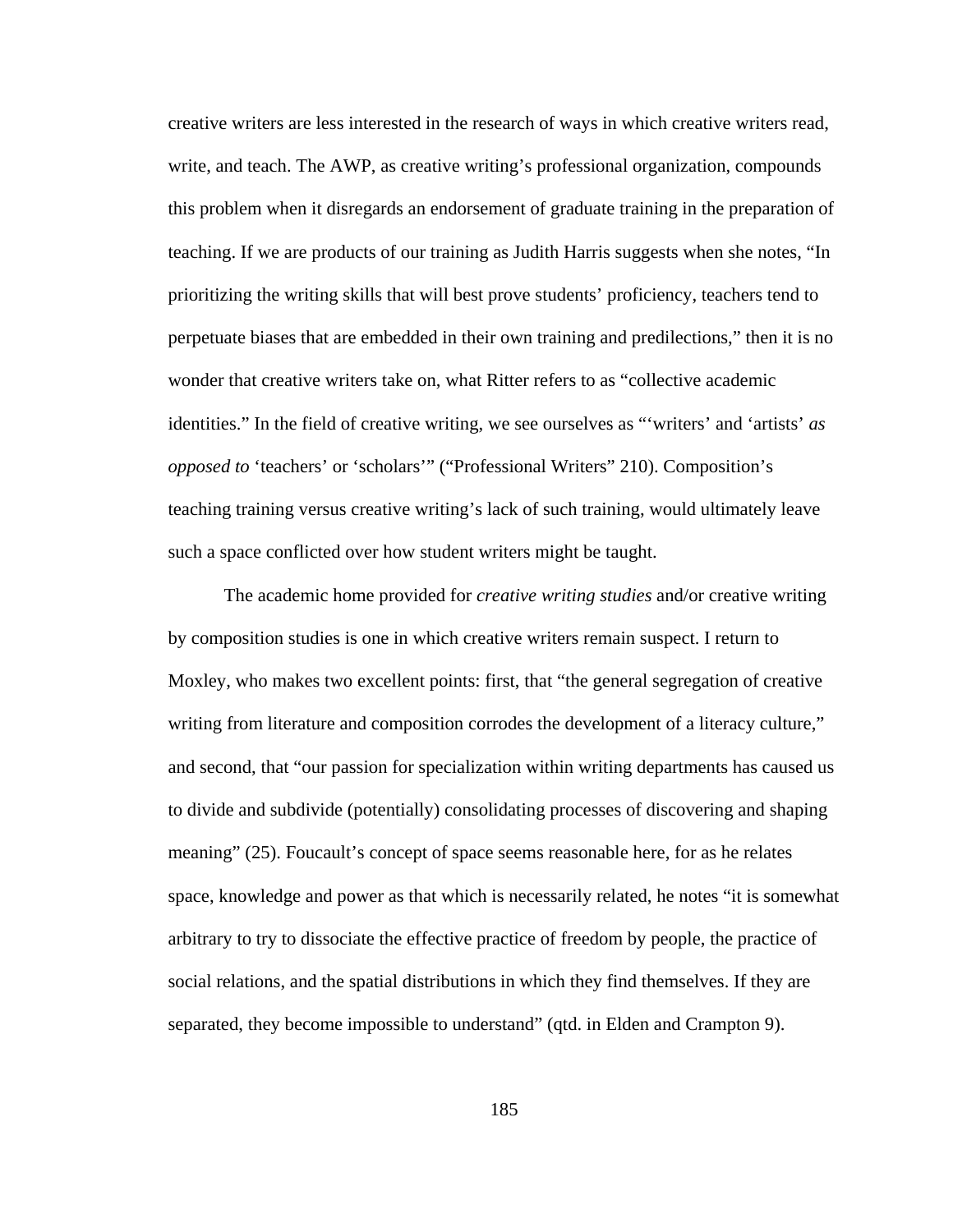Perhaps the current "spatial distributions" of *creative writing studies* and composition have bearing on our inability to intersect and this "separation of sorts" impedes our understanding of one another. Perhaps, "spatiality occurs as an integral part of a larger concern—as a tool analysis rather than merely an object of it" (qtd. in Elden 9), and if that is the case, then there is work for creative writing to do in its field, in redefining its space, power, knowledge. For the time being, the segregation and division that Moxley refers to remain as a mostly theoretical binary between *creative writing studies* and composition. That is, until *creative writing studies* can become better situated as a research field and as an academic curricular entity.

#### *The Academic Home for Creative Writing Studies*

It is in this space, the space Foucault reserves as a space of freedom that I argue for the academic home of *creative writing studies*. Defined by Tim Mayers in a special panel 2008 MLA presentation and in a recent *College English* article, *creative writing studies* is "a still-emerging enterprise that has been set in motion by some of the problems and internal contradictions of creative writing"; and as such, it "is a field of scholarly inquiry and research" ("One Simple Word" 218). As a scholarly field of inquiry and research, *creative writing studies* is not a new concept; in fact, Wendy Bishop can be said to have pioneered its beginnings with her spatialization of creative writing and composition as an intersection. Also, in the United Kingdom, in particular, creative writing—unencumbered by the history that confines the traditional United States' discipline—has partnered with criticism, research, and scholarship from the start. Recently, in the U.S. there have been more assertive proclamations for a new academic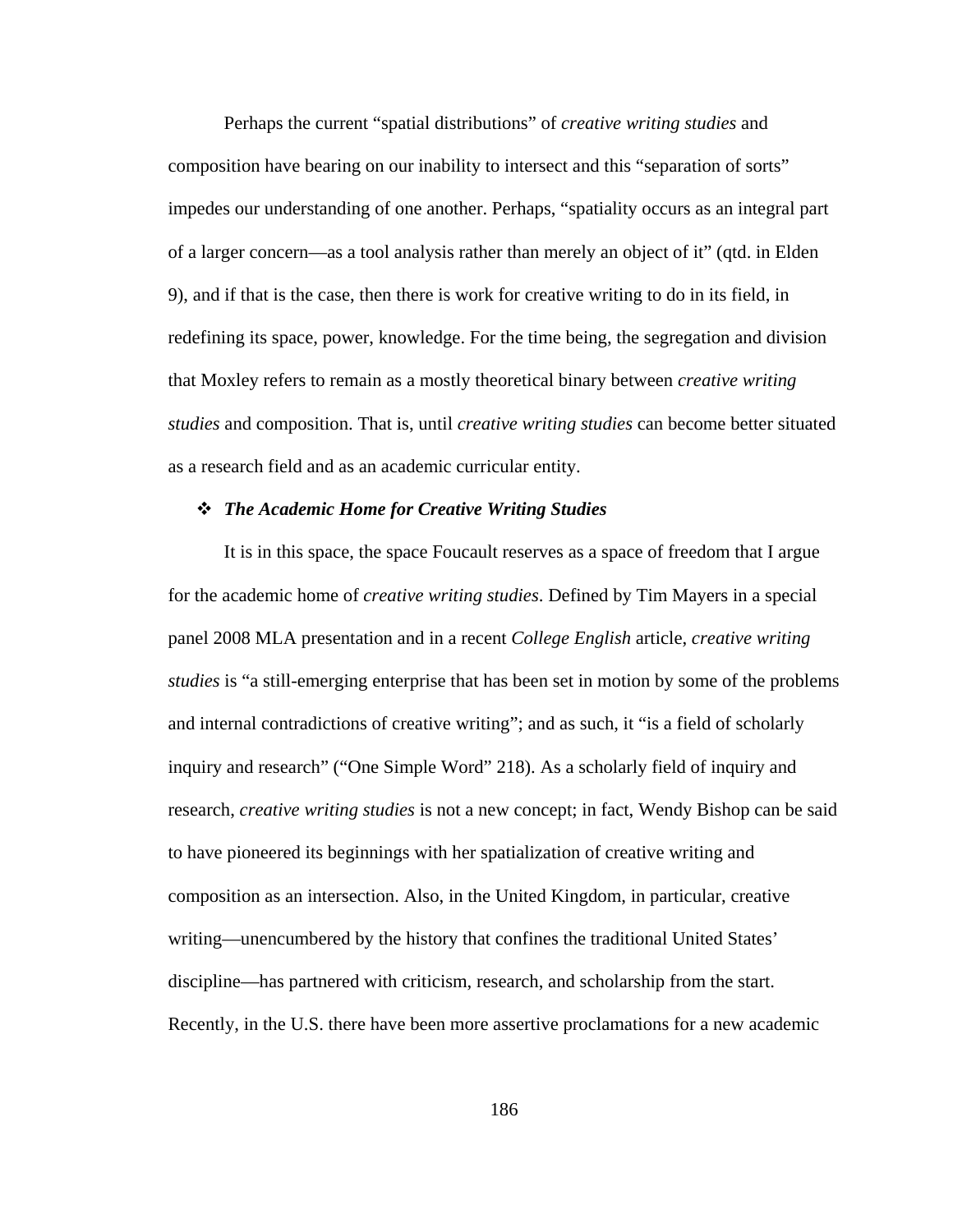home for *creative writing studies* in the twenty-first century, particularly from craft critics Kelly Ritter, Patrick Bizzaro, Katherine Haake, and Tim Mayers.

I return to Foucault's concept of space as a space of freedom, as unconstrained by barriers. Foucault adds, "Such is the power of language: that which is woven of space elicits space, gives itself space through an originary opening and removes space to take it back into language" (qtd. in Elden and Crampton 7)—such language exists in academic home of *creative writing st*udies—in the power, the knowledge and the space of *creative writing studies*. This academic home situates the practitioners and scholars of *creative writing studies* shoulder-to-shoulder with its colleagues in composition studies and literary studies. I have argued for the establishment of creative writing studies, outlined the steps to advance its emergence, added to the development with my own inquiry and research into the field, and proffered its academic home. If *creative writing studies* is to become pedagogically and programmatically sound, productive and meaningful to the academy, its profession, its creative economy, and, critically, to its student body—it must continue its necessary field of inquiry, scholarship, and research as well as advocate for its own identity at the public and institutional level.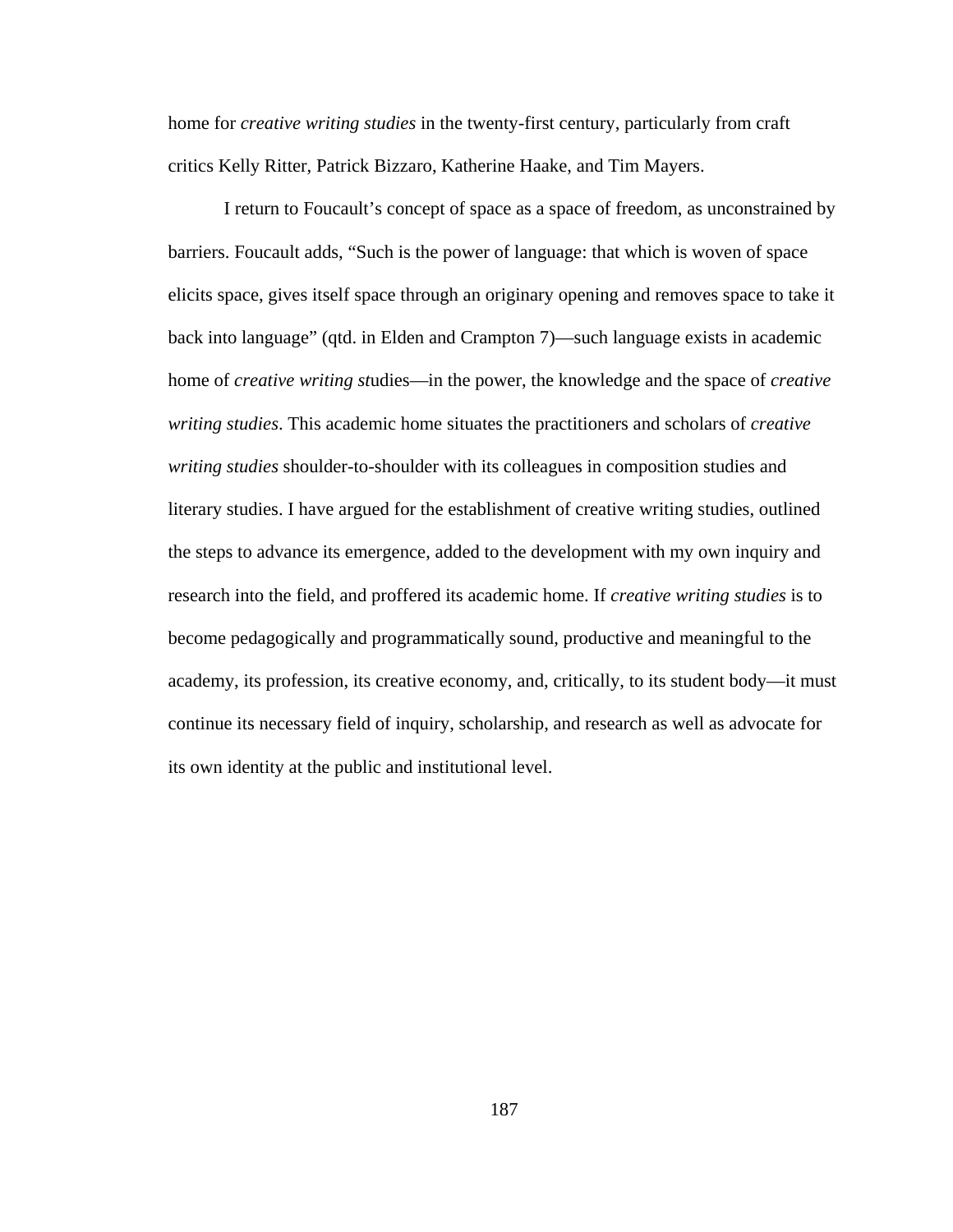# **CONCLUSION: THE LEGITIMACY OF CREATIVE WRITING STUDIES**

My overarching goal in this study is to provide academic legitimacy to the discipline of *creative writing studies* and to add to this legitimacy through my contributions to the field's inquiry and research. To best accomplish this objective it is important to explore the discipline's history; more specifically, to understand how the grounding of creative writing's practice informs not only its pedagogies and the theories which underpin its practices, but also its isolation from the central curriculum and its binary opposition with academic critics. With regards to the latter, Hans Ostrom tells us that creative writers often feel underappreciated. They are "aggrieved," he says, "always waiting to arrive," and "even scorned, by those in 'literature' and challenged by those in composition and cultural studies" (xiii). The smallness of creative writers in the scope of the dysfunctional family it calls English studies, "only exacerbates elitism, inbreeding, suspicion, and unproductive conflict" (Ostrom xiii).

Figuratively, along the same lines, it is hard not to connect with Eve Shelnutt's view of creative writing teachers "huddled in tight circles reminiscent of Conestoga wagons under attack," and "as second-class citizens in English departments" (11). She claims our students come to accept their "proper place" "in the intellectual ghettos of English departments," and learn "they were never meant, heaven forbid, to become creative writers *and* thinkers too" (emphasis mine, 12). Scholars criticize the study of creative writing, the classes that convey "an immoral disregard for great literary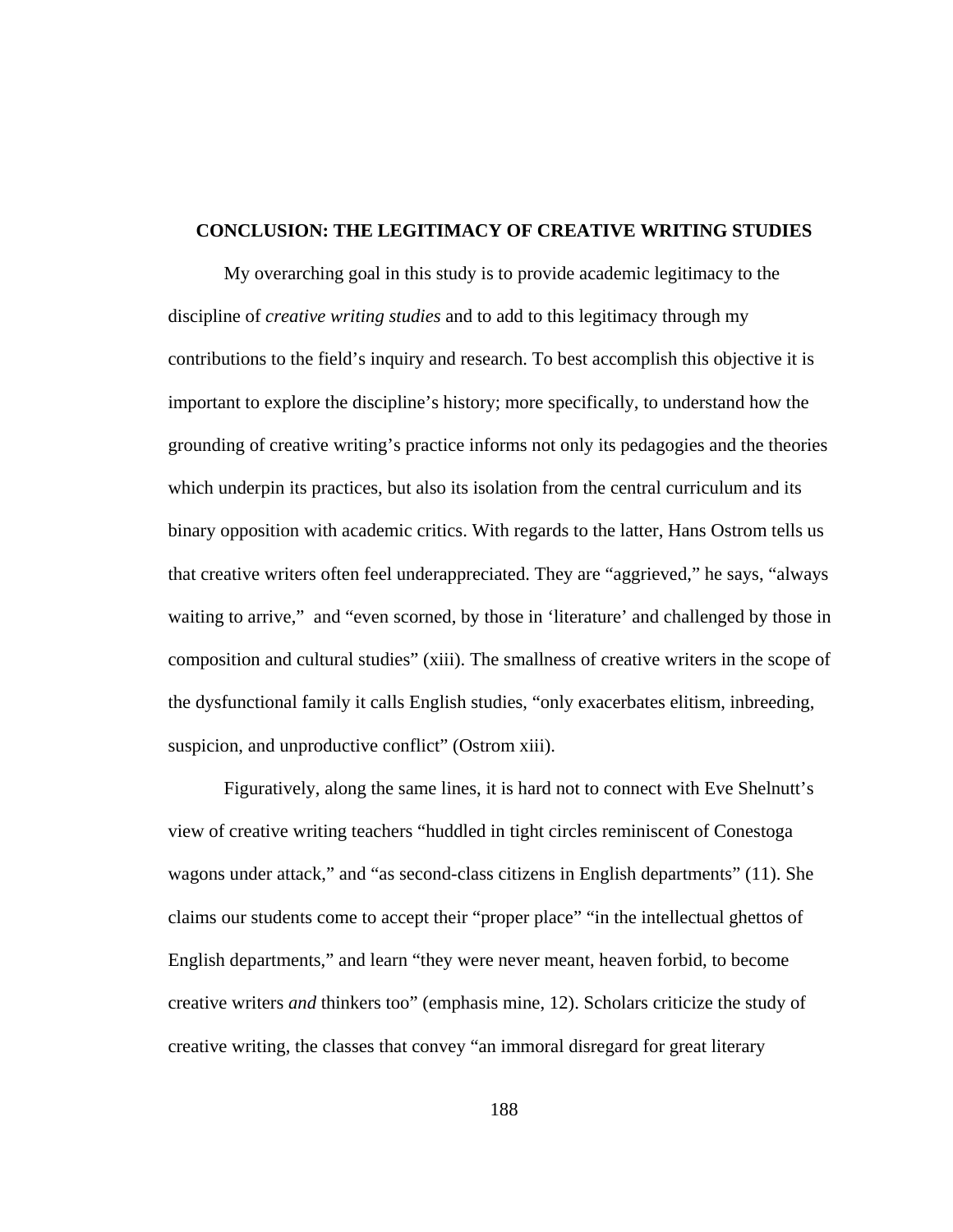monuments," the writing processes which are "too intuitive and naïve at best," and "irrational and ignorant at worst" (Fenza para. 39). Creative writing classrooms are "occasions for self-indulgence, confessional exhibitionism," and "hardly the stuff for the rigors of an academic discipline" (Fenza para. 39). Those who teach creative writing complain of disparate hiring practices, of perceptions that the area of creative writing is soft and trivial, only a fun activity, anti-intellectual, and "touchy-feely."

Some of the skepticism between creative writers and those in literary studies are located in the way the discipline is defined, the lore and perception both from within the academy and from the popular images of writing and writers. Even such basic principles as "whether we write the writing or the writing writes us," are wrangled with issues of ownership, authority, and practice (*What Our Speech Disrupts* Haake 53).

There was a time in the early twentieth century when creative writing and literary studies partnered. When poets, in particular, entered the university and joined literary critics in an unlikely partisan group to fight against the scientific study of literature. Poets became critics, defining, in part, the study of literature from a New Critical view. Even Norman Foerster, who designed the Iowa School of letters, intended for creativity and criticism to be allies in his university curriculum for writers. The discipline, however, became less dually-aligned with creative writing and criticism when Paul Engle dropped the academic track at Iowa and focused instead on the studio method, the workshop prototype practiced in classrooms today. Since the sixties, the "mystique of professionalism" has given rise to creative writing teachers disregarding the discipline of criticism to become, according to Myers' charge: "a national staff of writers who teach writers who go on to teach, and to hope for tenure and promotion" (qtd. in Lim163). This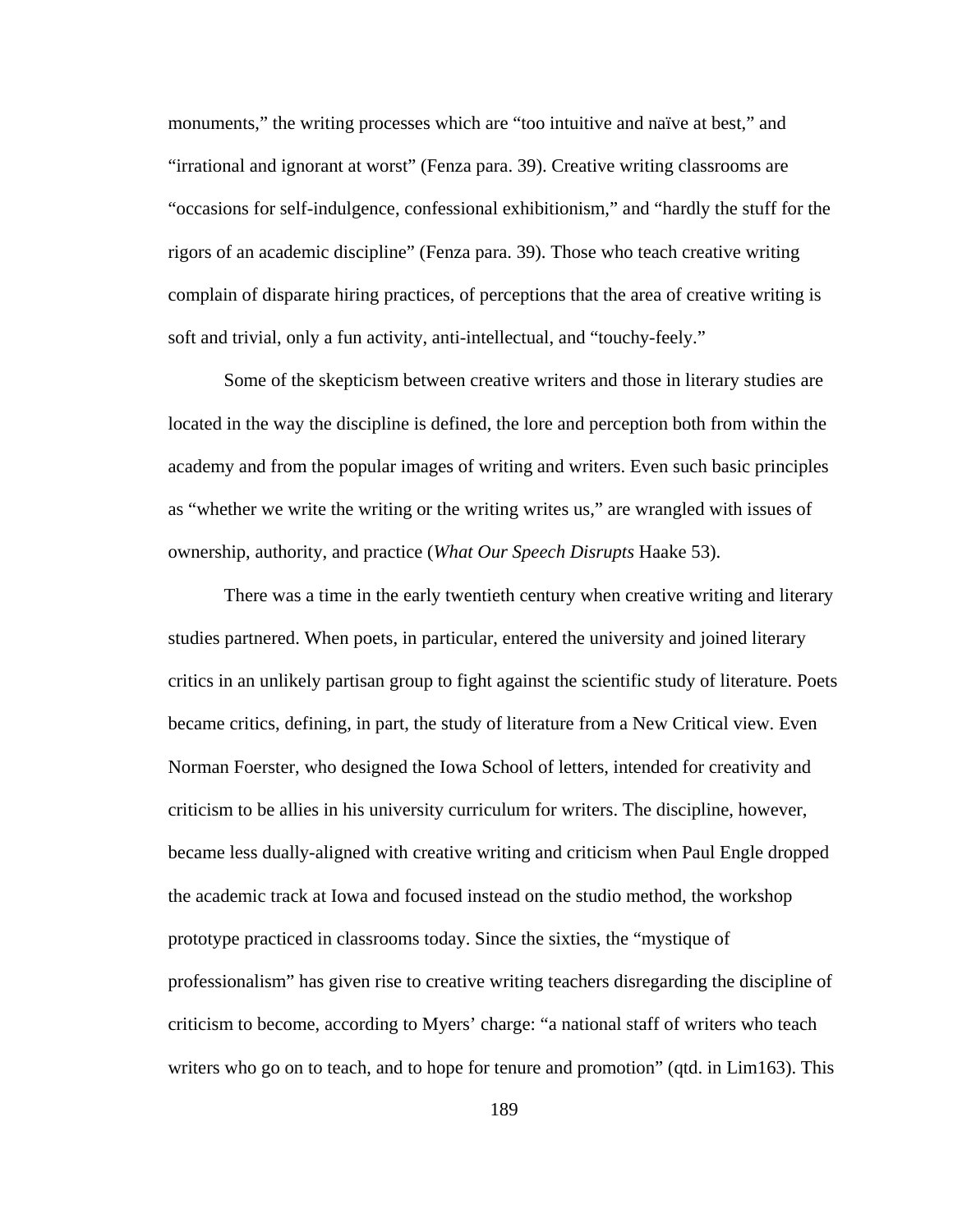sustains, Lim reports, "the debilitating segregation of writing from criticism and scholarship, of technique from theory" (163).

The workshop model provides a useful pedagogical example of a practice in which the separation of writing from criticism and technique from theory is apparent. As discussed, the century-old workshop has been "basically unrevised" because there has not, until recently, been any "rigorous inquiry," which "offers testimony to its excellence" (Bizzaro "Research and Reflection" 296). As part of my course to add to the theoretical and academic scholarship of *creative writing studies*, I explore such a "rigorous inquiry" to the model and find, as a result, exciting opportunities to flex its elasticity and complement and complicate its practice.

With an understanding of creative writing's history, even one as brief as I mention here and throughout my discourse, it is not difficult to trace the path that led to creative writing's isolationist location within English studies, nor is it difficult to trace the evolution of some of the interdepartmental disputes and note where and when creative writing as a discipline partnered with criticism and where it separated from the practice of criticism. What is important to also address in the discipline's history is the selfmarginalization by some creative writing teachers who resist inquiry and research into their pedagogies, who retreat from theories that underpin their classroom planning and practices, and who replicate the basic workshop model and other methods that idle.

Moreover, self-marginalization in creative writing is also very much connected to "the absence of teacher training and pedagogical reform in the face of the lore that perpetuates the traditions and customs of the field" (Ritter and Vanderslice "Introduction" xiii). This is the lore of the lonely writer in the garret; of long, unbroken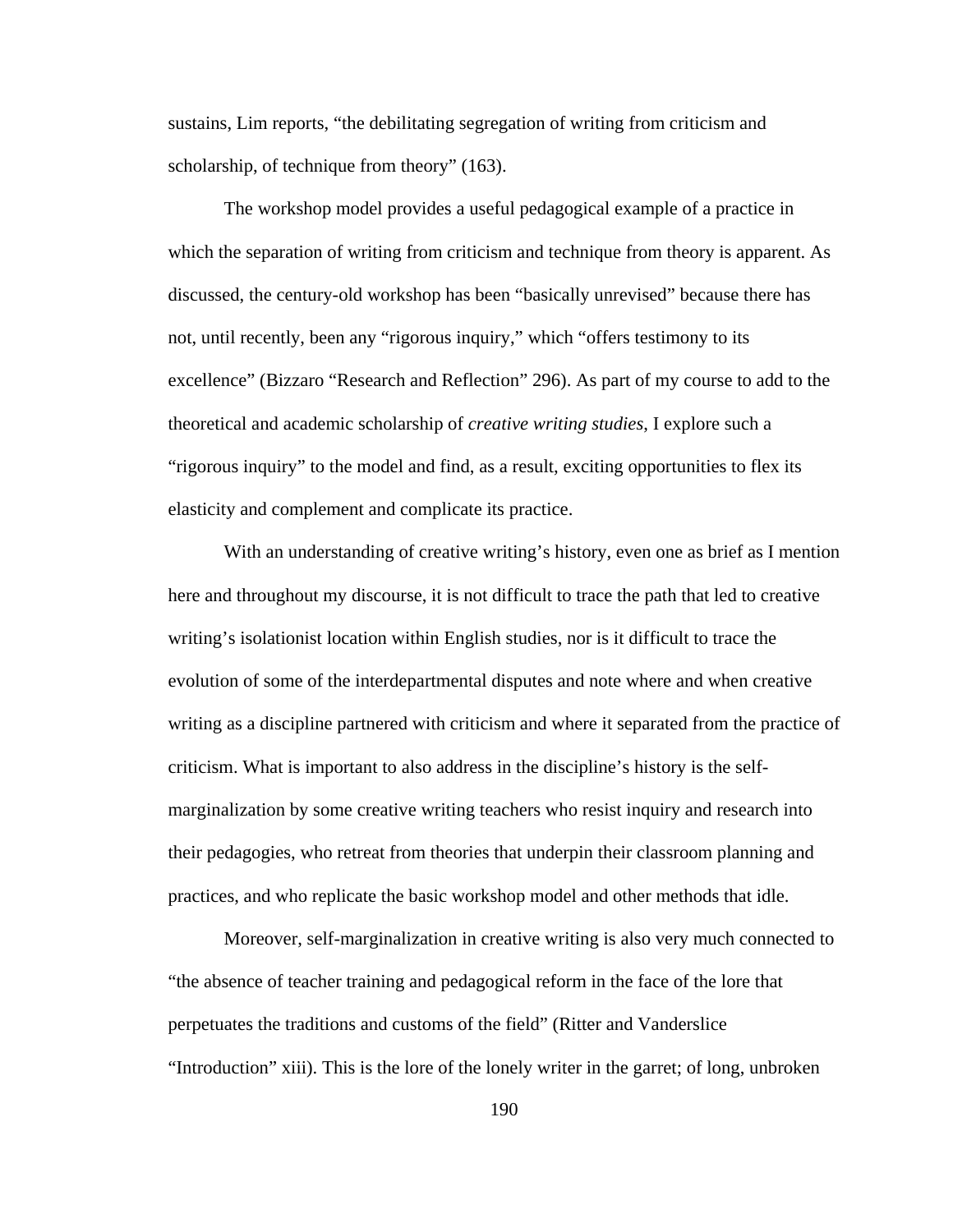passages of inspired writing; of casual classrooms and clustered conversations, of easy "A's" and cool, eccentric teachers. This is the lore of teaching creative writing, which "is systemic, pervasive, and rooted in creative writing's isolated academic status, at once frustrating and comforting to the writers and organizations who perpetuate it" (Ritter and Vanderslice "Introduction" xiii). One of the more critical ambitions of *creative writing studies* is the training of its graduates in teacher preparation. David Radavich proposes that "advanced degrees in creative writing cannot generate the job prospects available even to graduates of more traditional doctoral programs" and that "there is no profession for which an MFA or PhD in creative writing provides direct training" (110). There is an urgent need for such training not only to better position creative writing graduates in the marketplace, but also so to best prepare instructors who can teach the new skills formulated through the field's inquiries, research, and discoveries. This training (and then practice) equates to what amounts to a significant professional paradigm shift as more creative writers welcome inquiries into their field and willingly participate in the scholarship and new identity of their discipline.

As long as there are such vast differences in epistemological studies and pedagogical approaches between the disciplines of English studies, tensions will remain, and faculty will question why and how creative writing is still a tenant in the English department that houses it. However, a discipline such as *creative writing studies* which explores the pedagogy and theory of its field, establishes its own scholarship, identifies its own markers of professional difference, trains its graduates in teacher preparation, develops new courses and venues for passing new skills on to its students, may bridge some of the widened gap that has occurred over the embattled territory of what many

191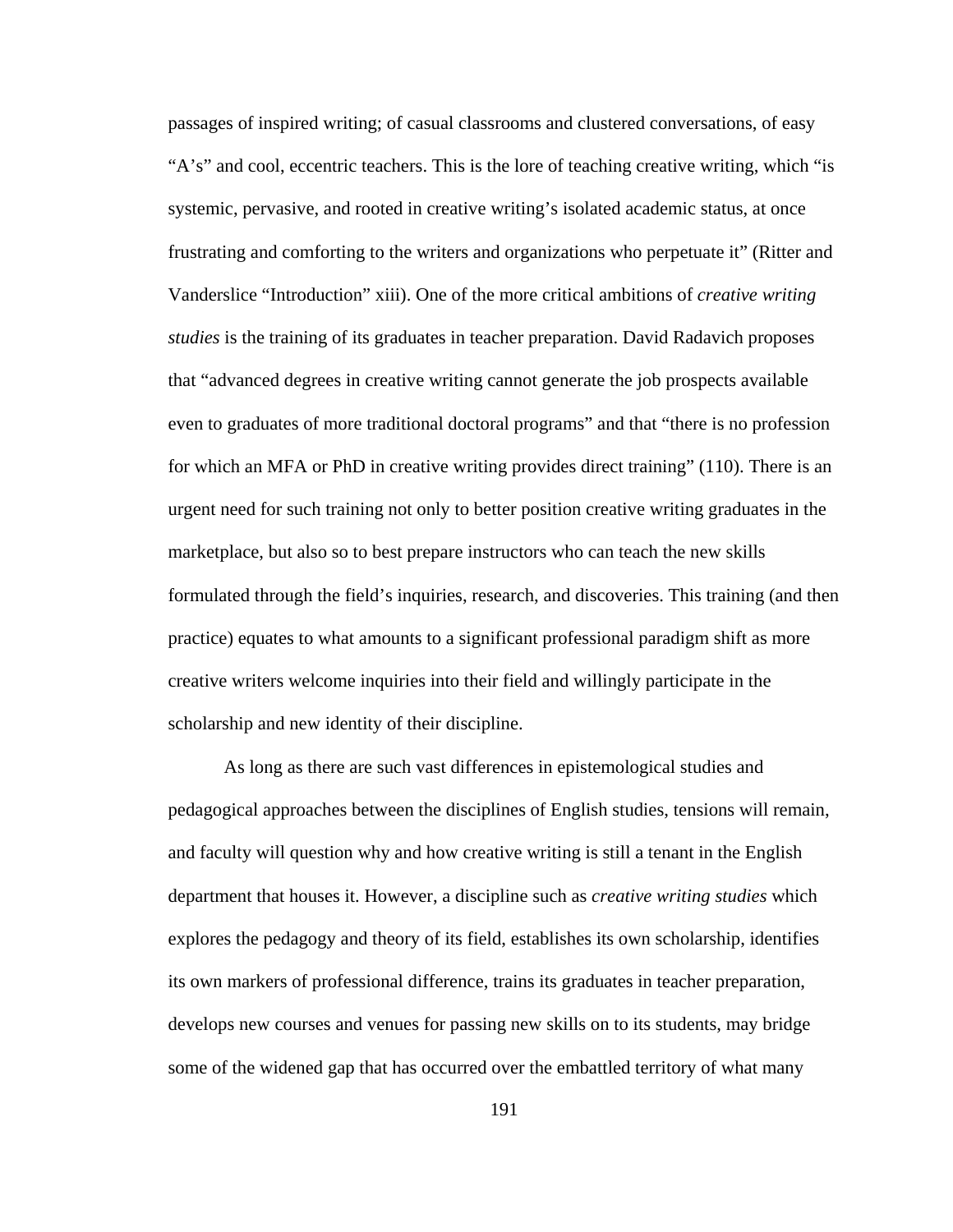consider to be a mostly hegemonic English department. *Creative writing studies* moves beyond its opposition to criticism so as to develop its own scholarship and identity. As an academic discipline, it may not eliminate interdepartmental tensions, but there is hope that because some points of *creative writing studies* overlap with both literary studies and composition studies that the emergent discipline will create more positive movement in redefining the structure of English studies.

Moreover, Mayers considers the fate of creative writing in a dysfunctional English department. He notes that should there be a split between composition studies and literary studies (for example, composition studies joins an independent writing program), then "creative writers may be placed in undesirable positions," as they are "compelled to choose between two imperfect options" ("One Simple Word" 227). Mayers' scenario is further "validation for the importance of creative writing studies—a field of inquiry that will provide creative writers in academia with the intellectual tools to answer tough questions and face tough choices" ("One Simple Word" 227).

As an academic discipline in its own right, *creative writing studies* negotiates, accommodates, and identifies critical theories. It identifies and negotiates critical theories as it challenges traditional practices such as I have done through my inquiry and research into the workshop model and the discipline's major pedagogical theories. It accommodates critical theory as it considers what it draws epistemologically from composition studies and literary studies and then applies, modifies, or develops discipline-specific critical writing and reading practices in the creative writing classroom and writing workshop. The vision for practitioners of *creative writing studies* situates the writer and the discipline within a broader theoretical base. Part of the imperative in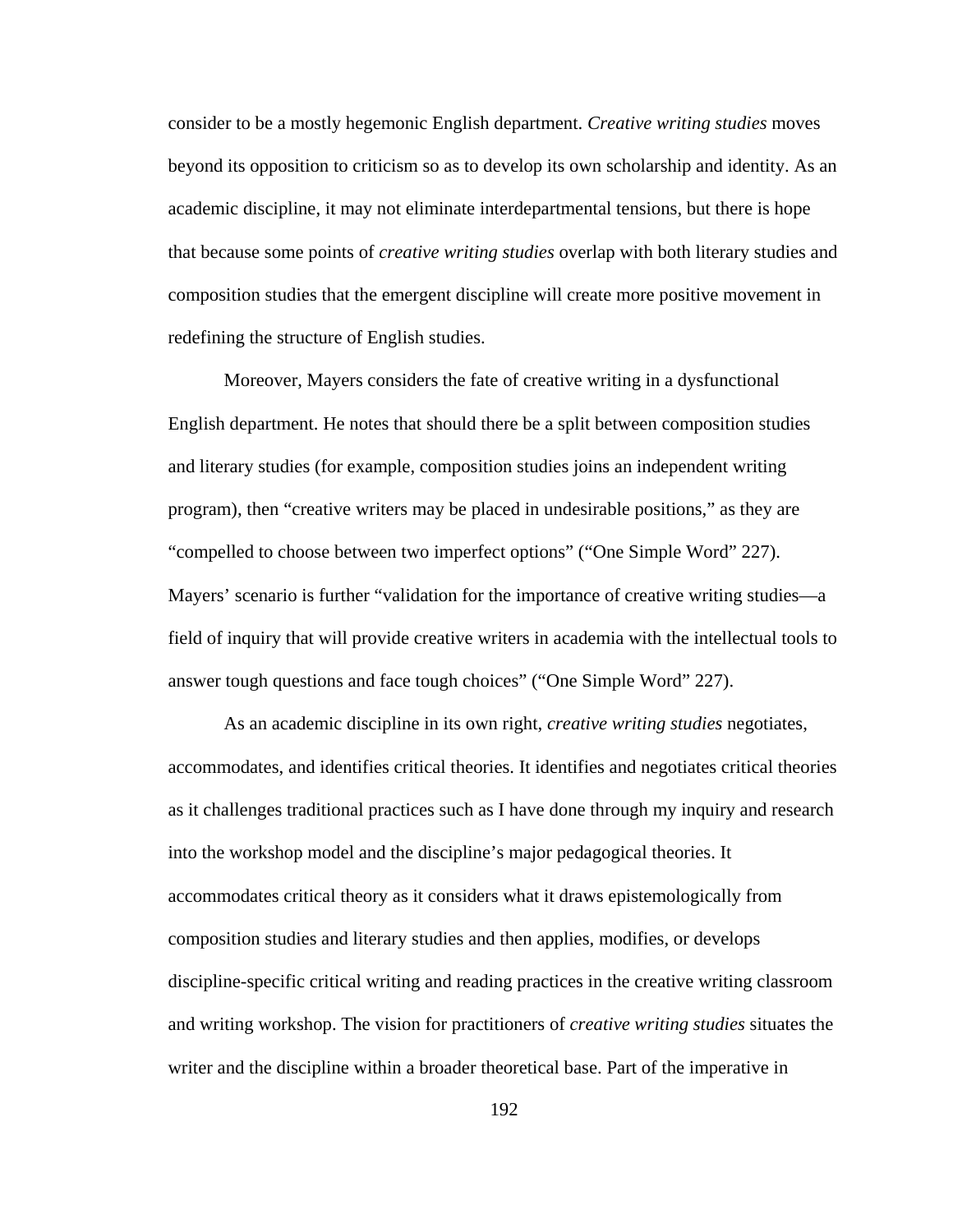*creative writing studies* is the constant questioning and challenging of existing practices. We are that much closer to accepting *creative writing studies* than we were a decade ago. As the discipline aims for a more diversified body of knowledge, it also rethinks its signature pedagogy, dominant teaching strategies, and its perspectives on theory and scholarship. It becomes more expansive, flexible, collaborative, enriched, and independent. As *creative writing studies* becomes better situated as a research field and as an academic curricular entity, it will soon receive the attention it deserves. As it does, *creative writing studies* will add more meaning to the academy, its profession, and its diverse student body.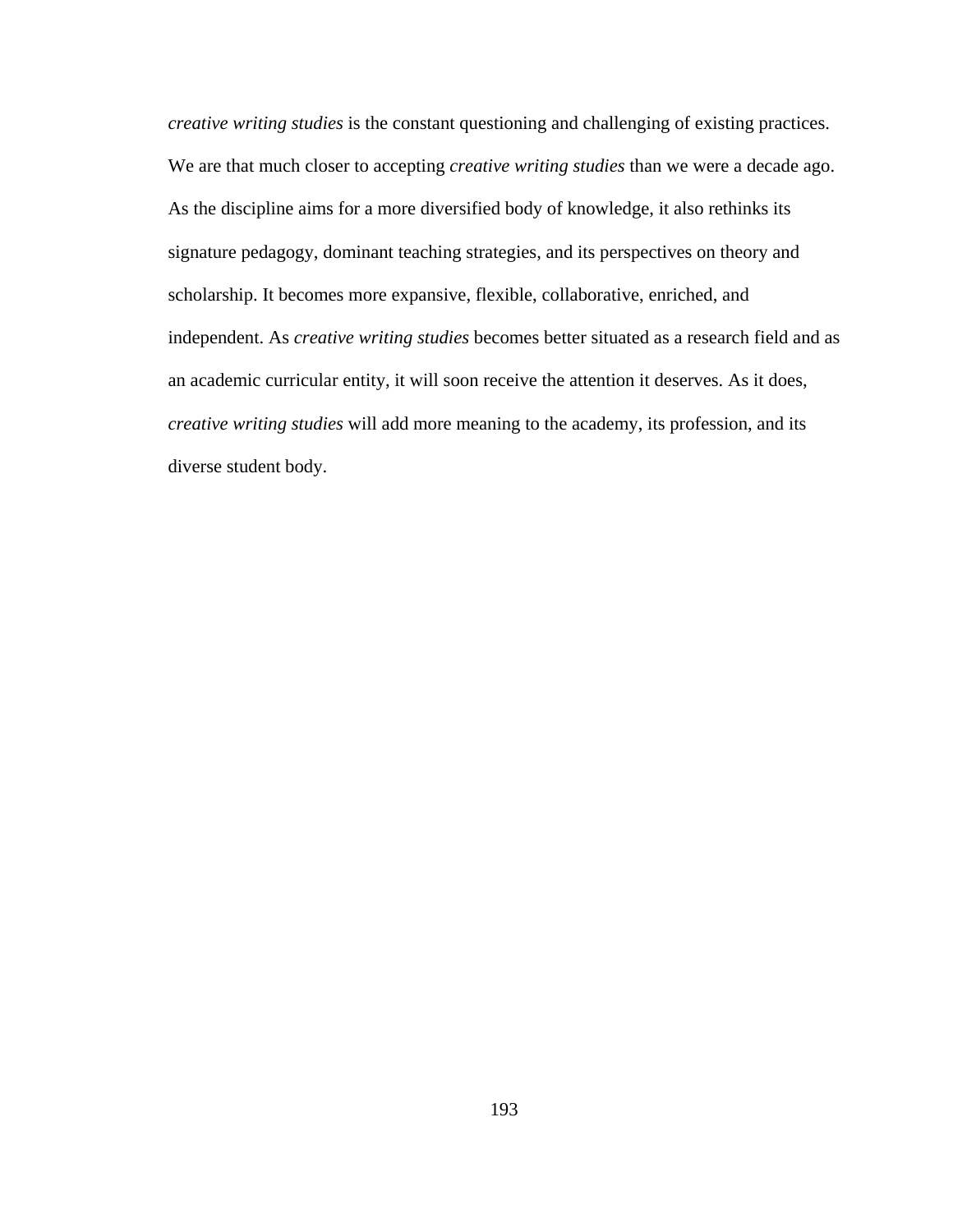# **BIBLIOGRAPHY**

Abrams, M. H. *The Mirror and the Lamp*. London: Oxford UP. 1953.

- Adams, Katherine H. *A History of Professional Writing Instruction in American Colleges*. Dallas: So. Methodist UP. 1993.
- Anderson, Larry. "Using Reader-Response Theory in the Introductory Literature Classroom." *College Literature* 18.2 (Jun. 1991): 141-145.
- Beach, Richard. *A Teacher's Introduction to Reader-Response Theor*ies. Urbana: NCTE, 1993.
- Berlin, James E. "Contemporary Composition: The Major Pedagogical Theories." *The Writing Teacher's Sourcebook*. Oxford: Oxford UP, 1981. 9-21.
- *---. Writing Instruction in American Colleges, 1900-1985*. Carbondale: So. Illinois UP, 1987.
- ---. Rhetoric & Ideology." *College English* 50.5 (Sep, 1988): 477-494.
- ---.*Rhetoric and Reality*. Carbondale: So. Illinois UP, 1987.
- Bishop, Wendy. "Crossing the Lines: On Creative Composition and Composing Creative Writing." *Colors of a Different Horse: Rethinking Creative Writing Theory and Pedagog*y. Urbana: NCTE, 1994. 181-197.
- ---. "On Being in the Same Boat." *AWP Chronicle*. (March/April), 1992.
- ---. *Released Into Language: Options for Teaching Creative Writing*. Urbana: *NCTE*, 1990.
- ---. "Rev. of *Creative Writing in America*." *JAC* 10.2, 1992.
- --- and Hans Ostrom. *Colors of a Different Horse*. Urbana: *NCTE*, 1994.
- --- and David Starkey. *Keywords in Creative Writing*. Logan: Utah State UP, 2006.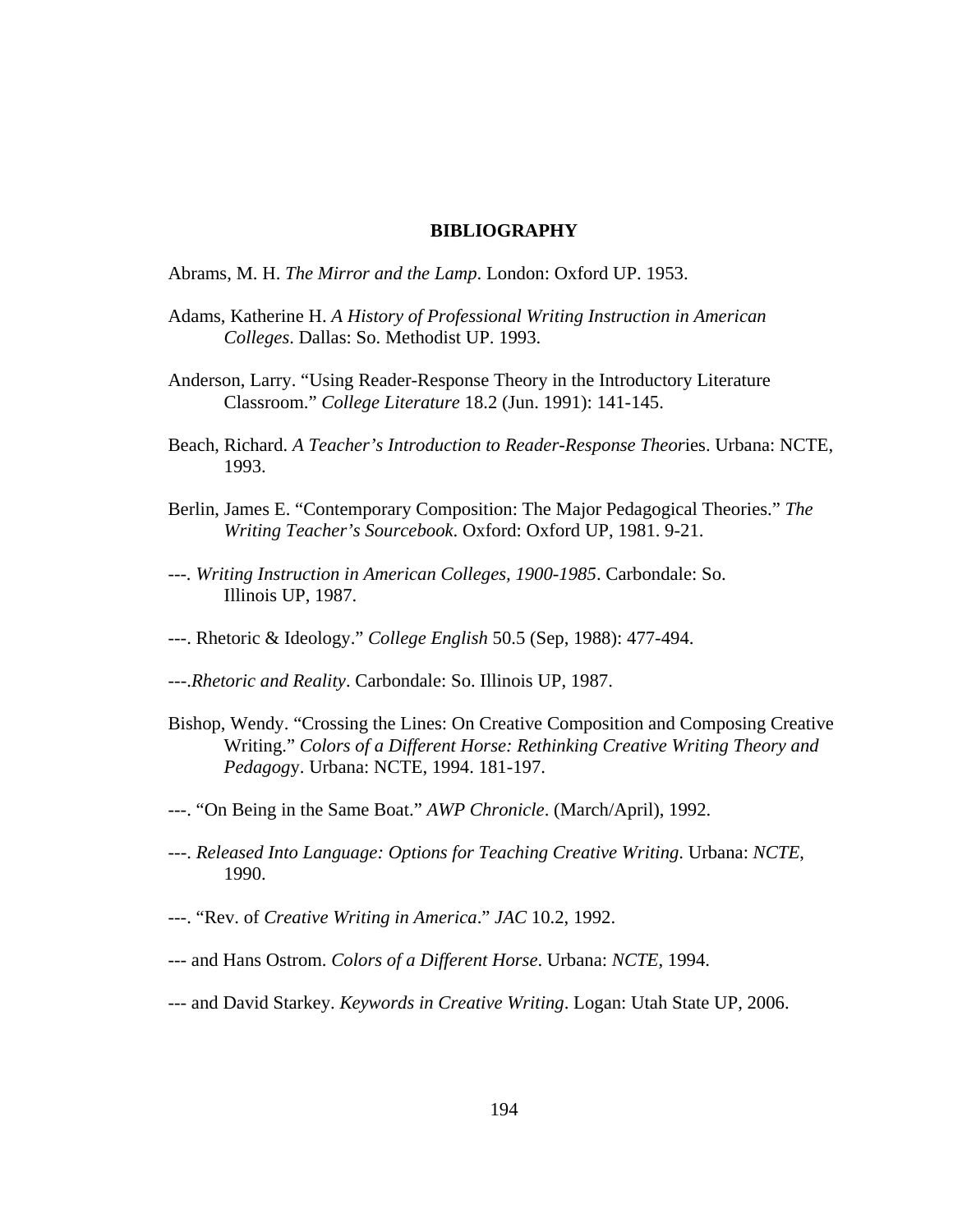- Bizzaro, Patrick. "Reading the Creative Writing Course: The Teachers' Many Selves." *Colors of a Different Horse*. Eds. Wendy Bishop and Hans Ostrom. Urbana: *NCTE*, 1994. 234-247.
- ---. "Research and Reflections: The Special Case of Creative Writing." *College English* 66.3 (Jan. 2004): 294-309.
- ---. *Responding to Student Poems*. Urbana: *NCTE*, 1993.
- ---. "Should I Write the Essay or Finish a Poem? Teaching Writing Creatively." *CCC* 49.2 (1998): 285-297.
- --- and Michael McClanahan. "Putting Wings on the Invisible: Voice, Authorship and the Authentic Self." *Can it Really be Taught?* Ed. Kelly Ritter and Stephanie Vanderslice. Portsmouth: Boytin Cook, 2007. 77-90.
- Bizzell, Patricia. "Cognition, Convention, and Certainty: What We Need to Know About Writing." *Journal of Rhetorical History* 3 (1982): 213-243.
- Blythe, Hal and Charlie Sweet. "The New Writing Community: A New Model for the Creative Writing Classroom." *Pedagogy* 8.2 (2008): 305-325.
- Boden, Margaret A. *The Creative Mind: Myths and Mechanisms*. London: Routledge, 2004.
- Bontley, Thomas. "Creative Writing in the Academy." *Sewanee Review* 115.1 (Winter 1007): iii-v.
- Bracher, Mark. *The Writer Cure*. Carbondale: Southern Illinois UP, 1999.
- Brook, Robert. "Lacan, Transference, and Writing Instruction." *College English* 49.6 (1987): 679-691.
- Brophy, Kevin. "Taming the contemporary." *TEXT* 4.1 (April 2000) <http://www.textjournal.com.au/april00/brophy.htm>.
- Burriesci, Matt. "NEA Report Shows that Steep Decline in American Reading Skills will have Significant Long-Term Negative Effects on Society." AWP *Writer's Chronicle* 40.40 (Feb. 2008): 1-2.
- Cain, William E. *The Crisis in Criticism*. Baltimore: John Hopkins UP, 1984.
- Cantrell, Mary. "Teaching and Evaluation: Why Bother?" *Power and Identity in the Creative Writing Classroom*. Ed. Anna Leahy. Clevedon: Multilingual Matters Ltd, 2005. 65-76.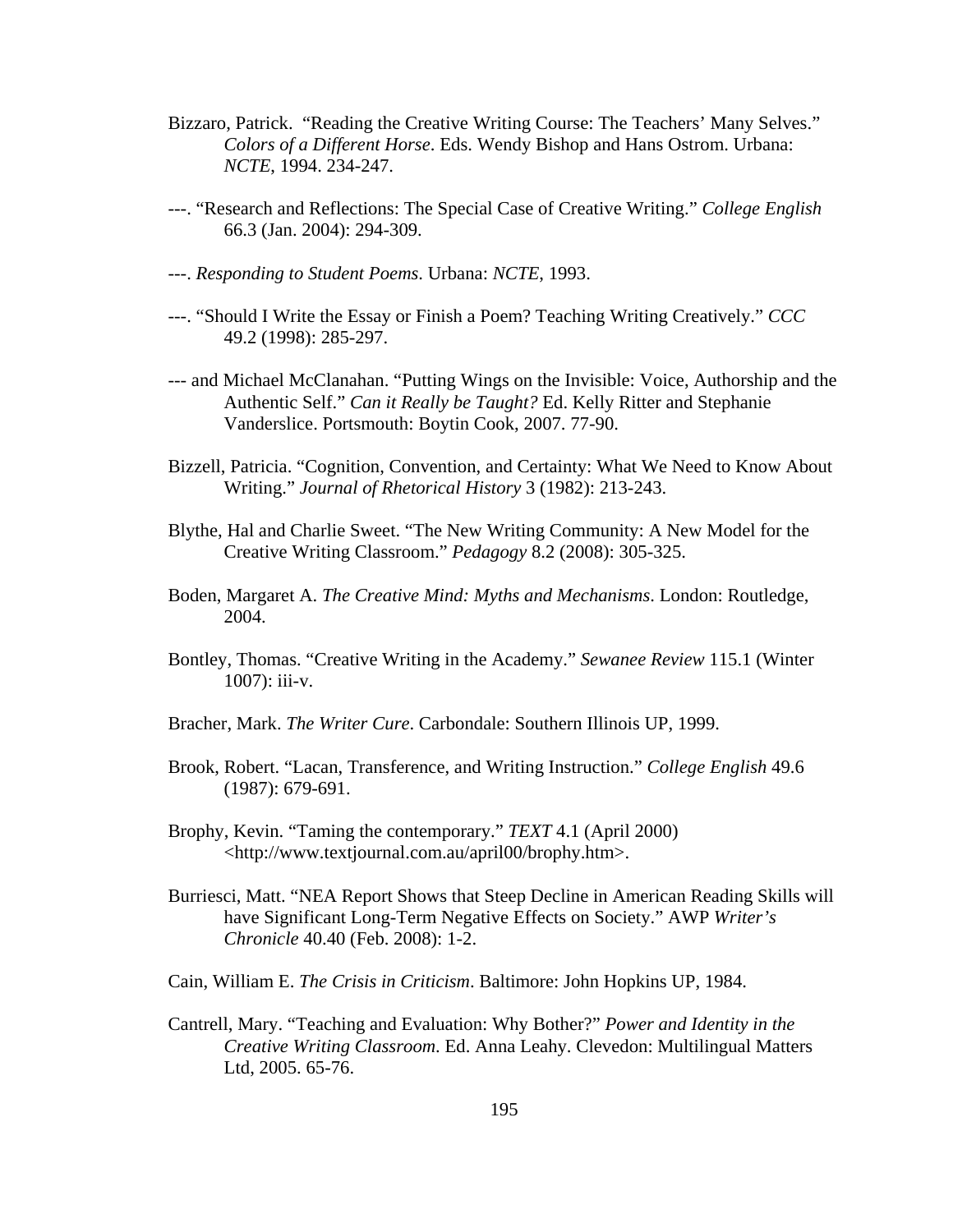- Carlson, Scott. "The New Generation Goes to College." *The Chronicle of Higher Education*. 7 Oct. 2005. 30 Nov. 2008 <http://chronicle.com/free/v52/i07/07a03401.htm>.
- Carr, Nicholas. "Is Google Making Us Stupid?" *Atlantic*. July/Aug. 2008. <http://www.theatlantic.com/doc/200807/google>.
- Ciabattari, Jane. "Workshop: A Revolution of Sensibility." *Poets & Writers* (Jan/Feb 2005) <http://www.pw.org>.
- Ciardi, John. *How Does a Poem Mean?* Cambridge: The Riverside P, 1959.
- Clark, Kevin. "Study as Practice: On Creative Writing & the English Curriculum." *Writer's Chronicle* (Sept.) 1999 <http://elink.awpwriter.org/m/awpChron/articles/kclark01.lasso>.
- Clark, Mary Higgins. "Touched by an Angel." *The Washing Post Book World*, 2003.
- Clausen, Christopher. "Reading Closely Again." *Commentary* 103.2 (February 1997): 54- 57.
- Coles, Catherine. "How the University Workshop Hinders New Writers From Engaging with Ideas (And What to Do About It). *Segue Online Literary Journal*. Miami University Middletown. <www.mid.muohio.edu/segue>:1-13.
- Cook, Paul et al. "Creative Writers' Report: Mastering the Craft." *Creative Writing in America*. Ed. Joseph Moxley. Urbana: NCTE, 1989. 247-260.
- Cooley, Nicole. "Literary Legacies and Critical Transformations: Teaching Creative Writing in the Public Urban University." *Pedagogy* 3.1 (2003): 99-103.
- Crampton, Jeremy W. and Stuart Elden. "Introduction: Space, Knowledge and Power: Foucault and Geography." *Space, Knowledge and Power: Foucault and Geography*. Ed. Jeremy Crampton and Stuart Elden. Williston:Ashgate, 2007. 1- 16.
- Crow, Angela and Peggy O'Neill. "Introduction: Cautionary Tales about Change." *A Field of Dreams: Independent Writing Programs and the Future of Composition Studies*. Ed. Peggy O'Neil et al. Logan: Utah State UP, 2002. 1-18.
- Davis, Todd F. and Kenneth Womack. *Formalist Criticism and Reader-Response The*ory. New York: Palgrave, 2002.
- Davidson, Chad and Gregory Fraser. "Poetry." *Teaching Creative Writing*. Ed. Graeme Harper. London: Continuum, 2006. 21-33.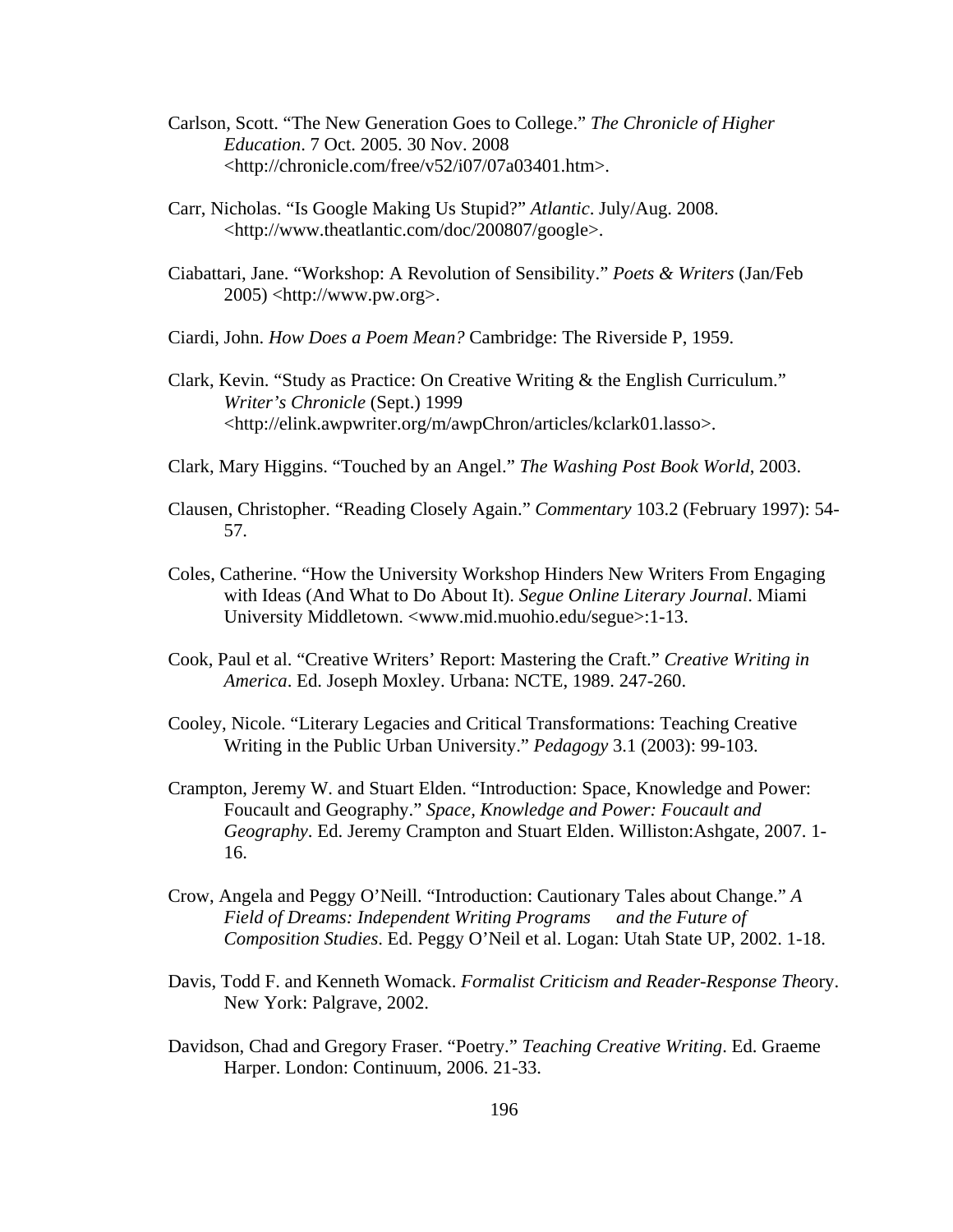Dawson, Paul. *Creative Writing and the New Humanities*. Oxford: Routledge, 2005.

- Delaney, Edward J. "Where Great Writers are Made." *The Atlantic* (Fiction Issue). 2007 <http://www.theatlantic.com/doc/200708/edward-delaney-mfa>.
- Delbanco, Nicholas. *The Sincerest Form: Writing Fiction by Imitation.* (2004).
- Deletiner, Carole. "Crossing Lines." *College Eng*lish 54.7 (1992): 809-817.
- Domina, Lynn. "The Body of My Work Is Not Just a Metaphor." *Colors of a Different Horse*. Urbana: NCTE, 1994. 27-34.
- Eagleton, Terry. *Literary Theory: An Introduction*. Minneapolis: U of Minnesota P, 1983.
- Earnshaw, Steven. "The Writer as Artist." *The Handbook of Creative Writing*. Edinburgh: Edinburgh UP, 2007. 65-77.
- Elliot, Gayle. "Pedagogy in Penumbra: Teaching, Writing, and Feminism in the Fiction Workshop." *Colors of a Different Horse*. Urbana: NCTE, 1994. 100-130.
- Fenza, D. W. "Creative Writing & Its Discontents." *Writer's Chronicle*. (March/April) 2000 <http://www.awpwriter.org/magazine/writers/fenza01.htm>.
- Fish, Stanley. *Is There a Text in This Class?* Cambridge: Harvard UP, 2005.
- Foucault, Michael. "Truth and Power." *Power Knowledge: Selected Interviews and Other Writings 1972-1977*. (Ed.), trans. C. Gordon et al., New York: Pantheon. 109-33.
- Fulkerson, Richard. "Composition Theory in the Eighties: Axiological Consensus and Paradigmatic Diversity." *CCC* 41.4 (Dec. 1990): 409-429.
- Garber, Eugene and Jan Ramjerdi. "Reflections on the Teaching of Creative Writing: A Correspondence." *Colors of a Different Horse*. Urbana: NCTE, 1994. 8-26.
- Galef, David. "Words, Words, Words." *Day Late, Dollar Short*. Ed. Peter C. Herman. Albany: SUNY P, 2000. 161-174.
- Garrett, George. "The Future of Creative Writing Programs." *Creative Writing in America: Theory and Pedagogy*. Ed. Joseph Moxley. Urbana: NCTE, 1989. 47- 61.
- Gillman, Charlotte Perkins. "The Yellow Wallpaper." *The Norton Anthology of Short Fiction*. Ed. R.V. Cassill and Richard Bausch. 6<sup>th</sup> edition. New York: W. W. Norton & Co., 2000. 675-687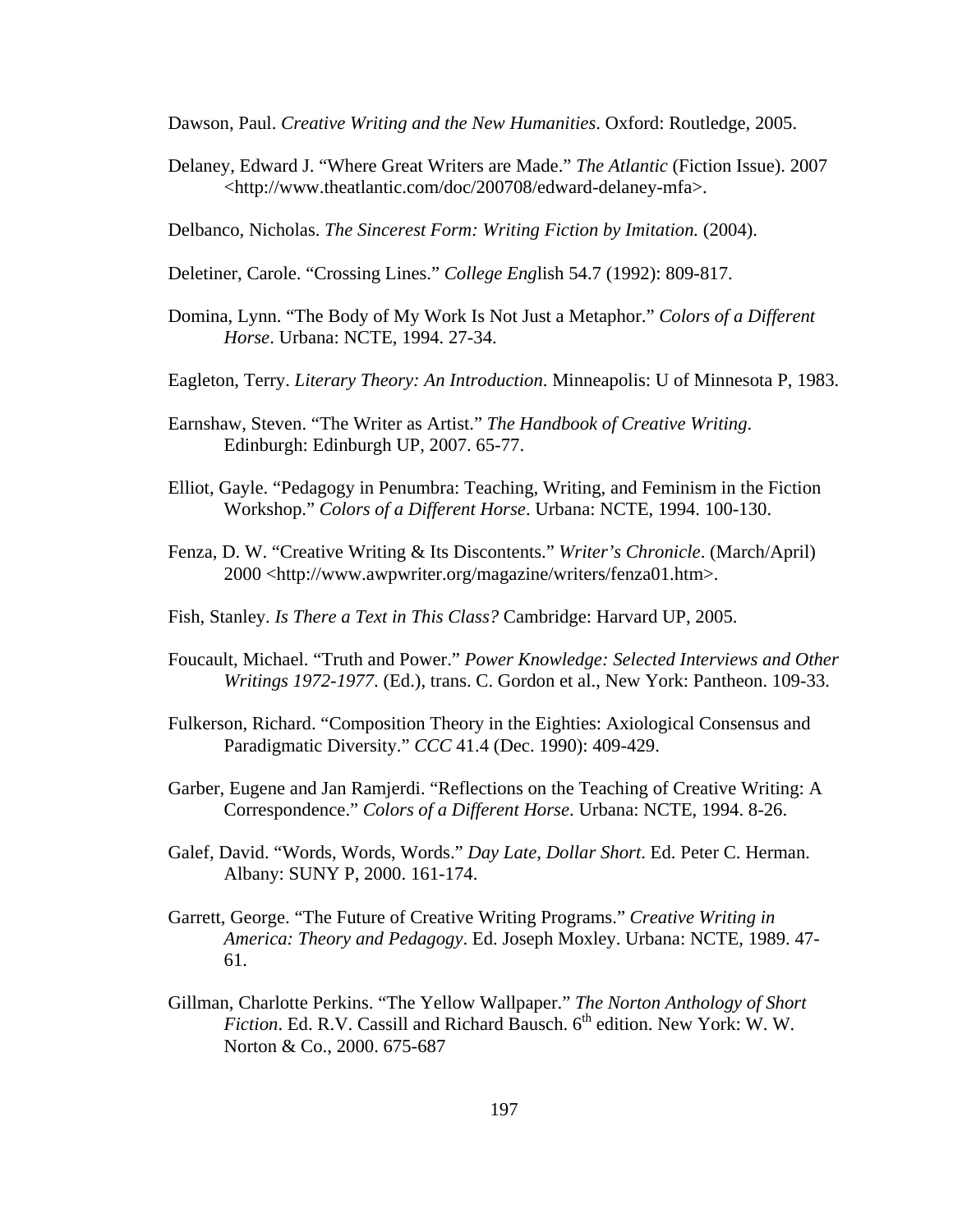- Gioia, Dana. "Can Poetry Matter?" *Atlantic Monthly* 276 (May 1991): 94-106.
- Graff, Gerald. "Conflict Pedagogy and Student Experience." *CCC* 46.2 (May 1995): 276- 279.
- ---. *Professing Literature*. Chicago: U of Chicago P, 1987.
- Grimes, Tom. "Workshop and the Writing Life" *The Workshop: Seven Decades of the Iowa Writers' Workshop*. Ed. Tom Grimes. New York: Hyperion, 1999. 1-15.
- Green, Chris. "Materializing the Sublime Reader: Cultural Studies, Reader Response, and Community Service in the Creative Writing Workshop." *College English* 64.2 (Nov.) 2001.
- Guevara, Maurice Kilwein. "Out of the Ashtray: Revivifying Creative Writing Classes." *AWP* (March/April), 1998.
- Haake, Katharine. "Against Reading." *Can it Really be Taught?* Ed. Kelly Ritter and Stephanie Vanderslice. Portsmouth: Boytin Cook, 2007. 14-27.
- ---. "Dismantling Authority: Teaching What We Do Not Know." *Power and Identity in the Creative Writing Classroom*. Ed. Anna Leahy. Clevedon: Multilingual Matters Ltd., 2005. 98-105.
- ---. "Teaching Creative Writing if the Shoe Fits." *Color of a Different Horse*. Ed. Wendy Bishop and Hans Ostrom. Urbana: NCTE, 1994. 77-99.
- ---. *What My Speech Disrupts*: *Feminism and Creative Writing Studies*. Urbana: NCTE, 2000.
- Hairston, Maxine. "Breaking Our Bonds and Reaffirming Our Connections." *CCC* 36.3 (1985): 272-282.
- Harper, Graeme. "Introduction." *Teaching Creative Writing*. Ed. Graeme Harper. London: Continuum (2006) 1-7.
- Healey, Steve. "The Rise of Creative Writing & The New Value of Creativity." *The Writers Chronicle* 41.4 (2009): 30-39.
- Hall, Donald. "Poetry and Ambition." Poetry.org. Feb 2, 2009. (originally published in *Kenyon Review* ns 5.4 (1983): 90104. <http://www.poets.org/viewmedia.php/prmMID/16915>.
- Harper, Graeme. *Teaching Creative Writing*. Ed. Graeme Harper. London: Continuum, 2006.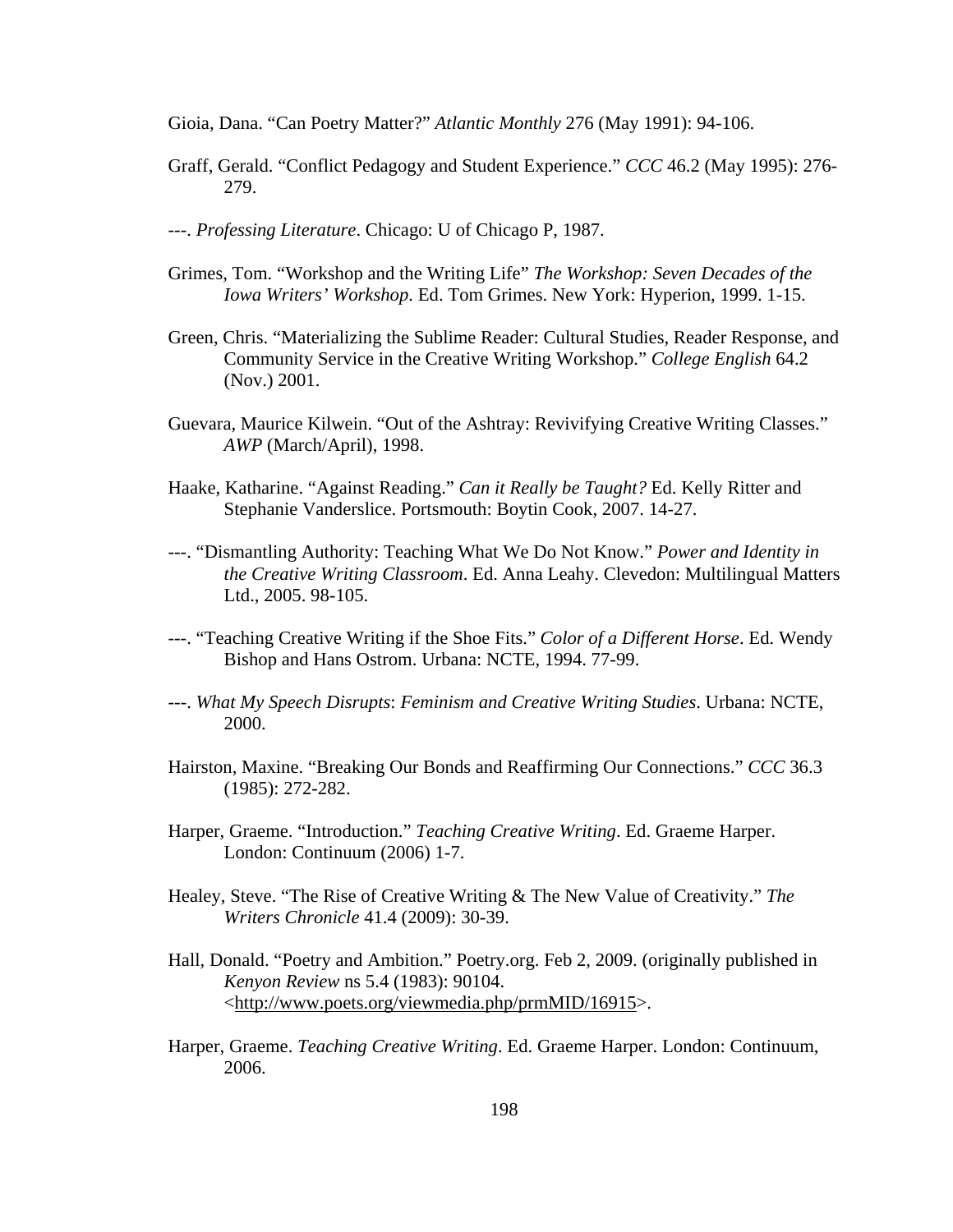- Harris, Judith. "Re-writing the Subject: Psychoanalytic Approaches to Creative Writing and Composition Pedagogy*." College English* 64.2 (2001): 175-204.
- Howarth, Peter. "Creative Writing and Schiller's Aesthetic Education." *Journal of Aesthetic Education* 41.3 (Fall 2007): 41-58.
- Hugo, Richard. *The Triggering Town*: *Lectures and Essays on Poetry and Writing*. NY: Norton, 1979.
- Iser, Wolfgang. *The Act of Reading*. Baltimore: John Hopkins UP, 1978.
- ---. "The Reading Process: A Phenomenological Approach. *Reader-Response Criticism*: *From Formalism to Post-Structuralism*. Ed. Jane Tompkins. Baltimore: John Hopkins UP, 1980. 50-69.
- Kruhl, Nancy. "Personal Therapeutic Writing vs. Literary Writing." *Power and Identity in the Creative Writing Classroom*. Ed. Anna Leahy. Clevedon: Multilingual Matters Ltd, 2005. 3-12.
- Lacan, Jacques. *Ecrits*. Paris: Editions du Seuil, 1966.
- Lardner, Ted. "Locating the Boundaries of Composition and Creative Writing." *CCC* 51.1 (1999): 72-77.
- Leahy, Anna. "Creativity, Caring, and The Easy 'A': Rethinking the Role of Self-Esteem in Creative Writing Pedagogy." *Can it Really be Taught?* Ed. Kelly Ritter and Stephanie Vanderslice. Portsmouth: Boytin Cook, 2007. 55-66/
- ---. *Power and Identity in the Creative Writing Classroom: The Authority Project*. Ed. Anna Leahy. Clevedon: Multilingual Matters Ltd., 2005.
- Levine, George. "The Real Trouble." *Profession* (1993): 43-45.
- Light, Gregory. "Conceiving Creative Writing in Higher Education." *NAWE*. <http://www.nawe.co.uk/archive>. Accessed March 4, 2009.
- Lim, Shirley Geok-lin. "The Strangeness of Creative Writing: An Institutional Query." *Pedagogy* 3 (2003): 151-69.
- Lynn, Steven. "A Passage into Critical Theory." *College English* 15.3 (1990): 258-267.
- Manolis, Argis. "Writing the Community: Service Learning in Creative Writing." *Power and Identity in the Creative Writing Classroom: The Authority Project*. Ed. Anna Leahy. Clevedon: Multilingual Matters Ltd., 2005. 141-151.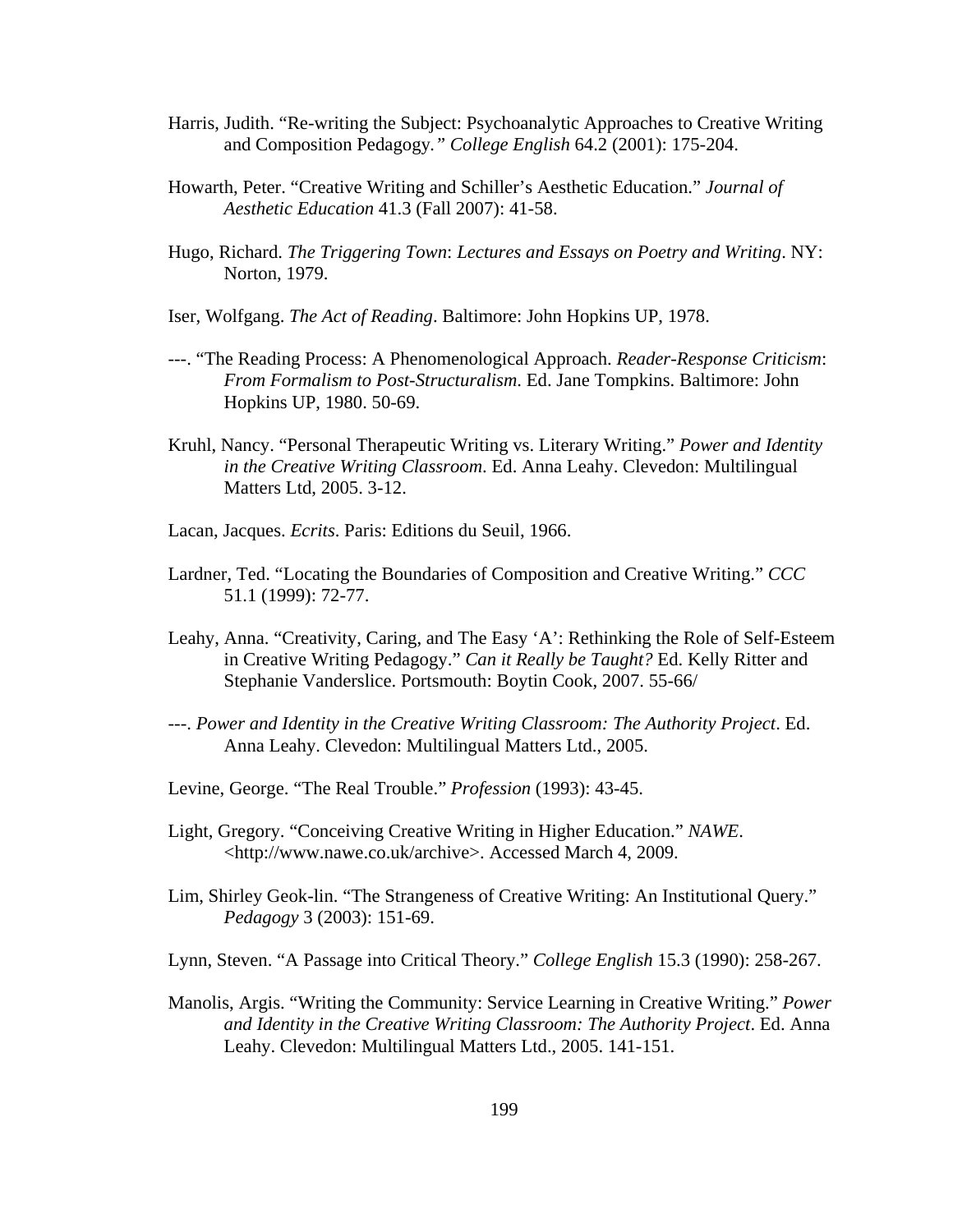- Mayers, Tim. "Figuring the Future." *Can it Really be Taught?* Ed. Kelly Ritter and Stephanie Vanderslice. Portsmouth: Boytin Cook, 2007. 1-13.
- ---. "One Simple Word: From Creative Writing to Creative Writing Studies." *College English*. 71:3 (Jan.) 2009. 217-228.
- ---. *(Re)Writing Craft*. Pittsburgh: U of Pittsburgh P, 2005.
- McGurl, Mark. "Understanding Iowa: Flannery O'Connor, B.A., M.F.A. *American Literary History*. 19.2 (2007): 527-545.
- Mearns, Hughes. *Creative Power*. Garden City: Doubleday, 1935.
- Menand, Louis. "Show or Tell: Should Creative Writing be Taught?" *The New Yorker* 8 June 2009 <http://www.newyorker.com/arts/critics/atlarge/2009/06/08/090608crat\_atlarge\_ menand>.
- Miller, Evie Yoder. "Reinventing Writing Classrooms: The Combination of Creating and Composing." Power and Identity in the Creative Writing Classroom: The Authority Project. Ed. Anna Leahy. Buffalo: Multilingual Matters Ltd., 2005. 39- 48.
- Minock, Mary. "Toward a Postmodern Pedagogy of Imitation." JAC. 15.3 (1995) <http://www.jacweb.org/Archived\_volumes/Text\_articles/V15\_I3\_Minock.htm>.
- Minot, Stephen. "Creative Writing: Start with the Student's Motive." *CCC* 27.4 (Dec. 1976): 392-394.
- Moxley, Joseph. "Tearing Down the Walls: Engaging the Imagination." *Creative Writing in America: Theory and Pedagogy* Ed. Joseph Moxley. Urbana: NCTE, 1989. 25- 45.
- Murphy, Ann. "Transference and Resistance in the Basic Writing Classroom: Problematics and Praxis." *CCC* 40.2 (1989): 175-187.
- Murray, Donald. "Unlearning to Write." *Creative Writing in America*. Ed. Joseph Moxley. Urbana: NCTE, 1989. 103-113.
- Myers. D. G. *The Elephants Teach: Creative Writing Since 1880*. Chicago: U of Chicago P, 1996, 2006.
- ---. "The Lessons of Creative Writing's History." *AWP Chronicle* 26.1 (Feb 1994) <http://www,awpwriter.org/login/m/awpChron/articles/dgmyers01.lasso>.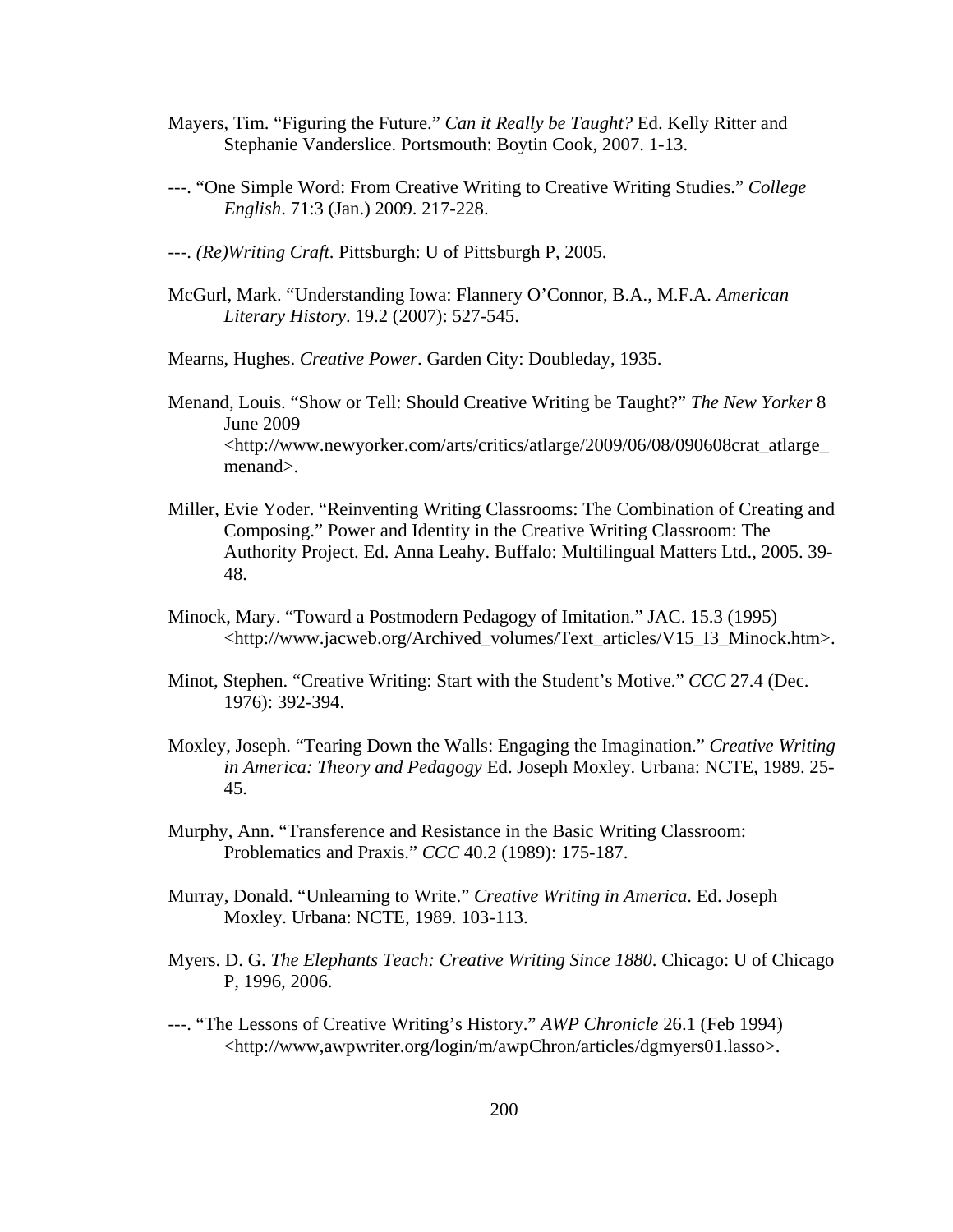- North, Stephen. *The Making of Knowledge in Composition*. Upper Montclair, New Jersey: Boyton/Cook, 1987.
- O'Dair, Sharon. "Stars, Tenure, and the Death of Ambition." *Day Late, Dollar Short*. Ed. Peter C. Herman. Albany: SUNY P, 2000. 45-61.
- O'Neill, Peggy et al. *A Field of Dreams*. Eds. Peggy O'Neil et all. Logan: Utah State UP. 2002.
- Ostrom, Hans. "Introduction: Of Radishes and Shadows, Theory and Pedagogy." *Colors of a Different Horse*. Eds. Wendy Bishop and Hans Ostrom. Urbana: NCTE, 1994. xi-xxiii.
- Petrosky, Anthony. "Imagining the Past and Teaching Essay and Poetry Writing."
- Perloff, Marjorie. "'Creative Writing' Among the Disciplines." *MLA Newsletter*  (President's Column) 38.1 (Spring 2006): 3-4.
- Polkinghorne, Donald. *Narrative Knowing and the Human Sciences*. New York: State U of NY P, 1988.
- Pollack, Eileen. "Flannery O'Connor and the New Criticism: A Response to Mark McGurl." *American Literary History*. 19.2 (Summer 2007): 546-556.
- Porter, James E. and Patricia A. Sullivan. "Remapping Curricular Geography." Journal of *Business and Technical Communication* (1993): 389-422 <http:jbt.sagepub.com/cgi/content/refs/7/4/389>.
- Pratt, Mary Louise. "Arts of the Contact Zone." *Ways of Reading*, 5<sup>th</sup> Edition. Ed. David Bartholomae and Adam Petrosky. 06/01/09 <http://www.nwe.ufl.edu/~stripp/2504/pratt.html>.
- Prensky, Marc. "Digital Natives, Digital Immigrants." *On the Horizon* 9 MCB University P (2001): 1-6.
- Prose, Francine. *Reading Like a Writer*. New York: Harper Collins Pub., 2006.
- Radavich, David. "Creative Writing in the Academy." 15 March 2008 <http://www.ux1.eiu.edu/~daradavich/creative.html>. 110-112.
- Ramjerdi, Jan and Eugene Garber. "Reflections on the Teaching of Creative Writing: A Correspondence." *Colors of a Different Horse*. Urbana: *NCTE*, 1994. 8-26.
- Revel, Donald. *The Art of Attention: A Poet's Eye*. Saint Paul: Graywolf Press, 2007.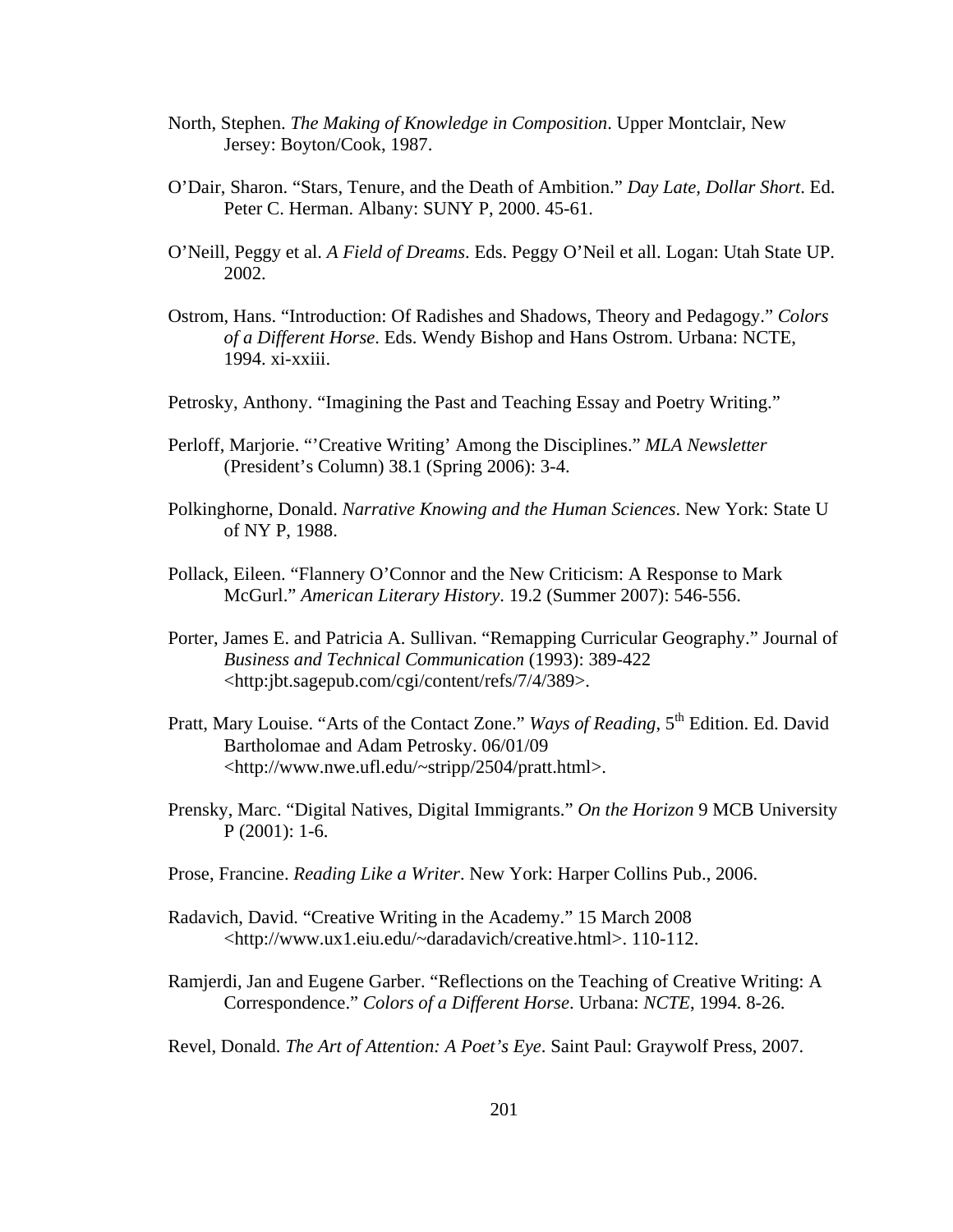- Ritter, Kelly. "Professional Writers/Writing Professionals: Revamping Teacher Training In Creative Writing Ph.D. Programs." *College English* 64.2 (Nov. 2001):205-227.
- --- and Stephanie Vanderslice. "Teaching Lore: Creative Writers and the University." *Profession* (2005): 102-112.
- ---. "Introduction: Creative Writing and the Persistence of 'Lore'." *Can It Be Taught?* Ed. Kelly Ritter and Stephanie Vanderslice. Portsmouth: Boyton/Cook, 2007. xi xx.
- Royer, Daniel J. and Roger Gilles. "The Origins of a Department of Academia, Creative, and Professional Writing." *A Field of Dreams: Independent Writing Programs and the Future of Composition Studies*. Ed. Peggy O'Neil et al. Logan: Utah State UP, 2002. 21-37.
- Royster, Brent. "Inspiration, Creativity, and Crisis: The Romantic Myth of the Writer Meets the Contemporary Classroom." *Power and Identity in the Creative Writing Classroom: The Authority Project*. Ed. Anna Leahy. Clevedon: Multilingual Matters Ltd., 2005. 26-38.
- Scholes, Robert. *Textual Power*. New Haven: Yale UP, 1985.
- Shelnutt, Eve. "Notes from a Cell: Creative Writing Programs in Isolation." Ed. Joseph Moxley. *Creative Writing in America: Theory and Pedagogy*. Urbana: NCTE, 1989. 3-24.
- ---. "Transforming Experience into Fiction: An Alternative to the Workshop." *Creative Writing in America: Theory and Pedagogy* Ed. Joseph Moxley. Urbana: NCTE, 1989. 151-167.
- Shulman, Lee. "Pedagogies of Uncertainty." *Liberal Education* (Spring 2005) <http://www.aacu.org/liberaleducation/le-sp05/le-sp05feature2.cfm>.
- ---. "Signature Pedagogies in the Professions." *Daedalus* 134.3 (2005): 52-59.
- Siegel, Ben. *The American Writer and the University*. Newark: U of Delaware P. 1989.
- Snodgrass, W. D. "Mentors, Fomenters, and Tormentors." A *Community of Writers: Paul Engle and the Iowa Writers' Workshop*. Iowa City: U of Iowa P, 1999. 119-146.
- Sommers, Nancy. "Revision Strategies of Student Writers and Experienced Writers." *English Language Arts Bulletin* 20. Winter/Summer, 1980. 8-14.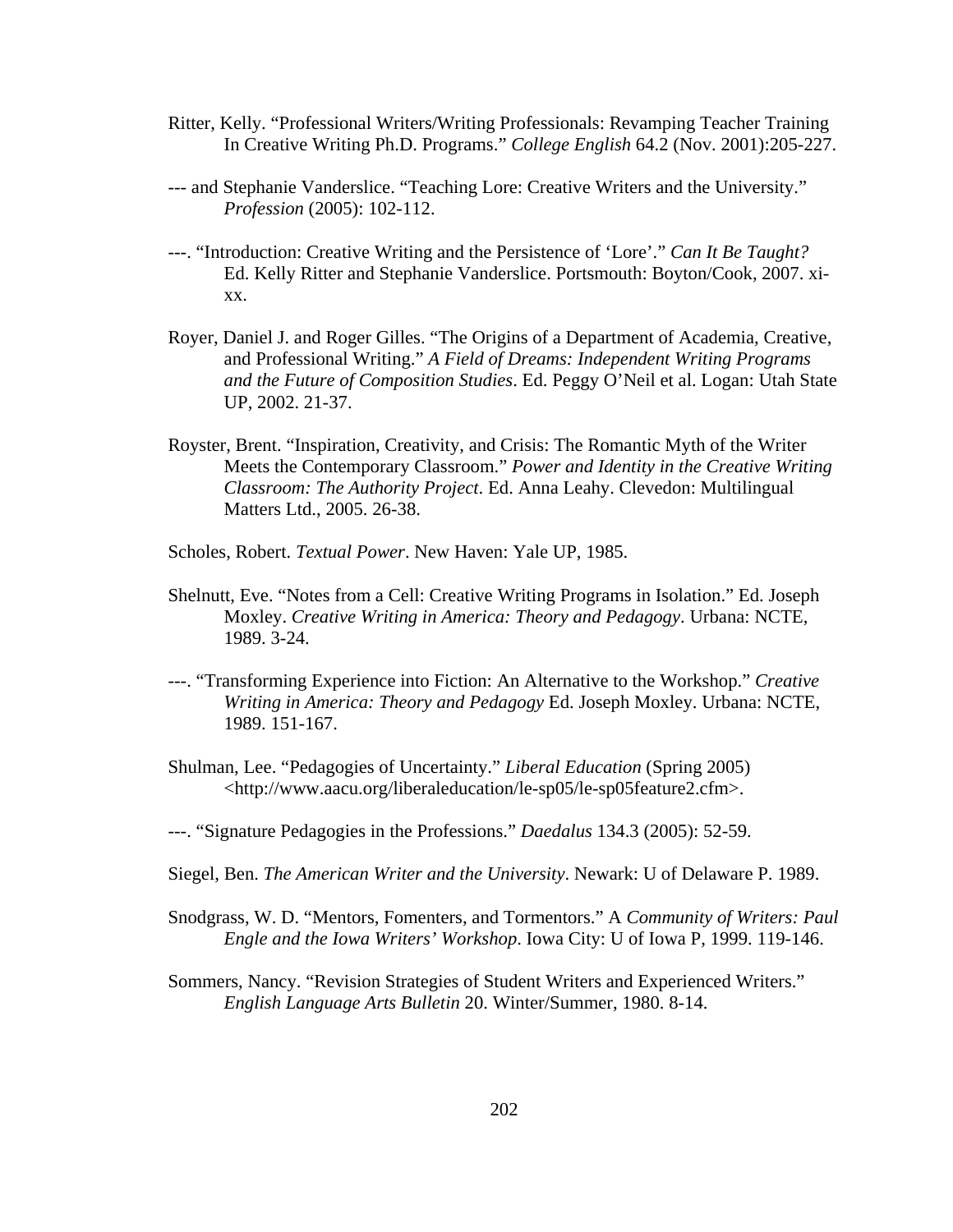- Starkey, David. "The MFA Graduate as Composition Instructor: A Self-Analysis." *Can it Really be Taught?* Ed. Kelly Ritter and Stephanie Vanderslice. Portsmouth: Boytin Cook, 2007. 26-38.
- ---. *Teaching Writing Creatively*. Portsmouth: Boynton/Cook, 1998.
- ---, and Eloise Klein Healy. "A Better Time Teaching": A Dialogue About Pedagogy and The Antioch-LA MFA." *Can it Really be Taught?* Ed. Kelly Ritter and Stephanie Vanderslice. Portsmouth: Boytin Cook, 2007. 38-45.
- Stoll, Elmer Edgar E. "Literature and Life Again," *PMLA*, 37, 1932, pp. 296-7
- Swander, Mary and Anna Leahy, and Mary Cantrell. "Theories of Creativity and Creative Writing Pedagogy. *The Handbook of Creative Writing*. Edinburgh: Edinburgh UP, 2007. 11- 23.
- Sykes, P. J., I. Meason and P. Woods. *Teacher Careers, Crises and Continuities*. London: Falmer P, 1985.
- Tate, Allen. "What is Creative Writing?" *Wisconsin Studies in Contemporary Literature*. Vol. 5(3): 181-184. 1964.
- Tatum, Stephen. "'The Thing Not Named': The End of Creative Writing in the English Department." *ADE Bulletin* 106 (Winter 1993): 30-34 <http://web2.ade.org/ade/bulletin/n106/106030.htm>.
- Tompkins, Jane. "The Reader in History: The Changing Shape of Literary Response." *Reader-Response Criticism*: *From Formalism to Post-Structuralism*. Ed. Jane Tompkins. Baltimore: John Hopkins UP, 1980. 201-223.
- Tobin, Lad. "Reading Students, Reading Ourselves: Revising the Teacher's Role in the Writing Class." *The Writing Teacher's Sourcebook*. Oxford: Oxford UP, 1981. 77-91.
- ---. *Reading Student Writing: Confessions, Meditations, and Rants*. Portsmouth: Boynton/Cook, 2004.
- Tyler, Kathryn. "The Tethered Generation." HR Magazine. May 2007. 53.5, 3 Dec. 2008 <http://www.shrm.org/hrmagazine/articles/0507/0507cover.asp>.
- Vandenberg, Peter. "After Words." *Can it Really be Taught?* Ed. Kelly Ritter and Stephanie Vanderslice. Portsmouth: Boytin Cook, 2007. 105-110.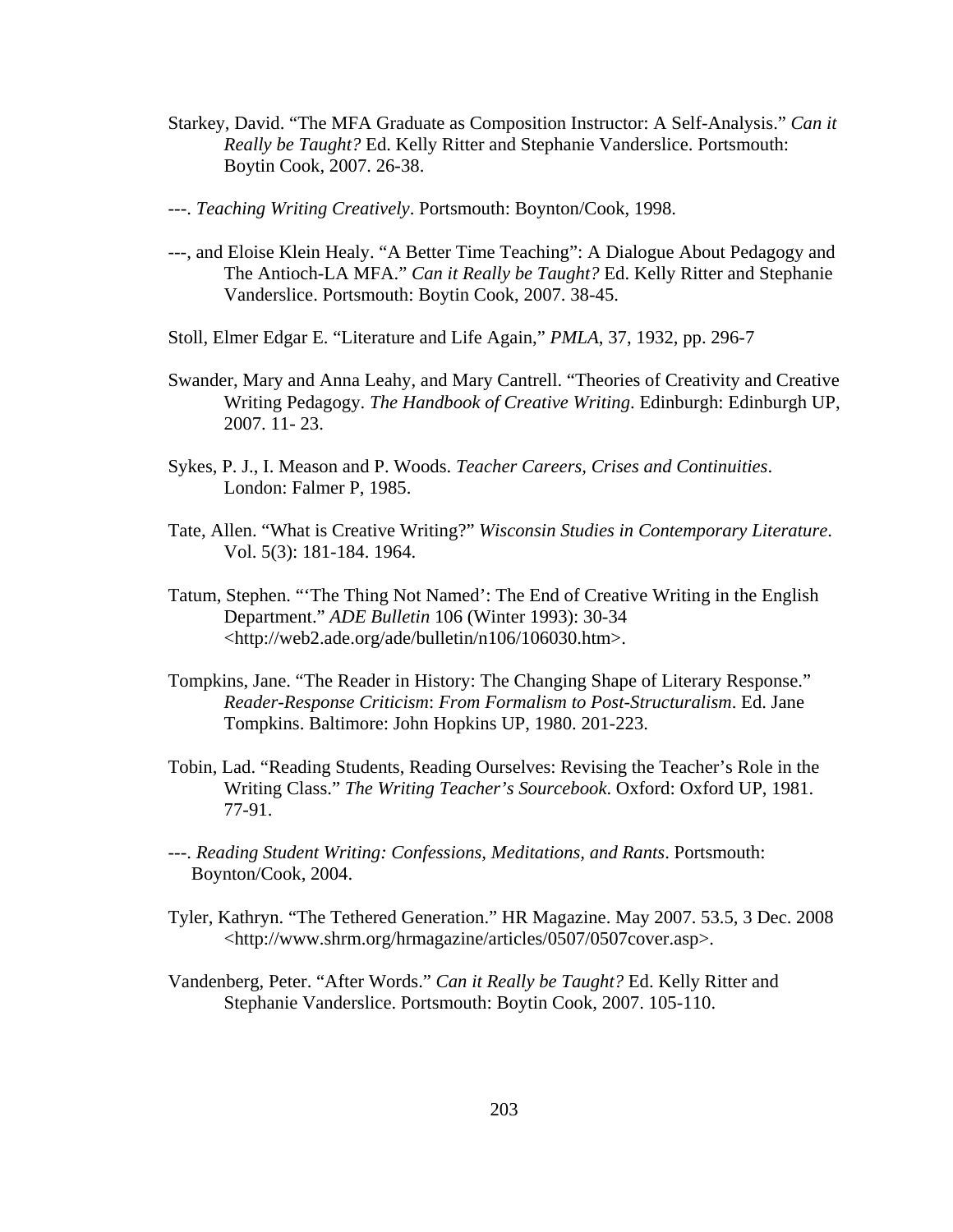- ---. "Integrated Writing Programmes in American Universities: Whither Creative Writing?" *New Writing: An International Journal for the Practice and Theory of Creative Writing*. 1.1 (2004): 6-13.
- Vanderslice, Stephanie. "Workshopping." *Teaching Creative Writing*. Ed. Graeme Harper. London: Continuum, 2006. 147-157.
- Wandor, Michelene. *The author is not dead, merely somewhere else*. Houndmills:Palgrave, 2008.
- Weiss, Theodore. "A Personal View: Poetry, Pedagogy, Per-Versities." *The Writer in the University*. Ed. Ben Siegel. Newark: U of Delaware P, 1989. 149-176.
- Welch, Nancy. "Revising a Writer's Identity: Reading and 'Re-Modeling' in a Composition Class." *CCC* 47.1 (1996): 41-61.
- Wilbers, Stephen. *The Iowa Writers' Workshop: Origins, Emergence, & Growth*. Iowa City: U of Iowa P, 1980.
- Winterowd, W. Ross. 1998. *The English Department: A Personal and Institutional History*. Carbondale: So. Illinois UP.